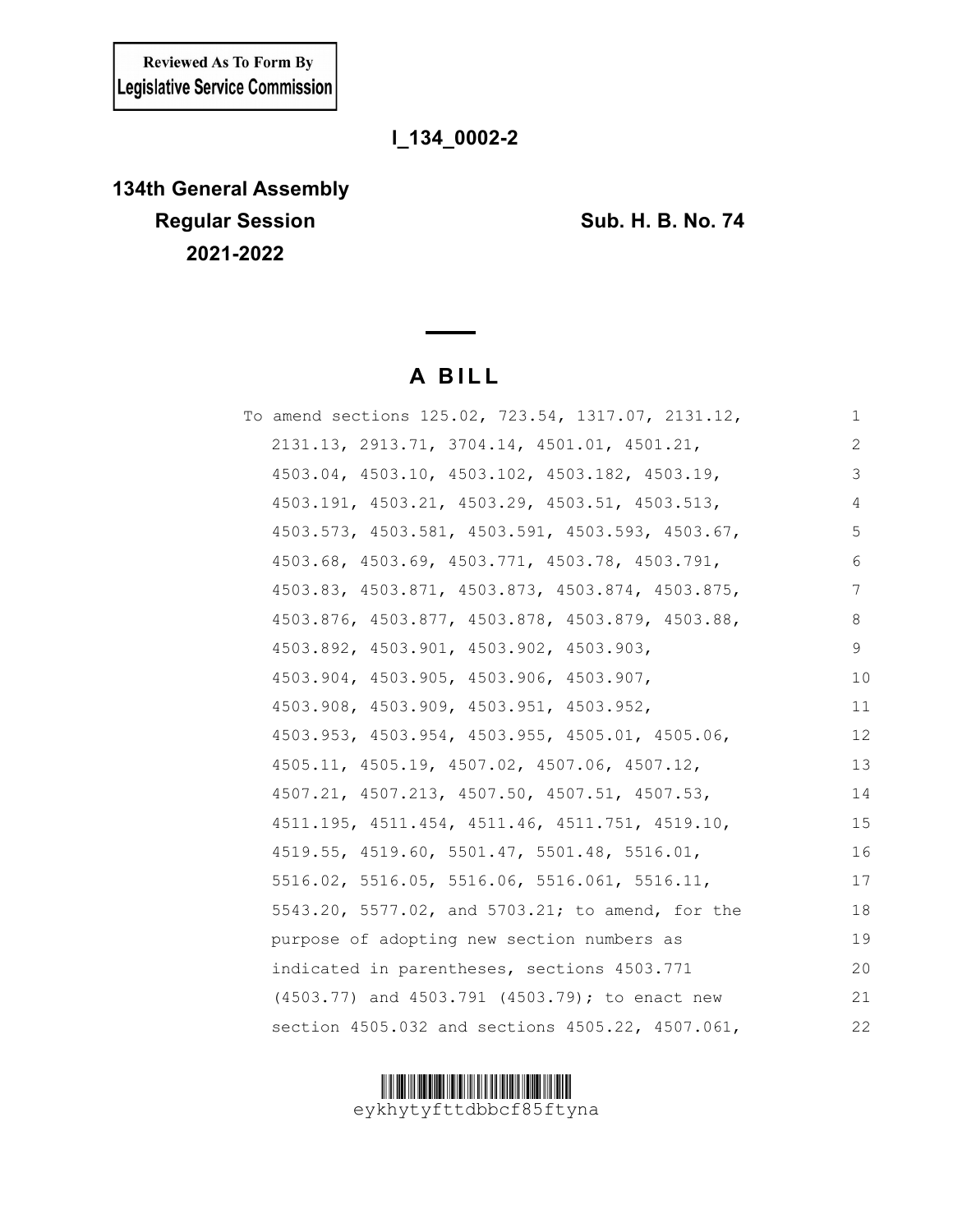### **Sub. H. B. No. 74** Page 2 **l\_134\_0002-2**

5525.26, and 5577.045; and to repeal sections 4503.511, 4503.512, 4503.77, 4503.772, 4503.79, and 4505.032 of the Revised Code and to repeal Section 513.20 of H.B. 166 of the 133rd General Assembly to make appropriations for programs related to transportation and public safety for the biennium beginning July 1, 2021, and ending June 30, 2023, and to provide authorization and conditions for the operation of those programs. 23 24 25 26 27 28 29 30 31

## **BE IT ENACTED BY THE GENERAL ASSEMBLY OF THE STATE OF OHIO:**

| Section 101.01. That sections 125.02, 723.54, 1317.07,           | 32 |
|------------------------------------------------------------------|----|
| 2131.12, 2131.13, 2913.71, 3704.14, 4501.01, 4501.21, 4503.04,   | 33 |
| 4503.10, 4503.102, 4503.182, 4503.19, 4503.191, 4503.21,         | 34 |
| 4503.29, 4503.51, 4503.513, 4503.573, 4503.581, 4503.591,        | 35 |
| 4503.593, 4503.67, 4503.68, 4503.69, 4503.771, 4503.78,          | 36 |
| 4503.791, 4503.83, 4503.871, 4503.873, 4503.874, 4503.875,       | 37 |
| 4503.876, 4503.877, 4503.878, 4503.879, 4503.88, 4503.892,       | 38 |
| 4503.901, 4503.902, 4503.903, 4503.904, 4503.905, 4503.906,      | 39 |
| 4503.907, 4503.908, 4503.909, 4503.951, 4503.952, 4503.953,      | 40 |
| 4503.954, 4503.955, 4505.01, 4505.06, 4505.11, 4505.19, 4507.02, | 41 |
| 4507.06, 4507.12, 4507.21, 4507.213, 4507.50, 4507.51, 4507.53,  | 42 |
| 4511.195, 4511.454, 4511.46, 4511.751, 4519.10, 4519.55,         | 43 |
| 4519.60, 5501.47, 5501.48, 5516.01, 5516.02, 5516.05, 5516.06,   | 44 |
| 5516.061, 5516.11, 5543.20, 5577.02, and 5703.21 be amended;     | 45 |
| sections 4503.771 (4503.77) and 4503.791 (4503.79) be amended    | 46 |
| for the purpose of adopting new section numbers as indicated in  | 47 |
| parentheses; and new section 4505.032 and sections 4505.22,      | 48 |
| 4507.061, 5525.26, and 5577.045 of the Revised Code be enacted   | 49 |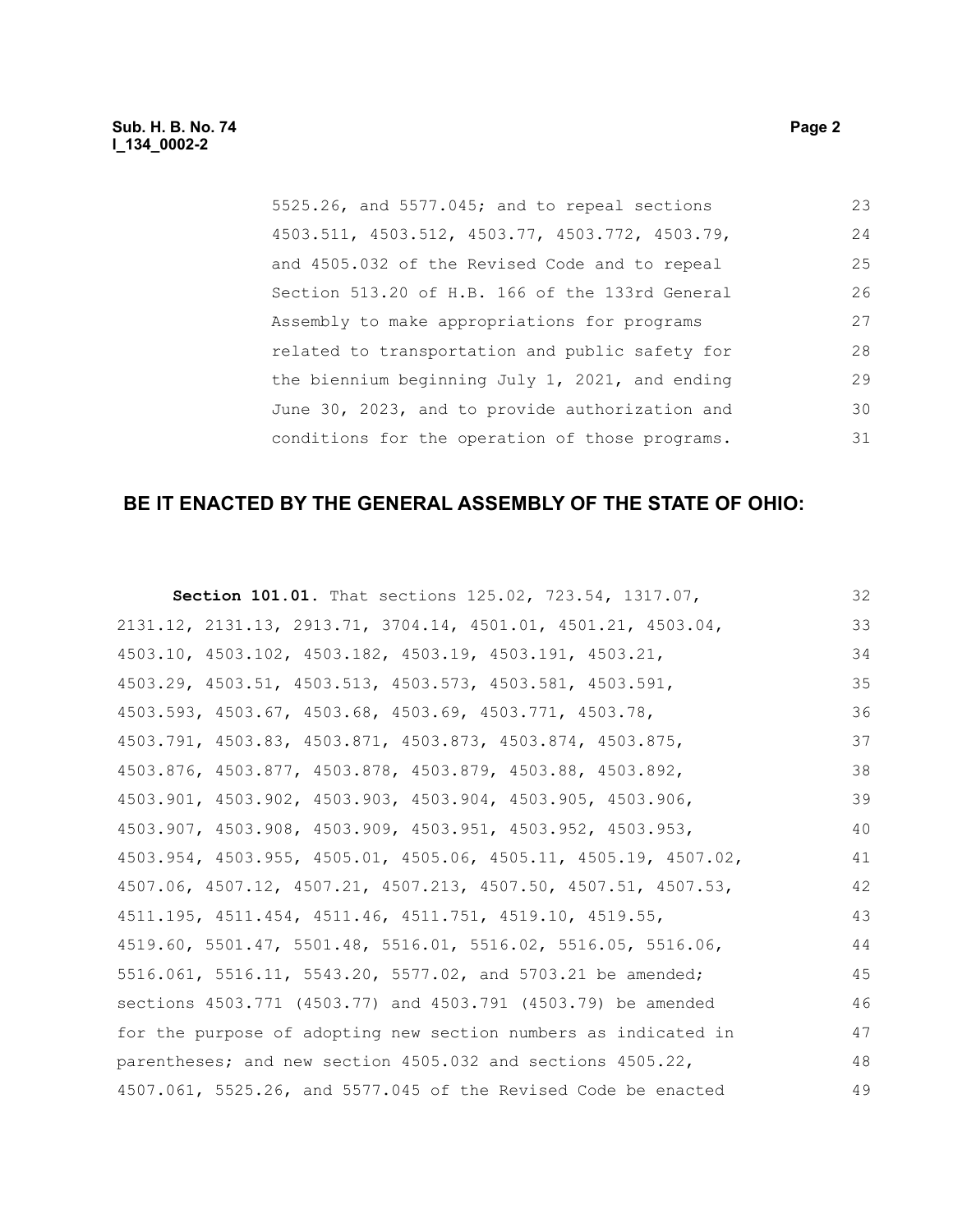to read as follows:

**Sec. 125.02.** (A) The department of administrative services shall establish contracts for supplies and services, including telephone, other telecommunications, and computer services, for the use of state agencies, and may establish such contracts for the use of any political subdivision as described in division (B) of section 125.04 of the Revised Code, except for the following: 51 52 53 54 55 56 57

(1) The adjutant general for military supplies and services;

(2) The general assembly;

- (3) The judicial branch;
- (4) State institutions of higher education;
- (5) State elected officials as set forth in section 125.041 of the Revised Code; 63 64
	- (6) The capitol square review and advisory board.

The entities set forth in divisions (A)(l) to (6) of this section may request the department of administrative services' assistance in the procurement of supplies and services for their respective offices and, upon the department's approval, may participate in contracts awarded by the department. 66 67 68 69 70

(B) For purchases under division (C) of section 125.05 of the Revised Code, the department shall grant a state agency a release and permit to make the purchase if the department determines that it is not possible or advantageous for the department to make a purchase. 71 72 73 74 75

(C) Upon request, the department may grant a blanket

50

58 59

60

61

62

65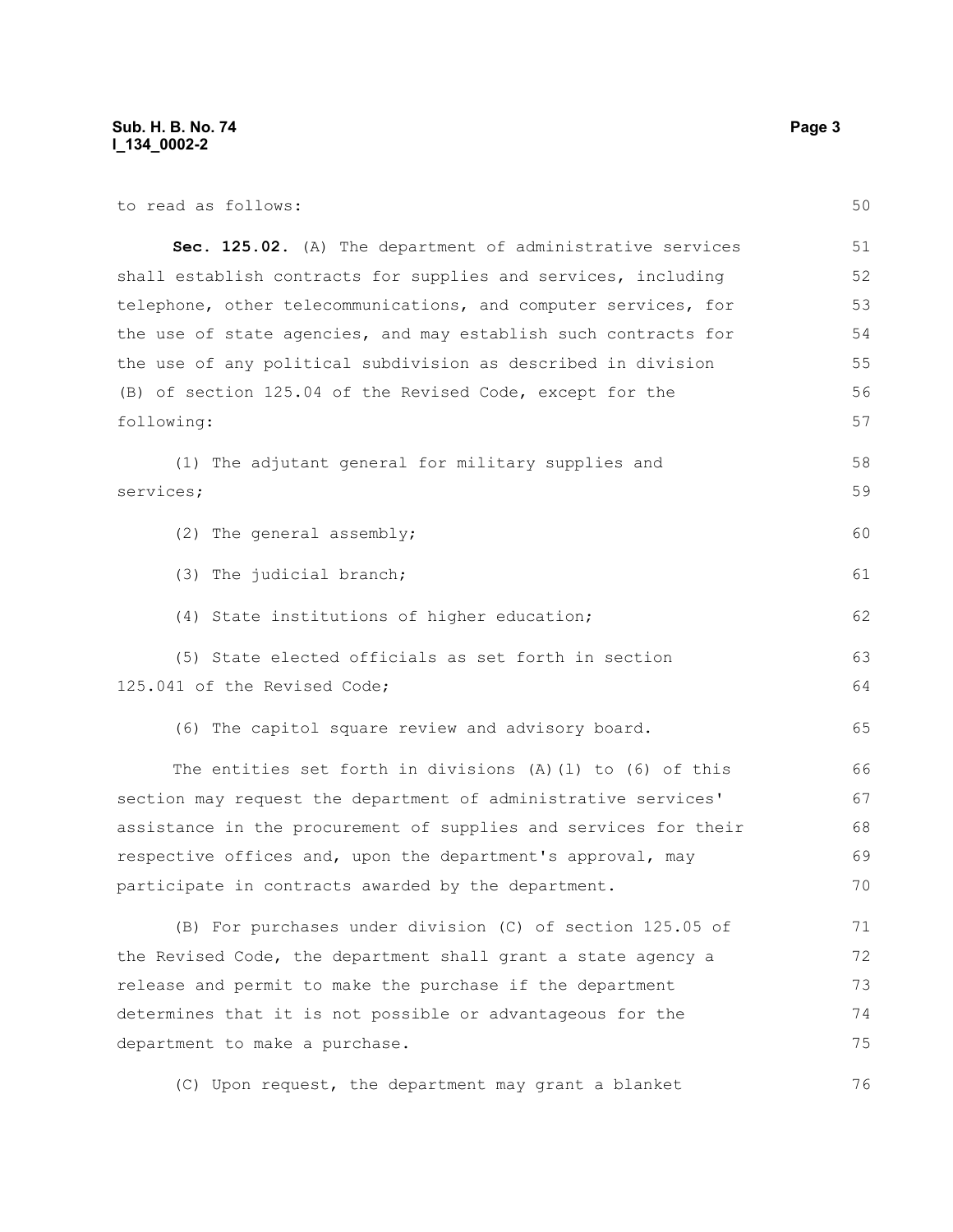#### **Sub. H. B. No. 74** Page 4 **l\_134\_0002-2**

release and permit to a state agency for specific purchases. The department may grant the blanket release and permit for a fiscal year or for a biennium as determined by the director of administrative services. 77 78 79 80

(D) The director of administrative services shall adopt rules regarding circumstances and criteria for obtaining a release and permit under this section. The director of administrative services shall prescribe uniform rules governing forms of specifications, advertisements for proposals, the opening of bids, the making of awards and contracts, and the purchase of supplies and performance of work. 81 82 83 84 85 86 87

(E) The director may enter into cooperative purchasing agreements to purchase supplies or services with the following: 88 89

(1) The entities set forth in divisions (A)(1) to (5) of this section; 90

(2) One or more other states;

(3) Groups of states;

(4) The United States or any department, division, or agency of the United States;

(5) Other purchasing consortia; 96

(6) The department of transportation; or

(7) Any political subdivision of this state described in division (B) of section 125.04 of the Revised Code. 98 99

(F) The United States or any department, division, or agency of the United States, one or more other states, groups of states, other purchasing consortia, or any agency, commission, or authority established under an interstate compact or 100 101 102 103

91

92

93

94 95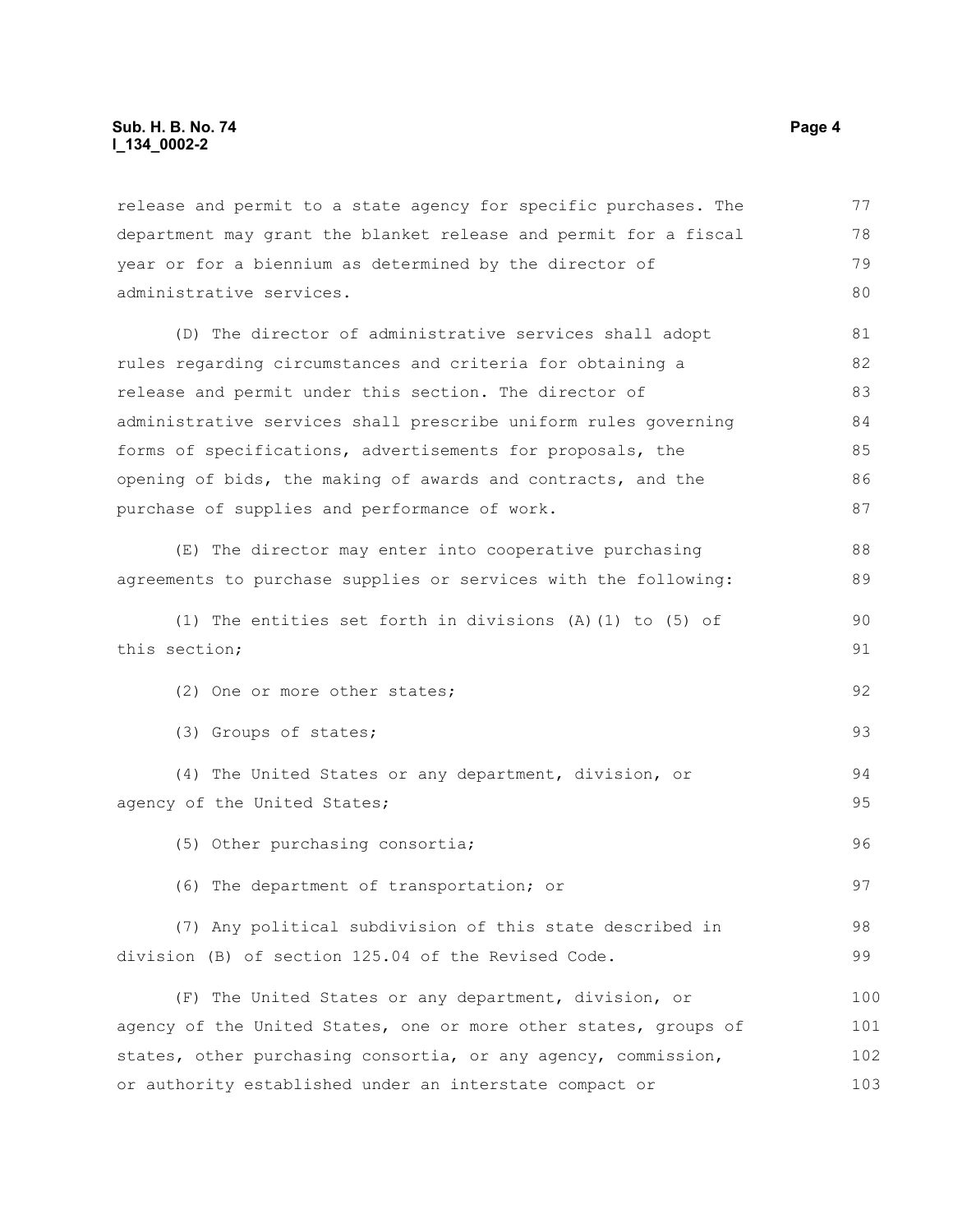#### **Sub. H. B. No. 74** Page 5 **l\_134\_0002-2**

established by the department of administrative services. (G) Except as provided in section 125.04 of the Revised Code, the department of administrative services shall purchase any policy of insurance, including a surety or fidelity bond, covering officers or employees of a state agency, for which the annual premium is more than one thousand dollars and which the state may procure. The department shall purchase the insurance in conformity with sections 125.04 to 125.15 of the Revised Code. As used in this division, "annual premium" means the total premium for one year for one type of insurance regardless of the number of policies. (H) The department shall not apply a revenue share fee as a term or condition to a purchase made under this section through a joint or cooperative purchasing program when the purchaser already pays a membership fee to participate in the joint or cooperative purchasing program. A purchaser's authority to purchase supplies and services through such a program shall not be disallowed by the department solely because of the purchaser's exemption from the department's revenue share fee. **Sec. 723.54.** The legislative authority of a municipality shall designate a municipal official to have responsibility for inspection of all or portions of bridges within such municipality, except for bridges on the state highway system and the county highway system. This section does not prohibit the municipality from inspecting any bridge within its limits. Such inspection shall be made at least annually-by a professional engineer or other qualified person under the 105 106 107 108 109 110 111 112 113 114 115 116 117 118 119 120 121 122 123 124 125 126 127 128 129 130 131 132

agreement may purchase supplies and services from contracts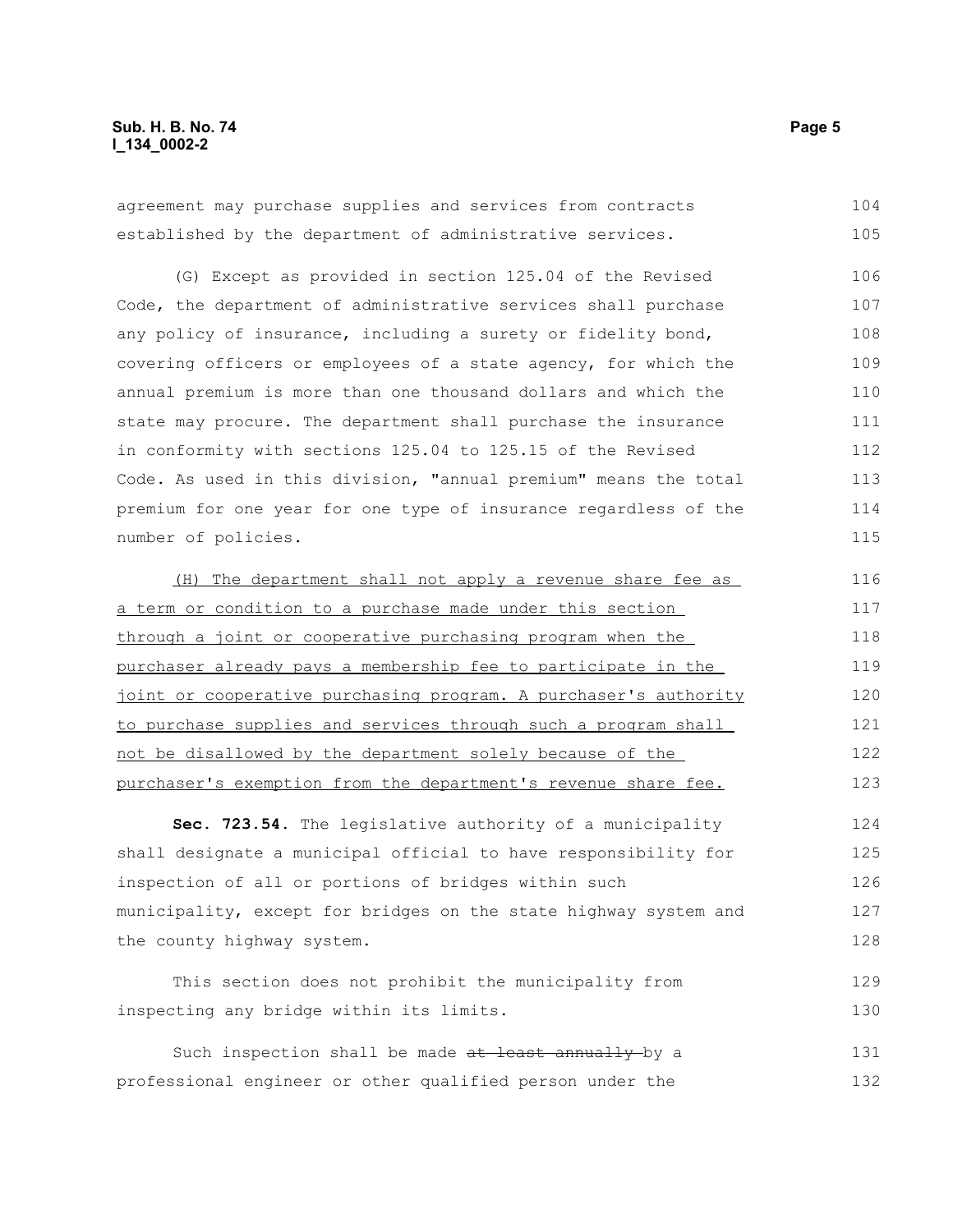#### **Sub. H. B. No. 74** Page 6 **l\_134\_0002-2**

supervision of a professional engineer on a schedule established by the director of transportation, but at least once every twenty-four months, or more frequently if required by the legislative authority, in accordance with the manual of bridge inspection described in section 5501.47 of the Revised Code. The legislative authority may contract for inspection services. 133 134 135 136 137 138

The municipal official responsible for inspection shall maintain an updated inventory record of all bridges in the municipality and indicate on such inventory record who is responsible for inspection and maintenance, and the authority for such responsibilities. 139 140 141 142 143

He-The official shall report the condition of all bridges to the municipal legislative authority not later than sixty days after his annual the official's inspection, or shall report more frequently if required by the legislative authority. Any bridge for which the municipality has inspection or maintenance responsibility which, at any time, is found to be in a condition that is or may be a potential danger to life or property shall be identified in reports, and if such official determines that the condition of such a bridge represents an immediate danger he the official shall immediately report the condition to the legislative authority. With respect to those bridges where there exists joint maintenance responsibility, the municipal official shall furnish a copy of his-the official's report to each party responsible for a share of maintenance. 144 145 146 147 148 149 150 151 152 153 154 155 156 157

"Maintenance" as used in this section means actual performance of maintenance work. 158 159

**Sec. 1317.07.** No retail installment contract authorized by section 1317.03 of the Revised Code that is executed in connection with any retail installment sale shall evidence any 160 161 162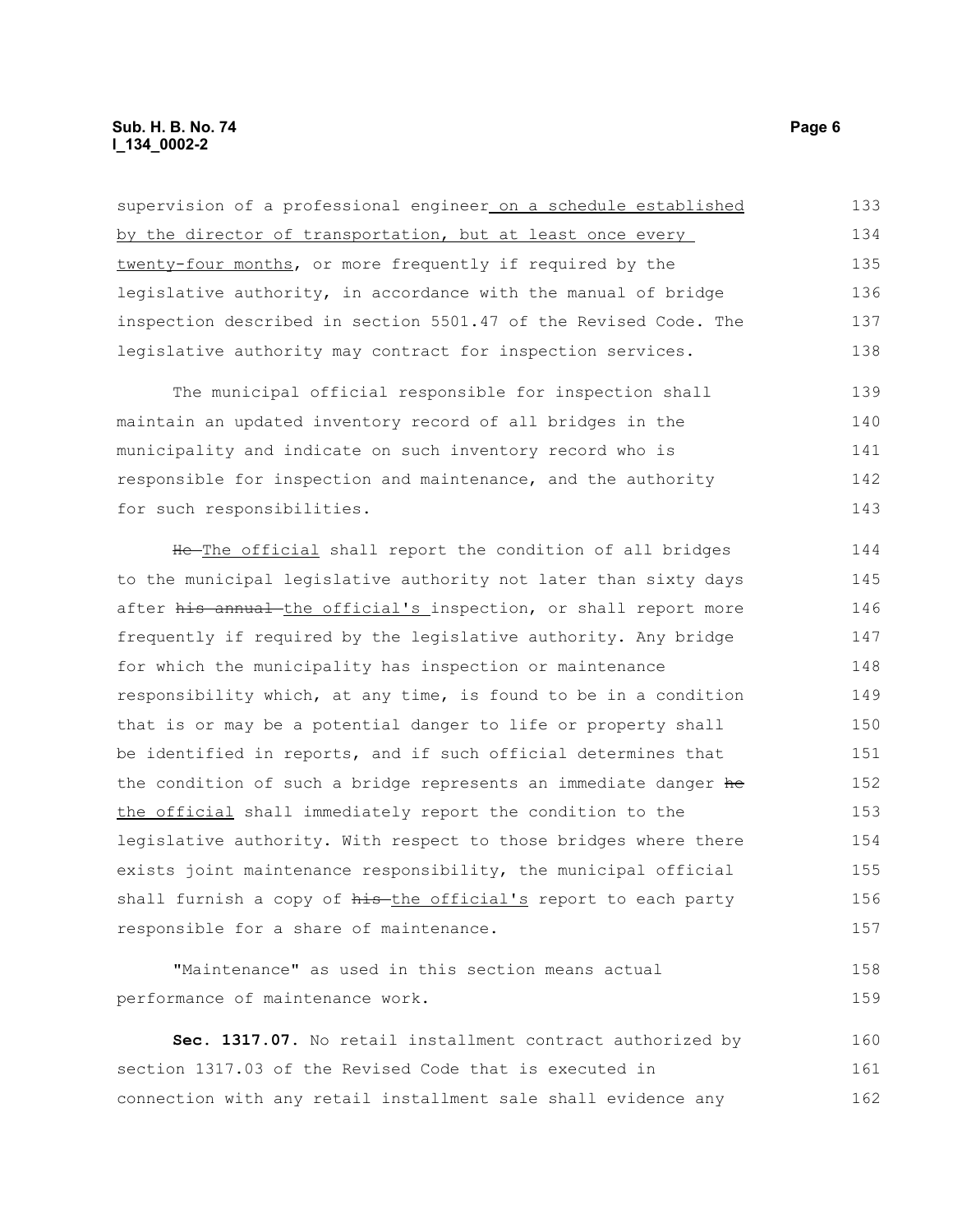#### **Sub. H. B. No. 74** Page 7 **l\_134\_0002-2**

indebtedness in excess of the time balance fixed in the written instrument in compliance with section 1317.04 of the Revised Code, but it may evidence in addition any agreements of the parties for the payment of delinquent charges, as provided for in section 1317.06 of the Revised Code, taxes, and any lawful fee actually paid out, or to be paid out, by the retail seller to any public officer for filing, recording, or releasing any instrument securing the payment of the obligation owed on any retail installment contract. No retail seller, directly or indirectly, shall charge, contract for, or receive from any retail buyer, any further or other amount for examination, service, brokerage, commission, expense, fee, or other thing of value, unless the retail seller is otherwise authorized by law to do so. A documentary service charge customarily and presently being paid on May 9, 1949, in a particular business and area may be charged if the charge does not exceed two hundred fifty dollars per sale. 163 164 165 166 167 168 169 170 171 172 173 174 175 176 177 178 179

No retail seller shall use multiple agreements with respect to a single item or related items purchased at the same time, with intent to obtain a higher charge than would otherwise be permitted by Chapter 1317. of the Revised Code or to avoid disclosure of an annual percentage rate, nor by use of such agreements make any charge greater than that which would be permitted by Chapter 1317. of the Revised Code had a single agreement been used. 180 181 182 183 184 185 186 187

#### **Sec. 2131.12.** (A) As used in this section:

(1) "Motor vehicle" has the same meaning as in section 4505.01 of the Revised Code. 189 190

(2) "Joint ownership with right of survivorship" means a form of ownership of a motor vehicle, all-purpose vehicle, off-191 192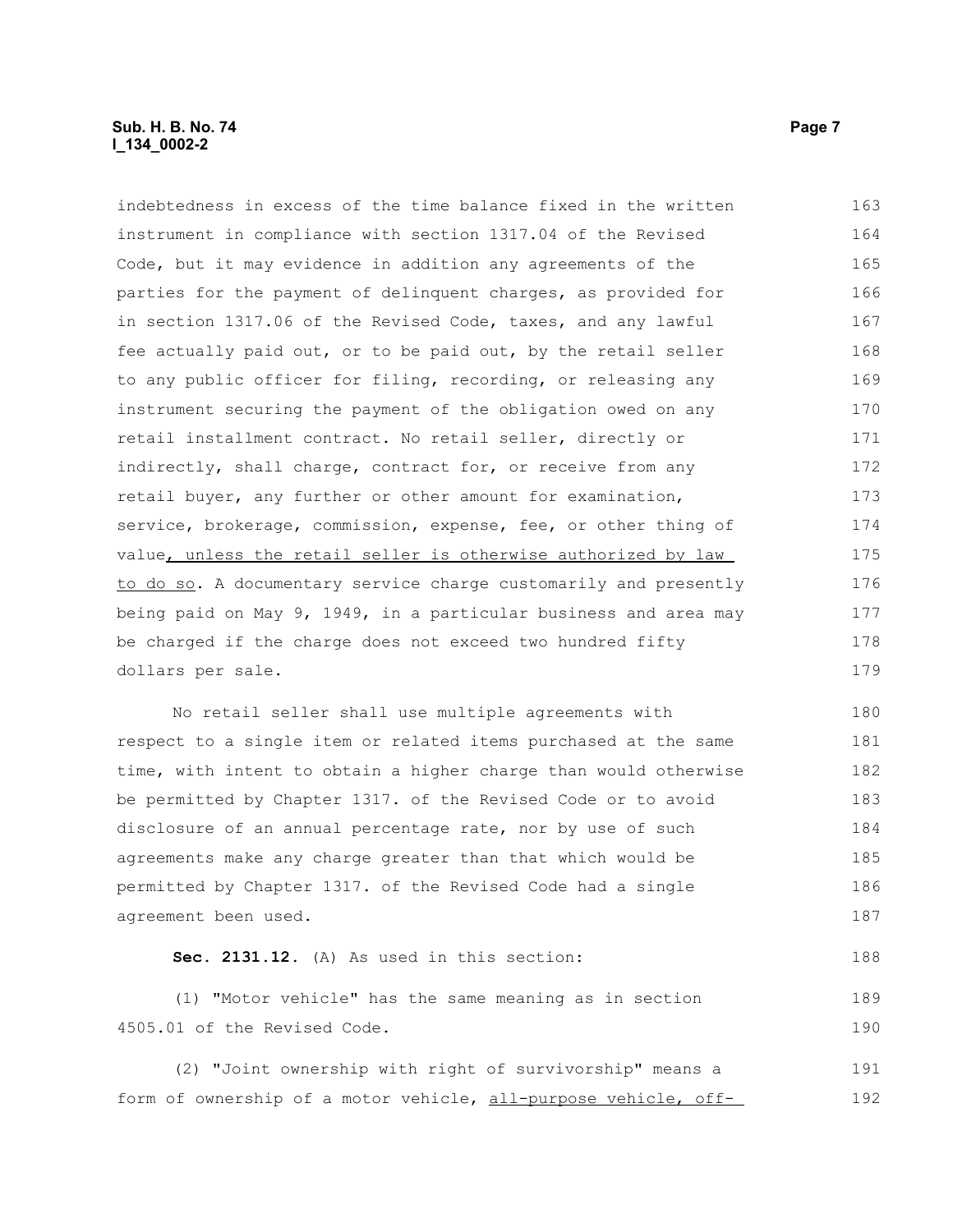highway motorcycle, watercraft, or outboard motor that is established pursuant to this section and pursuant to which the entire interest in the motor vehicle, all-purpose vehicle, offhighway motorcycle, watercraft, or outboard motor is held by two persons for their joint lives and thereafter by the survivor of them. 193 194 195 196 197 198

(3) "Watercraft" has the same meaning as in division (A) of section 1548.01 of the Revised Code.

(4) "All-purpose vehicle" has the same meaning as in section 4519.01 of the Revised Code.

(5) "Off-highway motorcycle" has the same meaning as in section 4519.01 of the Revised Code.

(B)(1) Any two persons may establish in accordance with this section joint ownership with right of survivorship in a motor vehicle or in , an all-purpose vehicle, an off-highway motorcycle, a watercraft, or an outboard motor for which a certificate of title is required under Chapter 1548., 4505., or 4519. of the Revised Code. 205 206 207 208 209 210

(2) If two persons wish to establish joint ownership with right of survivorship in a motor vehicle-or in-, an all-purpose vehicle, an off-highway motorcycle, a watercraft, or an outboard motor that is required to be titled under Chapter 1548., 4505., or 4519. of the Revised Code, they may make a joint application for a certificate of title under section 1548.07, 4505.06, or 1548.07 4519.55 of the Revised Code, as applicable. 211 212 213 214 215 216 217

(C) If two persons have established in a certificate of title joint ownership with right of survivorship in a motor vehicle or, an all-purpose vehicle, an off-highway motorcycle, a watercraft, or an outboard motor that is required to be titled 218 219 220 221

199 200

201 202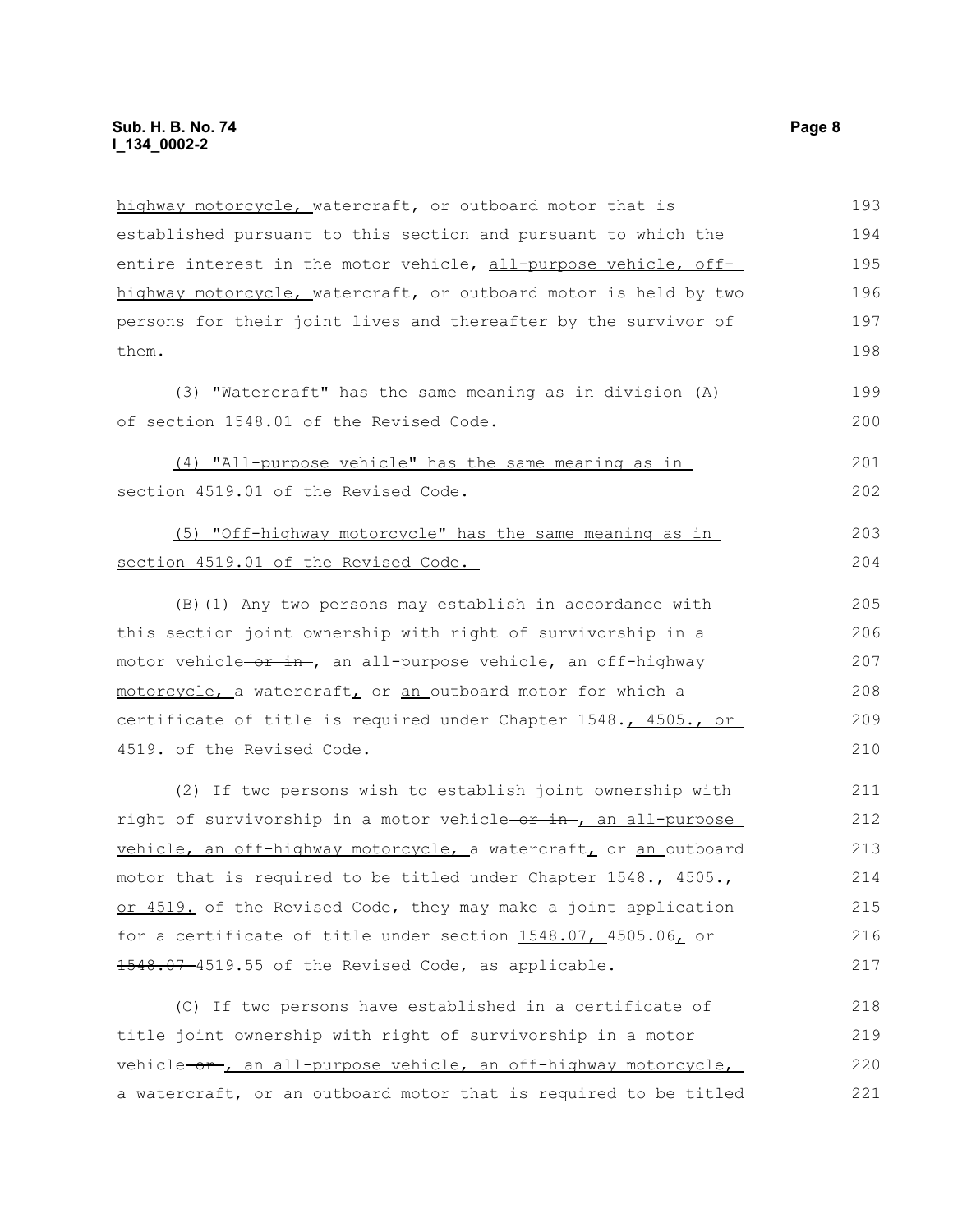under Chapter 1548., 4505., or 4519. of the Revised Code, and if one of those persons dies, the interest of the deceased person in the motor vehicle, all-purpose vehicle, off-highway motorcycle, watercraft, or outboard motor shall pass to the survivor of them upon transfer of title to the motor vehicle-or , all-purpose vehicle, off-highway motorcycle, watercraft, or outboard motor in accordance with section 1548.11, 4505.10, or 1548.11 4519.60 of the Revised Code. The motor vehicle, allpurpose vehicle, off-highway motorcycle, watercraft, or outboard motor shall not be considered an estate asset and shall not be included and stated in the estate inventory. 222 223 224 225 226 227 228 229 230 231 232

**Sec. 2131.13.** (A) As used in this section:

(1) "Designate or designation in beneficiary form" means to designate, or the designation of, a motor vehicle, an allpurpose vehicle, an off-highway motorcycle, a watercraft, or an outboard motor in a certificate of title that indicates the present owner of the motor vehicle, all-purpose vehicle, offhighway motorcycle, watercraft, or outboard motor and the intention of the present owner with respect to the transfer of ownership on the present owner's death by designating one or more persons as the beneficiary or beneficiaries who will become the owner or owners of the motor vehicle, all-purpose vehicle, off-highway motorcycle, watercraft, or outboard motor upon the death of the present owner. 234 235 236 237 238 239 240 241 242 243 244 245

(2) "Motor vehicle" has the same meaning as in section 4505.01 of the Revised Code. 246 247

(3) "Person" means an individual, a corporation, an organization, or other legal entity. 248 249

(4) "Transfer-on-death beneficiary or beneficiaries" means 250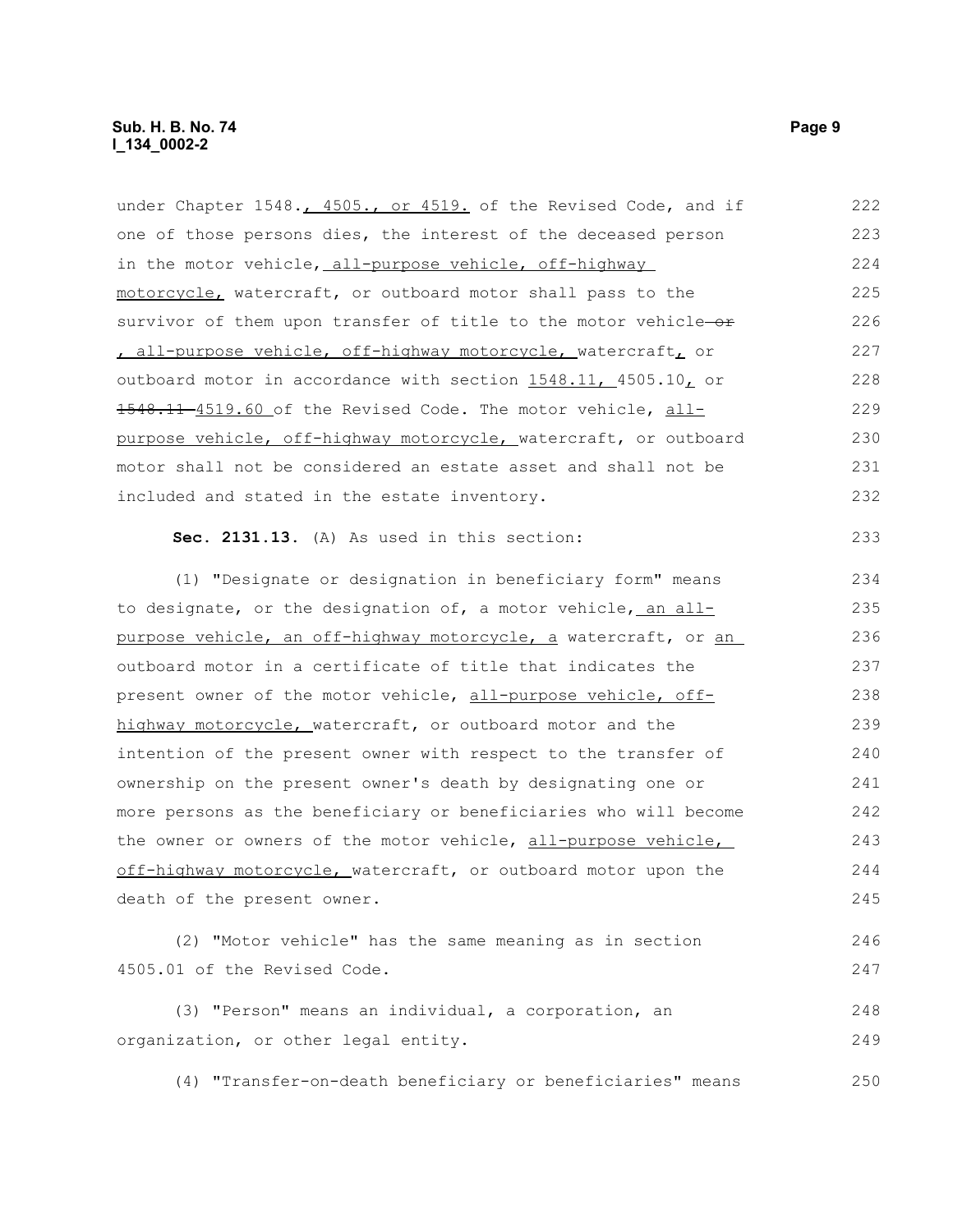### **Sub. H. B. No. 74** Page 10 **l\_134\_0002-2**

| a person or persons specified in a certificate of title of a     | 251 |
|------------------------------------------------------------------|-----|
| motor vehicle, all-purpose vehicle, off-highway motorcycle,      | 252 |
| watercraft, or outboard motor who will become the owner or       | 253 |
| owners of the motor vehicle, all-purpose vehicle, off-highway    | 254 |
| motorcycle, watercraft, or outboard motor upon the death of the  | 255 |
| present owner of the motor vehicle, all-purpose vehicle, off-    | 256 |
| highway motorcycle, watercraft, or outboard motor.               | 257 |
| (5) "Watercraft" has the same meaning as in section              | 258 |
| 1548.01 of the Revised Code.                                     | 259 |
|                                                                  |     |
| (6) "Owner" includes the plural as well as the singular,         | 260 |
| as specified in section 1.43 of the Revised Code.                | 261 |
| (7) "Joint ownership with right of survivorship" has the         | 262 |
| same meaning as in section 2131.12 of the Revised Code.          | 263 |
| (8) "All-purpose vehicle" has the same meaning as in             | 264 |
| section 4519.01 of the Revised Code.                             | 265 |
| (9) "Off-highway motorcycle" has the same meaning as in          | 266 |
| section 4519.01 of the Revised Code.                             | 267 |
| $(B)$ (1) An individual whose certificate of title of a motor    | 268 |
| vehicle, all-purpose vehicle, off-highway motorcycle,            | 269 |
| watercraft, or outboard motor shows sole ownership by that       | 270 |
| individual may make an application for a certificate of title    | 271 |
| under section 1548.07-or 1505.06, or 4519.55 of the Revised      | 272 |
| Code to designate that motor vehicle, all-purpose vehicle, off-  | 273 |
| highway motorcycle, watercraft, or outboard motor in beneficiary | 274 |
| form pursuant to this section.                                   | 275 |
| (2) Individuals whose certificate of title of a motor            | 276 |
| vehicle, all-purpose vehicle, off-highway motorcycle,            | 277 |
| watercraft, or outboard motor shows joint ownership with right   | 278 |
| of survivorship may jointly make an application for a            | 279 |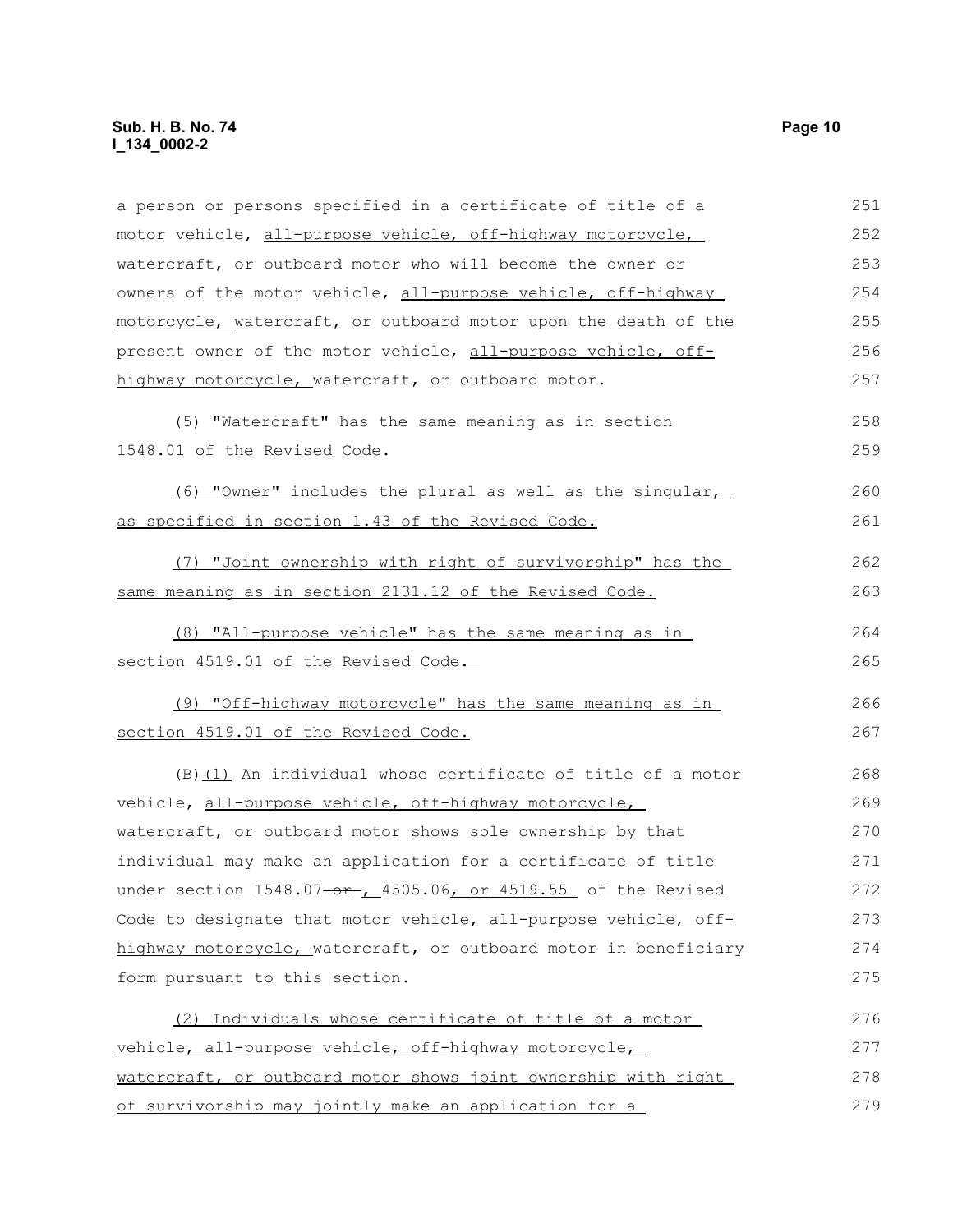| certificate of title under section 1548.07, 4505.06, or 4519.55  | 280 |
|------------------------------------------------------------------|-----|
| of the Revised Code to designate that motor vehicle, all-purpose | 281 |
| vehicle, off-highway motorcycle, watercraft, or outboard motor   | 282 |
| in beneficiary form pursuant to this section.                    | 283 |
| (C)(1) A motor vehicle, all-purpose vehicle, off-highway         | 284 |
| motorcycle, watercraft, or outboard motor is designated in       | 285 |
| beneficiary form if the certificate of title of the motor        | 286 |
| vehicle, all-purpose vehicle, off-highway motorcycle,            | 287 |
| watercraft, or outboard motor includes the name or names of the  | 288 |
| transfer-on-death beneficiary or beneficiaries.                  | 289 |
| (2) The designation of a motor vehicle, all-purpose              | 290 |
| vehicle, off-highway motorcycle, watercraft, or outboard motor   | 291 |
| in beneficiary form is not required to be supported by           | 292 |
| consideration, and the certificate of title in which the         | 293 |
| designation is made is not required to be delivered to the       | 294 |
| transfer-on-death beneficiary or beneficiaries in order for the  | 295 |
| designation in beneficiary form to be effective.                 | 296 |
| (D) The designation of a motor vehicle, all-purpose              | 297 |
| vehicle, off-highway motorcycle, watercraft, or outboard motor   | 298 |
| in beneficiary form may be shown in the certificate of title by  | 299 |
| the words "transfer-on-death" or the abbreviation "TOD" after    | 300 |
| the name of the owner of a motor vehicle, all-purpose vehicle,   | 301 |
| off-highway motorcycle, watercraft, or outboard motor and before | 302 |
| the name or names of the transfer-on-death beneficiary or        | 303 |
| beneficiaries.                                                   | 304 |
| (E) The designation of a transfer-on-death beneficiary or        | 305 |

beneficiaries on a certificate of title has no effect on the ownership of a motor vehicle, all-purpose vehicle, off-highway motorcycle, watercraft, or outboard motor until the death of the owner of the motor vehicle, all-purpose vehicle, off-highway 306 307 308 309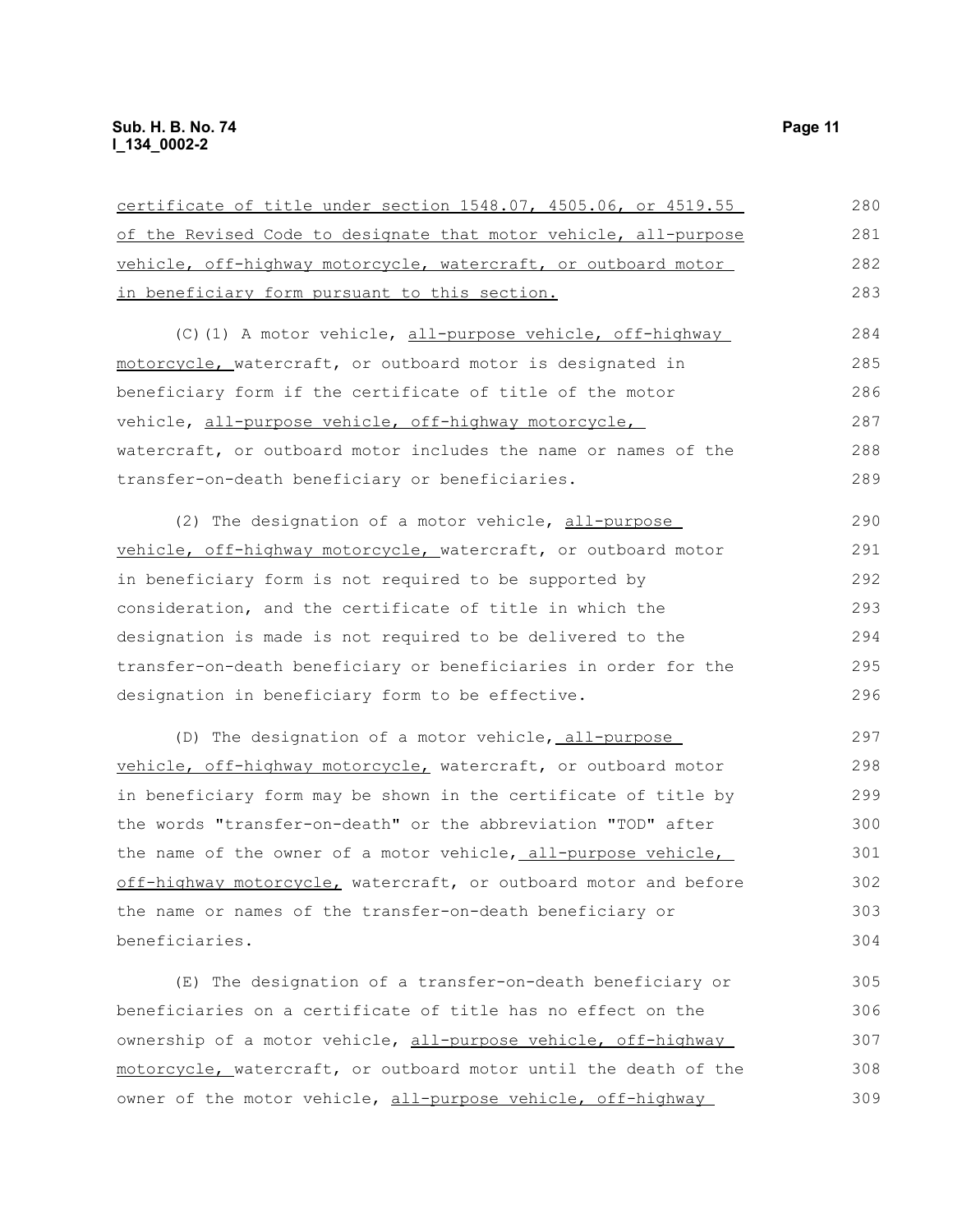motorcycle, watercraft, or outboard motor. The owner of a motor vehicle, all-purpose vehicle, off-highway motorcycle, watercraft, or outboard motor may cancel or change the designation of a transfer-on-death beneficiary or beneficiaries on a certificate of title at any time without the consent of the transfer-on-death beneficiary or beneficiaries by making an application for a certificate of title under section 1548.07-or 1505.06, or 4519.55 of the Revised Code. (F)(1) Upon the death of the owner of a motor vehicle, all-purpose vehicle, off-highway motorcycle, watercraft, or outboard motor designated in beneficiary form, the ownership of the motor vehicle, all-purpose vehicle, off-highway motorcycle, watercraft, or outboard motor shall pass to the transfer-ondeath beneficiary or beneficiaries who survive the owner upon transfer of title to the motor vehicle, all-purpose vehicle, off-highway motorcycle, watercraft, or outboard motor in accordance with section  $1548.11 - or$ ,  $4505.10$ , or  $4519.60$  of the Revised Code. The transfer-on-death beneficiary or beneficiaries who survive the owner may apply for a certificate of title to the motor vehicle, all-purpose vehicle, off-highway motorcycle, watercraft, or outboard motor upon submitting proof of the death of the owner of the motor vehicle, all-purpose vehicle, offhighway motorcycle, watercraft, or outboard motor. (2) If no transfer-on-death beneficiary or beneficiaries survive the owner of a motor vehicle, watercraft, or outboard motor, the motor vehicle, watercraft, or outboard motor shall be included in the probate estate of the deceased owner. 310 311 312 313 314 315 316 317 318 319 320 321 322 323 324 325 326 327 328 329 330 331 332 333 334 335 336

(G)(1) Any transfer of a motor vehicle, all-purpose vehicle, off-highway motorcycle, watercraft, or outboard motor to a transfer-on-death beneficiary or beneficiaries that results 337 338 339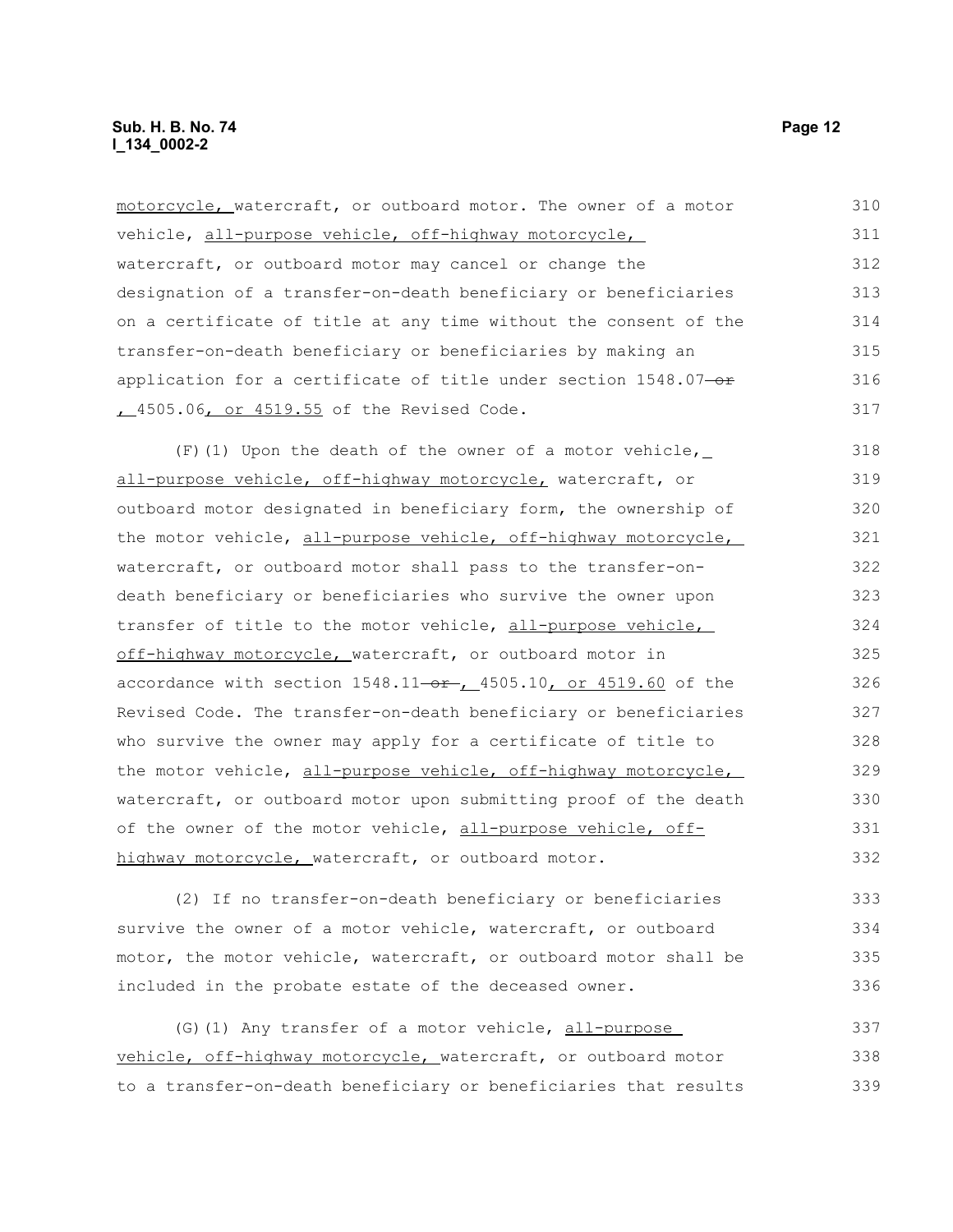from a designation of the motor vehicle, all-purpose vehicle, off-highway motorcycle, watercraft, or outboard motor in beneficiary form is not testamentary. 340 341 342

(2) This section does not limit the rights of any creditor of the owner of a motor vehicle, all-purpose vehicle, offhighway motorcycle, watercraft, or outboard motor against any transfer-on-death beneficiary or beneficiaries or other transferees of the motor vehicle, all-purpose vehicle, offhighway motorcycle, watercraft, or outboard motor under other laws of this state. 343 344 345 346 347 348 349

(H)(1) This section shall be known and may be cited as the "Transfer-on-Death of Motor Vehicle, All-Purpose Vehicle, Off-Highway Motorcycle, Watercraft, or Outboard Motor Statute." 350 351 352

(2) Divisions (A) to (H) of this section shall be liberally construed and applied to promote their underlying purposes and policy. 353 354 355

(3) Unless displaced by particular provisions of divisions (A) to (H) of this section, the principles of law and equity supplement the provisions of those divisions. 356 357 358

**Sec. 2913.71.** Regardless of the value of the property involved and regardless of whether the offender previously has been convicted of a theft offense, a violation of section 2913.02 or 2913.51 of the Revised Code is a felony of the fifth degree if the property involved is any of the following: 359 360 361 362 363

(A) A credit card;

(B) A printed form for a check or other negotiable instrument, that on its face identifies the drawer or maker for whose use it is designed or identifies the account on which it is to be drawn, and that has not been executed by the drawer or 365 366 367 368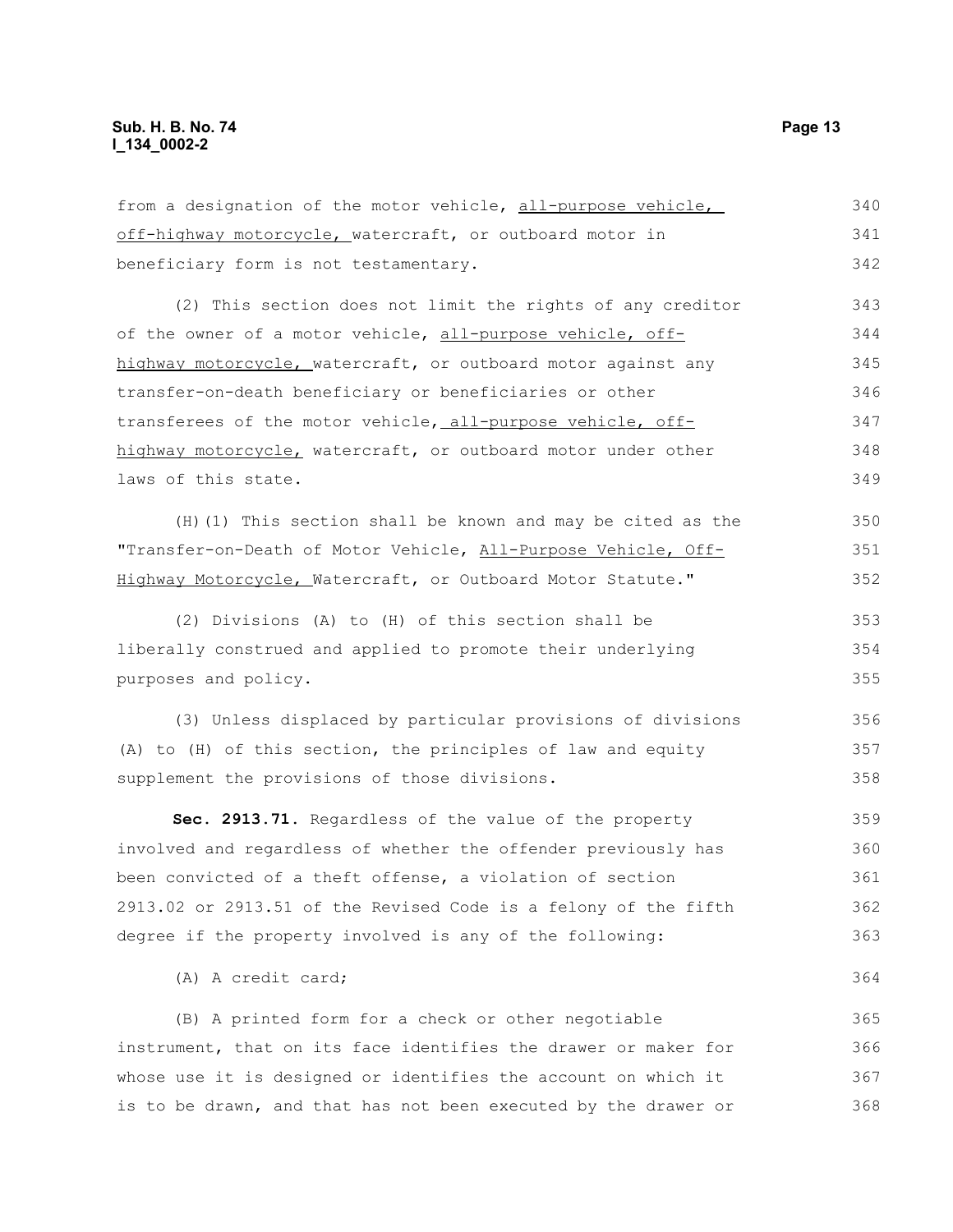maker or on which the amount is blank;

(C) A motor vehicle identification license plate as prescribed by section 4503.22 of the Revised Code, a temporary motor vehicle license placard or windshield sticker registration as prescribed by section 4503.182 of the Revised Code, or any comparable <del>license plate, placard, or sticker temporary motor</del> vehicle license registration as prescribed by the applicable law of another state or the United States; 370 371 372 373 374 375 376

(D) A blank form for a certificate of title or a manufacturer's or importer's certificate to a motor vehicle, as prescribed by section 4505.07 of the Revised Code; 377 378 379

(E) A blank form for any license listed in section 4507.01 of the Revised Code.

Sec. 3704.14. (A)(1) If the director of environmental protection determines that implementation of a motor vehicle inspection and maintenance program is necessary for the state to effectively comply with the federal Clean Air Act after June 30, 2019, the director may provide for the implementation of the program in those counties in this state in which such a program is federally mandated. Upon making such a determination, the director of environmental protection may request the director of administrative services to extend the terms of the contract that was entered into under the authority of Am. Sub. H.B. 64 of the 131st general assembly. Upon receiving the request, the director of administrative services shall extend the contract, beginning on July 1, 2019, in accordance with this section. The contract shall be extended for a period of up to twenty-four months with the contractor who conducted the motor vehicle inspection and maintenance program under that contract. 382 383 384 385 386 387 388 389 390 391 392 393 394 395 396 397

369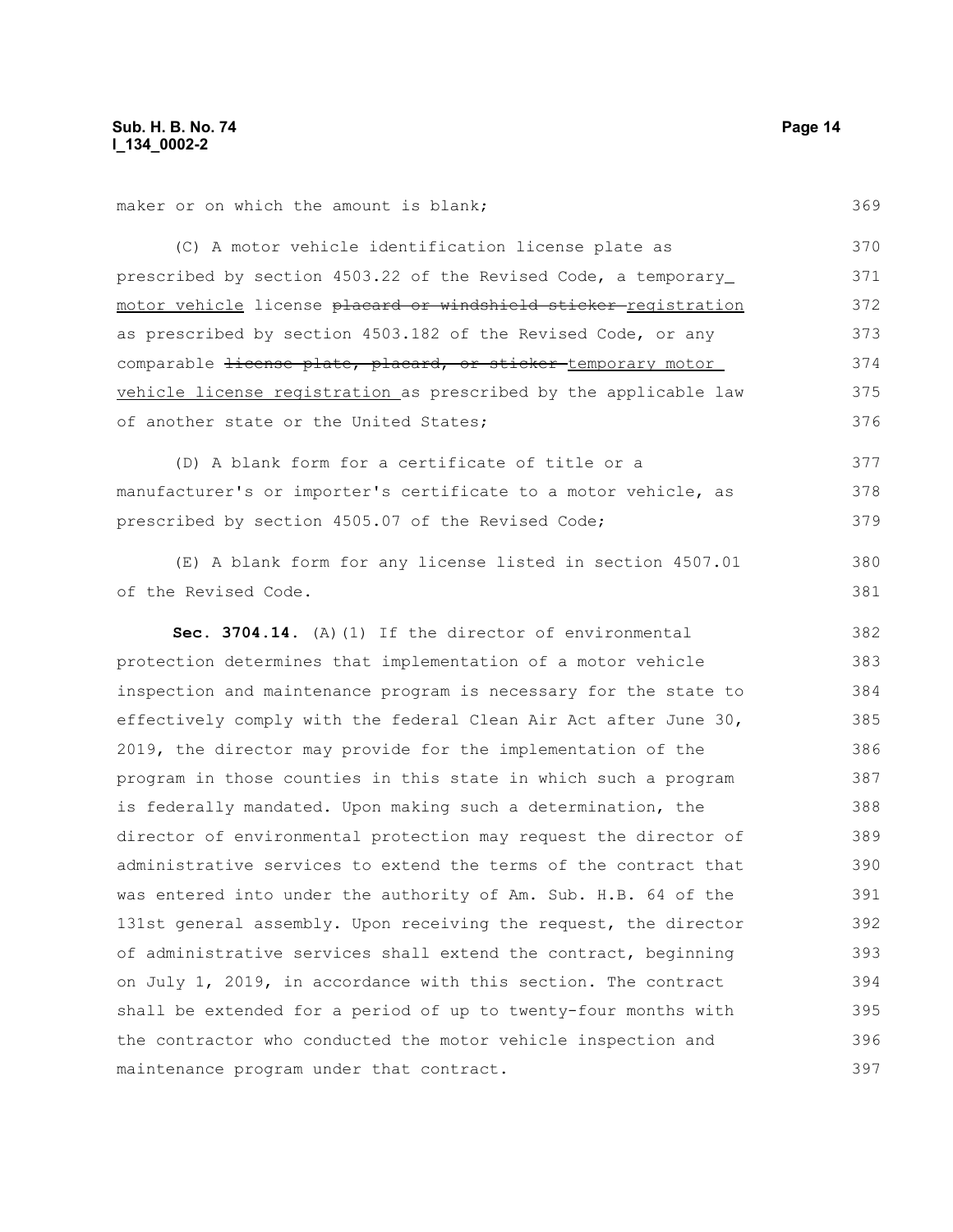#### **Sub. H. B. No. 74 Page 15 l\_134\_0002-2**

(2) Prior to the expiration of the contract extension that is authorized by division (A)(1) of this section, the director of environmental protection shall request the director of administrative services to enter into a contract with a vendor to operate a decentralized motor vehicle inspection and maintenance program in each county in this state in which such a program is federally mandated through June 30, 2023, with an option for the state to renew the contract for a period of up to twenty-four months through June 30, 2025. The contract shall ensure that the decentralized motor vehicle inspection and maintenance program achieves at least the same emission reductions as achieved by the program operated under the authority of the contract that was extended under division (A) (1) of this section. The director of administrative services shall select a vendor through a competitive selection process in compliance with Chapter 125. of the Revised Code. 398 399 400 401 402 403 404 405 406 407 408 409 410 411 412 413

(3) Notwithstanding any law to the contrary, the director of administrative services shall ensure that a competitive selection process regarding a contract to operate a decentralized motor vehicle inspection and maintenance program in this state incorporates the following, which shall be included in the contract: 414 415 416 417 418 419

(a) For purposes of expanding the number of testing locations for consumer convenience, a requirement that the vendor utilize established local businesses, auto repair facilities, or leased properties to operate state-approved inspection and maintenance testing facilities; 420 421 422 423 424

(b) A requirement that the vendor selected to operate the program provide notification of the program's requirements to each owner of a motor vehicle that is required to be inspected 425 426 427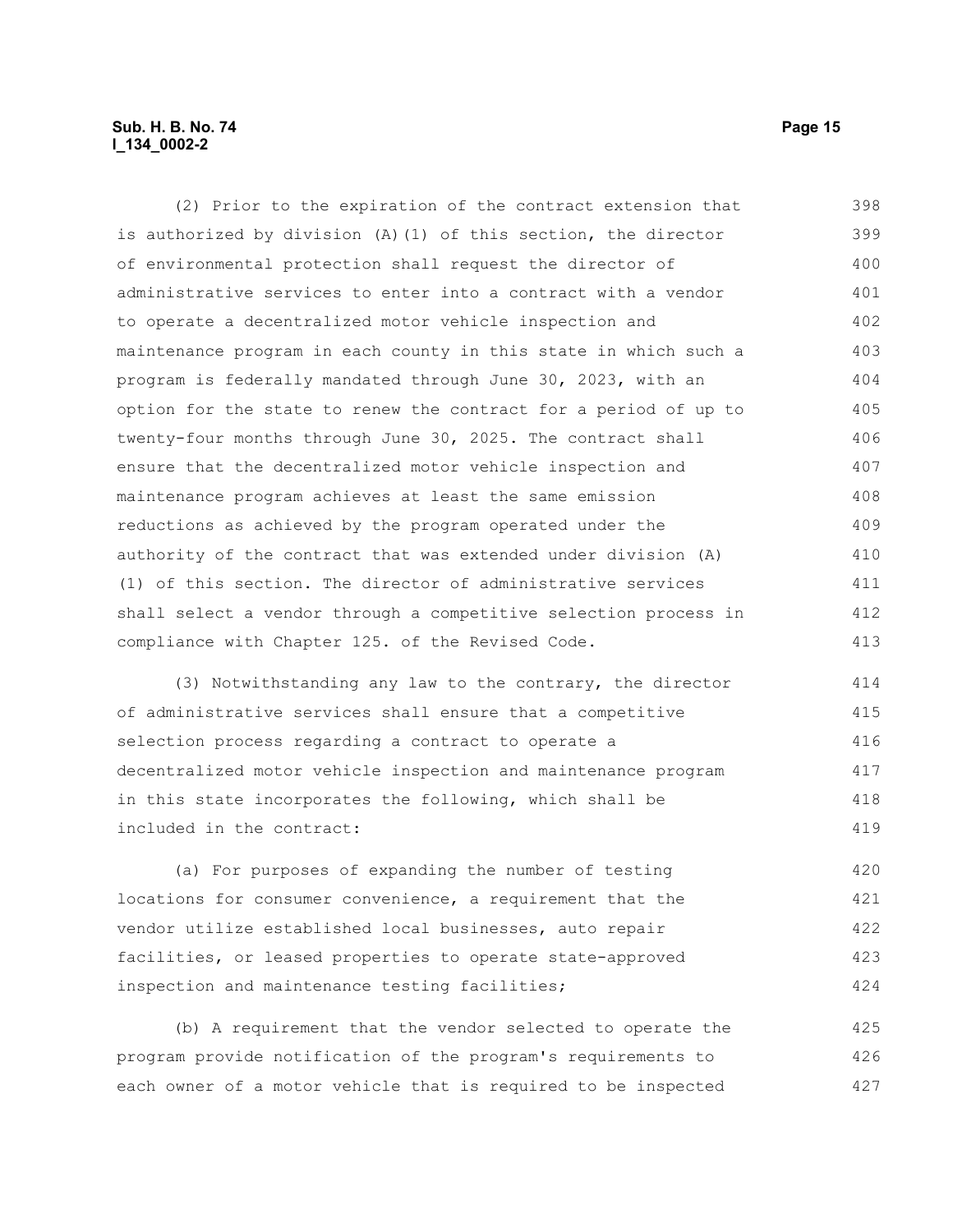#### **Sub. H. B. No. 74 Page 16 l\_134\_0002-2**

under the program. The contract shall require the notification to be provided not later than sixty days prior to the date by which the owner of the motor vehicle is required to have the motor vehicle inspected. The director of environmental protection and the vendor shall jointly agree on the content of the notice. However, the notice shall include at a minimum the locations of all inspection facilities within a specified distance of the address that is listed on the owner's motor vehicle registration; 428 429 430 431 432 433 434 435 436

(c) A requirement that the vendor comply with testing methodology and supply the required equipment approved by the director of environmental protection as specified in the competitive selection process in compliance with Chapter 125. of the Revised Code. 437 438 439 440 441

(4) A decentralized motor vehicle inspection and maintenance program operated under this section shall comply with division (B) of this section. The director of environmental protection shall administer the decentralized motor vehicle inspection and maintenance program operated under this section. 442 443 444 445 446

(B) The decentralized motor vehicle inspection and maintenance program authorized by this section, at a minimum, shall do all of the following: 447 448 449

(1) Comply with the federal Clean Air Act; 450

(2) Provide for the issuance of inspection certificates; 451

(3) Provide for a new car exemption for motor vehicles four years old or newer and provide that a new motor vehicle is exempt for four years regardless of whether legal title to the motor vehicle is transferred during that period; 452 453 454 455

(4) Provide for an exemption for battery electric motor 456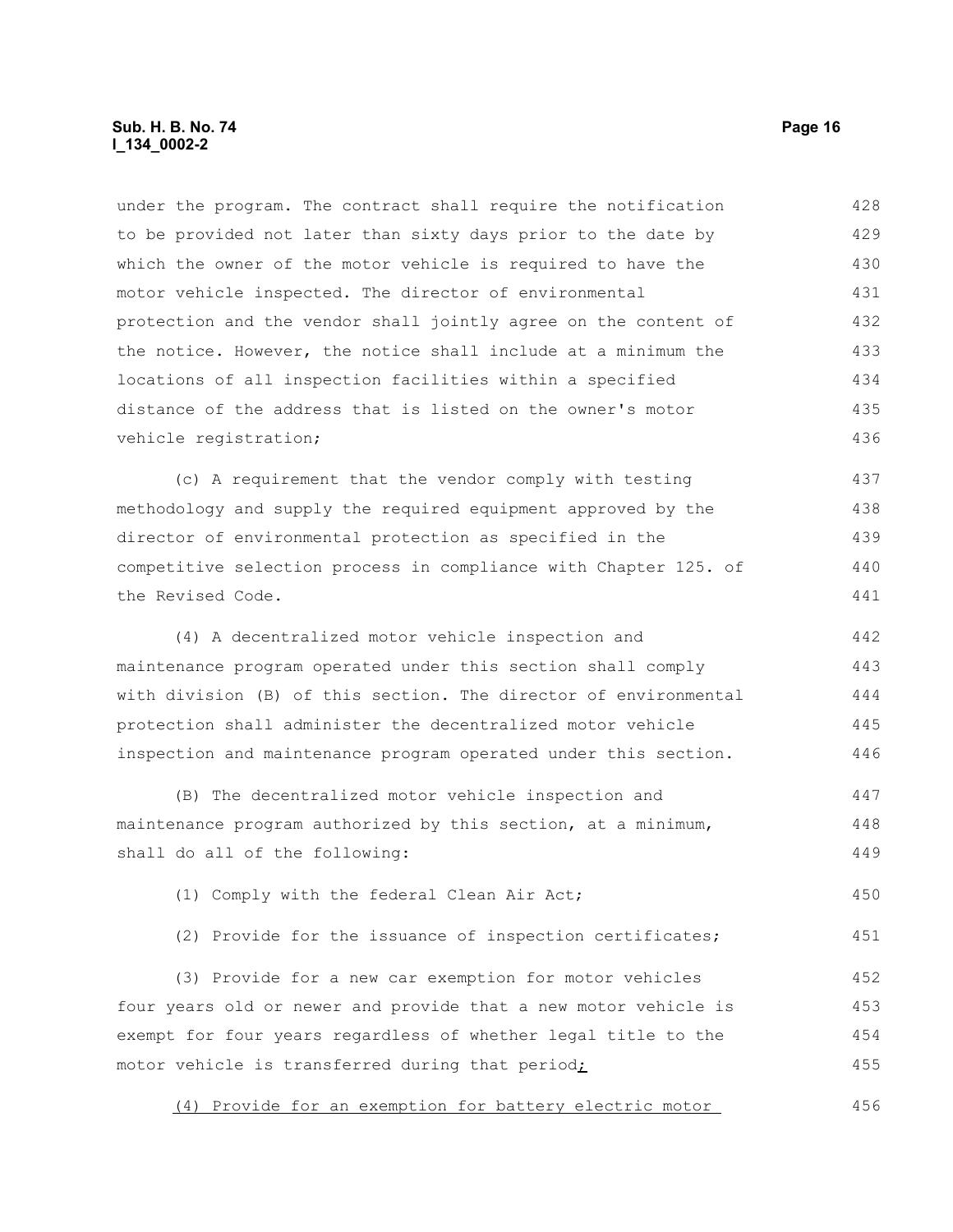(C) The director of environmental protection shall adopt rules in accordance with Chapter 119. of the Revised Code that the director determines are necessary to implement this section. The director may continue to implement and enforce rules pertaining to the motor vehicle inspection and maintenance program previously implemented under former section 3704.14 of the Revised Code as that section existed prior to its repeal and reenactment by Am. Sub. H.B. 66 of the 126th general assembly, provided that the rules do not conflict with this section. 458 459 460 461 462 463 464 465 466

(D) There is hereby created in the state treasury the auto emissions test fund, which shall consist of money received by the director from any cash transfers, state and local grants, and other contributions that are received for the purpose of funding the program established under this section. The director of environmental protection shall use money in the fund solely for the implementation, supervision, administration, operation, and enforcement of the motor vehicle inspection and maintenance program established under this section. Money in the fund shall not be used for either of the following: 467 468 469 470 471 472 473 474 475 476

(1) To pay for the inspection costs incurred by a motor vehicle dealer so that the dealer may provide inspection certificates to an individual purchasing a motor vehicle from the dealer when that individual resides in a county that is subject to the motor vehicle inspection and maintenance program; 477 478 479 480 481

(2) To provide payment for more than one free passing emissions inspection or a total of three emissions inspections for a motor vehicle in any three-hundred-sixty-five-day period. The owner or lessee of a motor vehicle is responsible for inspection fees that are related to emissions inspections beyond 482 483 484 485 486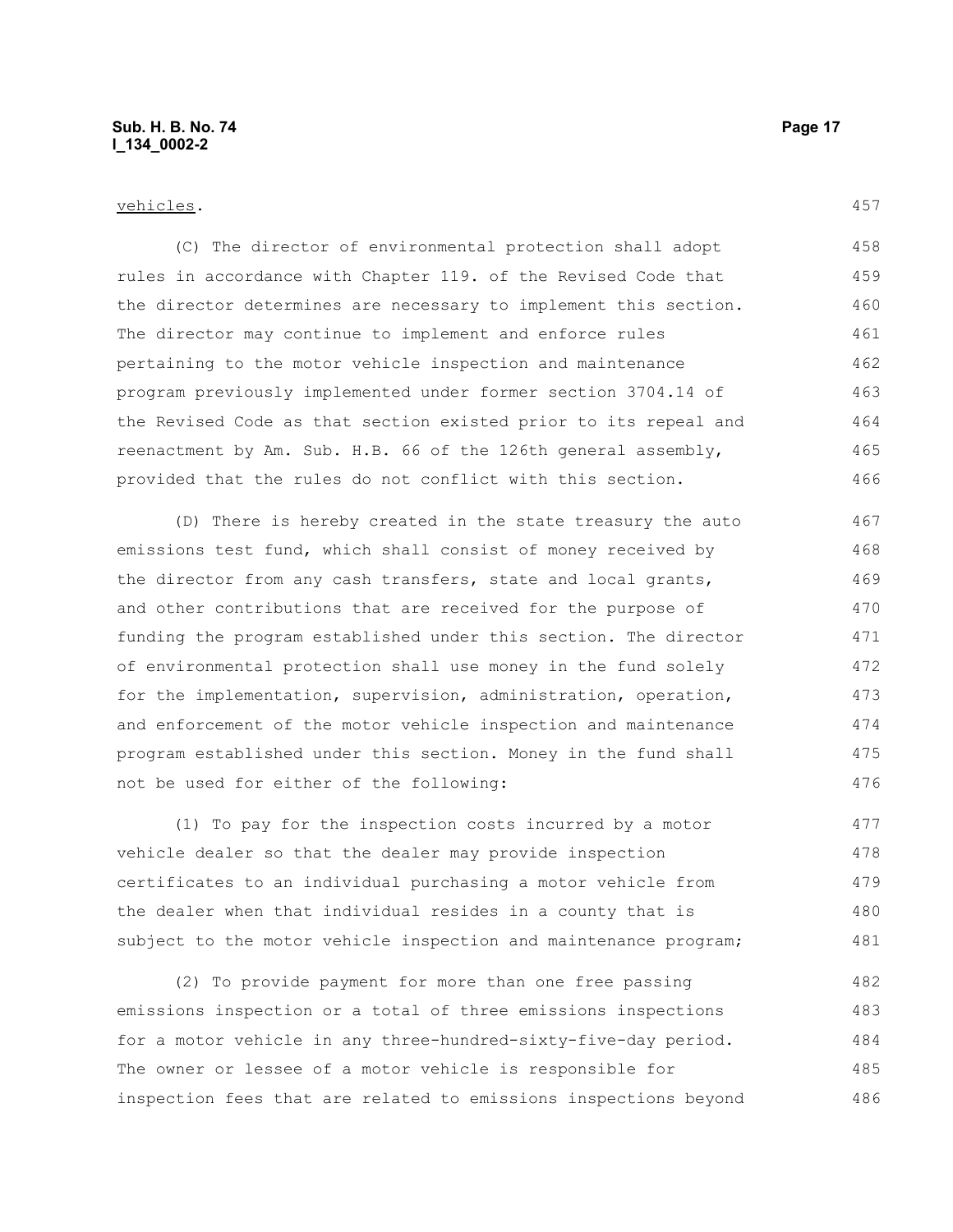#### **Sub. H. B. No. 74 Page 18 l\_134\_0002-2**

one free passing emissions inspection or three total emissions inspections in any three-hundred-sixty-five-day period. Inspection fees that are charged by a contractor conducting emissions inspections under a motor vehicle inspection and maintenance program shall be approved by the director of environmental protection. 487 488 489 490 491 492

(E) The motor vehicle inspection and maintenance program established under this section expires upon the termination of all contracts entered into under this section and shall not be implemented beyond the final date on which termination occurs. 493 494 495 496

|                                                            |  |  |  | (F) As used in this section "battery electric motor |  |  |  | 497 |
|------------------------------------------------------------|--|--|--|-----------------------------------------------------|--|--|--|-----|
| vehicle" has the same meaning as in section 4501.01 of the |  |  |  |                                                     |  |  |  | 498 |
| Revised Code.                                              |  |  |  |                                                     |  |  |  | 499 |

**Sec. 4501.01.** As used in this chapter and Chapters 4503., 4505., 4507., 4509., 4510., 4511., 4513., 4515., and 4517. of the Revised Code, and in the penal laws, except as otherwise provided: 500 501 502 503

(A) "Vehicles" means everything on wheels or runners, including motorized bicycles, but does not mean electric personal assistive mobility devices, low-speed micromobility devices, vehicles that are operated exclusively on rails or tracks or from overhead electric trolley wires, and vehicles that belong to any police department, municipal fire department, or volunteer fire department, or that are used by such a department in the discharge of its functions. 504 505 506 507 508 509 510 511

(B) "Motor vehicle" means any vehicle, including mobile homes and recreational vehicles, that is propelled or drawn by power other than muscular power or power collected from overhead electric trolley wires. "Motor vehicle" does not include utility 512 513 514 515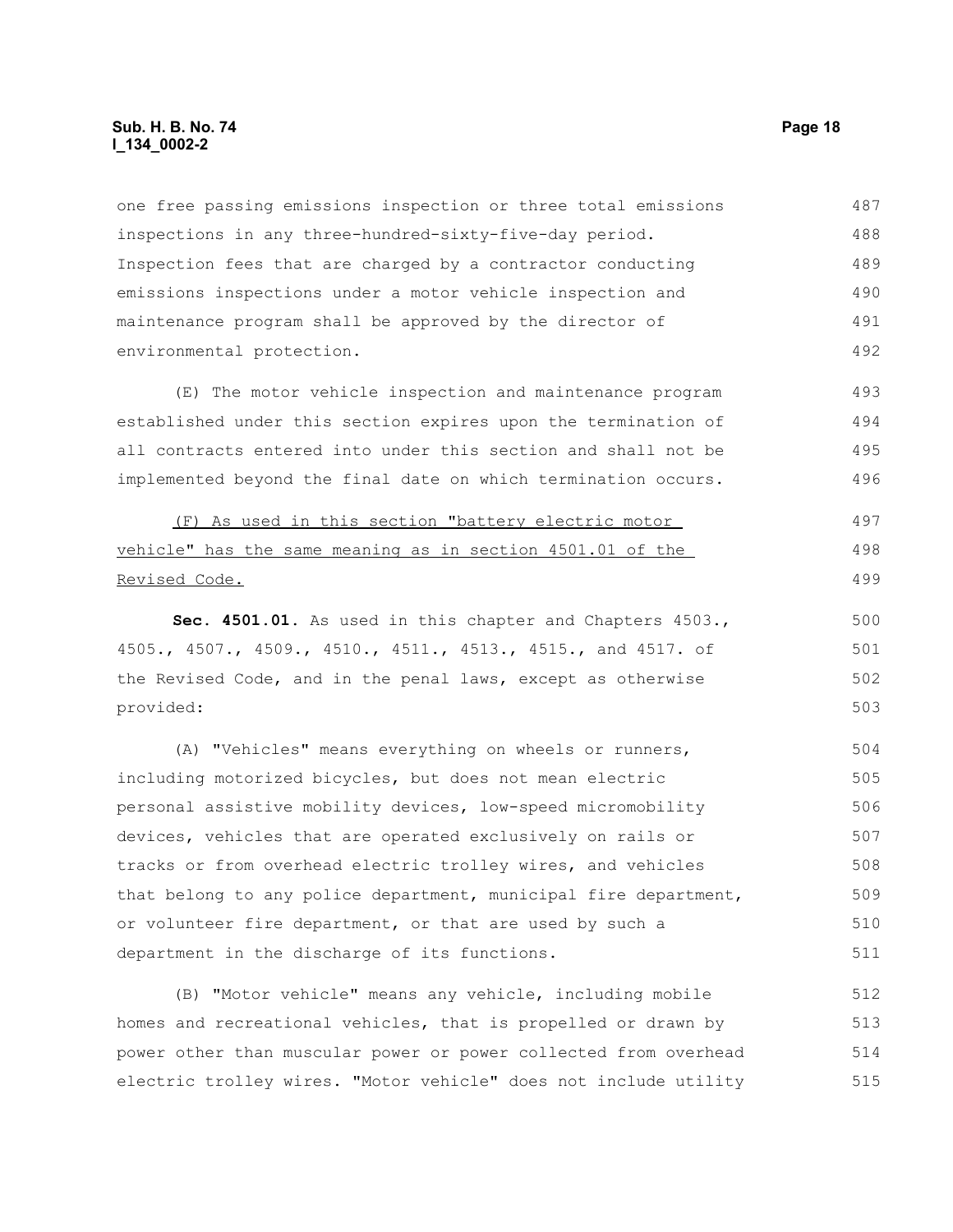#### **Sub. H. B. No. 74 Page 19 l\_134\_0002-2**

vehicles as defined in division (VV) of this section, underspeed vehicles as defined in division (XX) of this section, mini-trucks as defined in division (BBB) of this section, motorized bicycles, electric bicycles, road rollers, traction engines, power shovels, power cranes, and other equipment used in construction work and not designed for or employed in general highway transportation, well-drilling machinery, ditch-digging machinery, farm machinery, and trailers that are designed and used exclusively to transport a boat between a place of storage and a marina, or in and around a marina, when drawn or towed on a public road or highway for a distance of no more than ten miles and at a speed of twenty-five miles per hour or less. 516 517 518 519 520 521 522 523 524 525 526 527

(C) "Agricultural tractor" and "traction engine" mean any self-propelling vehicle that is designed or used for drawing other vehicles or wheeled machinery, but has no provisions for carrying loads independently of such other vehicles, and that is used principally for agricultural purposes.

(D) "Commercial tractor," except as defined in division (C) of this section, means any motor vehicle that has motive power and either is designed or used for drawing other motor vehicles, or is designed or used for drawing another motor vehicle while carrying a portion of the other motor vehicle or its load, or both. 533 534 535 536 537 538

(E) "Passenger car" means any motor vehicle that is designed and used for carrying not more than nine persons and includes any motor vehicle that is designed and used for carrying not more than fifteen persons in a ridesharing arrangement. 539 540 541 542 543

(F) "Collector's vehicle" means any motor vehicle or agricultural tractor or traction engine that is of special 544 545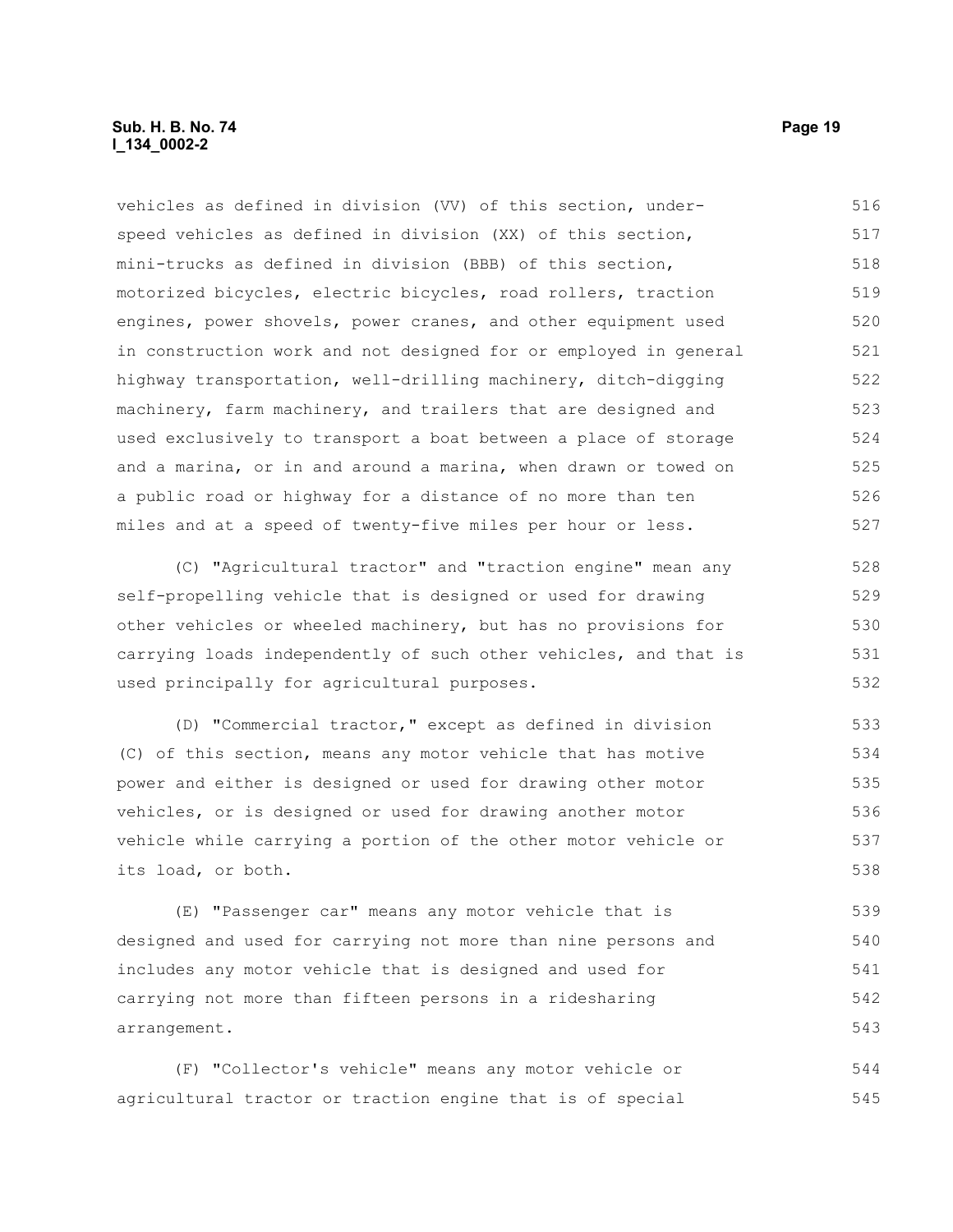#### **Sub. H. B. No. 74 Page 20 l\_134\_0002-2**

interest, that has a fair market value of one hundred dollars or more, whether operable or not, and that is owned, operated, collected, preserved, restored, maintained, or used essentially as a collector's item, leisure pursuit, or investment, but not as the owner's principal means of transportation. "Licensed collector's vehicle" means a collector's vehicle, other than an agricultural tractor or traction engine, that displays current, valid license tags issued under section 4503.45 of the Revised Code, or a similar type of motor vehicle that displays current, valid license tags issued under substantially equivalent provisions in the laws of other states. 546 547 548 549 550 551 552 553 554 555 556

(G) "Historical motor vehicle" means any motor vehicle that is over twenty-five years old and is owned solely as a collector's item and for participation in club activities, exhibitions, tours, parades, and similar uses, but that in no event is used for general transportation. 557 558 559 560 561

(H) "Noncommercial motor vehicle" means any motor vehicle, including a farm truck as defined in section 4503.04 of the Revised Code, that is designed by the manufacturer to carry a load of no more than one ton and is used exclusively for purposes other than engaging in business for profit. 562 563 564 565 566

(I) "Bus" means any motor vehicle that has motor power and is designed and used for carrying more than nine passengers, except any motor vehicle that is designed and used for carrying not more than fifteen passengers in a ridesharing arrangement. 567 568 569 570

(J) "Commercial car" or "truck" means any motor vehicle that has motor power and is designed and used for carrying merchandise or freight, or that is used as a commercial tractor. 571 572 573

(K) "Bicycle" means every device, other than a device that 574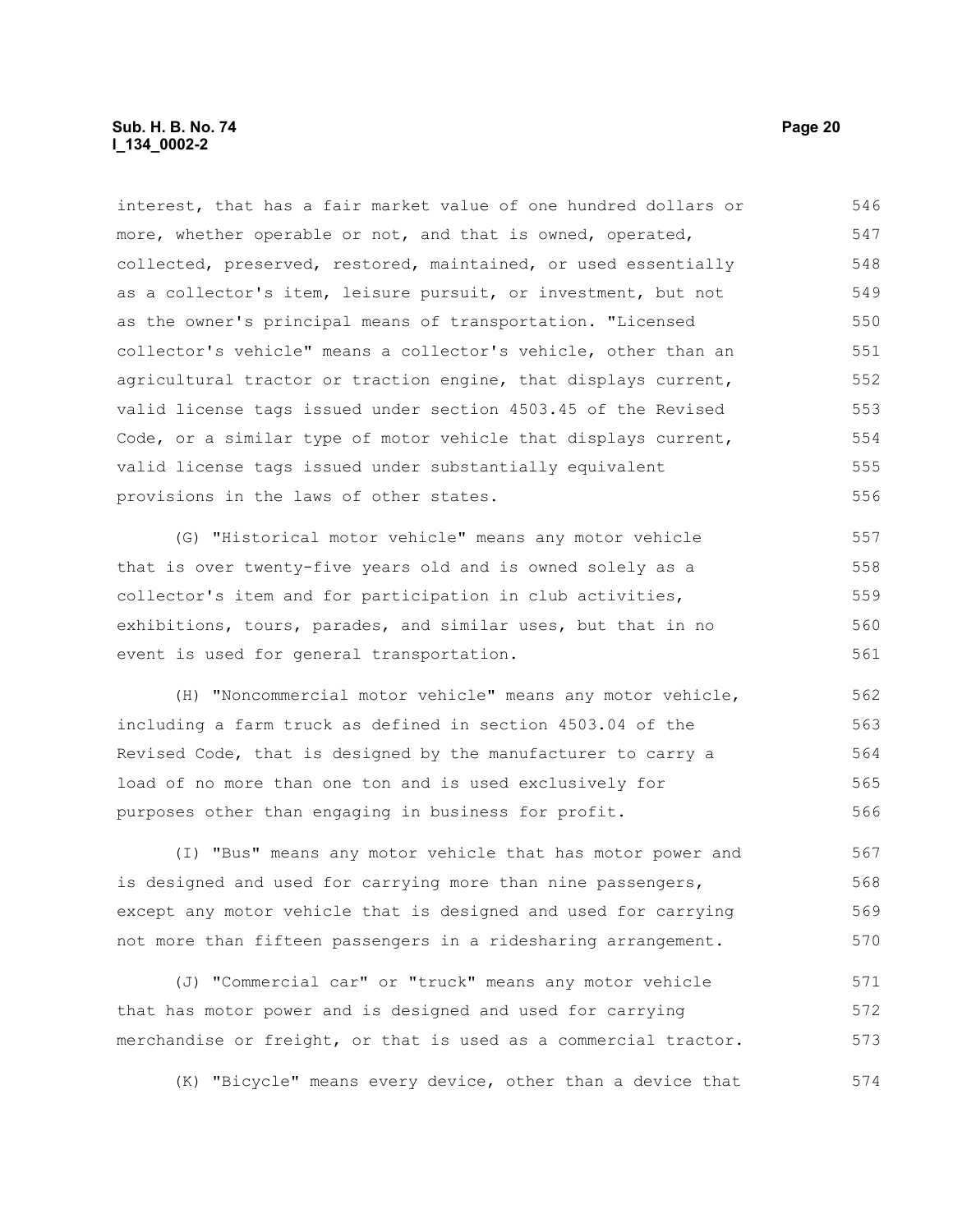#### **Sub. H. B. No. 74 Page 21 l\_134\_0002-2**

is designed solely for use as a play vehicle by a child, that is propelled solely by human power upon which a person may ride, and that has two or more wheels, any of which is more than fourteen inches in diameter. 575 576 577 578

(L) "Motorized bicycle" or "moped" means any vehicle that either has two tandem wheels or one wheel in the front and two wheels in the rear, that may be pedaled, and that is equipped with a helper motor of not more than fifty cubic centimeters piston displacement that produces no more than one brake horsepower and is capable of propelling the vehicle at a speed of no greater than twenty miles per hour on a level surface. "Motorized bicycle" or "moped" does not include an electric bicycle.

(M) "Trailer" means any vehicle without motive power that is designed or used for carrying property or persons wholly on its own structure and for being drawn by a motor vehicle, and includes any such vehicle that is formed by or operated as a combination of a semitrailer and a vehicle of the dolly type such as that commonly known as a trailer dolly, a vehicle used to transport agricultural produce or agricultural production materials between a local place of storage or supply and the farm when drawn or towed on a public road or highway at a speed greater than twenty-five miles per hour, and a vehicle that is designed and used exclusively to transport a boat between a place of storage and a marina, or in and around a marina, when drawn or towed on a public road or highway for a distance of more than ten miles or at a speed of more than twenty-five miles per hour. "Trailer" does not include a manufactured home or travel trailer. 588 589 590 591 592 593 594 595 596 597 598 599 600 601 602 603

(N) "Noncommercial trailer" means any trailer, except a

604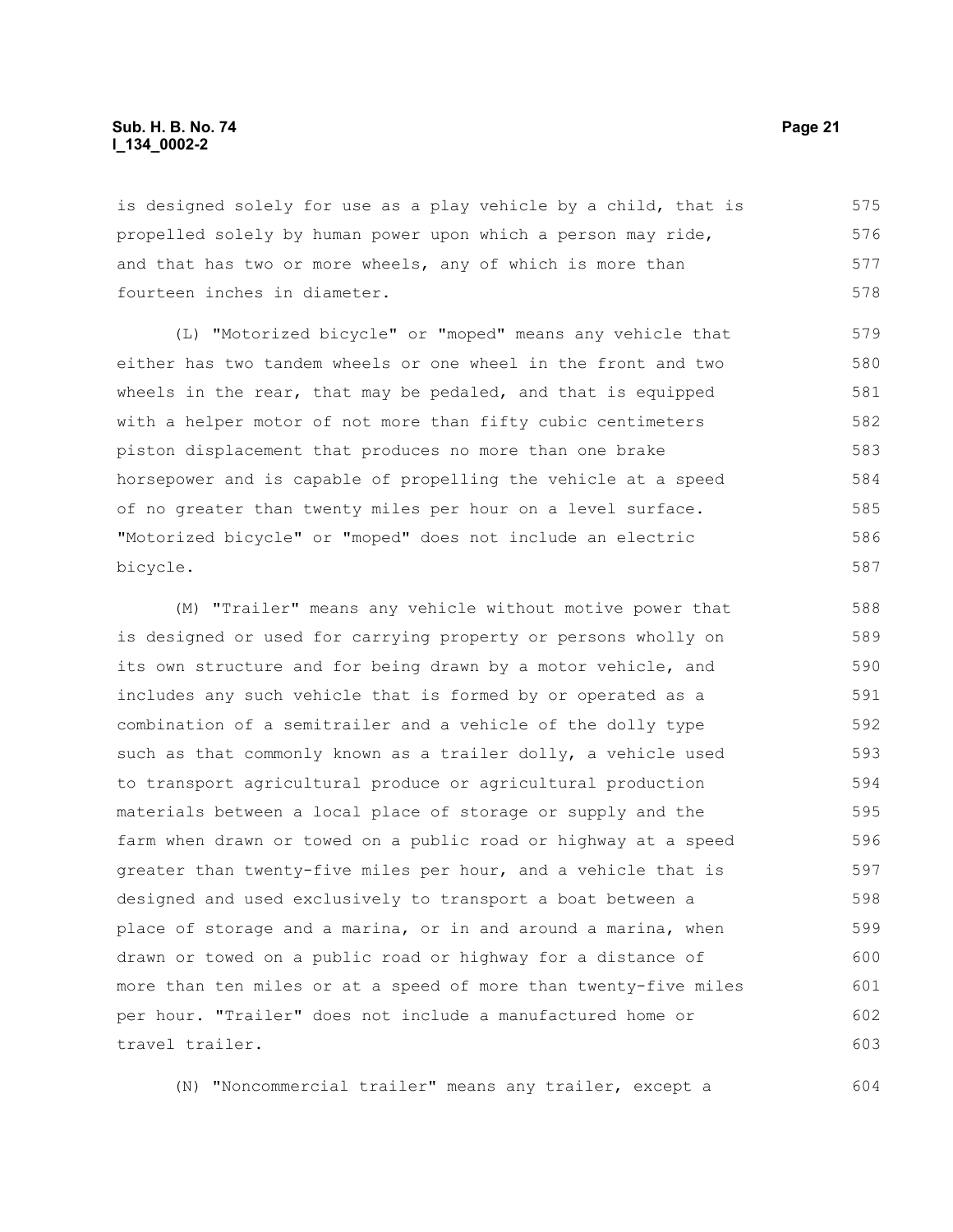#### **Sub. H. B. No. 74 Page 22 l\_134\_0002-2**

travel trailer or trailer that is used to transport a boat as described in division (B) of this section, but, where applicable, includes a vehicle that is used to transport a boat as described in division (M) of this section, that has a gross weight of no more than ten thousand pounds, and that is used exclusively for purposes other than engaging in business for a profit, such as the transportation of personal items for personal or recreational purposes. 605 606 607 608 609 610 611 612

(O) "Mobile home" means a building unit or assembly of closed construction that is fabricated in an off-site facility, is more than thirty-five body feet in length or, when erected on site, is three hundred twenty or more square feet, is built on a permanent chassis, is transportable in one or more sections, and does not qualify as a manufactured home as defined in division (C)(4) of section 3781.06 of the Revised Code or as an industrialized unit as defined in division (C)(3) of section 3781.06 of the Revised Code.

(P) "Semitrailer" means any vehicle of the trailer type that does not have motive power and is so designed or used with another and separate motor vehicle that in operation a part of its own weight or that of its load, or both, rests upon and is carried by the other vehicle furnishing the motive power for propelling itself and the vehicle referred to in this division, and includes, for the purpose only of registration and taxation under those chapters, any vehicle of the dolly type, such as a trailer dolly, that is designed or used for the conversion of a semitrailer into a trailer.

(Q) "Recreational vehicle" means a vehicular portable structure that meets all of the following conditions: 632 633

(1) It is designed for the sole purpose of recreational 634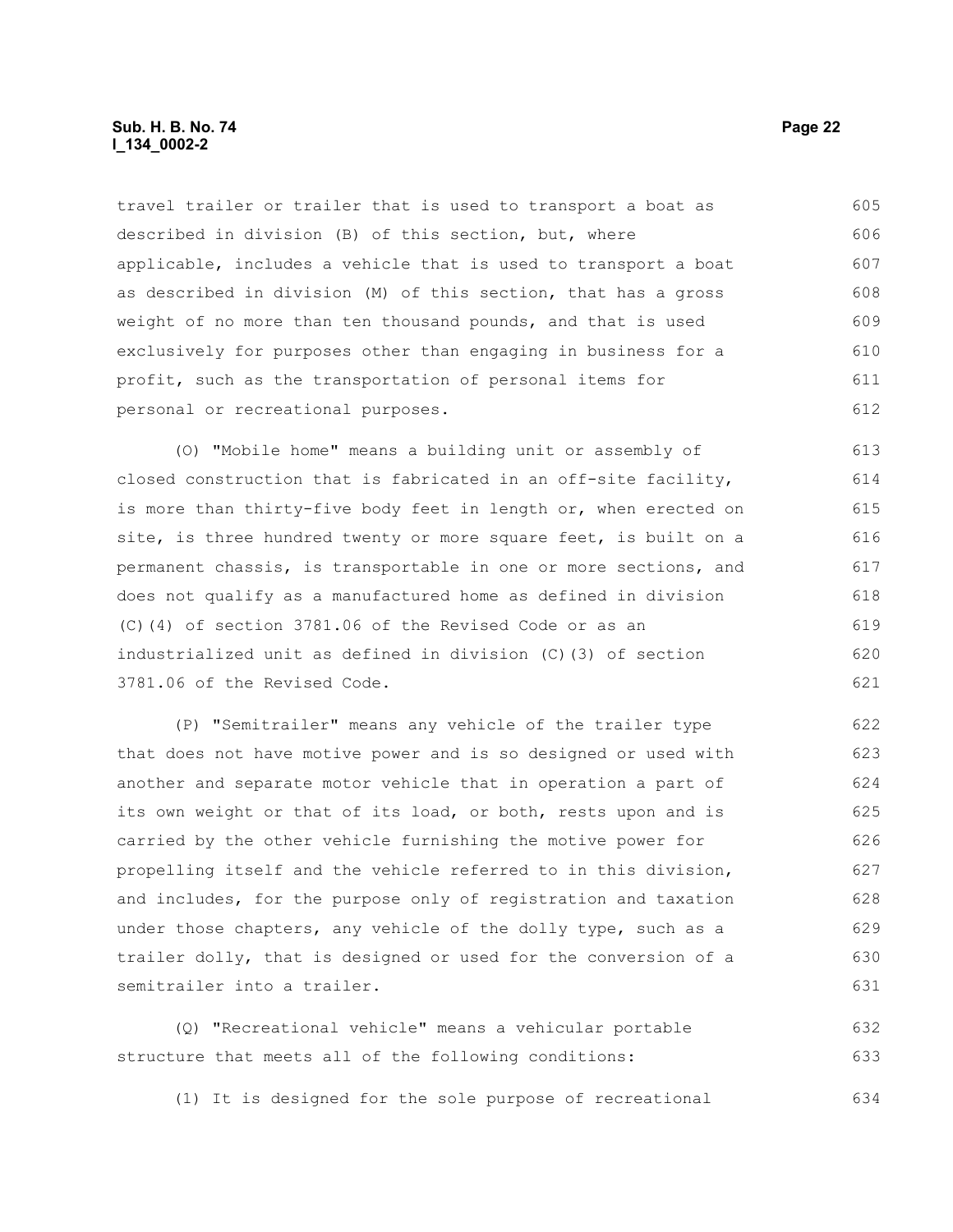| travel.                                                                                      | 635 |  |  |  |
|----------------------------------------------------------------------------------------------|-----|--|--|--|
| (2) It is not used for the purpose of engaging in business                                   | 636 |  |  |  |
| for profit.                                                                                  | 637 |  |  |  |
| (3) It is not used for the purpose of engaging in                                            | 638 |  |  |  |
| intrastate commerce.                                                                         | 639 |  |  |  |
|                                                                                              | 640 |  |  |  |
| (4) It is not used for the purpose of commerce as defined<br>in 49 C.F.R. 383.5, as amended. | 641 |  |  |  |
|                                                                                              |     |  |  |  |
| (5) It is not regulated by the public utilities commission                                   | 642 |  |  |  |
| pursuant to Chapter 4905., 4921., or 4923. of the Revised Code.                              | 643 |  |  |  |
| (6) It is classed as one of the following:                                                   | 644 |  |  |  |
| (a) "Travel trailer" or "house vehicle" means a nonself-                                     | 645 |  |  |  |
| propelled recreational vehicle that does not exceed an overall                               | 646 |  |  |  |
| length of forty feet, exclusive of bumper and tongue or                                      | 647 |  |  |  |
| coupling. "Travel trailer" includes a tent-type fold-out camping                             |     |  |  |  |
| trailer as defined in section 4517.01 of the Revised Code.                                   | 649 |  |  |  |
| (b) "Motor home" means a self-propelled recreational                                         | 650 |  |  |  |
| vehicle that has no fifth wheel and is constructed with                                      | 651 |  |  |  |
| permanently installed facilities for cold storage, cooking and                               |     |  |  |  |
| consuming of food, and for sleeping.                                                         | 653 |  |  |  |
| (c) "Truck camper" means a nonself-propelled recreational                                    | 654 |  |  |  |
| vehicle that does not have wheels for road use and is designed                               | 655 |  |  |  |
| to be placed upon and attached to a motor vehicle. "Truck                                    | 656 |  |  |  |
| camper" does not include truck covers that consist of walls and                              | 657 |  |  |  |
| a roof, but do not have floors and facilities enabling them to                               | 658 |  |  |  |
| be used as a dwelling.                                                                       | 659 |  |  |  |
| (d) "Fifth wheel trailer" means a vehicle that is of such                                    | 660 |  |  |  |
| size and weight as to be movable without a special highway                                   | 661 |  |  |  |
| permit, that is constructed with a raised forward section that                               | 662 |  |  |  |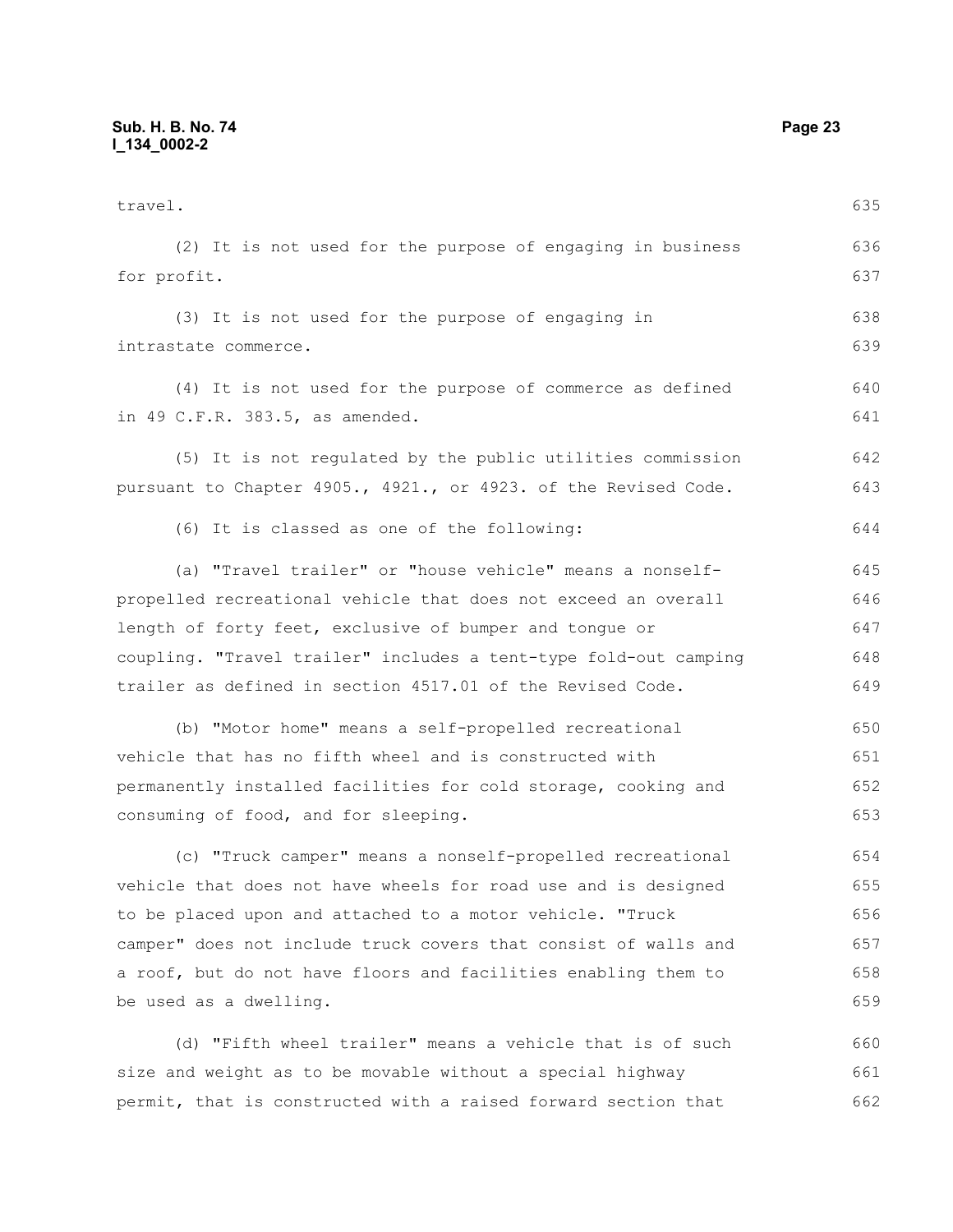allows a bi-level floor plan, and that is designed to be towed by a vehicle equipped with a fifth-wheel hitch ordinarily installed in the bed of a truck. 663 664 665

(e) "Park trailer" means a vehicle that is commonly known as a park model recreational vehicle, meets the American national standard institute standard A119.5 (1988) for park trailers, is built on a single chassis, has a gross trailer area of four hundred square feet or less when set up, is designed for seasonal or temporary living quarters, and may be connected to utilities necessary for the operation of installed features and appliances. 666 667 668 669 670 671 672 673

(R) "Pneumatic tires" means tires of rubber and fabric or tires of similar material, that are inflated with air. 674 675

(S) "Solid tires" means tires of rubber or similar elastic material that are not dependent upon confined air for support of the load. 676 677 678

(T) "Solid tire vehicle" means any vehicle that is equipped with two or more solid tires. 679 680

(U) "Farm machinery" means all machines and tools that are used in the production, harvesting, and care of farm products, and includes trailers that are used to transport agricultural produce or agricultural production materials between a local place of storage or supply and the farm, agricultural tractors, threshing machinery, hay-baling machinery, corn shellers, hammermills, and machinery used in the production of horticultural, agricultural, and vegetable products. 681 682 683 684 685 686 687 688

(V) "Owner" includes any person or firm, other than a manufacturer or dealer, that has title to a motor vehicle, except that, in sections 4505.01 to 4505.19 of the Revised Code, 689 690 691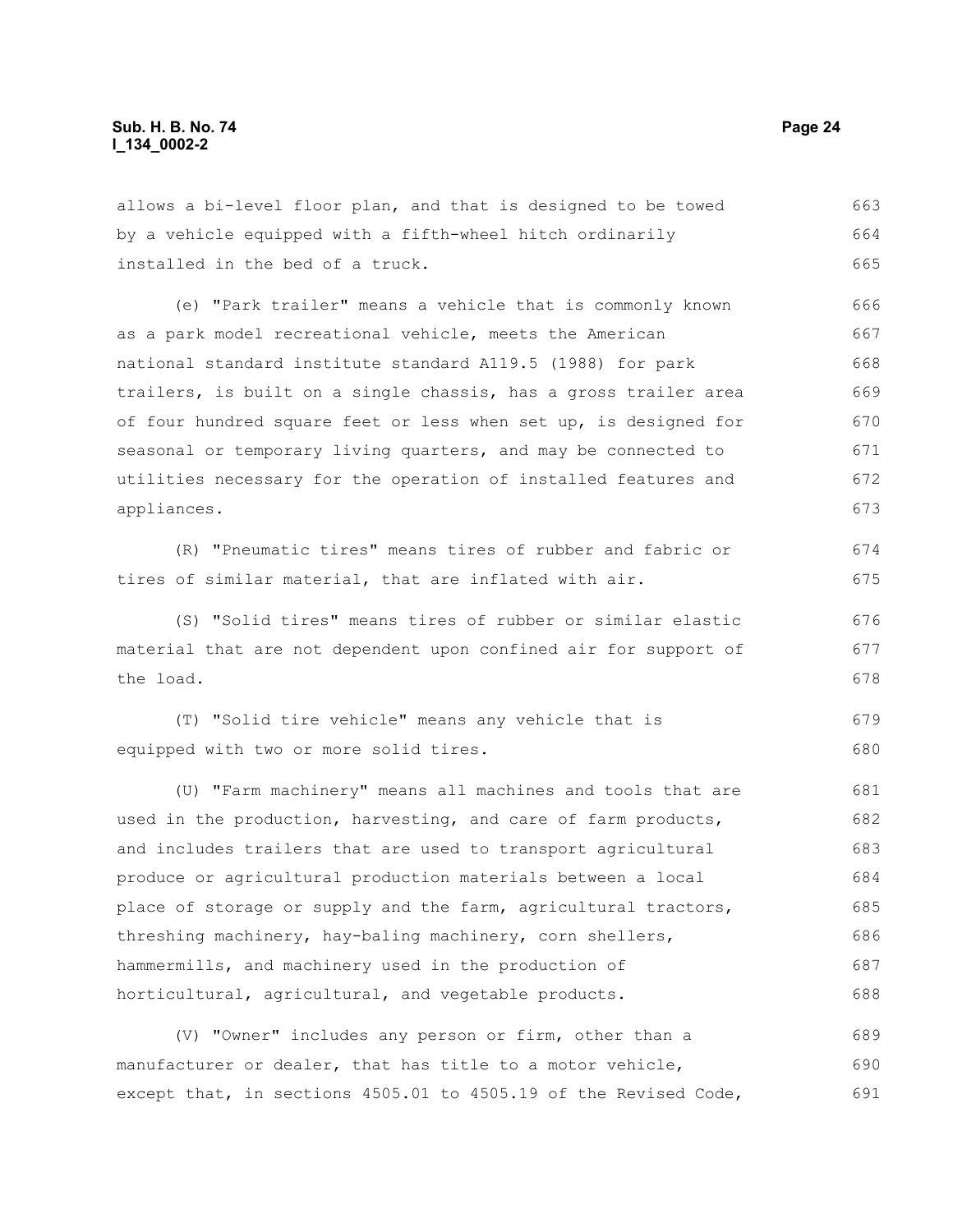692

"owner" includes in addition manufacturers and dealers. (W) "Manufacturer" and "dealer" include all persons and firms that are regularly engaged in the business of manufacturing, selling, displaying, offering for sale, or dealing in motor vehicles, at an established place of business that is used exclusively for the purpose of manufacturing, selling, displaying, offering for sale, or dealing in motor vehicles. A place of business that is used for manufacturing, selling, displaying, offering for sale, or dealing in motor vehicles shall be deemed to be used exclusively for those purposes even though snowmobiles or all-purpose vehicles are sold or displayed for sale thereat, even though farm machinery is sold or displayed for sale thereat, or even though repair, accessory, gasoline and oil, storage, parts, service, or paint departments are maintained thereat, or, in any county having a population of less than seventy-five thousand at the last federal census, even though a department in a place of business is used to dismantle, salvage, or rebuild motor vehicles by means of used parts, if such departments are operated for the purpose of furthering and assisting in the business of manufacturing, selling, displaying, offering for sale, or dealing in motor vehicles. Places of business or departments in a place of business used to dismantle, salvage, or rebuild motor vehicles by means of using used parts are not considered as being maintained for the purpose of assisting or furthering the manufacturing, selling, displaying, and offering for sale or dealing in motor vehicles. 693 694 695 696 697 698 699 700 701 702 703 704 705 706 707 708 709 710 711 712 713 714 715 716 717 718

(X) "Operator" includes any person who drives or operates a motor vehicle upon the public highways. 719 720

(Y) "Chauffeur" means any operator who operates a motor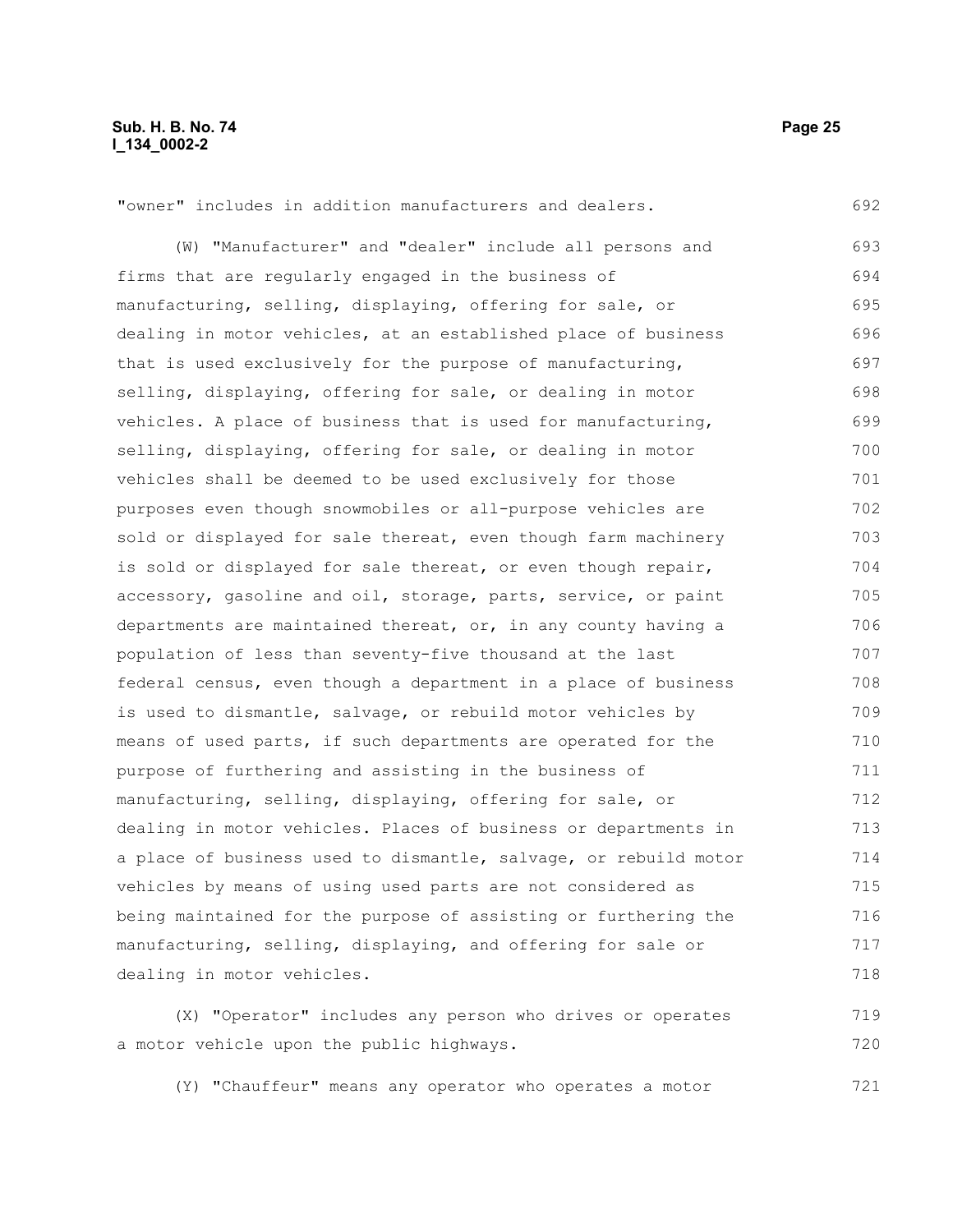#### **Sub. H. B. No. 74 Page 26 l\_134\_0002-2**

vehicle, other than a taxicab, as an employee for hire; or any operator whether or not the owner of a motor vehicle, other than a taxicab, who operates such vehicle for transporting, for gain, compensation, or profit, either persons or property owned by another. Any operator of a motor vehicle who is voluntarily involved in a ridesharing arrangement is not considered an employee for hire or operating such vehicle for gain, compensation, or profit. 722 723 724 725 726 727 728 729

(Z) "State" includes the territories and federal districts of the United States, and the provinces of Canada. 730 731

(AA) "Public roads and highways" for vehicles includes all public thoroughfares, bridges, and culverts. 732 733

(BB) "Manufacturer's number" means the manufacturer's original serial number that is affixed to or imprinted upon the chassis or other part of the motor vehicle. 734 735 736

(CC) "Motor number" means the manufacturer's original number that is affixed to or imprinted upon the engine or motor of the vehicle. 737 738 739

(DD) "Distributor" means any person who is authorized by a motor vehicle manufacturer to distribute new motor vehicles to licensed motor vehicle dealers at an established place of business that is used exclusively for the purpose of distributing new motor vehicles to licensed motor vehicle dealers, except when the distributor also is a new motor vehicle dealer, in which case the distributor may distribute at the location of the distributor's licensed dealership. 740 741 742 743 744 745 746 747

(EE) "Ridesharing arrangement" means the transportation of persons in a motor vehicle where the transportation is incidental to another purpose of a volunteer driver and includes 748 749 750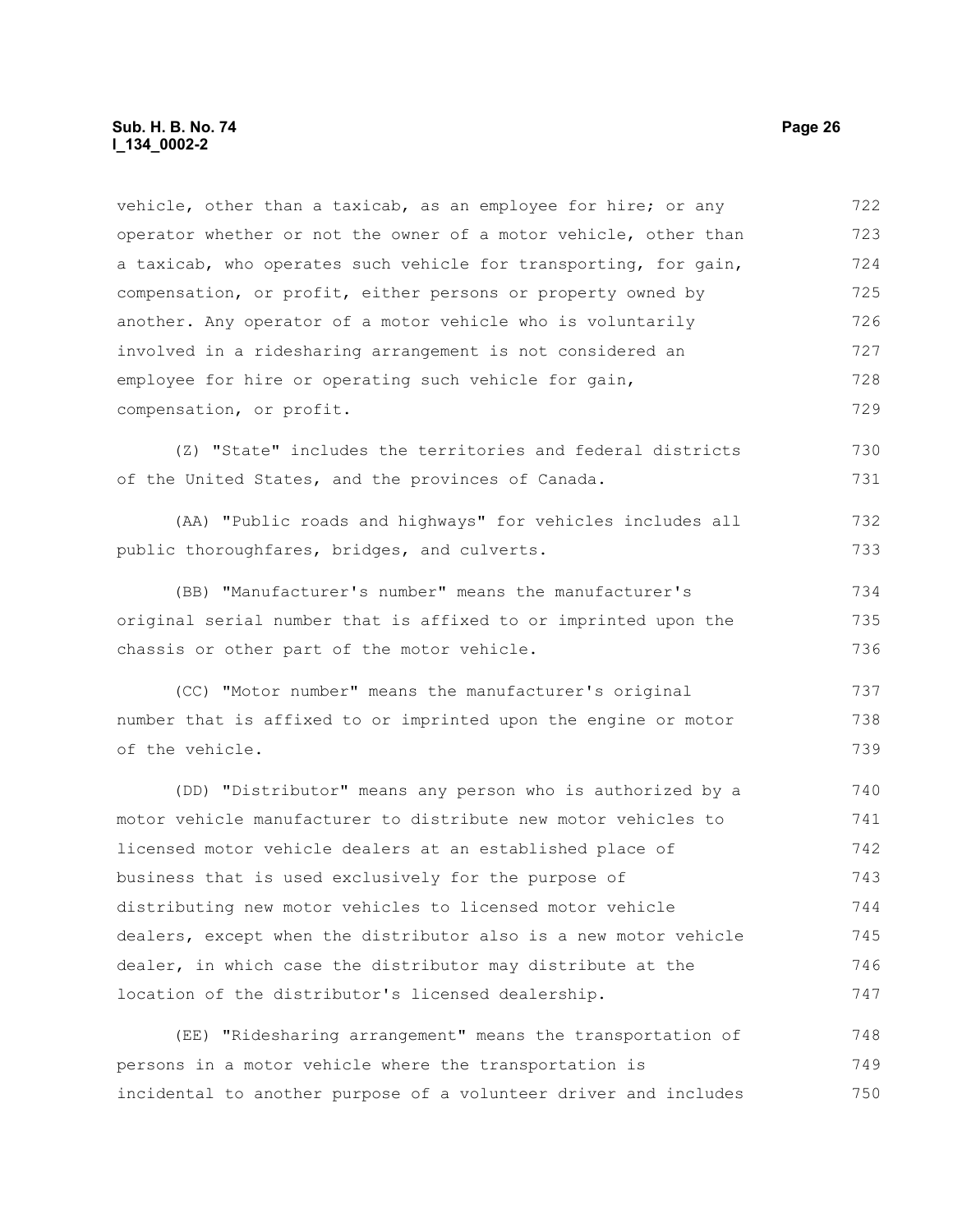ridesharing arrangements known as carpools, vanpools, and buspools. (FF) "Apportionable vehicle" means any vehicle that is used or intended for use in two or more international registration plan member jurisdictions that allocate or proportionally register vehicles, that is used for the transportation of persons for hire or designed, used, or maintained primarily for the transportation of property, and that meets any of the following qualifications: (1) Is a power unit having a gross vehicle weight in excess of twenty-six thousand pounds; (2) Is a power unit having three or more axles, regardless of the gross vehicle weight; (3) Is a combination vehicle with a gross vehicle weight in excess of twenty-six thousand pounds. "Apportionable vehicle" does not include recreational vehicles, vehicles displaying restricted plates, city pick-up and delivery vehicles, or vehicles owned and operated by the United States, this state, or any political subdivisions thereof. (GG) "Chartered party" means a group of persons who contract as a group to acquire the exclusive use of a passengercarrying motor vehicle at a fixed charge for the vehicle in accordance with the carrier's tariff, lawfully on file with the United States department of transportation, for the purpose of group travel to a specified destination or for a particular itinerary, either agreed upon in advance or modified by the 751 752 753 754 755 756 757 758 759 760 761 762 763 764 765 766 767 768 769 770 771 772 773 774 775 776 777

(HH) "International registration plan" means a reciprocal 779

chartered group after having left the place of origin.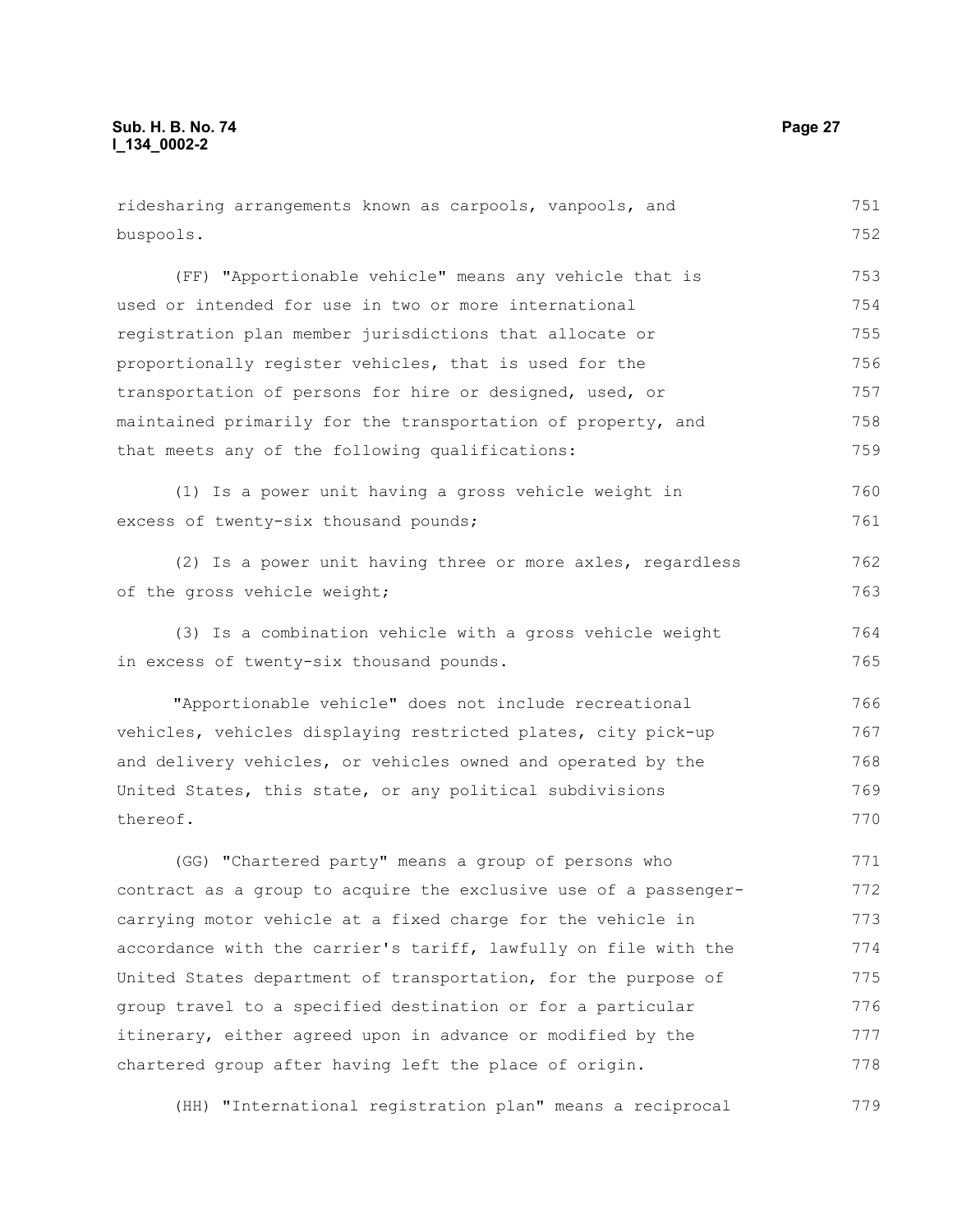#### **Sub. H. B. No. 74 Page 28 l\_134\_0002-2**

agreement of member jurisdictions that is endorsed by the American association of motor vehicle administrators, and that promotes and encourages the fullest possible use of the highway system by authorizing apportioned registration of fleets of vehicles and recognizing registration of vehicles apportioned in member jurisdictions. 780 781 782 783 784 785

(II) "Restricted plate" means a license plate that has a restriction of time, geographic area, mileage, or commodity, and includes license plates issued to farm trucks under division (J) of section 4503.04 of the Revised Code. 786 787 788 789

(JJ) "Gross vehicle weight," with regard to any commercial car, trailer, semitrailer, or bus that is taxed at the rates established under section 4503.042 or 4503.65 of the Revised Code, means the unladen weight of the vehicle fully equipped plus the maximum weight of the load to be carried on the vehicle. 790 791 792 793 794 795

(KK) "Combined gross vehicle weight" with regard to any combination of a commercial car, trailer, and semitrailer, that is taxed at the rates established under section 4503.042 or 4503.65 of the Revised Code, means the total unladen weight of the combination of vehicles fully equipped plus the maximum weight of the load to be carried on that combination of vehicles. 796 797 798 799 800 801 802

(LL) "Chauffeured limousine" means a motor vehicle that is designed to carry nine or fewer passengers and is operated for hire pursuant to a prearranged contract for the transportation of passengers on public roads and highways along a route under the control of the person hiring the vehicle and not over a defined and regular route. "Prearranged contract" means an agreement, made in advance of boarding, to provide 803 804 805 806 807 808 809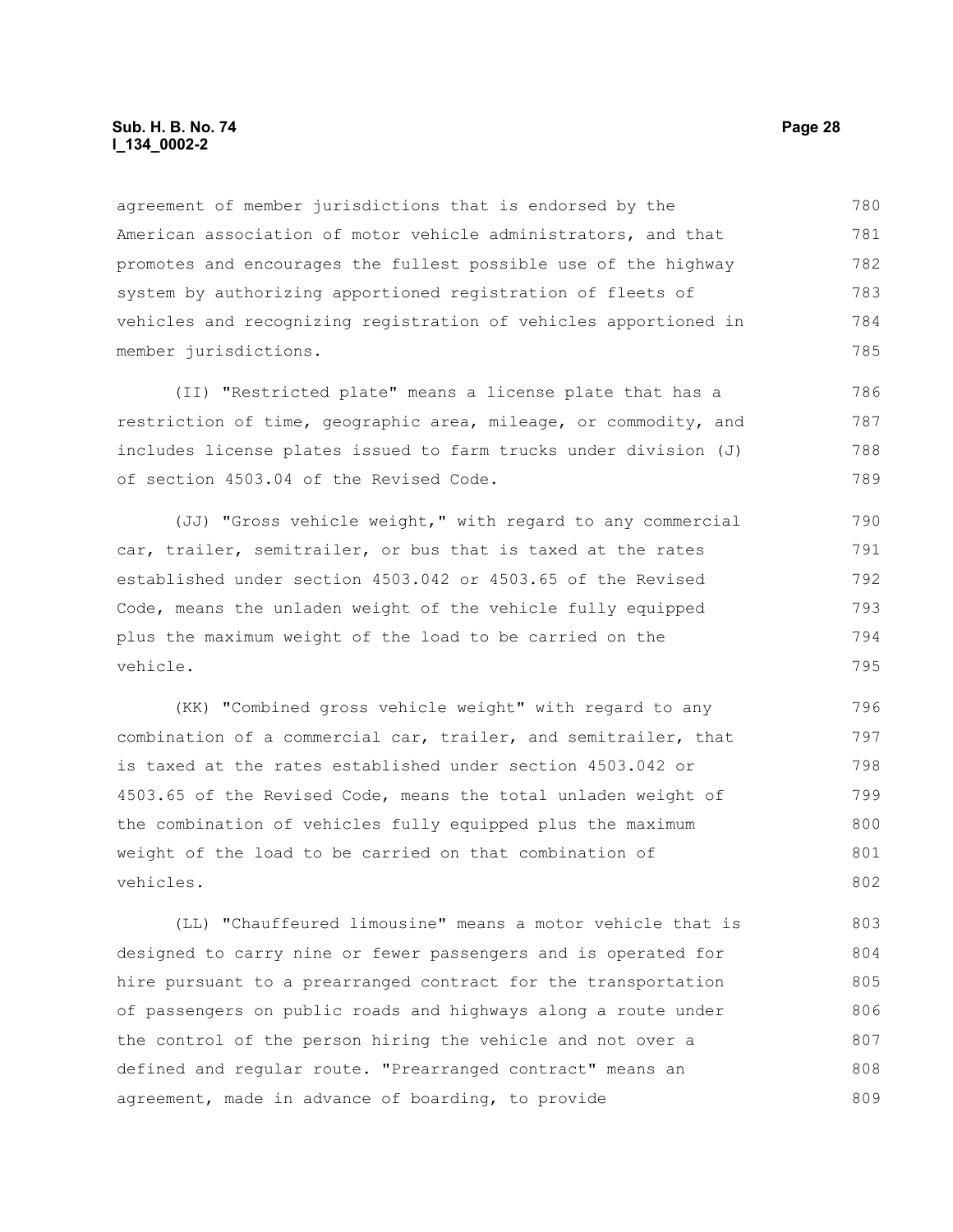#### **Sub. H. B. No. 74 Page 29 l\_134\_0002-2**

transportation from a specific location in a chauffeured limousine. "Chauffeured limousine" does not include any vehicle that is used exclusively in the business of funeral directing. 810 811 812

(MM) "Manufactured home" has the same meaning as in division (C)(4) of section 3781.06 of the Revised Code. 813 814

(NN) "Acquired situs," with respect to a manufactured home or a mobile home, means to become located in this state by the placement of the home on real property, but does not include the placement of a manufactured home or a mobile home in the inventory of a new motor vehicle dealer or the inventory of a manufacturer, remanufacturer, or distributor of manufactured or mobile homes. 815 816 817 818 819 820 821

(OO) "Electronic" includes electrical, digital, magnetic, optical, electromagnetic, or any other form of technology that entails capabilities similar to these technologies. 822 823 824

(PP) "Electronic record" means a record generated, communicated, received, or stored by electronic means for use in an information system or for transmission from one information system to another. 825 826 827 828

(QQ) "Electronic signature" means a signature in electronic form attached to or logically associated with an electronic record. 829 830 831

(RR) "Financial transaction device" has the same meaning as in division (A) of section 113.40 of the Revised Code. 832 833

(SS) "Electronic motor vehicle dealer" means a motor vehicle dealer licensed under Chapter 4517. of the Revised Code whom the registrar of motor vehicles determines meets the criteria designated in section 4503.035 of the Revised Code for electronic motor vehicle dealers and designates as an electronic 834 835 836 837 838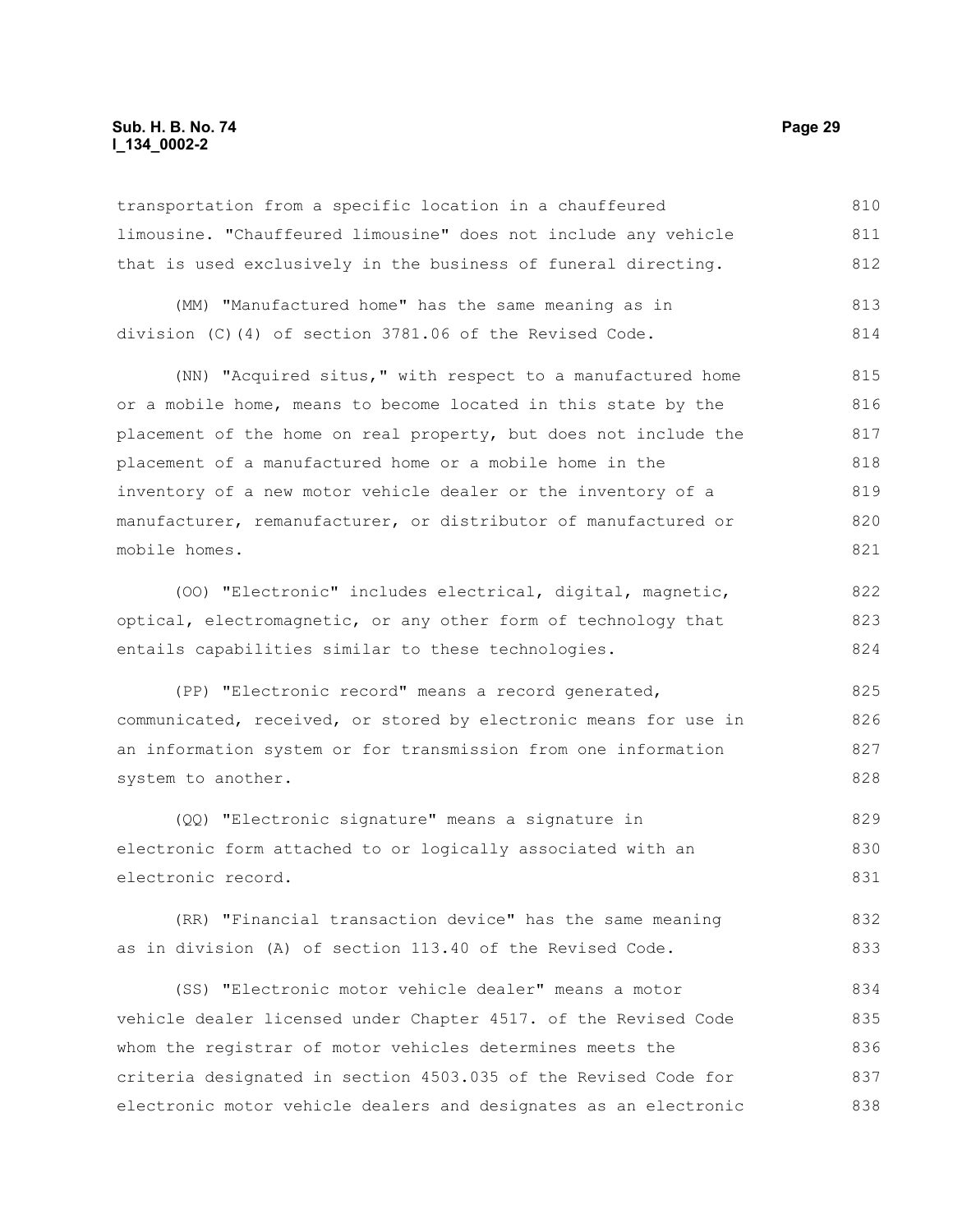motor vehicle dealer under that section.

(TT) "Electric personal assistive mobility device" means a self-balancing two non-tandem wheeled device that is designed to transport only one person, has an electric propulsion system of an average of seven hundred fifty watts, and when ridden on a paved level surface by an operator who weighs one hundred seventy pounds has a maximum speed of less than twenty miles per hour. 840 841 842 843 844 845 846

(UU) "Limited driving privileges" means the privilege to operate a motor vehicle that a court grants under section 4510.021 of the Revised Code to a person whose driver's or commercial driver's license or permit or nonresident operating privilege has been suspended. 847 848 849 850 851

(VV) "Utility vehicle" means a self-propelled vehicle designed with a bed, principally for the purpose of transporting material or cargo in connection with construction, agricultural, forestry, grounds maintenance, lawn and garden, materials handling, or similar activities.

(WW) "Low-speed vehicle" means a three- or four-wheeled motor vehicle with an attainable speed in one mile on a paved level surface of more than twenty miles per hour but not more than twenty-five miles per hour and with a gross vehicle weight rating less than three thousand pounds. 857 858 859 860 861

(XX) "Under-speed vehicle" means a three- or four-wheeled vehicle, including a vehicle commonly known as a golf cart, with an attainable speed on a paved level surface of not more than twenty miles per hour and with a gross vehicle weight rating less than three thousand pounds. 862 863 864 865 866

(YY) "Motor-driven cycle or motor scooter" means any

839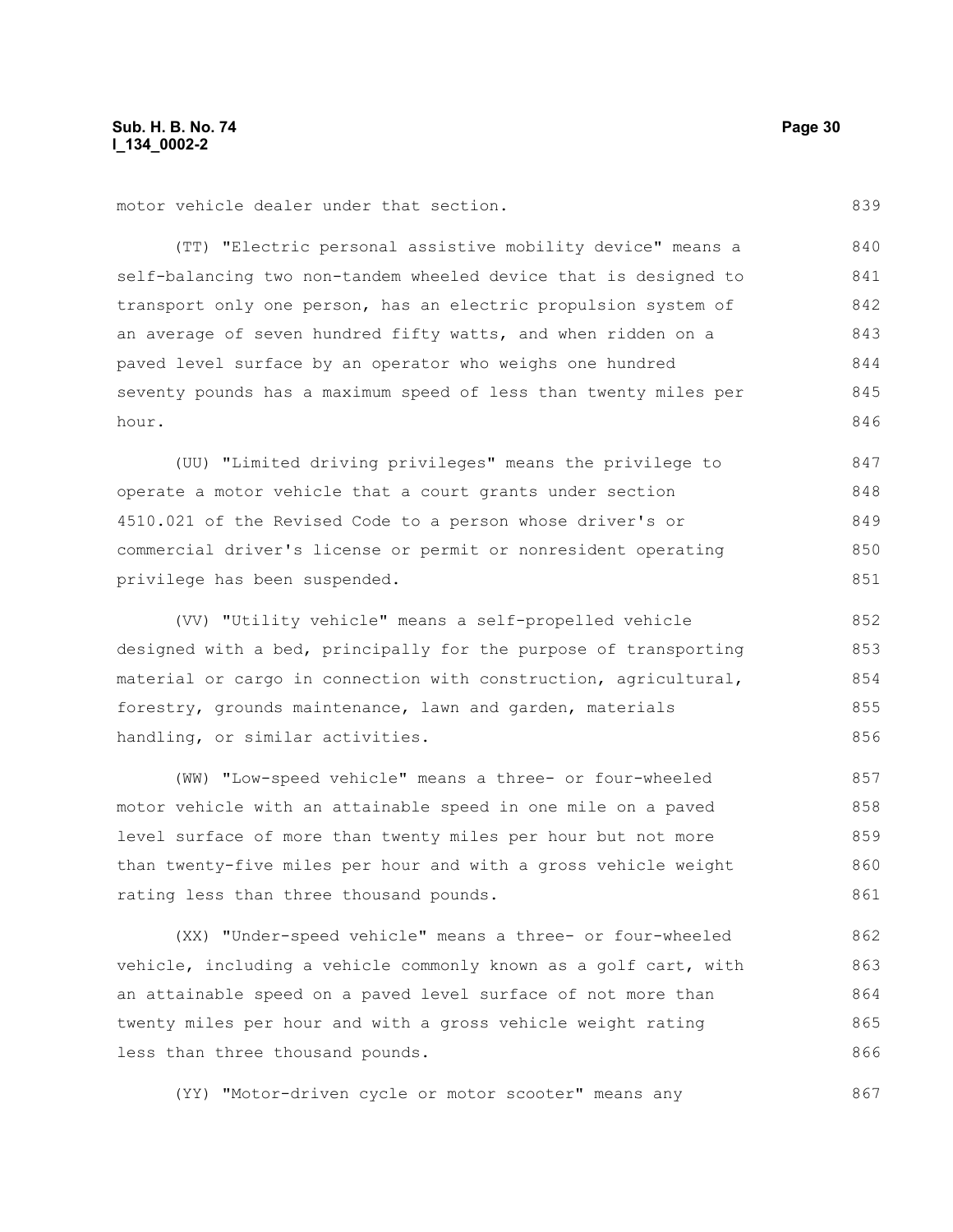#### **Sub. H. B. No. 74 Page 31 l\_134\_0002-2**

vehicle designed to travel on not more than three wheels in contact with the ground, with a seat for the driver and floor pad for the driver's feet, and is equipped with a motor with a piston displacement between fifty and one hundred cubic centimeters piston displacement that produces not more than five brake horsepower and is capable of propelling the vehicle at a speed greater than twenty miles per hour on a level surface. 868 869 870 871 872 873 874

(ZZ) "Motorcycle" means a motor vehicle with motive power having a seat or saddle for the use of the operator, designed to travel on not more than three wheels in contact with the ground, and having no occupant compartment top or occupant compartment top that can be installed or removed by the user. 875 876 877 878 879

(AAA) "Cab-enclosed motorcycle" means a motor vehicle with motive power having a seat or saddle for the use of the operator, designed to travel on not more than three wheels in contact with the ground, and having an occupant compartment top or an occupant compartment top that is installed. 880 881 882 883 884

(BBB) "Mini-truck" means a vehicle that has four wheels, is propelled by an electric motor with a rated power of seven thousand five hundred watts or less or an internal combustion engine with a piston displacement capacity of six hundred sixty cubic centimeters or less, has a total dry weight of nine hundred to two thousand two hundred pounds, contains an enclosed cabin and a seat for the vehicle operator, resembles a pickup truck or van with a cargo area or bed located at the rear of the vehicle, and was not originally manufactured to meet federal motor vehicle safety standards. 885 886 887 888 889 890 891 892 893 894

(CCC) "Autocycle" means a three-wheeled motorcycle that is manufactured to comply with federal safety requirements for motorcycles and that is equipped with safety belts, a steering 895 896 897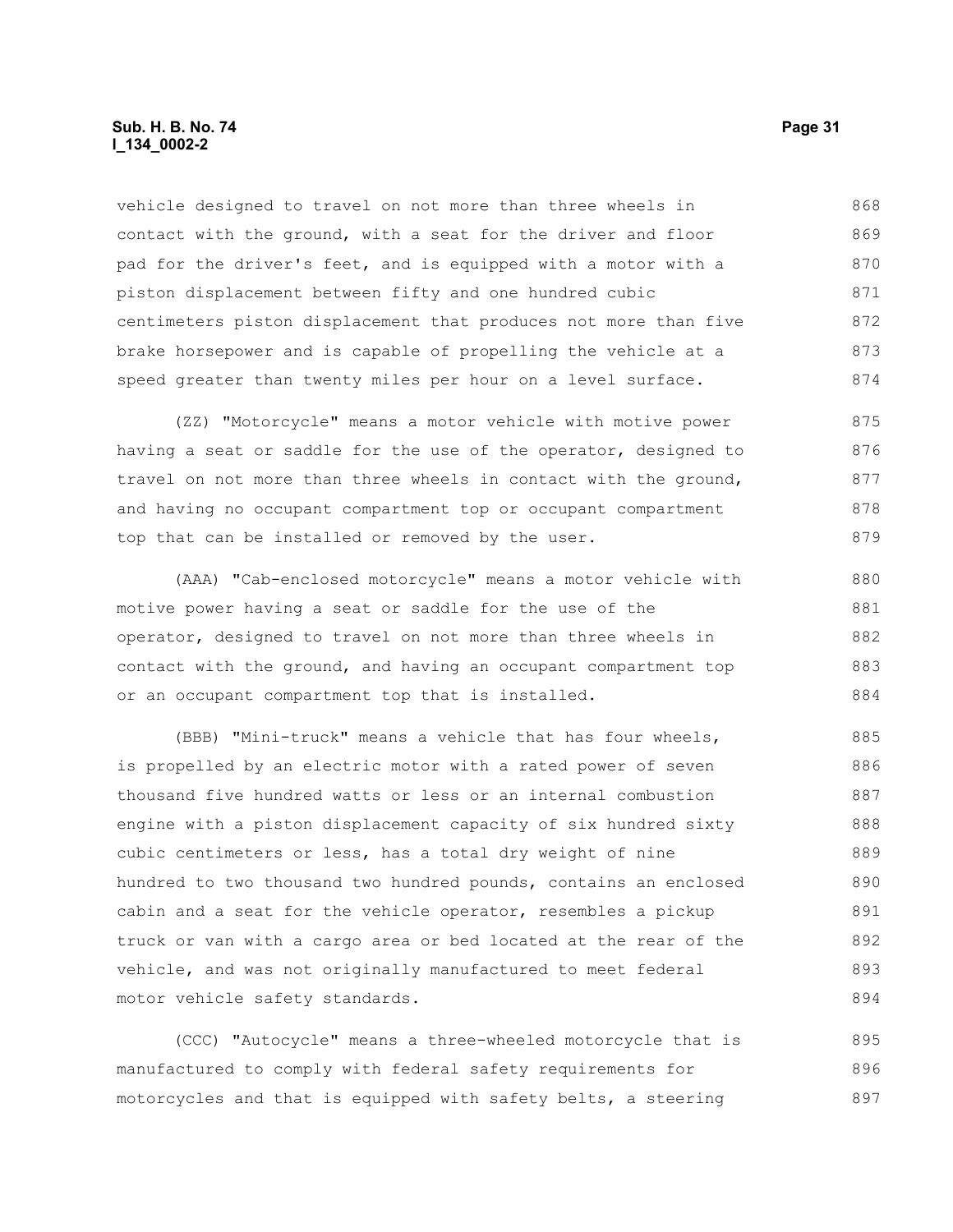| wheel, and seating that does not require the operator to         | 898 |
|------------------------------------------------------------------|-----|
| straddle or sit astride to ride the motorcycle.                  | 899 |
| (DDD) "Plug-in_hybrid electric motor vehicle" means a            | 900 |
| passenger car powered wholly or in part by a battery cell energy | 901 |
| system that can be recharged via an external source of           | 902 |
| electricity.                                                     | 903 |
| (EEE) "Hybrid motor vehicle" means a passenger car powered       | 904 |
| by an internal propulsion system consisting of both of the       | 905 |
| following:                                                       | 906 |
| (1) A combustion engine;                                         | 907 |
| (2) A battery cell energy system that cannot be recharged        | 908 |
| via an external source of electricity but can be recharged by    | 909 |
| other vehicle mechanisms that capture and store electric energy. | 910 |
| (FFF) "Low-speed micromobility device" means a device            | 911 |
| weighing less than one hundred pounds that has handlebars, is    | 912 |
| propelled by an electric motor or human power, and has an        | 913 |
| attainable speed on a paved level surface of not more than       | 914 |
| twenty miles per hour when propelled by the electric motor.      | 915 |
| (GGG) "Specialty license plate" means a license plate,           | 916 |
| authorized by the general assembly, that displays a combination  | 917 |
| of words, markings, logos, or other graphic artwork that is in   | 918 |
| addition to the words, images, and distinctive numbers and       | 919 |
| letters required by section 4503.22 of the Revised Code.         | 920 |
| (HHH) "Battery electric motor vehicle" means a passenger         | 921 |
| car powered wholly by a battery cell energy system that can be   | 922 |
| recharged via an external source of electricity.                 | 923 |
| Sec. 4501.21. (A) There is hereby created in the state           | 924 |
| treasury the license plate contribution fund. The fund shall     | 925 |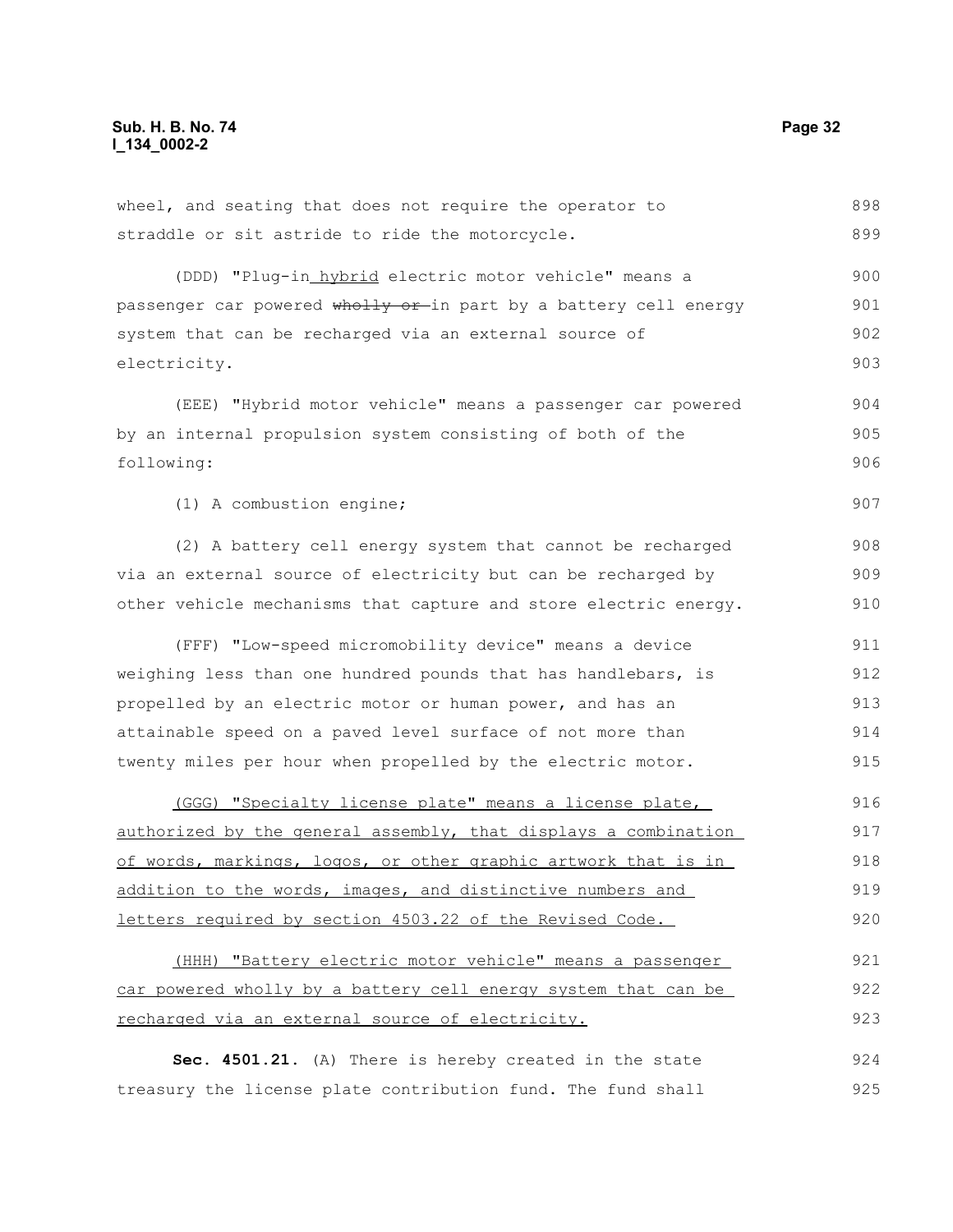| consist of all contributions for specialty license plates paid                 | 926 |
|--------------------------------------------------------------------------------|-----|
| by motor vehicle registrants and collected by the registrar of                 | 927 |
| motor vehicles pursuant to the Revised Code sections 4503.491,                 | 928 |
| 4503.492, 4503.493, 4503.494, 4503.495, 4503.496, 4503.497,                    | 929 |
| $4503.498$ , $4503.499$ , $4503.4910$ , $4503.4911$ , $4503.50$ , $4503.501$ , | 930 |
| $4503.502$ , $4503.505$ , $4503.506$ , $4503.508$ , $4503.509$ , $4503.51$ ,   | 931 |
| $4503.514$ , $4503.521$ , $4503.522$ , $4503.523$ , $4503.524$ , $4503.525$ ,  | 932 |
| $4503.526$ , $4503.528$ , $4503.529$ , $4503.531$ , $4503.534$ , $4503.545$ ,  | 933 |
| $4503.55$ , $4503.551$ , $4503.552$ , $4503.553$ , $4503.554$ , $4503.555$ ,   | 934 |
| $4503.556$ , $4503.557$ , $4503.561$ , $4503.562$ , $4503.564$ , $4503.565$ ,  | 935 |
| $4503.566$ , $4503.567$ , $4503.576$ , $4503.577$ , $4503.579$ , $4503.581$ ,  | 936 |
| $4503.591, 4503.592, 4503.594, 4503.595, 4503.596, 4503.67,$                   | 937 |
| $4503.68, 4503.69, 4503.70, 4503.701, 4503.702, 4503.71,$                      | 938 |
| $4503.711, 4503.712, 4503.713, 4503.714, 4503.715, 4503.716,$                  | 939 |
| $4503.72$ , $4503.722$ , $4503.724$ , $4503.725$ , $4503.73$ , $4503.732$ ,    | 940 |
| <del>4503.733, 4503.734, 4503.74, 4503.75, 4503.751, 4503.752, -</del>         | 941 |
| $4503.754$ , $4503.763$ , $4503.764$ , $4503.765$ , $4503.767$ , $4503.85$ ,   | 942 |
| <del>4503.86, 4503.87, 4503.871, 4503.872, 4503.873, 4503.874, -</del>         | 943 |
| $4503.875$ , $4503.876$ , $4503.877$ , $4503.878$ , $4503.879$ , $4503.88$ ,   | 944 |
| $4503.881, 4503.882, 4503.883, 4503.884, 4503.89, 4503.891,$                   | 945 |
| $4503.892, 4503.893, 4503.899, 4503.90, 4503.901, 4503.902,$                   | 946 |
| $4503, 903, 4503, 904, 4503, 905, 4503, 906, 4503, 907, 4503, 908,$            | 947 |
| $4503.909$ , $4503.92$ , $4503.931$ , $4503.932$ , $4503.94$ , $4503.941$ ,    | 948 |
| $4503.942, 4503.944, 4503.945, 4503.951, 4503.952, 4503.953,$                  | 949 |
| $4503.954, 4503.955, 4503.956, 4503.957, 4503.958, 4503.961,$                  | 950 |
| 4503.962, 4503.963, 4503.97, and 4503.98 of the Revised                        | 951 |
| Codereferenced in division (B) of this section.                                | 952 |
| (B) The registrar shall pay the contributions the                              | 953 |
| registrar collects in the fund as follows:                                     | 954 |
|                                                                                |     |

The registrar shall pay the contributions received pursuant to section 4503.491 of the Revised Code to the breast 955 956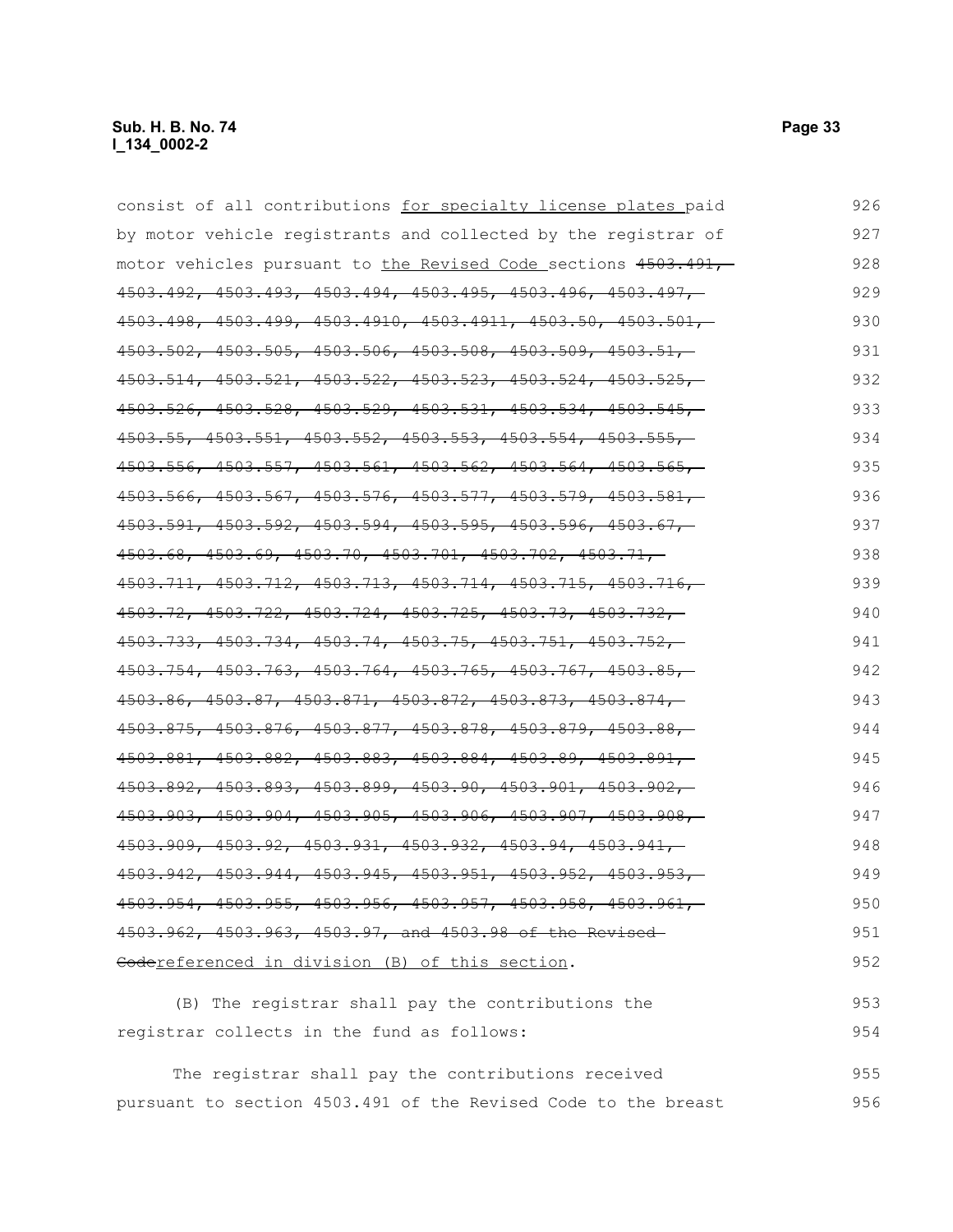#### **Sub. H. B. No. 74 Page 34 l\_134\_0002-2**

cancer fund of Ohio, which shall use that money only to pay for programs that provide assistance and education to Ohio breast cancer patients and that improve access for such patients to quality health care and clinical trials and shall not use any of the money for abortion information, counseling, services, or other abortion-related activities. 957 958 959 960 961 962

The registrar shall pay the contributions the registrar receives pursuant to section 4503.492 of the Revised Code to the organization cancer support community central Ohio, which shall deposit the money into the Sheryl L. Kraner Fund of that organization. Cancer support community central Ohio shall expend the money it receives pursuant to this division only in the same manner and for the same purposes as that organization expends other money in that fund. 963 964 965 966 967 968 969 970

The registrar shall pay the contributions received pursuant to section 4503.493 of the Revised Code to the autism society of Ohio, which shall use the contributions for programs and autism awareness efforts throughout the state. 971 972 973 974

The registrar shall pay the contributions the registrar receives pursuant to section 4503.494 of the Revised Code to the national multiple sclerosis society for distribution in equal amounts to the northwestern Ohio, Ohio buckeye, and Ohio valley chapters of the national multiple sclerosis society. These chapters shall use the money they receive under this section to assist in paying the expenses they incur in providing services directly to their clients.

The registrar shall pay the contributions the registrar receives pursuant to section 4503.495 of the Revised Code to the national pancreatic cancer foundation, which shall use the money it receives under this section to assist those who suffer with 983 984 985 986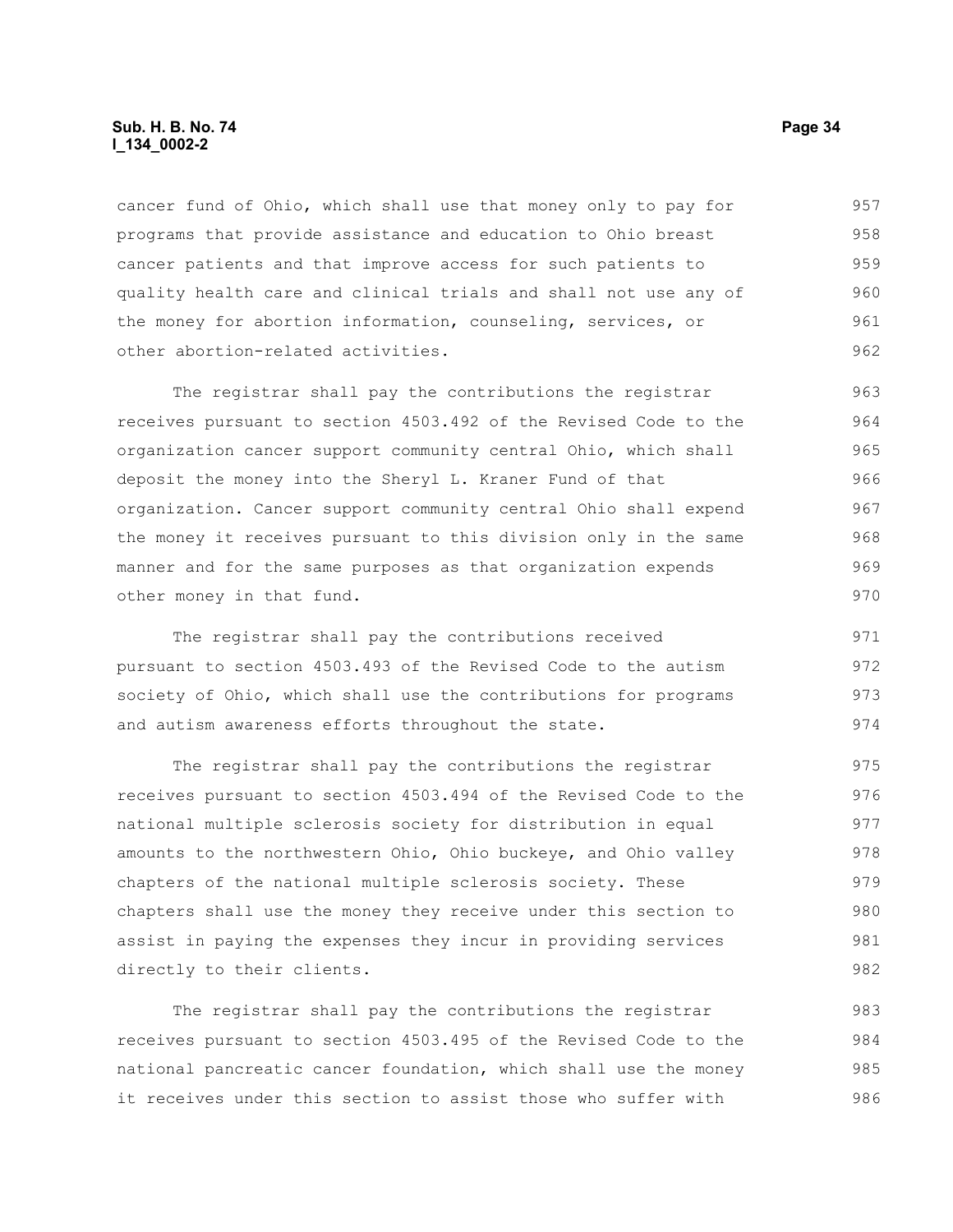pancreatic cancer and their families.

The registrar shall pay the contributions the registrar receives pursuant to section 4503.496 of the Revised Code to the Ohio sickle cell and health association, which shall use the contributions to help support educational, clinical, and social support services for adults who have sickle cell disease. 988 989 990 991 992

The registrar shall pay the contributions the registrar receives pursuant to section 4503.497 of the Revised Code to the St. Baldrick's foundation, which shall use the contributions for its research and other programs. 993 994 995 996

The registrar shall pay the contributions the registrar receives pursuant to section 4503.498 of the Revised Code to special olympics Ohio, inc., which shall use the contributions for its programs, charitable efforts, and other activities. 997 998 999 1000

The registrar shall pay the contributions the registrar receives pursuant to section 4503.499 of the Revised Code to the children's glioma cancer foundation, which shall use the contributions for its research and other programs. 1001 1002 1003 1004

The registrar shall pay the contributions the registrar receives pursuant to section 4503.4910 of the Revised Code to the KylerStrong foundation, which shall use the contributions to raise awareness of brain cancer caused by diffuse intrinsic pontine glioma and to fund research for the cure of such cancer. 1005 1006 1007 1008 1009

The registrar shall pay the contributions the registrar receives pursuant to section 4503.4911 of the Revised Code to the research institution for childhood cancer at nationwide children's hospital, which shall use the contributions to fund research for the cure of childhood cancers. 1010 1011 1012 1013 1014

The registrar shall pay the contributions the registrar 1015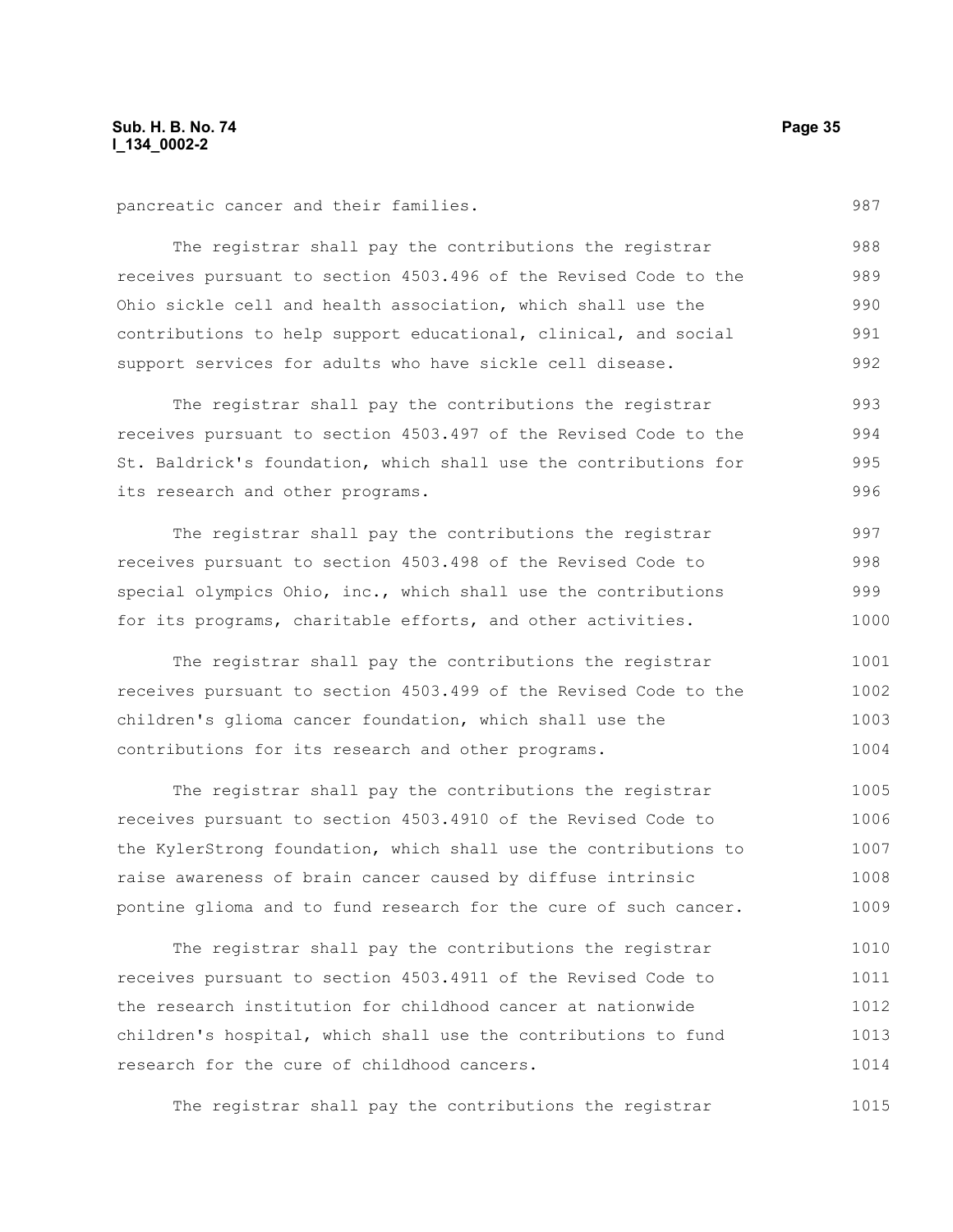#### **Sub. H. B. No. 74 Page 36 l\_134\_0002-2**

receives pursuant to section 4503.50 of the Revised Code to the future farmers of America foundation, which shall deposit the contributions into its general account to be used for educational and scholarship purposes of the future farmers of America foundation. 1016 1017 1018 1019 1020

The registrar shall pay the contributions the registrar receives pursuant to section 4503.501 of the Revised Code to the 4-H youth development program of the Ohio state university extension program, which shall use those contributions to pay the expenses it incurs in conducting its educational activities. 1021 1022 1023 1024 1025

The registrar shall pay the contributions received pursuant to section 4503.502 of the Revised Code to the Ohio cattlemen's foundation, which shall use those contributions for scholarships and other educational activities. 1026 1027 1028 1029

The registrar shall pay the contributions received pursuant to section 4503.505 of the Revised Code to the organization Ohio region phi theta kappa, which shall use those contributions for scholarships for students who are members of that organization. 1030 1031 1032 1033 1034

The registrar shall pay the contributions the registrar receives pursuant to section 4503.506 of the Revised Code to Ohio demolay, which shall use the contributions for scholarships, educational programs, and any other programs or events the organization holds or sponsors in this state. 1035 1036 1037 1038 1039

The registrar shall pay the contributions received pursuant to section 4503.508 of the Revised Code to the organization bottoms up diaper drive to provide funding for that organization for collecting and delivering diapers to parents in need. 1040 1041 1042 1043 1044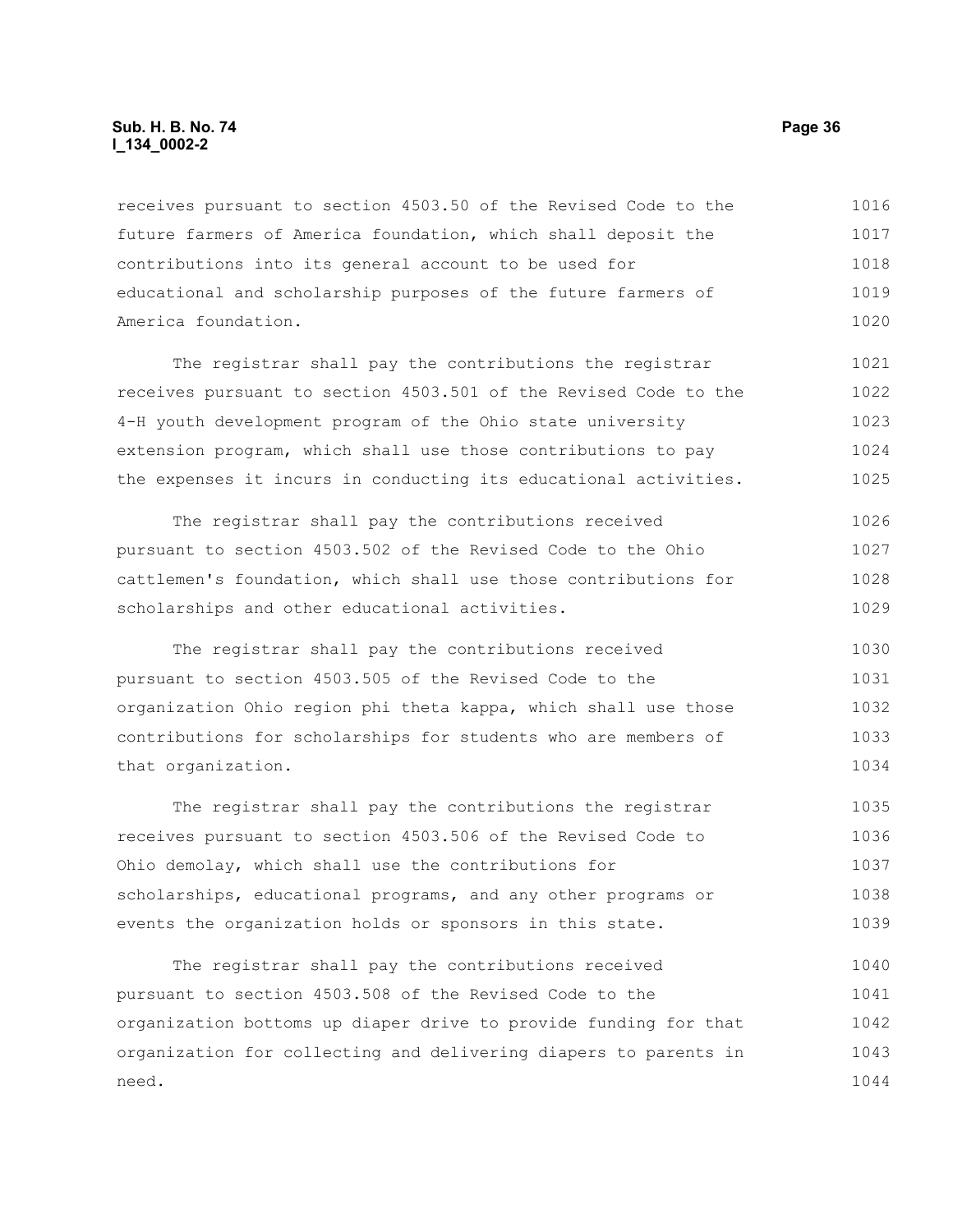## **Sub. H. B. No. 74 Page 37 l\_134\_0002-2**

The registrar shall pay the contributions the registrar receives pursuant to section 4503.509 of the Revised Code to a kid again, incorporated for distribution in equal amounts to the Ohio chapters of a kid again. 1045 1046 1047 1048

The registrar shall pay each contribution the registrar receives pursuant to section 4503.51 of the Revised Code to the university or college whose name or marking or design appears on collegiate license plates that are issued to a person under that section. A university or college that receives contributions from the fund shall deposit the contributions into its general scholarship fund. 1049 1050 1051 1052 1053 1054 1055

The registrar shall pay the contributions the registrar receives pursuant to section 4503.514 of the Revised Code to the university of Notre Dame in South Bend, Indiana, for purposes of awarding grants or scholarships to residents of Ohio who attend the university. The university shall not use any of the funds it receives for purposes of administering the scholarship program. The registrar shall enter into appropriate agreements with the university of Notre Dame to effectuate the distribution of such funds as provided in this section. 1056 1057 1058 1059 1060 1061 1062 1063 1064

The registrar shall pay the contributions the registrar receives pursuant to section 4503.521 of the Revised Code to the Ohio bicycle federation to assist that organization in paying for the educational programs it sponsors in support of Ohio cyclists of all ages. 1065 1066 1067 1068 1069

The registrar shall pay the contributions the registrar receives pursuant to section 4503.522 of the Revised Code to the "friends of Perry's victory and international peace memorial, incorporated," a nonprofit corporation organized under the laws of this state, to assist that organization in paying the 1070 1071 1072 1073 1074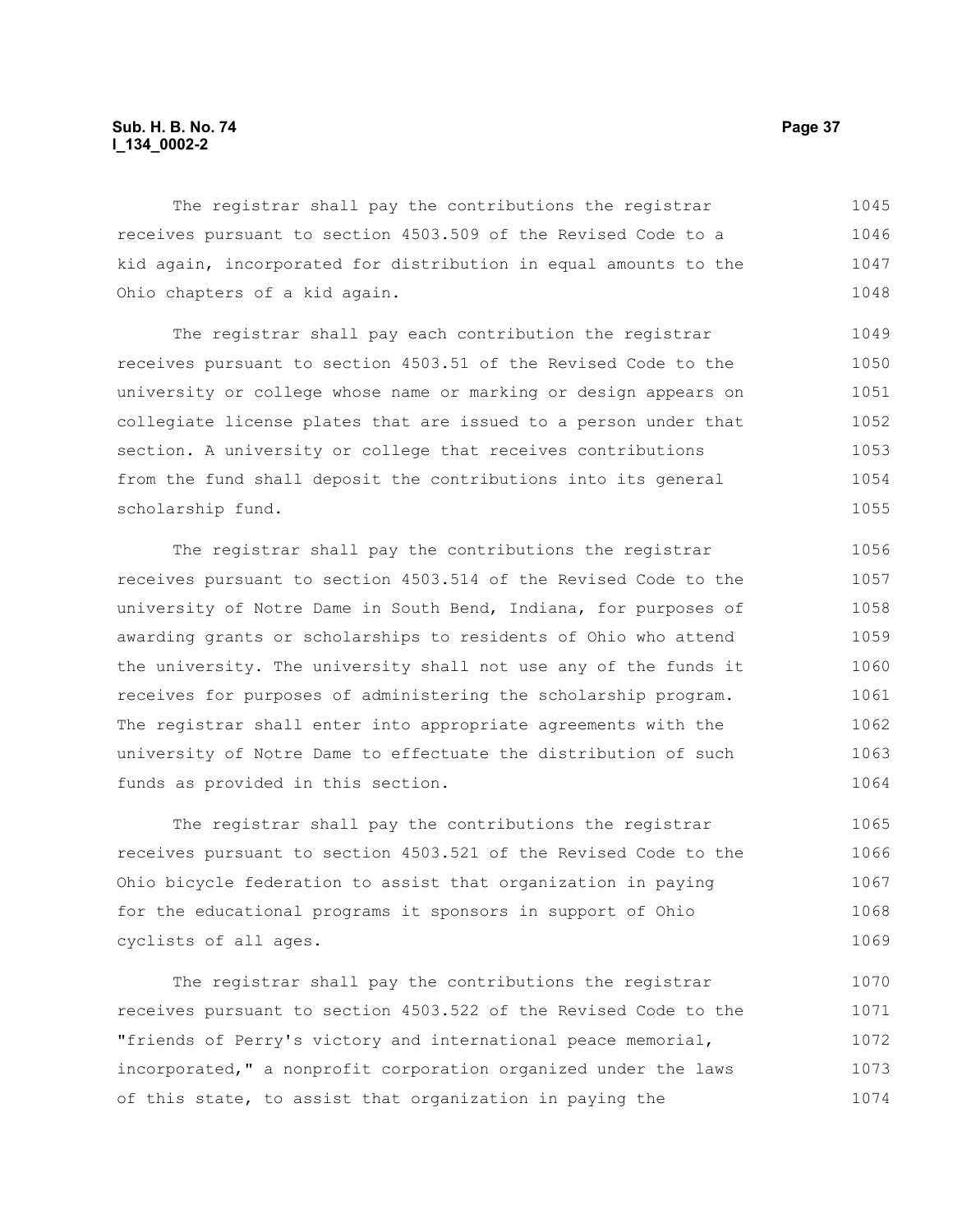# **Sub. H. B. No. 74 Page 38 l\_134\_0002-2**

expenses it incurs in sponsoring or holding charitable, educational, and cultural events at the monument. 1075 1076

The registrar shall pay the contributions the registrar receives pursuant to section 4503.523 of the Revised Code to the fairport lights foundation, which shall use the money to pay for the restoration, maintenance, and preservation of the lighthouses of fairport harbor. 1077 1078 1079 1080 1081

The registrar shall pay the contributions the registrar receives pursuant to section 4503.524 of the Revised Code to the Massillon tiger football booster club, which shall use the contributions only to promote and support the football team of Washington high school of the Massillon city school district. 1082 1083 1084 1085 1086

The registrar shall pay the contributions the registrar receives pursuant to section 4503.525 of the Revised Code to the United States power squadron districts seven, eleven, twentyfour, and twenty-nine in equal amounts. Each power squadron district shall use the money it receives under this section to pay for the educational boating programs each district holds or sponsors within this state. 1087 1088 1089 1090 1091 1092 1093

The registrar shall pay the contributions the registrar receives pursuant to section 4503.526 of the Revised Code to the Ohio district Kiwanis foundation of the Ohio district of Kiwanis international, which shall use the money it receives under this section to pay the costs of its educational and humanitarian activities. 1094 1095 1096 1097 1098 1099

The registrar shall pay the contributions the registrar receives pursuant to section 4503.528 of the Revised Code to the Ohio children's alliance, which shall use the money it receives under this section to pay the expenses it incurs in advancing 1100 1101 1102 1103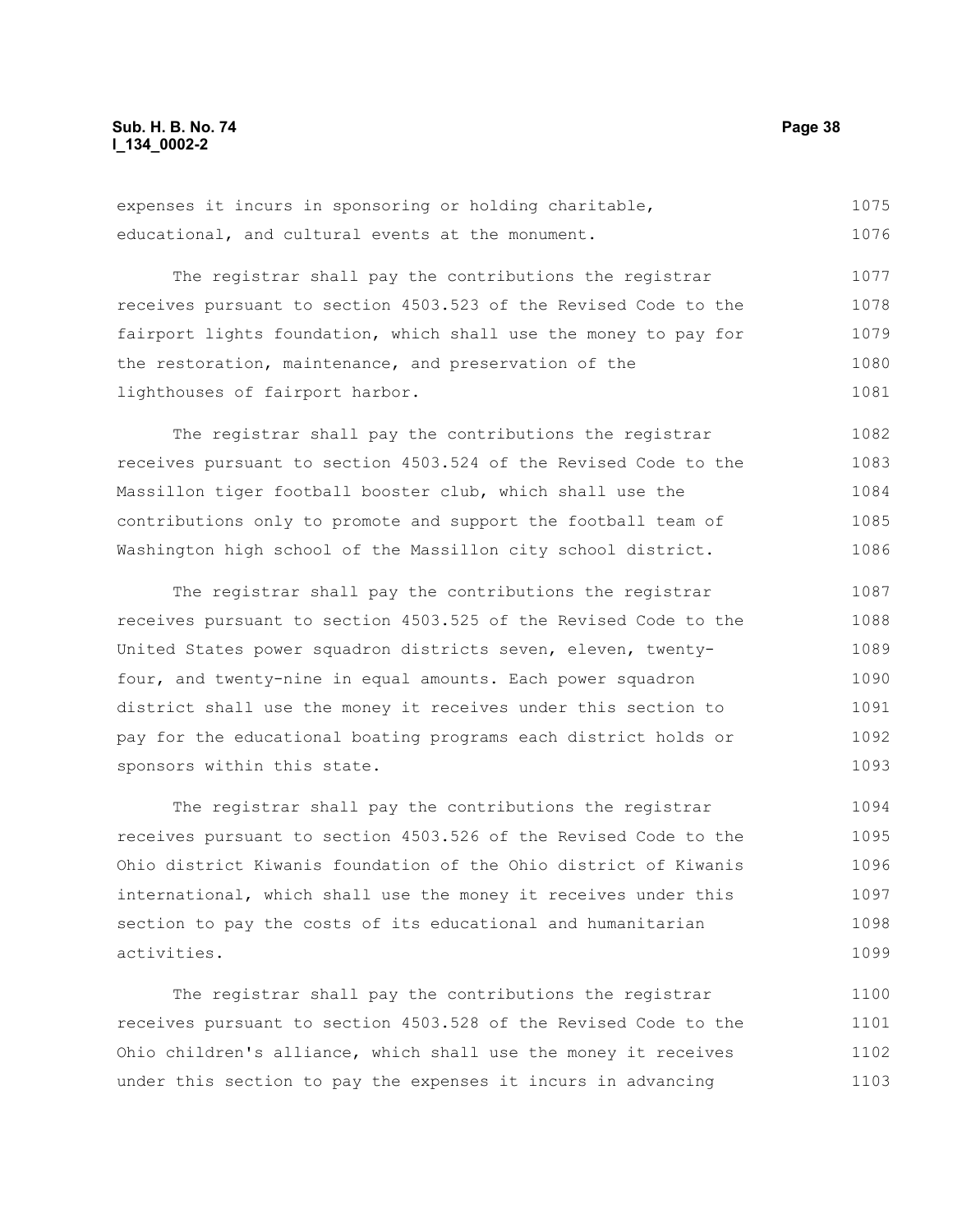# **Sub. H. B. No. 74 Page 39 l\_134\_0002-2**

its mission of sustainably improving the provision of services to children, young adults, and families in this state. 1104 1105

The registrar shall pay the contributions the registrar receives pursuant to section 4503.529 of the Revised Code to the Ohio nurses foundation. The foundation shall use the money it receives under this section to provide educational scholarships to assist individuals who aspire to join the nursing profession, to assist nurses in the nursing profession who seek to advance their education, and to support persons conducting nursing research concerning the evidence-based practice of nursing and the improvement of patient outcomes. 1106 1107 1108 1109 1110 1111 1112 1113 1114

The registrar shall pay the contributions the registrar receives pursuant to section 4503.531 of the Revised Code to the thank you foundation, incorporated, a nonprofit corporation organized under the laws of this state, to assist that organization in paying for the charitable activities and programs it sponsors in support of United States military personnel, veterans, and their families. 1115 1116 1117 1118 1119 1120 1121

The registrar shall pay the contributions the registrar receives pursuant to section 4503.534 of the Revised Code to the disabled American veterans department of Ohio, to be used for programs that serve disabled American veterans and their families. 1122 1123 1124 1125 1126

The registrar shall pay the contributions the registrar receives pursuant to section 4503.55 of the Revised Code to the pro football hall of fame, which shall deposit the contributions into a special bank account that it establishes and which shall be separate and distinct from any other account the pro football hall of fame maintains, to be used exclusively for the purpose of promoting the pro football hall of fame as a travel 1127 1128 1129 1130 1131 1132 1133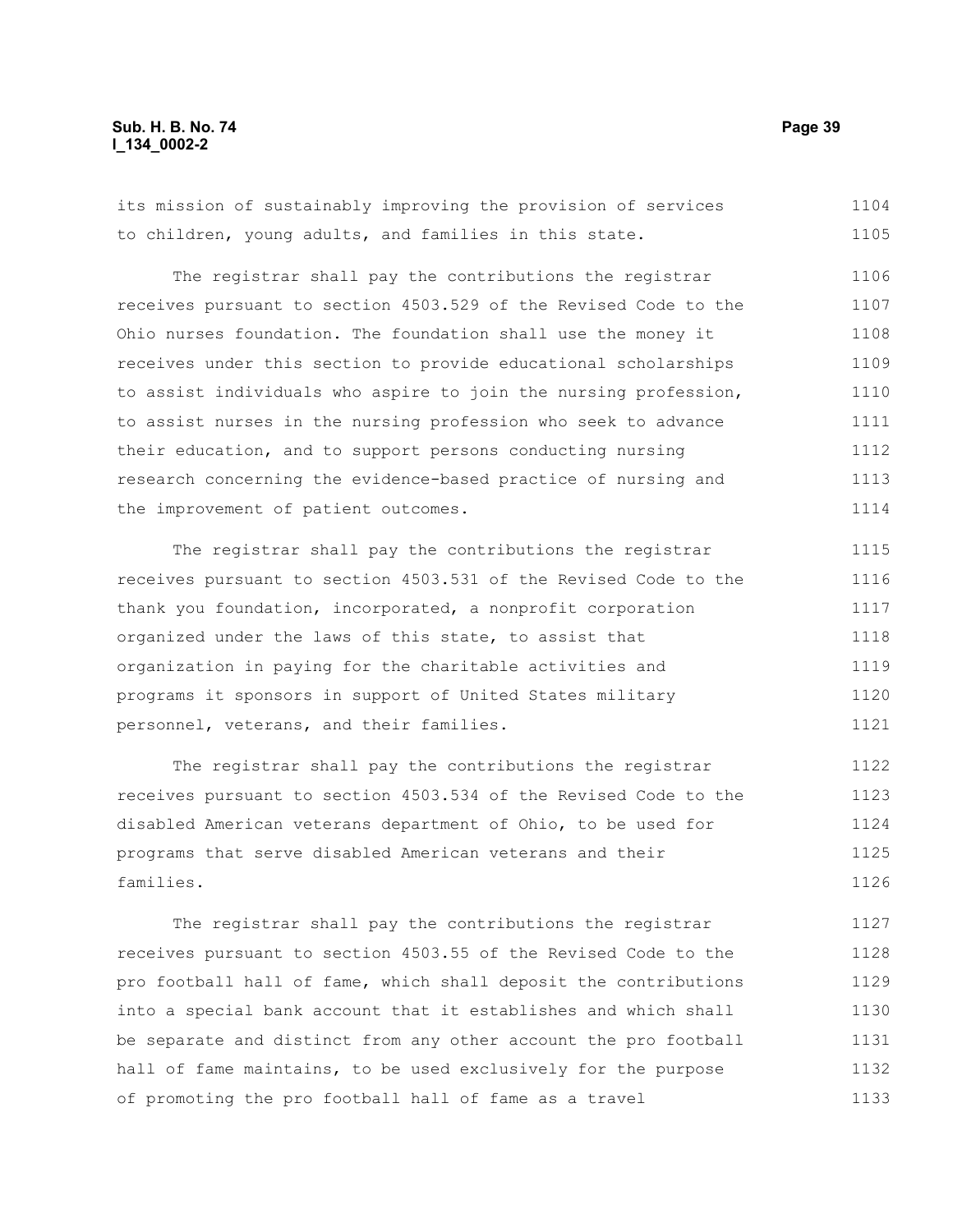# **Sub. H. B. No. 74 Page 40 l\_134\_0002-2**

#### destination.

The registrar shall pay the contributions that are paid to the registrar pursuant to section 4503.545 of the Revised Code to the national rifle association foundation, which shall use the money to pay the costs of the educational activities and programs the foundation holds or sponsors in this state. 1135 1136 1137 1138 1139

The registrar shall pay to the Ohio pet fund the contributions the registrar receives pursuant to section 4503.551 of the Revised Code and any other money from any other source, including donations, gifts, and grants, that is designated by the source to be paid to the Ohio pet fund. The Ohio pet fund shall use the moneys it receives under this section to support programs for the sterilization of dogs and cats and for educational programs concerning the proper veterinary care of those animals, and for expenses of the Ohio pet fund that are reasonably necessary for it to obtain and maintain its tax-exempt status and to perform its duties. 1140 1141 1142 1143 1144 1145 1146 1147 1148 1149 1150

The registrar shall pay the contributions the registrar receives pursuant to section 4503.552 of the Revised Code to the rock and roll hall of fame and museum, incorporated. 1151 1152 1153

The registrar shall pay the contributions the registrar receives pursuant to section 4503.553 of the Revised Code to the Ohio coalition for animals, incorporated, a nonprofit corporation. Except as provided in division (B) of this section, the coalition shall distribute the money to its members, and the members shall use the money only to pay for educational, charitable, and other programs of each coalition member that provide care for unwanted, abused, and neglected horses. The Ohio coalition for animals may use a portion of the money to pay for reasonable marketing costs incurred in the design and 1154 1155 1156 1157 1158 1159 1160 1161 1162 1163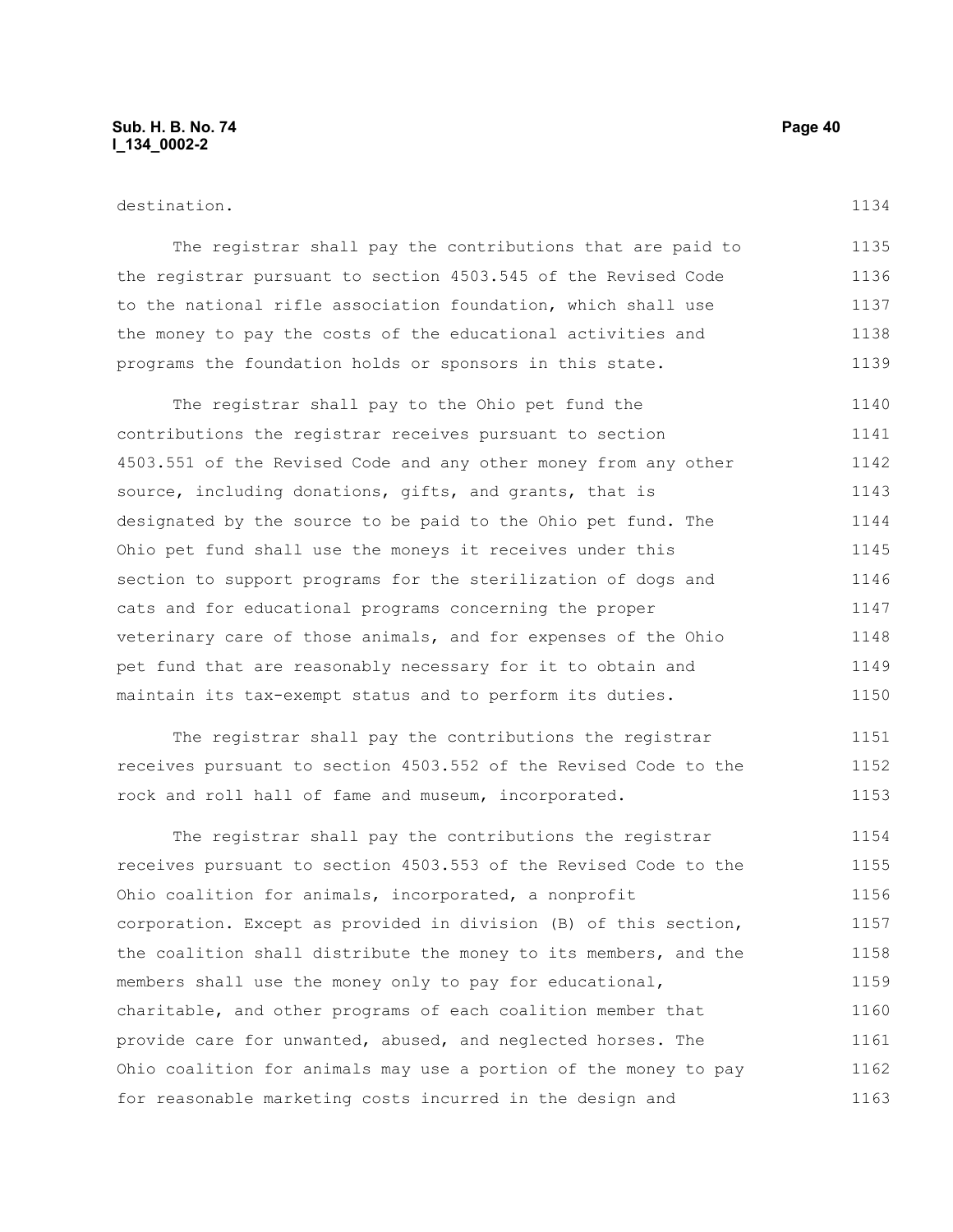# **Sub. H. B. No. 74 Page 41 l\_134\_0002-2**

promotion of the license plate and for administrative costs incurred in the disbursement and management of funds received under this section. 1164 1165 1166

The registrar shall pay the contributions the registrar receives pursuant to section 4503.554 of the Revised Code to the Ohio state council of the knights of Columbus, which shall use the contributions to pay for its charitable activities and programs. 1167 1168 1169 1170 1171

The registrar shall pay the contributions the registrar receives pursuant to section 4503.555 of the Revised Code to the western reserve historical society, which shall use the contributions to fund the Crawford auto aviation museum. 1172 1173 1174 1175

The registrar shall pay the contributions the registrar receives pursuant to section 4503.556 of the Revised Code to the Erica J. Holloman foundation, inc., for the awareness of triple negative breast cancer. The foundation shall use the contributions for charitable and educational purposes. 1176 1177 1178 1179 1180

The registrar shall pay each contribution the registrar receives pursuant to section 4503.557 of the Revised Code to the central Ohio chapter of the Ronald McDonald house charities, which shall distribute the contribution to the chapter of the Ronald McDonald house charities in whose geographic territory the person who paid the contribution resides. 1181 1182 1183 1184 1185 1186

The registrar shall pay the contributions the registrar receives pursuant to section 4503.561 of the Revised Code to the state of Ohio chapter of ducks unlimited, inc., which shall deposit the contributions into a special bank account that it establishes. The special bank account shall be separate and distinct from any other account the state of Ohio chapter of 1187 1188 1189 1190 1191 1192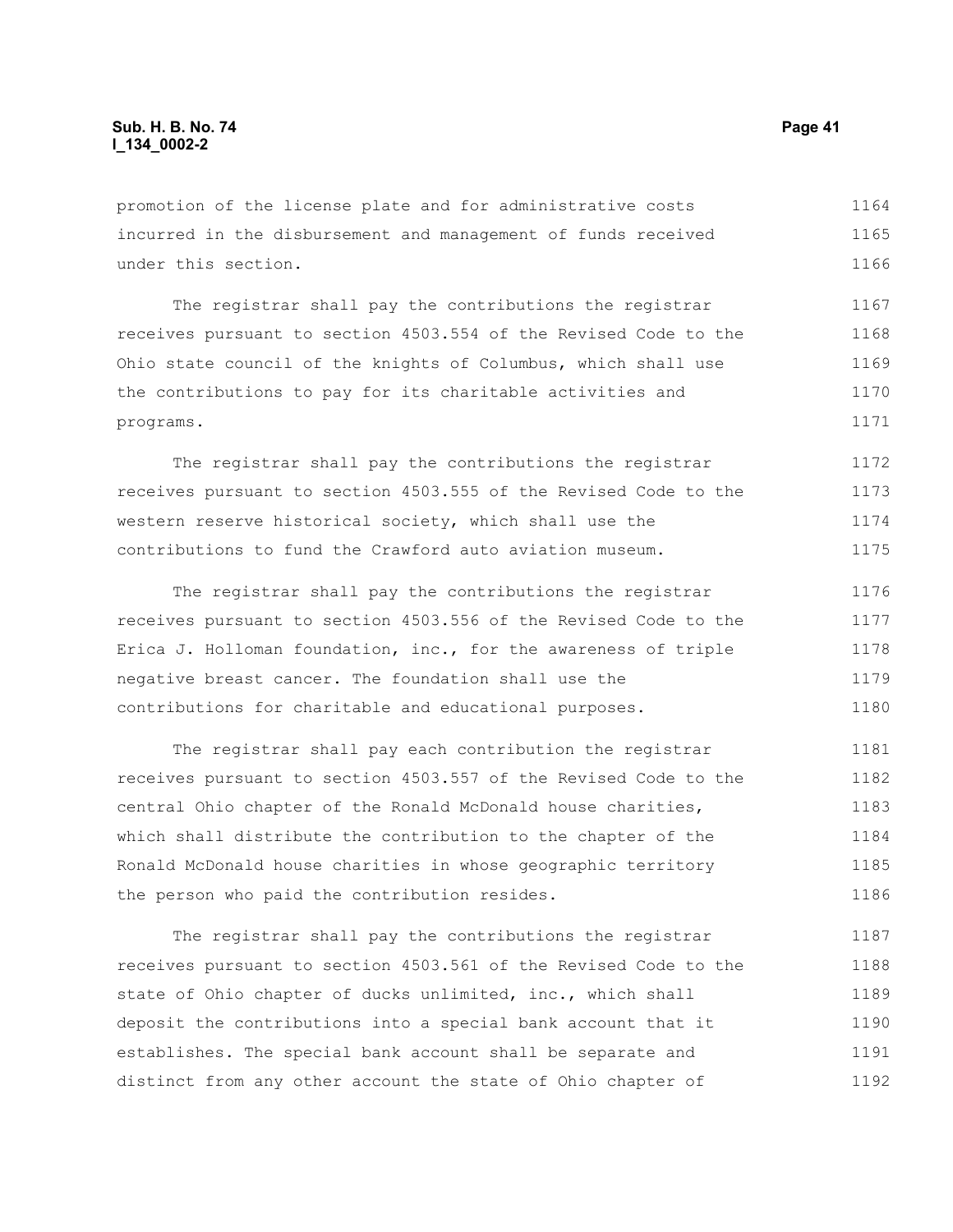## **Sub. H. B. No. 74 Page 42 l\_134\_0002-2**

ducks unlimited, inc., maintains and shall be used exclusively for the purpose of protecting, enhancing, restoring, and managing wetlands and conserving wildlife habitat. The state of Ohio chapter of ducks unlimited, inc., annually shall notify the registrar in writing of the name, address, and account to which such payments are to be made. 1193 1194 1195 1196 1197 1198

The registrar shall pay the contributions the registrar receives pursuant to section 4503.562 of the Revised Code to the Mahoning river consortium, which shall use the money to pay the expenses it incurs in restoring and maintaining the Mahoning river watershed. 1199 1200 1201 1202 1203

The registrar shall pay the contributions the registrar receives pursuant to section 4503.564 of the Revised Code to the Glen Helen association to pay expenses related to the Glen Helen nature preserve. 1204 1205 1206 1207

The registrar shall pay the contributions the registrar receives pursuant to section 4503.565 of the Revised Code to the conservancy for Cuyahoga valley national park, which shall use the money in support of the park. 1209

The registrar shall pay the contributions the registrar receives pursuant to section 4503.566 of the Revised Code to the Ottawa national wildlife refuge, which shall use the contributions for wildlife preservation purposes. 1212 1213 1214 1215

The registrar shall pay the contributions the registrar receives pursuant to section 4503.567 of the Revised Code to the girls on the run of Franklin county, inc., which shall use the contributions to support the activities of the organization. 1216 1217 1218 1219

The registrar shall pay the contributions the registrar receives pursuant to section 4503.576 of the Revised Code to the 1220 1221

1208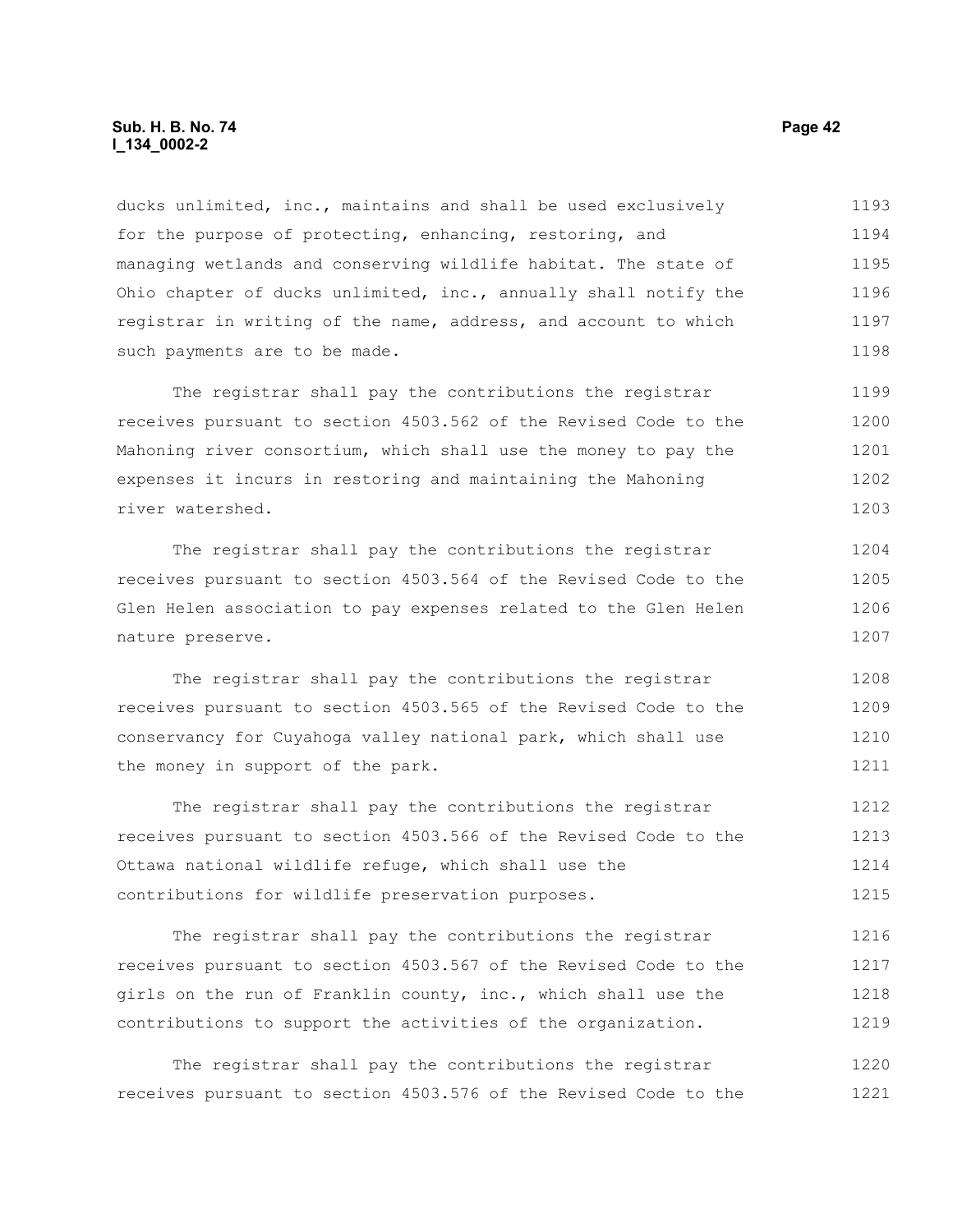## **Sub. H. B. No. 74 Page 43 l\_134\_0002-2**

Ohio state beekeepers association, which shall use those contributions to promote beekeeping, provide educational information about beekeeping, and to support other state and local beekeeping programs. 1222 1223 1224 1225

The registrar shall pay the contributions the registrar receives pursuant to section 4503.577 of the Revised Code to the national aviation hall of fame, which shall use the contributions to fulfill its mission of honoring aerospace legends to inspire future leaders. 1226 1227 1228 1229 1230

The registrar shall pay the contributions the registrar receives pursuant to section 4503.579 of the Revised Code to the national council of negro women, incorporated, which shall use the contributions for educational purposes. 1231 1232 1233 1234

The registrar shall pay the contributions the registrar receives pursuant to section 4503.581 of the Revised Code to the Ohio sons of the American legion, which shall use the contributions to support the activities of the organization. 1235 1236 1237 1238

The registrar shall pay to a sports commission created pursuant to section 4503.591 of the Revised Code each contribution the registrar receives under that section that an applicant pays to obtain license plates that bear the logo of a professional sports team located in the county of that sports commission and that is participating in the license plate program pursuant to division (E) of that section, irrespective of the county of residence of an applicant. 1239 1240 1241 1242 1243 1244 1245 1246

The registrar shall pay to a community charity each contribution the registrar receives under section 4503.591 of the Revised Code that an applicant pays to obtain license plates that bear the logo of a professional sports team that is 1247 1248 1249 1250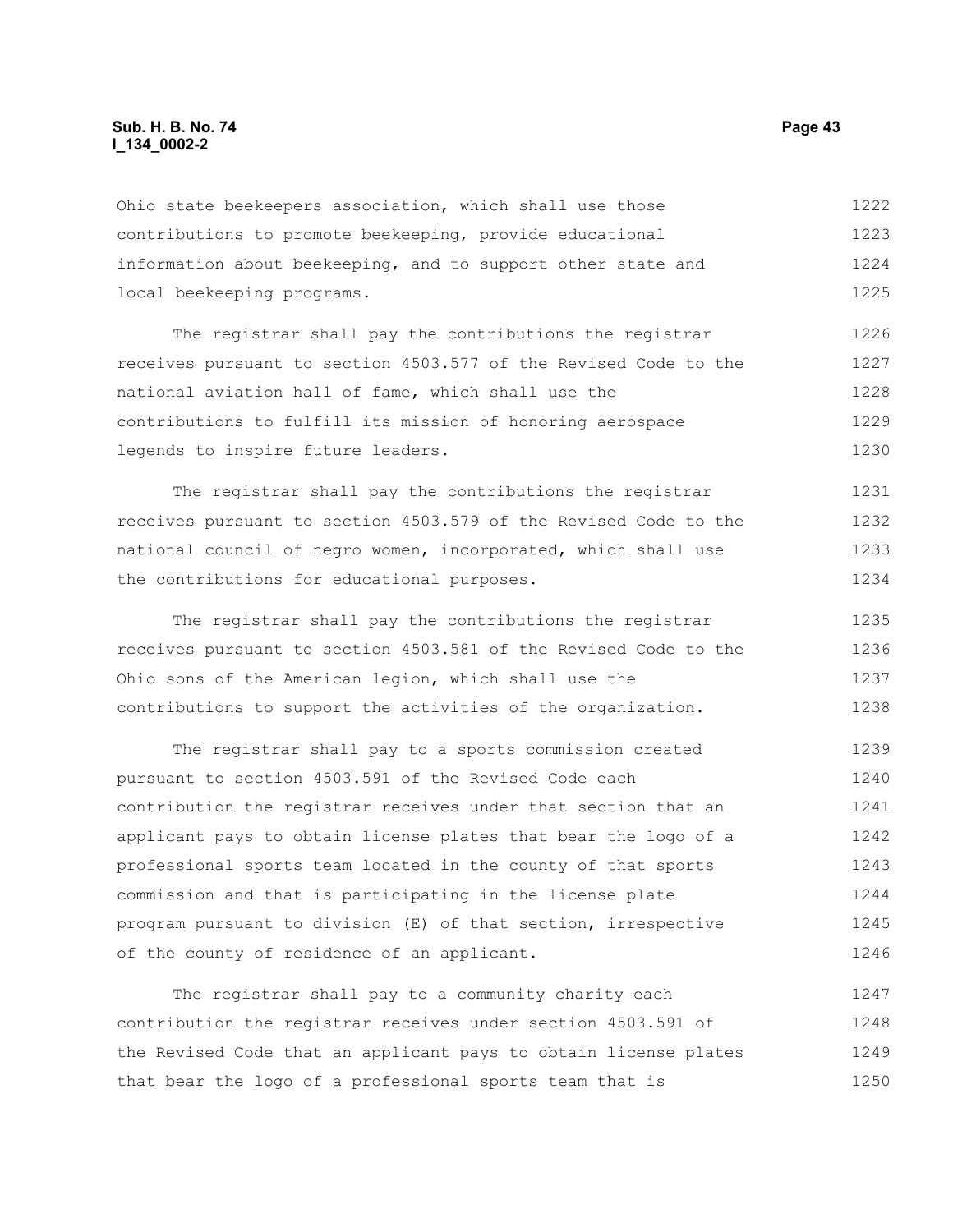(G) of that section. The registrar shall pay the contributions the registrar receives pursuant to section 4503.592 of the Revised Code to pollinator partnership's monarch wings across Ohio program, which shall use the contributions for the protection and preservation of the monarch butterfly and pollinator corridor in Ohio and for educational programs. The registrar shall pay the contributions the registrar receives pursuant to section 4503.594 of the Revised Code to pelotonia, which shall use the contributions for the purpose of supporting cancer research. The registrar shall pay the contributions the registrar receives pursuant to section 4503.595 of the Revised Code to the Stan Hywet hall and gardens. The registrar shall pay the contributions the registrar receives pursuant to section 4503.596 of the Revised Code to the Cuyahoga valley scenic railroad. 1252 1253 1254 1255 1256 1257 1258 1259 1260 1261 1262 1263 1264 1265 1266 1267 1268

participating in the license plate program pursuant to division

The registrar shall pay the contributions the registrar receives pursuant to section 4503.67 of the Revised Code to the Dan Beard council of the boy scouts of America. The council shall distribute all contributions in an equitable manner throughout the state to regional councils of the boy scouts. 1269 1270 1271 1272 1273

The registrar shall pay the contributions the registrar receives pursuant to section 4503.68 of the Revised Code to the girl scouts of Ohio's heartland. The girl scouts of Ohio's heartland shall distribute all contributions in an equitable manner throughout the state to regional councils of the girl scouts. 1274 1275 1276 1277 1278 1279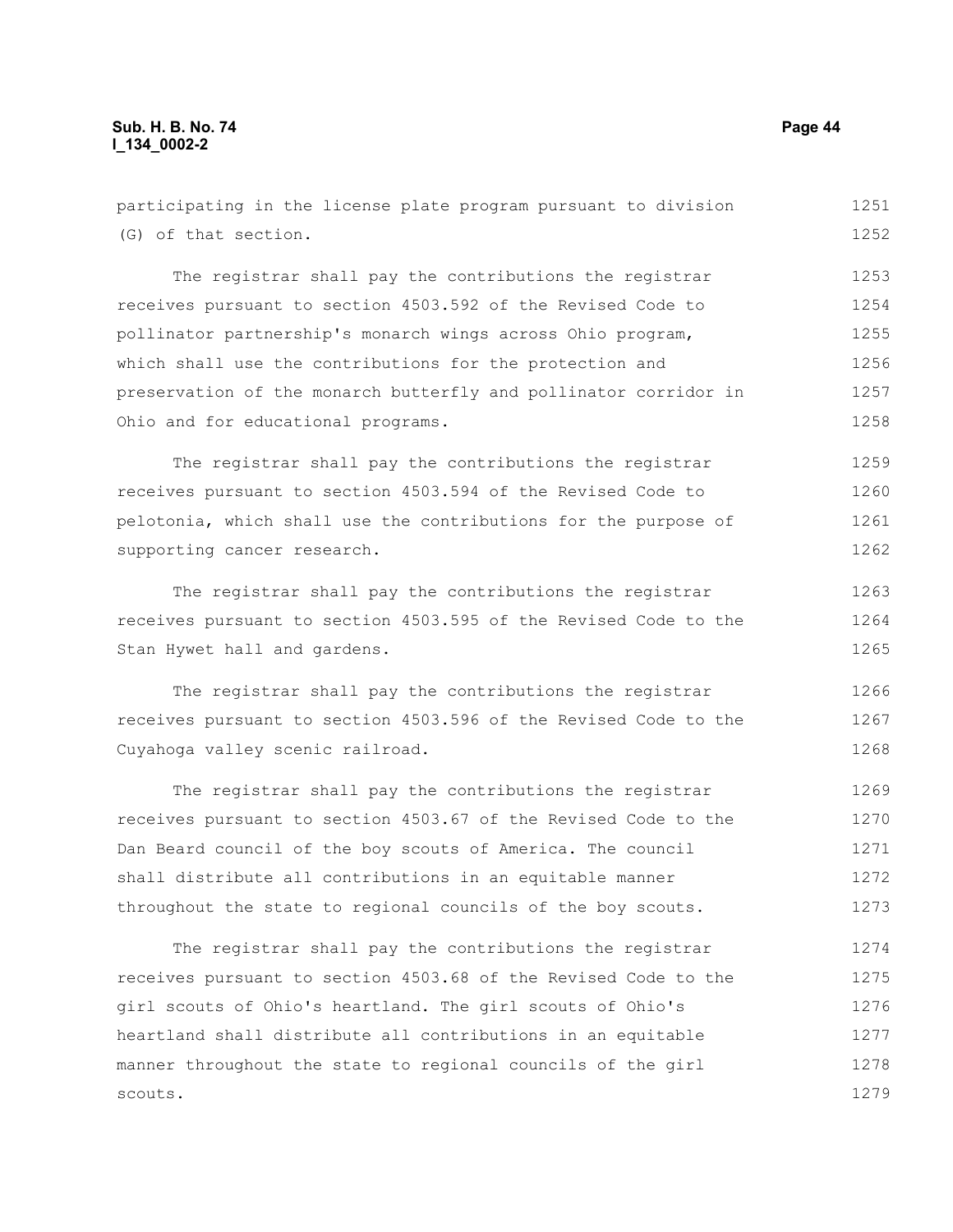# **Sub. H. B. No. 74 Page 45 l\_134\_0002-2**

The registrar shall pay the contributions the registrar receives pursuant to section 4503.69 of the Revised Code to the Dan Beard council of the boy scouts of America. The council shall distribute all contributions in an equitable manner throughout the state to regional councils of the boy scouts. 1280 1281 1282 1283 1284

The registrar shall pay the contributions the registrar receives pursuant to section 4503.70 of the Revised Code to the charitable foundation of the grand lodge of Ohio,  $f. \&a. m.$ which shall use the contributions for scholarship purposes. 1285 1286 1287 1288

The registrar shall pay the contributions the registrar receives pursuant to section 4503.701 of the Revised Code to the Prince Hall grand lodge of free and accepted masons of Ohio, which shall use the contributions for scholarship purposes. 1289 1290 1291 1292

The registrar shall pay the contributions the registrar receives pursuant to section 4503.702 of the Revised Code to the Ohio Association of the Improved Benevolent and Protective Order of the Elks of the World, which shall use the funds for charitable purposes. 1293 1294 1295 1296 1297

The registrar shall pay the contributions the registrar receives pursuant to section 4503.71 of the Revised Code to the fraternal order of police of Ohio, incorporated, which shall deposit the fees into its general account to be used for purposes of the fraternal order of police of Ohio, incorporated. 1298 1299 1300 1301 1302

The registrar shall pay the contributions the registrar receives pursuant to section 4503.711 of the Revised Code to the fraternal order of police of Ohio, incorporated, which shall deposit the contributions into an account that it creates to be used for the purpose of advancing and protecting the law enforcement profession, promoting improved law enforcement 1303 1304 1305 1306 1307 1308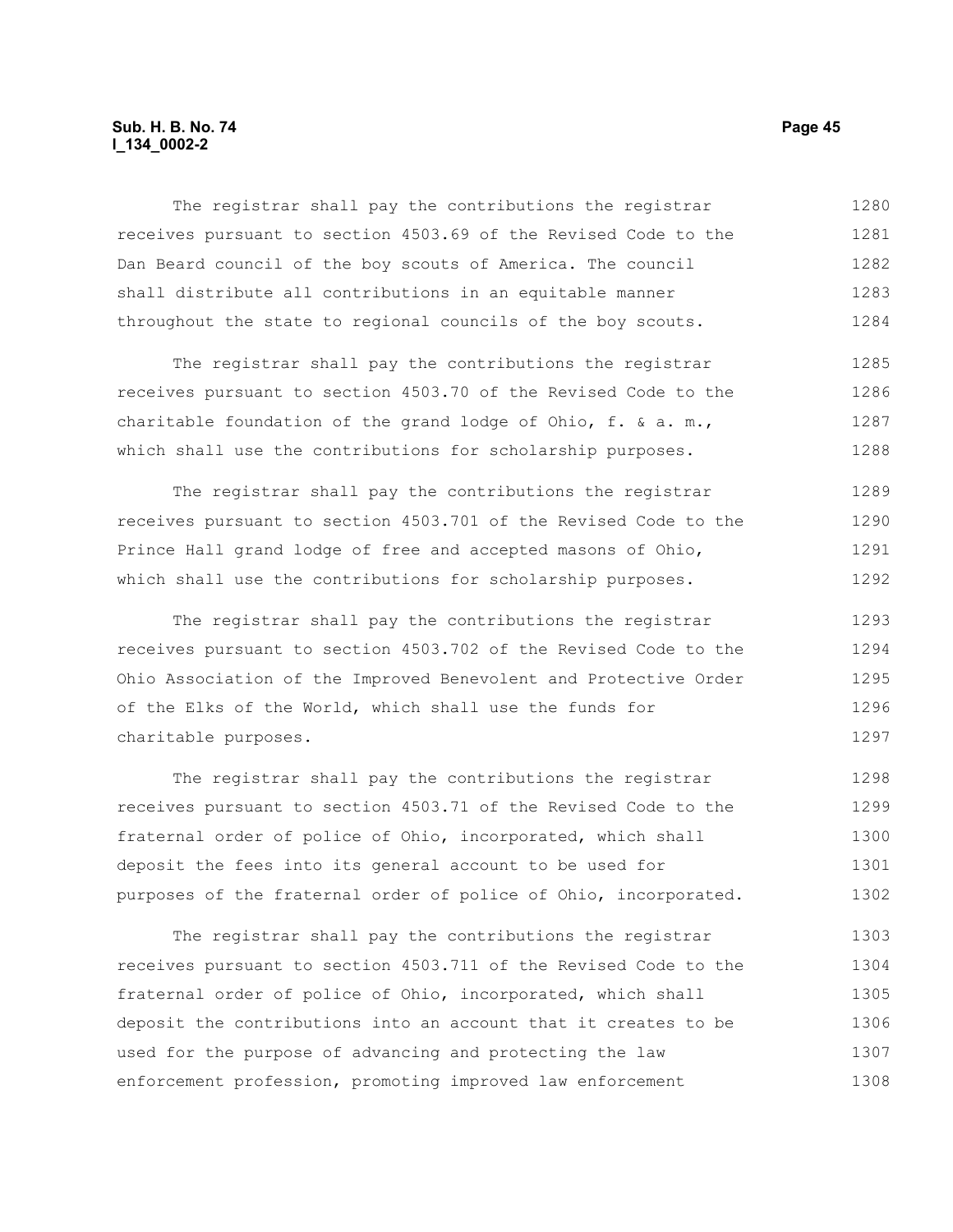methods, and teaching respect for law and order.

The registrar shall pay the contributions received pursuant to section 4503.712 of the Revised Code to Ohio concerns of police survivors, which shall use those contributions to provide whatever assistance may be appropriate to the families of Ohio law enforcement officers who are killed in the line of duty. 1310 1311 1312 1313 1314 1315

The registrar shall pay the contributions received pursuant to section 4503.713 of the Revised Code to the greater Cleveland peace officers memorial society, which shall use those contributions to honor law enforcement officers who have died in the line of duty and support its charitable purposes. 1316 1317 1318 1319 1320

The registrar shall pay the contributions received pursuant to section 4503.714 of the Revised Code to the Ohio association of chiefs of police. 1321 1322 1323

The registrar shall pay the contributions the registrar receives pursuant to section 4503.715 of the Revised Code to the fallen linemen organization, which shall use the contributions to recognize and memorialize fallen linemen and support their families. 1324 1325 1326 1327 1328

The registrar shall pay the contributions the registrar receives pursuant to section 4503.716 of the Revised Code to the fallen timbers battlefield preservation commission, which shall use the contributions to further the mission of the commission. 1329 1330 1331 1332

The registrar shall pay the contributions the registrar receives pursuant to section 4503.72 of the Revised Code to the organization known on March 31, 2003, as the Ohio CASA/GAL association, a private, nonprofit corporation organized under Chapter 1702. of the Revised Code. The Ohio CASA/GAL association 1333 1334 1335 1336 1337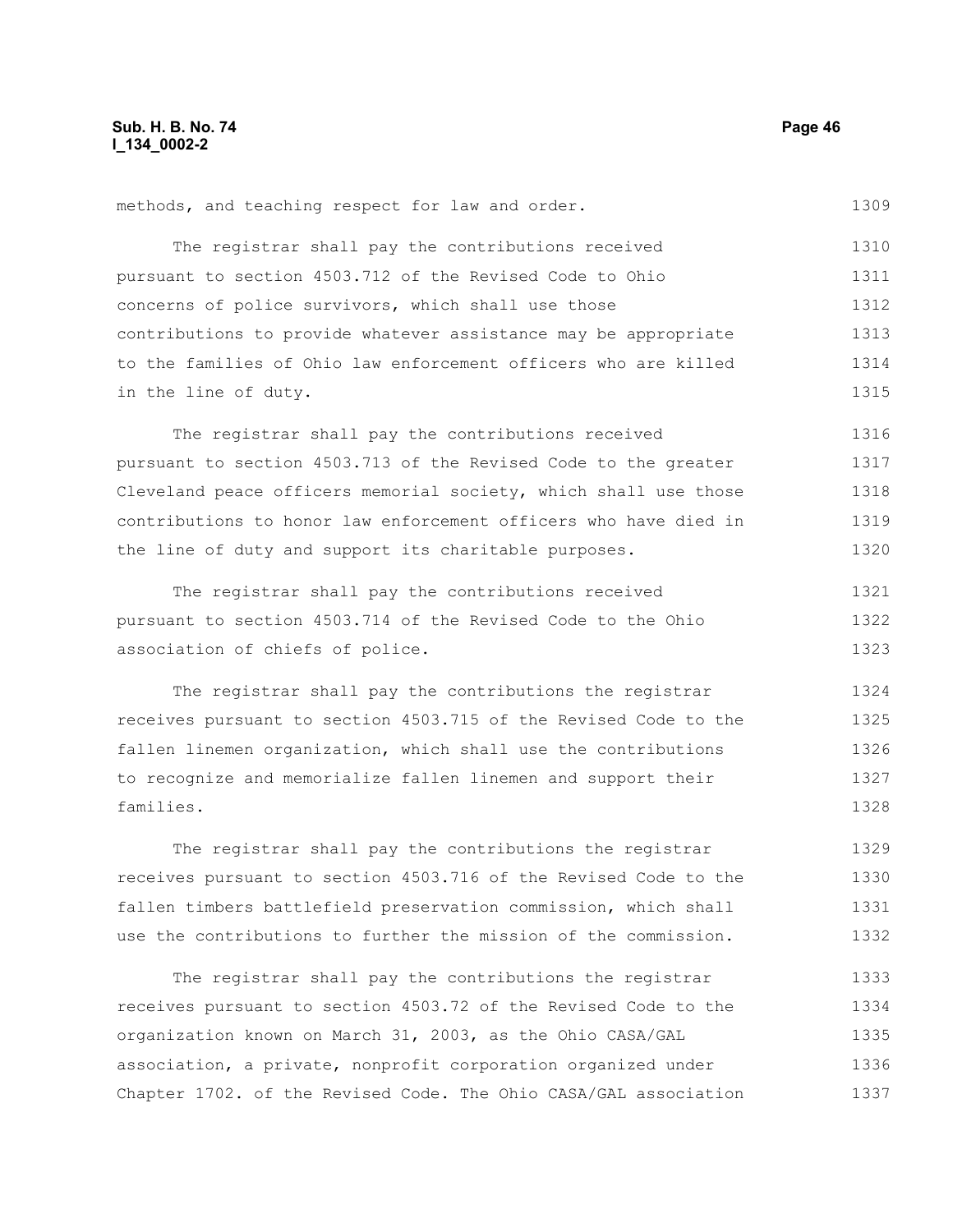## **Sub. H. B. No. 74 Page 47 l\_134\_0002-2**

shall use these contributions to pay the expenses it incurs in administering a program to secure the proper representation in the courts of this state of abused, neglected, and dependent children, and for the training and supervision of persons participating in that program. 1338 1339 1340 1341 1342

The registrar shall pay the contributions the registrar receives pursuant to section 4503.722 of the Revised Code to the Down Syndrome Association of Central Ohio, which shall use the contributions for advocacy purposes throughout the state. 1343 1344 1345 1346

The registrar shall pay the contributions the registrar receives pursuant to section 4503.724 of the Revised Code to the Ohio Chapter of the American Foundation for Suicide Prevention, which shall use the contributions for programs, education, and advocacy purposes throughout the state. 1347 1348 1349 1350 1351

The registrar shall pay the contributions the registrar receives pursuant to section 4503.725 of the Revised Code to the ALS association central & southern Ohio chapter, which shall split the contributions between that chapter and the ALS association northern Ohio chapter in accordance with any agreement between the two associations. The contributions shall be used to discover treatments and a cure for ALS, and to serve, advocate for, and empower people affected by ALS to live their lives to the fullest. 1352 1353 1354 1355 1356 1357 1358 1359 1360

The registrar shall pay the contributions the registrar receives pursuant to section 4503.73 of the Revised Code to Wright B. Flyer, incorporated, which shall deposit the contributions into its general account to be used for purposes of Wright B. Flyer, incorporated. 1361 1362 1363 1364 1365

The registrar shall pay the contributions the registrar 1366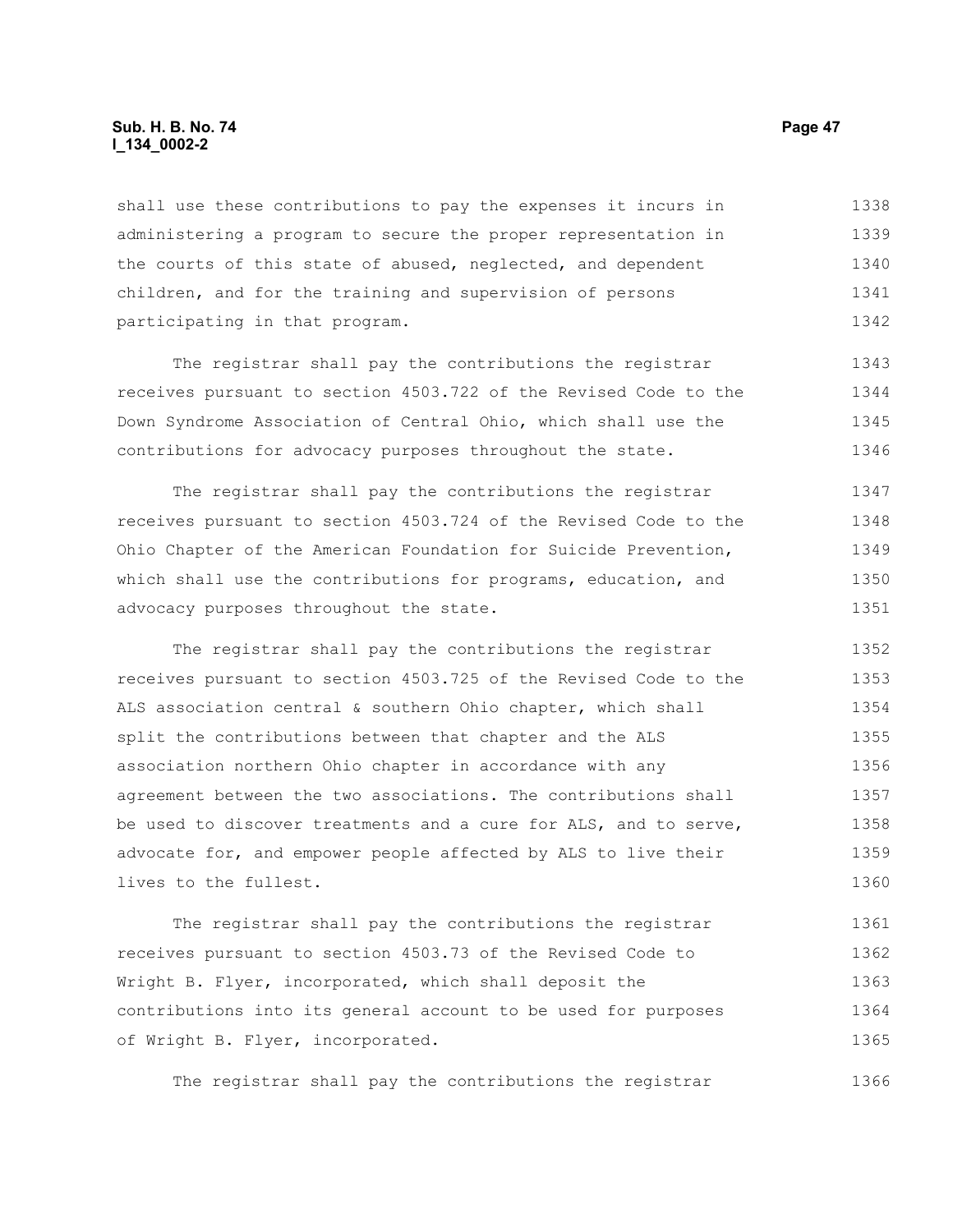## **Sub. H. B. No. 74 Page 48 l\_134\_0002-2**

receives pursuant to section 4503.732 of the Revised Code to the Siegel Shuster society, a nonprofit organization dedicated to commemorating and celebrating the creation of Superman in Cleveland, Ohio. 1367 1368 1369 1370

The registrar shall pay the contributions the registrar receives pursuant to section 4503.733 of the Revised Code to the central Ohio chapter of the juvenile diabetes research foundation, which shall distribute the contributions to the chapters of the juvenile diabetes research foundation in whose geographic territory the person who paid the contribution resides. 1371 1372 1373 1374 1375 1376 1377

The registrar shall pay the contributions the registrar receives pursuant to section 4503.734 of the Revised Code to the Ohio highway patrol auxiliary foundation, which shall use the contributions to fulfill the foundation's mission of supporting law enforcement education and assistance. 1378 1379 1380 1381 1382

The registrar shall pay the contributions the registrar receives pursuant to section 4503.74 of the Revised Code to the Columbus zoological park association, which shall disburse the moneys to Ohio's major metropolitan zoos, as defined in section 4503.74 of the Revised Code, in accordance with a written agreement entered into by the major metropolitan zoos. 1383 1384 1385 1386 1387 1388

The registrar shall pay the contributions the registrar receives pursuant to section 4503.75 of the Revised Code to the rotary foundation, located on March 31, 2003, in Evanston, Illinois, to be placed in a fund known as the permanent fund and used to endow educational and humanitarian programs of the rotary foundation. 1389 1390 1391 1392 1393 1394

The registrar shall pay the contributions the registrar 1395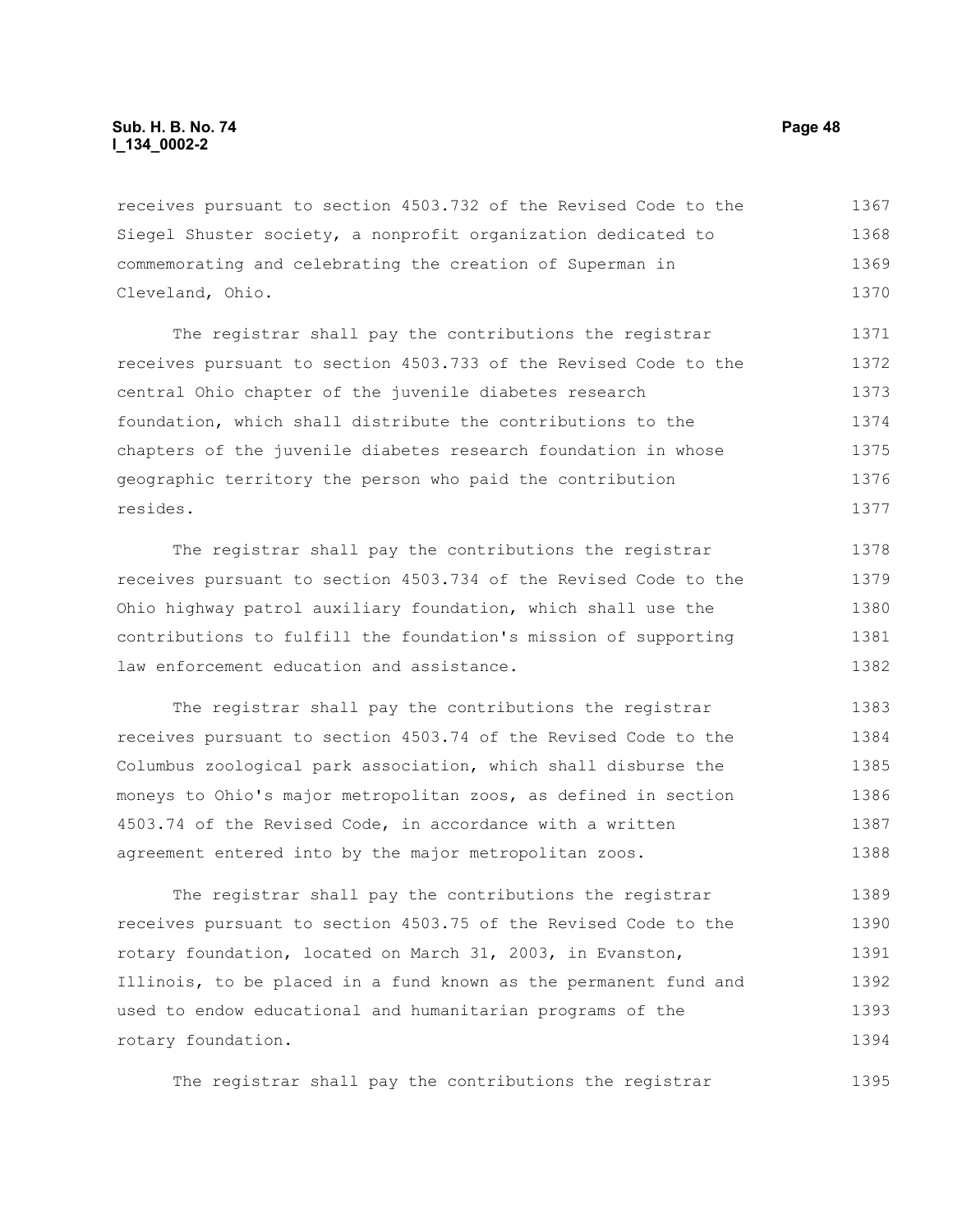## **Sub. H. B. No. 74 Page 49 l\_134\_0002-2**

receives pursuant to section 4503.751 of the Revised Code to the Ohio association of realtors, which shall deposit the contributions into a property disaster relief fund maintained under the Ohio realtors charitable and education foundation. 1396 1397 1398 1399

The registrar shall pay the contributions the registrar receives pursuant to section 4503.752 of the Revised Code to buckeye corvettes, incorporated, which shall use the contributions to pay for its charitable activities and programs. 1400 1401 1402 1403

The registrar shall pay the contributions the registrar receives pursuant to section 4503.754 of the Revised Code to the municipal corporation of Twinsburg. 1404 1405 1406

The registrar shall pay the contributions the registrar receives pursuant to section 4503.763 of the Revised Code to the Ohio history connection to be used solely to build, support, and maintain the Ohio battleflag collection within the Ohio history connection. 1407 1408 1409 1410 1411

The registrar shall pay the contributions the registrar receives pursuant to section 4503.764 of the Revised Code to the Medina county historical society, which shall use those contributions to distribute between the various historical societies and museums in Medina county. 1412 1413 1414 1415 1416

The registrar shall pay the contributions the registrar receives pursuant to section 4503.765 of the Revised Code to the Amaranth grand chapter foundation, which shall use the contributions for communal outreach, charitable service, and scholarship purposes. 1417 1418 1419 1420 1421

The registrar shall pay the contributions the registrar receives pursuant to section 4503.767 of the Revised Code to folds of honor of central Ohio, which shall use the 1422 1423 1424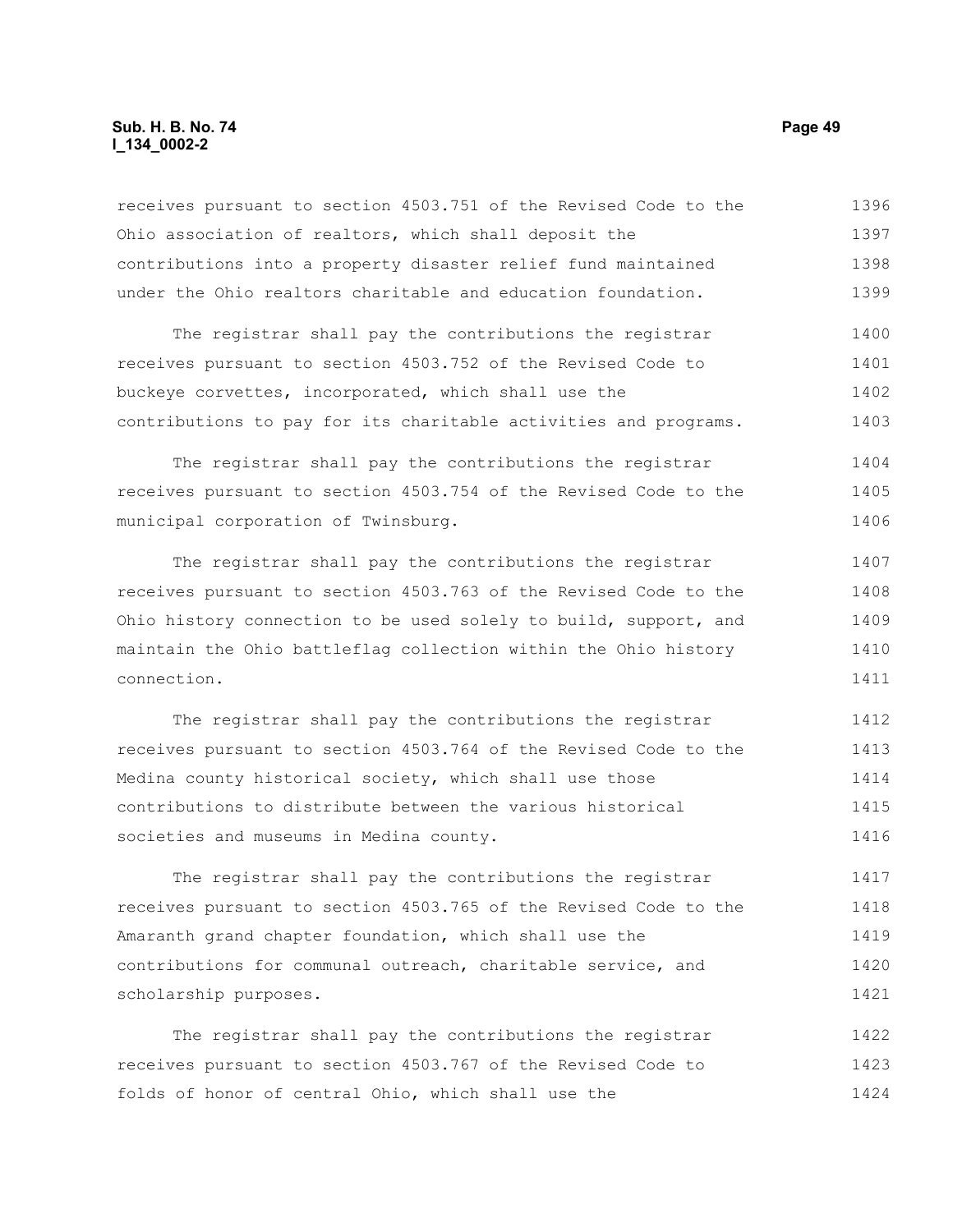contributions to provide scholarships to spouses and children either of disabled veterans or of members of any branch of the armed forces who died during their service. 1425 1426 1427

The registrar shall pay the contributions the registrar receives pursuant to section 4503.85 of the Revised Code to the Ohio sea grant college program to be used for Lake Erie area research projects. 1428 1429 1430 1431

The registrar shall pay the contributions the registrar receives pursuant to section 4503.86 of the Revised Code to the Ohio Lincoln highway historic byway, which shall use those contributions solely to promote and support the historical preservation and advertisement of the Lincoln highway in this state. 1432 1433 1434 1435 1436 1437

The registrar shall pay the contributions the registrar receives pursuant to section 4503.87 of the Revised Code to the Grove City little league dream field fund, which shall use those contributions solely to build, maintain, and improve youth baseball fields within the municipal corporation of Grove City. 1438 1439 1440 1441 1442

The registrar shall pay the contributions the registrar receives pursuant to section 4503.871 of the Revised Code to the Solon city school district. The school district shall use the contributions it receives to pay the expenses it incurs in providing services to the school district's students that assist in developing or maintaining the mental and emotional well-being of the students. The services provided may include bereavement counseling, instruction in defensive driving techniques, sensitivity training, and the counseling and education of students regarding bullying, dating violence, drug abuse, suicide prevention, and human trafficking. The school district superintendent or, in the school district superintendent's 1443 1444 1445 1446 1447 1448 1449 1450 1451 1452 1453 1454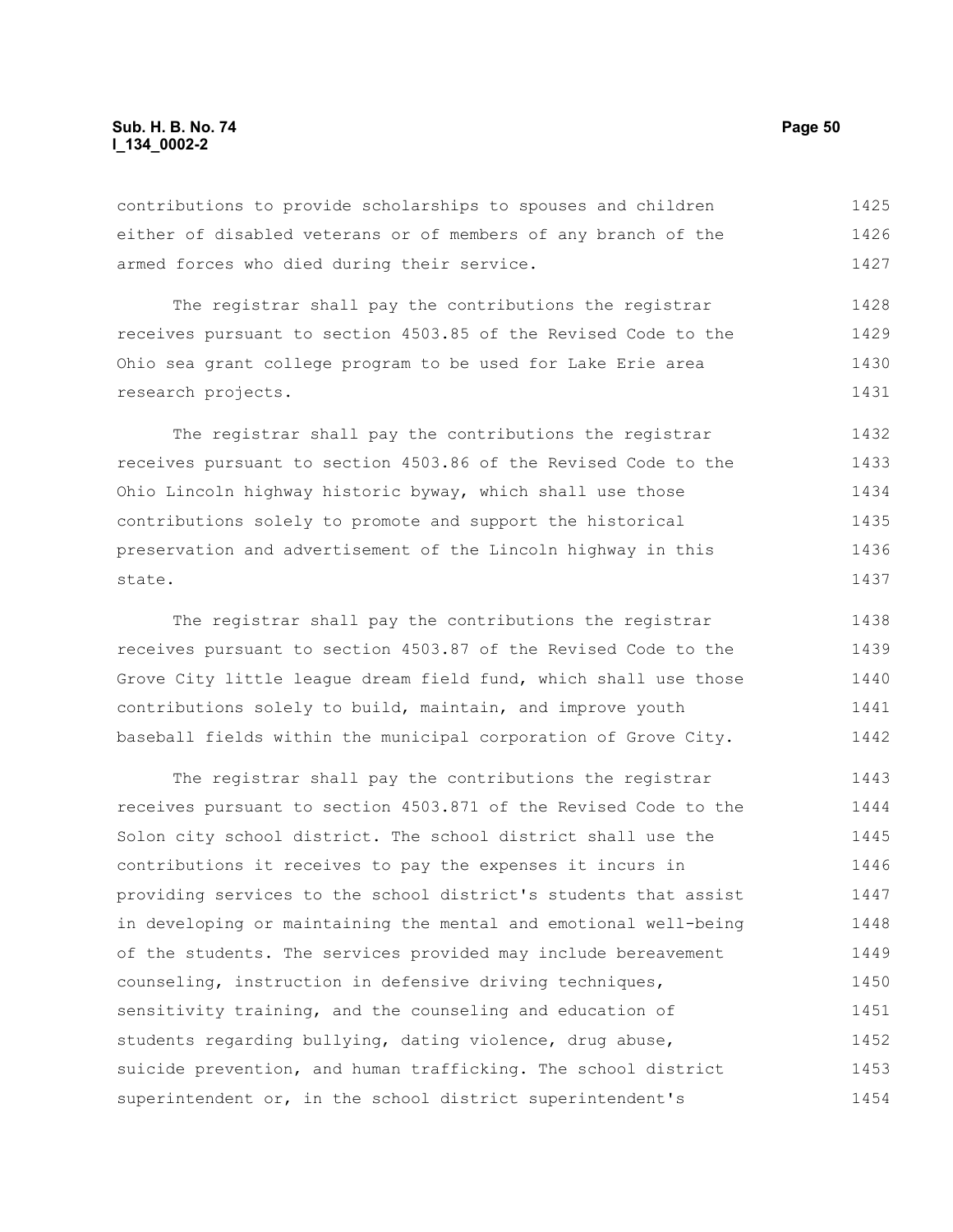# **Sub. H. B. No. 74 Page 51 l\_134\_0002-2**

discretion, the appropriate school principal or appropriate school counselors shall determine any charitable organizations that the school district hires to provide those services. The school district also may use the contributions it receives to pay for members of the faculty of the school district to receive training in providing such services to the students of the school district. The school district shall ensure that any charitable organization that is hired by the district is exempt from federal income taxation under subsection 501(c)(3) of the Internal Revenue Code. The school district shall not use the contributions it receives for any other purpose. 1455 1456 1457 1458 1459 1460 1461 1462 1463 1464 1465

The registrar shall pay the contributions the registrar receives pursuant to section 4503.872 of the Revised Code to the Canton city school district. The district may use the contributions for student welfare, but shall not use the contributions for any political purpose or to pay salaries of district employees. 1466 1467 1468 1469 1470 1471

The registrar shall pay the contributions the registrar receives pursuant to section 4503.873 of the Revised Code to Padua Franciscan high school located in the municipal corporation of Parma. The school shall use fifty per cent of the contributions it receives to provide tuition assistance to its students. The school shall use the remaining fifty per cent to pay the expenses it incurs in providing services to the school's students that assist in developing or maintaining the mental and emotional well-being of the students. The services provided may include bereavement counseling, instruction in defensive driving techniques, sensitivity training, and the counseling and education of students regarding bullying, dating violence, drug abuse, suicide prevention, and human trafficking. As a part of providing such services, the school may pay for members of the 1472 1473 1474 1475 1476 1477 1478 1479 1480 1481 1482 1483 1484 1485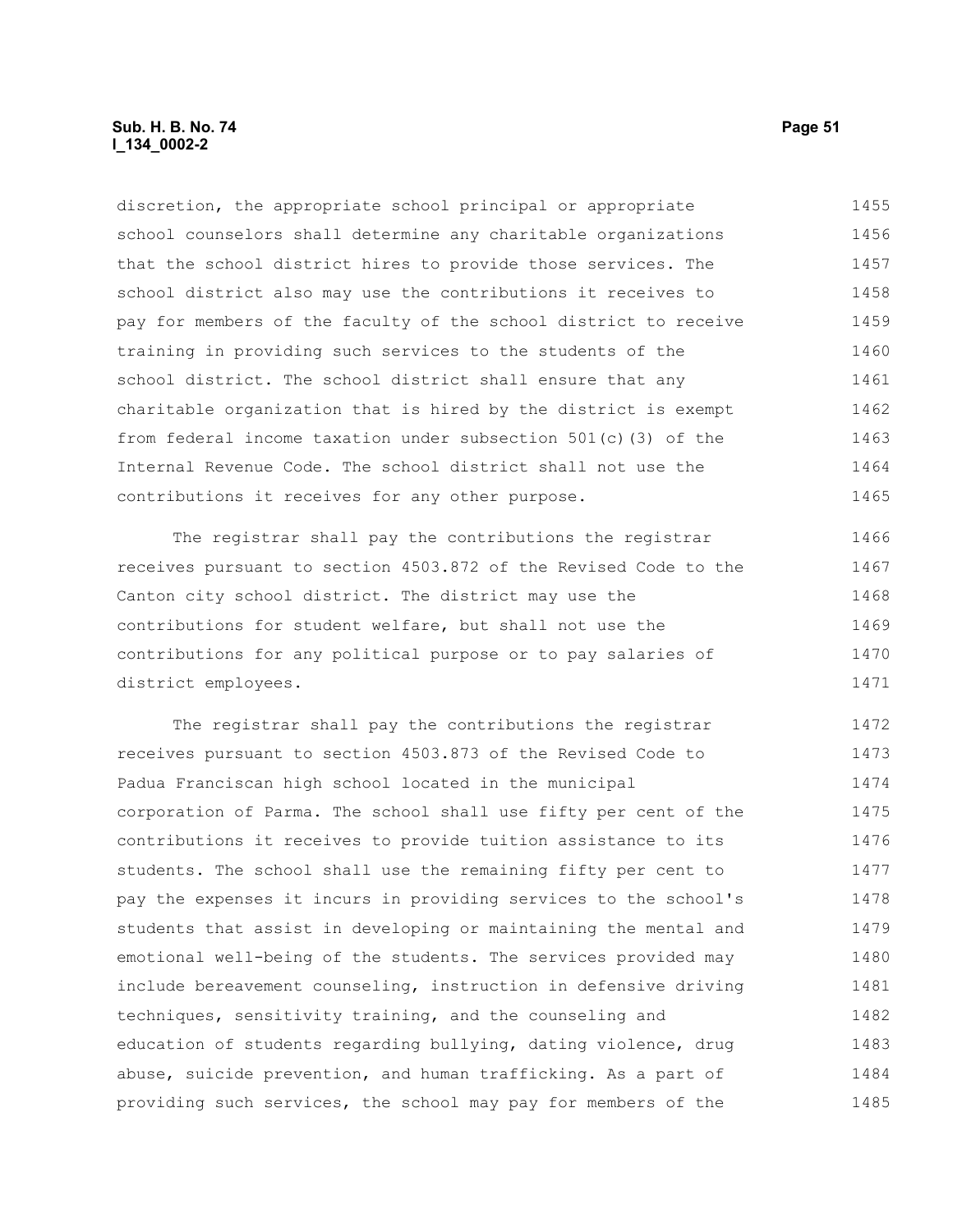# **Sub. H. B. No. 74 Page 52 l\_134\_0002-2**

faculty of the school to receive training in providing those services. The school principal or, in the school principal's discretion, appropriate school counselors shall determine any charitable organizations that the school hires to provide those services. The school shall ensure that any such charitable organization is exempt from federal income taxation under subsection  $501(c)(3)$  of the Internal Revenue Code. The school shall not use the contributions it receives for any other purpose. 1486 1487 1488 1489 1490 1491 1492 1493 1494

The registrar shall pay the contributions the registrar receives pursuant to section 4503.874 of the Revised Code to St. Edward high school located in the municipal corporation of Lakewood. The school shall use fifty per cent of the contributions it receives to provide tuition assistance to its students. The school shall use the remaining fifty per cent to pay the expenses it incurs in providing services to the school's students that assist in developing or maintaining the mental and emotional well-being of the students. The services provided may include bereavement counseling, instruction in defensive driving techniques, sensitivity training, and the counseling and education of students regarding bullying, dating violence, drug abuse, suicide prevention, and human trafficking. As a part of providing such services, the school may pay for members of the faculty of the school to receive training in providing those services. The school principal or, in the school principal's discretion, appropriate school counselors shall determine any charitable organizations that the school hires to provide those services. The school shall ensure that any such charitable organization is exempt from federal income taxation under subsection 501(c)(3) of the Internal Revenue Code. The school shall not use the contributions it receives for any other 1495 1496 1497 1498 1499 1500 1501 1502 1503 1504 1505 1506 1507 1508 1509 1510 1511 1512 1513 1514 1515 1516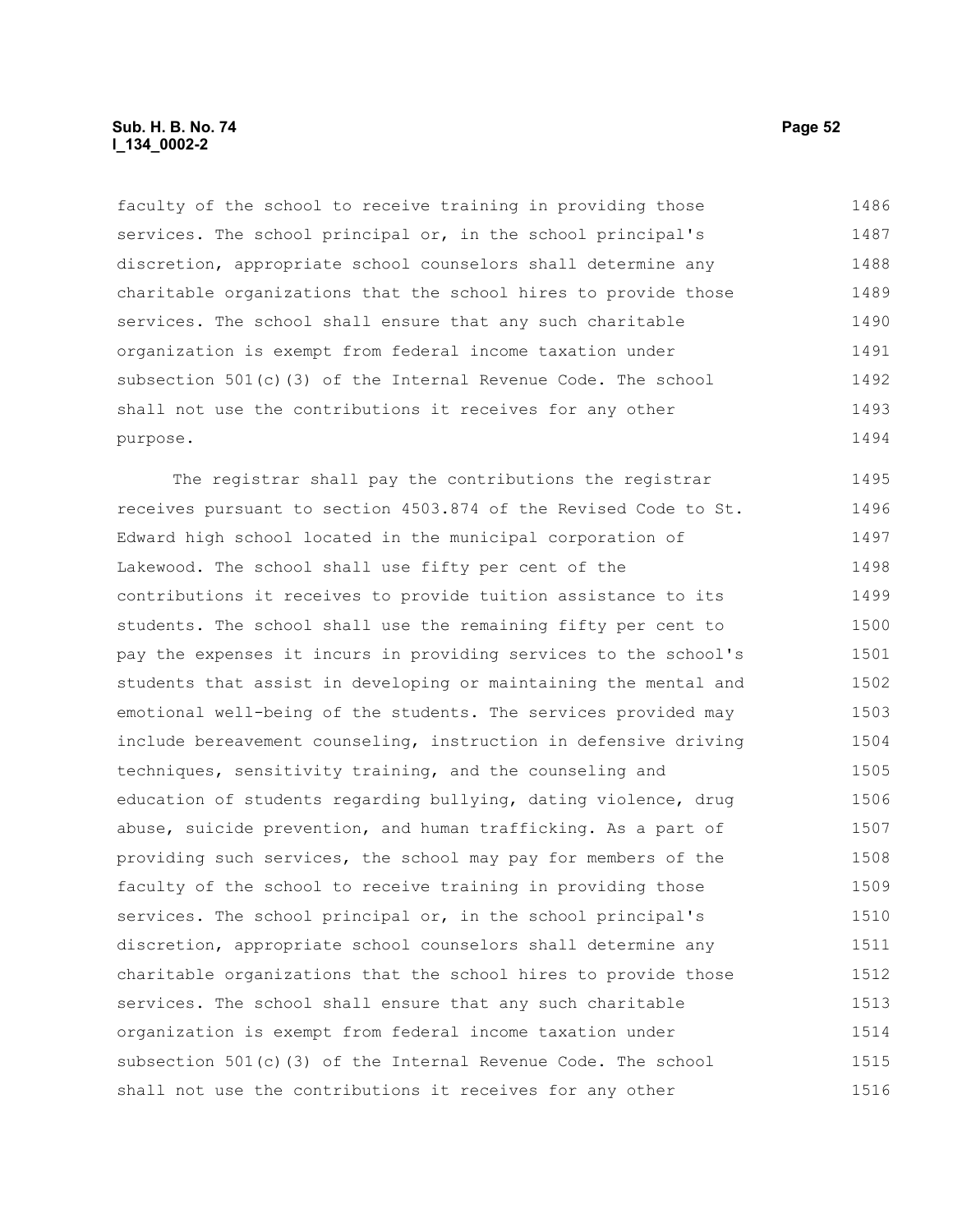purpose.

The registrar shall pay the contributions the registrar receives pursuant to section 4503.875 of the Revised Code to Walsh Jesuit high school located in the municipal corporation of Cuyahoga Falls. The school shall use fifty per cent of the contributions it receives to provide tuition assistance to its students. The school shall use the remaining fifty per cent to pay the expenses it incurs in providing services to the school's students that assist in developing or maintaining the mental and emotional well-being of the students. The services provided may include bereavement counseling, instruction in defensive driving techniques, sensitivity training, and the counseling and education of students regarding bullying, dating violence, drug abuse, suicide prevention, and human trafficking. As a part of providing such services, the school may pay for members of the faculty of the school to receive training in providing those services. The school principal or, in the school principal's discretion, appropriate school counselors shall determine any charitable organizations that the school hires to provide those services. The school shall ensure that any such charitable organization is exempt from federal income taxation under subsection 501(c)(3) of the Internal Revenue Code. The school shall not use the contributions it receives for any other purpose. 1518 1519 1520 1521 1522 1523 1524 1525 1526 1527 1528 1529 1530 1531 1532 1533 1534 1535 1536 1537 1538 1539 1540

The registrar shall pay the contributions the registrar receives pursuant to section 4503.876 of the Revised Code to the North Royalton city school district. The school district shall use the contributions it receives to pay the expenses it incurs in providing services to the school district's students that assist in developing or maintaining the mental and emotional well-being of the students. The services provided may include 1541 1542 1543 1544 1545 1546 1547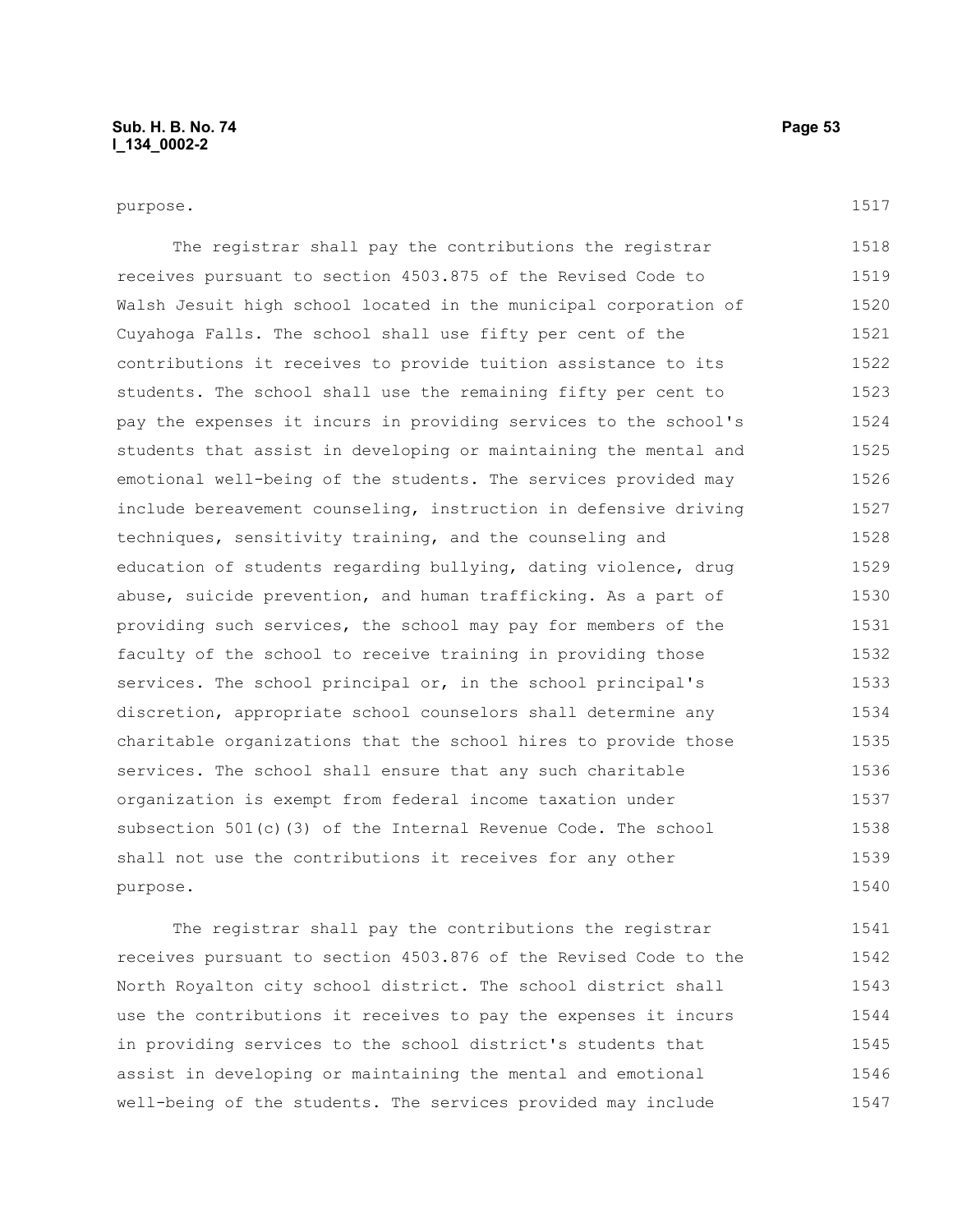bereavement counseling, instruction in defensive driving techniques, sensitivity training, and the counseling and education of students regarding bullying, dating violence, drug abuse, suicide prevention, and human trafficking. The school district superintendent or, in the school district superintendent's discretion, the appropriate school principal or appropriate school counselors shall determine any charitable organizations that the school district hires to provide those services. The school district also may use the contributions it receives to pay for members of the faculty of the school district to receive training in providing such services to the students of the school district. The school district shall ensure that any charitable organization that is hired by the district is exempt from federal income taxation under subsection 501(c)(3) of the Internal Revenue Code. The school district shall not use the contributions it receives for any other purpose. 1548 1549 1550 1551 1552 1553 1554 1555 1556 1557 1558 1559 1560 1561 1562 1563 1564

The registrar shall pay the contributions the registrar receives pursuant to section 4503.877 of the Revised Code to the Independence local school district. The school district shall use the contributions it receives to pay the expenses it incurs in providing services to the school district's students that assist in developing or maintaining the mental and emotional well-being of the students. The services provided may include bereavement counseling, instruction in defensive driving techniques, sensitivity training, and the counseling and education of students regarding bullying, dating violence, drug abuse, suicide prevention, and human trafficking. The school district superintendent or, in the school district superintendent's discretion, the appropriate school principal or appropriate school counselors shall determine any charitable 1565 1566 1567 1568 1569 1570 1571 1572 1573 1574 1575 1576 1577 1578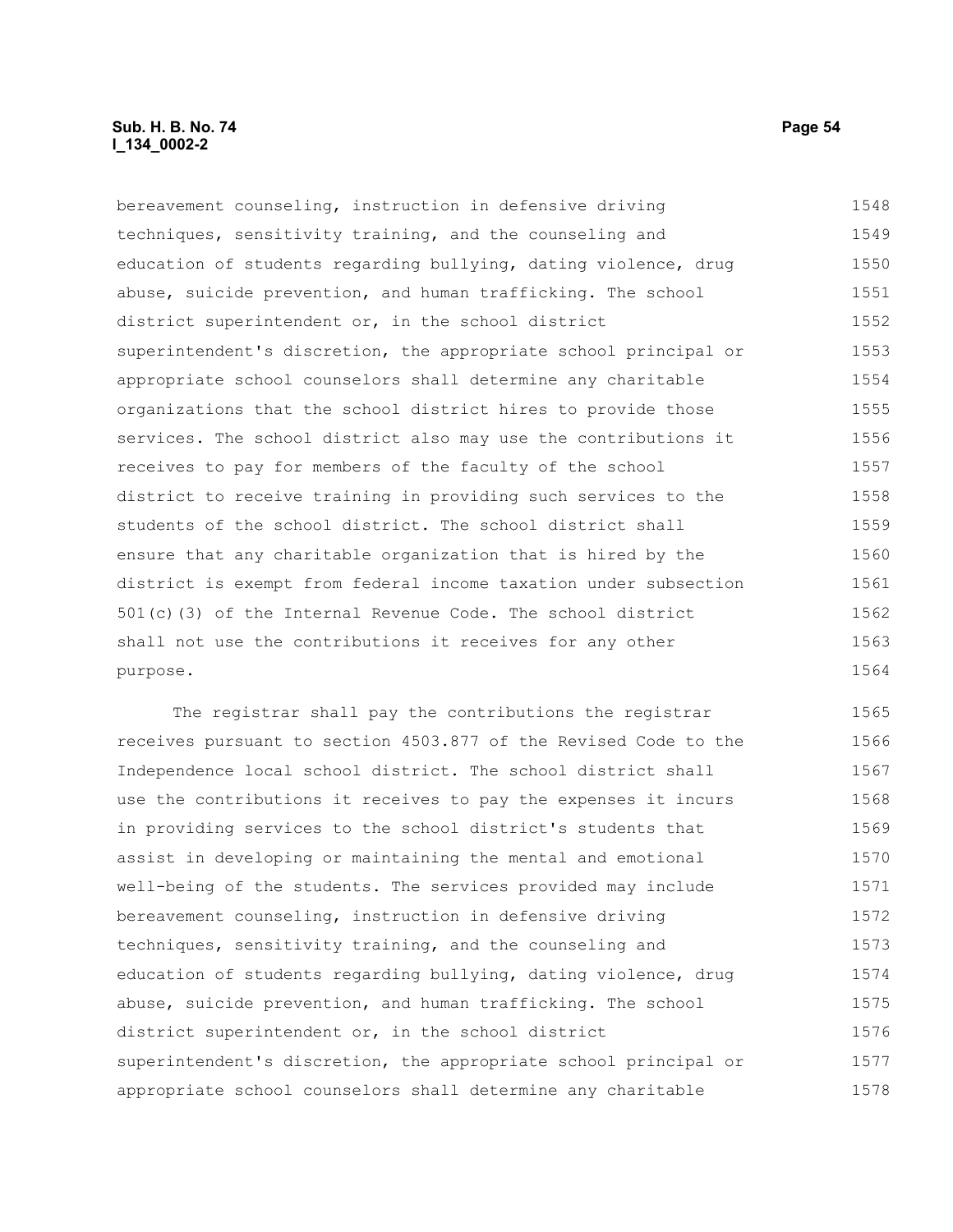# **Sub. H. B. No. 74 Page 55 l\_134\_0002-2**

organizations that the school district hires to provide those services. The school district also may use the contributions it receives to pay for members of the faculty of the school district to receive training in providing such services to the students of the school district. The school district shall ensure that any charitable organization that is hired by the district is exempt from federal income taxation under subsection 501(c)(3) of the Internal Revenue Code. The school district shall not use the contributions it receives for any other purpose. 1579 1580 1581 1582 1583 1584 1585 1586 1587 1588

The registrar shall pay the contributions the registrar receives pursuant to section 4503.878 of the Revised Code to the Cuyahoga Heights local school district. The school district shall use the contributions it receives to pay the expenses it incurs in providing services to the school district's students that assist in developing or maintaining the mental and emotional well-being of the students. The services provided may include bereavement counseling, instruction in defensive driving techniques, sensitivity training, and the counseling and education of students regarding bullying, dating violence, drug abuse, suicide prevention, and human trafficking. The school district superintendent or, in the school district superintendent's discretion, the appropriate school principal or appropriate school counselors, shall determine any charitable organizations that the school district hires to provide those services. The school district also may use the contributions it receives to pay for members of the faculty of the school district to receive training in providing such services to the students of the school district. The school district shall ensure that any charitable organization that is hired by the district is exempt from federal income taxation under subsection 1589 1590 1591 1592 1593 1594 1595 1596 1597 1598 1599 1600 1601 1602 1603 1604 1605 1606 1607 1608 1609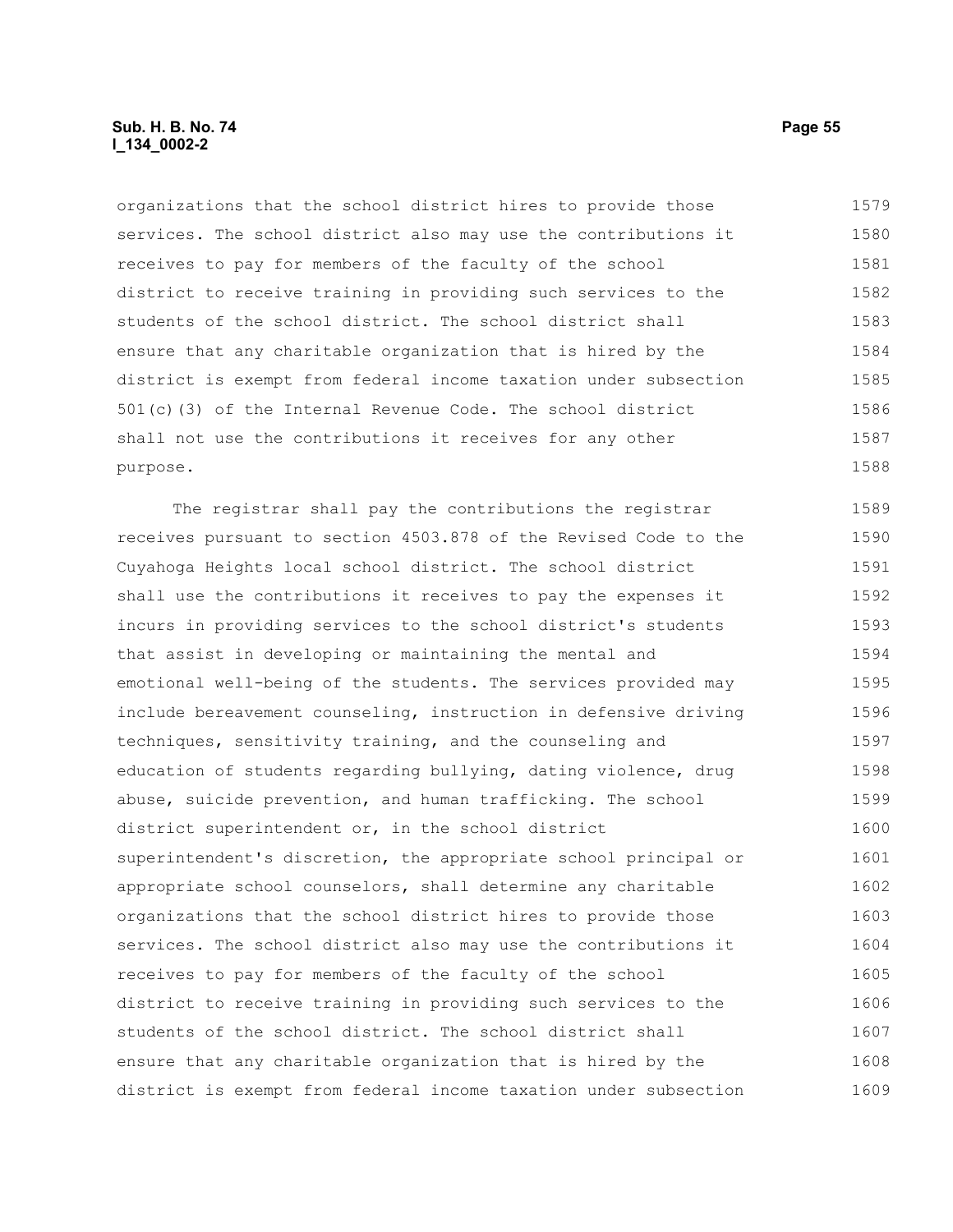501(c)(3) of the Internal Revenue Code. The school district shall not use the contributions it receives for any other purpose. 1610 1611 1612

The registrar shall pay the contributions the registrar receives pursuant to section 4503.879 of the Revised Code to the west technical high school alumni association, which shall use the contributions for activities sponsored by the association. 1613 1614 1615 1616

The registrar shall pay the contributions the registrar receives pursuant to section 4503.88 of the Revised Code to the Kenston local school district. The school district shall use the contributions it receives to pay the expenses it incurs in providing services that assist in developing or maintaining a culture of environmental responsibility and an innovative science, technology, engineering, art, and math (S.T.E.A.M.) curriculum to the school district's students. The school district shall not use the contributions it receives for any other purpose. 1617 1618 1619 1620 1621 1622 1623 1624 1625 1626

The registrar shall pay the contributions the registrar receives pursuant to section 4503.881 of the Revised Code to La Salle high school in the municipal corporation of Cincinnati. The high school shall not use the contributions it receives for any political purpose. 1627 1628 1629 1630 1631

The registrar shall pay the contributions the registrar receives pursuant to section 4503.882 of the Revised Code to St. John's Jesuit high school and academy located in the municipal corporation of Toledo. The school shall use the contributions it receives to provide tuition assistance for students attending the school. 1632 1633 1634 1635 1636 1637

The registrar shall pay the contributions the registrar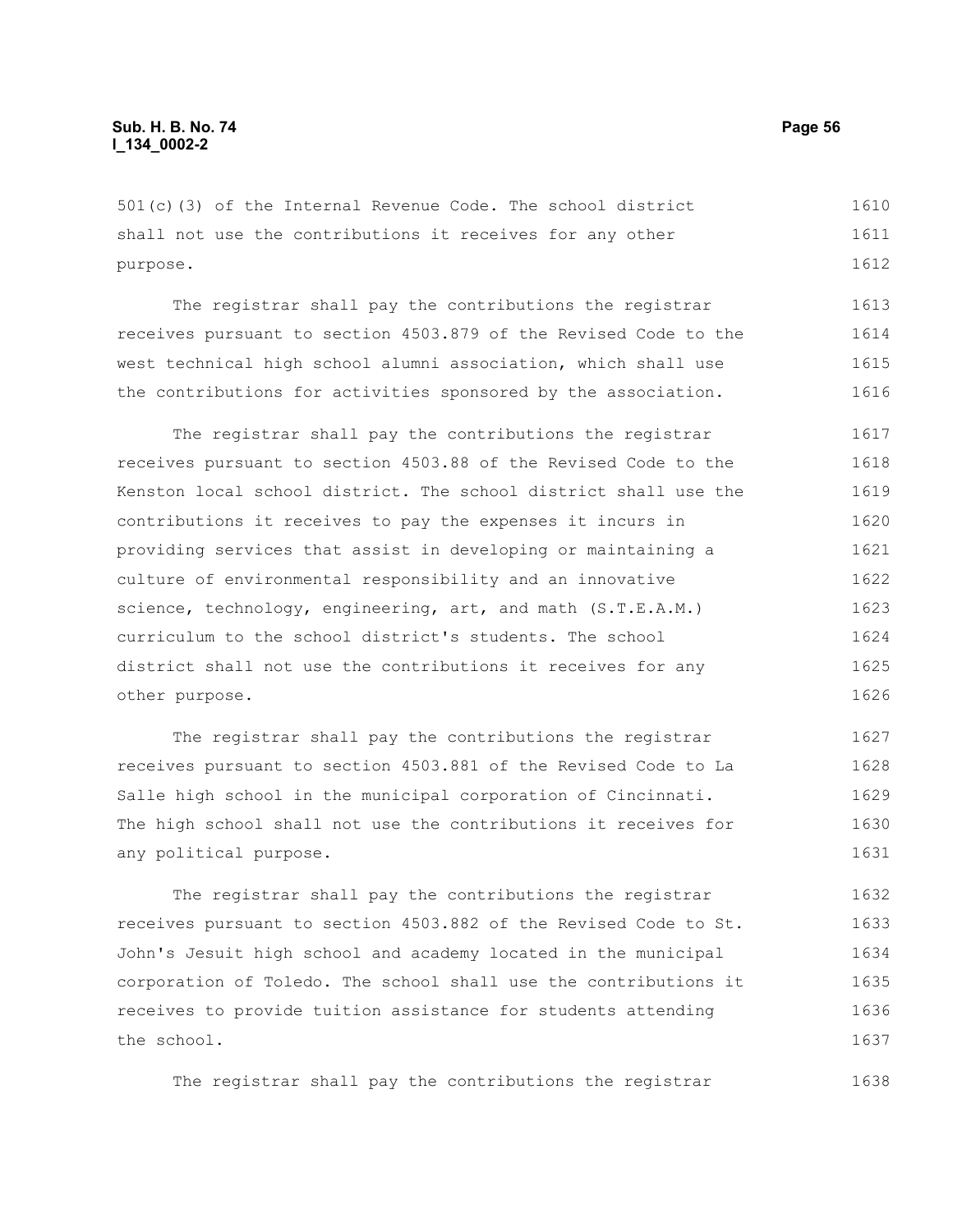# **Sub. H. B. No. 74 Page 57 l\_134\_0002-2**

receives pursuant to section 4503.883 of the Revised Code to St. Charles preparatory school located in the municipal corporation of Columbus, which shall use the contributions for the school's alumni association and the alumni association's purposes. 1639 1640 1641 1642

The registrar shall pay the contributions the registrar receives pursuant to section 4503.884 of the Revised Code to Archbishop Moeller high school located in the municipal corporation of Cincinnati. The high school shall not use the contributions it receives for any political purpose. 1643 1644 1645 1646 1647

The registrar shall pay the contributions the registrar receives pursuant to section 4503.89 of the Revised Code to the American red cross of greater Columbus on behalf of the Ohio chapters of the American red cross, which shall use the contributions for disaster readiness, preparedness, and response programs on a statewide basis. 1648 1649 1650 1651 1652 1653

The registrar shall pay the contributions the registrar receives pursuant to section 4503.891 of the Revised Code to the Ohio lions foundation. The foundation shall use the contributions for charitable and educational purposes. 1654 1655 1656 1657

The registrar shall pay the contributions the registrar receives pursuant to section 4503.892 of the Revised Code to the Hudson city school district. The school district shall not use the contributions it receives for any political purpose. 1658 1659 1660 1661

The registrar shall pay the contributions the registrar receives pursuant to section 4503.893 of the Revised Code to the Harrison Central jr./sr. high school located in the municipal corporation of Cadiz. 1662 1663 1664 1665

The registrar shall pay the contributions the registrar receives pursuant to section 4503.899 of the Revised Code to the 1666 1667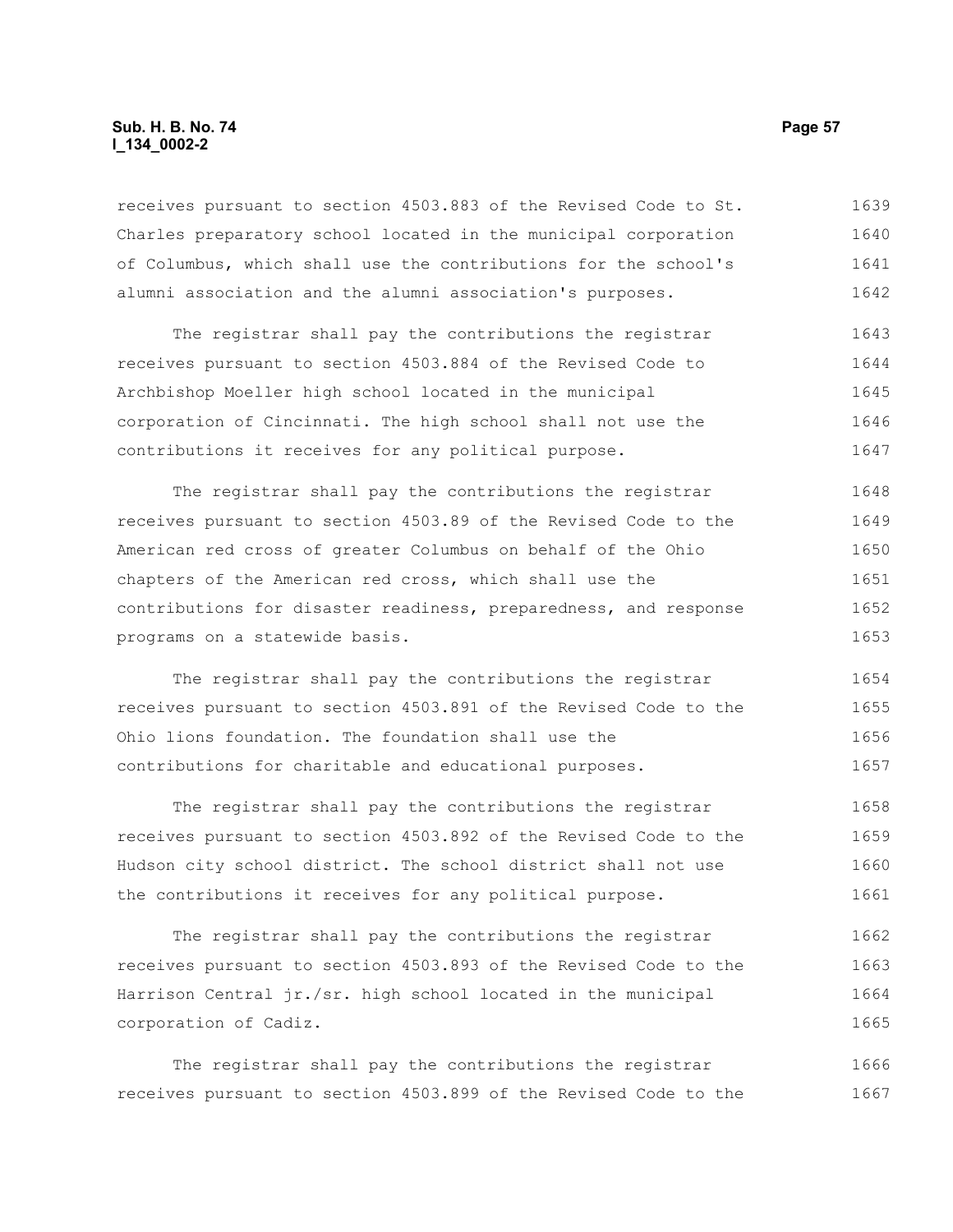Cleveland clinic foundation, which shall use the contributions to support Cleveland clinic children's education, research, and patient services. 1668 1669 1670

The registrar shall pay the contributions the registrar receives pursuant to section 4503.90 of the Revised Code to the nationwide children's hospital foundation. 1671 1672 1673

The registrar shall pay the contributions the registrar receives pursuant to section 4503.901 of the Revised Code to the Ohio association for pupil transportation, which shall use the money to support transportation programs, provide training to school transportation professionals, and support other initiatives for school transportation safety. 1674 1675 1676 1677 1678 1679

The registrar shall pay the contributions the registrar receives pursuant to section 4503.902 of the Revised Code to St. Ignatius high school located in the municipal corporation of Cleveland. The school shall use fifty per cent of the contributions it receives to provide tuition assistance to its students. The school shall use the remaining fifty per cent to pay the expenses it incurs in providing services to the school's students that assist in developing or maintaining the mental and emotional well-being of the students. The services provided may include bereavement counseling, instruction in defensive driving techniques, sensitivity training, and the counseling and education of students regarding bullying, dating violence, drug abuse, suicide prevention, and human trafficking. As a part of providing such services, the school may pay for members of the faculty of the school to receive training in providing those services. The school principal or, in the school principal's discretion, appropriate school counselors shall determine any charitable organizations that the school hires to provide those 1680 1681 1682 1683 1684 1685 1686 1687 1688 1689 1690 1691 1692 1693 1694 1695 1696 1697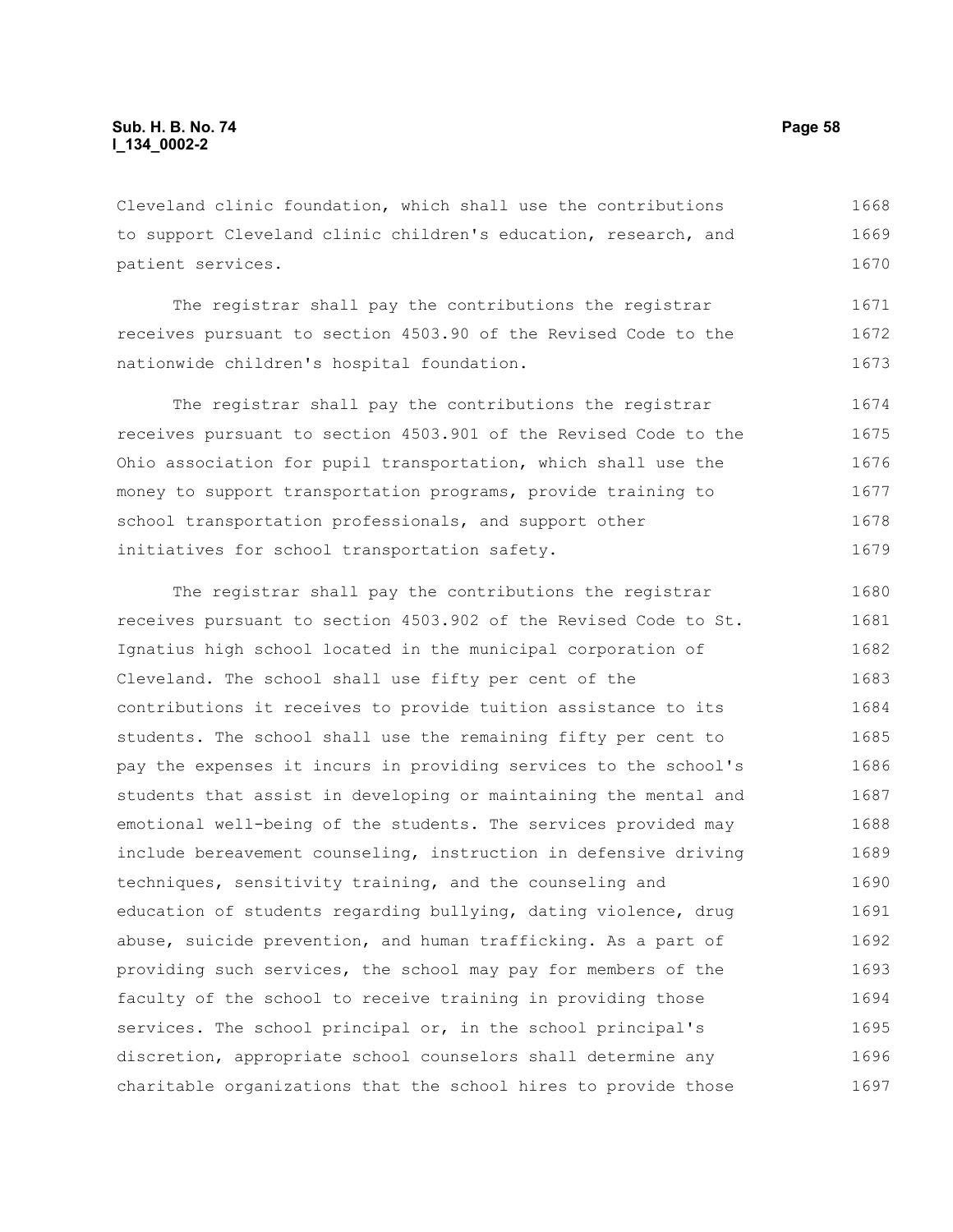## **Sub. H. B. No. 74 Page 59 l\_134\_0002-2**

services. The school shall ensure that any such charitable organization is exempt from federal income taxation under subsection 501(c)(3) of the Internal Revenue Code. The school shall not use the contributions it receives for any other purpose. 1698 1699 1700 1701 1702

The registrar shall pay the contributions the registrar receives pursuant to section 4503.903 of the Revised Code to the Brecksville-Broadview Heights city school district. The school district shall use the contributions it receives to pay the expenses it incurs in providing services to the school district's students that assist in developing or maintaining the mental and emotional well-being of the students. The services provided may include bereavement counseling, instruction in defensive driving techniques, sensitivity training, and the counseling and education of students regarding bullying, dating violence, drug abuse, suicide prevention, and human trafficking. The school district superintendent or, in the school district superintendent's discretion, the appropriate school principal or appropriate school counselors shall determine any charitable organizations that the school district hires to provide those services. The school district also may use the contributions it receives to pay for members of the faculty of the school district to receive training in providing such services to the students of the school district. The school district shall ensure that any charitable organization that is hired by the district is exempt from federal income taxation under subsection 501(c)(3) of the Internal Revenue Code. The school district shall not use the contributions it receives for any other purpose. 1703 1704 1705 1706 1707 1708 1709 1710 1711 1712 1713 1714 1715 1716 1717 1718 1719 1720 1721 1722 1723 1724 1725 1726

The registrar shall pay the contributions the registrar receives pursuant to section 4503.904 of the Revised Code to the 1727 1728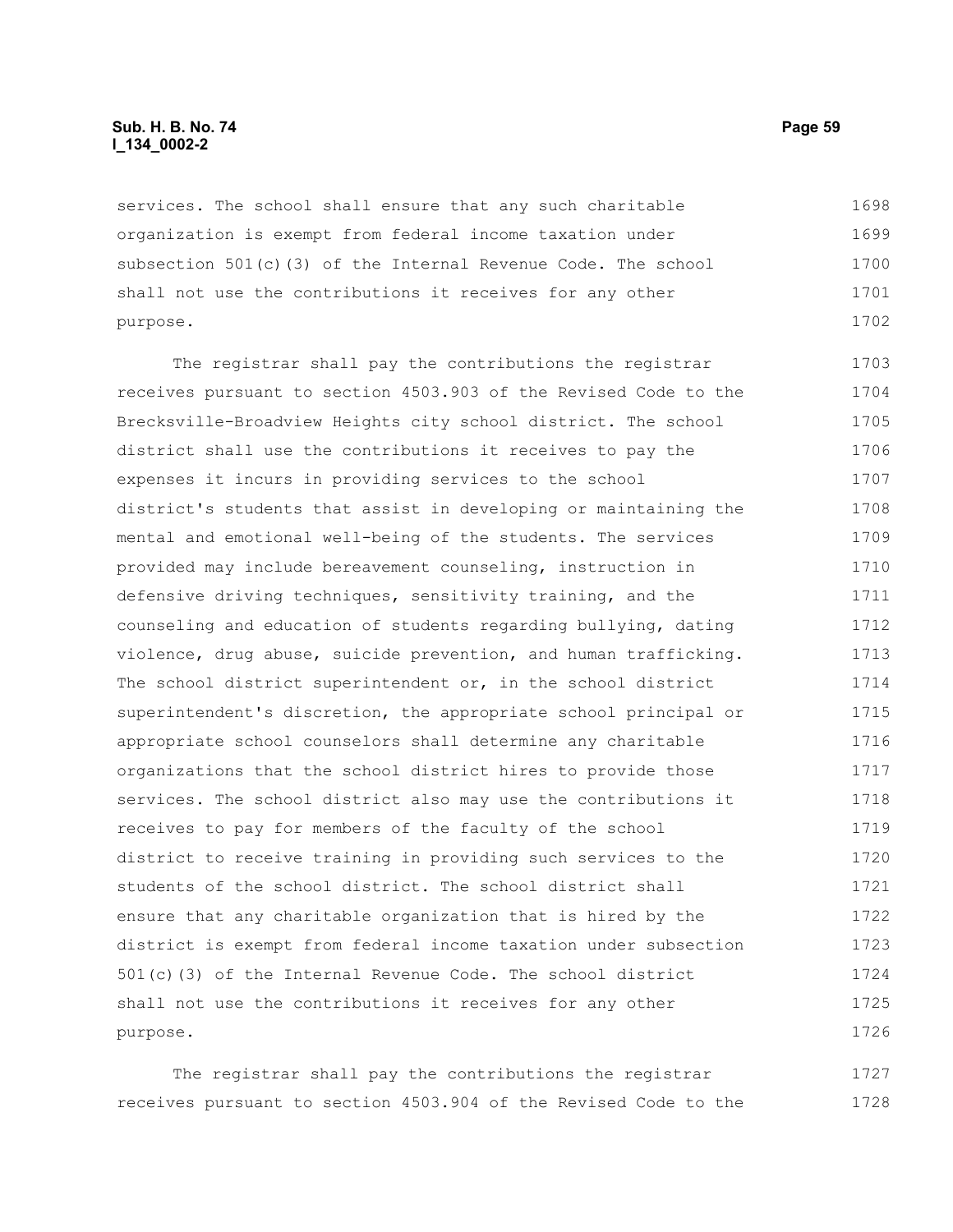## **Sub. H. B. No. 74 Page 60 l\_134\_0002-2**

Chagrin Falls exempted village school district. The school district shall use the contributions it receives to pay the expenses it incurs in providing services to the school district's students that assist in developing or maintaining the mental and emotional well-being of the students. The services provided may include bereavement counseling, instruction in defensive driving techniques, sensitivity training, and the counseling and education of students regarding bullying, dating violence, drug abuse, suicide prevention, and human trafficking. The school district superintendent or, in the school district superintendent's discretion, the appropriate school principal or appropriate school counselors shall determine any charitable organizations that the school district hires to provide those services. The school district also may use the contributions it receives to pay for members of the faculty of the school district to receive training in providing such services to the students of the school district. The school district shall ensure that any charitable organization that is hired by the district is exempt from federal income taxation under subsection 501(c)(3) of the Internal Revenue Code. The school district shall not use the contributions it receives for any other purpose. 1729 1730 1731 1732 1733 1734 1735 1736 1737 1738 1739 1740 1741 1742 1743 1744 1745 1746 1747 1748 1749 1750

The registrar shall pay the contributions the registrar receives pursuant to section 4503.905 of the Revised Code to the Cuyahoga valley career center. The career center shall use the contributions it receives to pay the expenses it incurs in providing services to the career center's students that assist in developing or maintaining the mental and emotional well-being of the students. The services provided may include bereavement counseling, instruction in defensive driving techniques, sensitivity training, and the counseling and education of 1751 1752 1753 1754 1755 1756 1757 1758 1759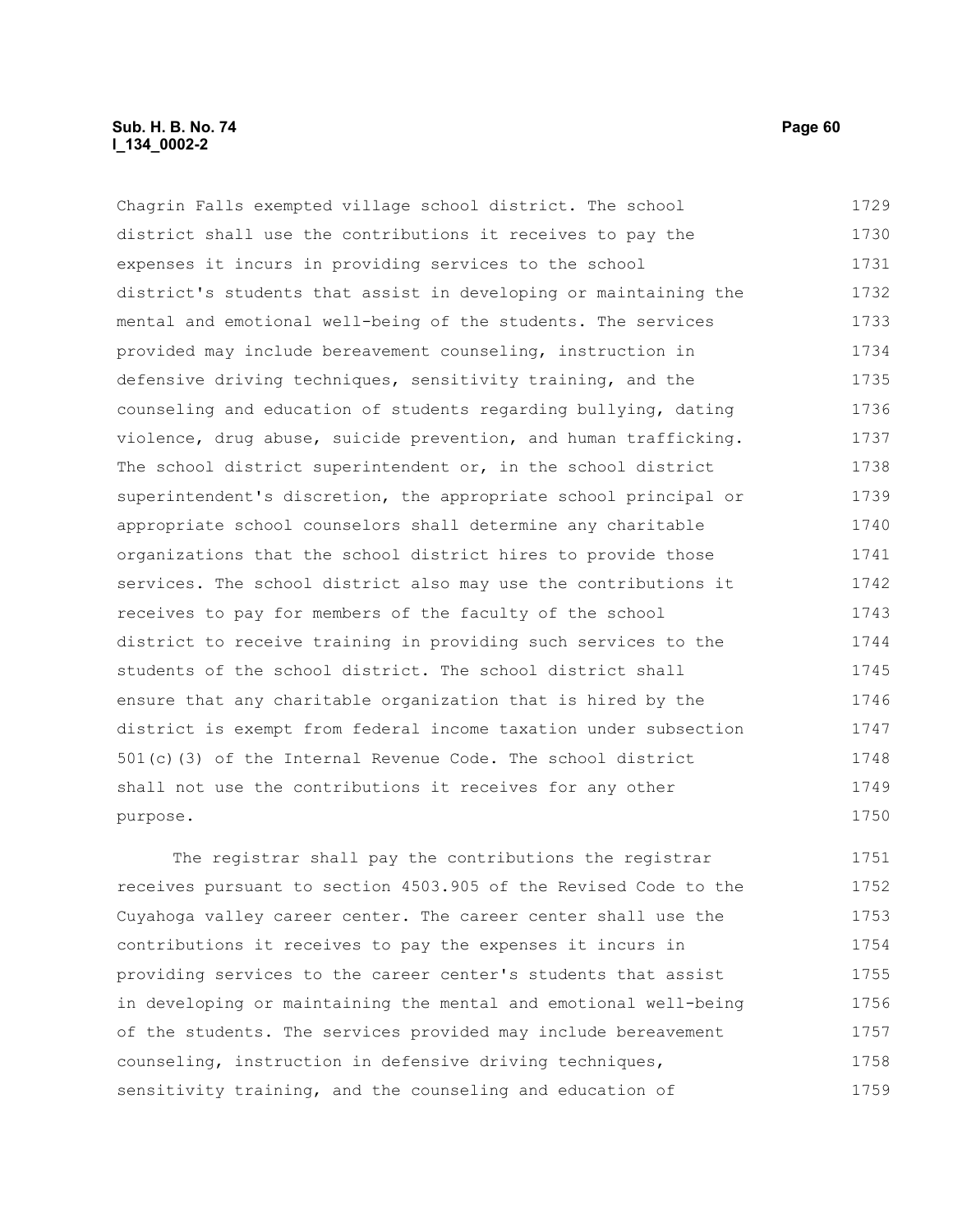# **Sub. H. B. No. 74 Page 61 l\_134\_0002-2**

students regarding bullying, dating violence, drug abuse, suicide prevention, and human trafficking. The career center's superintendent or in the career center's superintendent's discretion, the school board or appropriate school counselors shall determine any charitable organizations that the career center hires to provide those services. The career center also may use the contributions it receives to pay for members of the faculty of the career center to receive training in providing such services to the students of the career center. The career center shall ensure that any charitable organization that is hired by the career center is exempt from federal income taxation under subsection 501(c)(3) of the Internal Revenue Code. The career center shall not use the contributions it receives for any other purpose. 1760 1761 1762 1763 1764 1765 1766 1767 1768 1769 1770 1771 1772 1773

The registrar shall pay the contributions the registrar receives pursuant to section 4503.906 of the Revised Code to the Stow-Munroe Falls city school district. The school district shall not use the contributions it receives for any political purpose. 1774 1775 1776 1777 1778

The registrar shall pay the contributions the registrar receives pursuant to section 4503.907 of the Revised Code to the Twinsburg city school district. The school district shall not use the contributions it receives for any political purpose. 1779 1780 1781 1782

The registrar shall pay the contributions the registrar receives pursuant to section 4503.908 of the Revised Code to St. Xavier high school located in Springfield township in Hamilton county. The school shall use fifty per cent of the contributions it receives to provide tuition assistance to its students. The school shall use the remaining fifty per cent to pay the expenses it incurs in providing services to the school's 1783 1784 1785 1786 1787 1788 1789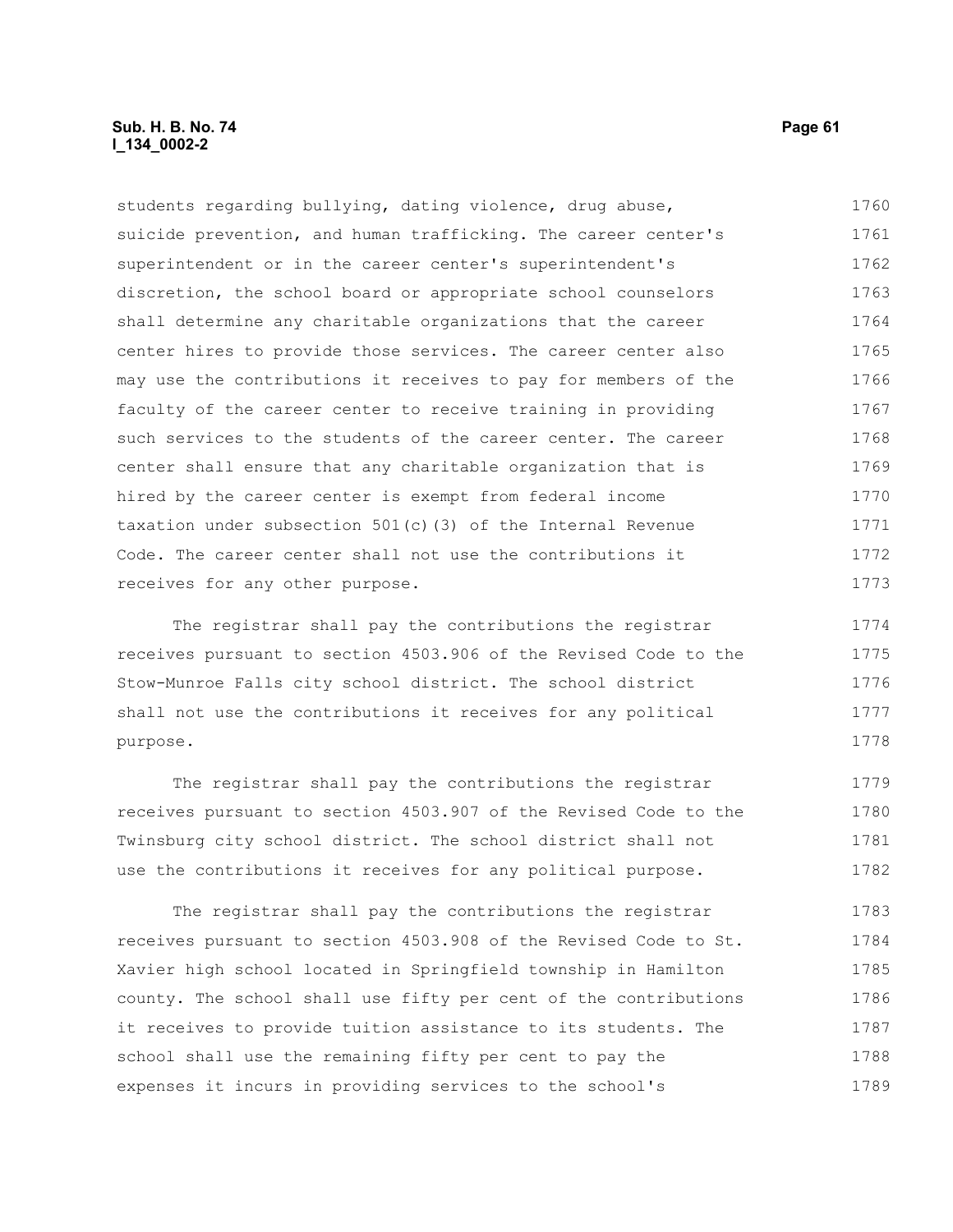## **Sub. H. B. No. 74 Page 62 l\_134\_0002-2**

students that assist in developing or maintaining the mental and emotional well-being of the students. The services provided may include bereavement counseling, instruction in defensive driving techniques, sensitivity training, and the counseling and education of students regarding bullying, dating violence, drug abuse, suicide prevention, and human trafficking. As a part of providing such services, the school may pay for members of the faculty of the school to receive training in providing those services. The school principal or, in the school principal's discretion, appropriate school counselors shall determine any charitable organizations that the school hires to provide those services. The school shall ensure that any such charitable organization is exempt from federal income taxation under subsection 501(c)(3) of the Internal Revenue Code. The school shall not use the contributions it receives for any other purpose. 1790 1791 1792 1793 1794 1795 1796 1797 1798 1799 1800 1801 1802 1803 1804 1805

The registrar shall pay the contributions the registrar receives pursuant to section 4503.909 of the Revised Code to the Grandview Heights city school district, which shall use the contributions for its gifted programs and special education and related services. 1806 1807 1808 1809 1810

The registrar shall pay the contributions received pursuant to section 4503.92 of the Revised Code to support our troops, incorporated, a national nonprofit corporation, which shall use those contributions in accordance with its articles of incorporation and for the benefit of servicemembers of the armed forces of the United States and their families when they are in financial need. 1811 1812 1813 1814 1815 1816 1817

The registrar shall pay the contributions received pursuant to section 4503.931 of the Revised Code to healthy New 1818 1819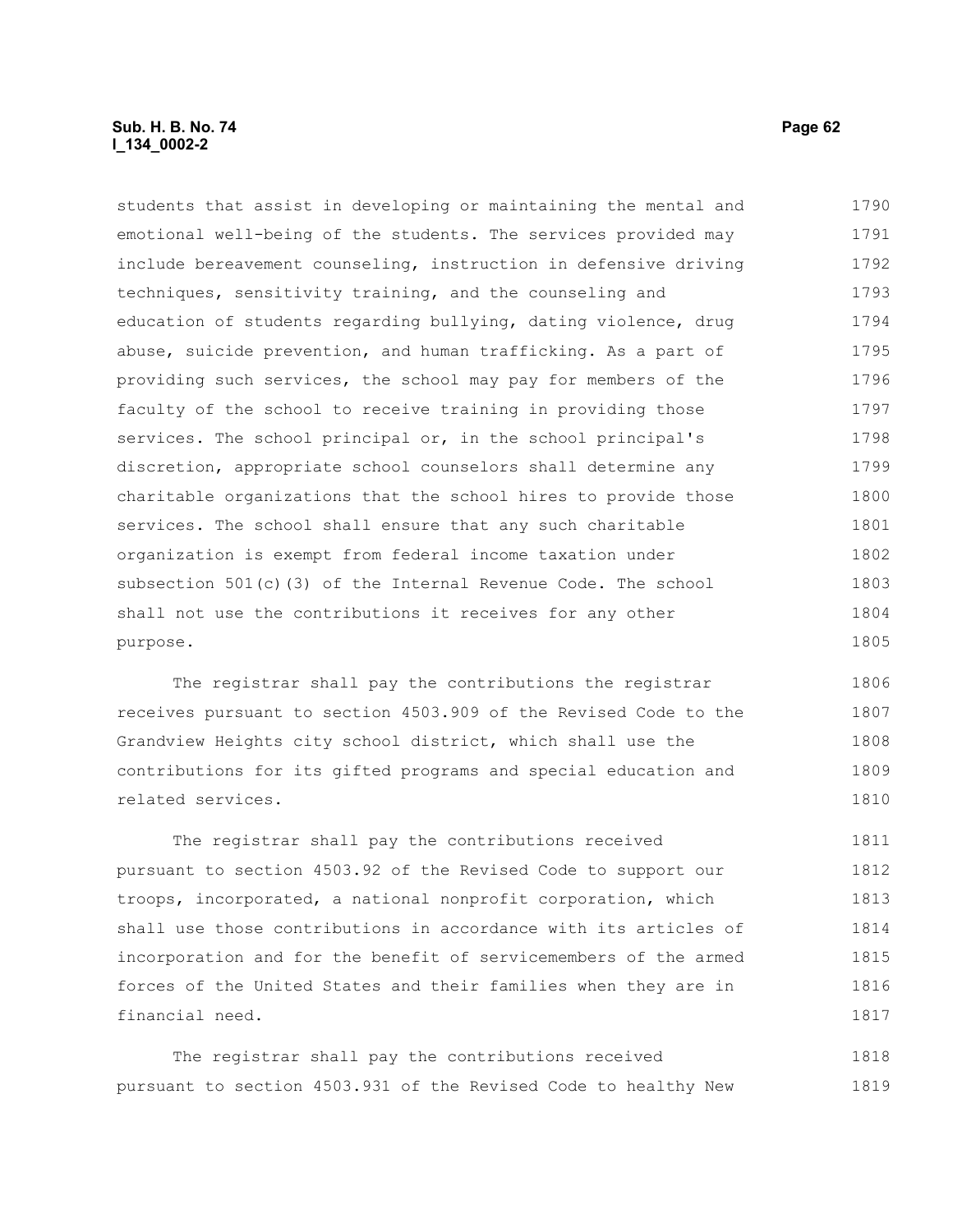# **Sub. H. B. No. 74 Page 63 l\_134\_0002-2**

Albany, which shall use the contributions for its community programs, events, and other activities. 1820 1821

The registrar shall pay the contributions the registrar receives pursuant to section 4503.932 of the Revised Code to habitat for humanity of Ohio, inc., which shall use the contributions for its projects related to building affordable houses. 1822 1823 1824 1825 1826

The registrar shall pay the contributions the registrar receives pursuant to section 4503.94 of the Revised Code to the Michelle's leading star foundation, which shall use the money solely to fund the rental, lease, or purchase of the simulated driving curriculum of the Michelle's leading star foundation by boards of education of city, exempted village, local, and joint vocational school districts. 1827 1828 1829 1830 1831 1832 1833

The registrar shall pay the contributions the registrar receives pursuant to section 4503.941 of the Revised Code to the Ohio chapter international society of arboriculture, which shall use the money to increase consumer awareness on the importance of proper tree care and to raise funds for the chapter's educational efforts. 1834 1835 1836 1837 1838 1839

The registrar shall pay the contributions received pursuant to section 4503.942 of the Revised Code to zero, the end of prostate cancer, incorporated, a nonprofit organization, which shall use those contributions to raise awareness of prostate cancer, to support research to end prostate cancer, and to support prostate cancer patients and their families. 1840 1841 1842 1843 1844 1845

The registrar shall pay the contributions the registrar receives pursuant to section 4503.944 of the Revised Code to the eastern European congress of Ohio, which shall use the 1846 1847 1848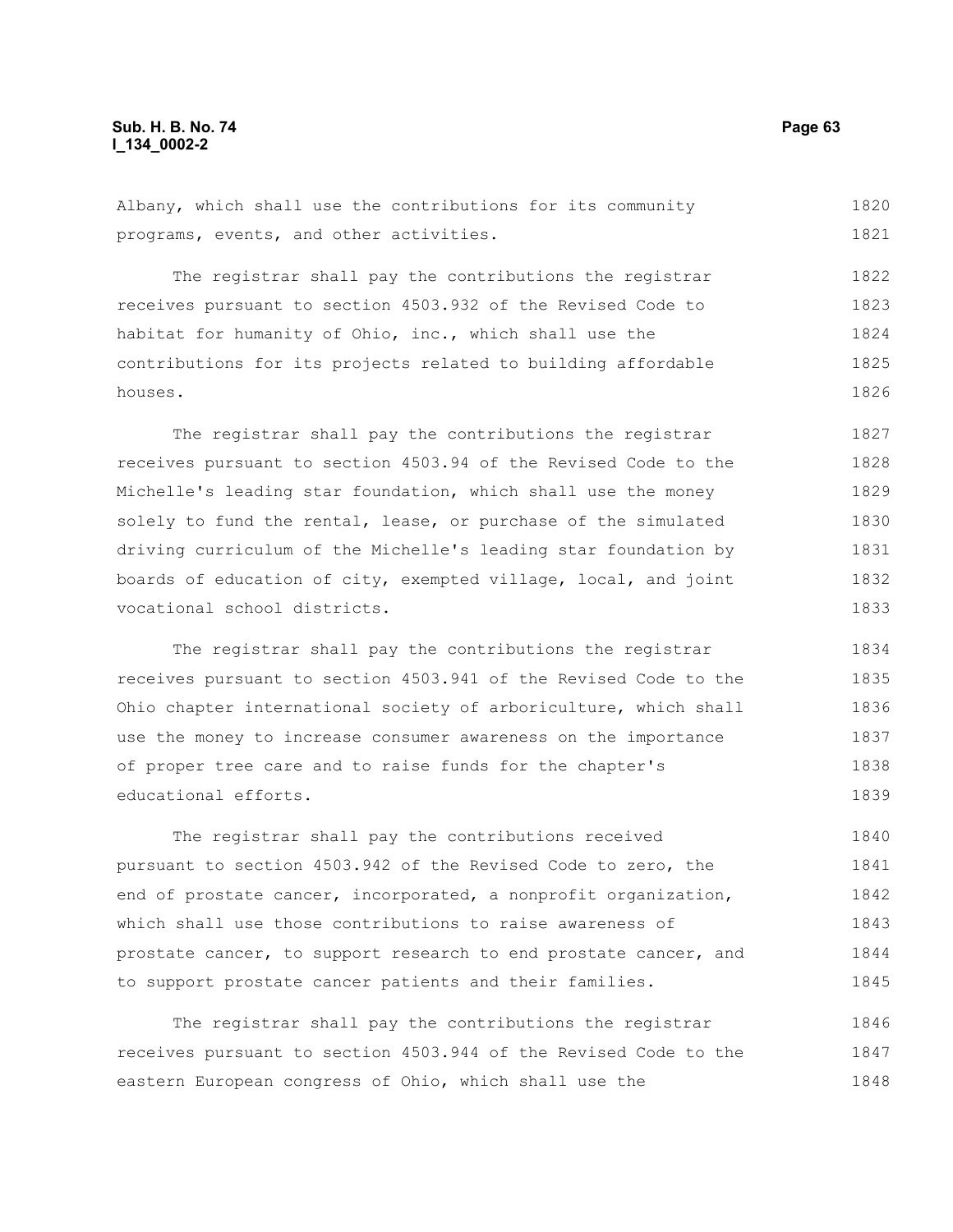# **Sub. H. B. No. 74 Page 64 l\_134\_0002-2**

contributions for charitable and educational purposes. 1849

The registrar shall pay the contributions the registrar receives pursuant to section 4503.945 of the Revised Code to the Summit metro parks foundation, which shall use the money in support of the Summit county metro parks. 1850 1851 1852 1853

The registrar shall pay the contributions the registrar receives pursuant to section 4503.951 of the Revised Code to the Cincinnati city school district. 1854 1855 1856

The registrar shall pay the contributions the registrar receives pursuant to section 4503.952 of the Revised Code to Hawken school located in northeast Ohio. The school shall use fifty per cent of the contributions it receives to provide tuition assistance to its students. The school shall use the remaining fifty per cent to pay the expenses it incurs in providing services to the school's students that assist in developing or maintaining the mental and emotional well-being of the students. The services provided may include bereavement counseling, instruction in defensive driving techniques, sensitivity training, and the counseling and education of students regarding bullying, dating violence, drug abuse, suicide prevention, and human trafficking. As a part of providing such services, the school may pay for members of the faculty of the school to receive training in providing those services. The school principal or, in the school principal's discretion, appropriate school counselors shall determine any charitable organizations that the school hires to provide those services. The school shall ensure that any such charitable organization is exempt from federal income taxation under subsection 501(c)(3) of the Internal Revenue Code. The school shall not use the contributions it receives for any other 1857 1858 1859 1860 1861 1862 1863 1864 1865 1866 1867 1868 1869 1870 1871 1872 1873 1874 1875 1876 1877 1878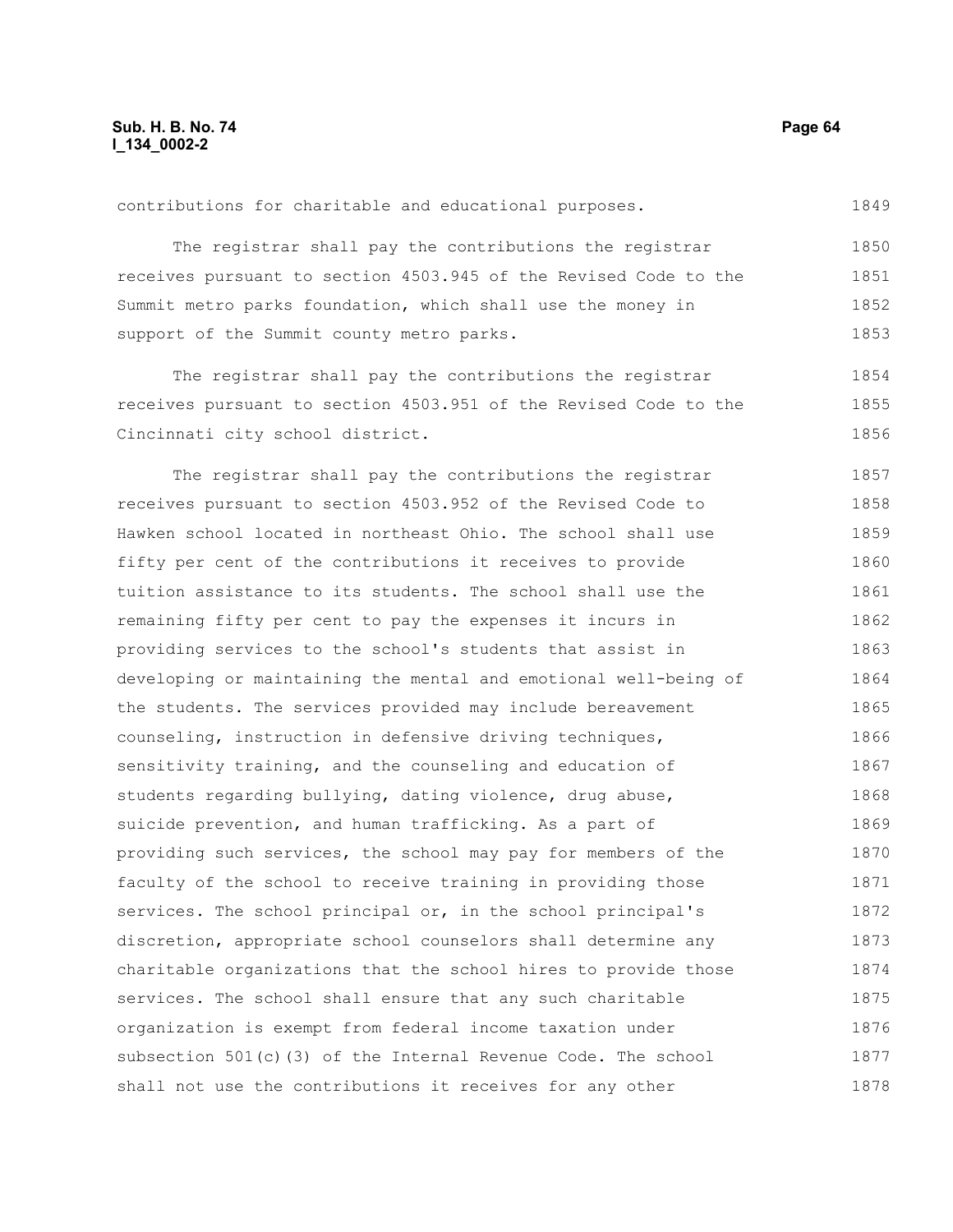purpose.

1879

The registrar shall pay the contributions the registrar receives pursuant to section 4503.953 of the Revised Code to Gilmour academy located in the municipal corporation of Gates Mills. The school shall use fifty per cent of the contributions it receives to provide tuition assistance to its students. The school shall use the remaining fifty per cent to pay the expenses it incurs in providing services to the school's students that assist in developing or maintaining the mental and emotional well-being of the students. The services provided may include bereavement counseling, instruction in defensive driving techniques, sensitivity training, and the counseling and education of students regarding bullying, dating violence, drug abuse, suicide prevention, and human trafficking. As a part of providing such services, the school may pay for members of the faculty of the school to receive training in providing those services. The school principal or, in the school principal's discretion, appropriate school counselors shall determine any charitable organizations that the school hires to provide those services. The school shall ensure that any such charitable organization is exempt from federal income taxation under subsection 501(c)(3) of the Internal Revenue Code. The school shall not use the contributions it receives for any other purpose. 1880 1881 1882 1883 1884 1885 1886 1887 1888 1889 1890 1891 1892 1893 1894 1895 1896 1897 1898 1899 1900 1901 1902

The registrar shall pay the contributions the registrar receives pursuant to section 4503.954 of the Revised Code to University school located in the suburban area near the municipal corporation of Cleveland. The school shall use fifty per cent of the contributions it receives to provide tuition assistance to its students. The school shall use the remaining fifty per cent to pay the expenses it incurs in providing 1903 1904 1905 1906 1907 1908 1909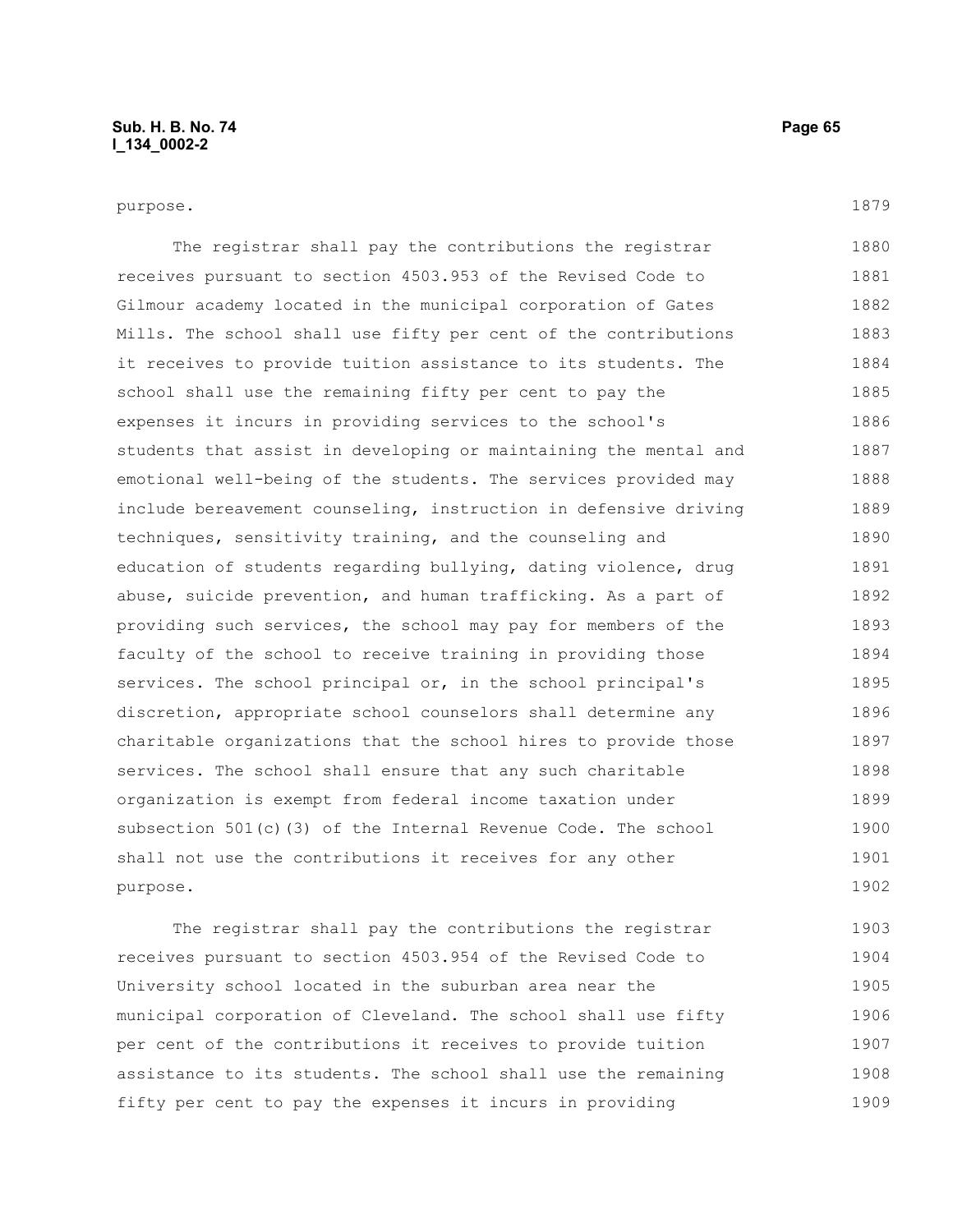## **Sub. H. B. No. 74 Page 66 l\_134\_0002-2**

services to the school's students that assist in developing or maintaining the mental and emotional well-being of the students. The services provided may include bereavement counseling, instruction in defensive driving techniques, sensitivity training, and the counseling and education of students regarding bullying, dating violence, drug abuse, suicide prevention, and human trafficking. As a part of providing such services, the school may pay for members of the faculty of the school to receive training in providing those services. The school principal or, in the school principal's discretion, appropriate school counselors shall determine any charitable organizations that the school hires to provide those services. The school shall ensure that any such charitable organization is exempt from federal income taxation under subsection 501(c)(3) of the Internal Revenue Code. The school shall not use the contributions it receives for any other purpose. 1910 1911 1912 1913 1914 1915 1916 1917 1918 1919 1920 1921 1922 1923 1924 1925

The registrar shall pay the contributions the registrar receives pursuant to section 4503.955 of the Revised Code to Saint Albert the Great school located in North Royalton. The school shall use fifty per cent of the contributions it receives to provide tuition assistance to its students. The school shall use the remaining fifty per cent to pay the expenses it incurs in providing services to the school's students that assist in developing or maintaining the mental and emotional well-being of the students. The services provided may include bereavement counseling, instruction in defensive driving techniques, sensitivity training, and the counseling and education of students regarding bullying, dating violence, drug abuse, suicide prevention, and human trafficking. As a part of providing such services, the school may pay for members of the faculty of the school to receive training in providing those 1926 1927 1928 1929 1930 1931 1932 1933 1934 1935 1936 1937 1938 1939 1940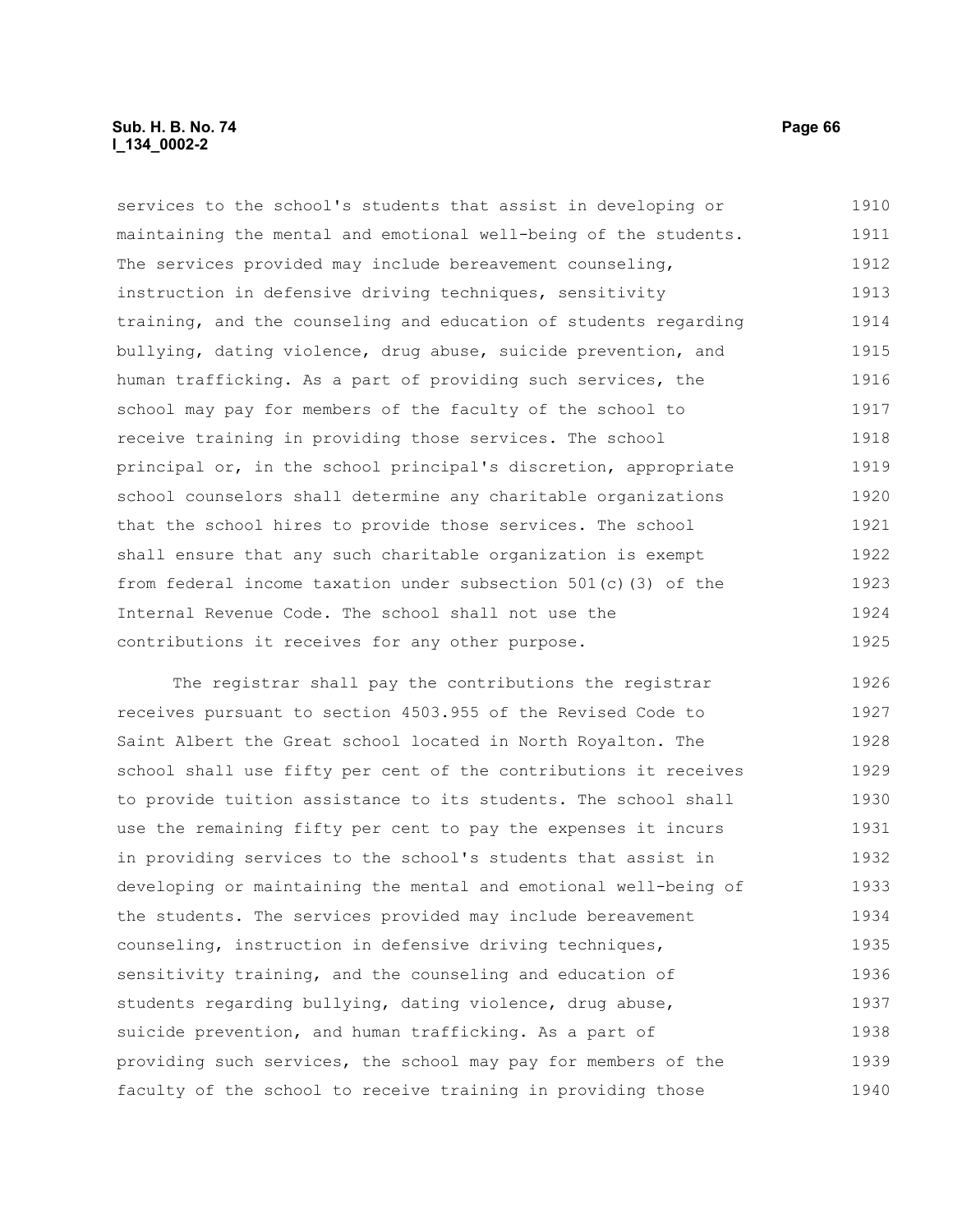# **Sub. H. B. No. 74 Page 67 l\_134\_0002-2**

services. The school principal or, in the school principal's discretion, appropriate school counselors shall determine any charitable organizations that the school hires to provide those services. The school shall ensure that any such charitable organization is exempt from federal income taxation under subsection 501(c)(3) of the Internal Revenue Code. The school shall not use the contributions it receives for any other purpose. 1941 1942 1943 1944 1945 1946 1947 1948

The registrar shall pay the contributions the registrar receives pursuant to section 4503.956 of the Revised Code to the Liberty Center local school district, which shall use the contributions for its gifted programs and special education and related services. 1949 1950 1951 1952 1953

The registrar shall pay the contributions the registrar receives pursuant to section 4503.957 of the Revised Code to John F. Kennedy Catholic school located in Warren. The school shall not use the contributions it receives for any political purpose. 1954 1955 1956 1957 1958

The registrar shall pay the contributions the registrar receives pursuant to section 4503.958 of the Revised Code to Elder high school located in the municipal corporation of Cincinnati. The school shall use fifty per cent of the contributions it receives to provide tuition assistance to its students, twenty-five per cent of the contributions to benefit arts and enrichment at the school, and twenty-five per cent of the contributions to benefit athletics at the school. 1959 1960 1961 1962 1963 1964 1965 1966

The registrar shall pay the contributions the registrar receives pursuant to section 4503.961 of the Revised Code to Fairfield senior high school located in the municipal corporation of Fairfield. The high school shall not use the 1967 1968 1969 1970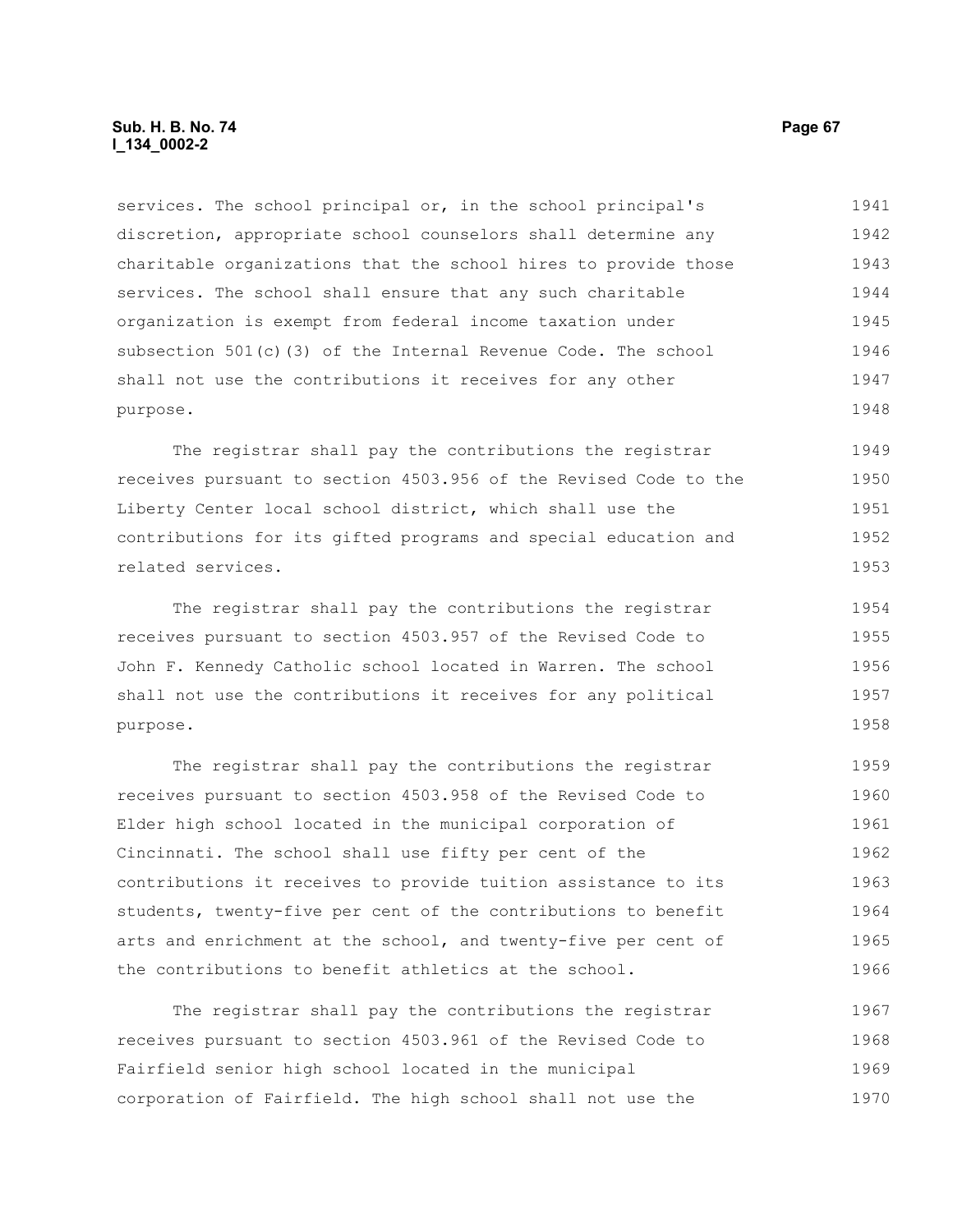contributions for any political purpose.

The registrar shall pay the contributions the registrar receives pursuant to section 4503.962 of the Revised Code to Hamilton high school located in the municipal corporation of Hamilton. The high school shall not use the contributions for any political purpose. 1972 1973 1974 1975 1976

The registrar shall pay the contributions the registrar receives pursuant to section 4503.963 of the Revised Code to Ross high school located in Ross township in Butler county. The high school shall not use the contributions for any political purpose. 1977 1978 1979 1980 1981

The registrar shall pay the contributions the registrar receives pursuant to section 4503.97 of the Revised Code to the friends of united Hatzalah of Israel, which shall use the money to support united Hatzalah of Israel, which provides free emergency medical first response throughout Israel. 1982 1983 1984 1985 1986

The registrar shall pay the contributions the registrar receives pursuant to section 4503.98 of the Revised Code to the Westerville parks foundation to support the programs and activities of the foundation and its mission of pursuing the city of Westerville's vision of becoming "A City Within A Park." 1987 1988 1989 1990 1991

(C) All investment earnings of the license plate contribution fund shall be credited to the fund. Not later than the first day of May of every year, the registrar shall distribute to each entity described in division (B) of this section the investment income the fund earned the previous calendar year. The amount of such a distribution paid to an entity shall be proportionate to the amount of money the entity received from the fund during the previous calendar year. 1992 1993 1994 1995 1996 1997 1998 1999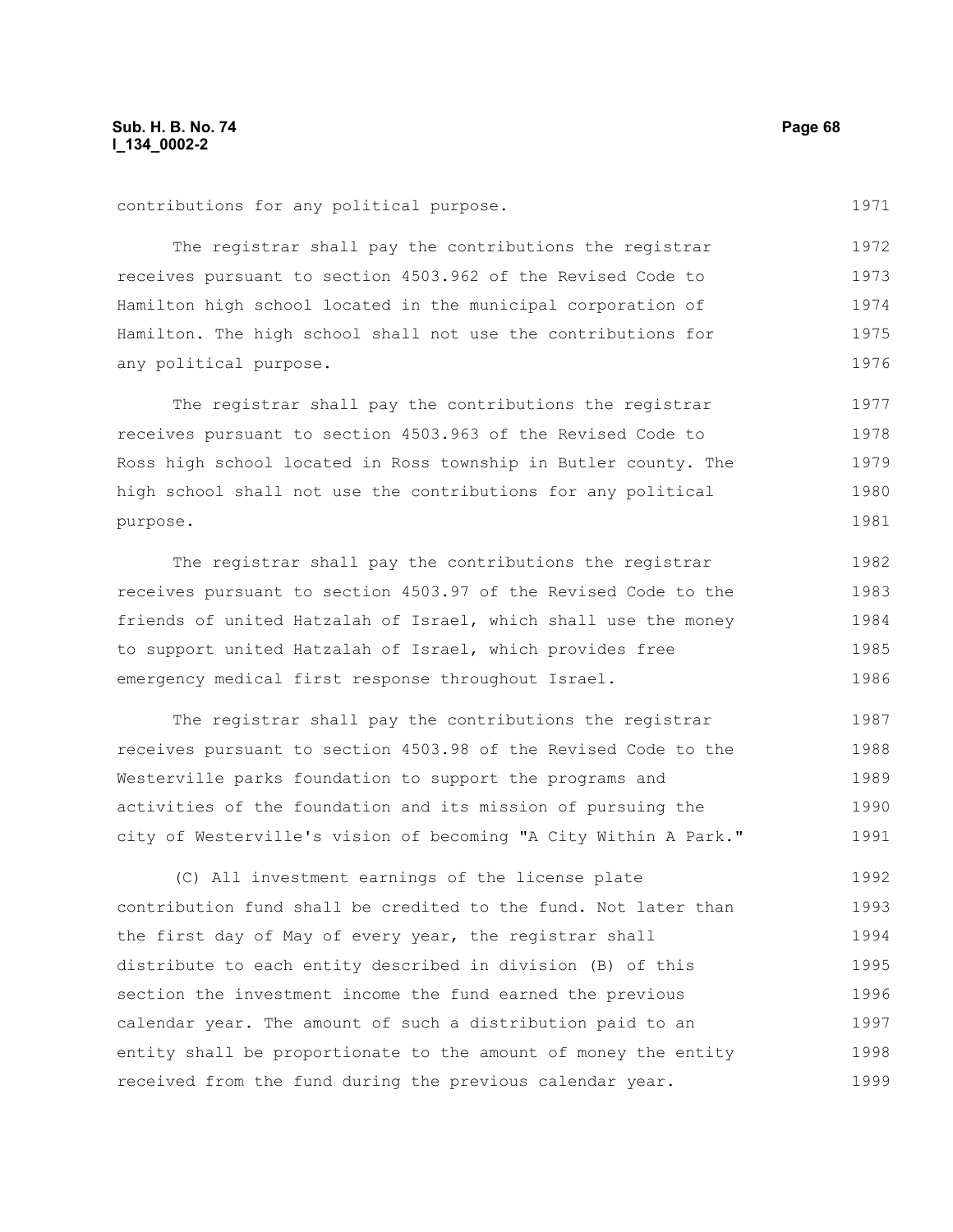**Sec. 4503.04.** Except as provided in sections 4503.042 and 4503.65 of the Revised Code for the registration of commercial cars, trailers, semitrailers, and certain buses, the rates of the taxes imposed by section 4503.02 of the Revised Code shall be as follows: (A)(1) For motor vehicles having three wheels or less, the license tax is: (a) For each motorized bicycle or moped, ten dollars; (b) For each motorcycle, autocycle, cab-enclosed motorcycle, motor-driven cycle, or motor scooter, fourteen dollars. (2) For each low-speed, under-speed, and utility vehicle, and each mini-truck, ten dollars. (B) For each passenger car, twenty dollars; (C) For each manufactured home, each mobile home, and each travel trailer or house vehicle, ten dollars; (D) For each noncommercial motor vehicle designed by the manufacturer to carry a load of no more than three-quarters of one ton and for each motor home, thirty-five dollars; for each noncommercial motor vehicle designed by the manufacturer to carry a load of more than three-quarters of one ton, but not more than one ton, seventy dollars; (E) For each noncommercial trailer, the license tax is: (1) Eighty-five cents for each one hundred pounds or part thereof for the first two thousand pounds or part thereof of weight of vehicle fully equipped; 2000 2001 2002 2003 2004 2005 2006 2007 2008 2009 2010 2011 2012 2013 2014 2015 2016 2017 2018 2019 2020 2021 2022 2023 2024 2025

(2) One dollar and forty cents for each one hundred pounds 2026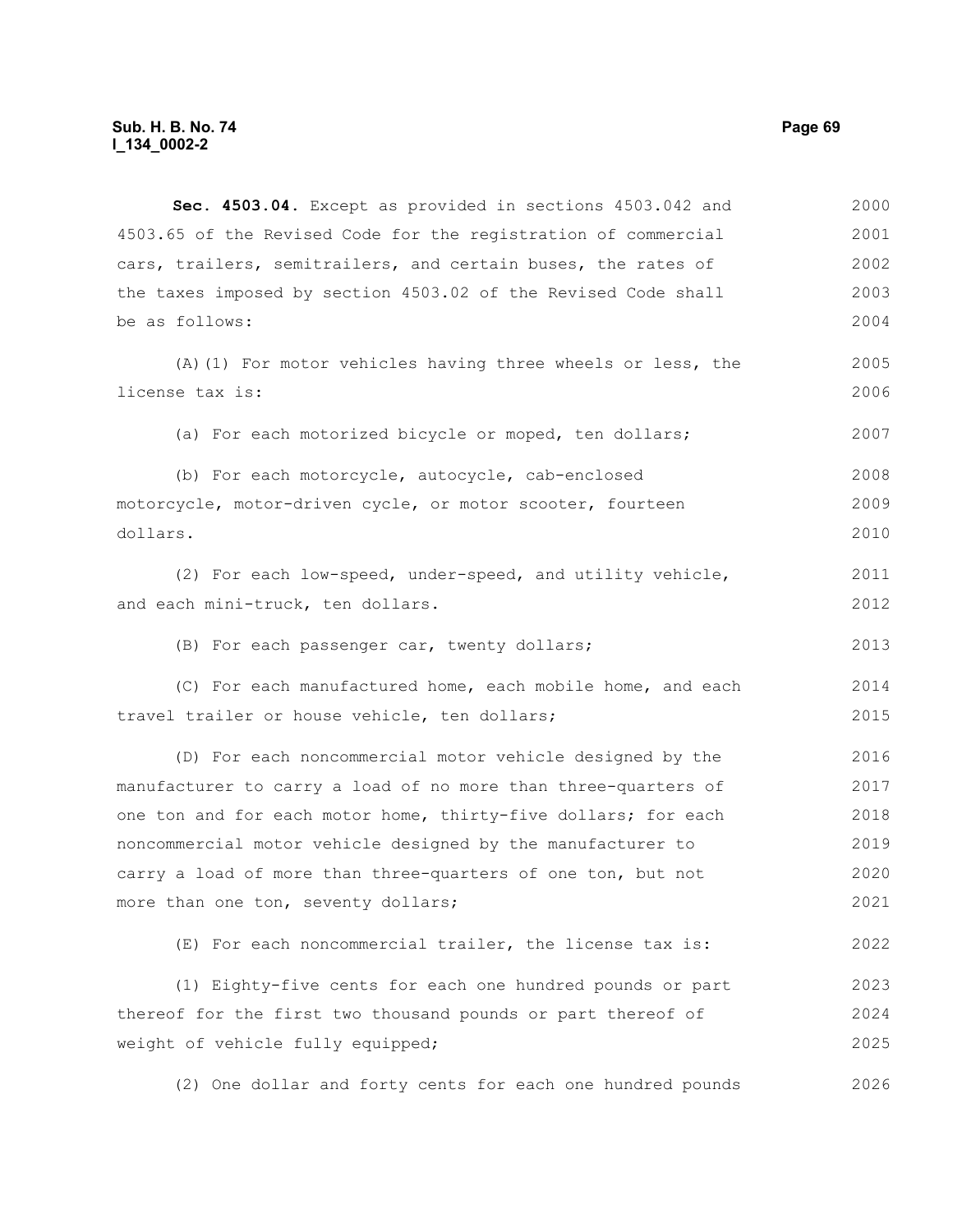| or part thereof in excess of two thousand pounds up to and       | 2027 |
|------------------------------------------------------------------|------|
| including ten thousand pounds.                                   | 2028 |
| (F) Notwithstanding its weight, twelve dollars for any:          | 2029 |
|                                                                  |      |
| (1) Vehicle equipped, owned, and used by a charitable or         | 2030 |
| nonprofit corporation exclusively for the purpose of             | 2031 |
| administering chest x-rays or receiving blood donations;         | 2032 |
| (2) Van used principally for the transportation of               | 2033 |
| handicapped persons that has been modified by being equipped     | 2034 |
| with adaptive equipment to facilitate the movement of such       | 2035 |
| persons into and out of the van;                                 | 2036 |
|                                                                  |      |
| (3) Bus used principally for the transportation of               | 2037 |
| handicapped persons or persons sixty-five years of age or older. | 2038 |
| (G) Notwithstanding its weight, twenty dollars for any bus       | 2039 |
| used principally for the transportation of persons in a          | 2040 |
| ridesharing arrangement.                                         | 2041 |
|                                                                  |      |
| (H) For each transit bus having motor power the license          | 2042 |
| tax is twelve dollars.                                           | 2043 |
| "Transit bus" means either a motor vehicle having a              | 2044 |
| seating capacity of more than seven persons which is operated    | 2045 |
| and used by any person in the rendition of a public mass         | 2046 |
| transportation service primarily in a municipal corporation or   | 2047 |
| municipal corporations and provided at least seventy-five per    | 2048 |
| cent of the annual mileage of such service and use is within     | 2049 |
| such municipal corporation or municipal corporations or a motor  | 2050 |

vehicle having a seating capacity of more than seven persons which is operated solely for the transportation of persons associated with a charitable or nonprofit corporation, but does not mean any motor vehicle having a seating capacity of more than seven persons when such vehicle is used in a ridesharing 2051 2052 2053 2054 2055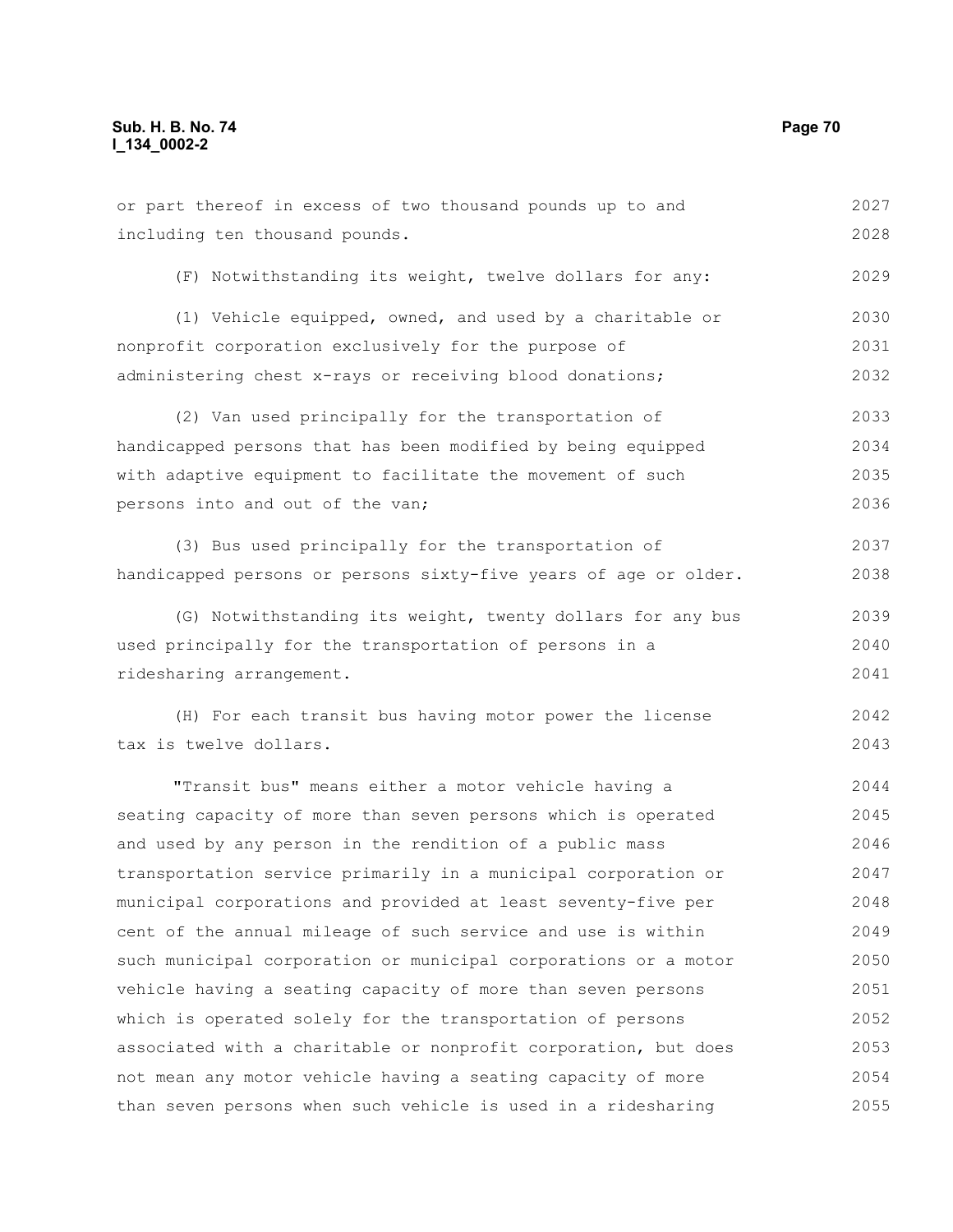section.

capacity or any bus described by division (F)(3) of this 2056

The application for registration of such transit bus shall be accompanied by an affidavit prescribed by the registrar of motor vehicles and signed by the person or an agent of the firm or corporation operating such bus stating that the bus has a seating capacity of more than seven persons, and that it is either to be operated and used in the rendition of a public mass transportation service and that at least seventy-five per cent of the annual mileage of such operation and use shall be within one or more municipal corporations or that it is to be operated solely for the transportation of persons associated with a charitable or nonprofit corporation. 2058 2059 2060 2061 2062 2063 2064 2065 2066 2067 2068

The form of the license plate, and the manner of its attachment to the vehicle, shall be prescribed by the registrar of motor vehicles. 2069 2070 2071

(I) Except as otherwise provided in division (A) or (J) of this section, the minimum tax for any vehicle having motor power is ten dollars and eighty cents, and for each noncommercial trailer, five dollars. 2072 2073 2074 2075

(J)(1) Except as otherwise provided in division (J) of this section, for each farm truck, except a noncommercial motor vehicle, that is owned, controlled, or operated by one or more farmers exclusively in farm use as defined in this section, and not for commercial purposes, and provided that at least seventyfive per cent of such farm use is by or for the one or more owners, controllers, or operators of the farm in the operation of which a farm truck is used, the license tax is five dollars plus: 2076 2077 2078 2079 2080 2081 2082 2083 2084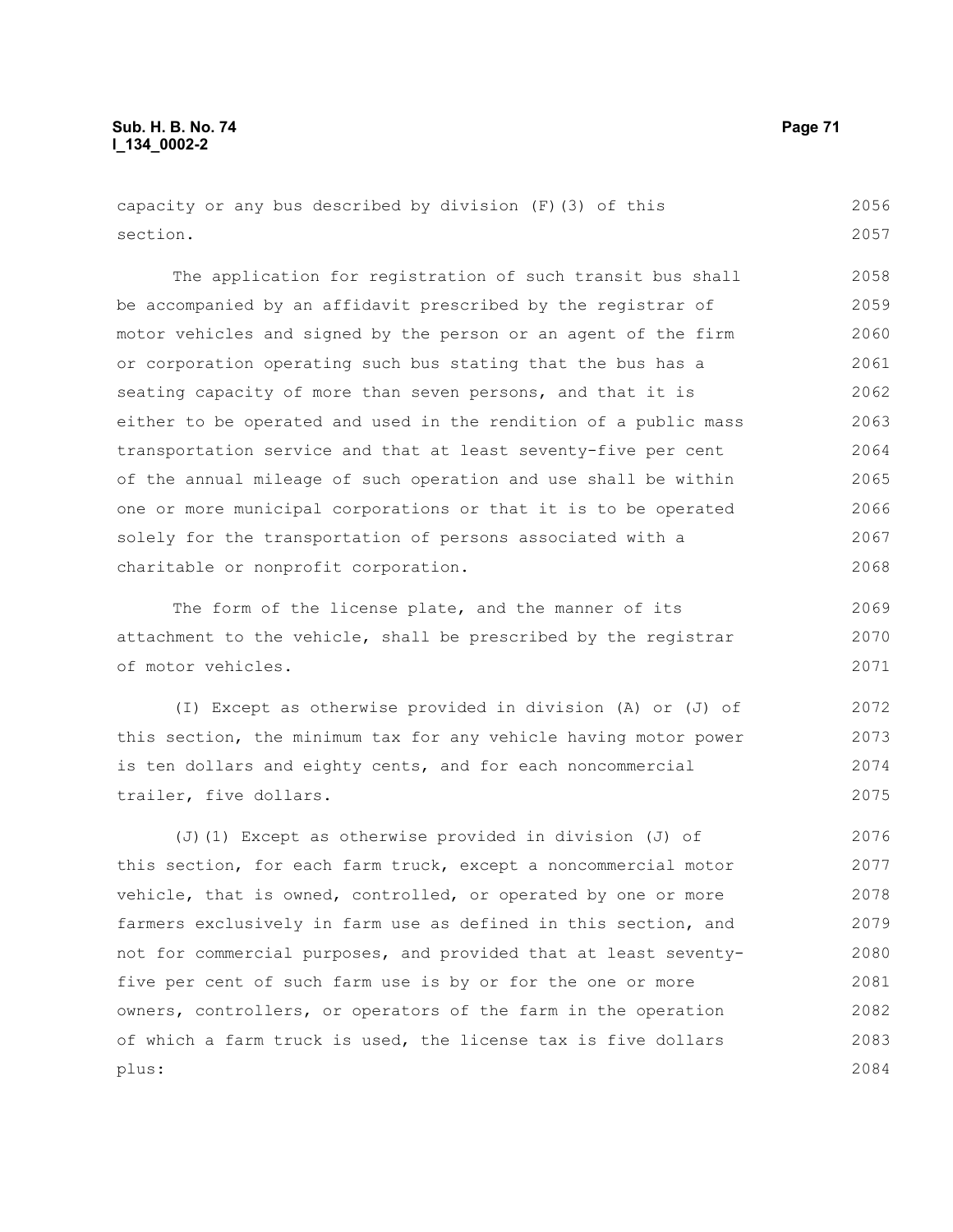| the first three thousand pounds;                                 | 2086 |
|------------------------------------------------------------------|------|
| (b) Seventy cents per one hundred pounds or part thereof         | 2087 |
| in excess of three thousand pounds up to and including four      | 2088 |
| thousand pounds;                                                 | 2089 |
| (c) Ninety cents per one hundred pounds or part thereof in       | 2090 |
| excess of four thousand pounds up to and including six thousand  | 2091 |
| pounds;                                                          | 2092 |
| (d) Two dollars for each one hundred pounds or part              | 2093 |
| thereof in excess of six thousand pounds up to and including ten | 2094 |
| thousand pounds;                                                 | 2095 |
| (e) Two dollars and twenty-five cents for each one hundred       | 2096 |
| pounds or part thereof in excess of ten thousand pounds;         | 2097 |
| (f) The minimum license tax for any farm truck shall be          | 2098 |
| twelve dollars.                                                  | 2099 |
| (2) The owner of a farm truck may register the truck for a       | 2100 |
| period of one-half year by paying one-half the registration tax  | 2101 |
| imposed on the truck under this chapter and one-half the amount  | 2102 |
| of any tax imposed on the truck under Chapter 4504. of the       | 2103 |
| Revised Code.                                                    | 2104 |
| (3) A farm bus may be registered for a period of two-three       | 2105 |
| hundred ten days from the date of issue of the license plates    | 2106 |
| for the bus, for a fee of ten dollars, provided such license     | 2107 |
| plates shall not be issued for more than one such period in any  | 2108 |
| calendar year. Such use does not include the operation of trucks | 2109 |
| by commercial processors of agricultural products.               | 2110 |
| (4) License plates for farm trucks and for farm buses            | 2111 |

shall have some distinguishing marks, letters, colors, or other 2112

(a) Fifty cents per one hundred pounds or part thereof for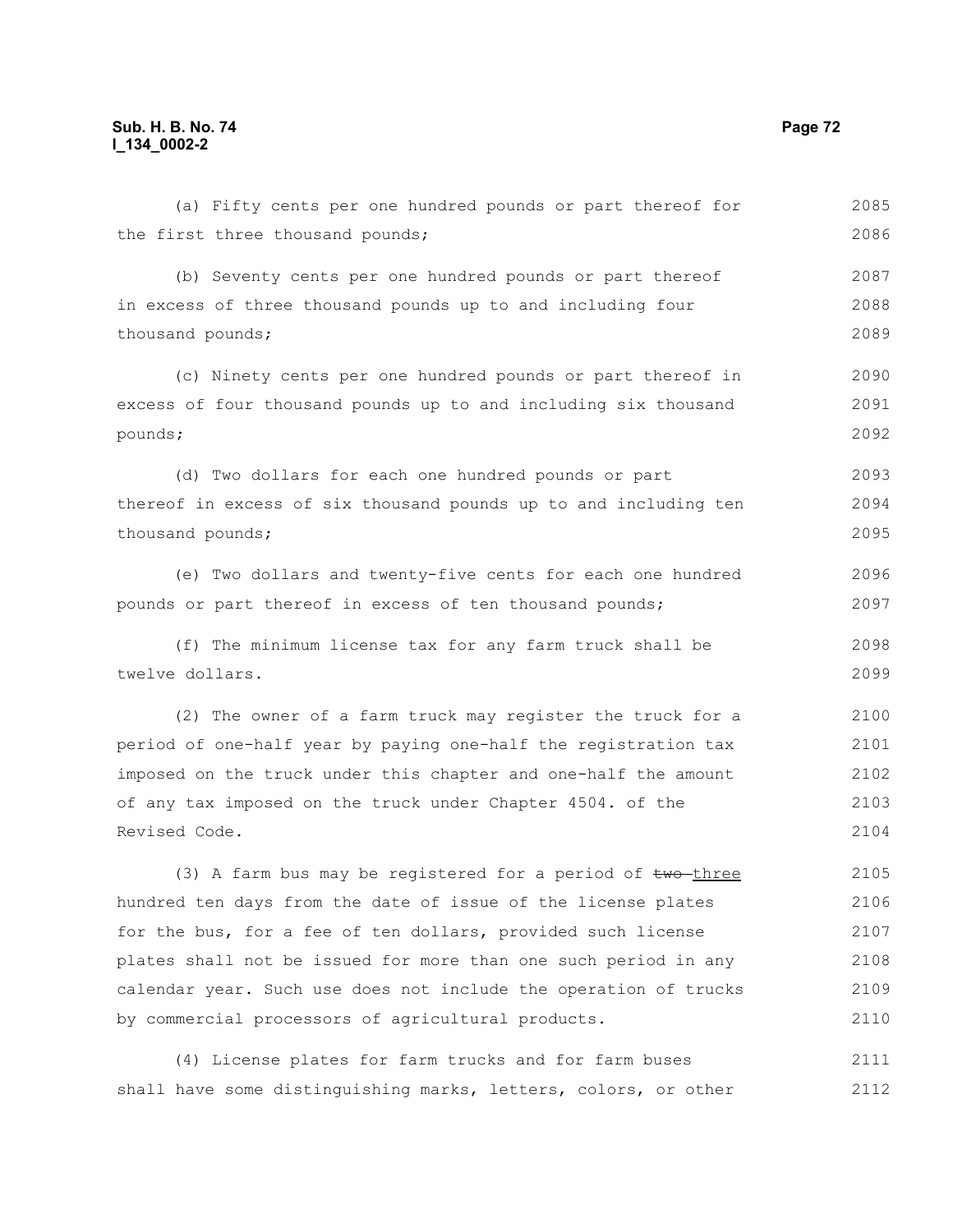characteristics to be determined by the director of public safety. 2113 2114

(5) Every person registering a farm truck or bus under this section shall furnish an affidavit certifying that the truck or bus licensed to that person is to be so used as to meet the requirements necessary for the farm truck or farm bus classification. 2115 2116 2117 2118 2119

Any farmer may use a truck owned by the farmer for commercial purposes by paying the difference between the commercial truck registration fee and the farm truck registration fee for the remaining part of the registration period for which the truck is registered. Such remainder shall be calculated from the beginning of the semiannual period in which application for such commercial license is made. 2120 2121 2122 2123 2124 2125 2126

Taxes at the rates provided in this section are in lieu of all taxes on or with respect to the ownership of such motor vehicles, except as provided in sections 4503.042, 4503.06, and 4503.65 of the Revised Code. 2127 2128 2129 2130

(K) Other than trucks registered under the international registration plan in another jurisdiction and for which this state has received an apportioned registration fee, the license tax for each truck which is owned, controlled, or operated by a nonresident, and licensed in another state, and which is used exclusively for the transportation of nonprocessed agricultural products intrastate, from the place of production to the place of processing, is twenty-four dollars. 2131 2132 2133 2134 2135 2136 2137 2138

"Truck," as used in this division, means any pickup truck, straight truck, semitrailer, or trailer other than a travel trailer. Nonprocessed agricultural products, as used in this 2139 2140 2141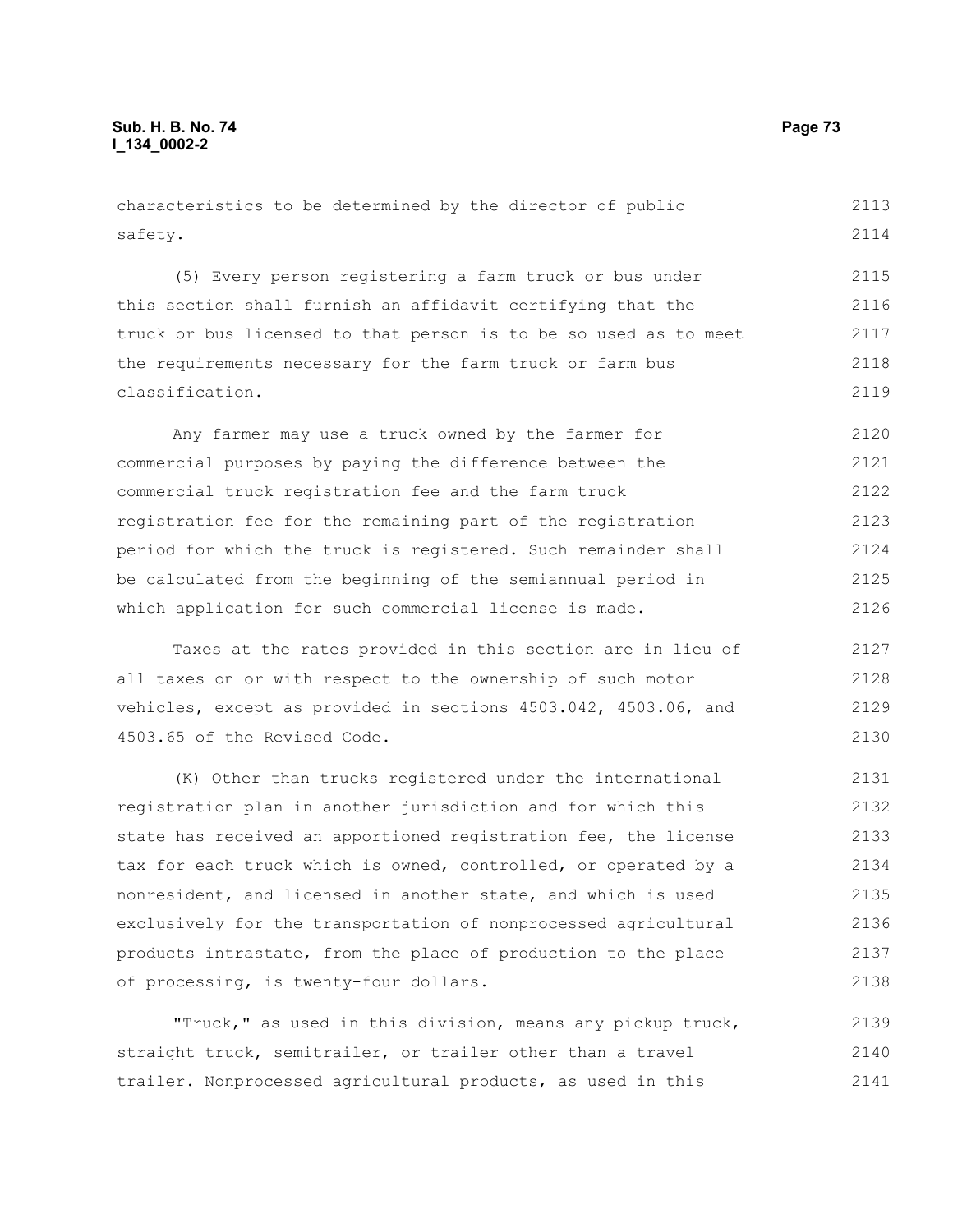| division, does not include livestock or grain.                | 2142 |
|---------------------------------------------------------------|------|
| A license issued under this division shall be issued for a    | 2143 |
| period of one hundred thirty days in the same manner in which | 2144 |

all other licenses are issued under this section, provided that no truck shall be so licensed for more than one one-hundredthirty-day period during any calendar year. 2145 2146 2147

The license issued pursuant to this division shall consist of a windshield decal to be designed by the director of public safety. 2148 2149 2150

Every person registering a truck under this division shall furnish an affidavit certifying that the truck licensed to the person is to be used exclusively for the purposes specified in this division. 2151 2152 2153 2154

(L) Every person registering a motor vehicle as a noncommercial motor vehicle as defined in section 4501.01 of the Revised Code, or registering a trailer as a noncommercial trailer as defined in that section, shall furnish an affidavit certifying that the motor vehicle or trailer so licensed to the person is to be so used as to meet the requirements necessary for the noncommercial vehicle classification. 2155 2156 2157 2158 2159 2160 2161

(M) Every person registering a van or bus as provided in divisions (F)(2) and (3) of this section shall furnish a notarized statement certifying that the van or bus licensed to the person is to be used for the purposes specified in those divisions. The form of the license plate issued for such motor vehicles shall be prescribed by the registrar. 2162 2163 2164 2165 2166 2167

(N) Every person registering as a passenger car a motor vehicle designed and used for carrying more than nine but not more than fifteen passengers, and every person registering a bus 2168 2169 2170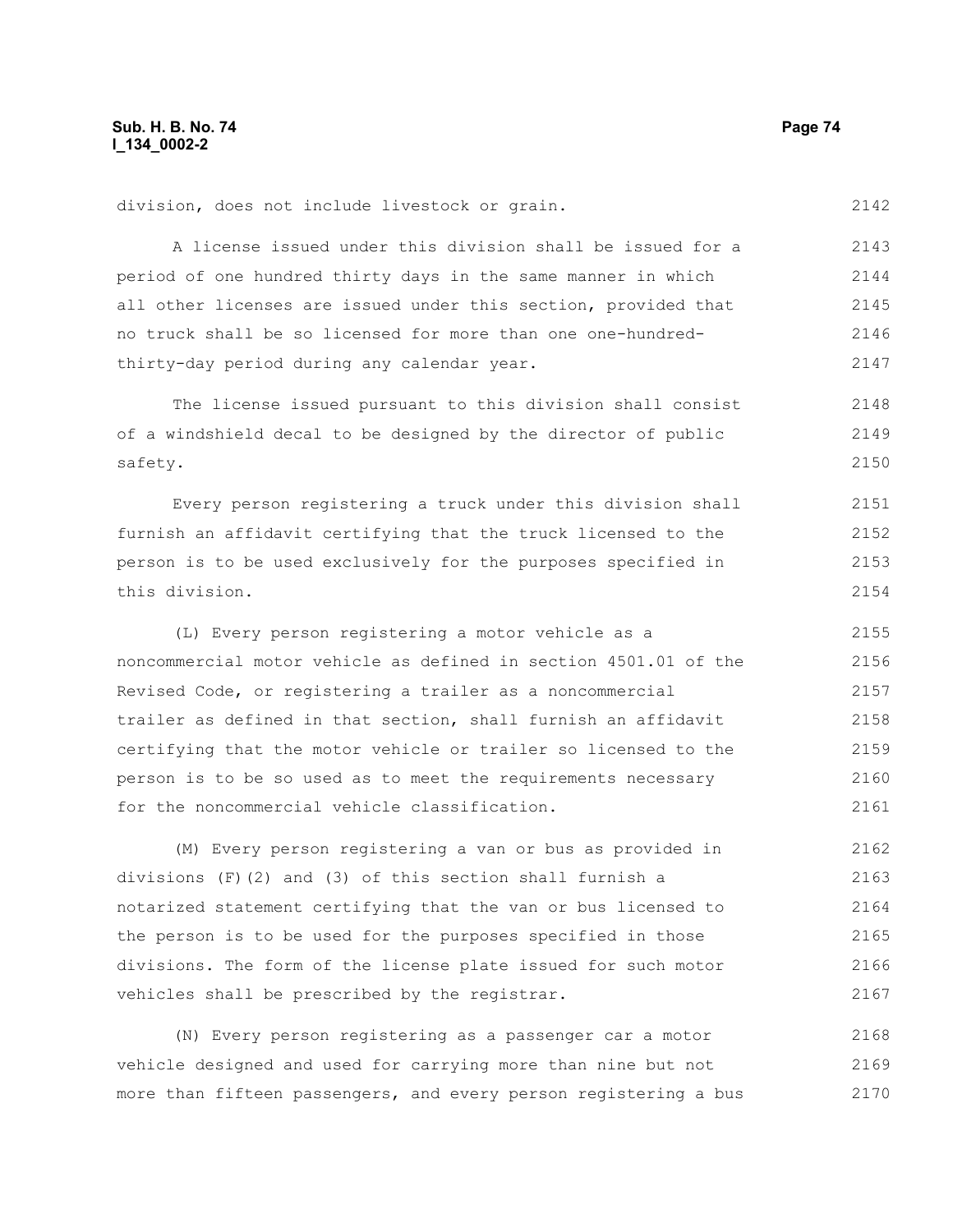as provided in division (G) of this section, shall furnish an affidavit certifying that the vehicle so licensed to the person is to be used in a ridesharing arrangement and that the person will have in effect whenever the vehicle is used in a ridesharing arrangement a policy of liability insurance with respect to the motor vehicle in amounts and coverages no less than those required by section 4509.79 of the Revised Code. The form of the license plate issued for such a motor vehicle shall be prescribed by the registrar. 2171 2172 2173 2174 2175 2176 2177 2178 2179

(O)(1) If an application for registration renewal is not applied for prior to the expiration date of the registration or within thirty days after that date, the registrar or deputy registrar shall collect a fee of ten dollars for the issuance of the vehicle registration. For any motor vehicle that is used on a seasonal basis, whether used for general transportation or not, and that has not been used on the public roads or highways since the expiration of the registration, the registrar or deputy registrar shall waive the fee established under this division if the application is accompanied by supporting evidence of seasonal use as the registrar may require. The registrar or deputy registrar may waive the fee for other good cause shown if the application is accompanied by supporting evidence as the registrar may require. The fee shall be in addition to all other fees established by this section. A deputy registrar shall retain fifty cents of the fee and shall transmit the remaining amount to the registrar at the time and in the manner provided by section 4503.10 of the Revised Code. The registrar shall deposit all moneys received under this division into the public safety - highway purposes fund established in section 4501.06 of the Revised Code. 2180 2181 2182 2183 2184 2185 2186 2187 2188 2189 2190 2191 2192 2193 2194 2195 2196 2197 2198 2199 2200

(2) Division (O)(1) of this section does not apply to a 2201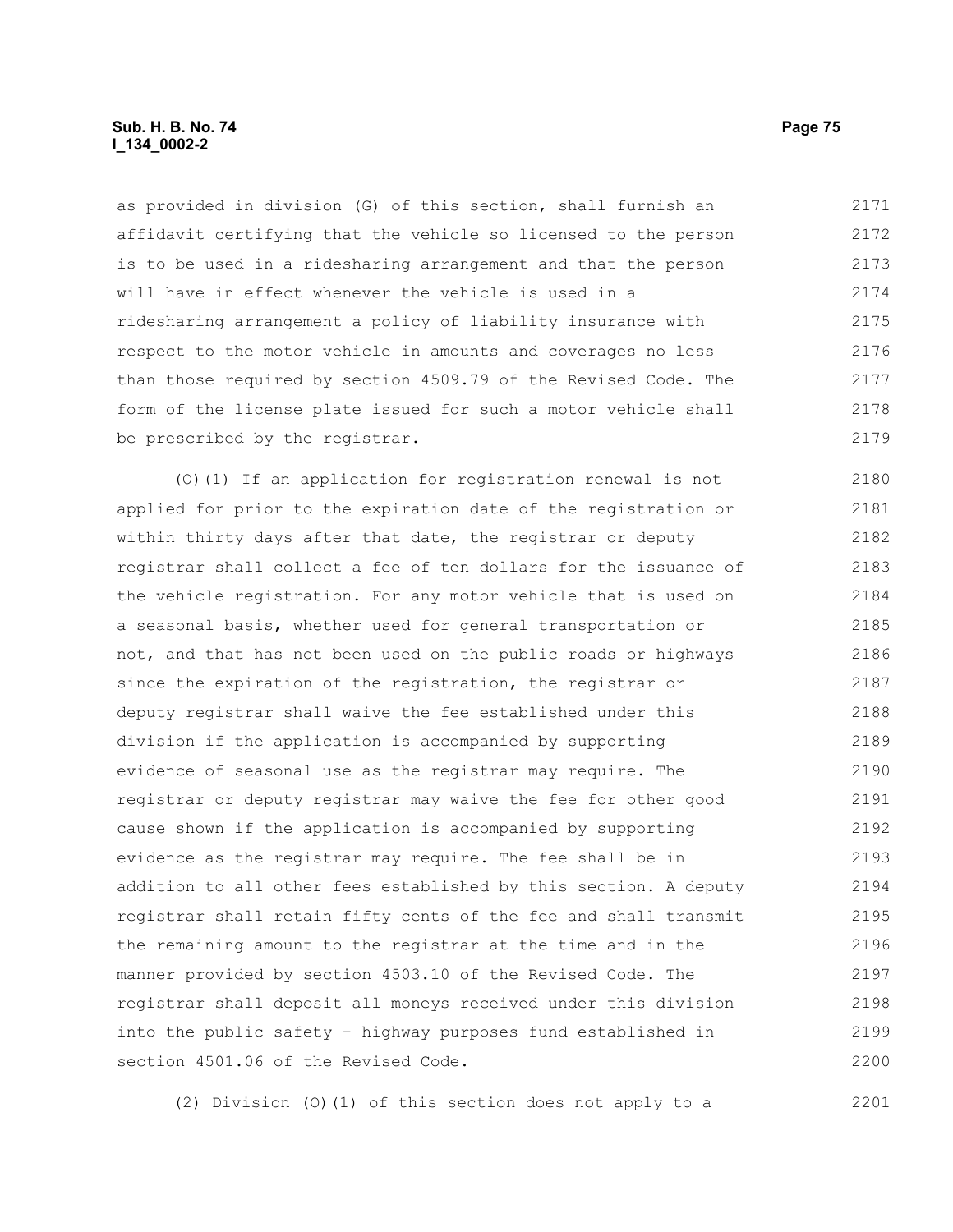the aid of crutches or a wheelchair.

farm truck or farm bus registered under division (J) of this section. (P) As used in this section: (1) "Van" means any motor vehicle having a single rear axle and an enclosed body without a second seat. (2) "Handicapped person" means any person who has lost the use of one or both legs, or one or both arms, or is blind, deaf, or so severely disabled as to be unable to move about without 2202 2203 2204 2205 2206 2207 2208 2209

(3) "Farm truck" means a truck used in the transportation from the farm of products of the farm, including livestock and its products, poultry and its products, floricultural and horticultural products, and in the transportation to the farm of supplies for the farm, including tile, fence, and every other thing or commodity used in agricultural, floricultural, horticultural, livestock, and poultry production and livestock, poultry, and other animals and things used for breeding, feeding, or other purposes connected with the operation of the farm. 2211 2212 2213 2214 2215 2216 2217 2218 2219 2220

(4) "Farm bus" means a bus used only for the transportation of agricultural employees and used only in the transportation of such employees as are necessary in the operation of the farm. 2221 2222 2223 2224

(5) "Farm supplies" includes fuel used exclusively in the operation of a farm, including one or more homes located on and used in the operation of one or more farms, and furniture and other things used in and around such homes. 2225 2226 2227 2228

**Sec. 4503.10.** (A) The owner of every snowmobile, offhighway motorcycle, and all-purpose vehicle required to be 2229 2230

2210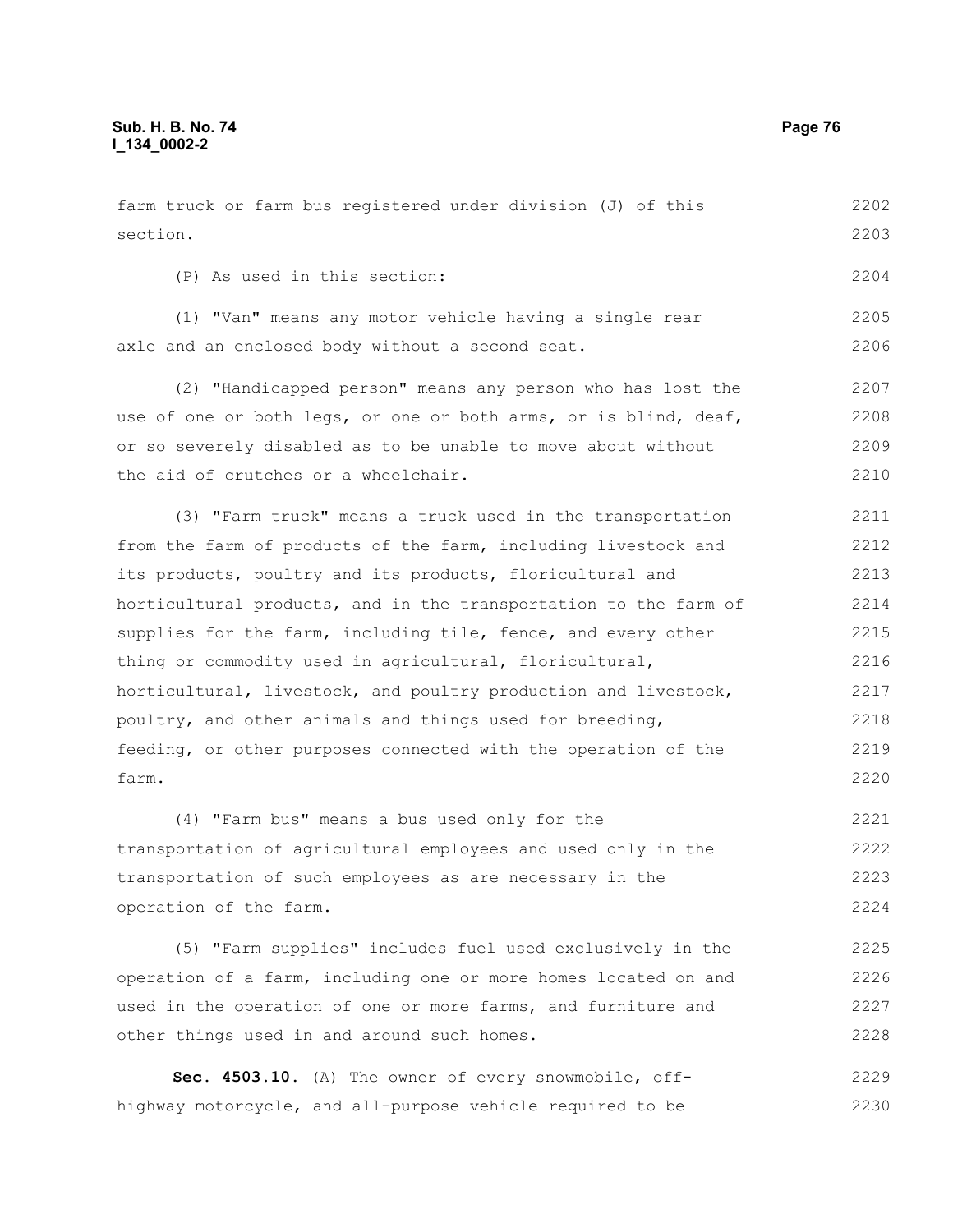#### **Sub. H. B. No. 74 Page 77 l\_134\_0002-2**

registered under section 4519.02 of the Revised Code shall file an application for registration under section 4519.03 of the Revised Code. The owner of a motor vehicle, other than a snowmobile, off-highway motorcycle, or all-purpose vehicle, that is not designed and constructed by the manufacturer for operation on a street or highway may not register it under this chapter except upon certification of inspection pursuant to section 4513.02 of the Revised Code by the sheriff, or the chief of police of the municipal corporation or township, with jurisdiction over the political subdivision in which the owner of the motor vehicle resides. Except as provided in section 4503.103 of the Revised Code, every owner of every other motor vehicle not previously described in this section and every person mentioned as owner in the last certificate of title of a motor vehicle that is operated or driven upon the public roads or highways shall cause to be filed each year, by mail or otherwise, in the office of the registrar of motor vehicles or a deputy registrar, a written or electronic application or a preprinted registration renewal notice issued under section 4503.102 of the Revised Code, the form of which shall be prescribed by the registrar, for registration for the following registration year, which shall begin on the first day of January of every calendar year and end on the thirty-first day of December in the same year. Applications for registration and registration renewal notices shall be filed at the times established by the registrar pursuant to section 4503.101 of the Revised Code. A motor vehicle owner also may elect to apply for or renew a motor vehicle registration by electronic means using electronic signature in accordance with rules adopted by the registrar. Except as provided in division (J) of this section, applications for registration shall be made on blanks furnished by the registrar for that purpose, containing the following 2231 2232 2233 2234 2235 2236 2237 2238 2239 2240 2241 2242 2243 2244 2245 2246 2247 2248 2249 2250 2251 2252 2253 2254 2255 2256 2257 2258 2259 2260 2261 2262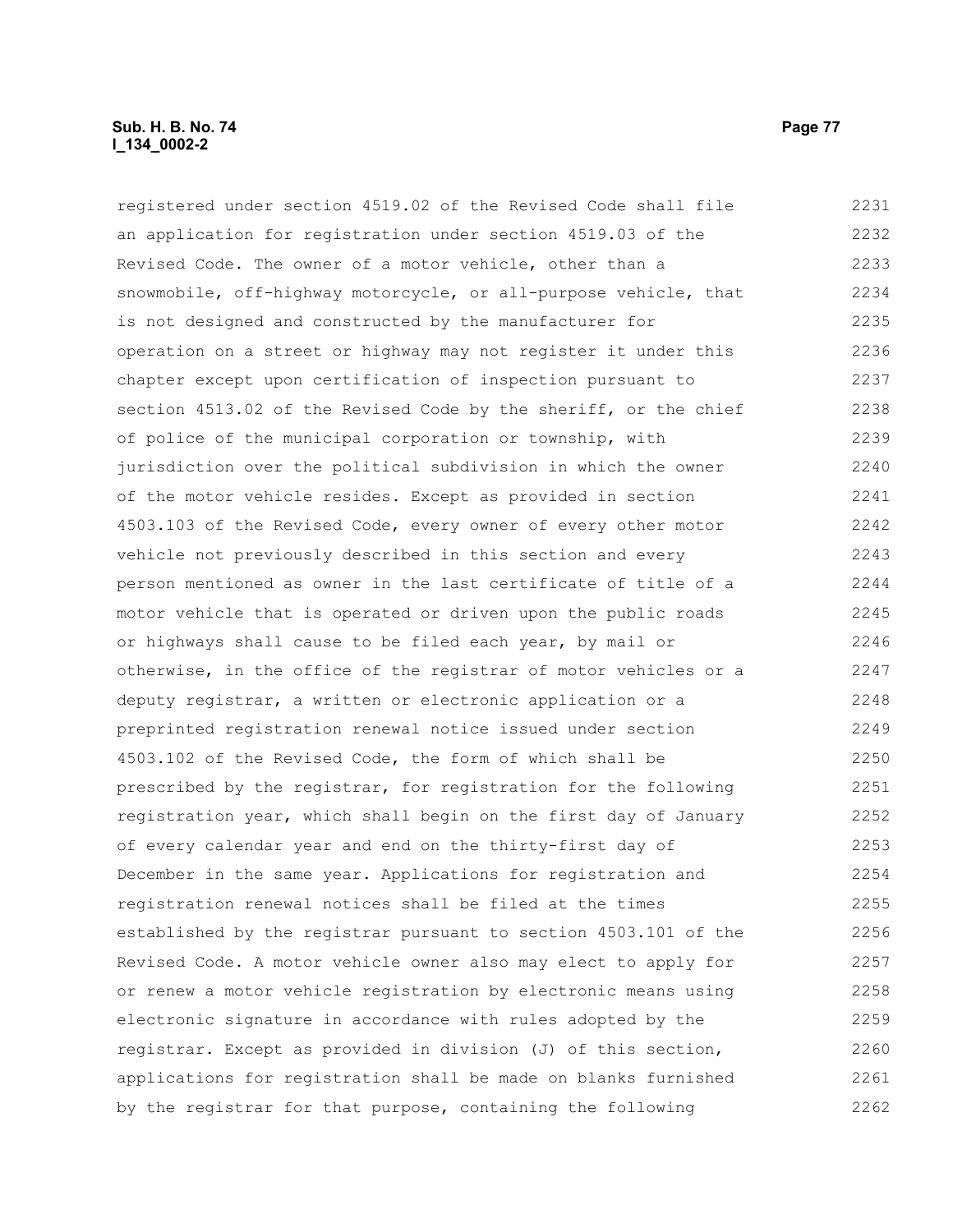#### information:

| (1) A brief description of the motor vehicle to be              | 2264 |
|-----------------------------------------------------------------|------|
| registered, including the year, make, model, and vehicle        | 2265 |
| identification number, and, in the case of commercial cars, the | 2266 |
| gross weight of the vehicle fully equipped computed in the      | 2267 |
| manner prescribed in section 4503.08 of the Revised Code;       | 2268 |

(2) The name and residence address of the owner, and the township and municipal corporation in which the owner resides; 2269 2270

(3) The district of registration, which shall be determined as follows: 2271 2272

(a) In case the motor vehicle to be registered is used for hire or principally in connection with any established business or branch business, conducted at a particular place, the district of registration is the municipal corporation in which that place is located or, if not located in any municipal corporation, the county and township in which that place is located. 2273 2274 2275 2276 2277 2278 2279

(b) In case the vehicle is not so used, the district of registration is the municipal corporation or county in which the owner resides at the time of making the application. 2280 2281 2282

(4) Whether the motor vehicle is a new or used motor vehicle; 2283 2284

(5) The date of purchase of the motor vehicle; 2285

(6) Whether the fees required to be paid for the registration or transfer of the motor vehicle, during the preceding registration year and during the preceding period of the current registration year, have been paid. Each application for registration shall be signed by the owner, either manually 2286 2287 2288 2289 2290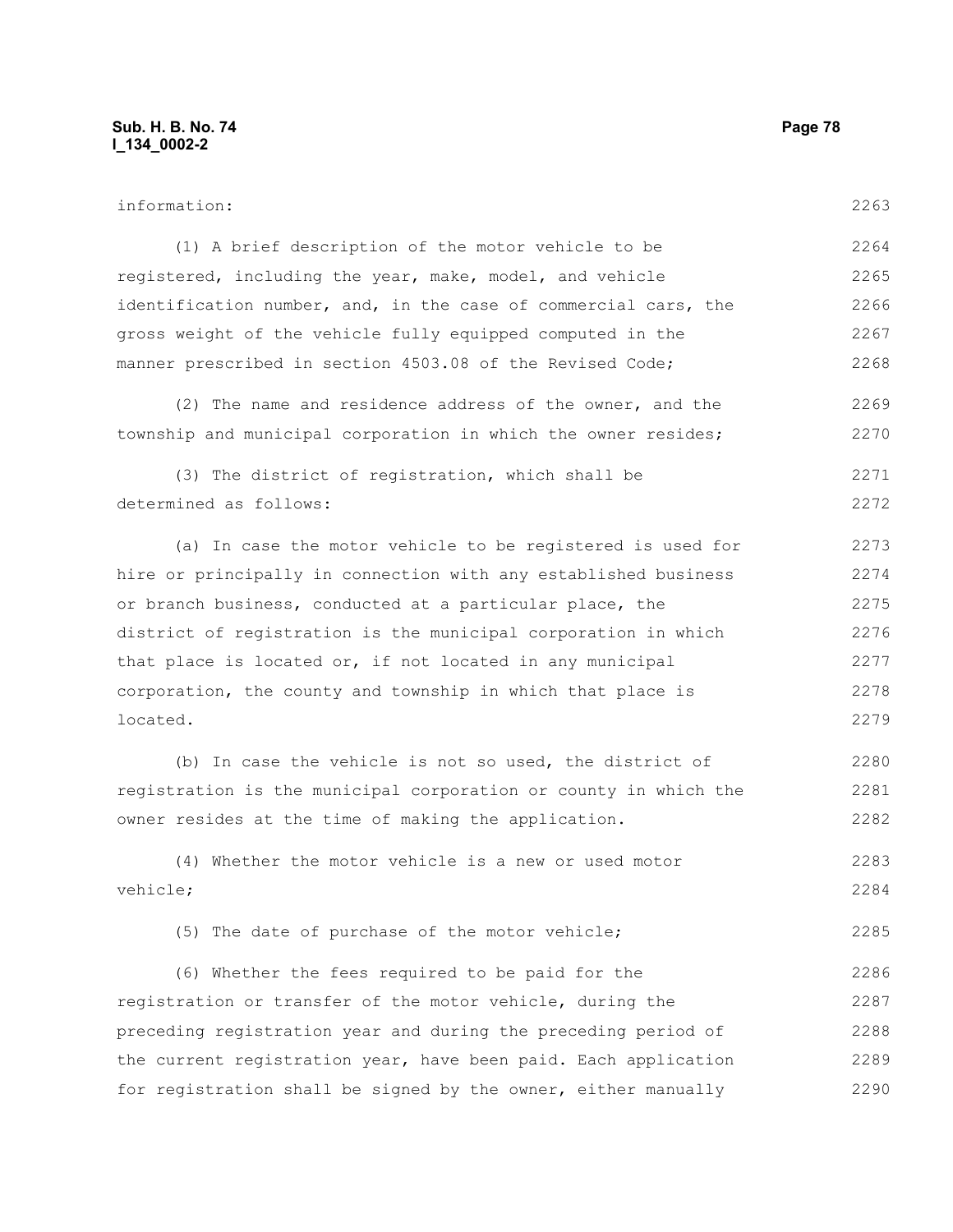#### **Sub. H. B. No. 74 Page 79 l\_134\_0002-2**

or by electronic signature, or pursuant to obtaining a limited power of attorney authorized by the registrar for registration, or other document authorizing such signature. If the owner elects to apply for or renew the motor vehicle registration with the registrar by electronic means, the owner's manual signature is not required. 2291 2292 2293 2294 2295 2296

(7) The owner's social security number, driver's license number, or state identification number, or, where a motor vehicle to be registered is used for hire or principally in connection with any established business, the owner's federal taxpayer identification number. The bureau of motor vehicles shall retain in its records all social security numbers provided under this section, but the bureau shall not place social security numbers on motor vehicle certificates of registration. 2297 2298 2299 2300 2301 2302 2303 2304

(B) Except as otherwise provided in this division, eachtime (1) When an applicant first registers a motor vehicle in the applicant's name, the applicant shall provide proof of ownership of that motor vehicle. Proof of ownership may include any of the following: 2305 2306 2307 2308 2309

(a) The applicant may present for inspection a physical certificate of title or memorandum certificate showing title to the motor vehicle to be registered in the name of the applicant if a physical certificate of title or memorandum certificate has been issued by a clerk of a court of common pleas. If, under sections  $4505.021$ ,  $4505.06$ , and  $4505.08$  of the Revised Code, a clerk instead has issued 2310 2311 2312 2313 2314 2315 2316

(b) The applicant may present for inspection an electronic certificate of title for the applicant's motor vehicle, that certificate may be presented for inspection at the time of first registration in a manner prescribed by rules adopted by the 2317 2318 2319 2320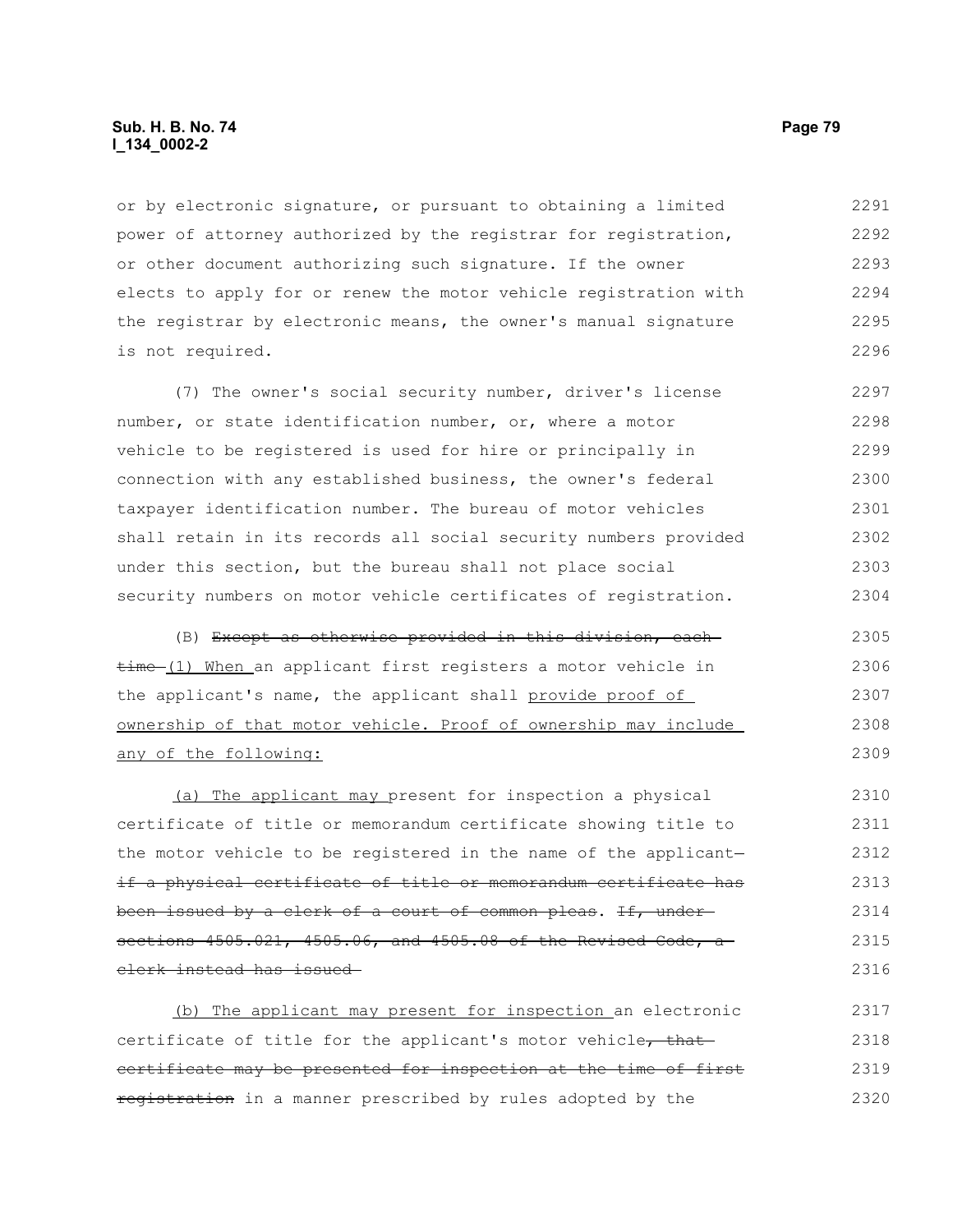# **Sub. H. B. No. 74 Page 80 l\_134\_0002-2**

| registrar. An-                                                   | 2321 |
|------------------------------------------------------------------|------|
| (c) The registrar or deputy registrar may electronically         | 2322 |
| confirm the applicant's ownership of the motor vehicle.          | 2323 |
| An applicant is not required to present a certificate of         | 2324 |
| title to an electronic motor vehicle dealer acting as a limited  | 2325 |
| authority deputy registrar in accordance with rules adopted by   | 2326 |
| the registrar. When-                                             | 2327 |
| (2) When a motor vehicle inspection and maintenance              | 2328 |
| program is in effect under section 3704.14 of the Revised Code   | 2329 |
| and rules adopted under it, each application for registration    | 2330 |
| for a vehicle required to be inspected under that section and    | 2331 |
| those rules shall be accompanied by an inspection certificate    | 2332 |
| for the motor vehicle issued in accordance with that section.    | 2333 |
| <del>The</del>                                                   | 2334 |
| (3) An application for registration shall be refused if          | 2335 |
| any of the following applies:                                    | 2336 |
| $\frac{(1)}{(1)}$ (a) The application is not in proper form.     | 2337 |
| $(2)$ (b) The application is prohibited from being accepted      | 2338 |
| by division (D) of section 2935.27, division (A) of section      | 2339 |
| 2937.221, division (A) of section 4503.13, division (B) of       | 2340 |
| section 4510.22, or division (B) (1) of section 4521.10 of the   | 2341 |
| Revised Code.                                                    | 2342 |
| (3) A certificate of title or memorandum certificate of          | 2343 |
| title (c) Proof of ownership is required but does not accompany  | 2344 |
| the application or, in the case of an electronic certificate of  | 2345 |
| title, is required but is not presented in a manner prescribed   | 2346 |
| by the registrar's rulesor confirmed in accordance with division | 2347 |
| (B) (1) of this section.                                         | 2348 |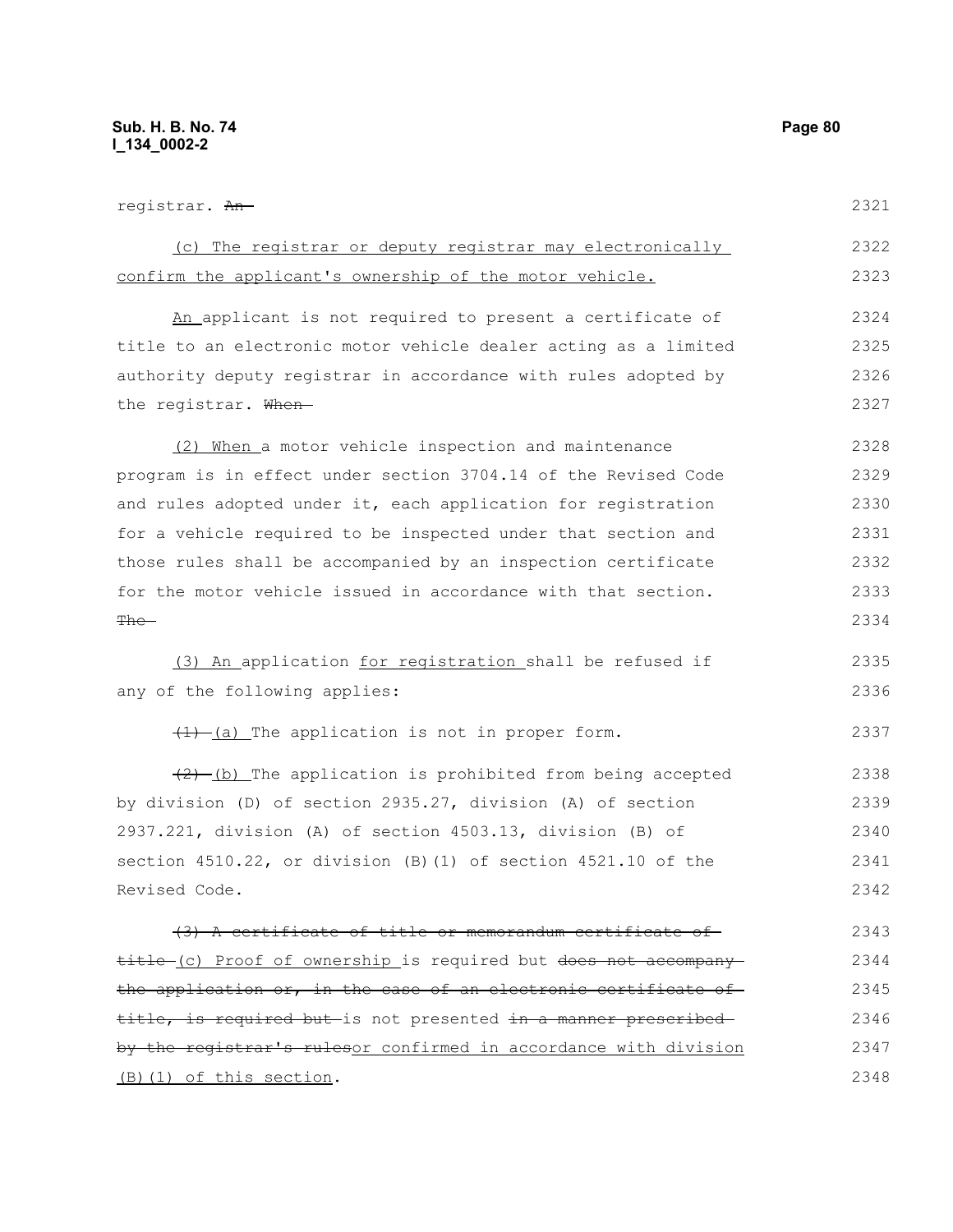(4) (d) All registration and transfer fees for the motor vehicle, for the preceding year or the preceding period of the current registration year, have not been paid. 2349 2350 2351

(5) (e) The owner or lessee does not have an inspection certificate for the motor vehicle as provided in section 3704.14 of the Revised Code, and rules adopted under it, if that section is applicable. 2352 2353 2354 2355

(4) This section does not require the payment of license or registration taxes on a motor vehicle for any preceding year, or for any preceding period of a year, if the motor vehicle was not taxable for that preceding year or period under sections 4503.02, 4503.04, 4503.11, 4503.12, and 4503.16 or Chapter 4504. of the Revised Code. When-2356 2357 2358 2359 2360 2361

(5) When a certificate of registration is issued upon the first registration of a motor vehicle by or on behalf of the owner, the official issuing the certificate shall indicate the issuance with a stamp on the certificate of title or memorandum certificate or, in the case of an electronic certificate of title or electronic verification of ownership, an electronic stamp or other notation as specified in rules adopted by the registrar, and with a stamp on the inspection certificate for the motor vehicle, if any. The 2362 2363 2364 2365 2366 2367 2368 2369 2370

(6) The official also shall indicate, by a stamp or by other means the registrar prescribes, on the registration certificate issued upon the first registration of a motor vehicle by or on behalf of the owner the odometer reading of the motor vehicle as shown in the odometer statement included in or attached to the certificate of title. Upon each subsequent registration of the motor vehicle by or on behalf of the same owner, the official also shall so indicate the odometer reading 2371 2372 2373 2374 2375 2376 2377 2378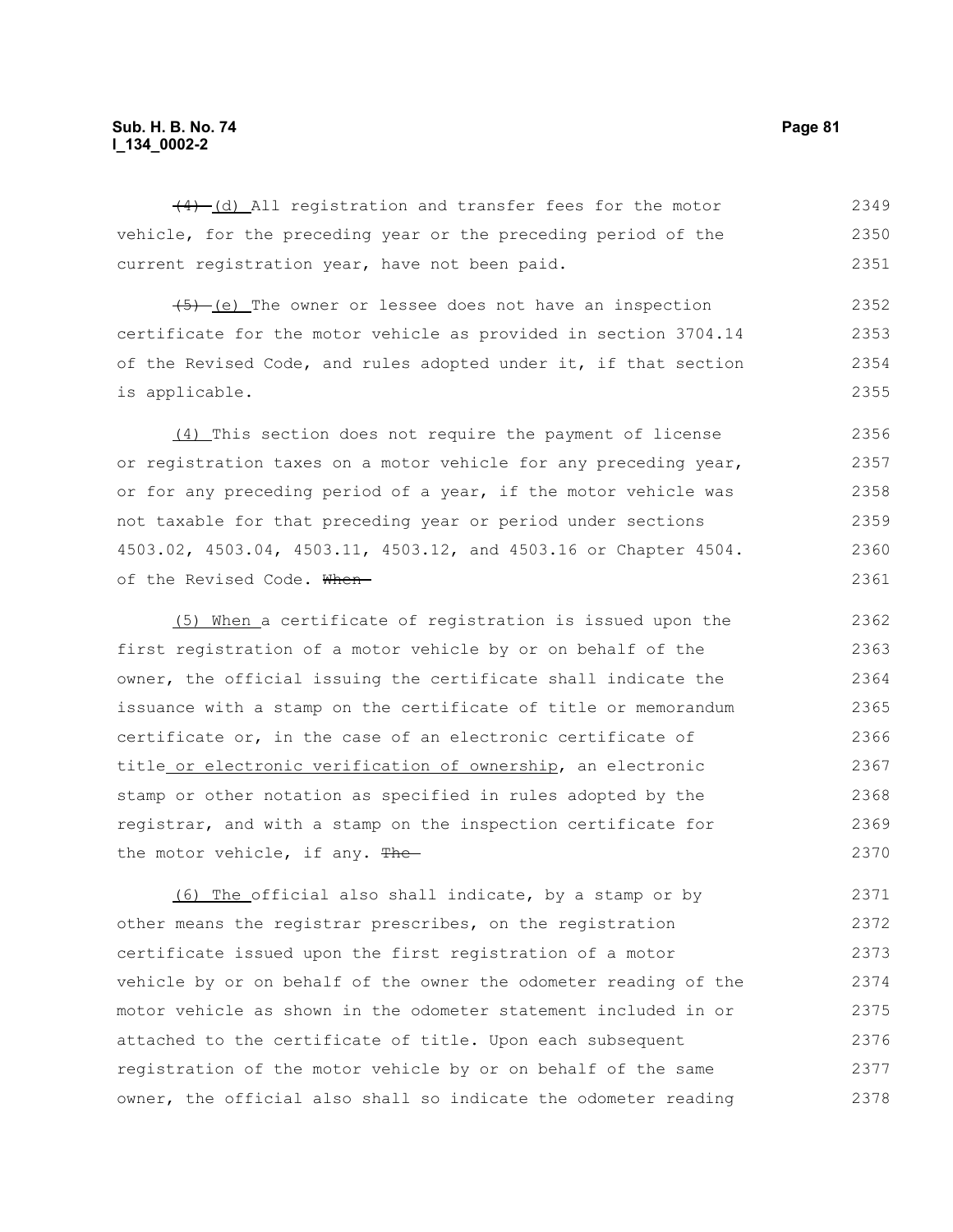of the motor vehicle as shown on the immediately preceding certificate of registration. 2379 2380

(7) The registrar shall include in the permanent registration record of any vehicle required to be inspected under section 3704.14 of the Revised Code the inspection certificate number from the inspection certificate that is presented at the time of registration of the vehicle as required under this division. 2381 2382 2383 2384 2385 2386

(C)(1) Except as otherwise provided in division (C)(1) of this section, the registrar and each deputy registrar shall collect an additional fee of eleven dollars for each application for registration and registration renewal received. For vehicles specified in divisions (A)(1) to (21) of section 4503.042 of the Revised Code, the registrar and deputy registrar shall collect an additional fee of thirty dollars for each application for registration and registration renewal received. No additional fee shall be charged for vehicles registered under section 4503.65 of the Revised Code. The additional fee is for the purpose of defraying the department of public safety's costs associated with the administration and enforcement of the motor vehicle and traffic laws of Ohio. Each deputy registrar shall transmit the fees collected under divisions  $(C)$   $(1)$ ,  $(3)$ , and  $(4)$ of this section in the time and manner provided in this section. The registrar shall deposit all moneys received under division (C)(1) of this section into the public safety - highway purposes fund established in section 4501.06 of the Revised Code. 2387 2388 2389 2390 2391 2392 2393 2394 2395 2396 2397 2398 2399 2400 2401 2402 2403 2404

(2) In addition, a charge of twenty-five cents shall be made for each reflectorized safety license plate issued, and a single charge of twenty-five cents shall be made for each county identification sticker or each set of county identification 2405 2406 2407 2408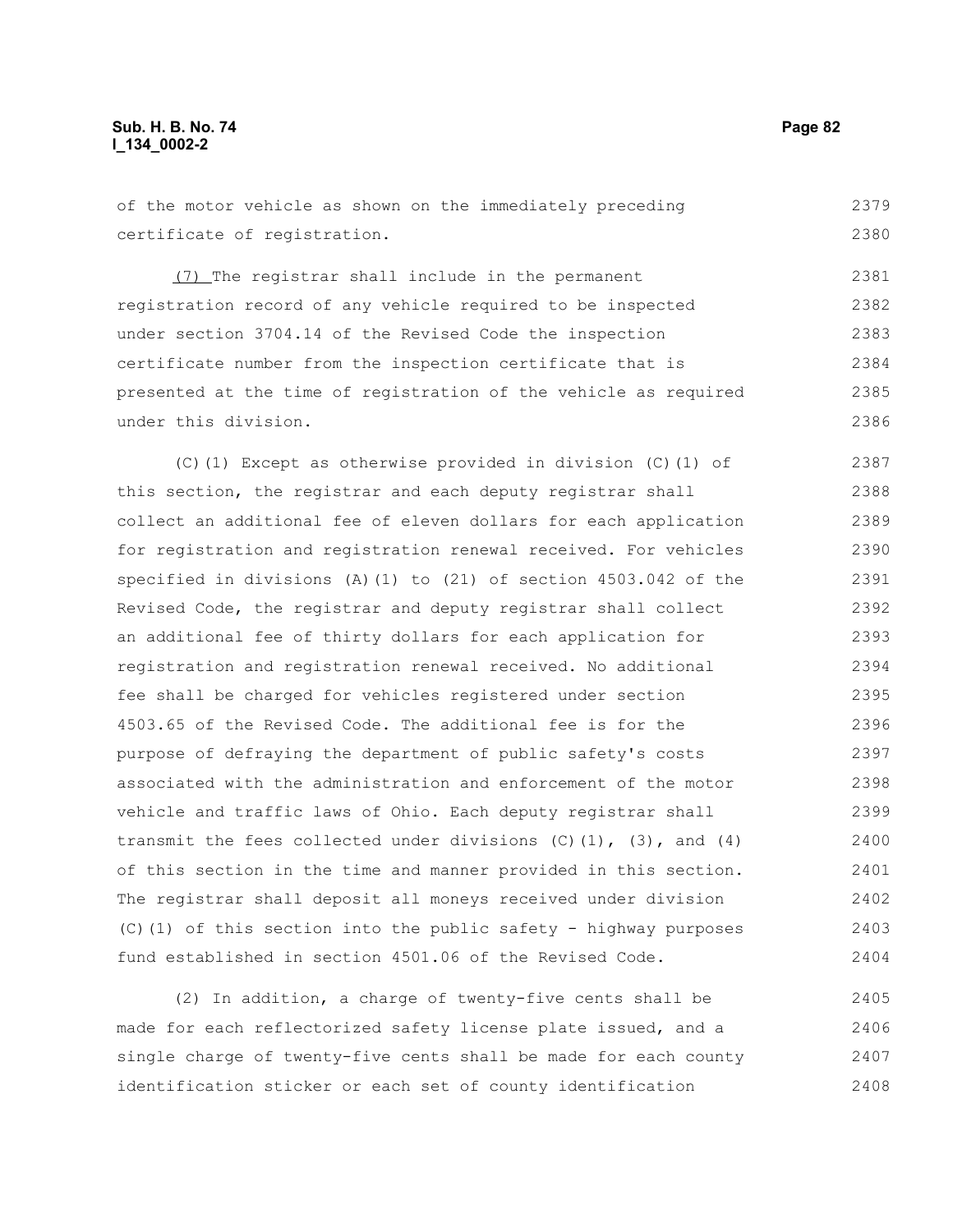### **Sub. H. B. No. 74 Page 83 l\_134\_0002-2**

stickers issued, as the case may be, to cover the cost of producing the license plates and stickers, including material, manufacturing, and administrative costs. Those fees shall be in addition to the license tax. If the total cost of producing the plates is less than twenty-five cents per plate, or if the total cost of producing the stickers is less than twenty-five cents per sticker or per set issued, any excess moneys accruing from the fees shall be distributed in the same manner as provided by section 4501.04 of the Revised Code for the distribution of license tax moneys. If the total cost of producing the plates exceeds twenty-five cents per plate, or if the total cost of producing the stickers exceeds twenty-five cents per sticker or per set issued, the difference shall be paid from the license tax moneys collected pursuant to section 4503.02 of the Revised Code. 2409 2410 2411 2412 2413 2414 2415 2416 2417 2418 2419 2420 2421 2422 2423

(3) The registrar and each deputy registrar shall collect an additional fee of two hundred dollars for each application for registration or registration renewal received for any plugin electric hybrid motor vehicle or battery electric motor vehicle. The fee shall be prorated based on the number of months for which the plug-in electric hybrid motor vehicle or battery electric motor vehicle is registered. The registrar shall transmit all money arising from the fee imposed by division (C) (3) of this section to the treasurer of state for distribution in accordance with division (E) of section 5735.051 of the Revised Code, subject to division (D) of section 5735.05 of the Revised Code.

(4) The registrar and each deputy registrar shall collect an additional fee of one hundred dollars for each application for registration or registration renewal received for any hybrid motor vehicle. The fee shall be prorated based on the number of 2436 2437 2438 2439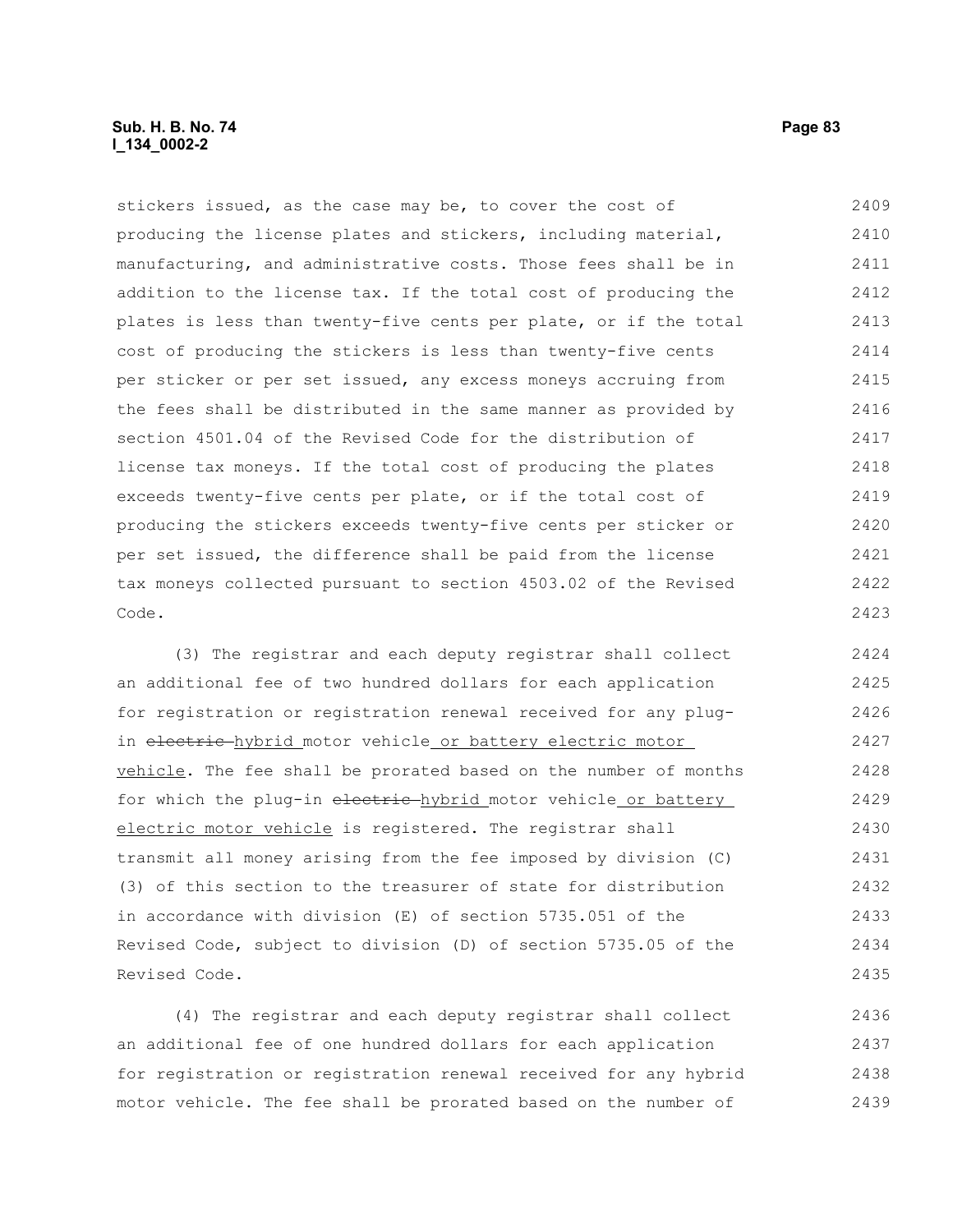months for which the hybrid motor vehicle is registered. The registrar shall transmit all money arising from the fee imposed by division (C)(4) of this section to the treasurer of state for distribution in accordance with division (E) of section 5735.051 of the Revised Code, subject to division (D) of section 5735.05 of the Revised Code. 2440 2441 2442 2443 2444 2445

#### The fees established under divisions (C)(3) and (4) of this section shall not be imposed until January 1, 2020. 2446 2447

(D) Each deputy registrar shall be allowed a fee equal to the amount established under section 4503.038 of the Revised Code for each application for registration and registration renewal notice the deputy registrar receives, which shall be for the purpose of compensating the deputy registrar for the deputy registrar's services, and such office and rental expenses, as may be necessary for the proper discharge of the deputy registrar's duties in the receiving of applications and renewal notices and the issuing of registrations. 2448 2449 2450 2451 2452 2453 2454 2455 2456

(E) Upon the certification of the registrar, the county sheriff or local police officials shall recover license plates erroneously or fraudulently issued. 2457 2458 2459

(F) Each deputy registrar, upon receipt of any application for registration or registration renewal notice, together with the license fee and any local motor vehicle license tax levied pursuant to Chapter 4504. of the Revised Code, shall transmit that fee and tax, if any, in the manner provided in this section, together with the original and duplicate copy of the application, to the registrar. The registrar, subject to the approval of the director of public safety, may deposit the funds collected by those deputies in a local bank or depository to the credit of the "state of Ohio, bureau of motor vehicles." Where a 2460 2461 2462 2463 2464 2465 2466 2467 2468 2469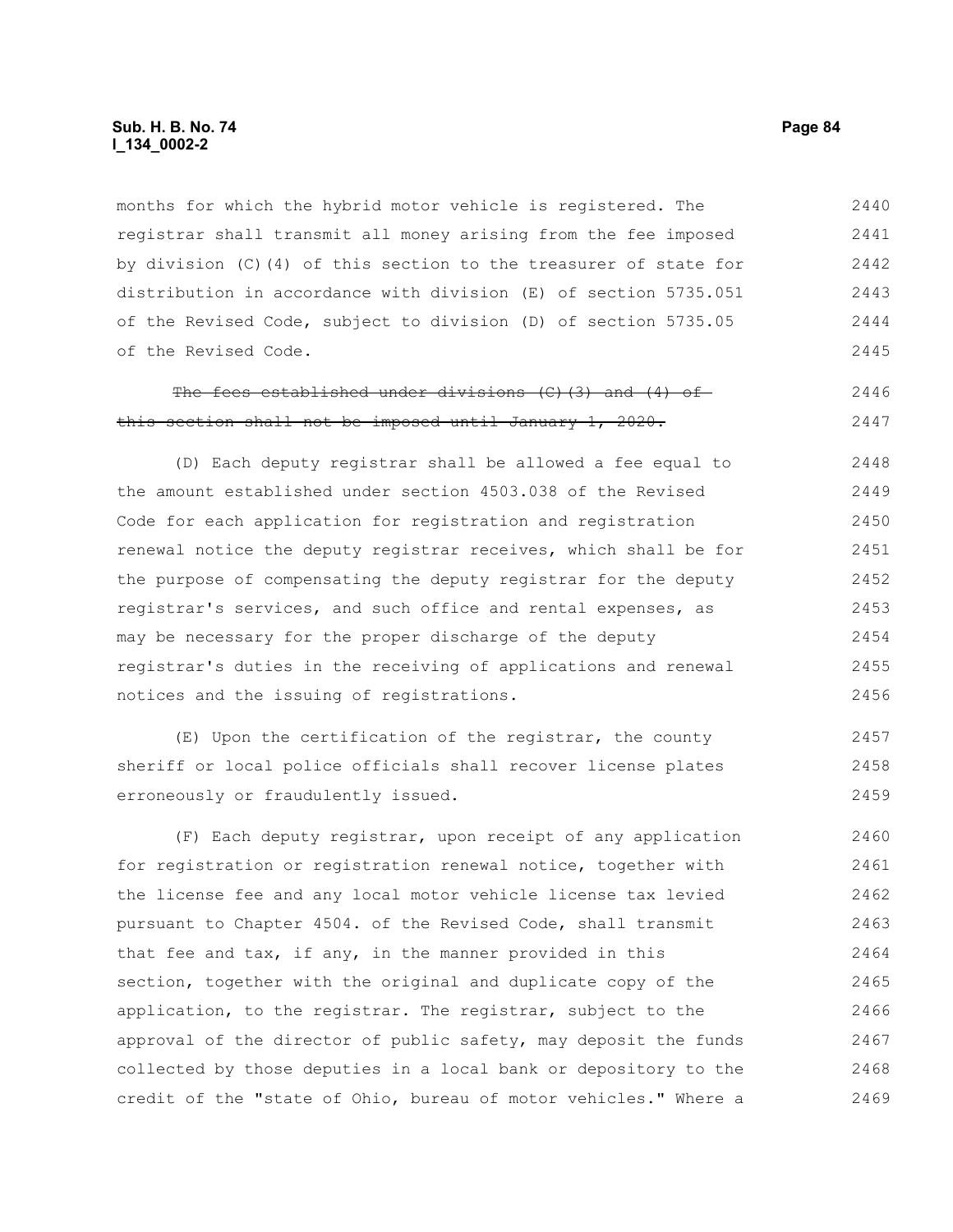#### **Sub. H. B. No. 74 Page 85 l\_134\_0002-2**

local bank or depository has been designated by the registrar, each deputy registrar shall deposit all moneys collected by the deputy registrar into that bank or depository not more than one business day after their collection and shall make reports to the registrar of the amounts so deposited, together with any other information, some of which may be prescribed by the treasurer of state, as the registrar may require and as prescribed by the registrar by rule. The registrar, within three days after receipt of notification of the deposit of funds by a deputy registrar in a local bank or depository, shall draw on that account in favor of the treasurer of state. The registrar, subject to the approval of the director and the treasurer of state, may make reasonable rules necessary for the prompt transmittal of fees and for safeguarding the interests of the state and of counties, townships, municipal corporations, and transportation improvement districts levying local motor vehicle license taxes. The registrar may pay service charges usually collected by banks and depositories for such service. If deputy registrars are located in communities where banking facilities are not available, they shall transmit the fees forthwith, by money order or otherwise, as the registrar, by rule approved by the director and the treasurer of state, may prescribe. The registrar may pay the usual and customary fees for such service. 2470 2471 2472 2473 2474 2475 2476 2477 2478 2479 2480 2481 2482 2483 2484 2485 2486 2487 2488 2489 2490 2491 2492

(G) This section does not prevent any person from making an application for a motor vehicle license directly to the registrar by mail, by electronic means, or in person at any of the registrar's offices, upon payment of a service fee equal to the amount established under section 4503.038 of the Revised Code for each application. 2493 2494 2495 2496 2497 2498

(H) No person shall make a false statement as to the district of registration in an application required by division 2499 2500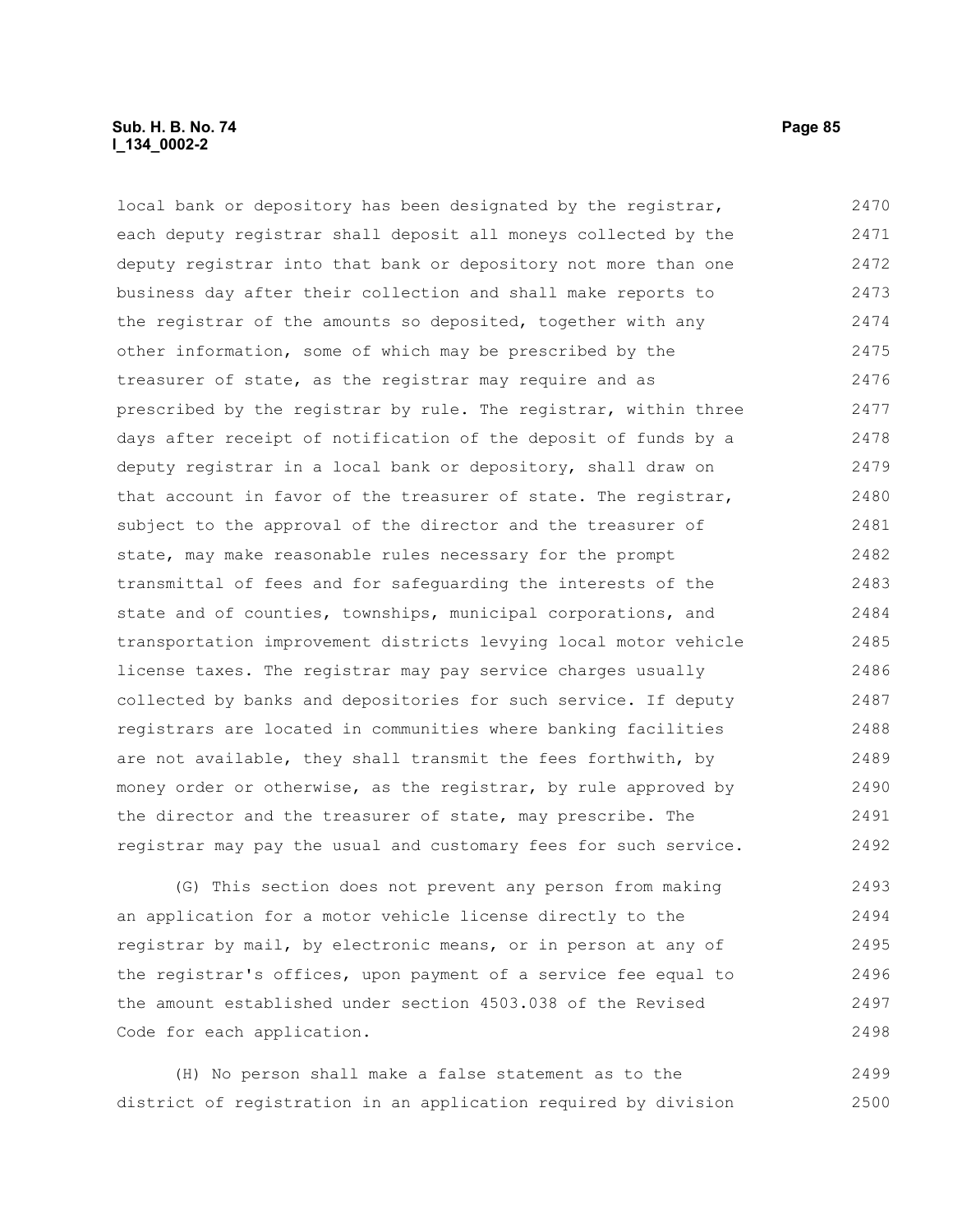(A) of this section. Violation of this division is falsification under section 2921.13 of the Revised Code and punishable as specified in that section. 2501 2502 2503

(I)(1) Where applicable, the requirements of division (B) of this section relating to the presentation of an inspection certificate issued under section 3704.14 of the Revised Code and rules adopted under it for a motor vehicle, the refusal of a license for failure to present an inspection certificate, and the stamping of the inspection certificate by the official issuing the certificate of registration apply to the registration of and issuance of license plates for a motor vehicle under sections 4503.102, 4503.12, 4503.14, 4503.15, 4503.16, 4503.171, 4503.172, 4503.19, 4503.40, 4503.41, 4503.42, 4503.43, 4503.44, 4503.46, 4503.47, and 4503.51 of the Revised Code. 2504 2505 2506 2507 2508 2509 2510 2511 2512 2513 2514 2515

(2)(a) The registrar shall adopt rules ensuring that each owner registering a motor vehicle in a county where a motor vehicle inspection and maintenance program is in effect under section 3704.14 of the Revised Code and rules adopted under it receives information about the requirements established in that section and those rules and about the need in those counties to present an inspection certificate with an application for registration or preregistration. 2516 2517 2518 2519 2520 2521 2522 2523

(b) Upon request, the registrar shall provide the director of environmental protection, or any person that has been awarded a contract under section 3704.14 of the Revised Code, an on-line computer data link to registration information for all passenger cars, noncommercial motor vehicles, and commercial cars that are subject to that section. The registrar also shall provide to the director of environmental protection a magnetic data tape 2524 2525 2526 2527 2528 2529 2530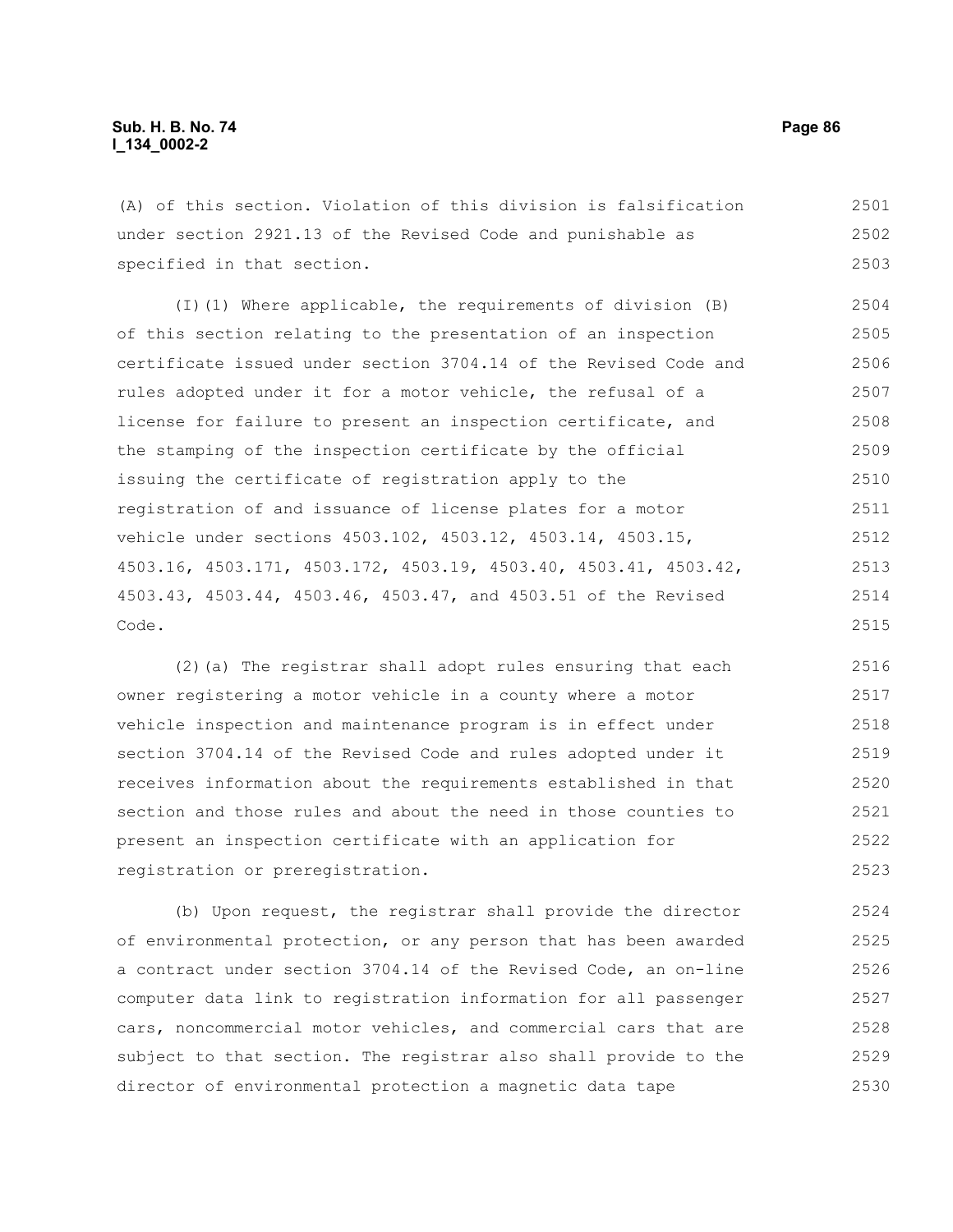#### **Sub. H. B. No. 74 Page 87 l\_134\_0002-2**

containing registration information regarding passenger cars, noncommercial motor vehicles, and commercial cars for which a multi-year registration is in effect under section 4503.103 of the Revised Code or rules adopted under it, including, without limitation, the date of issuance of the multi-year registration, the registration deadline established under rules adopted under section 4503.101 of the Revised Code that was applicable in the year in which the multi-year registration was issued, and the registration deadline for renewal of the multi-year registration. 2531 2532 2533 2534 2535 2536 2537 2538 2539 2540

(J) Subject to division (K) of this section, application for registration under the international registration plan, as set forth in sections 4503.60 to 4503.66 of the Revised Code, shall be made to the registrar on forms furnished by the registrar. In accordance with international registration plan guidelines and pursuant to rules adopted by the registrar, the forms shall include the following: 2541 2542 2543 2544 2545 2546 2547

(1) A uniform mileage schedule;

(2) The gross vehicle weight of the vehicle or combined gross vehicle weight of the combination vehicle as declared by the registrant;

(3) Any other information the registrar requires by rule. 2552

(K) The registrar shall determine the feasibility of implementing an electronic commercial fleet licensing and management program that will enable the owners of commercial tractors, commercial trailers, and commercial semitrailers to conduct electronic transactions by July 1, 2010, or sooner. If the registrar determines that implementing such a program is feasible, the registrar shall adopt new rules under this 2553 2554 2555 2556 2557 2558 2559

2548

2549 2550 2551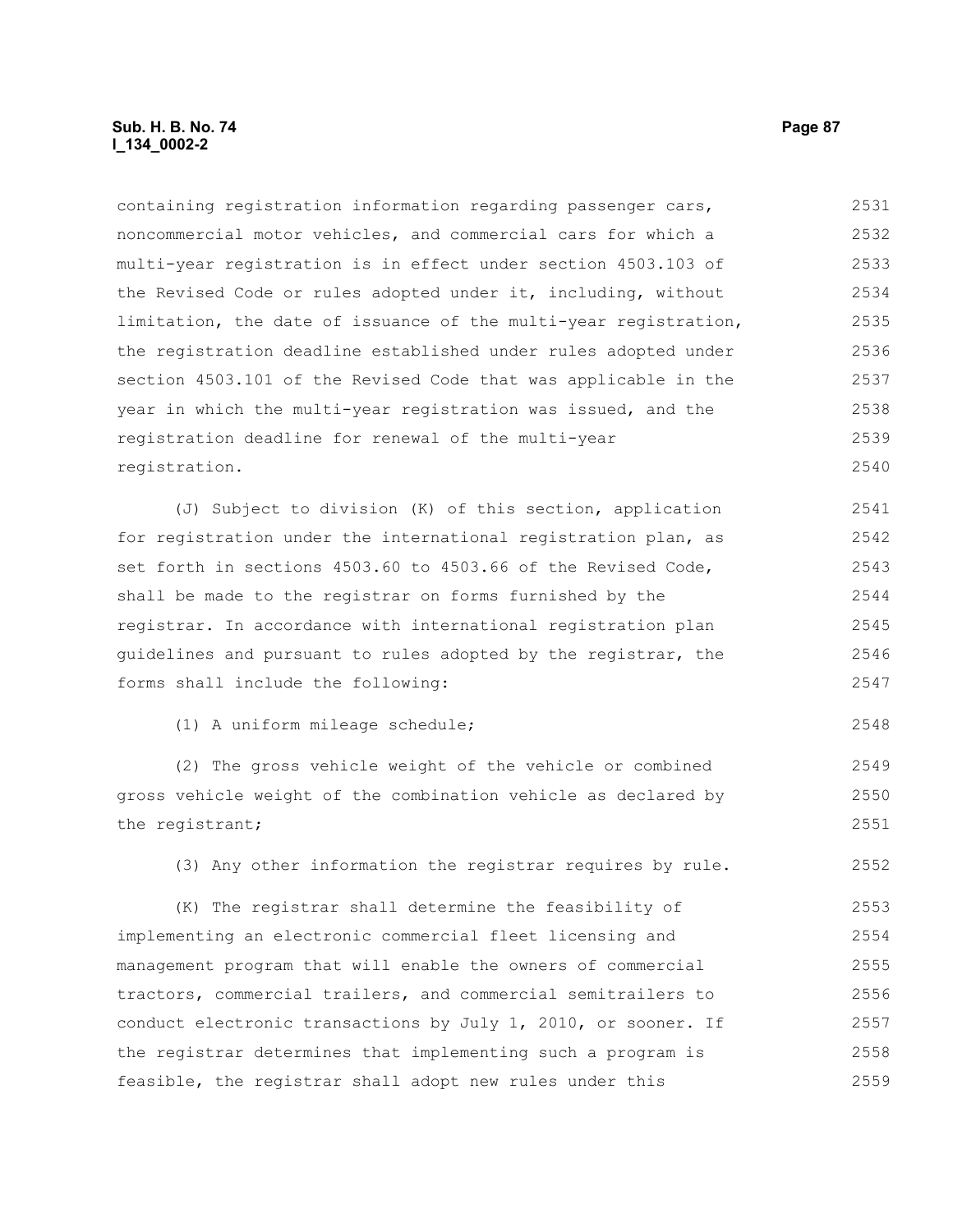### **Sub. H. B. No. 74 Page 88 l\_134\_0002-2**

division or amend existing rules adopted under this division as necessary in order to respond to advances in technology. 2560 2561

If international registration plan guidelines and provisions allow member jurisdictions to permit applications for registrations under the international registration plan to be made via the internet, the rules the registrar adopts under this division shall permit such action. 2562 2563 2564 2565 2566

**Sec. 4503.102.** (A) The registrar of motor vehicles shall adopt rules to establish a centralized system of motor vehicle registration renewal by mail or by electronic means. Any person owning a motor vehicle that was registered in the person's name during the preceding registration year shall renew the registration of the motor vehicle not more than ninety days prior to the expiration date of the registration either by mail or by electronic means through the centralized system of registration established under this section, or in person at any office of the registrar or at a deputy registrar's office. 2567 2568 2569 2570 2571 2572 2573 2574 2575 2576

(B)(1) Except as provided in division (B)(2) of this section, no less than forty-five days prior to the expiration date of any motor vehicle registration, the registrar shall mail a renewal notice to the person in whose name the motor vehicle is registered. The renewal notice shall clearly state that the registration of the motor vehicle may be renewed by mail or electronic means through the centralized system of registration or in person at any office of the registrar or at a deputy registrar's office and shall be preprinted with information including, but not limited to, the owner's name and residence address as shown in the records of the bureau of motor vehicles, a brief description of the motor vehicle to be registered, notice of the license taxes and fees due on the motor vehicle, 2577 2578 2579 2580 2581 2582 2583 2584 2585 2586 2587 2588 2589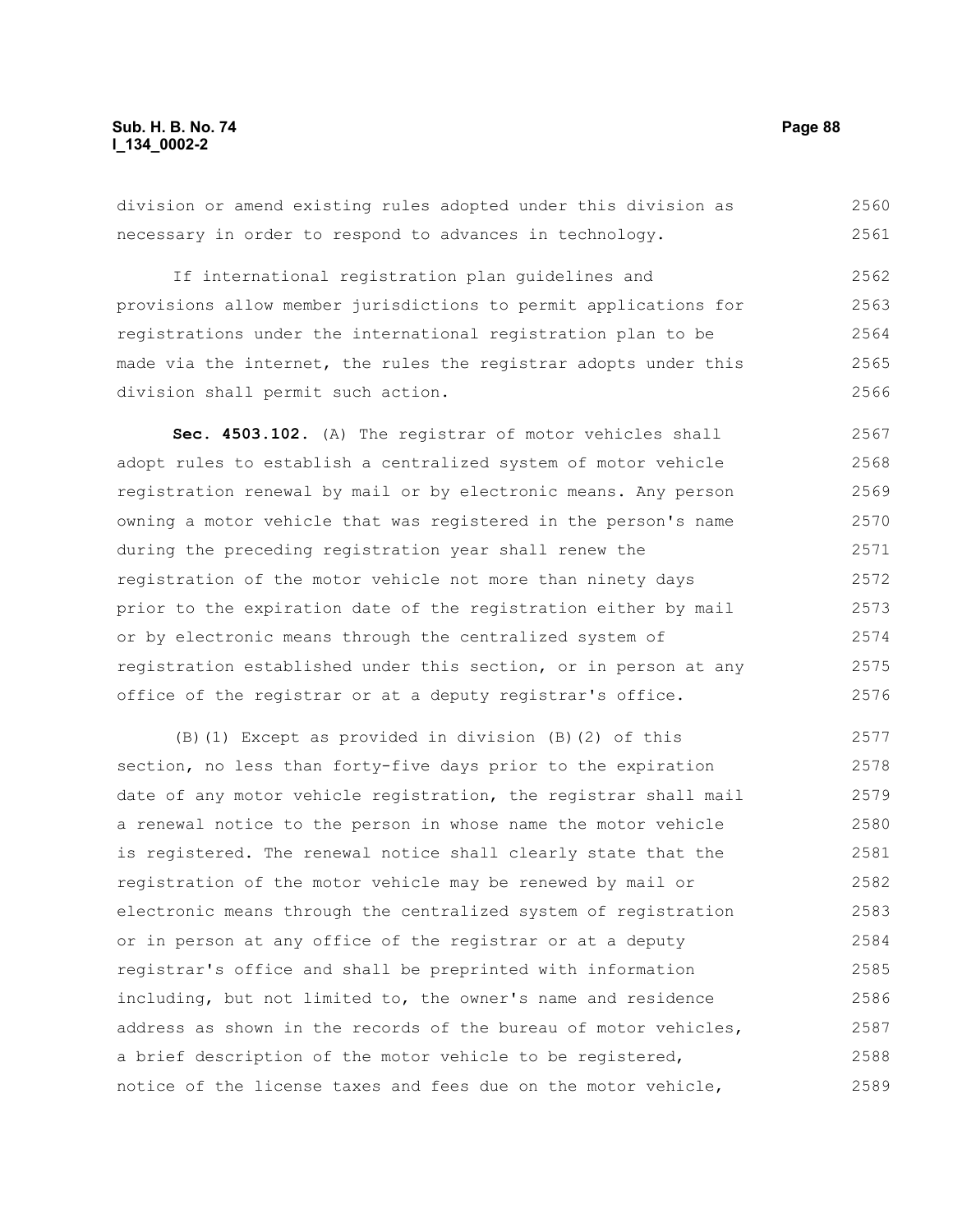#### **Sub. H. B. No. 74 Page 89 l\_134\_0002-2**

the toll-free telephone number of the registrar as required under division (D)(1) of section 4503.031 of the Revised Code, a statement that payment for a renewal may be made by financial transaction device using the toll-free telephone number, and any additional information the registrar may require by rule. The renewal notice shall not include the social security number of either the owner of the motor vehicle or the person in whose name the motor vehicle is registered. The renewal notice shall be sent by regular mail to the owner's last known address as shown in the records of the bureau of motor vehicles. 2590 2591 2592 2593 2594 2595 2596 2597 2598 2599

(2) The registrar is not required to mail a renewal notice if either of the following applies: 2600 2601

(a) The owner of the vehicle has consented to receiving the renewal notice by electronic means only. 2602 2603

(b) The application for renewal of the registration of a motor vehicle is prohibited from being accepted by the registrar or a deputy registrar by division (D) of section 2935.27, division (A) of section 2937.221, division (A) of section 4503.13, division (B) of section 4510.22, or division (B)(1) of section 4521.10 of the Revised Code. 2604 2605 2606 2607 2608 2609

(3) If the owner of a motor vehicle has consented to receiving a renewal notice by electronic means only, the registrar shall send an electronic renewal notice to the owner that contains the information specified in division (B)(1) of this section at the time specified under that division. 2610 2611 2612 2613 2614

(C) The owner of the motor vehicle shall verify the information contained in the notice, sign it either manually or by electronic means, and return it, either by mail or electronic means, or the owner may take it in person to any office of the 2615 2616 2617 2618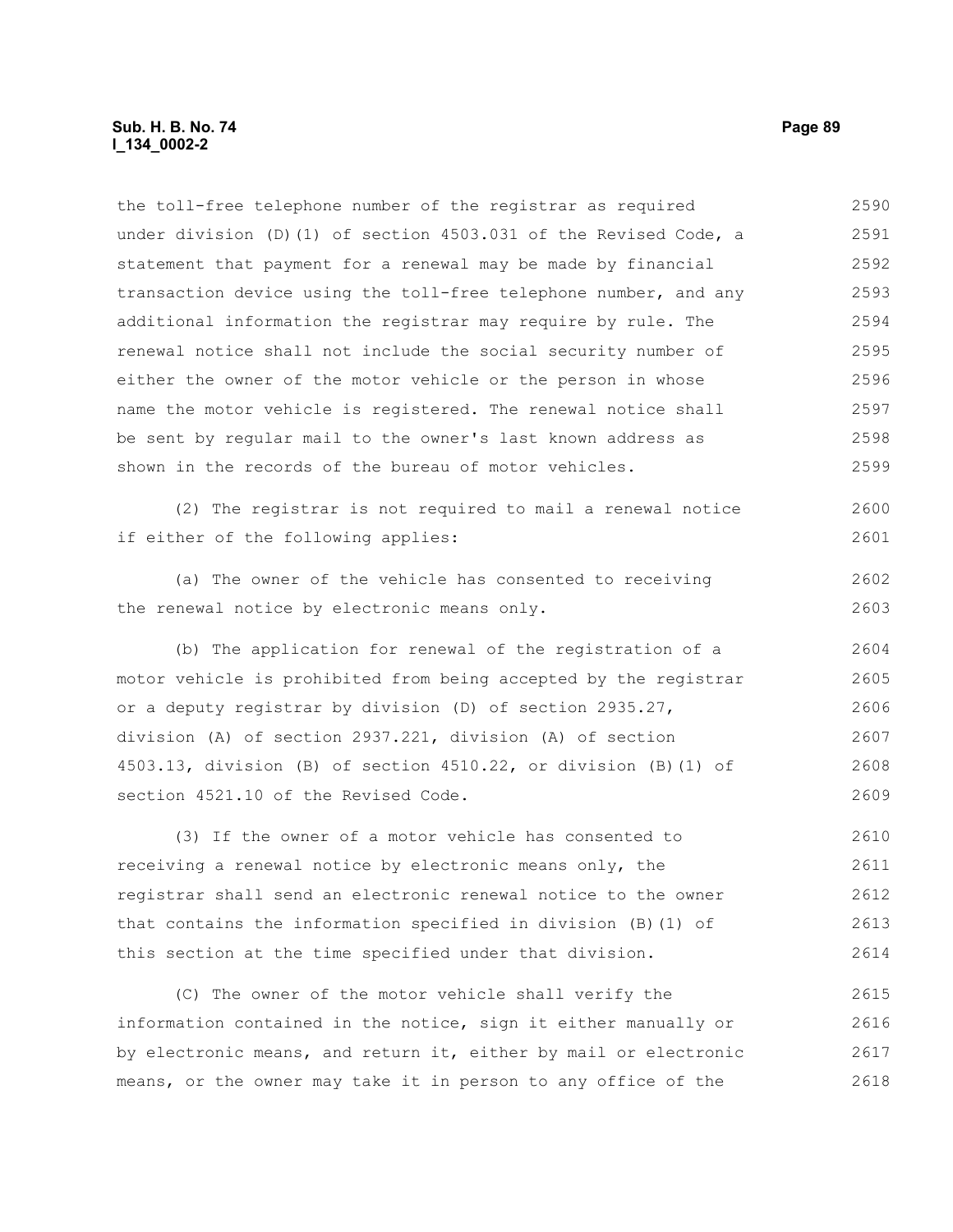#### **Sub. H. B. No. 74 Page 90 l\_134\_0002-2**

registrar or of a deputy registrar. The owner shall include with the notice a financial transaction device number when renewing in person or by electronic means but not by mail, check, or money order in the amount of the registration taxes and fees payable on the motor vehicle and a service fee equal to the amount established under section 4503.038 of the Revised Code, plus postage as indicated on the notice if the registration is renewed or fulfilled by mail, and an inspection certificate for the motor vehicle as provided in section 3704.14 of the Revised Code. For purposes of the centralized system of motor vehicle registration, the registrar shall accept payments via the tollfree telephone number established under division (D)(1) of section 4503.031 of the Revised Code for renewals made by mail. If the motor vehicle owner chooses to renew the motor vehicle registration by electronic means, the owner shall proceed in accordance with the rules the registrar adopts. 2619 2620 2621 2622 2623 2624 2625 2626 2627 2628 2629 2630 2631 2632 2633 2634

(D) If all registration and transfer fees for the motor vehicle for the preceding year or the preceding period of the current registration year have not been paid, if division (D) of section 2935.27, division (A) of section 2937.221, division (A) of section 4503.13, division (B) of section 4510.22, or division (B)(1) of section 4521.10 of the Revised Code prohibits acceptance of the renewal notice, or if the owner or lessee does not have an inspection certificate for the motor vehicle as provided in section 3704.14 of the Revised Code, if that section is applicable, the license shall be refused, and the registrar or deputy registrar shall so notify the owner. This section does not require the payment of license or registration taxes on a motor vehicle for any preceding year, or for any preceding period of a year, if the motor vehicle was not taxable for that preceding year or period under section 4503.02, 4503.04, 2635 2636 2637 2638 2639 2640 2641 2642 2643 2644 2645 2646 2647 2648 2649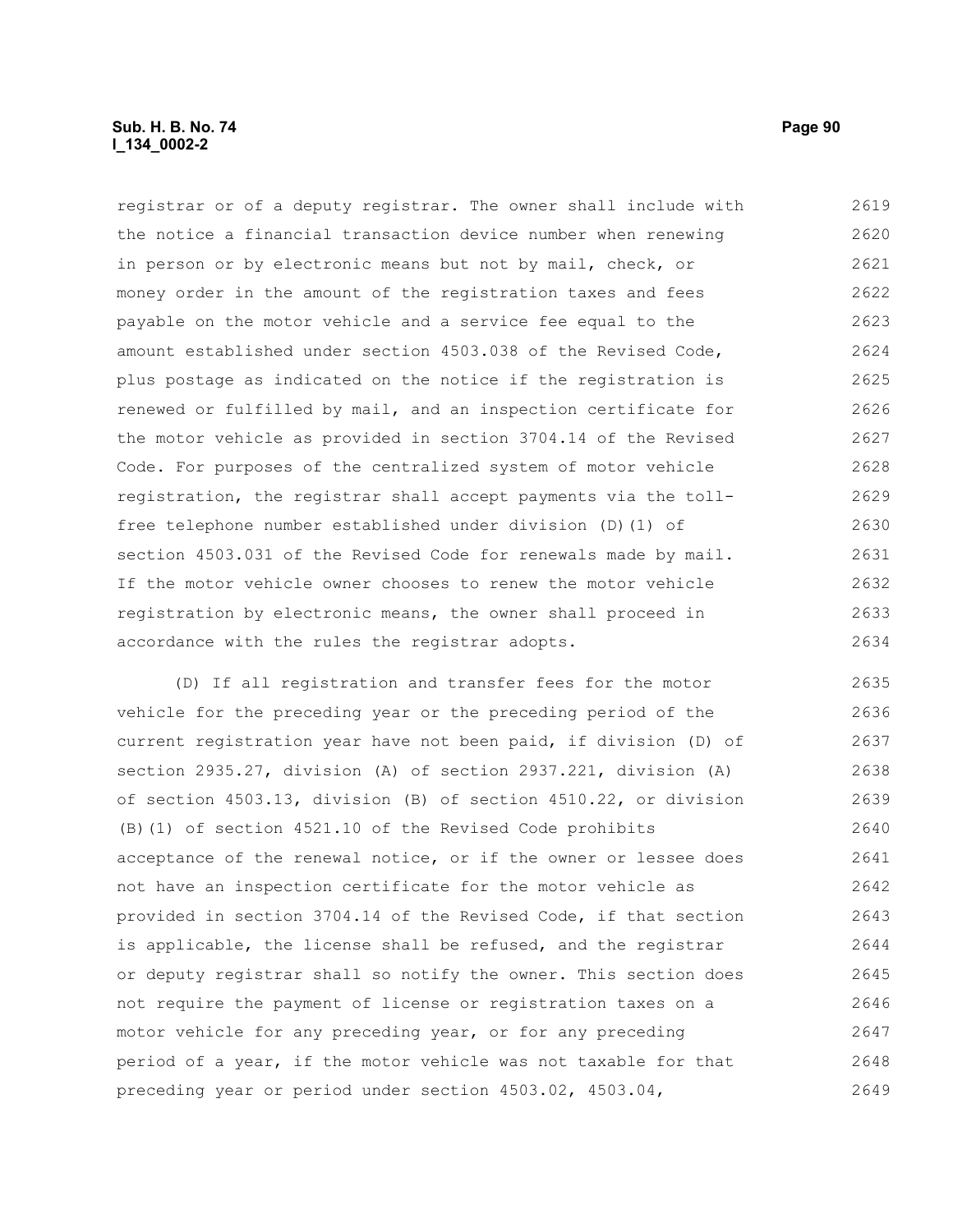4503.11, 4503.12, or 4503.16 or Chapter 4504. of the Revised Code. 2650 2651

(E)(1) Failure to receive a renewal notice does not relieve a motor vehicle owner from the responsibility to renew the registration for the motor vehicle. Any person who has a motor vehicle registered in this state and who does not receive a renewal notice as provided in division (B) of this section prior to the expiration date of the registration shall request an application for registration from the registrar or a deputy registrar and sign the application manually or by electronic means and submit the application and pay any applicable license taxes and fees to the registrar or deputy registrar. 2652 2653 2654 2655 2656 2657 2658 2659 2660 2661

(2) If the owner of a motor vehicle submits an application for registration and the registrar is prohibited by division (D) of section 2935.27, division (A) of section 2937.221, division (A) of section 4503.13, division (B) of section 4510.22, or division (B)(1) of section 4521.10 of the Revised Code from accepting the application, the registrar shall return the application and the payment to the owner. If the owner of a motor vehicle submits a registration renewal application to the registrar by electronic means and the registrar is prohibited from accepting the application as provided in this division, the registrar shall notify the owner of this fact and deny the application and return the payment or give a credit on the financial transaction device account of the owner in the manner the registrar prescribes by rule adopted pursuant to division (A) of this section. 2662 2663 2664 2665 2666 2667 2668 2669 2670 2671 2672 2673 2674 2675 2676

(F) Every deputy registrar shall post in a prominent place at the deputy's office a notice informing the public of the mail registration system required by this section and also shall post 2677 2678 2679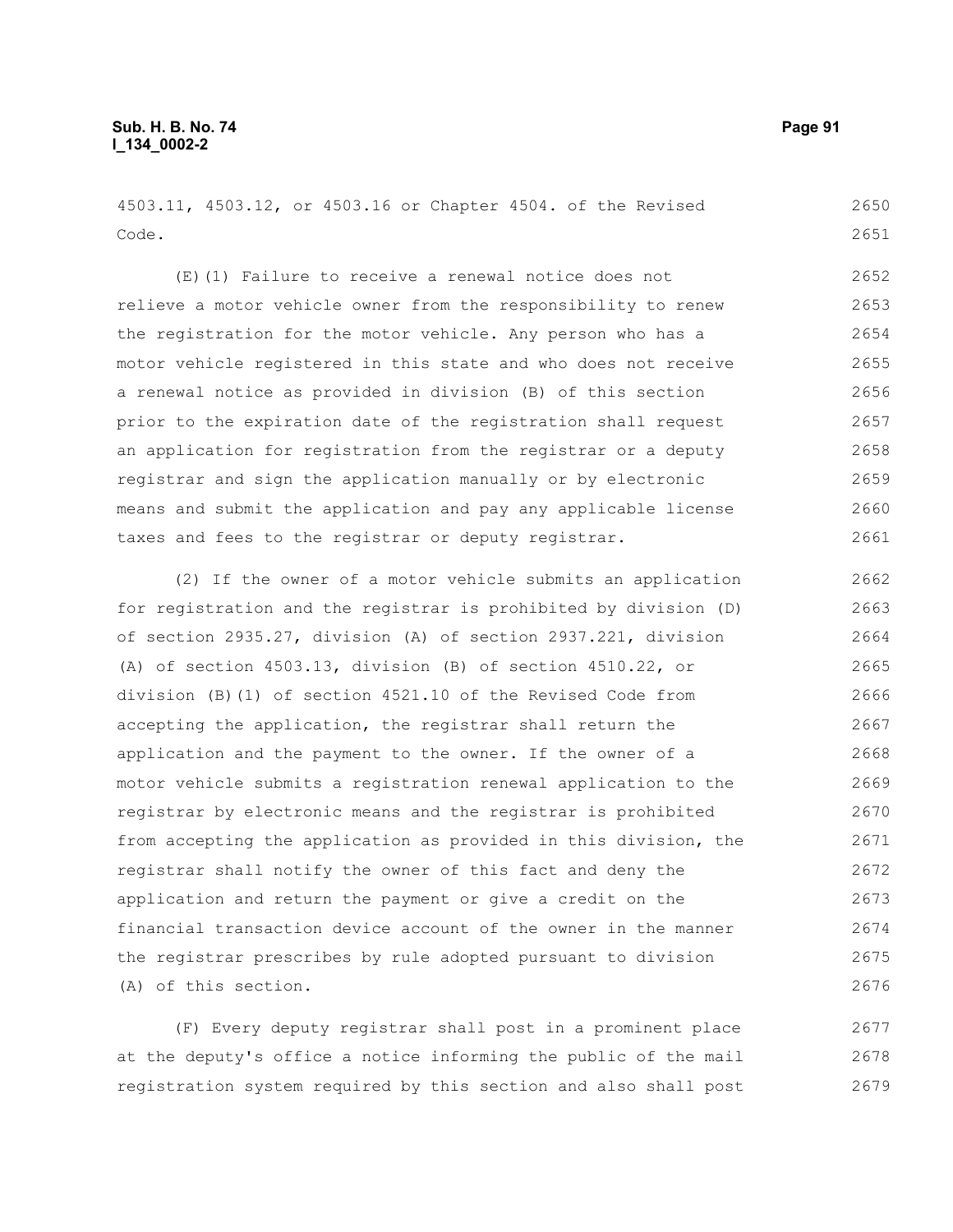#### **Sub. H. B. No. 74 Page 92 l\_134\_0002-2**

a notice that every owner of a motor vehicle and every chauffeur holding a certificate of registration is required to notify the registrar in writing of any change of residence within ten days after the change occurs. The notice shall be in such form as the registrar prescribes by rule. 2680 2681 2682 2683 2684

(G) The service fee equal to the amount established under section 4503.038 of the Revised Code that is collected from a person who renews a motor vehicle registration by electronic means or by mail, plus postage collected by the registrar and any financial transaction device surcharge collected by the registrar, shall be paid to the credit of the public safety highway purposes fund established by section 4501.06 of the Revised Code.

(H)(1) Pursuant to section 113.40 of the Revised Code, the registrar shall implement a program permitting payment of motor vehicle registration taxes and fees, driver's license and commercial driver's license fees, and any other taxes, fees, penalties, or charges imposed or levied by the state by means of a financial transaction device for transactions occurring online, at any office of the registrar, and at all deputy registrar locations. The program shall take effect not later than July 1, 2016. The registrar shall adopt rules as necessary for this purpose, but all such rules are subject to any action, policy, or procedure of the board of deposit or treasurer of state taken or adopted under section 113.40 of the Revised Code. 2693 2694 2695 2696 2697 2698 2699 2700 2701 2702 2703 2704

(2) The rules adopted under division (H)(1) of this section shall require a deputy registrar to accept payments by means of a financial transaction device beginning on the effective date of the rules unless the deputy registrar contract entered into by the deputy registrar prohibits the acceptance of 2705 2706 2707 2708 2709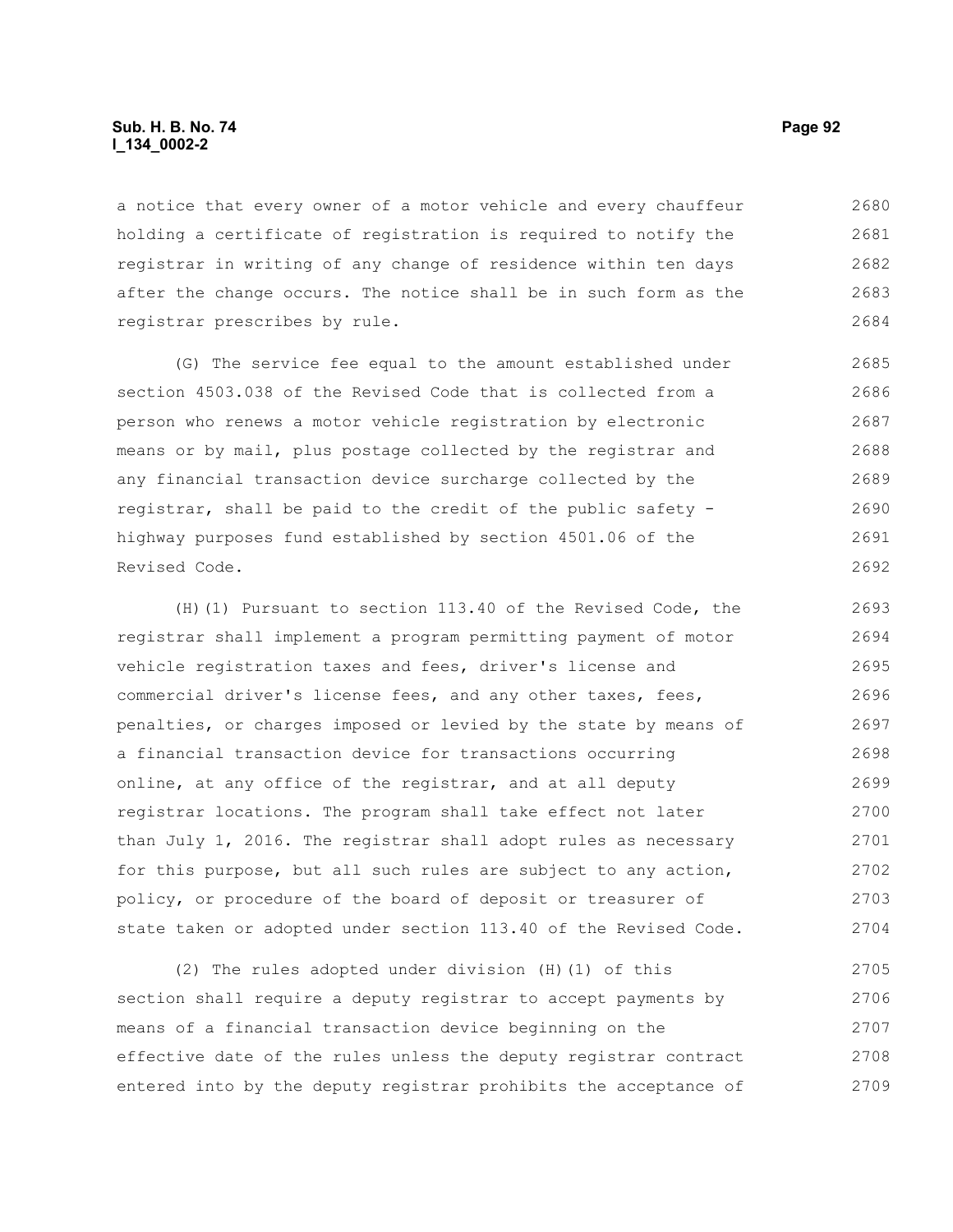#### **Sub. H. B. No. 74 Page 93 l\_134\_0002-2**

such payments by financial transaction device. However, commencing with deputy registrar contract awards that have a start date of July 1, 2016, and for all contract awards thereafter, the registrar shall require that the proposer accept payment by means of a financial transaction device, including credit cards and debit cards, for all department of public safety transactions conducted at that deputy registrar location. 2710 2711 2712 2713 2714 2715 2716

The bureau and deputy registrars are not required to pay any costs that result from accepting payment by means of a financial transaction device. A deputy registrar may charge a person who tenders payment for a department transaction by means of a financial transaction device any cost the deputy registrar incurs from accepting payment by the financial transaction device, but the deputy registrar shall not require the person to pay any additional fee of any kind in connection with the use by the person of the financial transaction device. 2717 2718 2719 2720 2721 2722 2723 2724 2725

(3) In accordance with division (H)(1) of this section and rules adopted by the registrar under that division, a county auditor or clerk of a court of common pleas that is designated a deputy registrar shall accept payment by means of a financial transaction device, including credit cards and debit cards, for all department transactions conducted at the office of the county auditor or clerk in the county auditor's or clerk's capacity as deputy registrar. The bureau is not required to pay any costs incurred by a county auditor or clerk that result from accepting payment by means of a financial transaction device for any department transaction. 2726 2727 2728 2729 2730 2731 2732 2733 2734 2735 2736

(I) For persons who reside in counties where tailpipe emissions inspections are required under the motor vehicle inspection and maintenance program, the notice required by 2737 2738 2739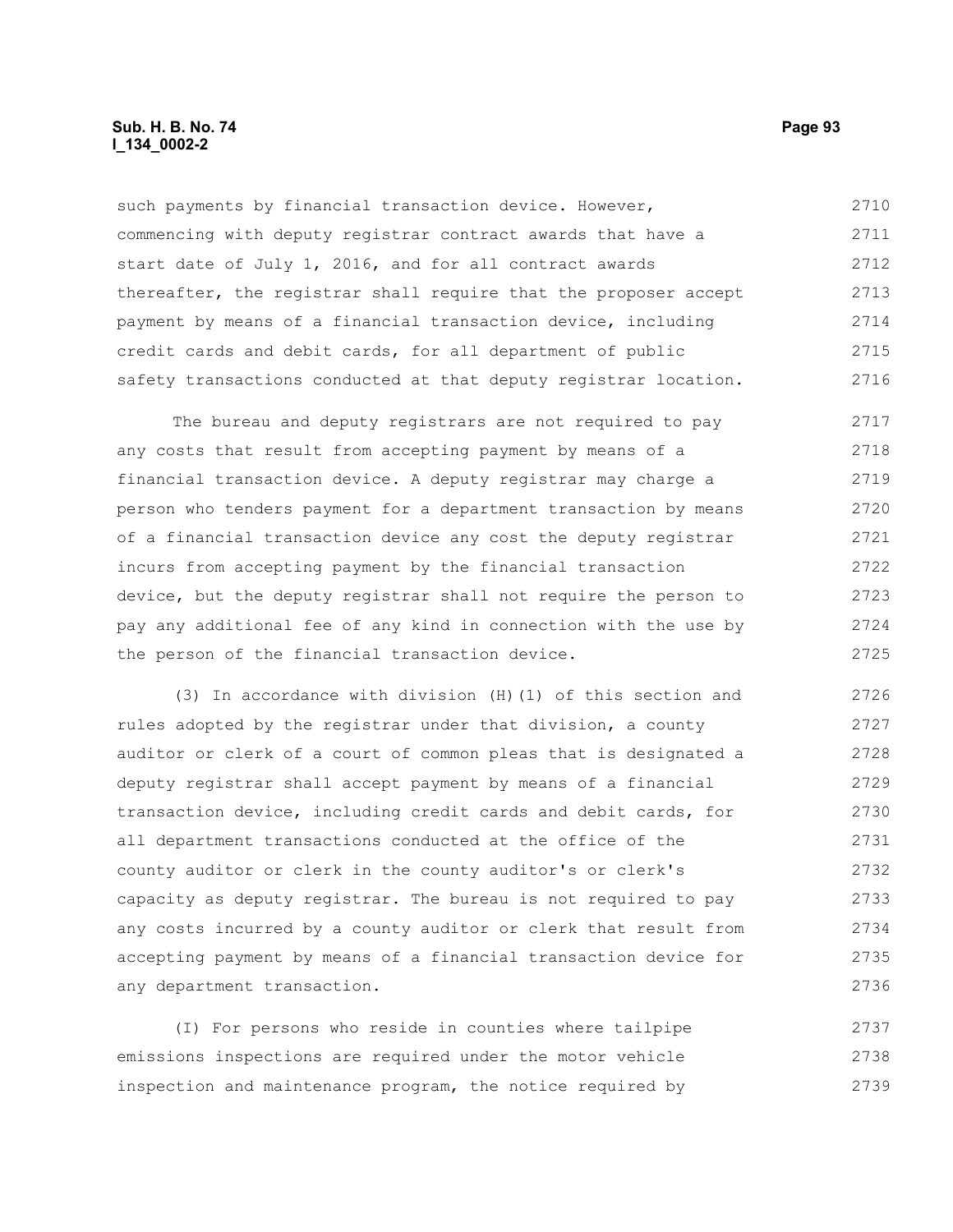| division (B) of this section shall also include the toll-free          | 2740 |
|------------------------------------------------------------------------|------|
| telephone number maintained by the Ohio environmental protection       | 2741 |
| agency to provide information concerning the locations of              | 2742 |
| emissions testing centers. The registrar also shall include a          | 2743 |
| statement in the notice that a battery electric motor vehicle is       | 2744 |
| not required to undergo emissions inspection under the motor           | 2745 |
| vehicle inspection and maintenance program established under           | 2746 |
| section 3704.14 of the Revised Code.                                   | 2747 |
| Sec. 4503.182. (A) A purchaser of a motor vehicle, upon                | 2748 |
| application and proof of purchase of the vehicle, may be issued        | 2749 |
| a temporary license placard or windshield sticker-motor vehicle        | 2750 |
| license registration for the motor vehicle.                            | 2751 |
| The purchaser of a motor vehicle applying for a temporary              | 2752 |
| license placard or windshield sticker under this section shall         | 2753 |
| execute an affidavit stating that the purchaser has not been-          | 2754 |
| issued-that was previously issued a license plate during the           | 2755 |
| current registration year a license plate that could can legally       | 2756 |
| be transferred to the transfer the license plate to that motor         | 2757 |
| vehicle_shall_not_be_issued_a_temporary_motor_vehicle_license_         | 2758 |
| registration.                                                          | 2759 |
| Placards or windshield stickers A temporary motor vehicle              | 2760 |
| license registration shall be issued only for the applicant's          | 2761 |
| use of the motor vehicle to enable the applicant to legally            | 2762 |
| operate the motor vehicle while proper title, license plates,          | 2763 |
| and a certificate of registration are being obtained, and shall        | 2764 |
| be displayed on no other motor vehicle.                                | 2765 |
| Placards or windshield stickers A temporary motor vehicle              | 2766 |
| license registration issued under division (A) of this section         | 2767 |
| are is valid for a period of forty-five days from date of              | 2768 |
| issuance and $\frac{are - is}{\text{not} } t$ ansferable or renewable. | 2769 |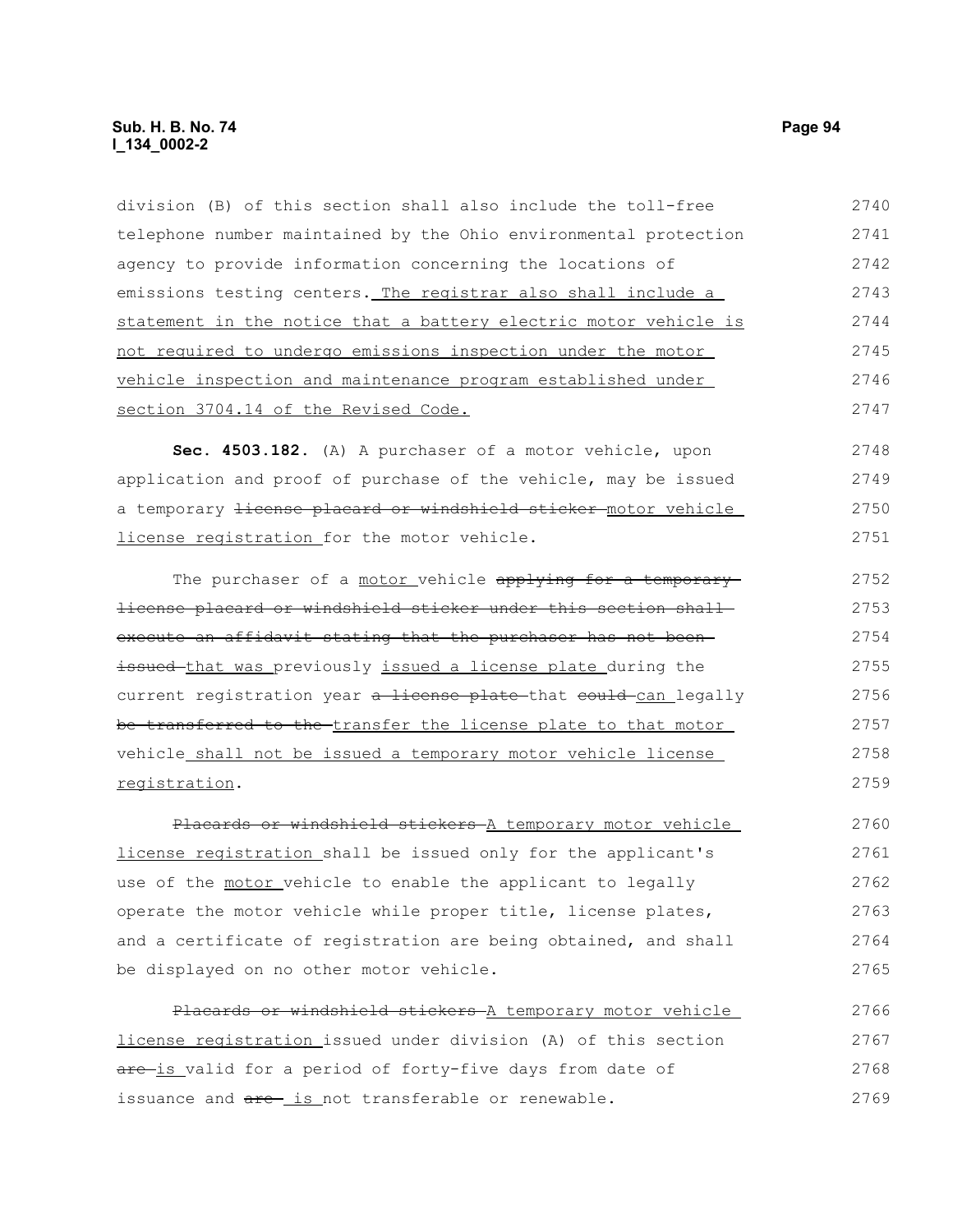## **Sub. H. B. No. 74** Page 95 **l\_134\_0002-2**

| The fee for the placards or windshield stickers a                     | 2770 |
|-----------------------------------------------------------------------|------|
| temporary motor vehicle license registration issued under this        | 2771 |
| section is two dollars plus a service fee equal to the amount         | 2772 |
| established under section 4503.038 of the Revised Code.               | 2773 |
| (B) (1) The registrar of motor vehicles may issue $\pm \circ -$       | 2774 |
| temporary motor vehicle license registrations to an Ohio              | 2775 |
| motorized bicycle dealer or a licensed motor vehicle dealer           | 2776 |
| temporary license placards to be issued to purchasers for use on      | 2777 |
| motor vehicles sold by the dealer, in accordance with rules           | 2778 |
| prescribed by the registrar. The dealer shall notify the              | 2779 |
| registrar, within forty-eight hours, of the issuance of a             | 2780 |
| placard by electronic means via computer equipment purchased and      | 2781 |
| maintained by the dealer or in any other manner prescribed by         | 2782 |
| the registrar. An Ohio motorized bicycle dealer or a licensed         | 2783 |
| motor vehicle dealer shall issue temporary motor vehicle license      | 2784 |
| registrations by electronic means via computer equipment              | 2785 |
| purchased and maintained by the dealer unless otherwise               | 2786 |
| authorized by the registrar.                                          | 2787 |
| (2) The fee for each placard-temporary motor vehicle                  | 2788 |
| license registration issued by the registrar to a dealer is two       | 2789 |
| dollars, in addition to the fees charged under division (D) of        | 2790 |
| this section. The registrar shall charge an additional fee equal      | 2791 |
| to the amount established under section 4503.038 of the Revised       | 2792 |
| Code for each placard issued to a dealer who notifies the-            | 2793 |
| registrar of the issuance of the placards in a manner other than      | 2794 |
| by approved electronic means.                                         | 2795 |
| (3) When a dealer issues a temporary <del>license placard motor</del> | 2796 |
| vehicle license registration to a purchaser, the dealer shall         | 2797 |
| collect and retain the fees established under divisions (A) and       | 2798 |

(D) of this section.

2799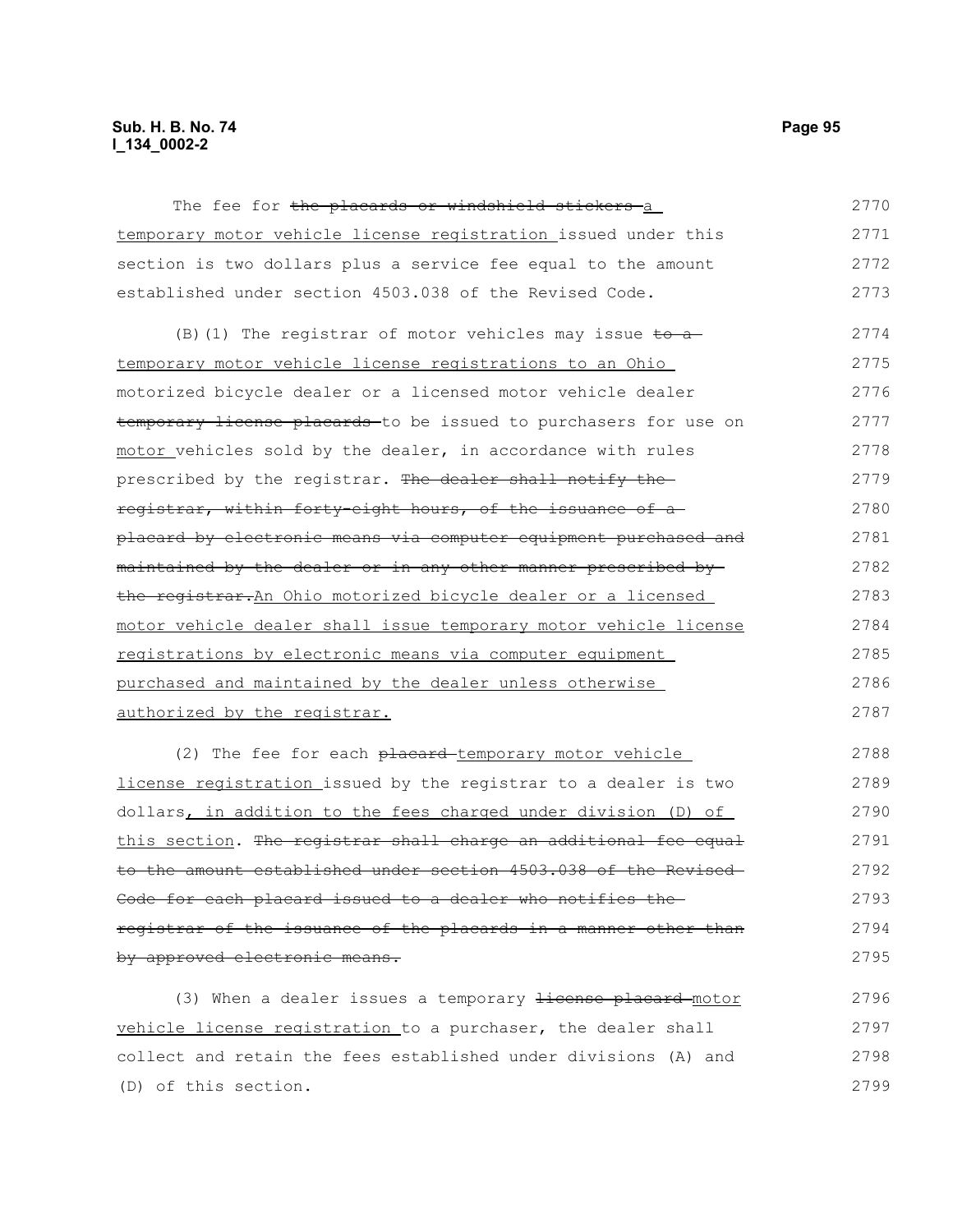### **Sub. H. B. No. 74 Page 96 l\_134\_0002-2**

(C) The registrar of motor vehicles, at the registrar's discretion, may issue a temporary motor vehicle license placard. Such a placard may be issued registration in the case of extreme hardship encountered by a citizen from this state or another state who has attempted to comply with all registration laws, but for extreme circumstances is unable to properly register the citizen's vehicle. Placards-A temporary motor vehicle license registration issued under division (C) of this section are is valid for a period of thirty days from the date of issuance and are-is not transferable or renewable. 2800 2801 2802 2803 2804 2805 2806 2807 2808 2809

(D) In addition to the fees charged under divisions (A) and (B) of this section, the registrar and each deputy registrar shall collect a fee of thirteen dollars for each temporary motor vehicle license placard registration issued. The additional fee is for the purpose of defraying the department of public safety's costs associated with the administration and enforcement of the motor vehicle and traffic laws of Ohio. At the time and in the manner provided by section 4503.10 of the Revised Code, the deputy registrar shall transmit to the registrar the fees collected under this section. The registrar shall deposit all moneys received under this division into the public safety - highway purposes fund established in section 4501.06 of the Revised Code. 2810 2811 2812 2813 2814 2815 2816 2817 2818 2819 2820 2821 2822

(E) The registrar shall may adopt rules, in accordance with division (B) of section 111.15 of the Revised Code, to specify the procedures for reporting the information from applications for temporary motor vehicle license placards and windshield stickers registrations and for providing the information from these applications to law enforcement agencies. 2823 2824 2825 2826 2827 2828

(F) Temporary motor vehicle license placards-registrations 2829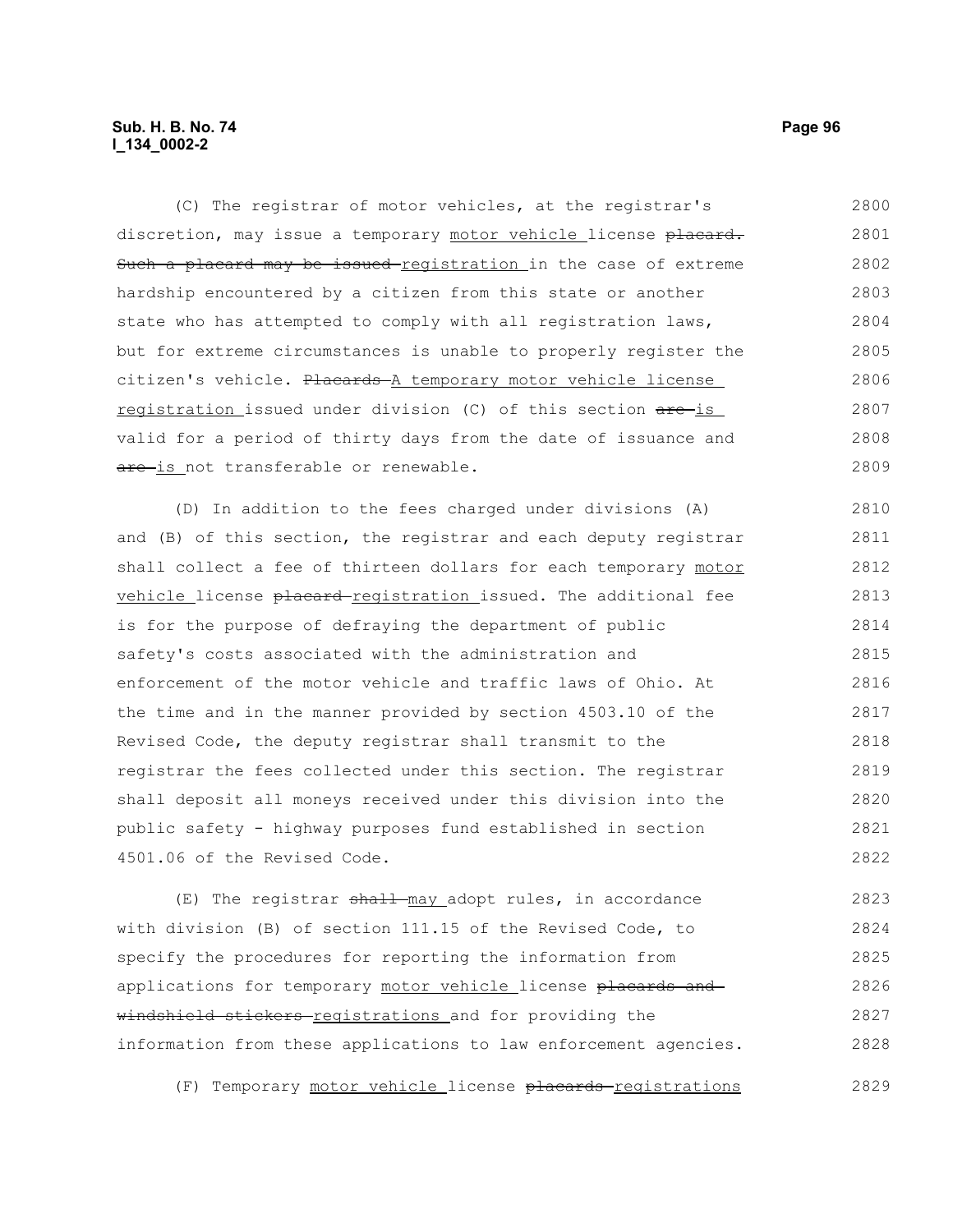#### **Sub. H. B. No. 74 Page 97 l\_134\_0002-2**

issued under this section shall bear a distinctive combination of seven letters, numerals, or letters and numerals, and shall incorporate a security feature that, to the greatest degree possible, prevents tampering with any of the information that is entered upon a placard it when it is issued. 2830 2831 2832 2833 2834

(G) Whoever violates division (A) of this section is guilty of a misdemeanor of the fourth degree. Whoever violates division (B) of this section is guilty of a misdemeanor of the first degree. 2835 2836 2837 2838

(H) As used in this section, "motorized bicycle dealer" means any person engaged in the business of selling at retail, displaying, offering for sale, or dealing in motorized bicycles who is not subject to section 4503.09 of the Revised Code. 2839 2840 2841 2842

**Sec. 4503.19.** (A)(1) Upon the filing of an application for registration and the payment of the tax for registration, the registrar of motor vehicles or a deputy registrar shall determine whether the owner previously has been issued a license plate for the motor vehicle described in the application. If no license plate previously has been issued to the owner for that motor vehicle, the registrar or deputy registrar shall assign to the motor vehicle a distinctive number and issue and deliver to the owner in the manner that the registrar may select a certificate of registration, in the form that the registrar shall prescribe. The registrar or deputy registrar also shall charge the owner any fees required under division (C) of section 4503.10 of the Revised Code. 2843 2844 2845 2846 2847 2848 2849 2850 2851 2852 2853 2854 2855

(2) The registrar or deputy registrar then shall deliver a license plate and, when required, a validation sticker, or a validation sticker alone, to be attached to the number plate as provided in section 4503.191 of the Revised Code. 2856 2857 2858 2859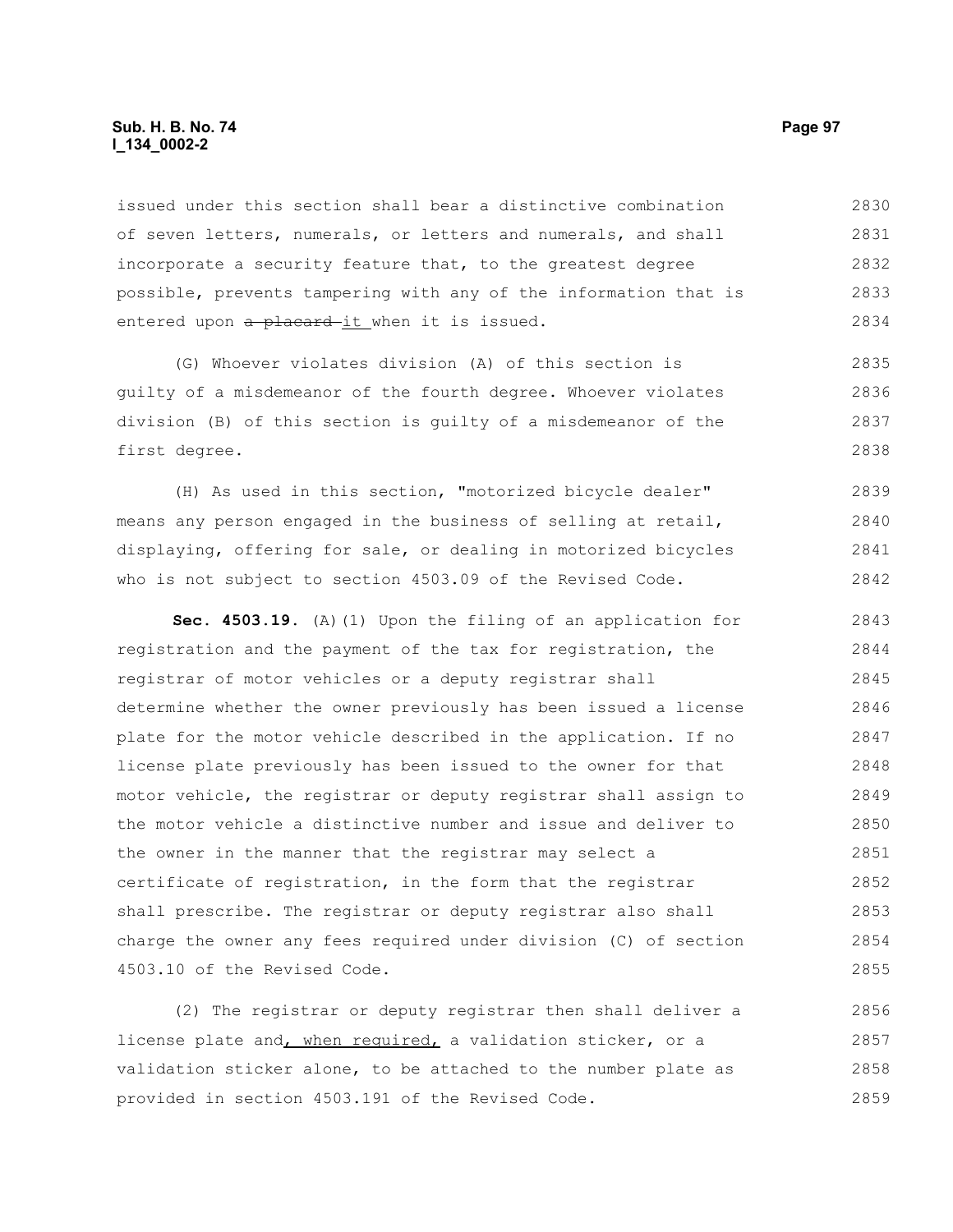#### **Sub. H. B. No. 74 Page 98 l\_134\_0002-2**

If an owner wishes to have two license plates, the registrar or deputy registrar shall deliver two license plates, duplicates of each other, and, when required, a validation sticker, or a validation sticker alone, to be attached to the number plates as provided in section 4503.191 of the Revised Code. The owner shall display the license plate and, when required, the validation sticker on the rear of the vehicle. However, a commercial tractor shall display the license plate and validation sticker on the front of the commercial tractor and a chauffeured limousine shall display a livery sticker along with a validation sticker as provided in section 4503.24 of the Revised Code. 2860 2861 2862 2863 2864 2865 2866 2867 2868 2869 2870 2871

(3) The registrar or deputy registrar shall not issue a license plate for a school bus. A school bus shall display identifying numbers in the manner prescribed by section 4511.764 of the Revised Code. 2872 2873 2874 2875

(4) The certificate of registration and shall be issued and delivered to the owner in person, by mail, or by electronic delivery. The license plate and, when required, validation sticker, or validation sticker alone, shall be issued and delivered to the owner in person or by mail. 2876 2877 2878 2879 2880

(5) In the event of the loss, mutilation, or destruction of any certificate of registration, or of any license plate or validation sticker, or if the owner chooses to replace a license plate previously issued for a motor vehicle, or if the registration certificate and license plate have been impounded as provided by division (B)(1) of section 4507.02 and section 4507.16 of the Revised Code, the owner of a motor vehicle, or manufacturer or dealer, may obtain from the registrar, or from a deputy registrar if authorized by the registrar, a duplicate 2881 2882 2883 2884 2885 2886 2887 2888 2889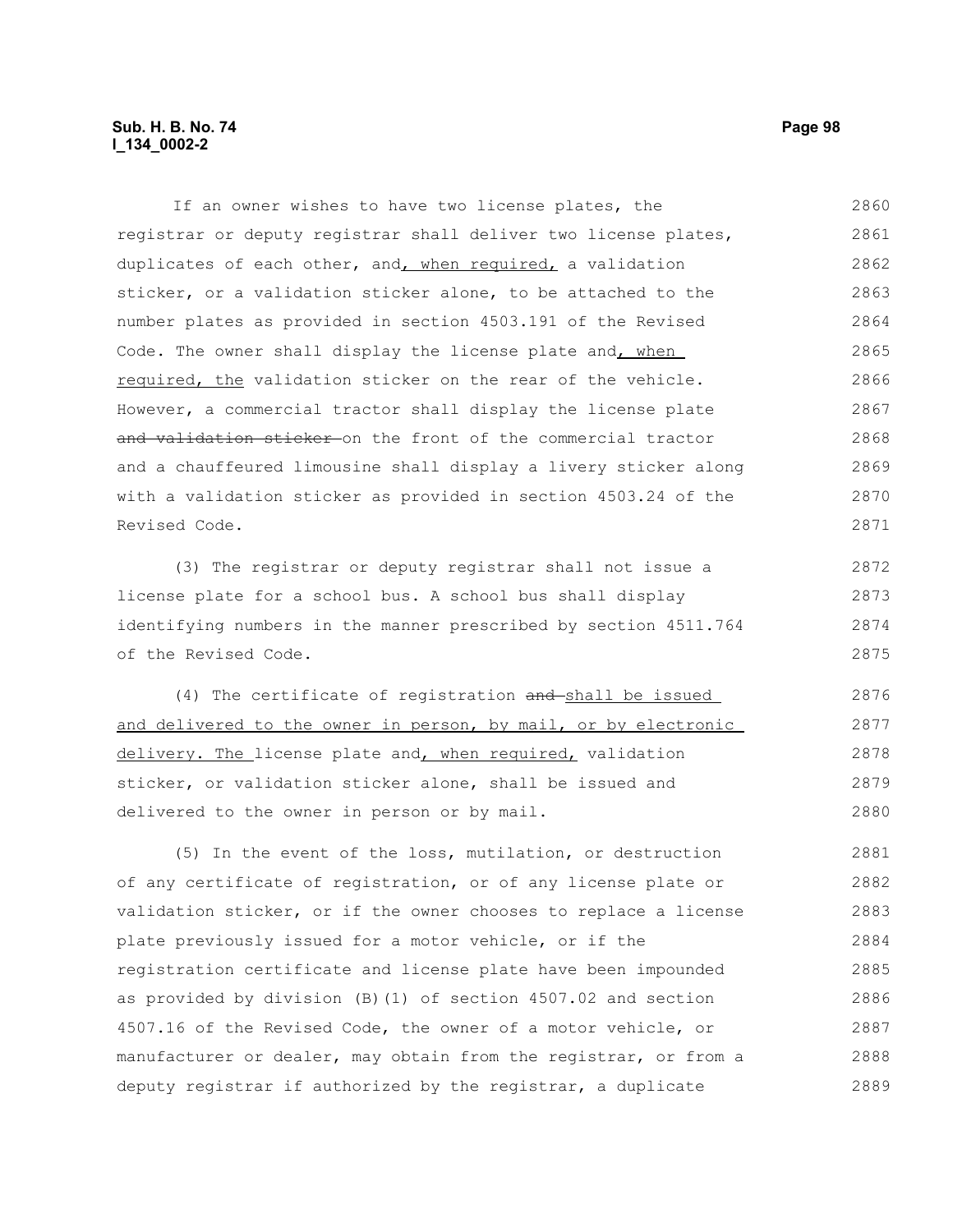### **Sub. H. B. No. 74 Page 99 l\_134\_0002-2**

thereof or a new license plate bearing a different number, if the registrar considers it advisable, upon filing an application prescribed by the registrar, and upon paying a fee of one dollar for such certificate of registration. The registrar shall deposit the one dollar fee into the state treasury to the credit of the public safety - highway purposes fund created in section 4501.06 of the Revised Code. The registrar or deputy registrar shall charge a fee of seven dollars and fifty cents for each set of two license plates or six dollars and fifty cents for each single license plate or validation sticker issued, which the registrar shall deposit into the state treasury to the credit of the public safety - highway purposes fund. 2890 2891 2892 2893 2894 2895 2896 2897 2898 2899 2900 2901

(6) Each applicant for a replacement certificate of registration, license plate, or validation sticker also shall pay the fees provided in divisions (C) and (D) of section 4503.10 of the Revised Code and any applicable fee under section 4503.192 of the Revised Code.

Additionally, the registrar and each deputy registrar who either issues a license plate and a validation sticker for use on any vehicle other than a commercial tractor, semitrailer, or apportioned vehicle, or who issues a validation sticker alone for use on such a vehicle and the owner has changed the owner's county of residence since the owner last was issued a county identification sticker, also shall issue and deliver to the owner a county identification sticker, which shall be attached to the license plate in a manner prescribed by the director of public safety. The county identification sticker shall identify prominently by name or number the county in which the owner of the vehicle resides at the time of registration, except that the county identification sticker for a nonstandard license plate, as defined in section 4503.77 of the Revised Code, shall 2907 2908 2909 2910 2911 2912 2913 2914 2915 2916 2917 2918 2919 2920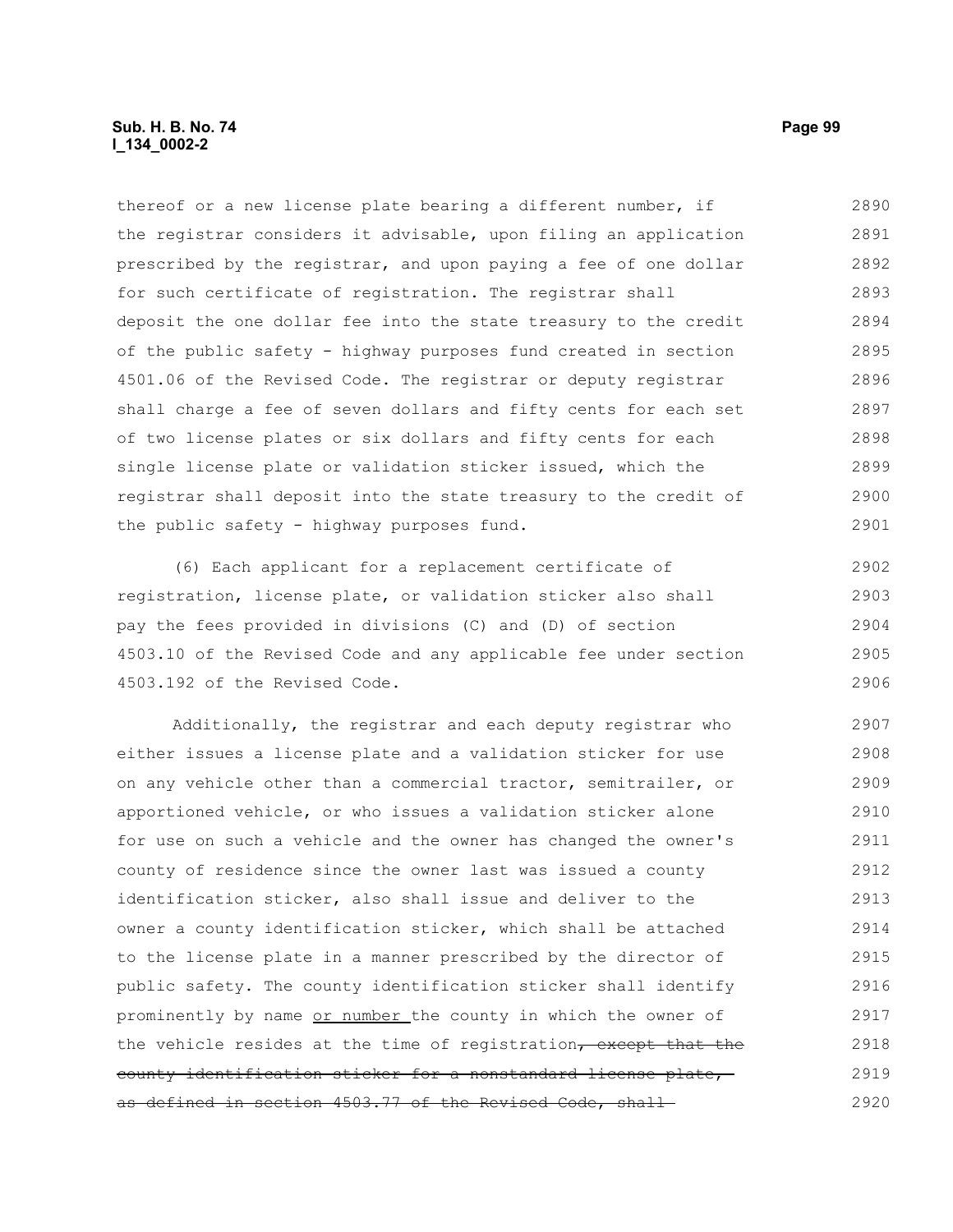| identify prominently by name or number the county in which the   | 2921 |
|------------------------------------------------------------------|------|
| owner of the vehicle resides at the time of registration.        | 2922 |
| (B) A certificate of registration issued under this              | 2923 |
| section shall have a portion that contains all the information   | 2924 |
| contained in the main portion of the certificate except for the  | 2925 |
| address of the person to whom the certificate is issued. Except  | 2926 |
| as provided in this division, whenever a reference is made in    | 2927 |
| the Revised Code to a motor vehicle certificate of registration  | 2928 |
| that is issued under this section, the reference shall be deemed | 2929 |
| to refer to either the main portion of the certificate or the    | 2930 |
| portion containing all information in the main portion except    | 2931 |
| the address of the person to whom the certificate is issued. If  | 2932 |
| a reference is made in the Revised Code to the seizure or        | 2933 |
| surrender of a motor vehicle certificate of registration that is | 2934 |
| issued under this section, the reference shall be deemed to      | 2935 |
| refer to both the main portion of the certificate and the        | 2936 |
| portion containing all information in the main portion except    | 2937 |
| the address of the person to whom the certificate is issued.     | 2938 |
| (C) Whoever violates this section is quilty of a minor           | 2939 |
| misdemeanor.                                                     | 2940 |
| Sec. 4503.191. (A) (1) The identification license plate          | 2941 |
| shall be issued for a multi-year period as determined by the     | 2942 |
| director of public safety, and, except as provided in division   | 2943 |
| (A) (3) of this section, shall be accompanied by a validation    | 2944 |
| sticker, to be attached to the license plate. Except as provided | 2945 |
| in division-divisions (A) (2) and (3) of this section, the       | 2946 |
| validation sticker shall indicate the expiration of the          | 2947 |
| registration period to which the motor vehicle for which the     | 2948 |
| license plate is issued is assigned, in accordance with rules    | 2949 |
| adopted by the registrar of motor vehicles. During each          | 2950 |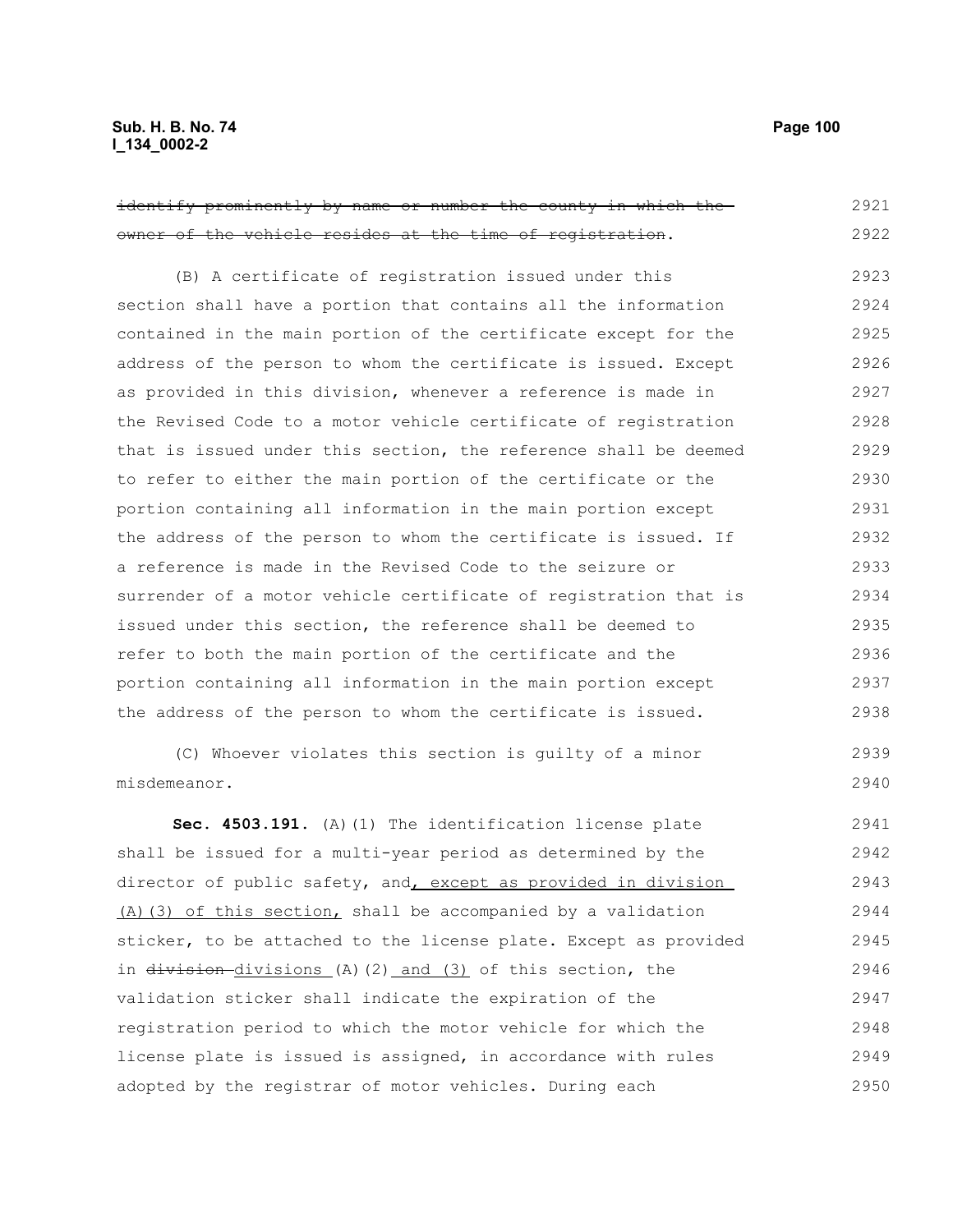#### **Sub. H. B. No. 74** Page 101 **l\_134\_0002-2**

succeeding year of the multi-year period following the issuance of the plate and validation sticker, upon the filing of an application for registration and the payment of the tax therefor, a validation sticker alone shall be issued. The validation stickers required under this section shall be of different colors or shades each year, the new colors or shades to be selected by the director. 2951 2952 2953 2954 2955 2956 2957

(2)(a) The director shall develop a universal validation sticker that may be issued to any owner of five hundred or more passenger vehicles, so that a sticker issued to the owner may be placed on any passenger vehicle in that owner's fleet. Beginning January 1, 2019, the universal validation sticker shall not have an expiration date on it and shall not need replaced at the time of registration, except in the event of the loss, mutilation, or destruction of the validation sticker. The director may establish and charge an additional fee of not more than one dollar per registration to compensate for necessary costs of the universal validation sticker program. The additional fee shall be credited to the public safety - highway purposes fund created in section 4501.06 of the Revised Code. The director shall select the color or shade of the universal validation sticker. 2958 2959 2960 2961 2962 2963 2964 2965 2966 2967 2968 2969 2970 2971

(b) A validation sticker issued for an all-purpose vehicle that is registered under Chapter 4519. of the Revised Code or for a trailer or semitrailer that is permanently registered under division (A)(2) of section 4503.103 of the Revised Code or is registered for any number of succeeding registration years may indicate the expiration of the registration period, if any, by any manner determined by the registrar by rule. 2972 2973 2974 2975 2976 2977 2978

(3) No validation sticker shall be issued, and a validation sticker is not required for display, on the license 2979 2980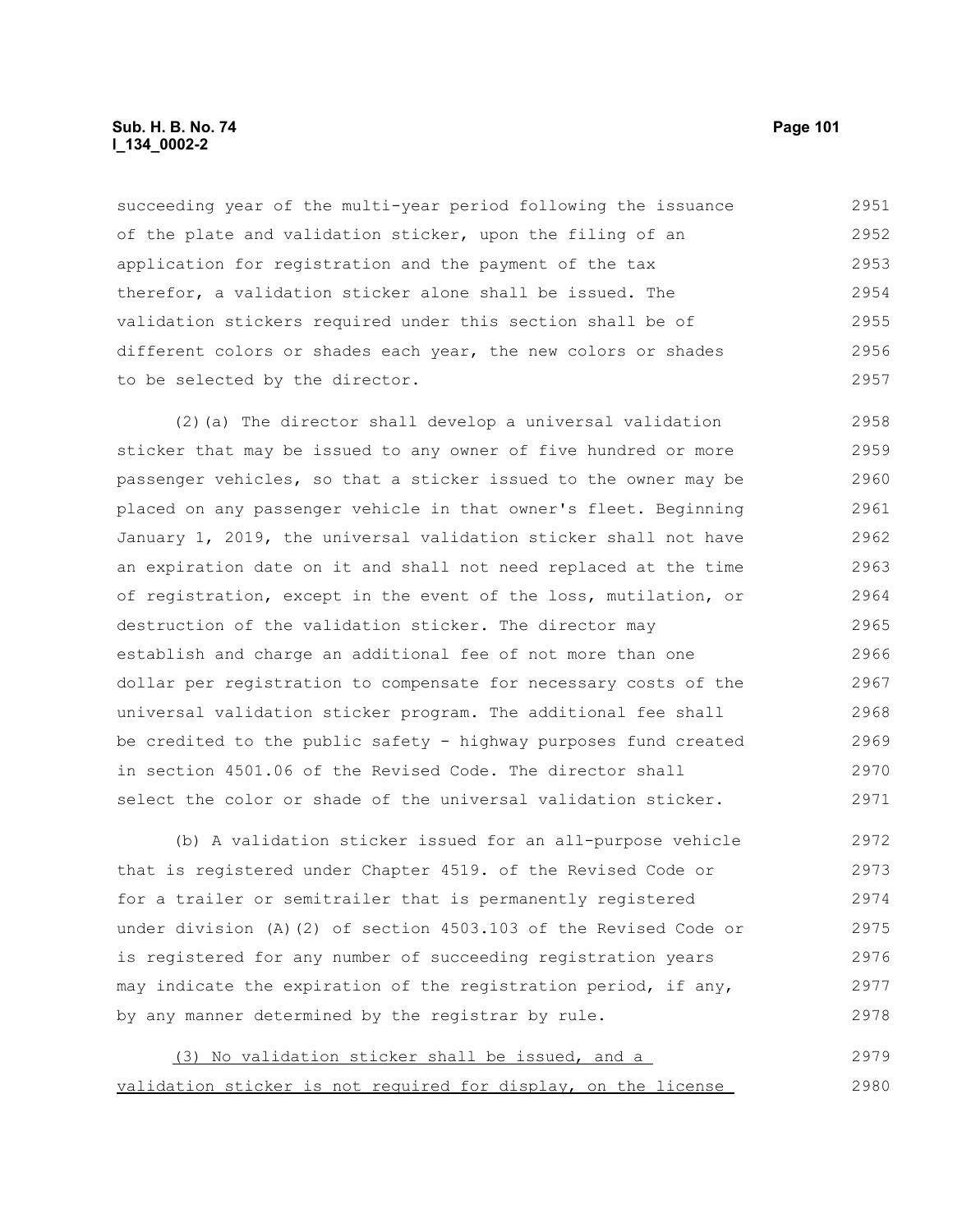3008

| plate of a nonapportioned commercial tractor or any apportioned  | 2981 |
|------------------------------------------------------------------|------|
| motor vehicle.                                                   | 2982 |
| (B) Identification license plates shall be produced by           | 2983 |
| Ohio penal industries. Validation stickers and county            | 2984 |
| identification stickers shall be produced by Ohio penal          | 2985 |
| industries unless the registrar adopts rules that permit         | 2986 |
| expressly permitting the registrar or deputy registrars to print | 2987 |
| provide for the printing or otherwise produce them in-           | 2988 |
| houseproduction of the stickers.                                 | 2989 |
| Sec. 4503.21. (A) (1) No person who is the owner or              | 2990 |
| operator of a motor vehicle shall fail to display in plain view  | 2991 |
| on the rear of the motor vehicle a license plate that displays   | 2992 |
| the distinctive number and registration mark assigned to the     | 2993 |
| motor vehicle by the director of public safety, including any    | 2994 |
| county identification sticker and any validation sticker when    | 2995 |
| required by and issued under sections 4503.19 and 4503.191 of    | 2996 |
| the Revised Code, except that . However, a commercial tractor    | 2997 |
| shall display the license plate and validation sticker-on the    | 2998 |
| front of the commercial tractor.                                 | 2999 |
| (2) The license plate shall be securely fastened so as not       | 3000 |
| to swing, and shall not be covered by any material that          | 3001 |
| obstructs its visibility.                                        | 3002 |
| (3) No person to whom a temporary motor vehicle license          | 3003 |
| placard or windshield sticker-registration has been issued for   | 3004 |
| the use of a motor vehicle under section 4503.182 of the Revised | 3005 |
| Code, and no operator of that motor vehicle, shall fail to       | 3006 |
| display the temporary motor vehicle_license placard-registration | 3007 |

window or on an external rear surface of the motor vehicle, or fail to display the windshield sticker in plain view on the rear 3009 3010

in plain view from the rear of the vehicle either in the rear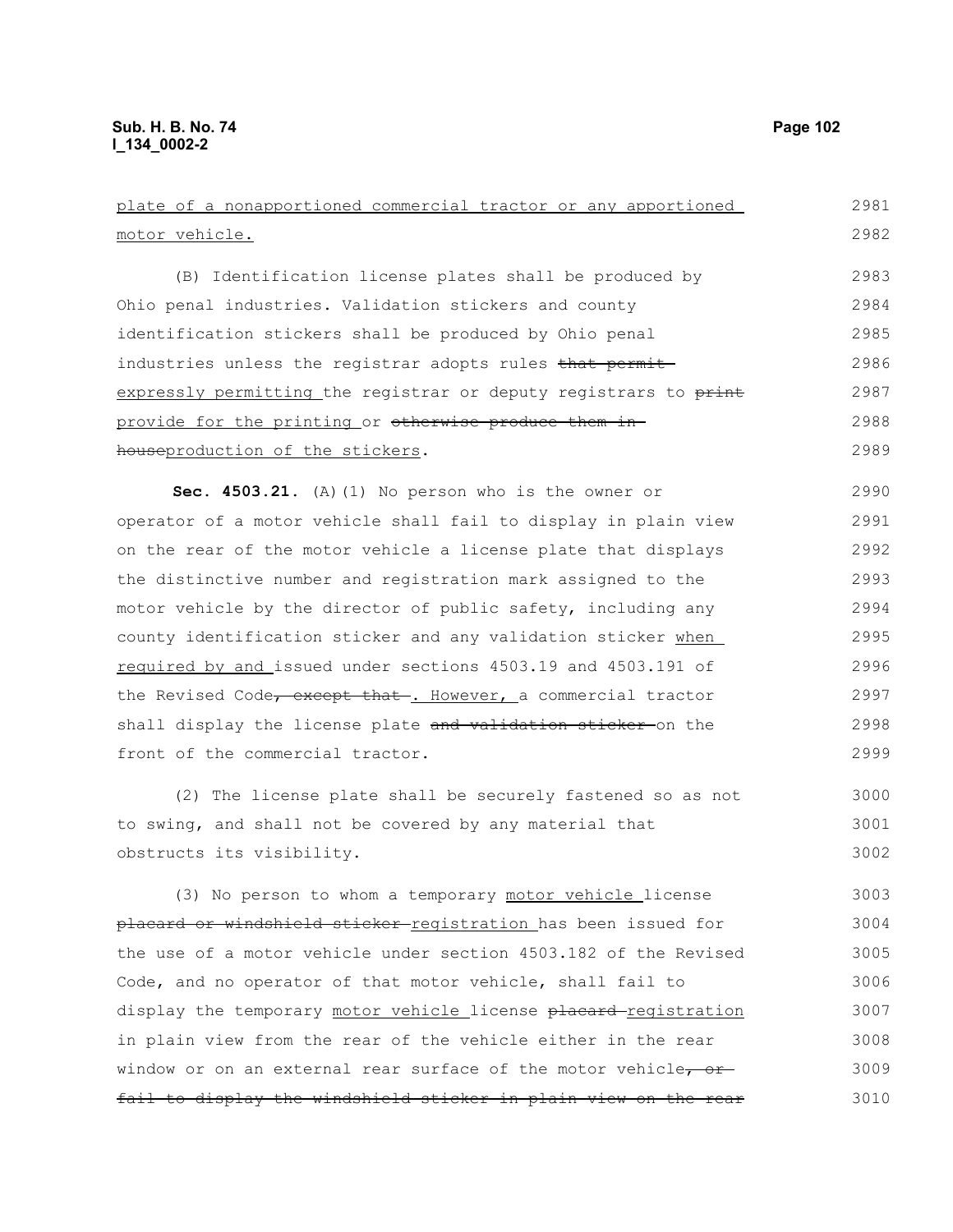| window of the motor vehicle.                                     | 3011 |
|------------------------------------------------------------------|------|
| (4) No temporary license placard or windshield sticker-          | 3012 |
| person_shall be covered-cover a temporary motor vehicle license  | 3013 |
| registration by any material that obstructs its visibility.      | 3014 |
| (B) Whoever violates this section is quilty of a minor           | 3015 |
| misdemeanor.                                                     | 3016 |
| (C) The offense-offenses established under division (A) of       | 3017 |
| this section is a are strict liability offense offenses and      | 3018 |
| section 2901.20 of the Revised Code does not apply. The          | 3019 |
| designation of this offense-these offenses as a-strict liability | 3020 |
| offense-offenses shall not be construed to imply that any other  | 3021 |
| offense, for which there is no specified degree of culpability,  | 3022 |
| is not a strict liability offense.                               | 3023 |
| Sec. 4503.29. (A) The director of veterans services in           | 3024 |
| conjunction with the registrar of motor vehicles shall develop   | 3025 |
| and maintain a program to establish and issue nonstandard        | 3026 |
| specialty license plates recognizing military service and        | 3027 |
| military honors pertaining to valor and service.                 | 3028 |
| (B) The director and the registrar shall jointly adopt           | 3029 |
| rules in accordance with Chapter 119. of the Revised Code for    | 3030 |
| purposes of establishing the program under this section. The     | 3031 |
| director and registrar shall adopt the rules as soon as possible | 3032 |
| after June 29, 2018, but not later than nine months after June   | 3033 |
| 29, 2018. The rules shall do all of the following:               | 3034 |
| (1) Establish nonstandard-specialty_license plates               | 3035 |
| recognizing military service;                                    | 3036 |
| (2) Establish nonstandard-specialty_license plates               | 3037 |

recognizing military honors pertaining to valor and service; 3038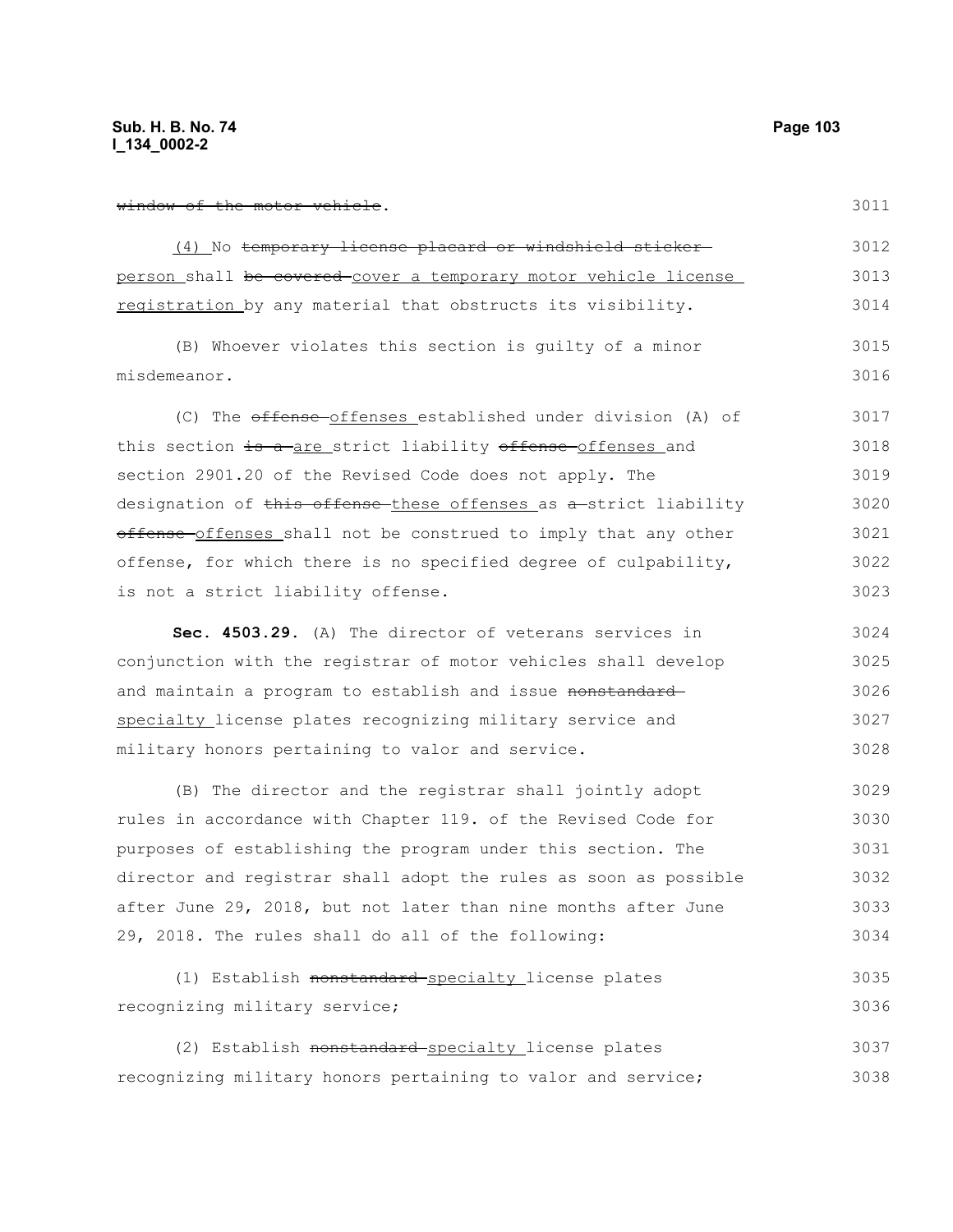(3) Establish eligibility criteria that apply to each nonstandard specialty license plate issued under this section; (4) Establish requirements governing any necessary documentary evidence required to be presented by an applicant for a nonstandard-specialty\_license plate issued under this section; (5) Establish guidelines for the designs, markings, and inscriptions on a nonstandard-specialty license plate established under this section; (6) Establish procedures for altering the designs, markings, or inscriptions on a nonstandard-specialty license plate established under this section; (7) Prohibit nonstandard specialty license plates established under this section from recognizing achievement awards or unit awards; (8) Establish any other procedures or requirements that are necessary for the implementation and administration of this section. (C) The rules adopted under division (B) of this section shall provide for the establishment of the military nonstandard specialty license plates created under sections 4503.431, 4503.432, 4503.433, 4503.434, 4503.436, 4503.48, 4503.481, 4503.53, 4503.532, 4503.533, 4503.536, 4503.537, 4503.538, 4503.54, 4503.541, 4503.543, 4503.544, 4503.547, 4503.548, 4503.581, 4503.59, and 4503.731 of the Revised Code as those sections existed prior to June 29, 2018 that are no longer codified in the Revised Code. (D)(1) Any person who meets the applicable qualifications 3039 3040 3041 3042 3043 3044 3045 3046 3047 3048 3049 3050 3051 3052 3053 3054 3055 3056 3057 3058 3059 3060 3061 3062 3063 3064 3065 3066

for the issuance of a nonstandard-specialty license plate 3067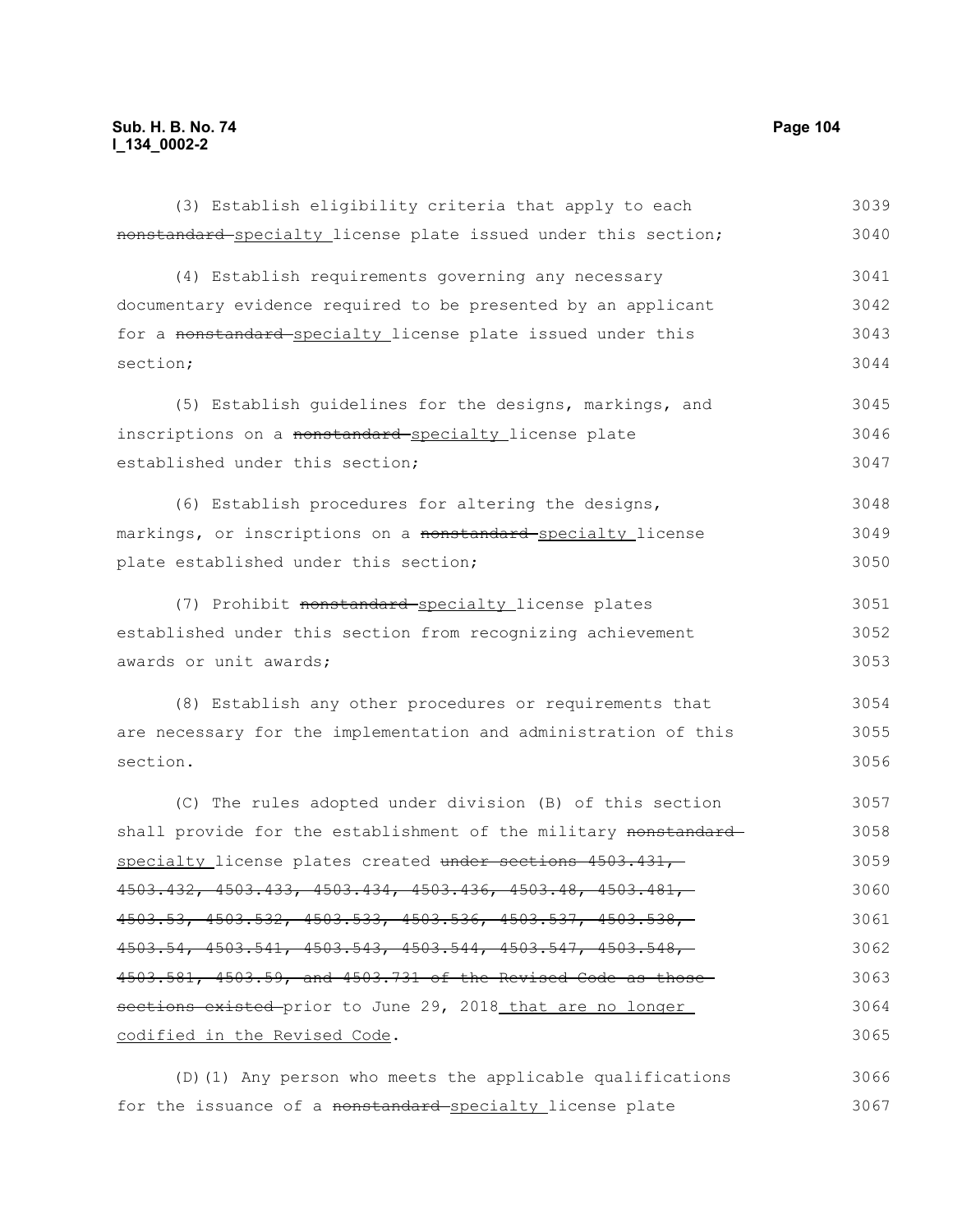#### **Sub. H. B. No. 74** Page 105 **l\_134\_0002-2**

established by rule adopted under division (B) of this section may apply to the registrar of motor vehicles for the registration of any passenger car, noncommercial motor vehicle, recreational vehicle, or other vehicle the person owns or leases of a class approved by the registrar. The application may be combined with a request for a special reserved license plate under section 4503.40 or 4503.42 of the Revised Code. 3068 3069 3070 3071 3072 3073 3074

(2)(a) Except as provided in division  $(D)(2)(b)$  of this section, upon receipt of an application for registration of a motor vehicle under this section and the required taxes and fees, compliance with all applicable laws relating to the registration of a motor vehicle, and, if necessary, upon presentation of the required documentary evidence, the registrar shall issue to the applicant the appropriate motor vehicle registration and a set of license plates and a validation sticker, or a validation sticker alone when required by section 4503.191 of the Revised Code. 3075 3076 3077 3078 3079 3080 3081 3082 3083 3084

(b) Any disabled veteran who qualifies to apply to the registrar for the registration of a motor vehicle under section 4503.41 of the Revised Code without the payment of any registration taxes or fees, may apply instead for registration of the motor vehicle under this section. The disabled veteran applying for registration under this section is not required to pay any registration taxes or fees as required by sections 4503.038, 4503.04, 4503.10, 4503.102, and 4503.103 of the Revised Code, any local motor vehicle tax levied under Chapter 4504. of the Revised Code, or any fee charged under section 4503.19 of the Revised Code for up to two motor vehicles, including any motor vehicle registered under section 4503.41 of the Revised Code. Upon receipt of an application for registration of the motor vehicle and presentation of any 3085 3086 3087 3088 3089 3090 3091 3092 3093 3094 3095 3096 3097 3098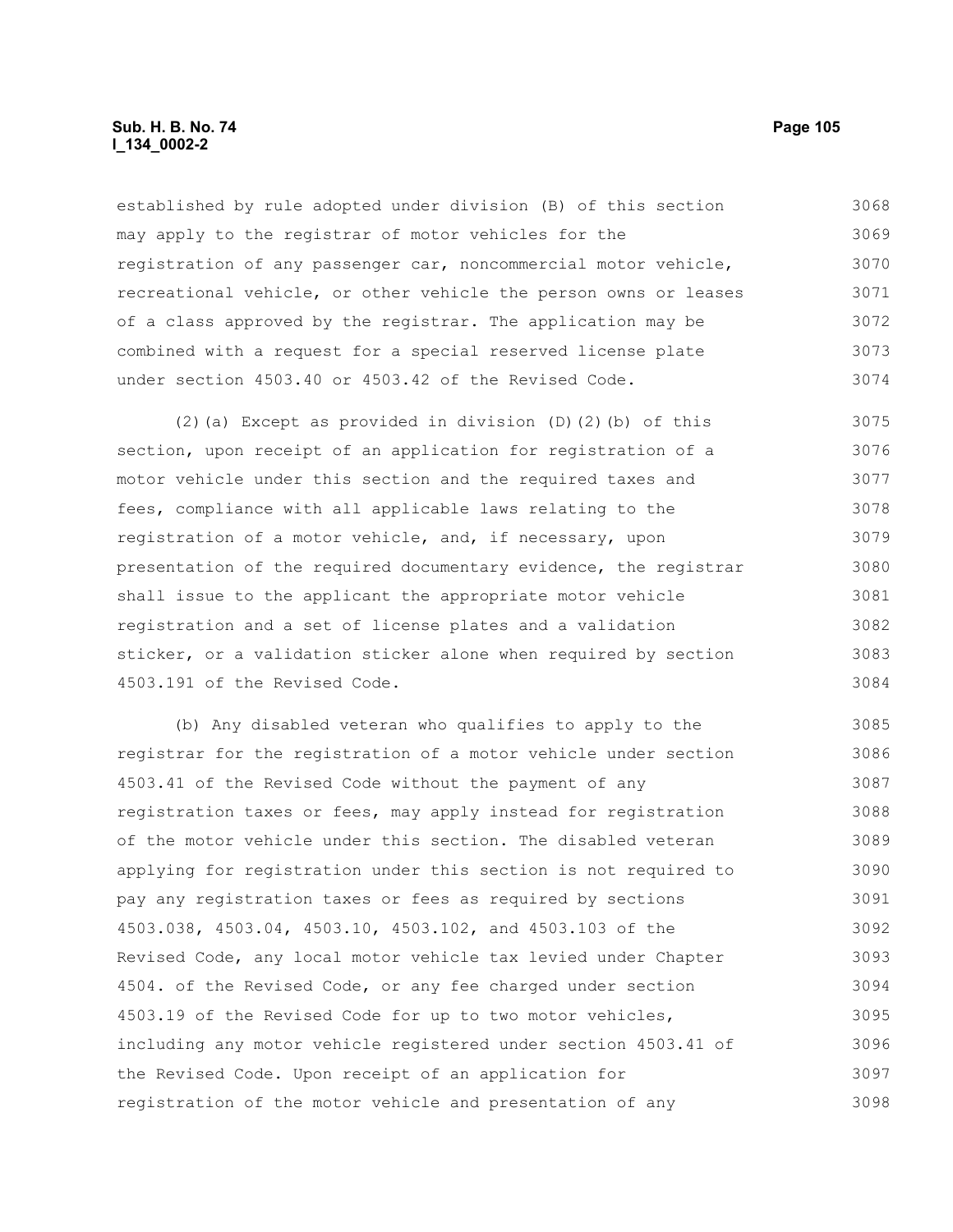#### **Sub. H. B. No. 74** Page 106 **l\_134\_0002-2**

documentation the registrar may require by rule, the registrar shall issue to the applicant the appropriate motor vehicle registration and a set of license plates authorized under this section and a validation sticker, or a validation sticker alone when required by section 4503.191 of the Revised Code. 3099 3100 3101 3102 3103

(3) The license plates shall display county identification stickers that identify the county of registration as required under section 4503.19 of the Revised Code. 3104 3105 3106

(E) Sections 4503.77 and 4503.78 of the Revised Code do not apply to license plates issued under this section. 3107 3108

**Sec. 4503.51.** (A) The owner or lessee of any passenger car, noncommercial motor vehicle, recreational vehicle, or vehicle of a class approved by the registrar of motor vehicles may voluntarily choose to submit an application apply to the registrar for registration of such motor-the vehicle and for issuance of collegiate license plates. The request for a collegiate license plate application may be combined with a request for a special reserved license plate under section 4503.40 or 4503.42 of the Revised Code. 3109 3110 3111 3112 3113 3114 3115 3116 3117

Upon receipt of the completed application for registration of a vehicle in accordance with any rules adopted under this section and upon compliance with division-divisions (B) and (C) of this section, the registrar shall issue to the applicant appropriate vehicle registration and a set of collegiate license plates with a validation sticker, or a validation sticker alone when required by section 4503.191 of the Revised Code. 3118 3119 3120 3121 3122 3123 3124

In addition to the letters and numbers ordinarily inscribed thereonon the license plates, collegiate license plates shall be inscribed with display the name of a university 3125 3126 3127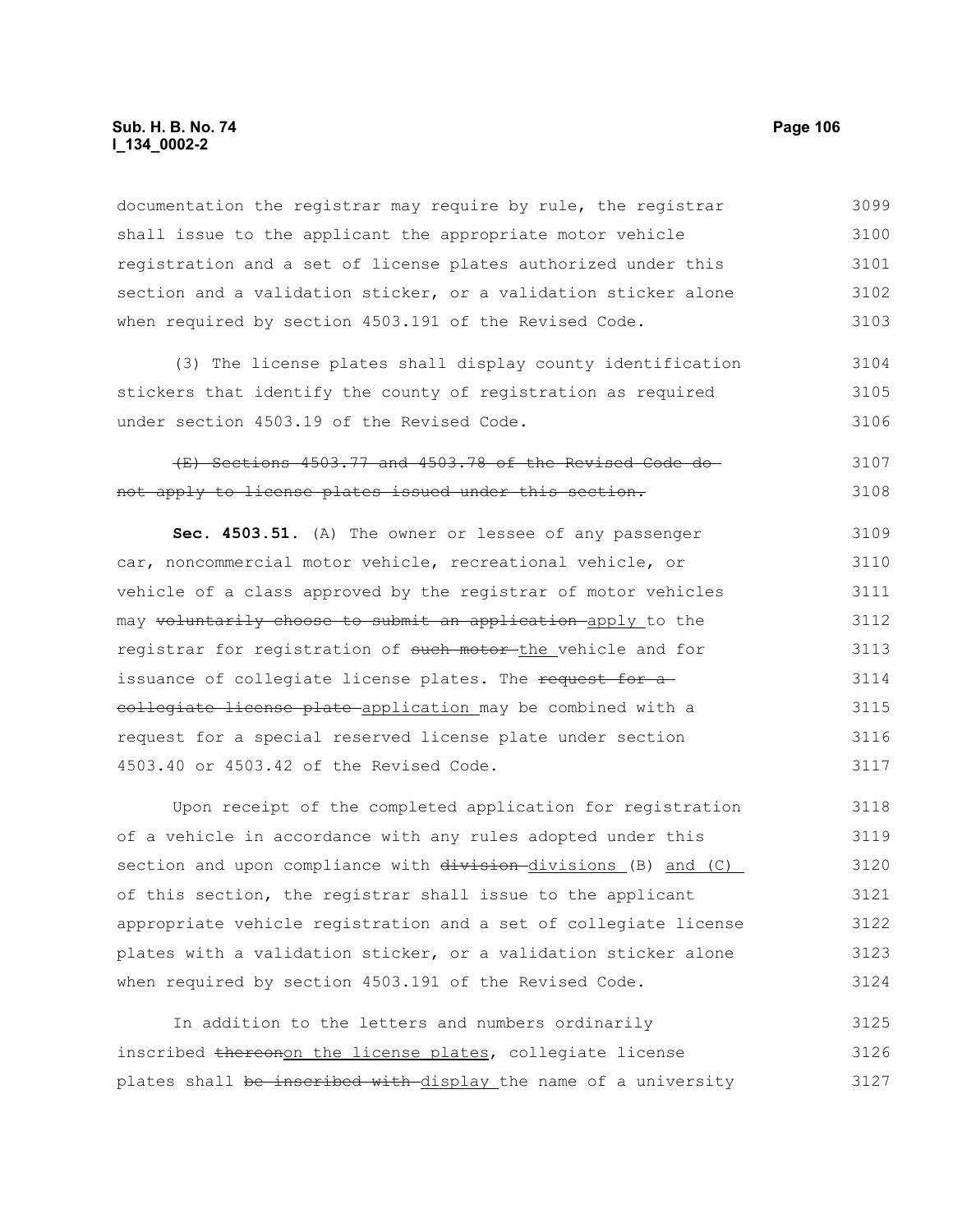### **Sub. H. B. No. 74 Page 107 l\_134\_0002-2**

or college that is participating with the registrar in the issuance of collegiate license plates, or any other identifying marking or design selected by such a university or college and approved by the registrar. Collegiate license plates shall beardisplay county identification stickers that identify the county of registration as required under section 4503.19 of the Revised Code. 3128 3129 3130 3131 3132 3133 3134

(B) The collegiate license plates and validation sticker, or validation sticker alone, shall be issued upon receipt of  $a$ contribution as provided in division (C) of an application for registration of a motor vehicle under this section-and; payment of the regular license fees-tax as prescribed under section 4503.04 of the Revised Code, any applicable motor vehicle tax levied under Chapter 4504. of the Revised Code, a fee not to exceed ten dollars for the purpose of compensating the bureau of motor vehicles for additional services required in the issuing of collegiate license platesany applicable additional fee prescribed by section 4503.40 or 4503.42 of the Revised Code, an additional administrative fee of ten dollars, and a contribution as provided in division (C)(1) of this section; and compliance with all other applicable laws relating to the registration of motor vehicles, including presentation of any inspectioncertificate required to be obtained for the motor vehicle under section 3704.14 of the Revised Code. If the application for a collegiate license plate is combined with a request for a special reserved license plate under section 4503.40 or 4503.42 of the Revised Code, the license plate and validation sticker shall be issued upon payment of the contribution, fees, and taxes referred to in this division, the additional fee prescribed under section 4503.40 or 4503.42 of the Revised Code, and compliance with all other laws relating to the registration 3135 3136 3137 3138 3139 3140 3141 3142 3143 3144 3145 3146 3147 3148 3149 3150 3151 3152 3153 3154 3155 3156 3157 3158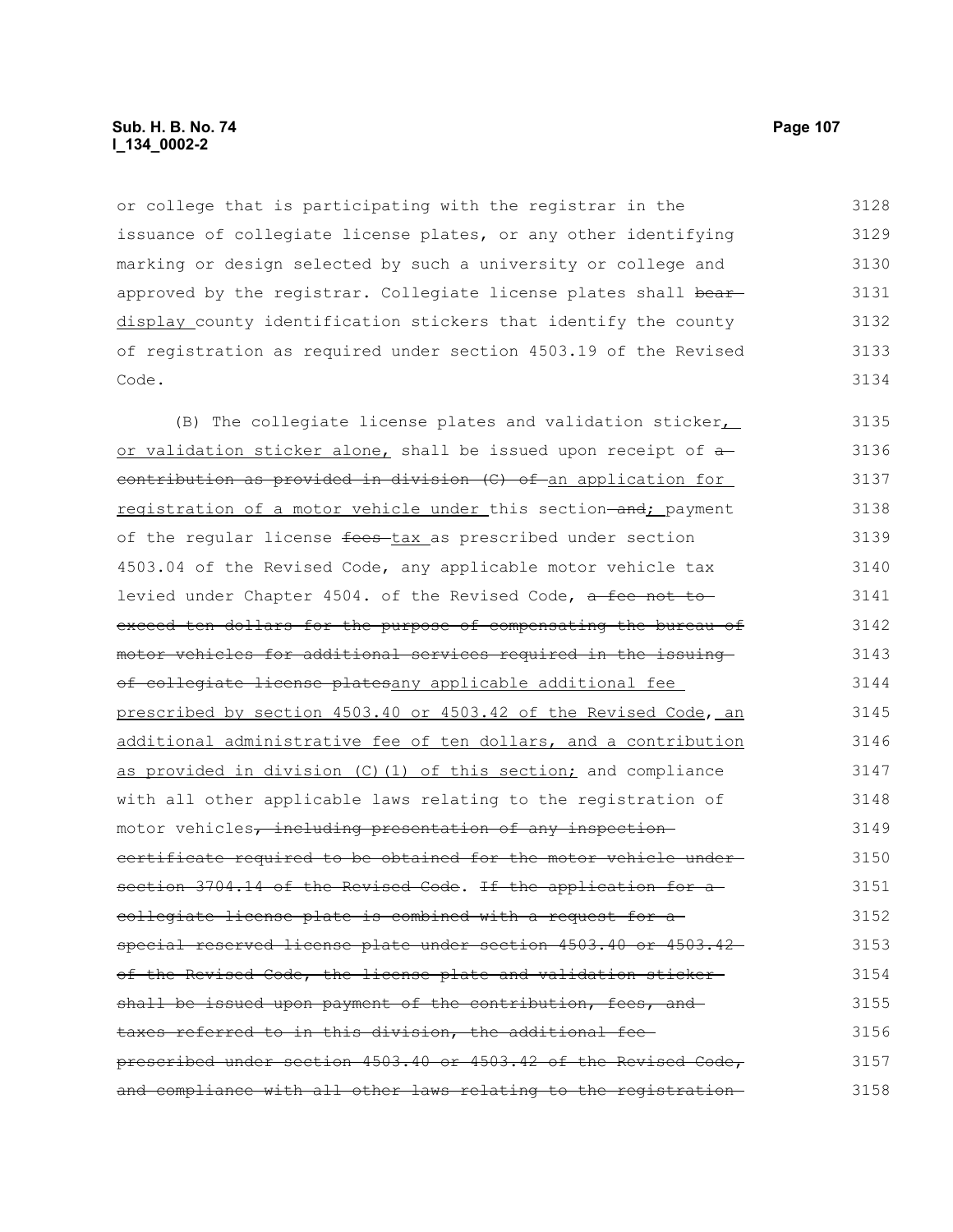#### **Sub. H. B. No. 74 Page 108 l\_134\_0002-2**

| of motor vehicles, including presentation of any inspection-                           | 3159 |
|----------------------------------------------------------------------------------------|------|
| certificate required to be obtained for the motor vehicle under-                       | 3160 |
| section 3704.14 of the Revised Code.                                                   | 3161 |
| (C)-The-(1) For each application for registration and                                  | 3162 |
| registration renewal notice the registrar receives under this                          | 3163 |
| section, the registrar shall collect a contribution of twenty-                         | 3164 |
| five dollars for each application for registration and                                 | 3165 |
| registration renewal notice under this section.                                        | 3166 |
| The registrar shall transmit-deposit this contribution to                              | 3167 |
| the treasurer of state for deposit-into the state treasury to                          | 3168 |
| the credit of the license plate contribution fund created by-in                        | 3169 |
| section 4501.21 of the Revised Code. The additional                                    | 3170 |
| (2) The registrar shall deposit the administrative fee not                             | 3171 |
| <del>to exceed </del> of ten dollars <del> that the applicant for registration -</del> | 3172 |
| <u>voluntarily pays for the purpose of compensating, which is to </u>                  | 3173 |
| compensate the bureau of motor vehicles for the additional                             | 3174 |
| services required in the issuing of the applicant's-collegiate                         | 3175 |
| license plates <del>-shall be transmitted</del> into the state treasury to             | 3176 |
| the credit of the public safety - highway purposes fund created                        | 3177 |
| in section 4501.06 of the Revised Code.                                                | 3178 |
| (D) The registrar, in accordance with Chapter 119. of the                              | 3179 |
| Revised Code, shall adopt rules necessary for the efficient                            | 3180 |
| administration of the collegiate license plate program.                                | 3181 |
| (E) As used in this section, "university or college" means                             | 3182 |
| a state university or college or a private university or college                       | 3183 |
| located in this state that possesses a certificate of                                  | 3184 |
| authorization issued by the Ohio board of regents pursuant to                          | 3185 |
| Chapter 1713. of the Revised Code. "University or college" also                        | 3186 |
| includes community colleges created pursuant to Chapter 3354. of                       | 3187 |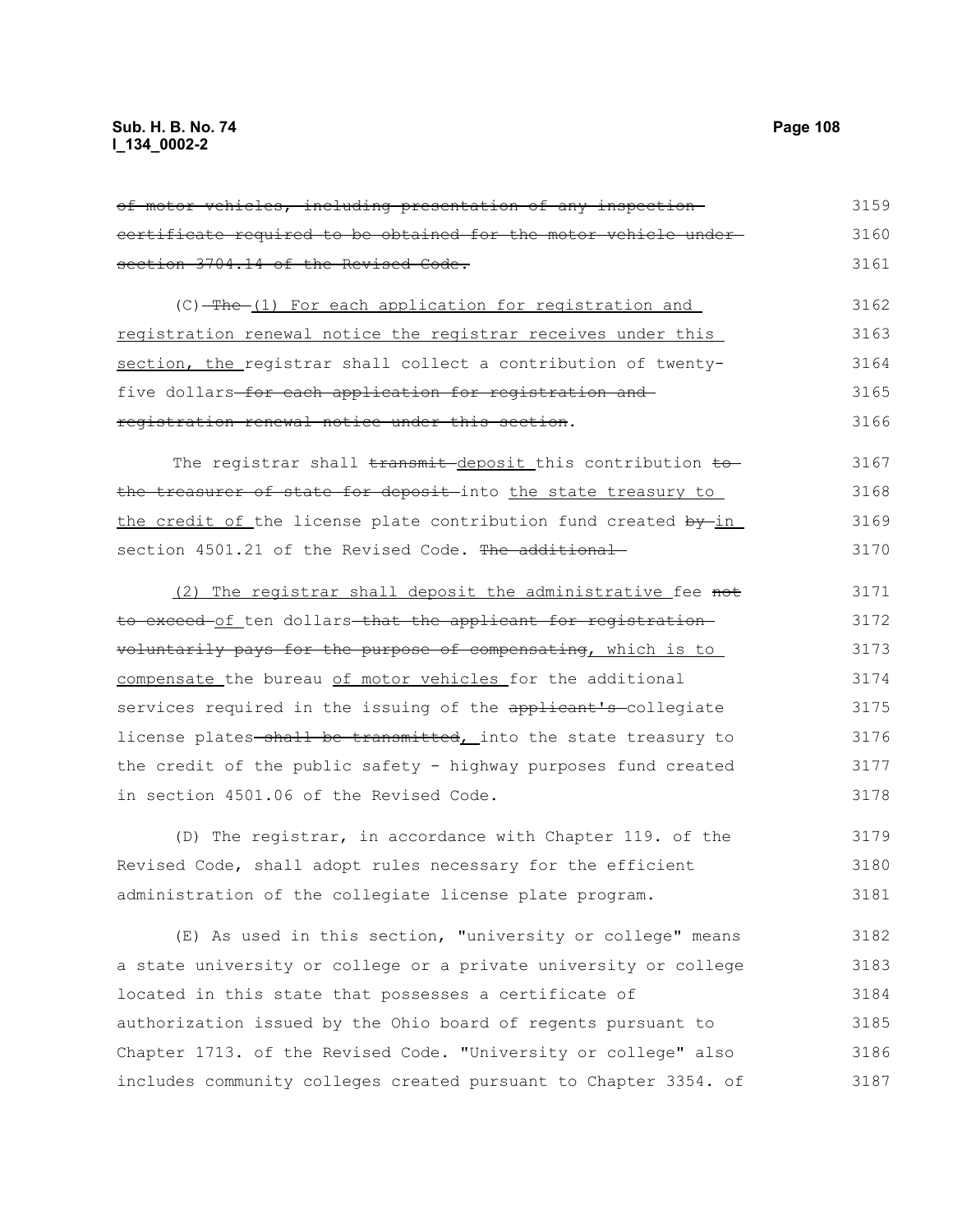## **Sub. H. B. No. 74** Page 109 **l\_134\_0002-2**

the Revised Code, university branches created pursuant to Chapter 3355. of the Revised Code, technical colleges created pursuant to Chapter 3357. of the Revised Code, and state community colleges created pursuant to Chapter 3358. of the Revised Code. 3188 3189 3190 3191 3192

**Sec. 4503.513.** (A) The owner or lessee of any passenger car, noncommercial motor vehicle, recreational vehicle, or vehicle of a class approved by the registrar of motor vehicles, who is a member of a historically black fraternity or sorority, may apply to the registrar for the registration of the vehicle and issuance of "historically black fraternity-sorority" license plates bearing the name or Greek letters of the historically black fraternity or sorority of which the applicant is a member. The request for a "historically black fraternity-sorority" license plate may be combined with a request for a special reserved license plate under section 4503.40 or 4503.42 of the Revised Code. Upon receipt of the completed application, proof of membership in a historically black fraternity or sorority as required by the registrar, and compliance with division (B) of this section, the registrar shall issue to the applicant appropriate vehicle registration and the particular "historically black fraternity-sorority" license plates indicating the fraternity or sorority of which the applicant is a member, with a validation sticker, or a validation sticker alone when required by section 4503.191 of the Revised Code. 3193 3194 3195 3196 3197 3198 3199 3200 3201 3202 3203 3204 3205 3206 3207 3208 3209 3210 3211 3212

In addition to the letters and numbers ordinarily inscribed thereon, each "historically black fraternity-sorority" license plate shall be inscribed with the name of a historically black fraternity or sorority or the Greek letters of the fraternity or sorority, or both. The registrar shall approve the design of each "historically black fraternity-sorority" license 3213 3214 3215 3216 3217 3218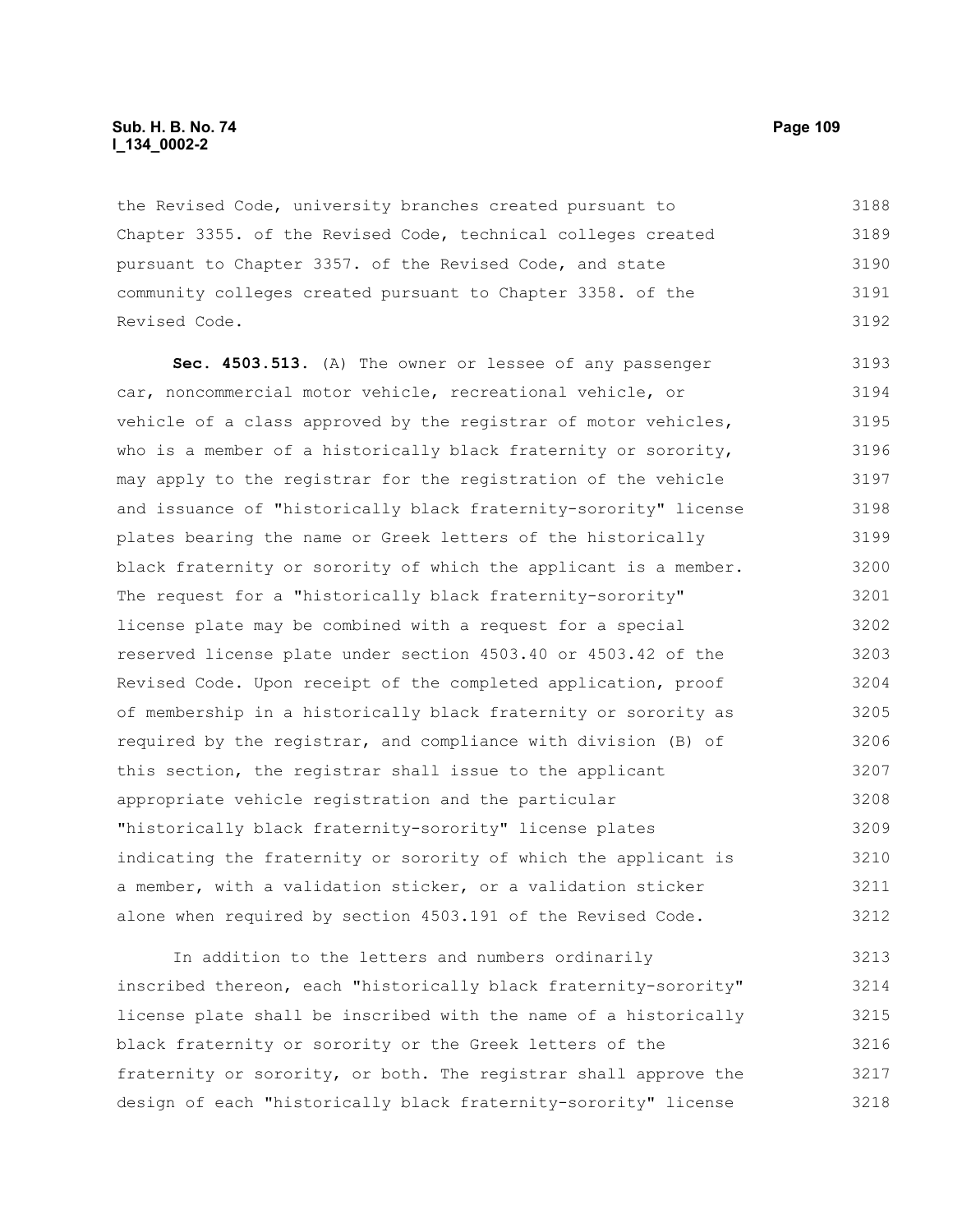# **Sub. H. B. No. 74** Page 110 **l\_134\_0002-2**

plate, and the license plates shall bear county identification stickers that identify the county of registration as required under section 4503.19 of the Revised Code. 3219 3220 3221

(B) The "historically black fraternity-sorority" license plates and validation sticker shall be issued upon payment of the regular license tax as prescribed under section 4503.04 of the Revised Code, any applicable motor vehicle tax levied under Chapter 4504. of the Revised Code, any applicable additional fee prescribed by section 4503.40 or 4503.42 of the Revised Code, and an additional fee of ten dollars, and compliance with all other applicable laws relating to the registration of motor vehicles. 3222 3223 3224 3225 3226 3227 3228 3229 3230

(C) The additional fee of ten dollars specified in division (B) of this section is to compensate the bureau of motor vehicles for additional services required in the issuing of "historically black fraternity-sorority" license plates. The registrar shall deposit this additional fee into the state treasury to the credit of the public safety - highway purposes fund created in section 4501.06 of the Revised Code. 3231 3232 3233 3234 3235 3236 3237

#### (D) Sections 4503.77 and 4503.78 of the Revised Code do not apply to license plates issued under this section. 3238 3239

(E) As used in this section, "historically black fraternity or sorority" means the alpha kappa alpha sorority, inc., alpha phi alpha fraternity, inc., delta sigma theta sorority, inc., zeta phi beta sorority, inc., iota phi theta fraternity, inc., kappa alpha psi fraternity, inc., sigma gamma rho sorority, inc., phi beta sigma fraternity, inc., and omega psi phi fraternity, inc., each belonging to the national panhellenic council, inc. 3240 3241 3242 3243 3244 3245 3246 3247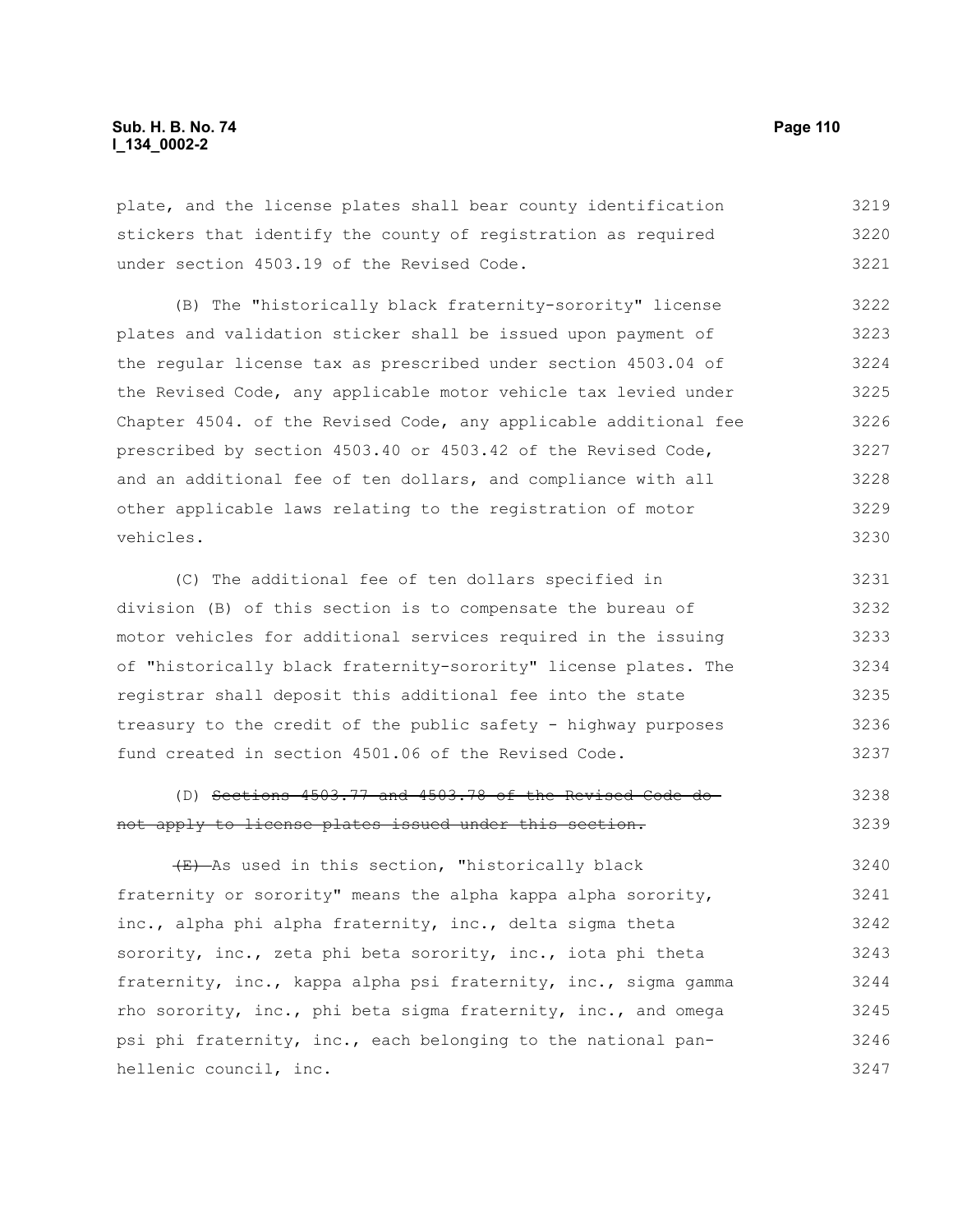## **Sub. H. B. No. 74** Page 111 **l\_134\_0002-2**

**Sec. 4503.573.** (A) As used in this section, "sportsmen's license plate" means any of four license plates created by this section, featuring either the walleye (Stizostedion vitreum), smallmouth bass (Micropterus dolomieu), white-tailed deer (Odocoileus virginianus), or wild turkey (Meleagris gallopavo). 3248 3249 3250 3251 3252

(B) The owner or lessee of any passenger car, noncommercial motor vehicle, recreational vehicle, or other vehicle of a class approved by the registrar of motor vehicles may apply to the registrar for the registration of the vehicle and issuance of sportsmen's license plates. The application for sportsmen's license plates shall specify which of the four sportsmen's license plates the applicant is requesting. The application also may be combined with a request for a special reserved license plate under section 4503.40 or 4503.42 of the Revised Code. Upon receipt of the completed application and compliance with division (C) of this section, the registrar shall issue to the applicant the appropriate vehicle registration, a set of the specifically requested sportsmen's license plates, and a validation sticker, or a validation sticker alone when required by section 4503.191 of the Revised Code. 3253 3254 3255 3256 3257 3258 3259 3260 3261 3262 3263 3264 3265 3266 3267 3268

In addition to the letters and numbers ordinarily inscribed thereon, sportsmen's license plates shall be inscribed with identifying words and the figure of either a walleye, smallmouth bass, white-tailed deer, or wild turkey. Each kind of sportsmen's license plate shall be designed by the division of wildlife and approved by the registrar. Sportsmen's license plates shall bear county identification stickers that identify the county of registration as required under section 4503.19 of the Revised Code. 3269 3270 3271 3272 3273 3274 3275 3276 3277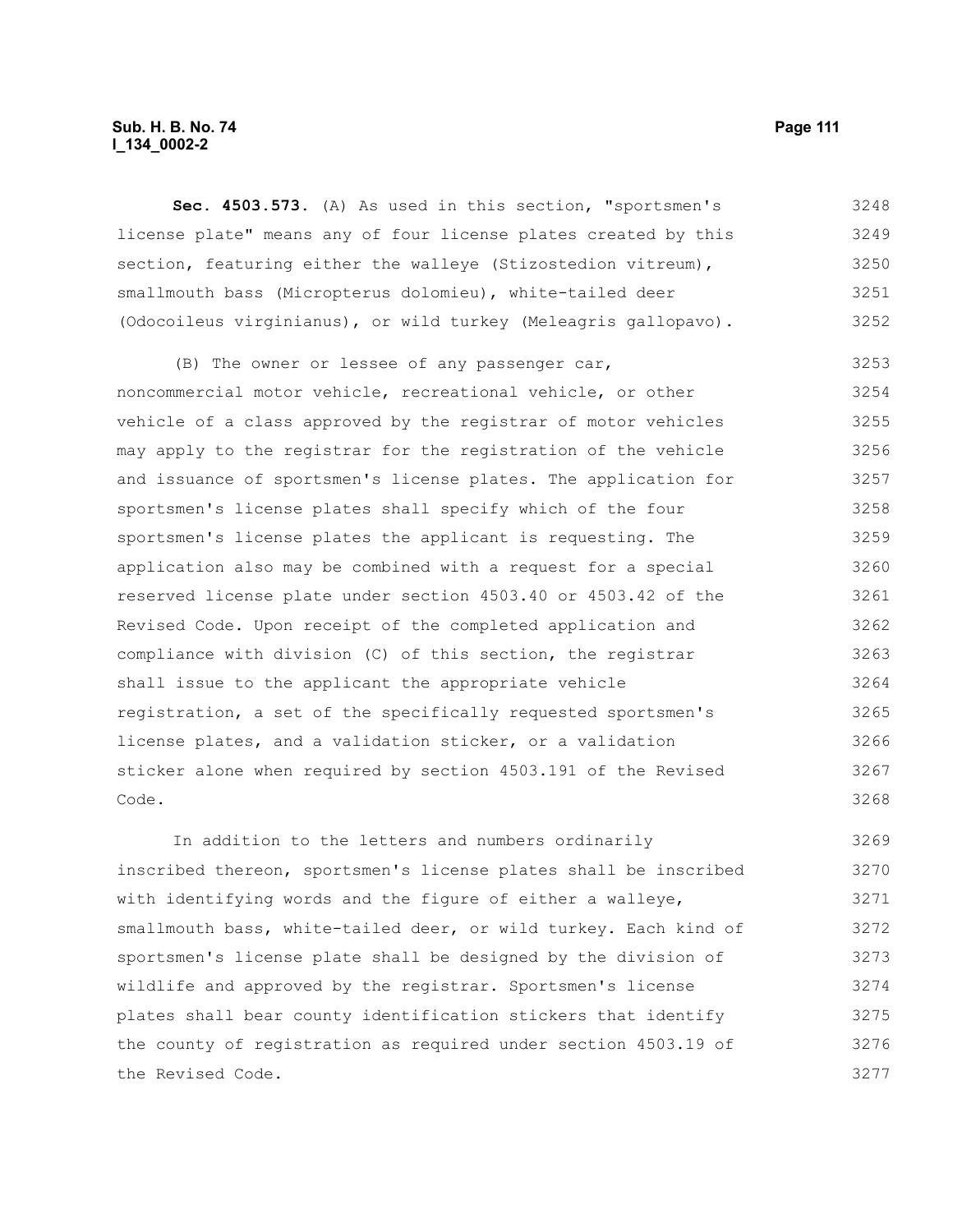# **Sub. H. B. No. 74** Page 112 **l\_134\_0002-2**

(C) The sportsmen's license plates and validation sticker shall be issued upon the receipt of a contribution as provided in division (D) of this section and upon payment of the regular license tax prescribed under section 4503.04 of the Revised Code, any applicable motor vehicle tax levied under Chapter 4504. of the Revised Code, any additional applicable fee prescribed under section 4503.40 or 4503.42 of the Revised Code, and a bureau of motor vehicles fee not to exceed ten dollars, and compliance with all other applicable laws relating to the registration of motor vehicles. 3278 3279 3280 3281 3282 3283 3284 3285 3286 3287

The purpose of the bureau of motor vehicles fee specified in division (C) of this section is to compensate the bureau for additional services required in the issuing of sportsmen's license plates, and the registrar shall deposit all such fees into the public safety - highway purposes fund created in section 4501.06 of the Revised Code. 3288 3289 3290 3291 3292 3293

(D) For each application for registration and registration renewal the registrar receives under this section, the registrar shall collect a contribution in an amount not to exceed forty dollars, as determined by the division of wildlife. The registrar shall transmit this contribution to the treasurer of state for deposit in the wildlife fund created in section 1531.17 of the Revised Code. 3294 3295 3296 3297 3298 3299 3300

(E) Sections 4503.77 and 4503.78 of the Revised Code individually apply to each kind of sportsmen's license plate created by this section. 3301 3302 3303

**Sec. 4503.581.** (A) The owner or lessee of any passenger car, noncommercial motor vehicle, recreational vehicle, or other vehicle of a class approved by the registrar of motor vehicles may apply to the registrar for the registration of the vehicle 3304 3305 3306 3307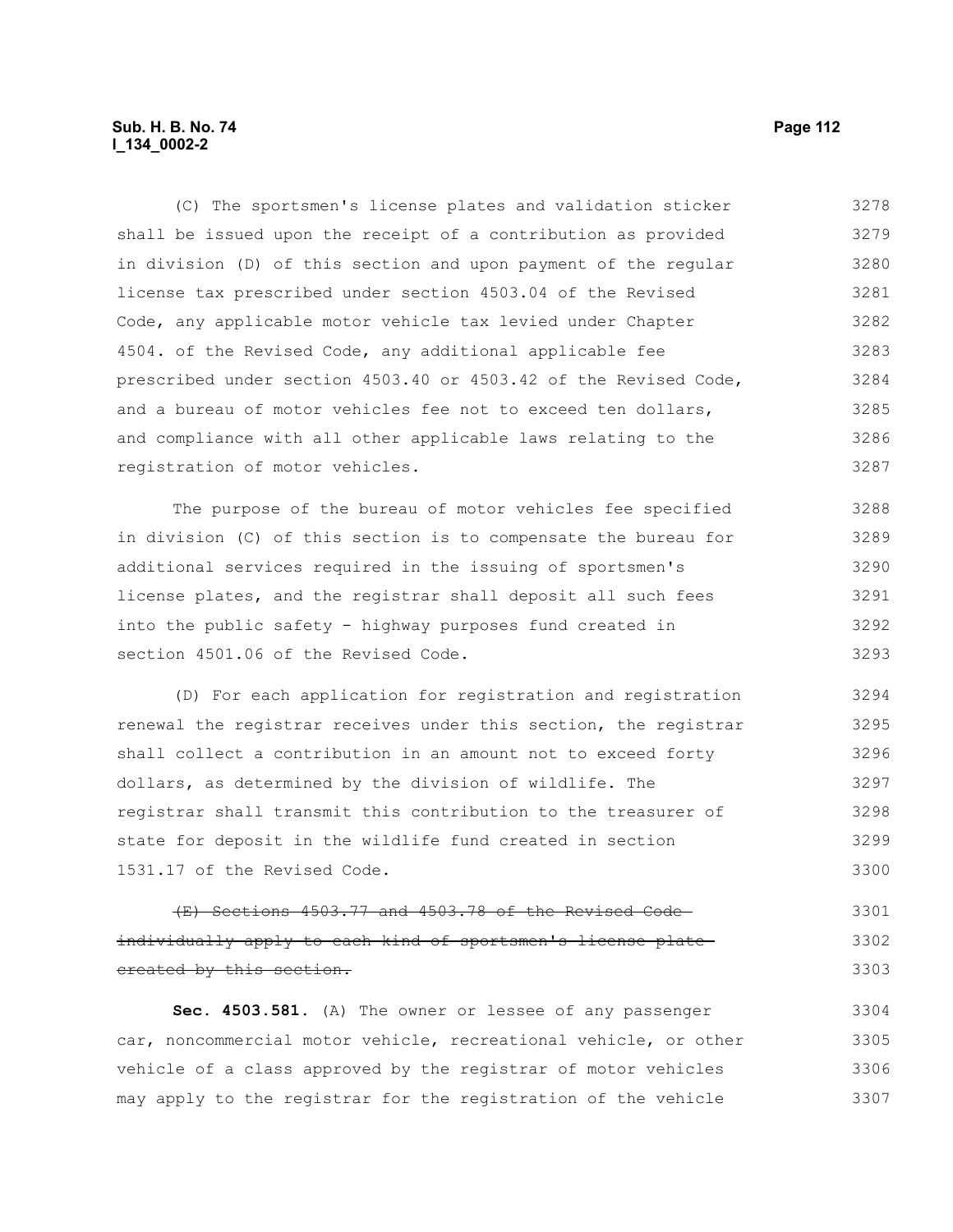# **Sub. H. B. No. 74** Page 113 **l\_134\_0002-2**

and issuance of "Ohio Sons of the American Legion" license plates. The application may be combined with a request for a special reserved license plate under section 4503.40 or 4503.42 of the Revised Code. Upon receipt of the completed application and compliance by the applicant with divisions (B) and (C) of this section, the registrar shall issue to the applicant the appropriate vehicle registration and a set of "Ohio Sons of the American Legion" license plates and a validation sticker, or a validation sticker alone when required by section 4503.191 of the Revised Code. 3308 3309 3310 3311 3312 3313 3314 3315 3316 3317

In addition to the letters and numbers ordinarily inscribed on the license plates, "Ohio Sons of the American Legion" license plates shall display an appropriate logo and words that are selected by representatives of the Ohio sons of the American legion and approved by the registrar. "Ohio Sons of the American Legion" license plates shall display county identification stickers that identify the county of registration as required under section 4503.19 of the Revised Code. 3318 3319 3320 3321 3322 3323 3324 3325

(B) "Ohio Sons of the American Legion" license plates and a validation sticker, or validation sticker alone, shall be issued upon receipt of an application for registration of a motor vehicle under this section; payment of the regular license tax as prescribed under section 4503.04 of the Revised Code, any applicable motor vehicle license tax levied under Chapter 4504. of the Revised Code, any applicable additional fee prescribed by section 4503.40 or 4503.42 of the Revised Code, an additional administrative fee of ten dollars, and a contribution as provided in division (C)(1) of this section; and compliance with all other applicable laws relating to the registration of motor vehicles. 3326 3327 3328 3329 3330 3331 3332 3333 3334 3335 3336 3337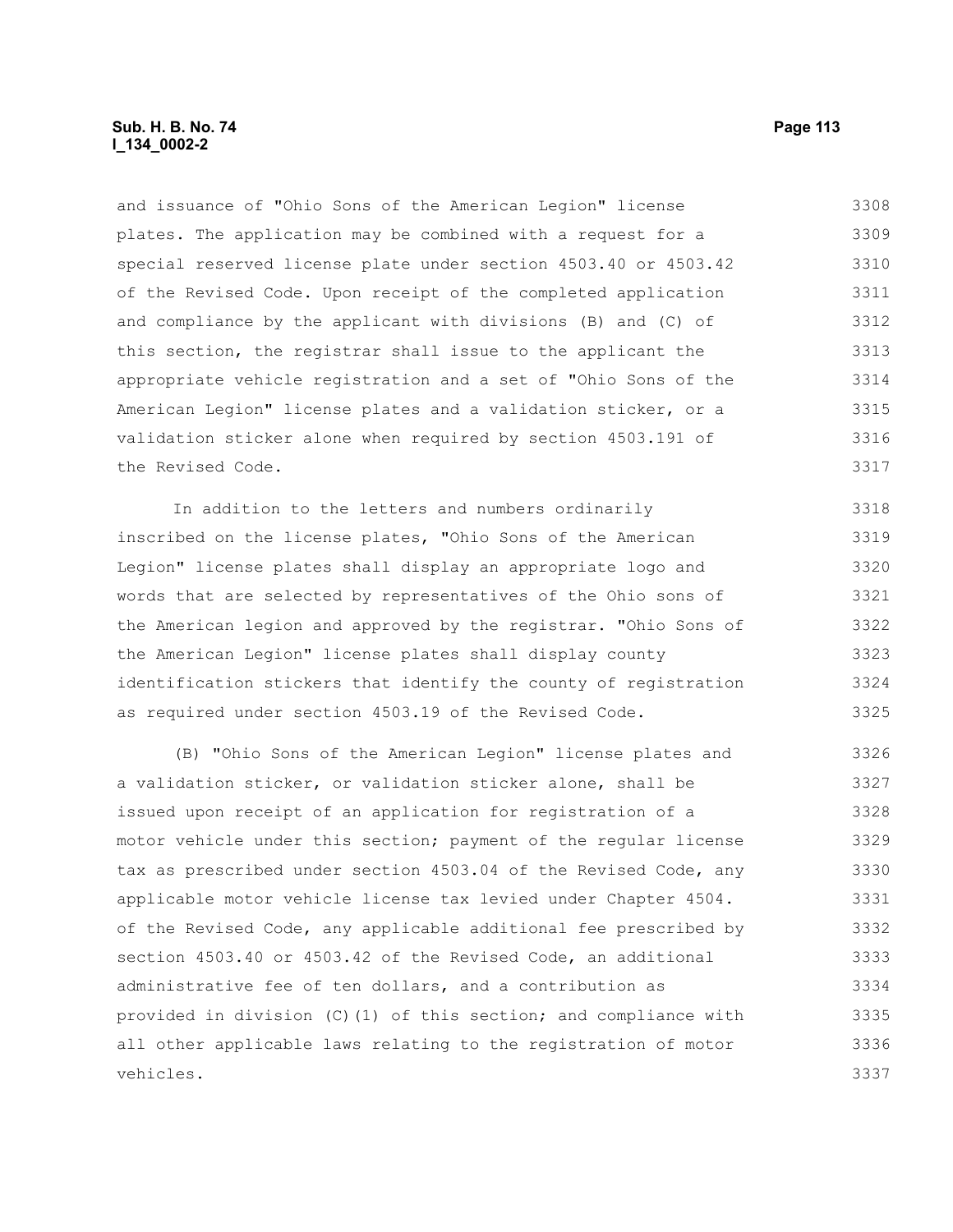## **Sub. H. B. No. 74** Page 114 **l\_134\_0002-2**

(C)(1) For each application for registration and registration renewal notice the registrar receives under this section, the registrar shall collect a contribution of ten dollars. The registrar shall deposit this contribution into the state treasury to the credit of the license plate contribution fund created in section 4501.21 of the Revised Code. 3338 3339 3340 3341 3342 3343

(2) The registrar shall deposit the administrative fee of ten dollars, the purpose of which is to compensate the bureau of motor vehicles for additional services required in the issuing of "Ohio Sons of the American Legion" license plates, into the state treasury to the credit of the public safety - highway purposes fund created in section 4501.06 of the Revised Code. 3344 3345 3346 3347 3348 3349

#### (D) Sections 4503.77 and 4503.78 of the Revised Code do not apply to license plates issued under this section. 3350 3351

**Sec. 4503.591.** (A) If a professional sports team located in this state desires to have its logo appear on license plates issued by this state, it shall enter into a contract with either a sports commission to permit such display, as permitted by division (E) of this section, or with a community charity, as permitted by division (G) of this section. 3352 3353 3354 3355 3356 3357

(B) The owner or lessee of any passenger car, noncommercial motor vehicle, recreational vehicle, or other vehicle of a class approved by the registrar of motor vehicles may apply to the registrar for the registration of the vehicle and issuance of license plates bearing the logo of a professional sports team that has entered into a contract described in division (A) of this section. The application shall designate the sports team whose logo the owner or lessee desires to appear on the license plates. Failure to designate a participating professional sports team shall result in rejection 3358 3359 3360 3361 3362 3363 3364 3365 3366 3367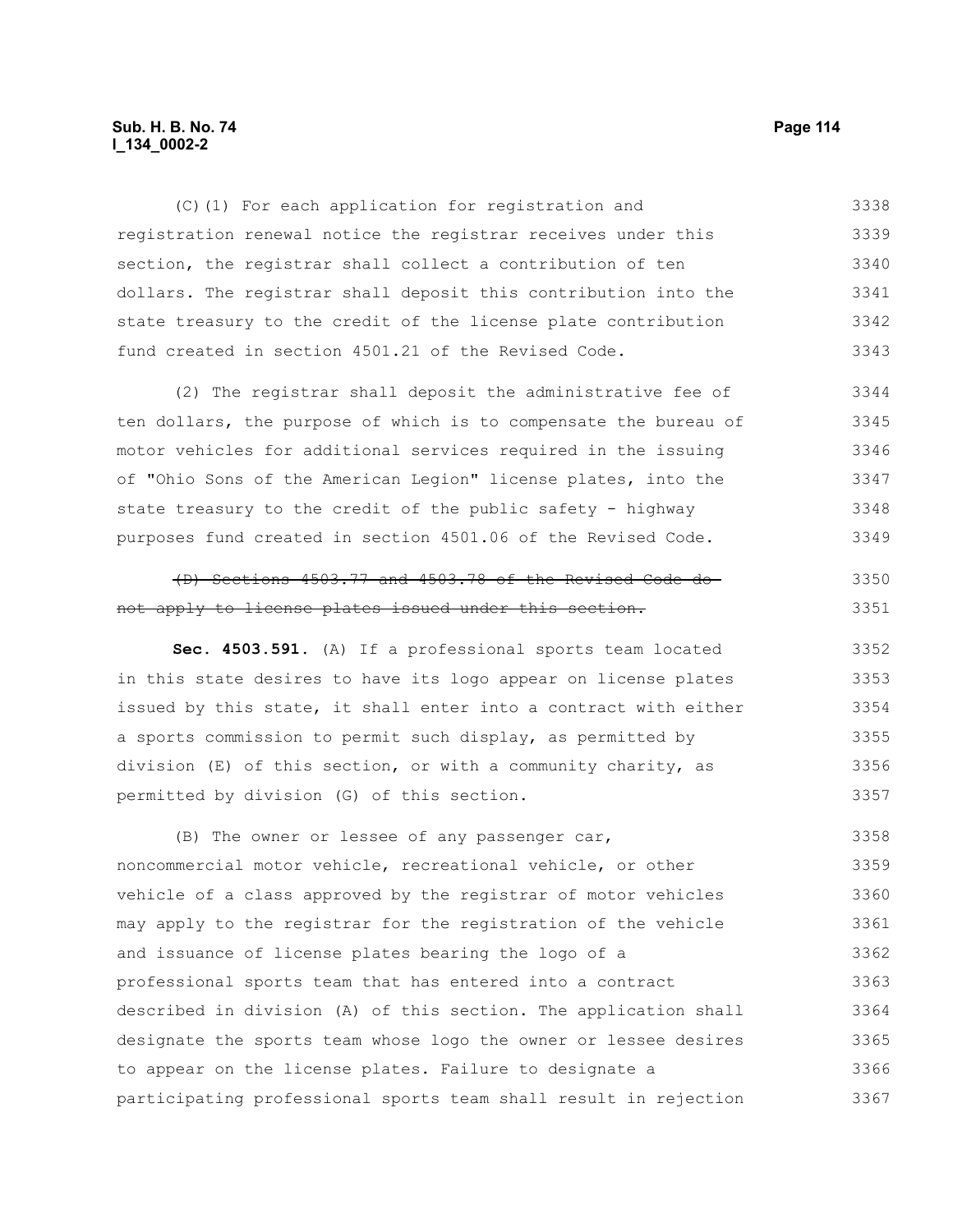# **Sub. H. B. No. 74** Page 115 **l\_134\_0002-2**

by the registrar of the registration application. An application made under this section may be combined with a request for a special reserved license plate under section 4503.40 or 4503.42 of the Revised Code. Upon receipt of the completed application and compliance by the applicant with divisions (C) and (D) of this section, the registrar shall issue to the applicant the appropriate vehicle registration and a set of license plates bearing the logo of the professional sports team the owner designated in the application and a validation sticker, or a validation sticker alone when required by section 4503.191 of the Revised Code. 3368 3369 3370 3371 3372 3373 3374 3375 3376 3377 3378

In addition to the letters and numbers ordinarily inscribed thereon, professional sports team license plates shall bear the logo of a participating professional sports team, and shall display county identification stickers that identify the county of registration as required under section 4503.19 of the Revised Code. 3379 3380 3381 3382 3383 3384

(C) The professional sports team license plates and validation sticker, or validation sticker alone, as the case may be, shall be issued upon payment of the regular license tax as prescribed under section 4503.04 of the Revised Code, any applicable motor vehicle license tax levied under Chapter 4504. of the Revised Code, an additional fee of ten dollars, and compliance with all other applicable laws relating to the registration of motor vehicles. If the application for a professional sports team license plate is combined with a request for a special reserved license plate under section 4503.40 or 4503.42 of the Revised Code, the license plates and validation sticker, or validation sticker alone, shall be issued upon payment of the taxes and fees described in this division plus the additional fee prescribed under section 4503.40 or 3385 3386 3387 3388 3389 3390 3391 3392 3393 3394 3395 3396 3397 3398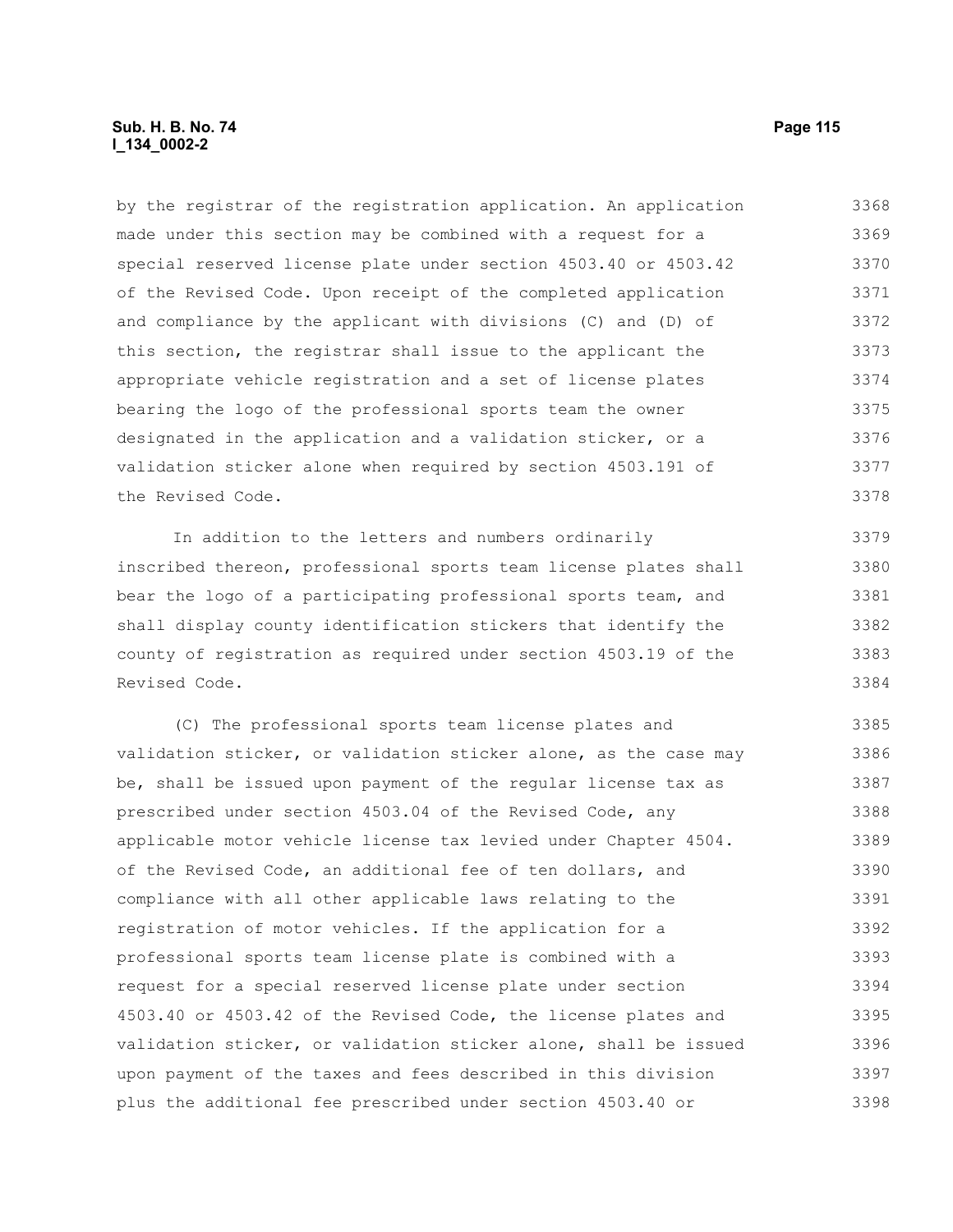# **Sub. H. B. No. 74 Page 116 l\_134\_0002-2**

4503.42 of the Revised Code and compliance with all other applicable laws relating to the registration of motor vehicles. 3399 3400

(D) For each application for registration and registration renewal notice the registrar receives under this section, the registrar shall collect a contribution of twenty-five dollars. The registrar shall transmit this contribution to the treasurer of state for deposit into the license plate contribution fund created by section 4501.21 of the Revised Code. 3401 3402 3403 3404 3405 3406

The registrar shall transmit the additional fee of ten dollars, which is to compensate the bureau of motor vehicles for the additional services required in the issuing of professional sports team license plates, to the treasurer of state for deposit into the state treasury to the credit of the public safety - highway purposes fund created by section 4501.06 of the Revised Code. 3407 3408 3409 3410 3411 3412 3413

(E) If a professional sports team located in this state desires to have its logo appear on license plates issued by this state and it desires to do so pursuant to this division, it shall inform the largest convention and visitors' bureau of the county in which the professional sports team is located of that desire. That convention and visitors' bureau shall create a sports commission to operate in that county to receive the contributions that are paid by applicants who choose to be issued license plates bearing the logo of that professional sports team for display on their motor vehicles. The sports commission shall negotiate with the professional sports team to permit the display of the team's logo on license plates issued by this state, enter into the contract with the team to permit such display, and pay to the team any licensing or rights fee that must be paid in connection with the issuance of the license 3414 3415 3416 3417 3418 3419 3420 3421 3422 3423 3424 3425 3426 3427 3428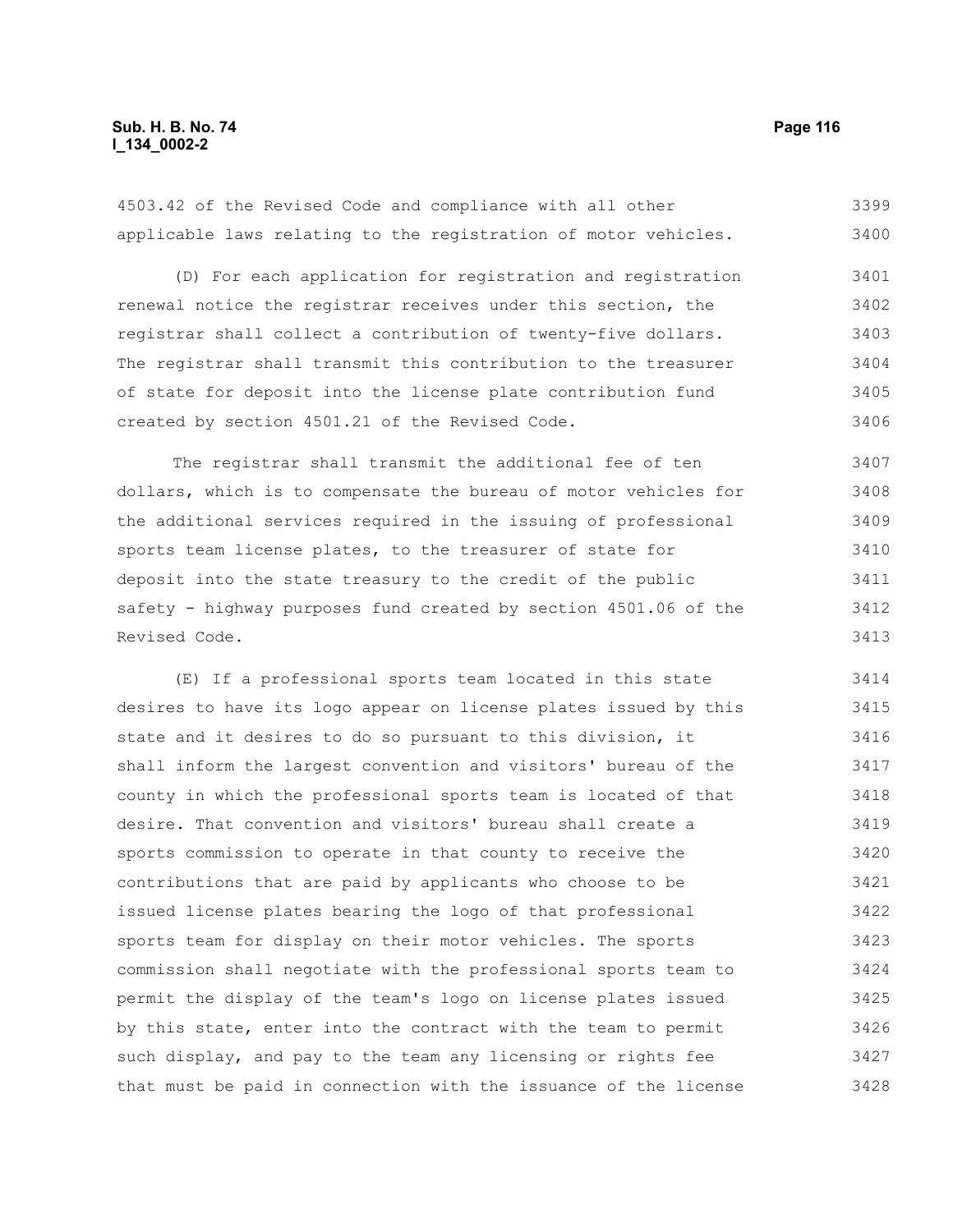## **Sub. H. B. No. 74** Page 117 **l\_134\_0002-2**

plates. Upon execution of the contract, the sports commission shall provide a copy of it to the registrar, along with any other documentation the registrar may require. Upon receipt of the contract and any required additional documentation, and when the numerical requirement contained in  $\frac{div}{\sin \theta}$  (A) of section 4503.78 of the Revised Code has been met relative to that particular professional sports team, the registrar shall take the measures necessary to issue license plates bearing the logo of that team. 3429 3430 3431 3432 3433 3434 3435 3436 3437

(F) A sports commission shall expend the money it receives pursuant to section 4501.21 of the Revised Code to attract amateur regional, national, and international sporting events to the municipal corporation, county, or township in which it is located, and it may sponsor such events. Prior to attracting or sponsoring such events, the sports commission shall perform an economic analysis to determine whether the proposed event will have a positive economic effect on the greater area in which the event will be held. A sports commission shall not expend any money it receives under that section to attract or sponsor an amateur regional, national, or international sporting event if its economic analysis does not result in a finding that the proposed event will have a positive economic effect on the greater area in which the event will be held. 3438 3439 3440 3441 3442 3443 3444 3445 3446 3447 3448 3449 3450 3451

A sports commission that receives money pursuant to that section, in addition to any other duties imposed on it by law and notwithstanding the scope of those duties, also shall encourage the economic development of this state through the promotion of tourism within all areas of this state. A sports commission that receives ten thousand dollars or more during any calendar year shall submit a written report to the director of development, on or before the first day of October of the next 3452 3453 3454 3455 3456 3457 3458 3459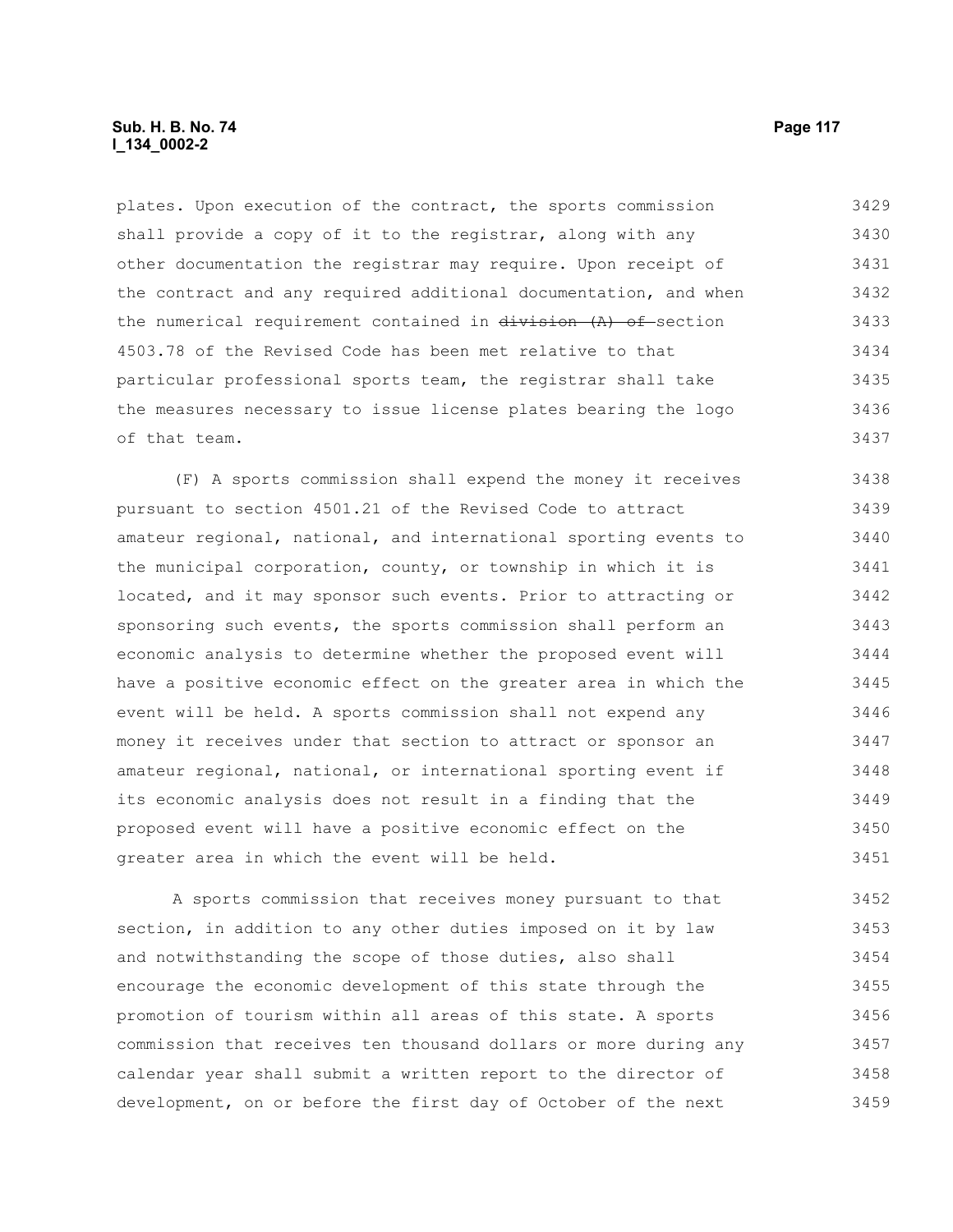# **Sub. H. B. No. 74** Page 118 **l\_134\_0002-2**

succeeding year, detailing its efforts and expenditures in the promotion of tourism during the calendar year in which it received the ten thousand dollars or more. 3460 3461 3462

As used in this division, "promotion of tourism" means the encouragement through advertising, educational and informational means, and public relations, both within the state and outside of it, of travel by persons away from their homes for pleasure, personal reasons, or other purposes, except to work, to this state or to the region in which the sports commission is located. 3463 3464 3465 3466 3467 3468 3469

(G) If a professional sports team located in this state desires to have its logo appear on license plates issued by this state and it does not desire to do so pursuant to division (E) of this section, it shall do so pursuant to this division. The professional sports team shall notify a community charity of that desire. That community charity may negotiate with the professional sports team to permit the display of the team's logo on license plates issued by this state, enter into a contract with the team to permit such display, and pay to the team any licensing or rights fee that must be paid in connection with the issuance of the license plates. Upon execution of a contract, the community charity shall provide a copy of it to the registrar along with any other documentation the registrar may require. Upon receipt of the contract and any required additional documentation, and when the numerical requirement contained in  $\frac{divission(A)}{f}$  of section 4503.78 of the Revised Code has been met relative to that particular professional sports team, the registrar shall take the measures necessary to issue license plates bearing the logo of that team. 3470 3471 3472 3473 3474 3475 3476 3477 3478 3479 3480 3481 3482 3483 3484 3485 3486 3487 3488

(H)(1) A community charity shall expend the money it

3489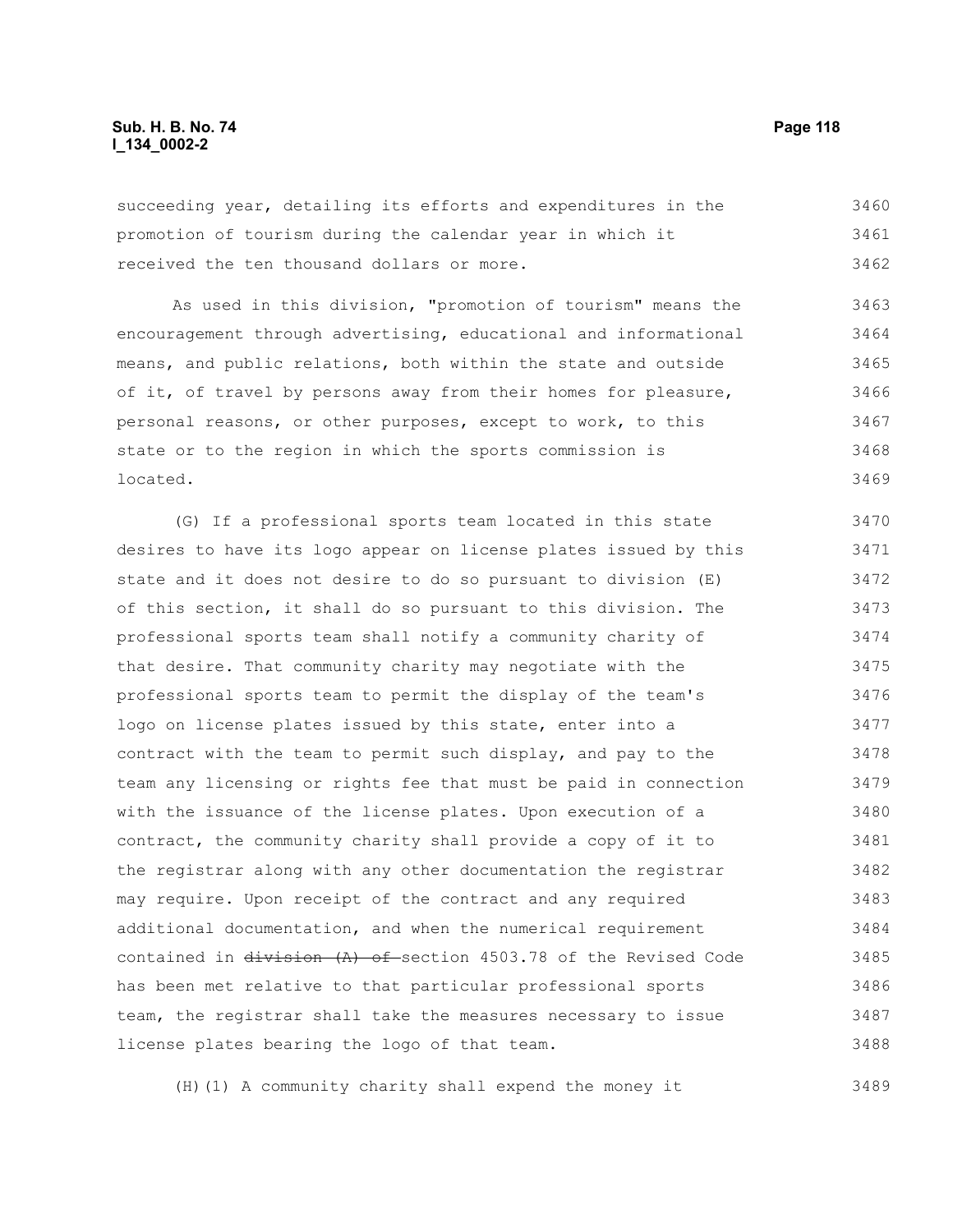# **Sub. H. B. No. 74** Page 119 **l\_134\_0002-2**

receives pursuant to section 4501.21 of the Revised Code solely to provide financial support to a sports commission for the purposes described in division (F) of this section and to nonprofit organizations located in this state that seek to improve the lives of those who are less fortunate and who reside in the region and state in which is located the sports team with which the community charity entered into a contract pursuant to division (G) of this section. Such organizations shall achieve this purpose through activities such as youth sports programs; educational, health, social, and community service programs; or services such as emergency assistance or employment, education, housing, and nutrition services. 3490 3491 3492 3493 3494 3495 3496 3497 3498 3499 3500 3501

The community charity shall not expend any money it receives pursuant to section 4501.21 of the Revised Code if the expenditure will be received by a nonprofit organization that will use the money in a manner or for a purpose that is not described in this division.

(2) The community charity shall provide a written quarterly report to the director of development and the director of job and family services detailing the expenditures of the money it receives pursuant to section 4501.21 of the Revised Code. The report shall include the amount of such money received and an accounting of all expenditures of such money. 3507 3508 3509 3510 3511 3512

(I) For purposes of this section: 3513

(1) The "largest" convention and visitors' bureau of a county is the bureau that receives the largest amount of money generated in that county from excise taxes levied on lodging transactions under sections 351.021, 5739.08, and 5739.09 of the Revised Code. 3514 3515 3516 3517 3518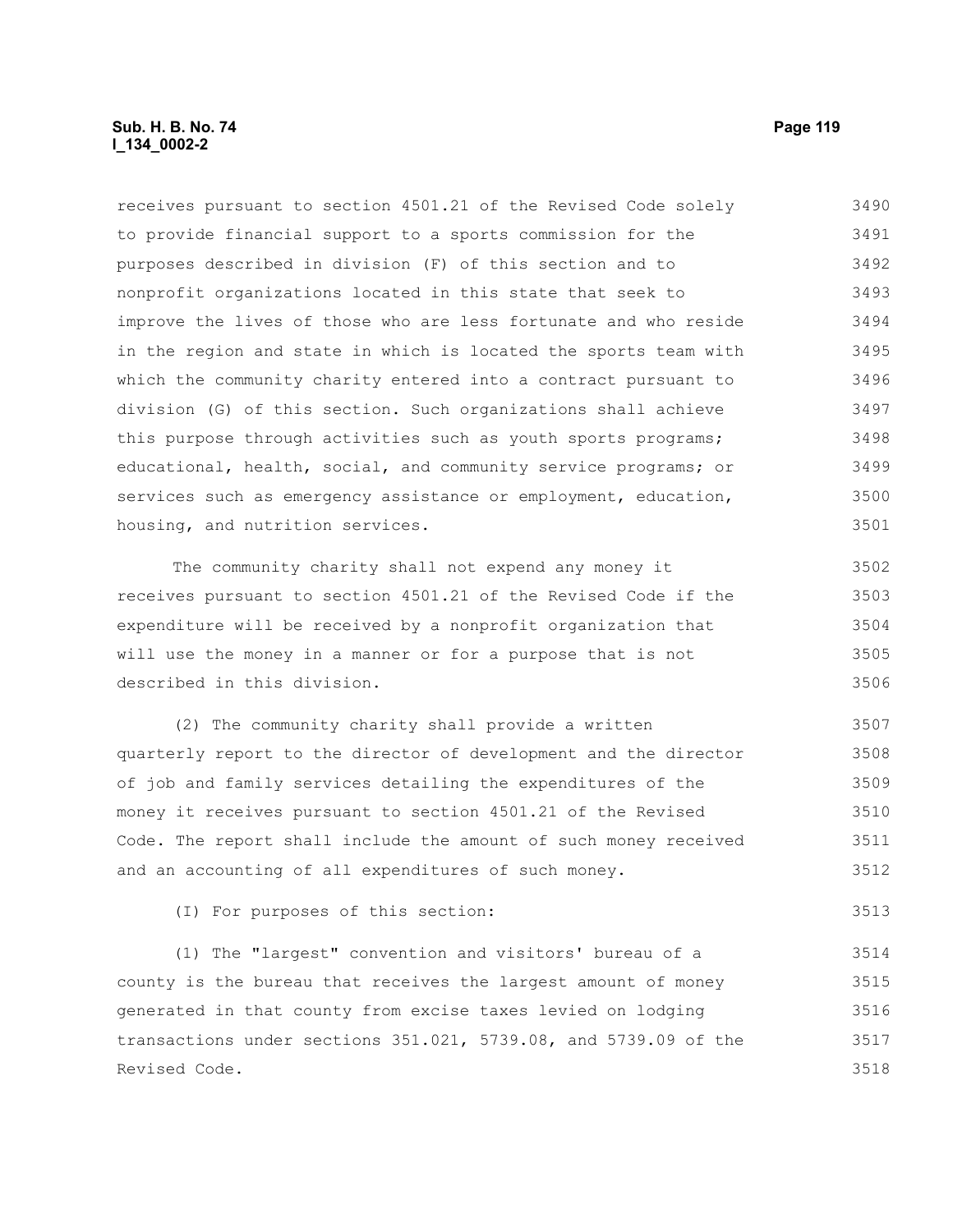## **Sub. H. B. No. 74** Page 120 **l\_134\_0002-2**

(2) "Sports commission" means a nonprofit corporation organized under the laws of this state that is entitled to tax exempt status under section 501(c)(3) of the "Internal Revenue Code of 1986," 100 Stat. 2085, 26 U.S.C.A. 501, as amended, and whose function is to attract, promote, or sponsor sports and athletic events within a municipal corporation, county, or township. 3519 3520 3521 3522 3523 3524 3525

Such a commission shall consist of twenty-one members. Seven members shall be appointed by the mayor of the largest city to be served by the commission. Seven members shall be appointed by the board of county commissioners of the county to be served by the commission. Seven members shall be appointed by the largest convention and visitors' bureau in the area to be served by the commission. A sports commission may provide all services related to attracting, promoting, or sponsoring such events, including, but not limited to, the booking of athletes and teams, scheduling, and hiring or contracting for staff, ushers, managers, and other persons whose functions are directly related to the sports and athletic events the commission attracts, promotes, or sponsors. 3526 3527 3528 3529 3530 3531 3532 3533 3534 3535 3536 3537 3538

(3) "Community charity" means a nonprofit corporation organized under the laws of this state that is entitled to tax exempt status under section 501(c)(3) of the "Internal Revenue Code of 1986," 100 Stat. 2085, 26 U.S.C. 501, as amended, and that enters into a contract with a professional sports team pursuant to division (G) of this section. 3539 3540 3541 3542 3543 3544

(4) "Nonprofit organization" means a nonprofit corporation organized under the laws of this state that is entitled to tax exempt status under section  $501(c)(3)$  of the "Internal Revenue Code of 1986," 100 Stat. 2085, 26 U.S.C. 501, as amended, and 3545 3546 3547 3548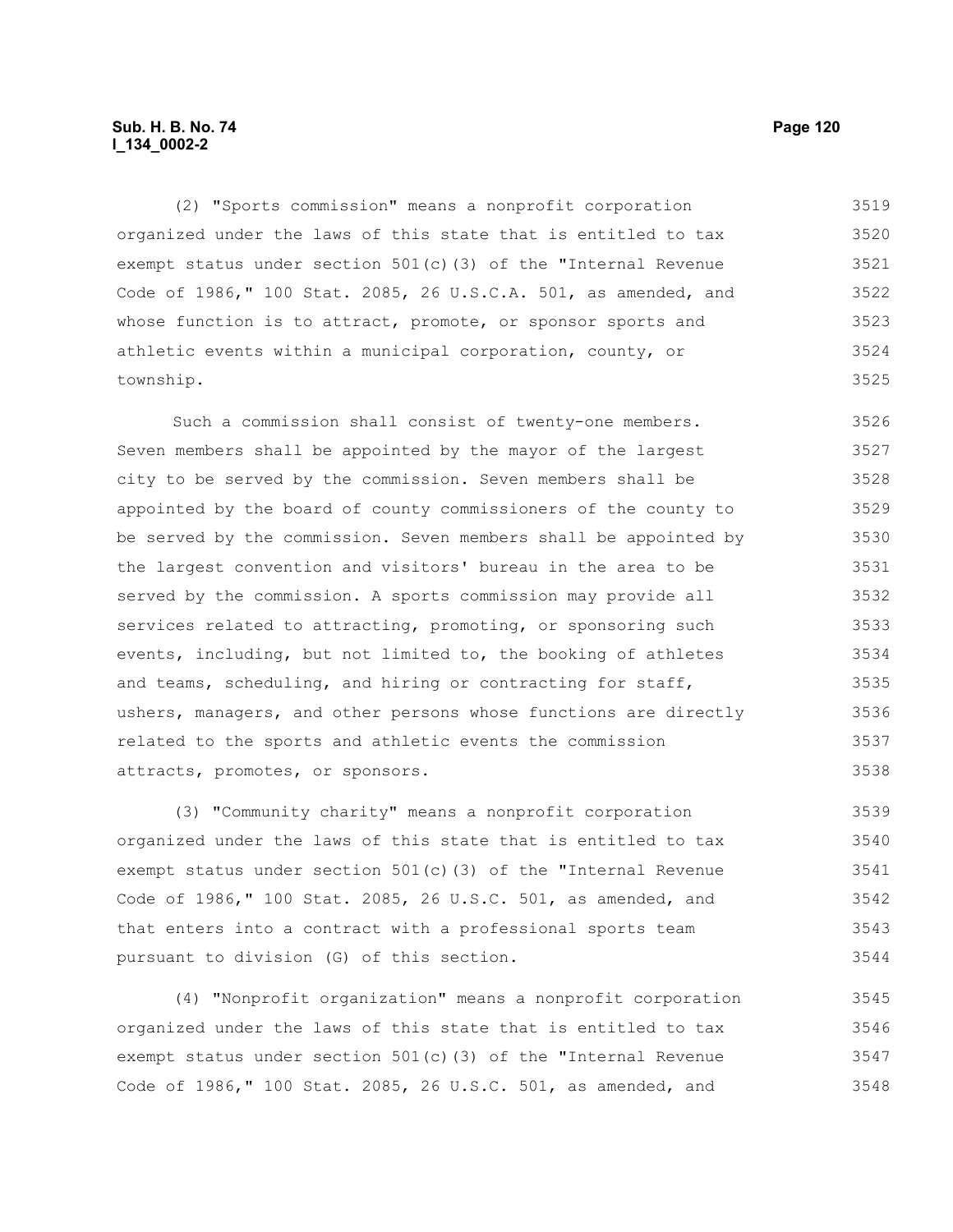# **Sub. H. B. No. 74** Page 121 **l\_134\_0002-2**

that receives money from a community charity pursuant to division (H)(1) of this section. 3549 3550

**Sec. 4503.593.** (A) The owner or lessee of any passenger car, noncommercial motor vehicle, recreational vehicle, or other vehicle of a class approved by the registrar of motor vehicles may apply to the registrar for the registration of the vehicle and issuance of "Post-Traumatic Stress" license plates. An application made under this section may be combined with a request for a special reserved license plate under section 4503.40 or 4503.42 of the Revised Code. Upon receipt of the completed application and compliance by the applicant with divisions (B) and (C) of this section, the registrar shall issue to the applicant the appropriate vehicle registration and a set of "Post-Traumatic Stress" license plates and a validation sticker, or a validation sticker alone when required by section 4503.191 of the Revised Code. 3551 3552 3553 3554 3555 3556 3557 3558 3559 3560 3561 3562 3563 3564

In addition to the letters and numbers ordinarily inscribed on the license plates, "Post-Traumatic Stress" license plates shall be inscribed with identifying words or markings that are designed by the director of mental health and addiction services and that are approved by the registrar. "Post-Traumatic Stress" license plates shall display county identification stickers that identify the county of registration as required under section 4503.19 of the Revised Code. 3565 3566 3567 3568 3569 3570 3571 3572

(B) "Post-Traumatic Stress" license plates and a validation sticker, or validation sticker alone, shall be issued upon receipt of a contribution as provided in division (C)(1) of this section and upon payment of the regular license tax as prescribed under section 4503.04 of the Revised Code, any applicable motor vehicle license tax levied under Chapter 4504. 3573 3574 3575 3576 3577 3578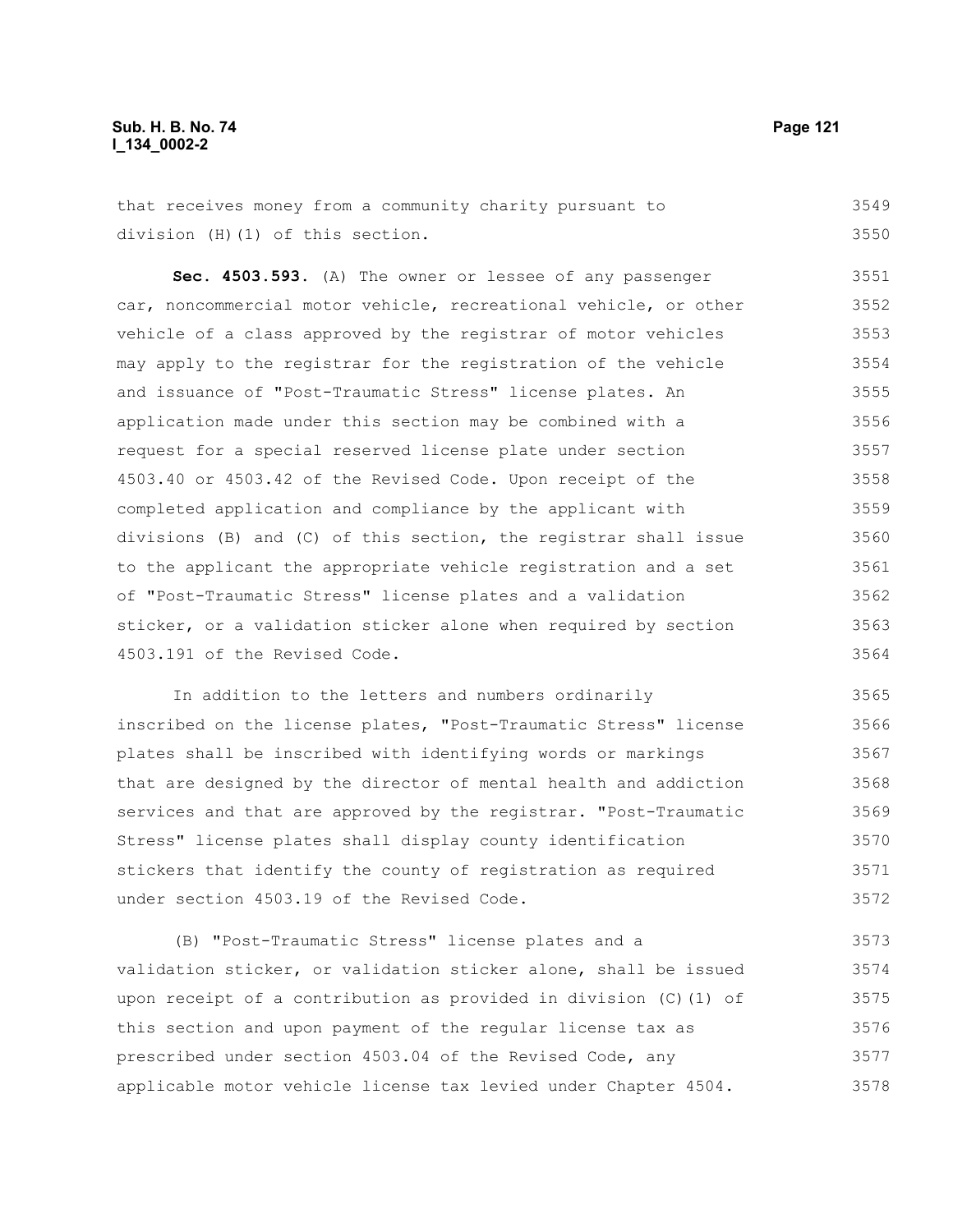## **Sub. H. B. No. 74** Page 122 **l\_134\_0002-2**

of the Revised Code, any applicable additional fee prescribed by section 4503.40 or 4503.42 of the Revised Code, a bureau of motor vehicles administrative fee of ten dollars, and compliance with all other applicable laws relating to the registration of motor vehicles. 3579 3580 3581 3582 3583

(C)(1) For each application for registration and registration renewal notice the registrar receives under this section, the registrar shall collect a contribution of forty dollars. The registrar shall transmit this contribution into the state treasury to the credit of the post-traumatic stress license plate contribution fund created in division (D) of this section. 3584 3585 3586 3587 3588 3589 3590

(2) The registrar shall deposit the bureau administrative fee of ten dollars, the purpose of which is to compensate the bureau for additional services required in the issuing of "Post-Traumatic Stress" license plates, into the state treasury to the credit of the public safety - highway purposes fund created in section 4501.06 of the Revised Code. 3591 3592 3593 3594 3595 3596

(D) There is hereby created in the state treasury the post-traumatic stress license plate contribution fund. The fund shall consist of money deposited into it by the registrar under this section. The director of mental health and addiction services or the director's designee shall use money in the fund to issue grants to nonprofit organizations that help victims of violence recover from post-traumatic stress. Such nonprofit organizations shall use the grants to provide services to such victims. The director shall approve the nonprofit organizations that receive such grants and the amounts paid to each such nonprofit organization. 3597 3598 3599 3600 3601 3602 3603 3604 3605 3606 3607

(E) Sections 4503.77 and 4503.78 of the Revised Code do 3608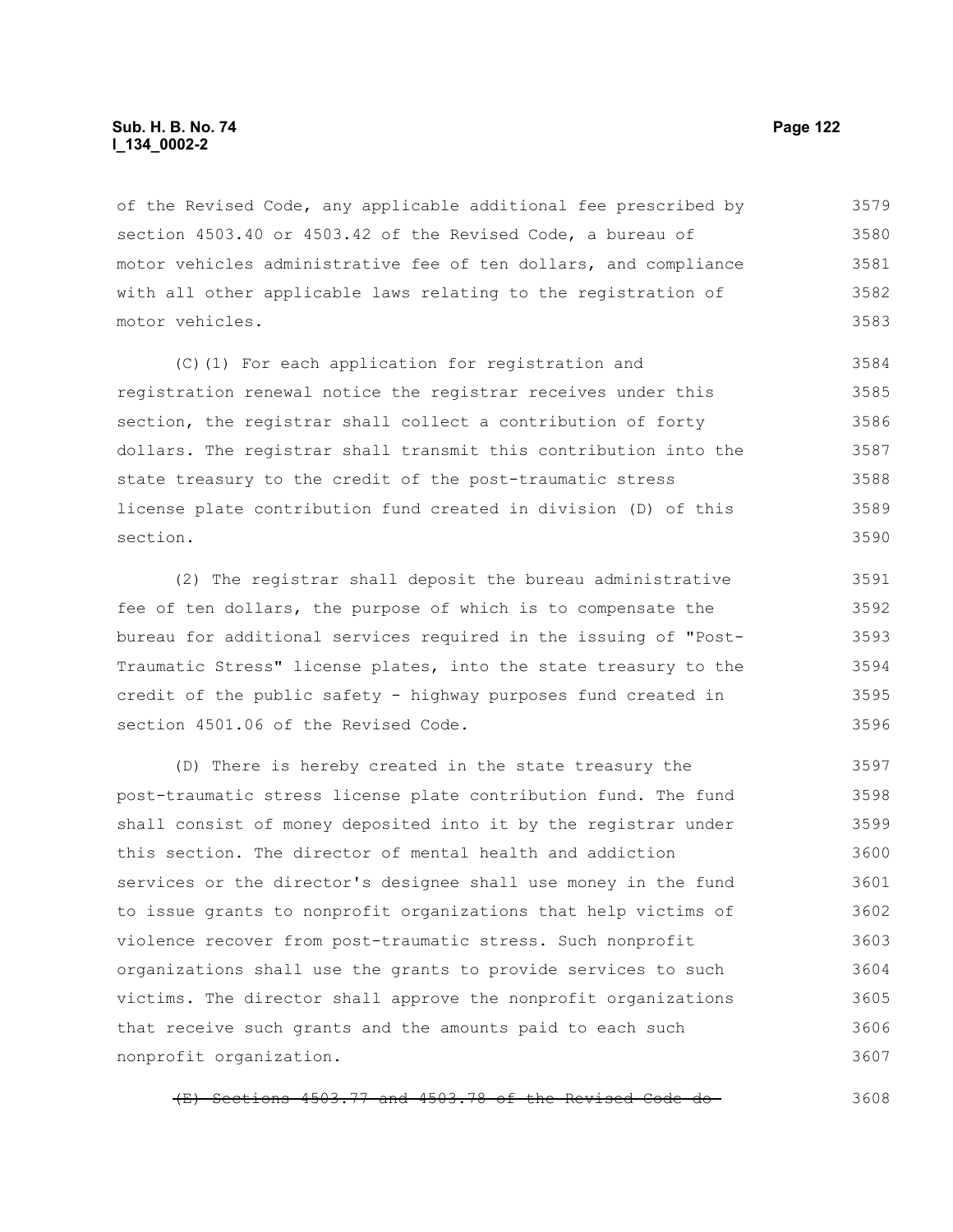not apply to license plates issued under this section.

**Sec. 4503.67.** (A) If the national organization of the boy scouts of America desires to have its logo appear on license plates issued by this state, a representative of the Dan Beard council shall enter into a contract with the registrar of motor vehicles as provided in division (D) of this section. The owner or lessee of any passenger car, noncommercial motor vehicle, recreational vehicle, or other vehicle of a class approved by the registrar may apply to the registrar for the registration of the vehicle and issuance of license plates bearing the logo of the boy scouts of America if the council representative has entered into such a contract. An application made under this section may be combined with a request for a special reserved license plate under section 4503.40 or 4503.42 of the Revised Code. Upon receipt of the completed application and compliance by the applicant with divisions (B) and (C) of this section, the registrar shall issue to the applicant the appropriate vehicle registration and a set of license plates bearing the logo of the boy scouts of America and a validation sticker, or a validation sticker alone when required by section 4503.191 of the Revised Code. 3610 3611 3612 3613 3614 3615 3616 3617 3618 3619 3620 3621 3622 3623 3624 3625 3626 3627 3628 3629

In addition to the letters and numbers ordinarily inscribed thereon, the plates shall display county identification stickers that identify the county of registration as required under section 4503.19 of the Revised Code. 3630 3631 3632 3633

(B) The boy scouts logo license plates and validation sticker, or validation sticker alone, as the case may be, shall be issued upon payment of the regular license tax as prescribed under section 4503.04 of the Revised Code, any applicable motor vehicle license tax levied under Chapter 4504. of the Revised 3634 3635 3636 3637 3638

3609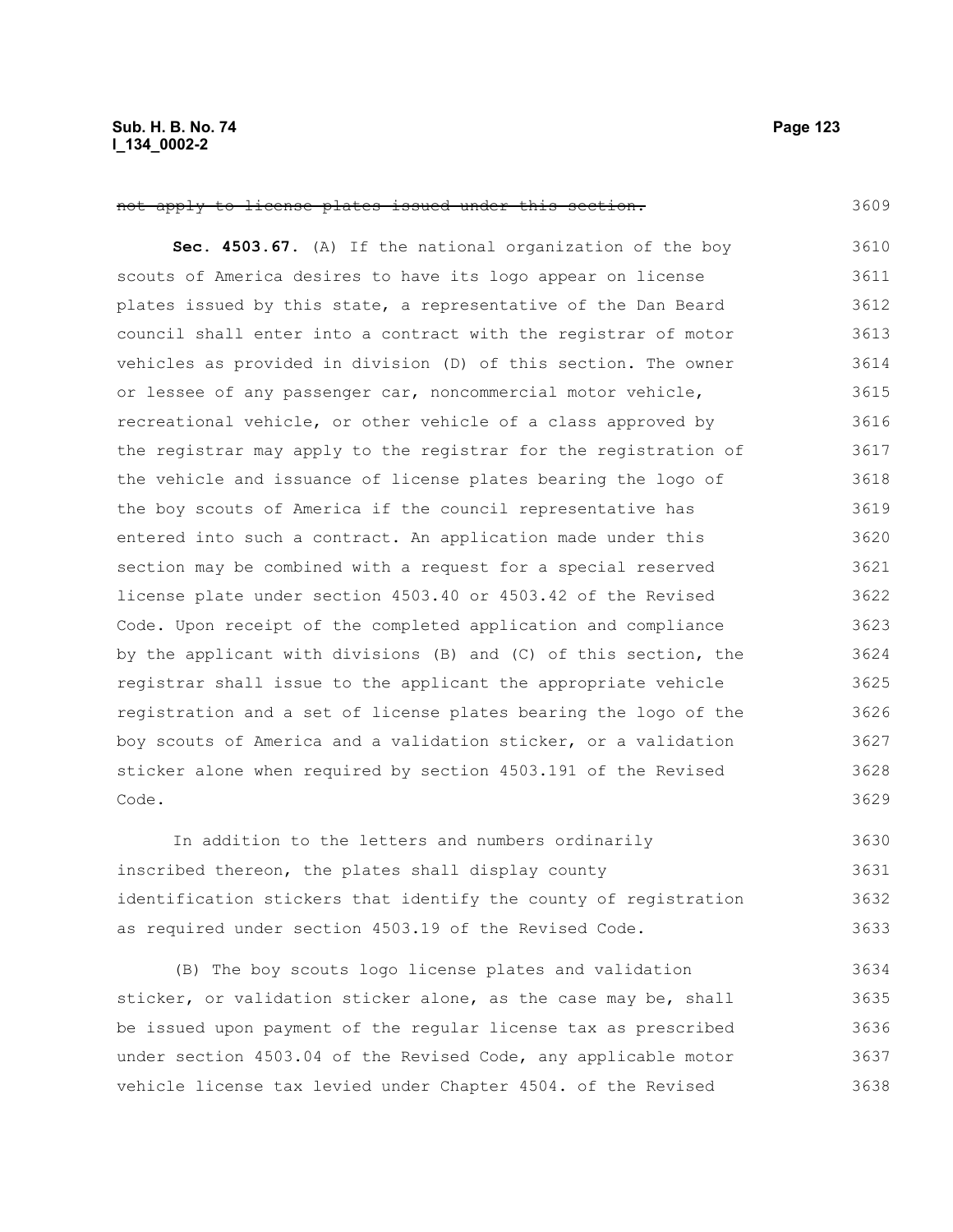## **Sub. H. B. No. 74** Page 124 **l\_134\_0002-2**

Code, a fee of ten dollars for the purpose of compensating the bureau of motor vehicles for additional services required in the issuing of boy scouts license plates, and compliance with all other applicable laws relating to the registration of motor vehicles. If the application for a boy scouts license plate is combined with a request for a special reserved license plate under section 4503.40 or 4503.42 of the Revised Code, the license plates and validation sticker, or validation sticker alone, shall be issued upon payment of the regular license tax as prescribed under section 4503.04 of the Revised Code, any applicable motor vehicle tax levied under Chapter 4504. of the Revised Code, a fee of ten dollars for the purpose of compensating the bureau of motor vehicles for additional services required in the issuing of the plates, the additional fee prescribed under section 4503.40 or 4503.42 of the Revised Code, and compliance with all other applicable laws relating to the registration of motor vehicles. 3639 3640 3641 3642 3643 3644 3645 3646 3647 3648 3649 3650 3651 3652 3653 3654 3655

(C) For each application for registration and registration renewal notice the registrar receives under this section, the registrar shall collect a contribution of fifteen dollars. The registrar shall transmit this contribution to the treasurer of state for deposit into the license plate contribution fund created by section 4501.21 of the Revised Code. 3656 3657 3658 3659 3660 3661

The registrar shall transmit the additional fee of ten dollars paid to compensate the bureau for the additional services required in the issuing of boy scouts license plates to the treasurer of state for deposit into the state treasury to the credit of the public safety - highway purposes fund created by section 4501.06 of the Revised Code. 3662 3663 3664 3665 3666 3667

(D) If the national organization of the boy scouts of

3668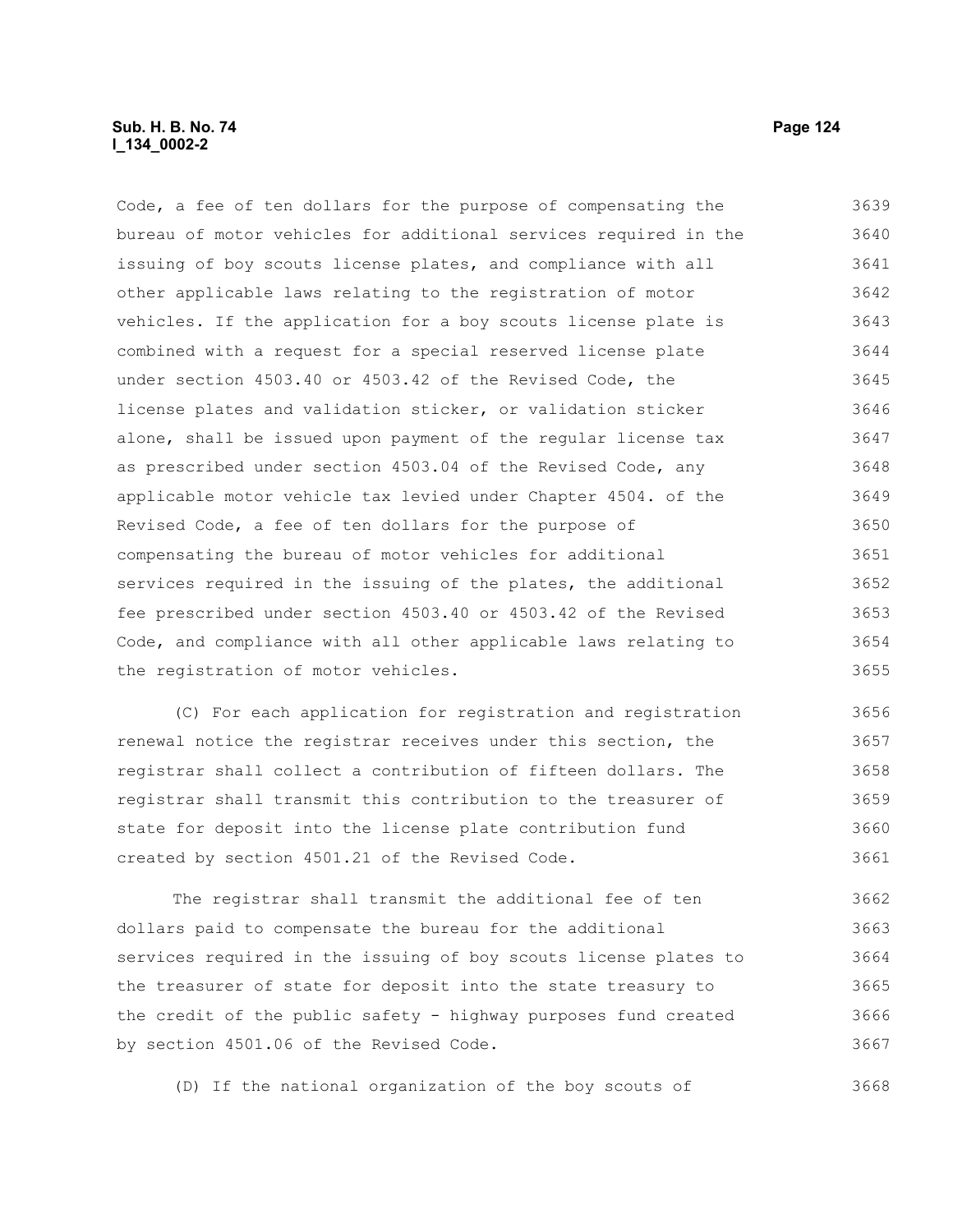# **Sub. H. B. No. 74** Page 125 **l\_134\_0002-2**

America desires to have its logo appear on license plates issued by this state, a representative of the Dan Beard council shall contract with the registrar to permit the display of the logo on license plates issued by this state. Upon execution of the contract, the council shall provide a copy of it to the registrar, along with any other documentation the registrar may require. Upon receiving the contract and any required additional documentation, and when the numerical requirement contained in division (A) of section 4503.78 of the Revised Code has been met relative to the boy scouts of America, the registrar shall take the measures necessary to issue license plates bearing the logo of the boy scouts of America. 3669 3670 3671 3672 3673 3674 3675 3676 3677 3678 3679 3680

**Sec. 4503.68.** (A) If the national organization of the girl scouts of the United States of America desires to have its logo appear on license plates issued by this state, a representative of the girl scouts of Ohio's heartland shall enter into a contract with the registrar of motor vehicles as provided in division (D) of this section. The owner or lessee of any passenger car, noncommercial motor vehicle, recreational vehicle, or other vehicle of a class approved by the registrar may apply to the registrar for the registration of the vehicle and issuance of license plates bearing the logo of the girl scouts of the United States of America if the girl scouts of Ohio's heartland representative has entered into such a contract. An application made under this section may be combined with a request for a special reserved license plate under section 4503.40 or 4503.42 of the Revised Code. Upon receipt of the completed application and compliance by the applicant with divisions (B) and (C) of this section, the registrar shall issue to the applicant the appropriate vehicle registration and a set of license plates bearing the logo of the girl scouts of the 3681 3682 3683 3684 3685 3686 3687 3688 3689 3690 3691 3692 3693 3694 3695 3696 3697 3698 3699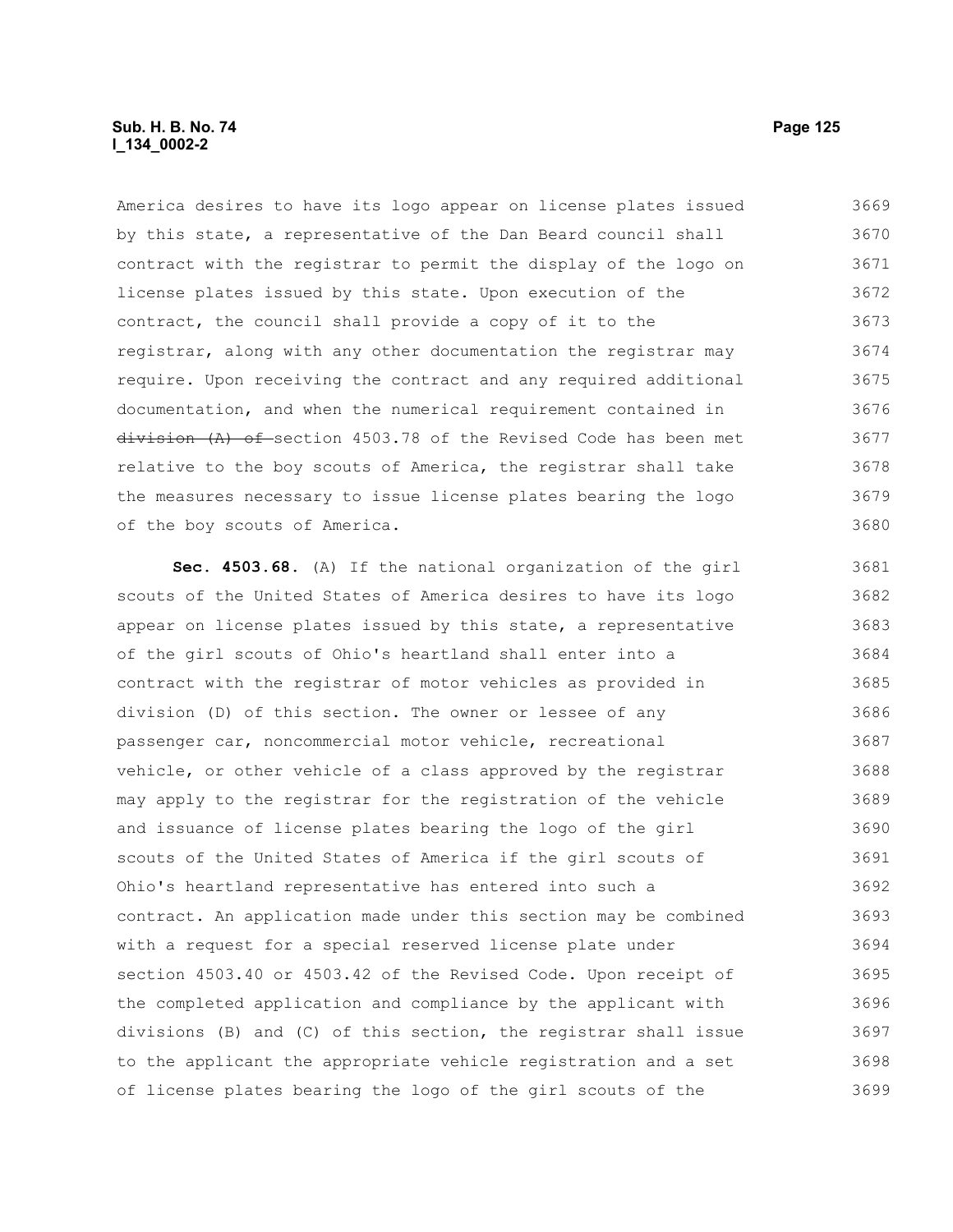| United States of America and a validation sticker, or a          | 3700 |
|------------------------------------------------------------------|------|
| validation sticker alone when required by section 4503.191 of    | 3701 |
| the Revised Code.                                                | 3702 |
| In addition to the letters and numbers ordinarily                | 3703 |
| inscribed thereon, the plates shall display county               | 3704 |
| identification stickers that identify the county of registration | 3705 |
| as required under section 4503.19 of the Revised Code.           | 3706 |
| (B) The girl scouts logo license plates and validation           | 3707 |
| sticker, or validation sticker alone, as the case may be, shall  | 3708 |
| be issued upon payment of the regular license tax as prescribed  | 3709 |
| under section 4503.04 of the Revised Code, any applicable motor  | 3710 |
| vehicle license tax levied under Chapter 4504. of the Revised    | 3711 |
| Code, a fee of ten dollars for the purpose of compensating the   | 3712 |
| bureau of motor vehicles for additional services required in the | 3713 |
| issuing of girl scouts license plates, and compliance with all   | 3714 |
| other applicable laws relating to the registration of motor      | 3715 |
| vehicles. If the application for a girl scouts license plate is  | 3716 |
| combined with a request for a special reserved license plate     | 3717 |
| under section 4503.40 or 4503.42 of the Revised Code, the        | 3718 |
| license plates and validation sticker, or validation sticker     | 3719 |
| alone, shall be issued upon payment of the reqular license tax   | 3720 |
| as prescribed under section 4503.04 of the Revised Code, any     | 3721 |
| applicable motor vehicle tax levied under Chapter 4504. of the   | 3722 |
| Revised Code, a fee of ten dollars for the purpose of            | 3723 |
| compensating the bureau of motor vehicles for additional         | 3724 |
| services required in the issuing of the plates, the additional   | 3725 |
| fee prescribed under section 4503.40 or 4503.42 of the Revised   | 3726 |
| Code, and compliance with all other applicable laws relating to  | 3727 |
| the registration of motor vehicles.                              | 3728 |

(C) For each application for registration and registration 3729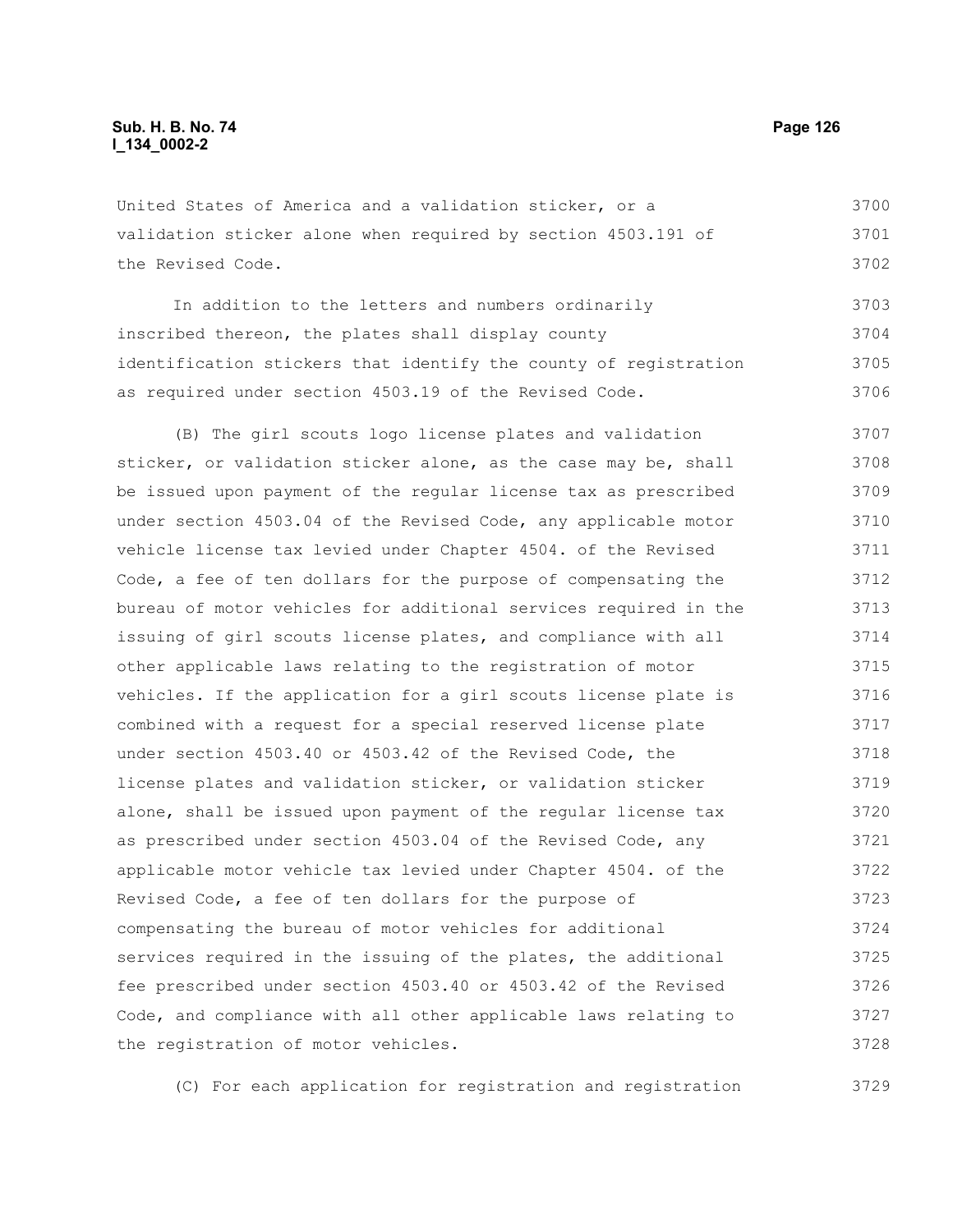## **Sub. H. B. No. 74** Page 127 **l\_134\_0002-2**

renewal notice the registrar receives under this section, the registrar shall collect a contribution of fifteen dollars. The registrar shall transmit this contribution to the treasurer of state for deposit into the license plate contribution fund created by section 4501.21 of the Revised Code. 3730 3731 3732 3733 3734

The registrar shall transmit the additional fee of ten dollars paid to compensate the bureau for the additional services required in the issuing of girl scouts license plates to the treasurer of state for deposit into the state treasury to the credit of the public safety - highway purposes fund created by section 4501.06 of the Revised Code. 3735 3736 3737 3738 3739 3740

(D) If the national organization of the girl scouts of the United States of America desires to have its logo appear on license plates issued by this state, a representative from the girl scouts of Ohio's heartland shall contract with the registrar to permit the display of the logo on license plates issued by this state. Upon execution of the contract, the girl scouts of Ohio's heartland shall provide a copy of it to the registrar, along with any other documentation the registrar may require. Upon receiving the contract and any required additional documentation, and when the numerical requirement contained in division (A) of section 4503.78 of the Revised Code has been met relative to the girl scouts of the United States of America, the registrar shall take the measures necessary to issue license plates bearing the logo of the girl scouts of the United States of America. 3741 3742 3743 3744 3745 3746 3747 3748 3749 3750 3751 3752 3753 3754 3755

**Sec. 4503.69.** (A) If the national organization of the eagle scouts desires to have its logo appear on license plates issued by this state, a representative of the Dan Beard council shall enter into a contract with the registrar of motor vehicles 3756 3757 3758 3759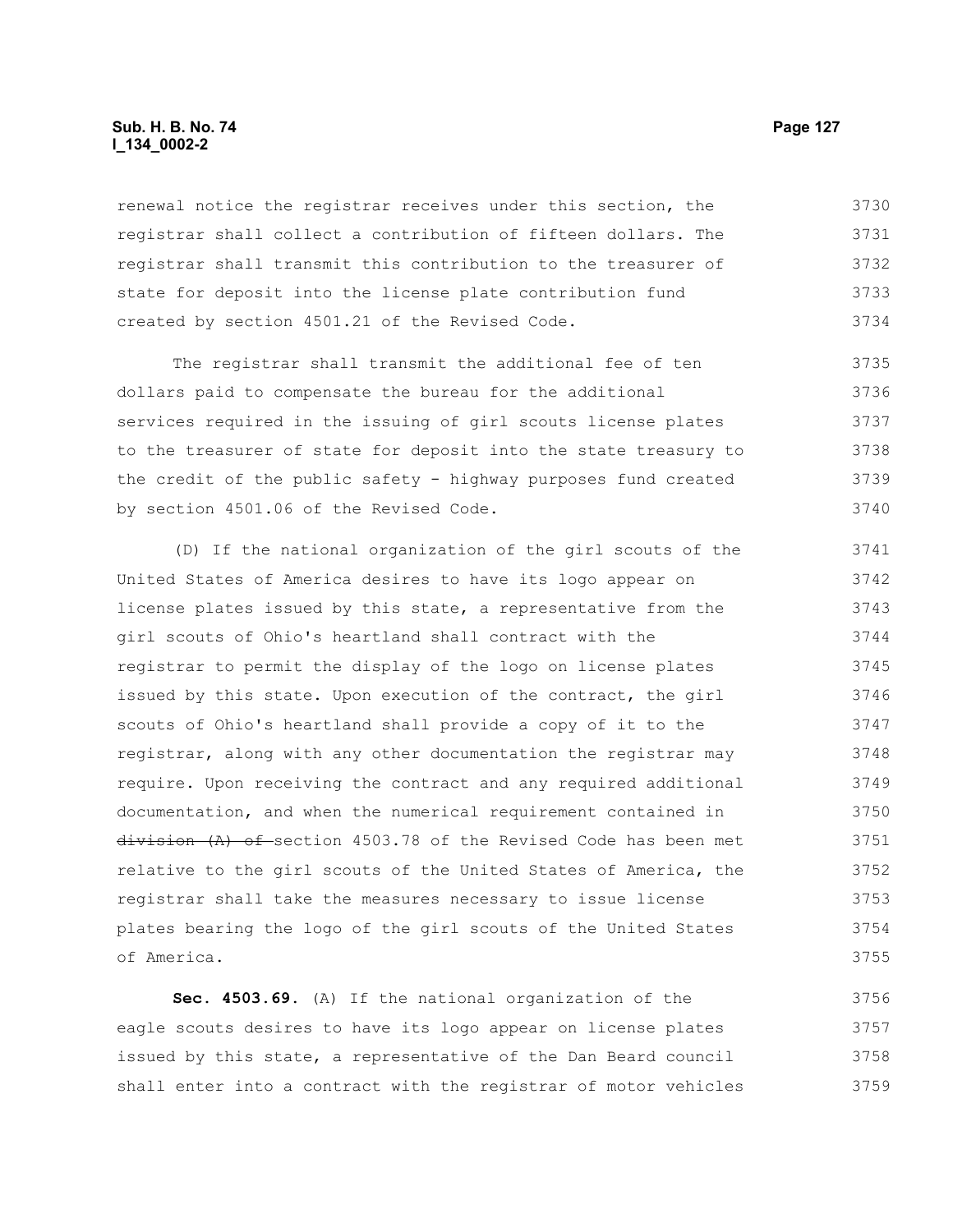as provided in division (D) of this section. The owner or lessee of any passenger car, noncommercial motor vehicle, recreational vehicle, or other vehicle of a class approved by the registrar may apply to the registrar for the registration of the vehicle and issuance of license plates bearing the logo of the eagle scouts if the council representative has entered into such a contract on behalf of the eagle scouts. An application made under this section may be combined with a request for a special reserved license plate under section 4503.40 or 4503.42 of the Revised Code. Upon receipt of the completed application and compliance by the applicant with divisions (B) and (C) of this section, the registrar shall issue to the applicant the appropriate vehicle registration and a set of license plates bearing the logo of the eagle scouts and a validation sticker, or a validation sticker alone when required by section 4503.191 of the Revised Code. 3760 3761 3762 3763 3764 3765 3766 3767 3768 3769 3770 3771 3772 3773 3774 3775

In addition to the letters and numbers ordinarily inscribed thereon, the plates shall display county identification stickers that identify the county of registration as required under section 4503.19 of the Revised Code. 3776 3777 3778 3779

(B) The eagle scouts logo license plates and validation sticker, or validation sticker alone, as the case may be, shall be issued upon payment of the regular license tax as prescribed under section 4503.04 of the Revised Code, any applicable motor vehicle license tax levied under Chapter 4504. of the Revised Code, a fee of ten dollars for the purpose of compensating the bureau of motor vehicles for additional services required in the issuing of eagle scouts license plates, and compliance with all other applicable laws relating to the registration of motor vehicles. If the application for an eagle scouts license plate is combined with a request for a special reserved license plate 3780 3781 3782 3783 3784 3785 3786 3787 3788 3789 3790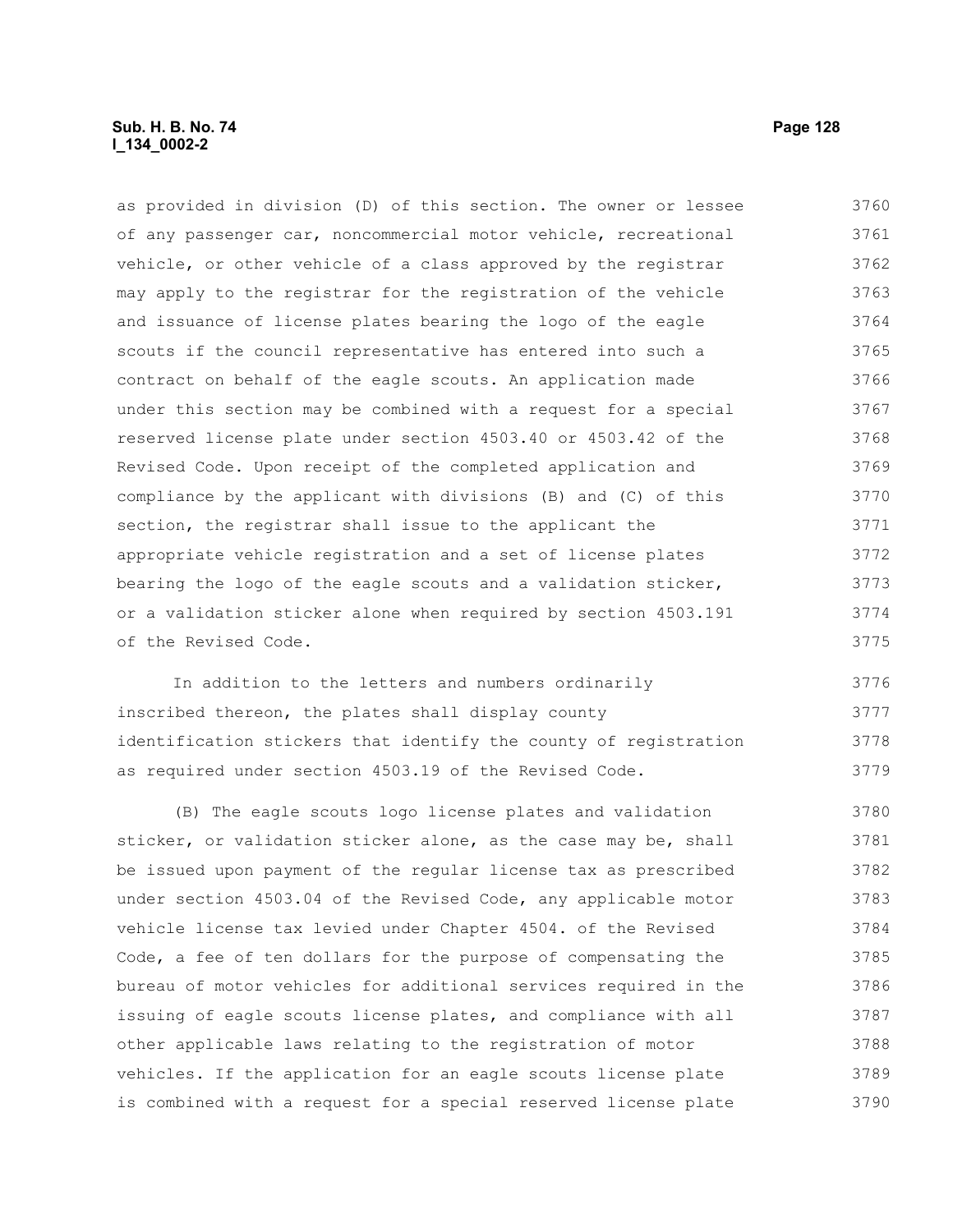## **Sub. H. B. No. 74** Page 129 **l\_134\_0002-2**

under section 4503.40 or 4503.42 of the Revised Code, the license plates and validation sticker, or validation sticker alone, shall be issued upon payment of the regular license tax as prescribed under section 4503.04 of the Revised Code, any applicable motor vehicle tax levied under Chapter 4504. of the Revised Code, a fee of ten dollars for the purpose of compensating the bureau of motor vehicles for additional services required in the issuing of the plates, the additional fee prescribed under section 4503.40 or 4503.42 of the Revised Code, and compliance with all other applicable laws relating to the registration of motor vehicles. 3791 3792 3793 3794 3795 3796 3797 3798 3799 3800 3801

(C) For each application for registration and registration renewal notice the registrar receives under this section, the registrar shall collect a contribution of fifteen dollars. The registrar shall transmit this contribution to the treasurer of state for deposit into the license plate contribution fund created by section 4501.21 of the Revised Code. 3802 3803 3804 3805 3806 3807

The registrar shall transmit the additional fee of ten dollars paid to compensate the bureau for the additional services required in the issuing of eagle scouts license plates to the treasurer of state for deposit into the state treasury to the credit of the public safety - highway purposes fund created by section 4501.06 of the Revised Code. 3808 3809 3810 3811 3812 3813

(D) If the national organization of the eagle scouts desires to have its logo appear on license plates issued by this state, a representative from the Dan Beard council shall contract with the registrar to permit the display of the logo on license plates issued by this state. Upon execution of the contract, the council shall provide a copy of it to the registrar, along with any other documentation the registrar may 3814 3815 3816 3817 3818 3819 3820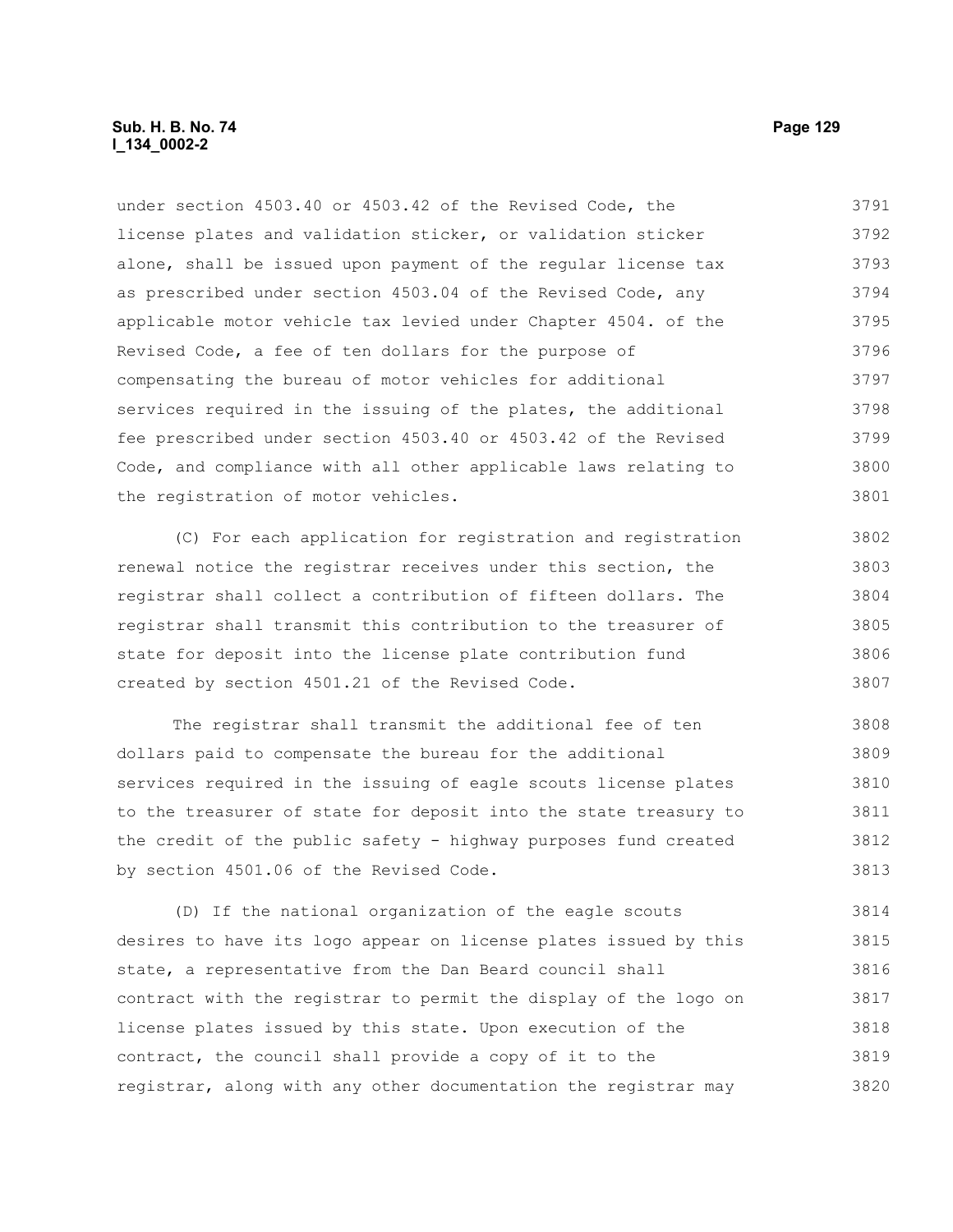require. Upon receiving the contract and any required additional documentation, and when the numerical requirement contained in division (A) of section 4503.78 of the Revised Code has been met relative to the eagle scouts, the registrar shall take the measures necessary to issue license plates bearing the logo of the eagle scouts. 3821 3822 3823 3824 3825 3826

Sec. 4503.771 4503.77. (A) The sponsor of a nonstandard specialty license plate, as defined when the contributions for that specialty license plate are credited to the license plate contribution fund established in section 4503.77 4501.21 of the Revised Code, shall verify the contact information for that sponsor by the first day of December of each year on a form established by the registrar of motor vehicles. If the sponsor fails to verify such contact information by the thirty-first day of December of any year, the registrar, beginning the first day of January of the following year, shall transmit the contribution for each registration involving that nonstandard specialty license plate to the treasurer of state for deposit into the general revenue fund, instead of for deposit in the license plate contribution fund created in section 4501.21 of the Revised Code. The registrar also immediately shall send a notice to the sponsor that no additional funds will be deposited into the license plate contribution fund until the contact information form is received by the registrar. Upon receiving the contact information form, the registrar shall resume transmitting the contributions received for that license plate to the treasurer of state for deposit into the license plate contribution fund and later distribution to the sponsor. 3827 3828 3829 3830 3831 3832 3833 3834 3835 3836 3837 3838 3839 3840 3841 3842 3843 3844 3845 3846 3847 3848

(B) If the sponsor of a nonstandard specialty license plate ceases to exist, the registrar shall deposit the contributions for the associated license plate into the general 3849 3850 3851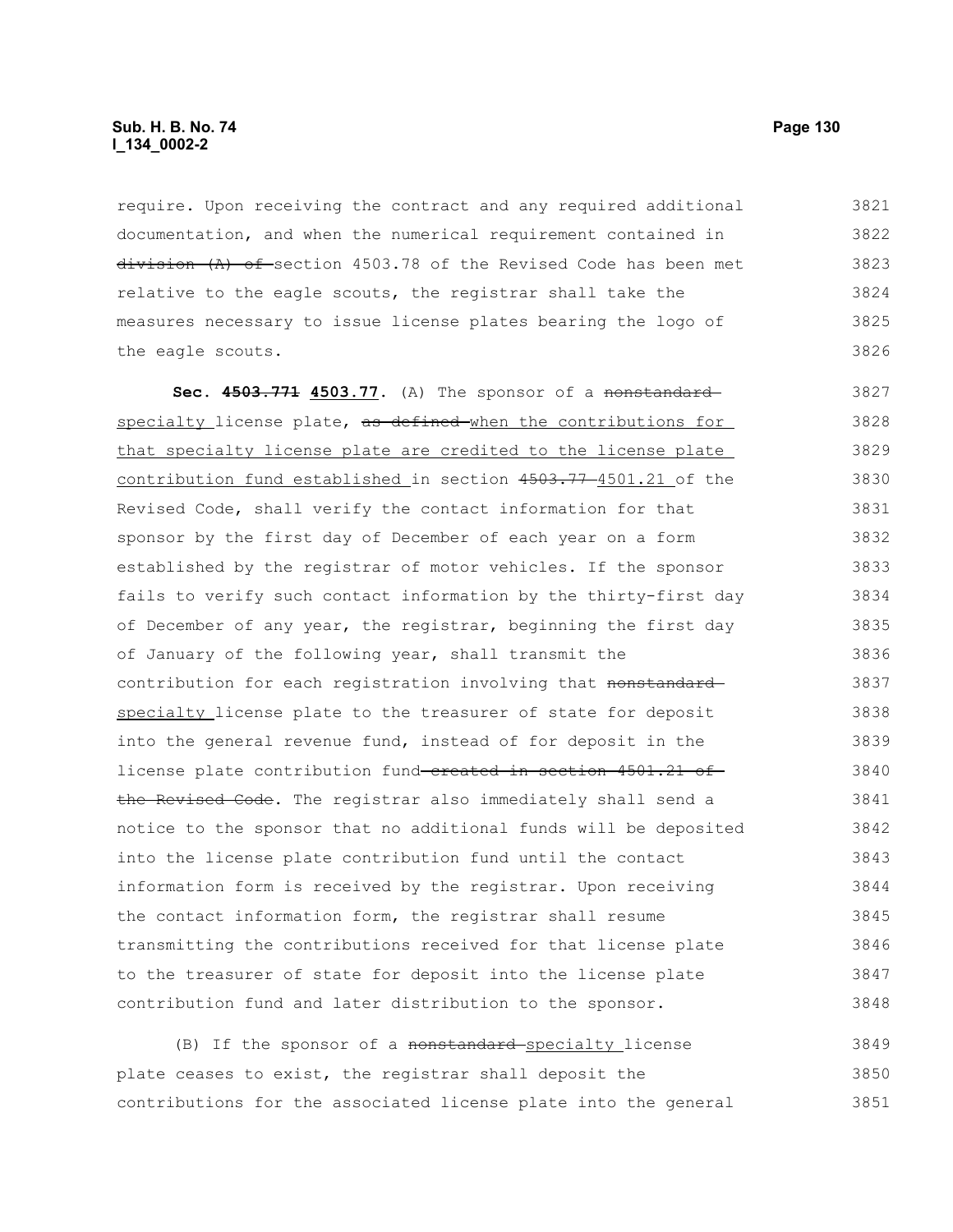# **Sub. H. B. No. 74** Page 131 **l\_134\_0002-2**

revenue fund. If that sponsor is later reestablished, the sponsor shall submit to the registrar written confirmation of the sponsor's reestablishment along with the contact information form. Upon receipt of the confirmation and form, the registrar shall resume transmitting all contributions received for the associated license plate into the license plate contribution fund for later distribution to the sponsor. 3852 3853 3854 3855 3856 3857 3858

**Sec. 4503.78.**  $\{A\}$ -Except as may otherwise be specifically provided by law, the registrar of motor vehicles is not required to implement any legislation that creates a specialty license plate and provides for its issuance until the registrar receives written statements from not less than one hundred fifty persons, indicating that they intend to apply for and obtain such license plates for their motor vehicles. The registrar may require such statements to be made on a form the registrar provides. 3859 3860 3861 3862 3863 3864 3865 3866

(B) If a program involving a nonstandard license plate is terminated under division (B)(1) of section 4503.77 of the Revised Code, the sponsor of that license plate may apply to the registrar for the reestablishment of that program, as permitted by division (D) of that section. The registrar shall not reestablish the program involving that nonstandard license plate until the registrar receives written statements from not lessthan twenty-five persons, indicating that they intend to applyfor and obtain such license plates for their motor vehicles. The registrar may require such statements to be made on a form approved by the registrar. 3867 3868 3869 3870 3871 3872 3873 3874 3875 3876 3877

In determining whether twenty-five persons have so indicated their intentions, the registrar shall include in the total the number of motor vehicles that continue to display the nonstandard license plate of the terminated program, 3878 3879 3880 3881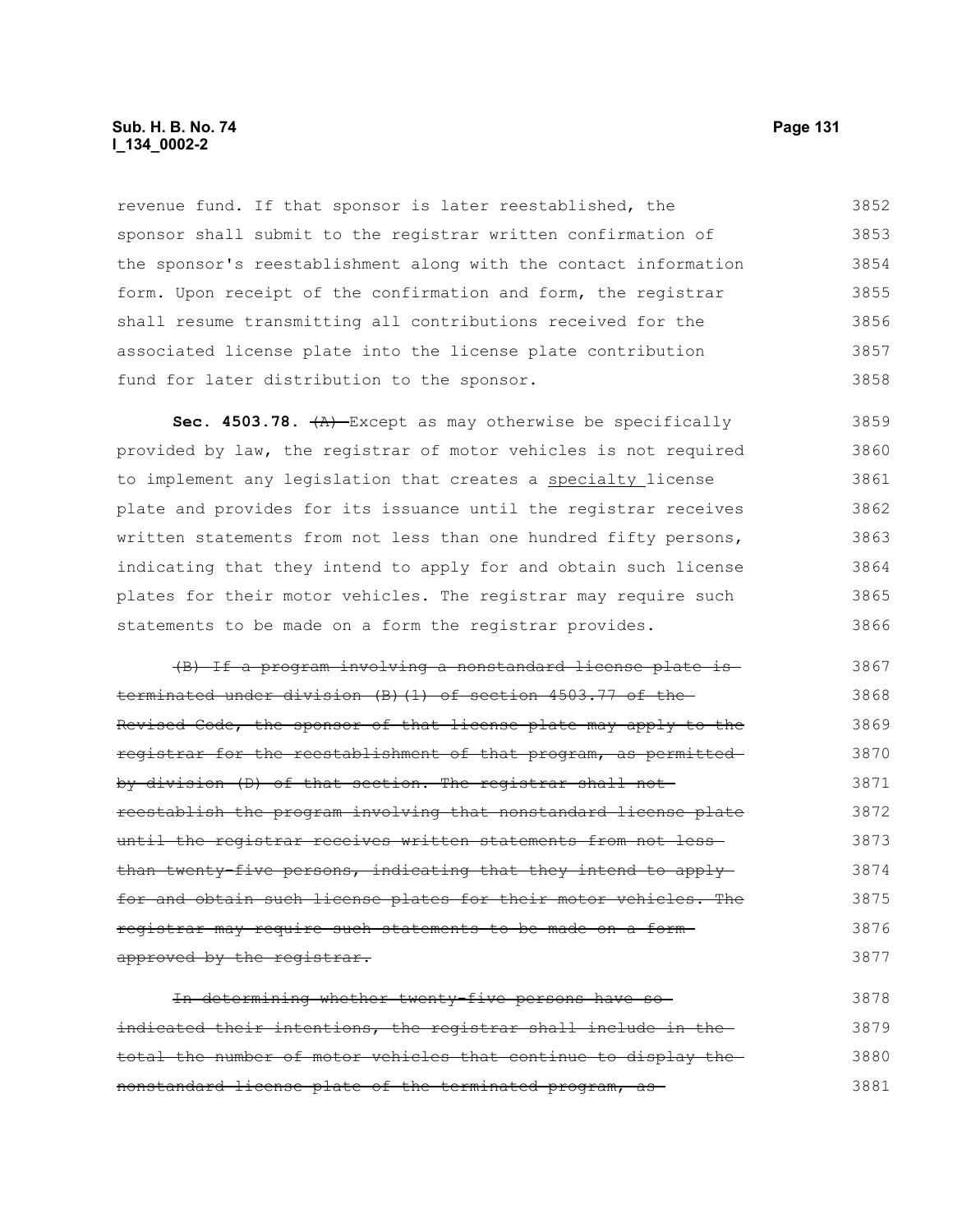| permitted by division (C) of section 4503.77 of the Revised      | 3882 |
|------------------------------------------------------------------|------|
| Code.                                                            | 3883 |
| Sec. 4503.791 4503.79. Beginning on the date that is six-        | 3884 |
| months after the effective date of this section, any motor-      | 3885 |
| vehicle (A) Except as may otherwise specifically be provided by  | 3886 |
| the general assembly, the registrar shall issue a specialty      | 3887 |
| license plate that is in existence on the effective date of this | 3888 |
| section and for which the registrar of motor vehicles or a       | 3889 |
| deputy registrar collects a contribution from the person who     | 3890 |
| applies for the registration of the motor vehicle and, except as | 3891 |
| may otherwise specifically be provided by the general assembly,  | 3892 |
| any license plate created after the effective date of this-      | 3893 |
| section for which the registrar or a deputy registrar collects a | 3894 |
| contribution from the person who applies for the registration of | 3895 |
| the motor vehicle, shall be eligible to be issued to for a       | 3896 |
| passenger car, a noncommercial vehicle, a recreational vehicle,  | 3897 |
| or any other vehicle of a class approved by the registrar.       | 3898 |
| (B) The contribution amount for any specialty license            | 3899 |
| plate shall be the same each year, regardless of whether the     | 3900 |
| application is for the initial issuance or the renewal of that   | 3901 |
| specialty license plate.                                         | 3902 |
| Sec. 4503.83. (A) The owner or lessee of a fleet of              | 3903 |
| apportioned vehicles may apply to the registrar of motor         | 3904 |
| vehicles for the registration of any apportioned vehicle,        | 3905 |
| commercial trailer, or other vehicle of a class approved by the  | 3906 |
| registrar and issuance of company logo license plates. The       | 3907 |
| initial application shall be for not less than fifty eligible    | 3908 |
| vehicles. The applicant shall provide the registrar the artwork  | 3909 |
| for the company logo plate in a format designated by the         | 3910 |

registrar. The registrar shall approve the artwork or return the 3911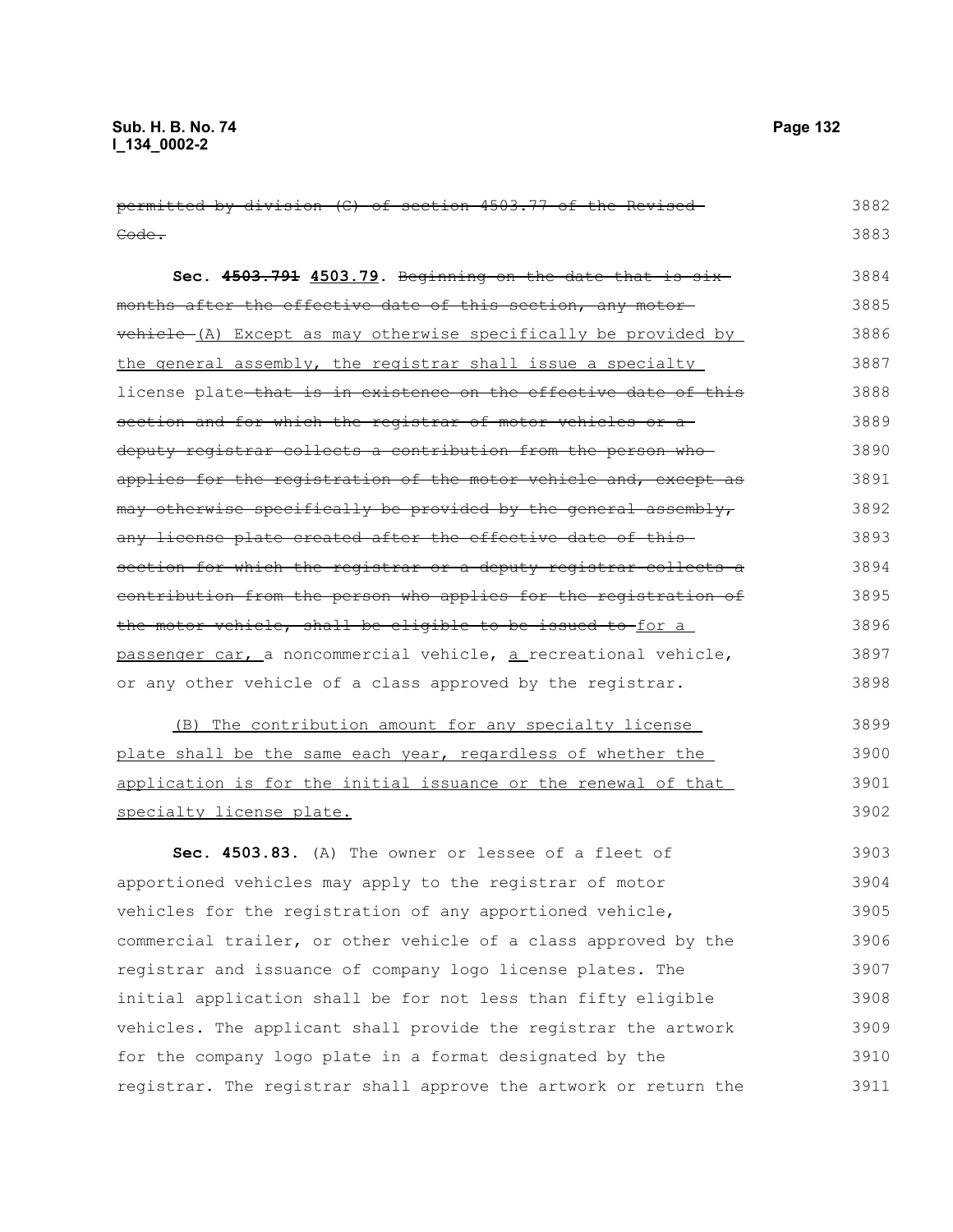# **Sub. H. B. No. 74** Page 133 **l\_134\_0002-2**

artwork for modification in accordance with any design requirements reasonably imposed by the registrar. Upon approval of the artwork and receipt of the completed application and compliance with divisions (B) and (C) of this section, the registrar shall issue to the applicant the appropriate vehicle registration and the appropriate number of company logo license plates-with a validation sticker or a validation sticker alone when required by section 4503.191 of the Revised Code, except that no validation sticker shall be issued under this section for either of the following: (1) A motor vehicle for which the registration tax is specified in section 4503.042 of the Revised Code; (2) A motor vehicle that is issued a universal validation sticker under division (A)(2) of section 4503.191 of the Revised Code, except as provided by that section. In addition to the letters and numbers ordinarily inscribed on license plates, company logo license plates shall be inscribed with words and markings requested by the applicant and approved by the registrar. (B) A company logo license plate and a validation sticker or, when applicable, a validation sticker alone-shall be issued 3912 3913 3914 3915 3916 3917 3918 3919 3920 3921 3922 3923 3924 3925 3926 3927 3928 3929 3930 3931 3932

upon payment of the applicable regular license tax prescribed in section 4503.042 or 4503.65 of the Revised Code for the registration of a vehicle in this state, any applicable fees prescribed in section 4503.10 of the Revised Code, any applicable motor vehicle tax levied under Chapter 4504. of the Revised Code, a bureau of motor vehicles fee of six dollars when a company logo license plate actually is issued, and compliance with all other applicable laws relating to the registration of 3933 3934 3935 3936 3937 3938 3939 3940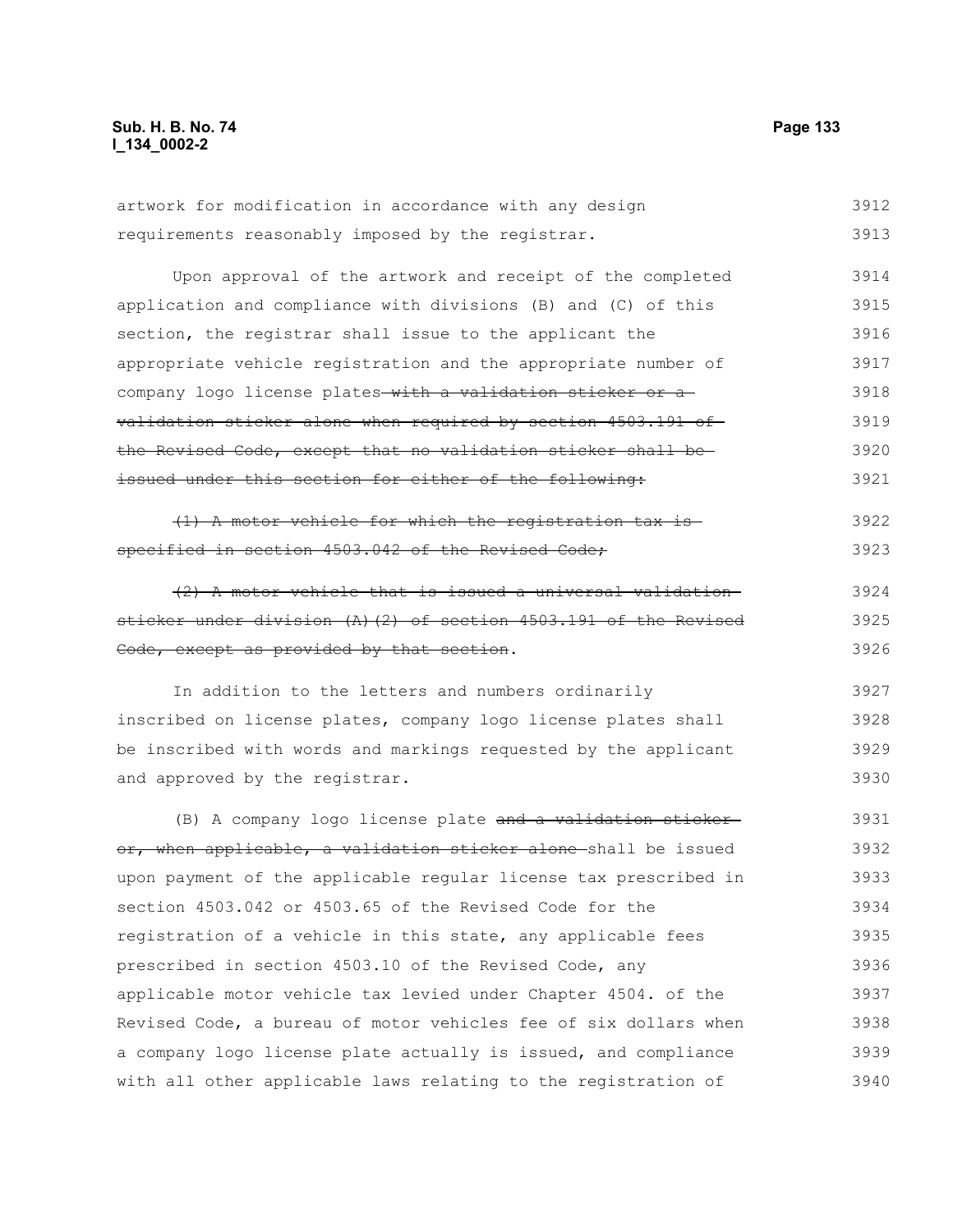# **Sub. H. B. No. 74** Page 134 **l\_134\_0002-2**

motor vehicles. If a company logo plate is issued to replace an existing license plate for the same vehicle, the replacement license plate fees prescribed in division (A) of section 4503.19 of the Revised Code shall not apply. 3941 3942 3943 3944

(C) The registrar shall deposit the bureau of motor vehicles fee specified in division (B) of this section, the purpose of which is to compensate the bureau for the additional services required in issuing company logo license plates, in the public safety - highway purposes fund created in section 4501.06 of the Revised Code. 3945 3946 3947 3948 3949 3950

**Sec. 4503.871.** (A) The owner or lessee of any passenger car, noncommercial motor vehicle, recreational vehicle, motorcycle, cab-enclosed motorcycle, or other vehicle of a class approved by the registrar of motor vehicles, and, effective January 1, 2017, the owner or lessee of any motor-driven cycleor motor scooter- may apply to the registrar for the registration of the vehicle and issuance of "Solon City Schools" license plates. The application for "Solon City Schools" license plates may be combined with a request for a special reserved license plate under section 4503.40 or 4503.42 of the Revised Code. Upon receipt of the completed application and compliance with division (B) of this section, the registrar shall issue to the applicant the appropriate vehicle registration and a set of "Solon City Schools" license plates with a validation sticker or a validation sticker alone when required by section 4503.191 of the Revised Code. 3951 3952 3953 3954 3955 3956 3957 3958 3959 3960 3961 3962 3963 3964 3965 3966

In addition to the letters and numbers ordinarily inscribed thereon, "Solon City Schools" license plates shall bear-display words and markings selected by representatives of the Solon city school district. The and that are approved by 3967 3968 3969 3970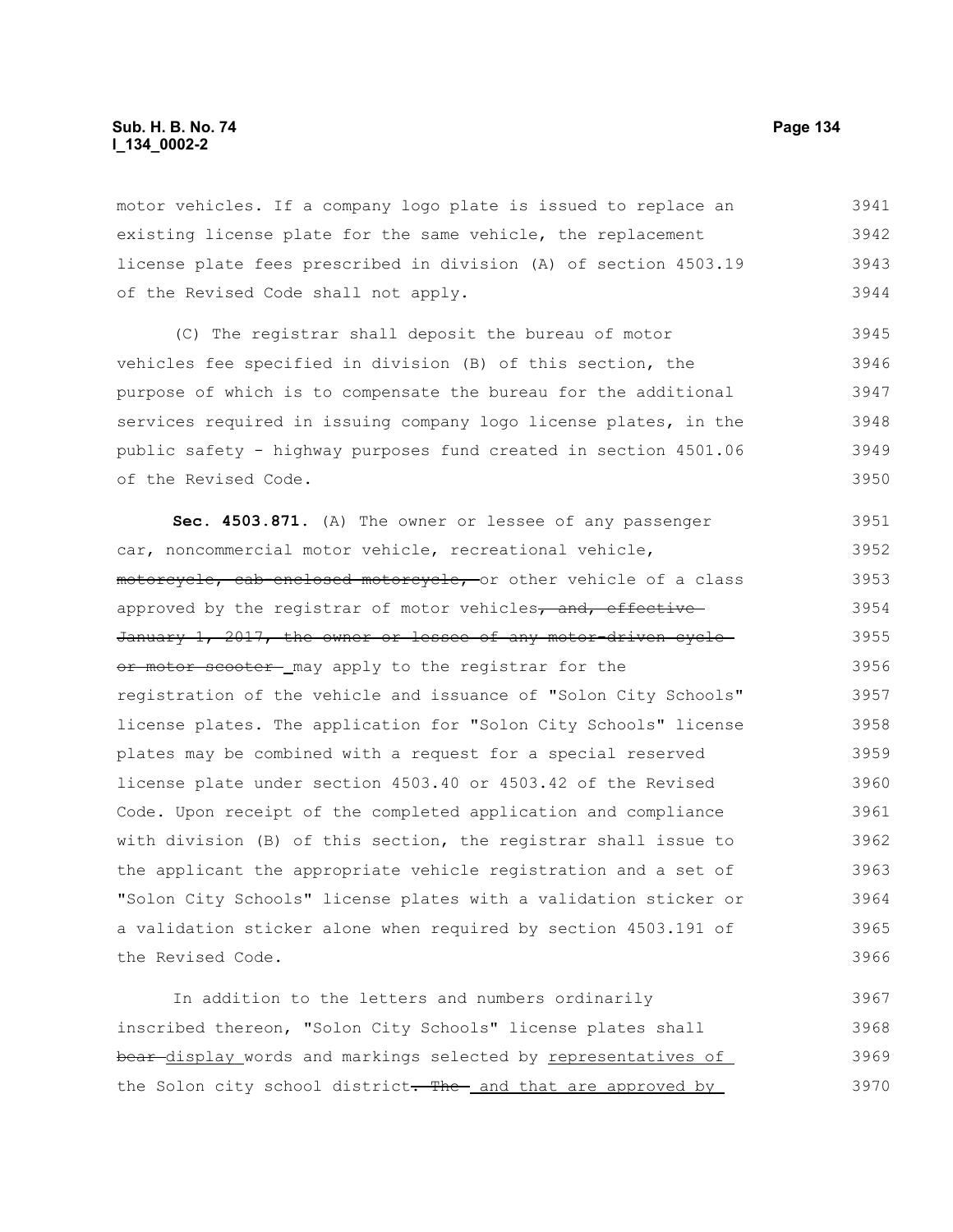## **Sub. H. B. No. 74** Page 135 **l\_134\_0002-2**

the registrar-shall approve the final design. "Solon City Schools" license plates shall bear-display county identification stickers that identify the county of registration as required under section 4503.19 of the Revised Code. 3971 3972 3973 3974

(B) "Solon City Schools" license plates and a validation stickers-sticker, or a validation sticker alone, shall be issued upon receipt of an application for registration of a motor vehicle under this section; payment of the regular license tax as prescribed under section 4503.04 of the Revised Code, any applicable motor vehicle tax levied under Chapter 4504. of the Revised Code, any applicable additional fee prescribed by section 4503.40 or 4503.42 of the Revised Code, a bureau of motor vehicles administrative fee of ten dollars, and the contribution specified in division (C) $(1)$  of this section $\tau_i$  and compliance with all other applicable laws relating to the registration of motor vehicles. <del>If the application for "Solon</del>-City Schools" license plates is combined with a request for a special reserved license plate under section 4503.40 or 4503.42 of the Revised Code, the license plates and validation stickershall be issued upon payment of the contribution, fees, and taxes contained in this division and the additional fee prescribed under section 4503.40 or 4503.42 of the Revised Code. 3975 3976 3977 3978 3979 3980 3981 3982 3983 3984 3985 3986 3987 3988 3989 3990 3991 3992

(C)(1) For each application for registration and registration renewal submitted under this section, the registrar shall collect a contribution of thirty dollars. The registrar shall pay this contribution into the state treasury to the credit of the license plate contribution fund created in section 4501.21 of the Revised Code. 3993 3994 3995 3996 3997 3998

(2) The registrar shall pay the ten-dollar bureau administrative fee, the purpose of which is to compensate the 3999 4000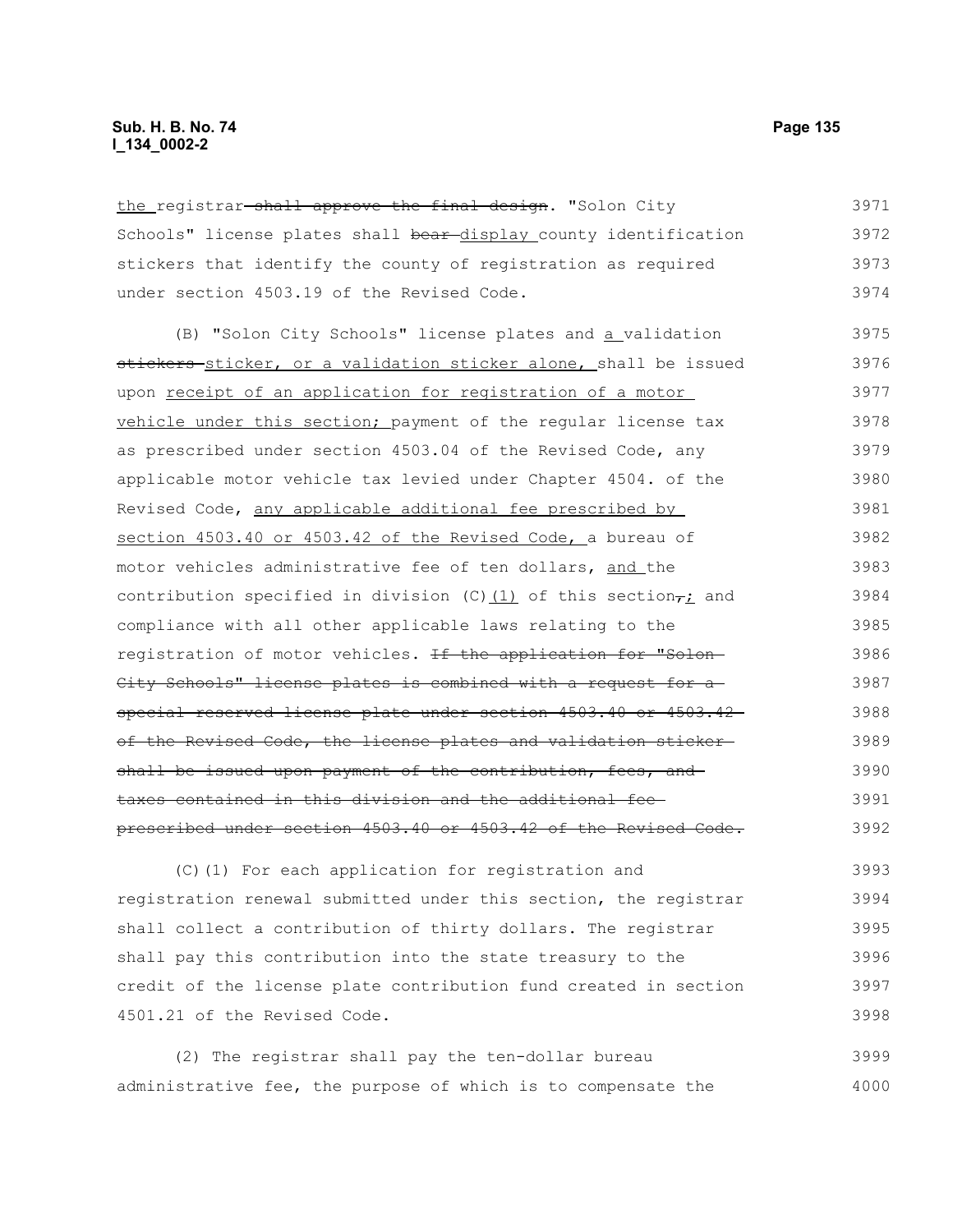bureau for additional services required in issuing "Solon City Schools" license plates, into the state treasury to the credit of the public safety - highway purposes fund created in section 4501.06 of the Revised Code. 4001 4002 4003 4004

(D) Sections 4503.77 and 4503.78 of the Revised Code do not apply to license plates issued under this section. 4005 4006

**Sec. 4503.873.** (A) The owner or lessee of any passenger car, noncommercial motor vehicle, recreational vehicle, motorcycle, cab-enclosed motorcycle, motor-driven cycle, motor scooter, or other vehicle of a class approved by the registrar of motor vehicles may apply to the registrar for the registration of the vehicle and issuance of "Padua Franciscan High School" license plates. The application may be combined with a request for a special reserved license plate under section 4503.40 or 4503.42 of the Revised Code. 4007 4008 4009 4010 4011 4012 4013 4014 4015

Upon receipt of the completed application and compliance by the applicant with divisions (B) and (C) of this section, the registrar shall issue to the applicant the appropriate vehicle registration and a set of "Padua Franciscan High School" license plates and a validation sticker, or a validation sticker alone when required by section 4503.191 of the Revised Code. 4016 4017 4018 4019 4020 4021

In addition to the letters and numbers ordinarily inscribed on the license plates, "Padua Franciscan High School" license plates shall display an appropriate logo and words selected by Padua Franciscan high school and that are approved by the registrar. "Padua Franciscan High School" license plates shall display county identification stickers that identify the county of registration as required under section 4503.19 of the Revised Code. 4022 4023 4024 4025 4026 4027 4028 4029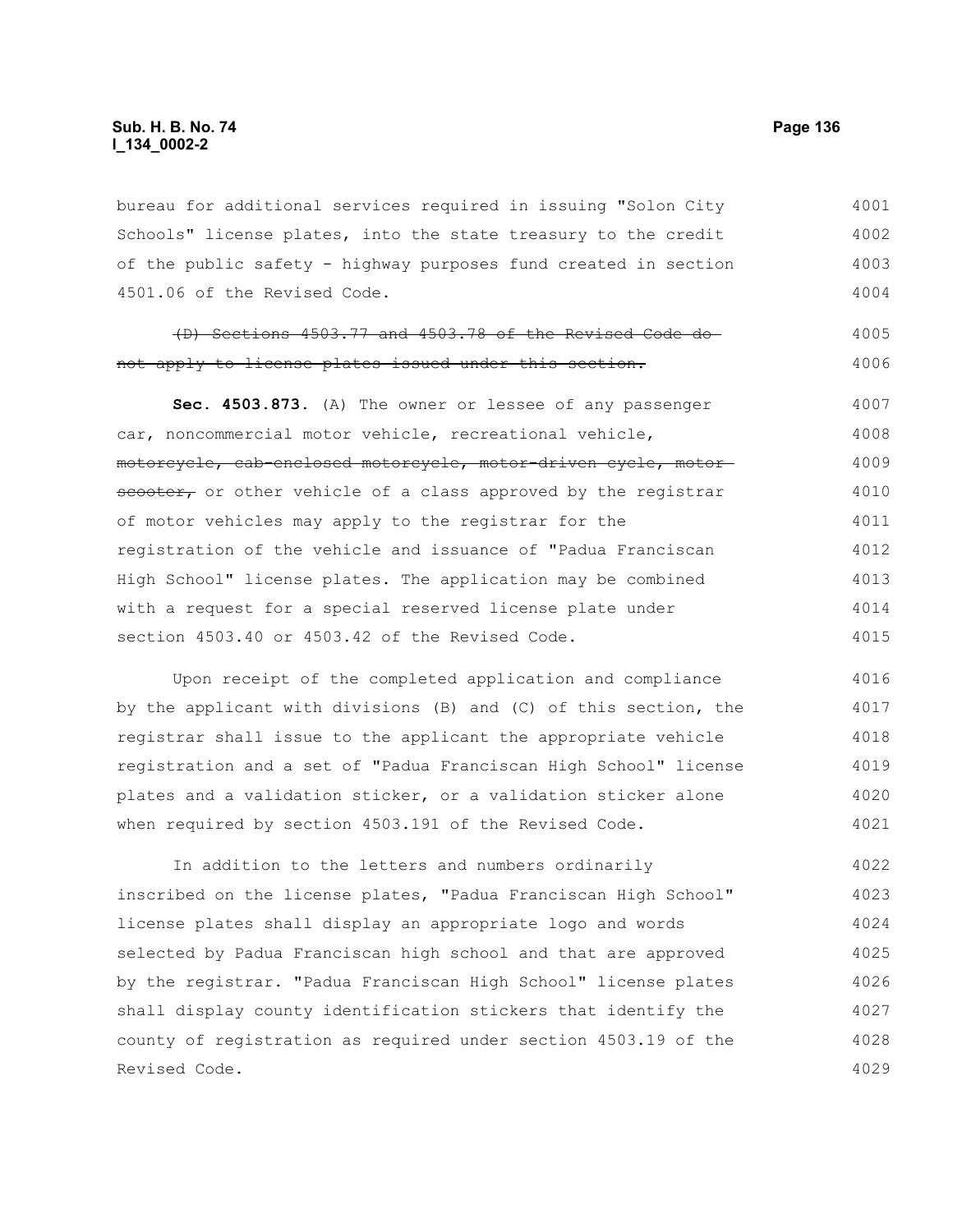## **Sub. H. B. No. 74** Page 137 **l\_134\_0002-2**

(B) "Padua Franciscan High School" license plates and a validation sticker, or validation sticker alone, shall be issued upon receipt of an application for registration of a motor vehicle under this section; payment of the regular license tax as prescribed under section 4503.04 of the Revised Code, any applicable motor vehicle license tax levied under Chapter 4504. of the Revised Code, any applicable additional fee prescribed by section 4503.40 or 4503.42 of the Revised Code, an additional administrative fee of ten dollars, and a contribution as provided in division (C)(1) of this section; and compliance with all other applicable laws relating to the registration of motor vehicles. 4030 4031 4032 4033 4034 4035 4036 4037 4038 4039 4040 4041

(C)(1) For each application for registration and registration renewal notice the registrar receives under this section, the registrar shall collect a contribution of thirty dollars. The registrar shall deposit this contribution into the state treasury to the credit of the license plate contribution fund created in section 4501.21 of the Revised Code. 4042 4043 4044 4045 4046 4047

(2) The registrar shall deposit the administrative fee of ten dollars, the purpose of which is to compensate the bureau of motor vehicles for additional services required in the issuing of "Padua Franciscan High School" license plates, into the state treasury to the credit of the public safety - highway purposes fund created in section 4501.06 of the Revised Code. 4048 4049 4050 4051 4052 4053

(D) Sections 4503.77 and 4503.78 of the Revised Code do not apply to license plates issued under this section. 4054 4055

**Sec. 4503.874.** (A) The owner or lessee of any passenger car, noncommercial motor vehicle, recreational vehicle, motorcycle, cab-enclosed motorcycle, or other vehicle of a class approved by the registrar of motor vehicles, and, effective 4056 4057 4058 4059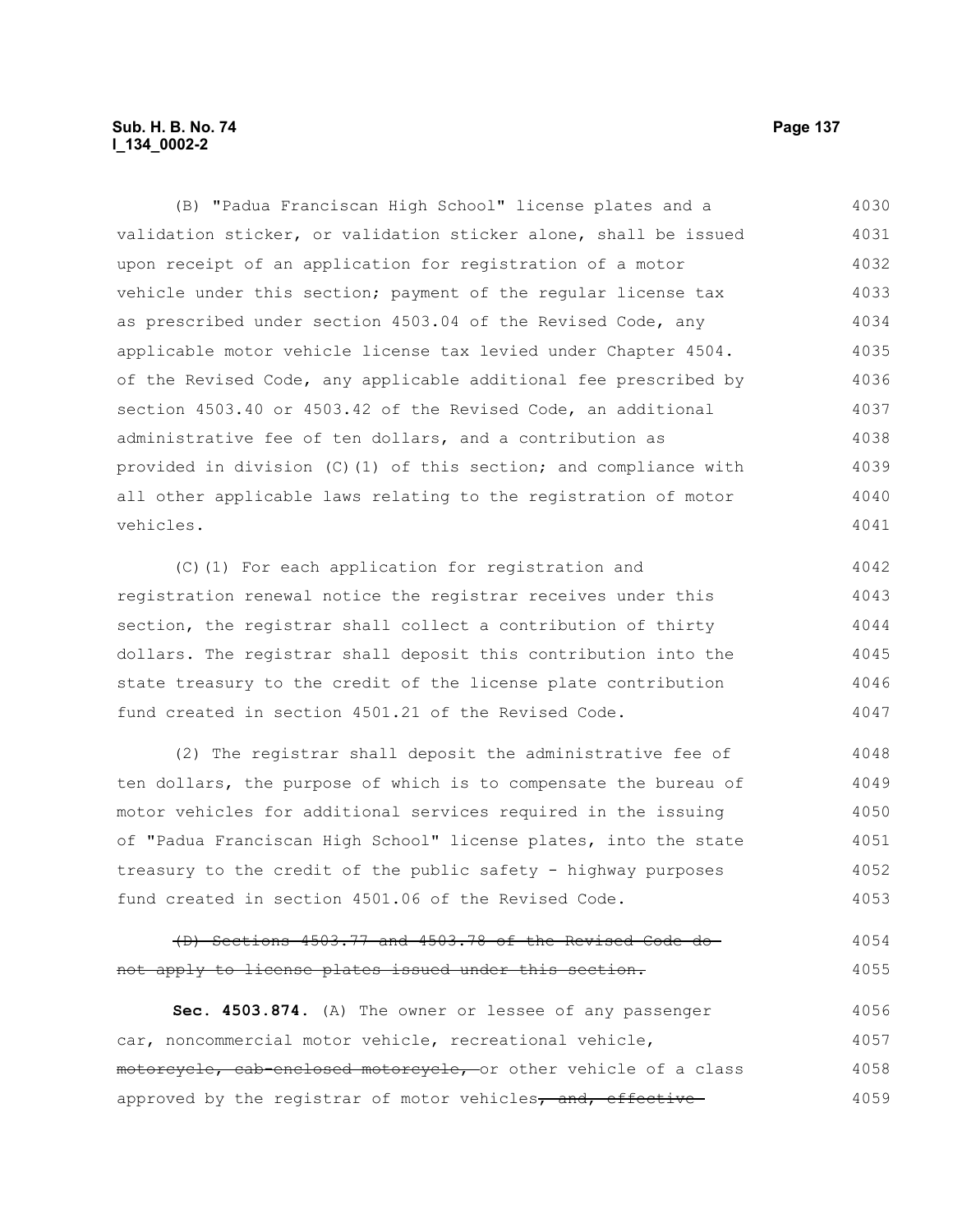## **Sub. H. B. No. 74** Page 138 **l\_134\_0002-2**

January 1, 2017, the owner or lessee of any motor-driven cycle or motor scooter- may apply to the registrar for the registration of the vehicle and issuance of "Lakewood St. Edward High School" license plates. The application for "Lakewood St. Edward High School" license plates may be combined with a request for a special reserved license plate under section 4503.40 or 4503.42 of the Revised Code. Upon receipt of the completed application and compliance with division (B) of this section, the registrar shall issue to the applicant the appropriate vehicle registration and a set of "Lakewood St. Edward High School" license plates with a validation sticker or a validation sticker alone when required by section 4503.191 of the Revised Code. 4060 4061 4062 4063 4064 4065 4066 4067 4068 4069 4070 4071 4072

In addition to the letters and numbers ordinarily inscribed thereon, "Lakewood St. Edward High School" license plates shall bear-display words and markings selected by representatives of Lakewood St. Edward high school-Theregistrar shall approve the final design and that are approved by the registrar. "Lakewood St. Edward High School" license plates shall bear display county identification stickers that identify the county of registration as required under section 4503.19 of the Revised Code. 4073 4074 4075 4076 4077 4078 4079 4080 4081

(B) "Lakewood St. Edward High School" license plates and validation stickers shall be issued upon payment of the regular license tax as prescribed under section 4503.04 of the Revised Code, any applicable motor vehicle tax levied under Chapter 4504. of the Revised Code, a bureau of motor vehicles administrative fee of ten dollars, the contribution specified in division (C) $(1)$  of this section, and compliance with all other applicable laws relating to the registration of motor vehicles. If the application for "Lakewood St. Edward High School" license 4082 4083 4084 4085 4086 4087 4088 4089 4090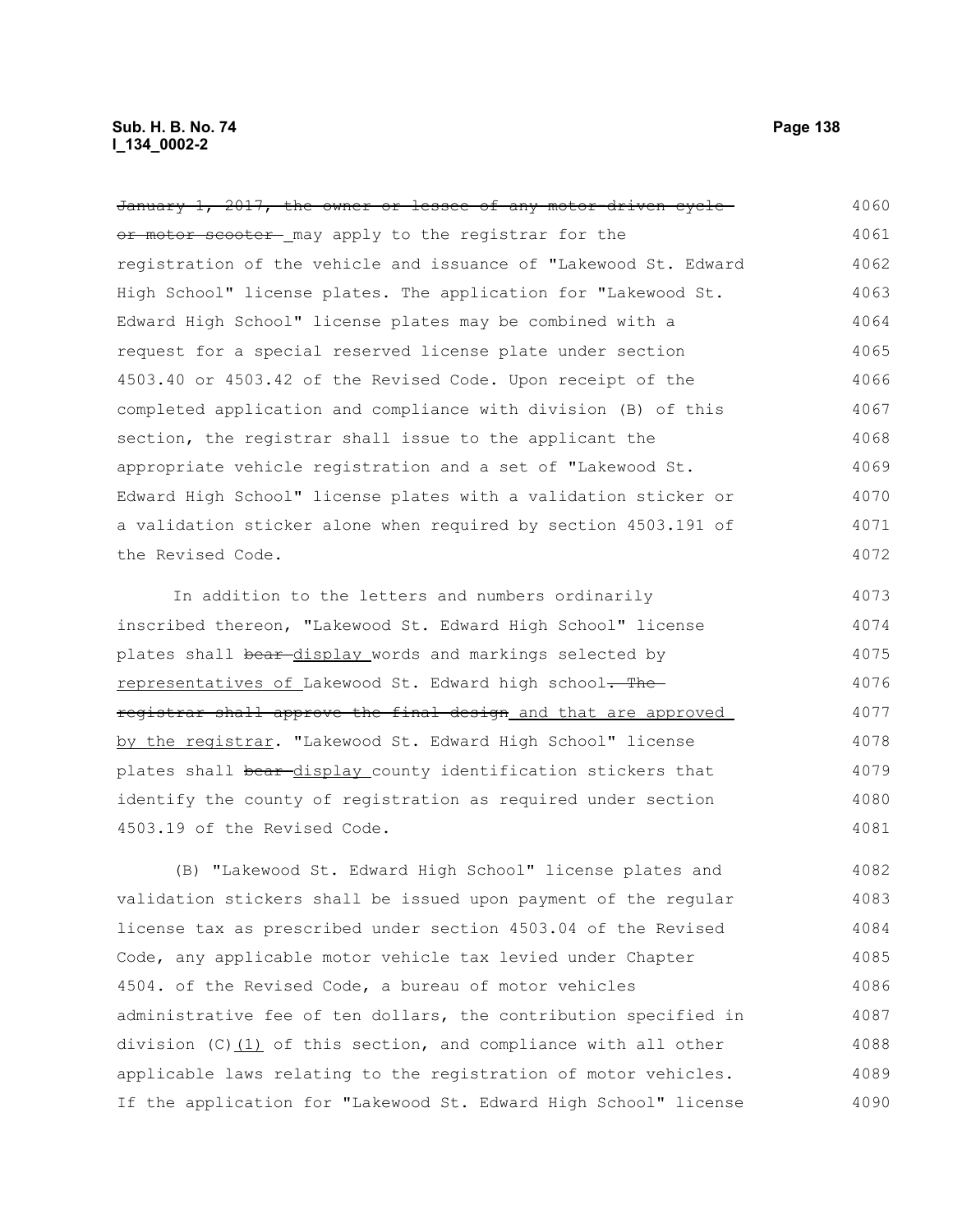## **Sub. H. B. No. 74** Page 139 **l\_134\_0002-2**

plates is combined with a request for a special reserved license plate under section 4503.40 or 4503.42 of the Revised Code, the license plates and validation sticker shall be issued upon payment of the contribution, fees, and taxes contained in this division and the additional fee prescribed under section 4503.40 or 4503.42 of the Revised Code. 4091 4092 4093 4094 4095 4096

(C)(1) For each application for registration and registration renewal submitted under this section, the registrar shall collect a contribution of thirty dollars. The registrar shall pay this contribution into the state treasury to the credit of the license plate contribution fund created in section 4501.21 of the Revised Code. 4097 4098 4099 4100 4101 4102

(2) The registrar shall pay the ten-dollar bureau administrative fee, the purpose of which is to compensate the bureau for additional services required in issuing "Lakewood St. Edward High School" license plates, into the state treasury to the credit of the public safety - highway purposes fund created in section 4501.06 of the Revised Code. 4103 4104 4105 4106 4107 4108

#### (D) Sections 4503.77 and 4503.78 of the Revised Code do not apply to license plates issued under this section. 4109 4110

**Sec. 4503.875.** (A) The owner or lessee of any passenger car, noncommercial motor vehicle, recreational vehicle, motorcycle, cab-enclosed motorcycle, motor-driven cycle, motor scooter, or other vehicle of a class approved by the registrar of motor vehicles may apply to the registrar for the registration of the vehicle and issuance of "Walsh Jesuit High School" license plates. The application for "Walsh Jesuit High School" license plates may be combined with a request for a special reserved license plate under section 4503.40 or 4503.42 of the Revised Code. Upon receipt of the completed application 4111 4112 4113 4114 4115 4116 4117 4118 4119 4120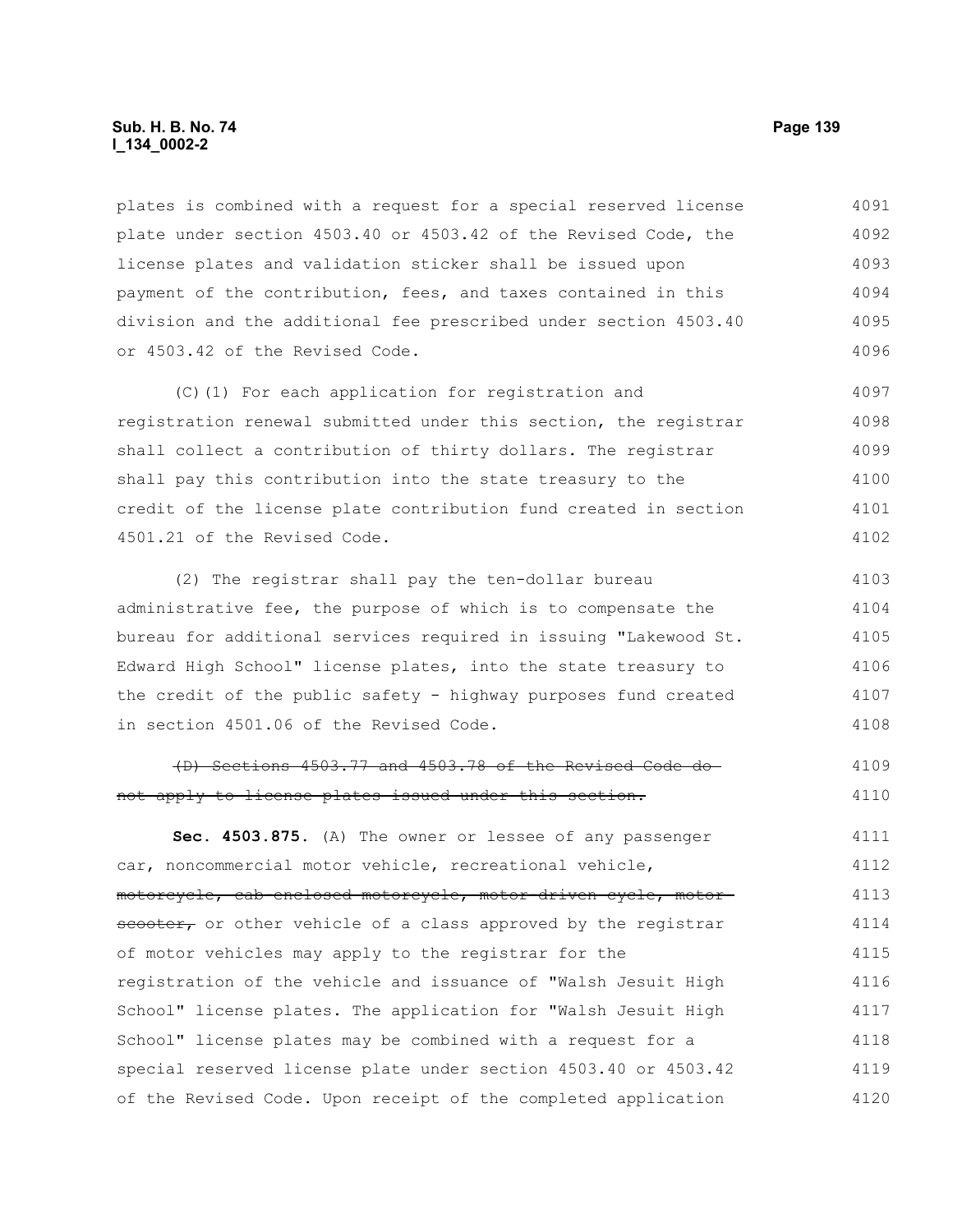## **Sub. H. B. No. 74** Page 140 **l\_134\_0002-2**

and compliance with divisions (B) and (C) of this section, the registrar shall issue to the applicant the appropriate vehicle registration and a set of "Walsh Jesuit High School" license plates with a validation sticker or a validation sticker alone when required by section 4503.191 of the Revised Code. 4121 4122 4123 4124 4125

In addition to the letters and numbers ordinarily inscribed thereon, "Walsh Jesuit High School" license plates shall bear words and markings selected by Walsh Jesuit high school and that are approved by the registrar. "Walsh Jesuit High School" license plates shall display county identification stickers that identify the county of registration as required under section 4503.19 of the Revised Code. 4126 4127 4128 4129 4130 4131 4132

(B) "Walsh Jesuit High School" license plates and validation stickers shall be issued upon payment of the regular license tax as prescribed under section 4503.04 of the Revised Code, any applicable motor vehicle tax levied under Chapter 4504. of the Revised Code, a bureau of motor vehicles administrative fee of ten dollars, the contribution specified in division (C) $(1)$  of this section, and compliance with all other applicable laws relating to the registration of motor vehicles. If the application for "Walsh Jesuit High School" license plates is combined with a request for a special reserved license plate under section 4503.40 or 4503.42 of the Revised Code, the license plates and validation sticker shall be issued upon payment of the contribution, fees, and taxes contained in this division and the additional fee prescribed under section 4503.40 or 4503.42 of the Revised Code. 4133 4134 4135 4136 4137 4138 4139 4140 4141 4142 4143 4144 4145 4146 4147

(C)(1) For each application for registration and registration renewal submitted under this section, the registrar shall collect a contribution of thirty dollars. The registrar 4148 4149 4150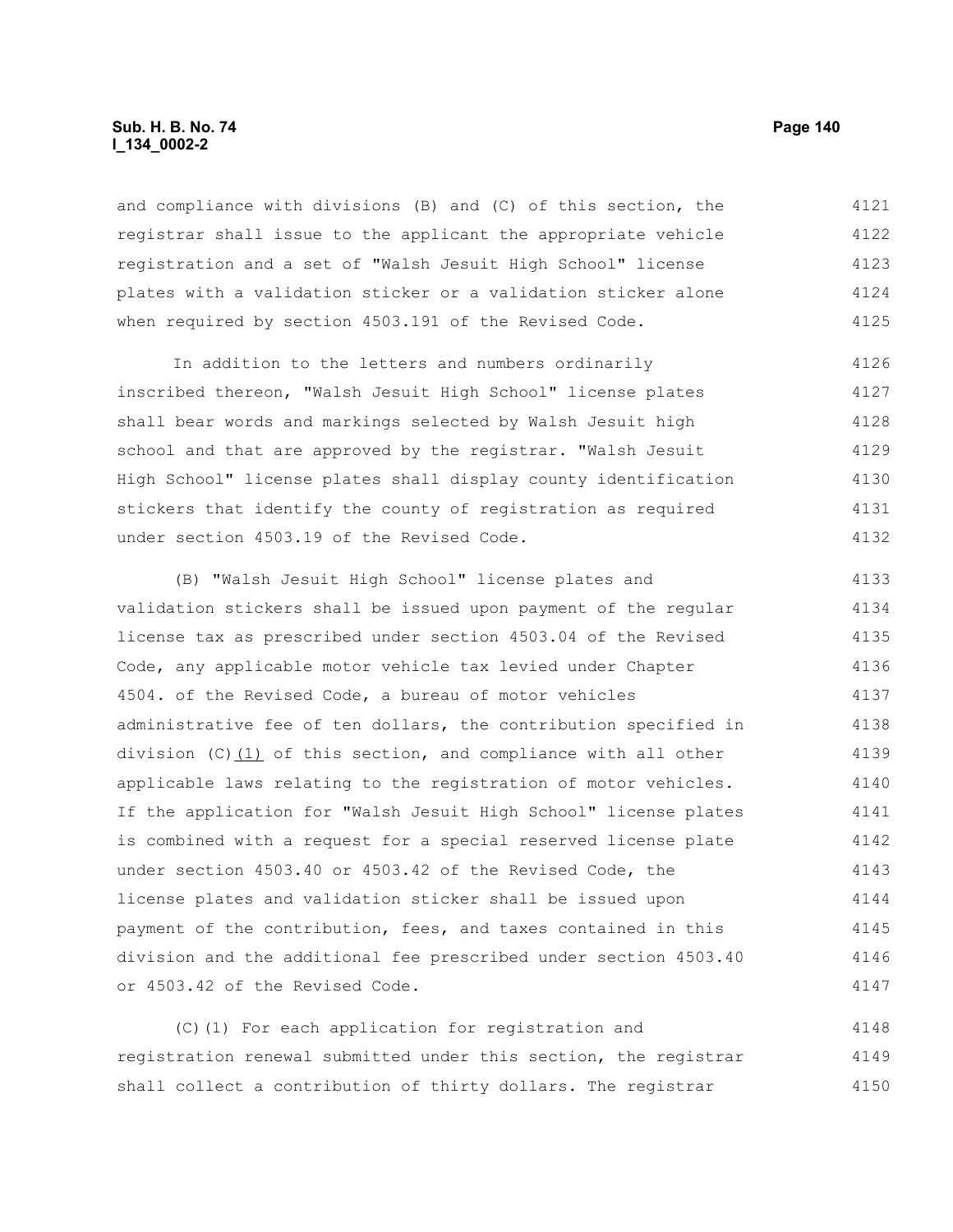shall pay this contribution into the state treasury to the credit of the license plate contribution fund created in section 4501.21 of the Revised Code. 4151 4152 4153

(2) The registrar shall pay the ten-dollar bureau administrative fee, the purpose of which is to compensate the bureau for additional services required in issuing "Walsh Jesuit High School" license plates, into the state treasury to the credit of the public safety - highway purposes fund created in section 4501.06 of the Revised Code. 4154 4155 4156 4157 4158 4159

#### (D) Sections 4503.77 and 4503.78 of the Revised Code do not apply to license plates issued under this section. 4160 4161

**Sec. 4503.876.** (A) The owner or lessee of any passenger car, noncommercial motor vehicle, recreational vehicle, motorcycle, cab-enclosed motorcycle, motor-driven cycle, motor eyele, or other vehicle of a class approved by the registrar of motor vehicles may apply to the registrar for the registration of the vehicle and issuance of "North Royalton City Schools" license plates. The application for "North Royalton City Schools" license plates may be combined with a request for a special reserved license plate under section 4503.40 or 4503.42 of the Revised Code. Upon receipt of the completed application and compliance with divisions (B) and (C) of this section, the registrar shall issue to the applicant the appropriate vehicle registration and a set of "North Royalton City Schools" license plates with a validation sticker, or a validation sticker alone when required by section 4503.191 of the Revised Code. 4162 4163 4164 4165 4166 4167 4168 4169 4170 4171 4172 4173 4174 4175 4176

In addition to the letters and numbers ordinarily inscribed thereon, "North Royalton City Schools" license plates shall bear words and markings selected by the North Royalton city school district and that are approved by the registrar. 4177 4178 4179 4180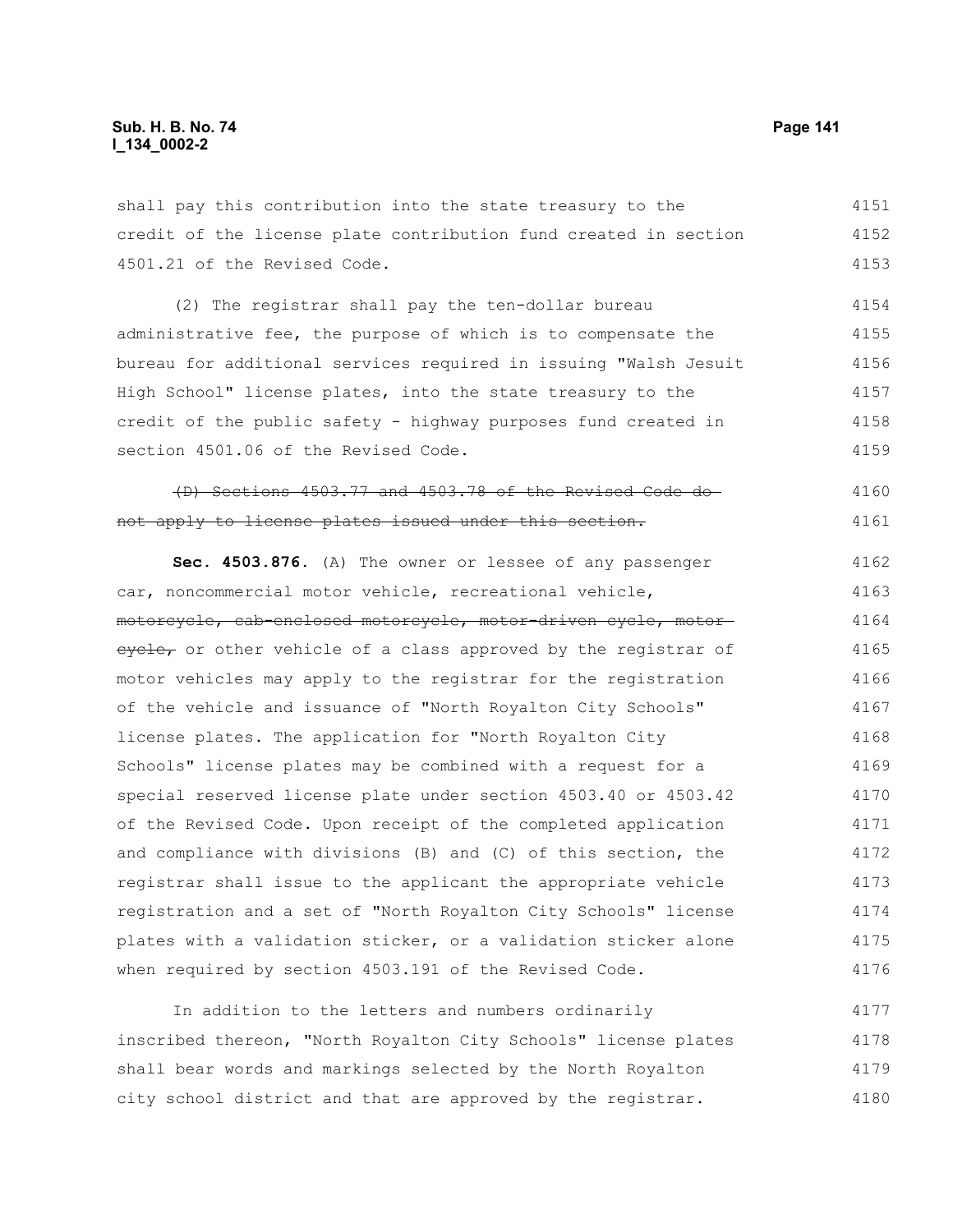"North Royalton City Schools" license plates shall display county identification stickers that identify the county of registration by name or number. 4181 4182 4183

(B) "North Royalton City Schools" license plates and validation stickers shall be issued upon payment of the regular license tax as prescribed under section 4503.04 of the Revised Code, any applicable motor vehicle tax levied under Chapter 4504. of the Revised Code, a bureau of motor vehicles administrative fee of ten dollars, the contribution specified in division (C) $(1)$  of this section, and compliance with all other applicable laws relating to the registration of motor vehicles. If the application for "North Royalton City Schools" license plates is combined with a request for a special reserved license plate under section 4503.40 or 4503.42 of the Revised Code, the license plates and validation sticker shall be issued upon payment of the contribution, fees, and taxes contained in this division and the additional fee prescribed under section 4503.40 or 4503.42 of the Revised Code. 4184 4185 4186 4187 4188 4189 4190 4191 4192 4193 4194 4195 4196 4197 4198

(C)(1) For each application for registration and registration renewal submitted under this section, the registrar shall collect a contribution of thirty dollars. The registrar shall pay this contribution into the state treasury to the credit of the license plate contribution fund created in section 4501.21 of the Revised Code. 4199 4200 4201 4202 4203 4204

(2) The registrar shall pay the ten-dollar bureau administrative fee, the purpose of which is to compensate the bureau for additional services required in issuing "North Royalton City Schools" license plates, into the state treasury to the credit of the public safety - highway purposes fund created in section 4501.06 of the Revised Code. 4205 4206 4207 4208 4209 4210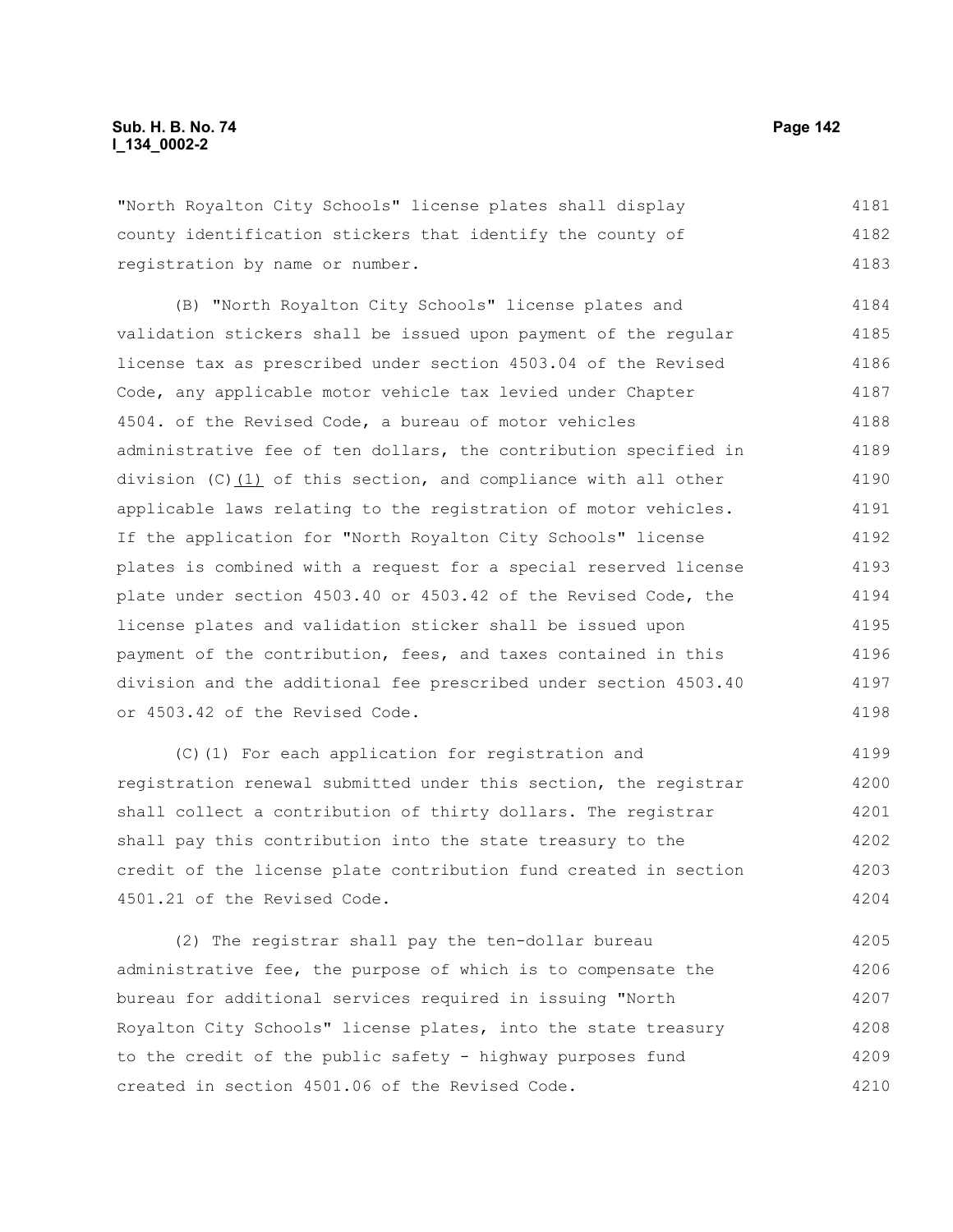## **Sub. H. B. No. 74** Page 143 **l\_134\_0002-2**

(D) Sections 4503.77 and 4503.78 of the Revised Code do not apply to license plates issued under this section. **Sec. 4503.877.** (A) The owner or lessee of any passenger car, noncommercial motor vehicle, recreational vehicle, motorcycle, cab-enclosed motorcycle, or other vehicle of a class approved by the registrar of motor vehicles, and, effective January 1, 2017, the owner or lessee of any motor-driven cycleor motor scooter may apply to the registrar for the registration of the vehicle and issuance of "Independence Local Schools" license plates. The application for "Independence Local Schools" license plates may be combined with a request for a special reserved license plate under section 4503.40 or 4503.42 of the Revised Code. Upon receipt of the completed application and compliance with division (B) of this section, the registrar shall issue to the applicant the appropriate vehicle registration and a set of "Independence Local Schools" license plates with a validation sticker, or a validation sticker alone when required by section 4503.191 of the Revised Code. In addition to the letters and numbers ordinarily inscribed thereon, "Independence Local Schools" license plates shall bear-display words and markings selected by representatives of the Independence local school district. The registrar shall approve the final design and that are approved by the registrar. "Independence Local Schools" license plates 4211 4212 4213 4214 4215 4216 4217 4218 4219 4220 4221 4222 4223 4224 4225 4226 4227 4228 4229 4230 4231 4232 4233 4234

shall bear-display county identification stickers that identify the county of registration as required under section 4503.19 of the Revised Code. 4235 4236 4237

(B) "Independence Local Schools" license plates and validation stickers shall be issued upon payment of the regular license tax as prescribed under section 4503.04 of the Revised 4238 4239 4240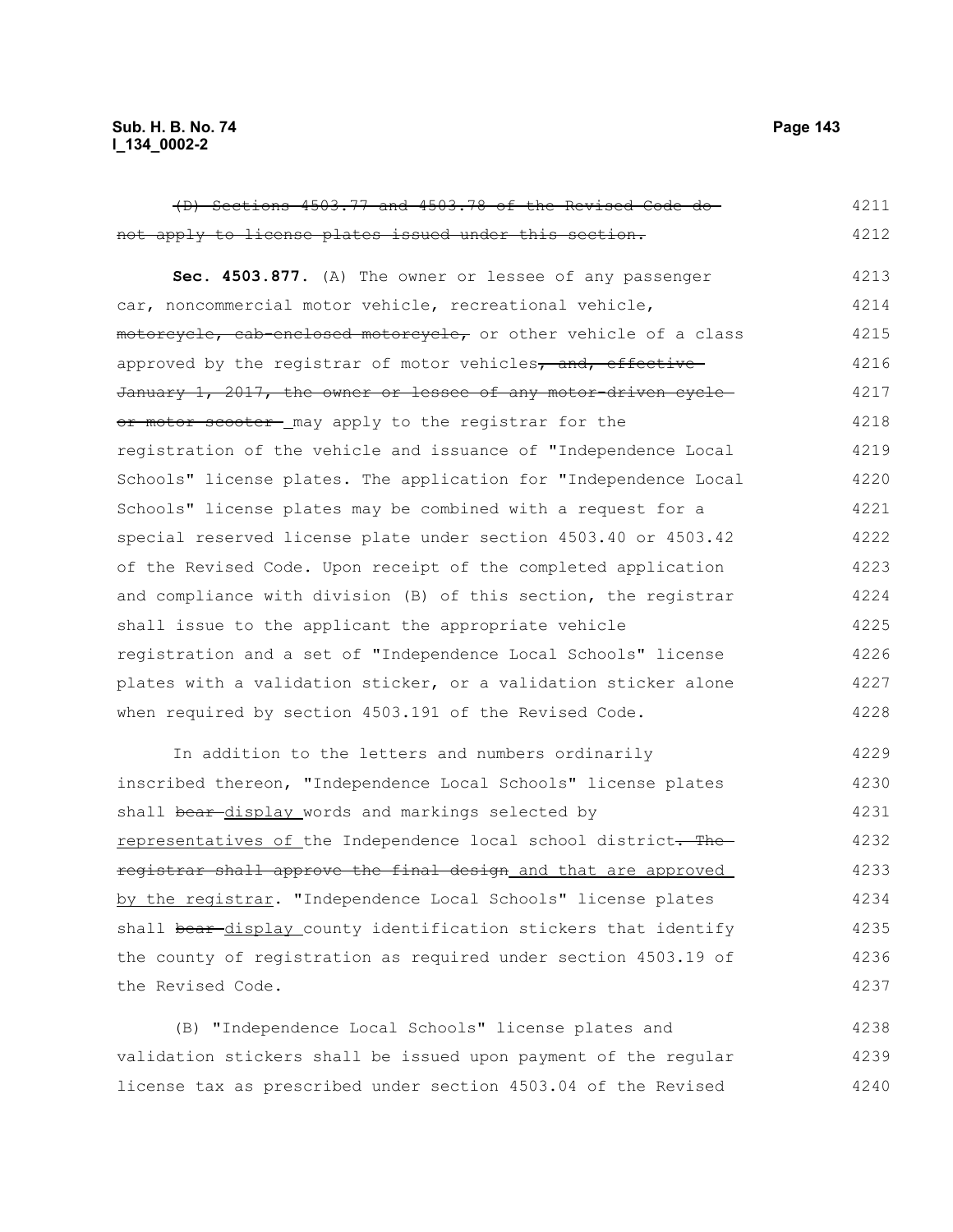## **Sub. H. B. No. 74** Page 144 **Page 144 l\_134\_0002-2**

Code, any applicable motor vehicle tax levied under Chapter 4504. of the Revised Code, a bureau of motor vehicles administrative fee of ten dollars, the contribution specified in division (C)(1) of this section, and compliance with all other applicable laws relating to the registration of motor vehicles. If the application for "Independence Local Schools" license plates is combined with a request for a special reserved license plate under section 4503.40 or 4503.42 of the Revised Code, the license plates and validation sticker shall be issued upon payment of the contribution, fees, and taxes contained in this division and the additional fee prescribed under section 4503.40 or 4503.42 of the Revised Code. 4241 4242 4243 4244 4245 4246 4247 4248 4249 4250 4251 4252

(C)(1) For each application for registration and registration renewal submitted under this section, the registrar shall collect a contribution of thirty dollars. The registrar shall pay this contribution into the state treasury to the credit of the license plate contribution fund created in section 4501.21 of the Revised Code. 4253 4254 4255 4256 4257 4258

(2) The registrar shall pay the ten-dollar bureau administrative fee, the purpose of which is to compensate the bureau for additional services required in issuing "Independence Local Schools" license plates, into the state treasury to the credit of the public safety - highway purposes fund created in section 4501.06 of the Revised Code. 4259 4260 4261 4262 4263 4264

(D) Sections 4503.77 and 4503.78 of the Revised Code do not apply to license plates issued under this section. 4265 4266

**Sec. 4503.878.** (A) The owner or lessee of any passenger car, noncommercial motor vehicle, recreational vehicle, motorcycle, cab-enclosed motorcycle, motor-driven cycle, motor scooter, or other vehicle of a class approved by the registrar 4267 4268 4269 4270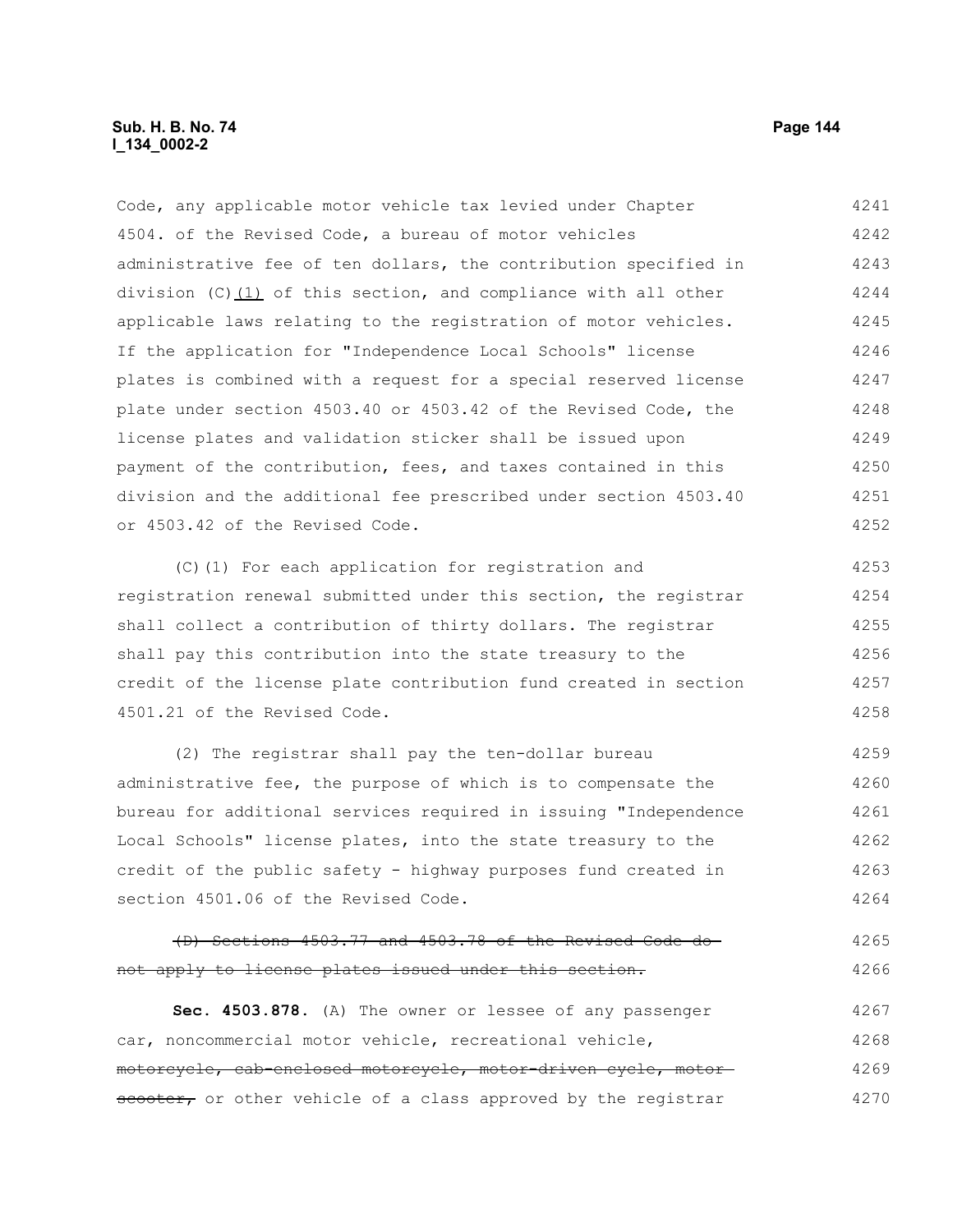## **Sub. H. B. No. 74** Page 145 **l\_134\_0002-2**

of motor vehicles may apply to the registrar for the registration of the vehicle and issuance of "Cuyahoga Heights Schools" license plates. 4271 4272 4273

The application for "Cuyahoga Heights Schools" license plates may be combined with a request for a special reserved license plate under section 4503.40 or 4503.42 of the Revised Code. Upon receipt of the completed application and compliance with divisions (B) and (C) of this section, the registrar shall issue to the applicant the appropriate vehicle registration and a set of "Cuyahoga Heights Schools" license plates with a validation sticker or a validation sticker alone when required by section 4503.191 of the Revised Code. 4274 4275 4276 4277 4278 4279 4280 4281 4282

In addition to the letters and numbers ordinarily inscribed thereon, "Cuyahoga Heights Schools" license plates shall bear display words and markings selected by the Cuyahoga Heights local school district and that are approved by the registrar. "Cuyahoga Heights Schools" license plates shall display county identification stickers that identify the county of registration as required under section 4503.19 of the Revised Code. 4283 4284 4285 4286 4287 4288 4289 4290

(B) "Cuyahoga Heights Schools" license plates and validation stickers shall be issued upon payment of the regular license tax as prescribed under section 4503.04 of the Revised Code, any applicable motor vehicle tax levied under Chapter 4504. of the Revised Code, a bureau of motor vehicles administrative fee of ten dollars, the contribution specified in division (C) $(1)$  of this section, and compliance with all other applicable laws relating to the registration of motor vehicles. If the application for "Cuyahoga Heights Schools" license plates is combined with a request for a special reserved license plate 4291 4292 4293 4294 4295 4296 4297 4298 4299 4300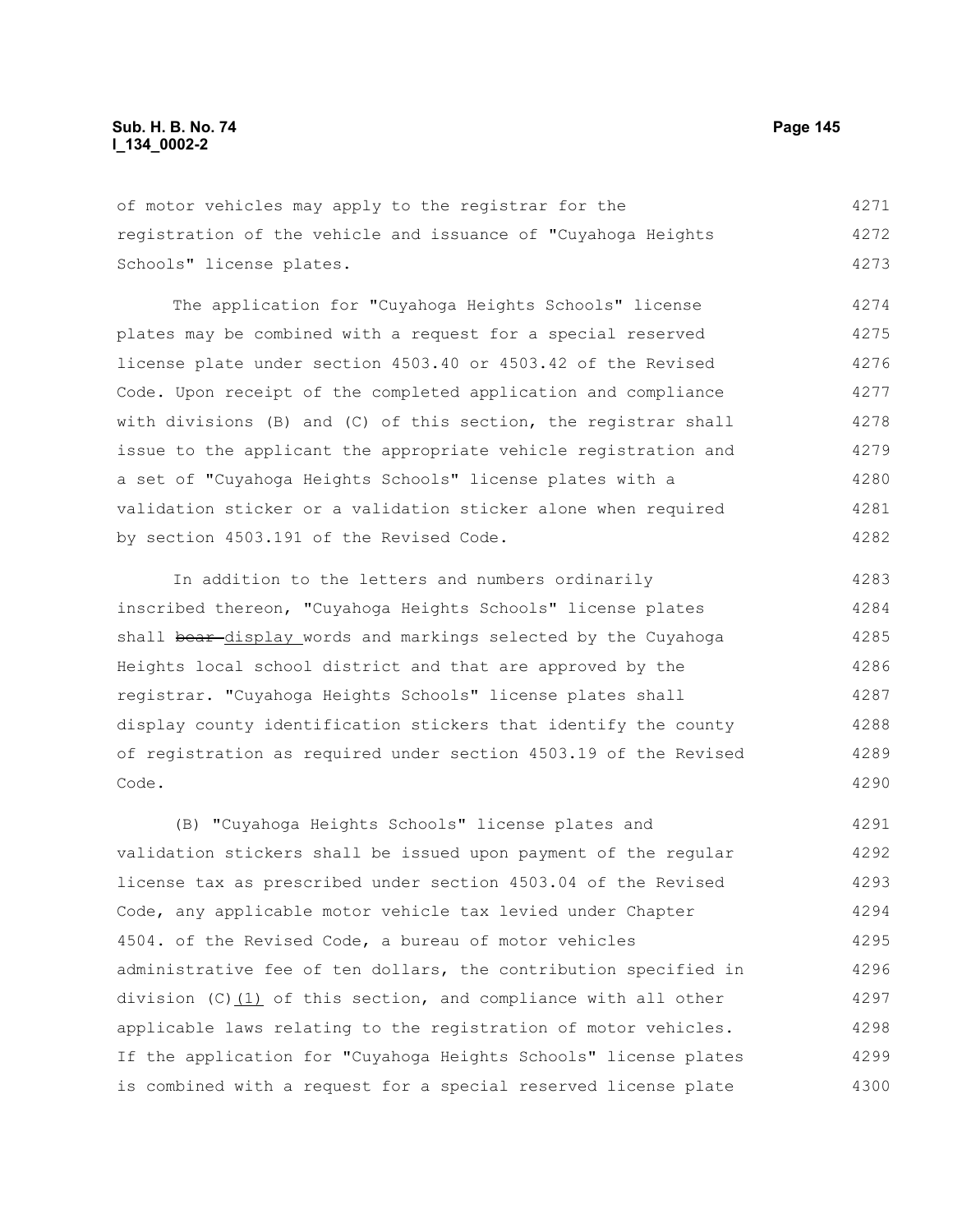## **Sub. H. B. No. 74** Page 146 **l\_134\_0002-2**

under section 4503.40 or 4503.42 of the Revised Code, the license plates and validation sticker shall be issued upon payment of the contribution, fees, and taxes contained in this division and the additional fee prescribed under section 4503.40 or 4503.42 of the Revised Code. 4301 4302 4303 4304 4305

(C)(1) For each initial and renewal application for registration the registrar receives under this section, the registrar shall collect a contribution of thirty dollars. The registrar shall pay this contribution into the state treasury to the credit of the license plate contribution fund created in section 4501.21 of the Revised Code. 4306 4307 4308 4309 4310 4311

(2) The registrar shall deposit the bureau administrative fee of ten dollars, the purpose of which is to compensate the bureau for additional services required in issuing "Cuyahoga Heights Schools" license plates, into the state treasury to the credit of the public safety - highway purposes fund created in section 4501.06 of the Revised Code. 4312 4313 4314 4315 4316 4317

(D) Sections 4503.77 and 4503.78 of the Revised Code do not apply to license plates issued under this section. 4318 4319

**Sec. 4503.879.** (A) The owner or lessee of any passenger car, noncommercial motor vehicle, recreational vehicle, or other vehicle of a class approved by the registrar of motor vehicles may apply to the registrar for the registration of the vehicle and issuance of "West Technical High School Alumni" license plates. The application may be combined with a request for a special reserved license plate under section 4503.40 or 4503.42 of the Revised Code. Upon receipt of the completed application and compliance by the applicant with divisions (B) and (C) of this section, the registrar shall issue to the applicant the appropriate vehicle registration and a set of "West Technical 4320 4321 4322 4323 4324 4325 4326 4327 4328 4329 4330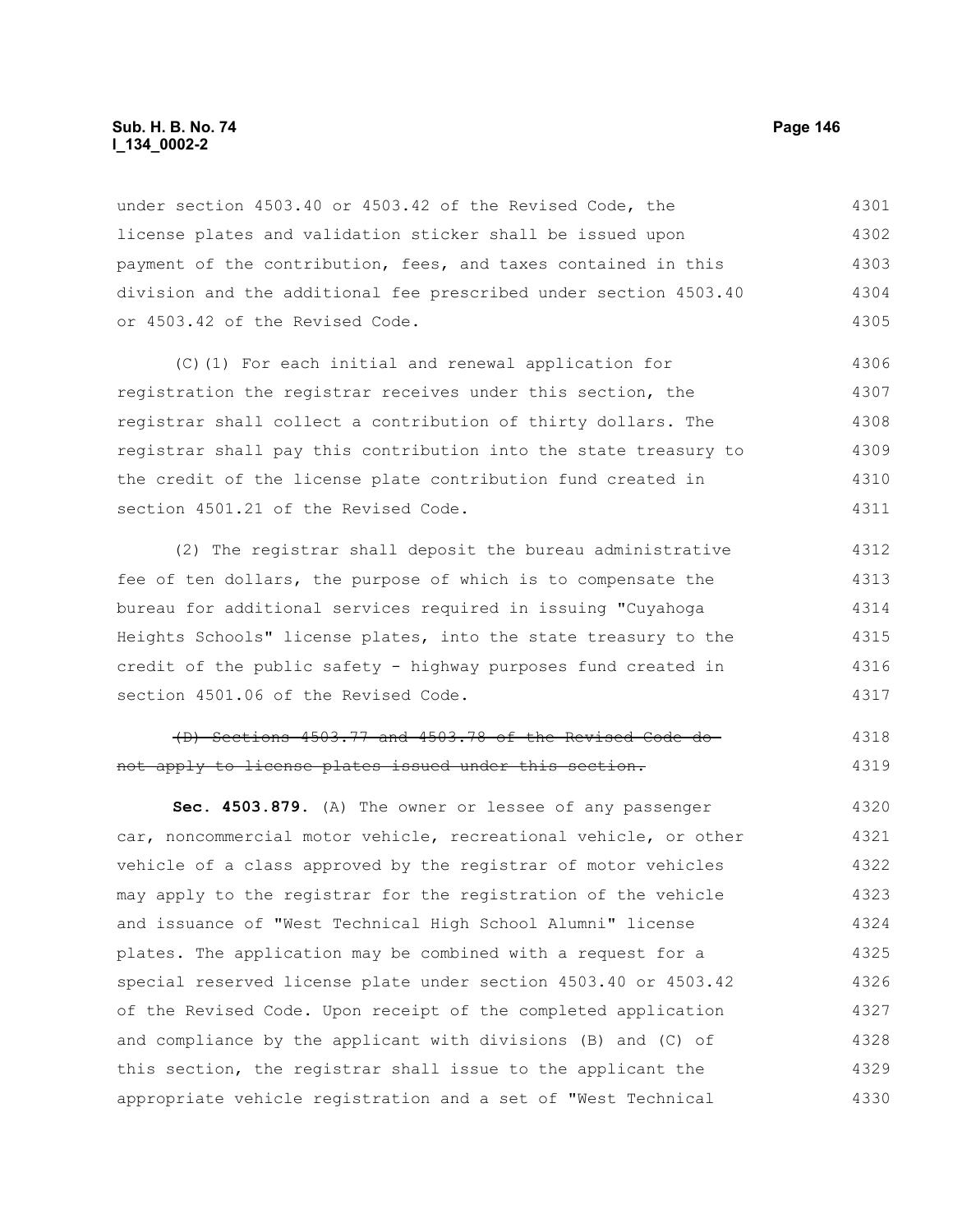## **Sub. H. B. No. 74** Page 147 **l\_134\_0002-2**

High School Alumni" license plates and a validation sticker, or a validation sticker alone when required by section 4503.191 of the Revised Code. 4331 4332 4333

In addition to the letters and numbers ordinarily inscribed on the license plates, "West Technical High School Alumni" license plates shall display an appropriate logo and words selected by representatives of the west technical high school alumni association that are approved by the registrar. "West Technical High School Alumni" license plates shall display county identification stickers that identify the county of registration as required under section 4503.19 of the Revised Code. 4334 4335 4336 4337 4338 4339 4340 4341 4342

(B) "West Technical High School Alumni" license plates and a validation sticker, or validation sticker alone, shall be issued upon receipt of an application for registration of a motor vehicle under this section; payment of the regular license tax as prescribed under section 4503.04 of the Revised Code, any applicable motor vehicle license tax levied under Chapter 4504. of the Revised Code, any applicable additional fee prescribed by section 4503.40 or 4503.42 of the Revised Code, an additional administrative fee of ten dollars, and a contribution as provided in division (C)(1) of this section; and compliance with all other applicable laws relating to the registration of motor vehicles. 4343 4344 4345 4346 4347 4348 4349 4350 4351 4352 4353 4354

(C)(1) For each application for registration and registration renewal notice the registrar receives under this section, the registrar shall collect a contribution of twenty dollars. The registrar shall deposit this contribution into the state treasury to the credit of the license plate contribution fund created in section 4501.21 of the Revised Code. 4355 4356 4357 4358 4359 4360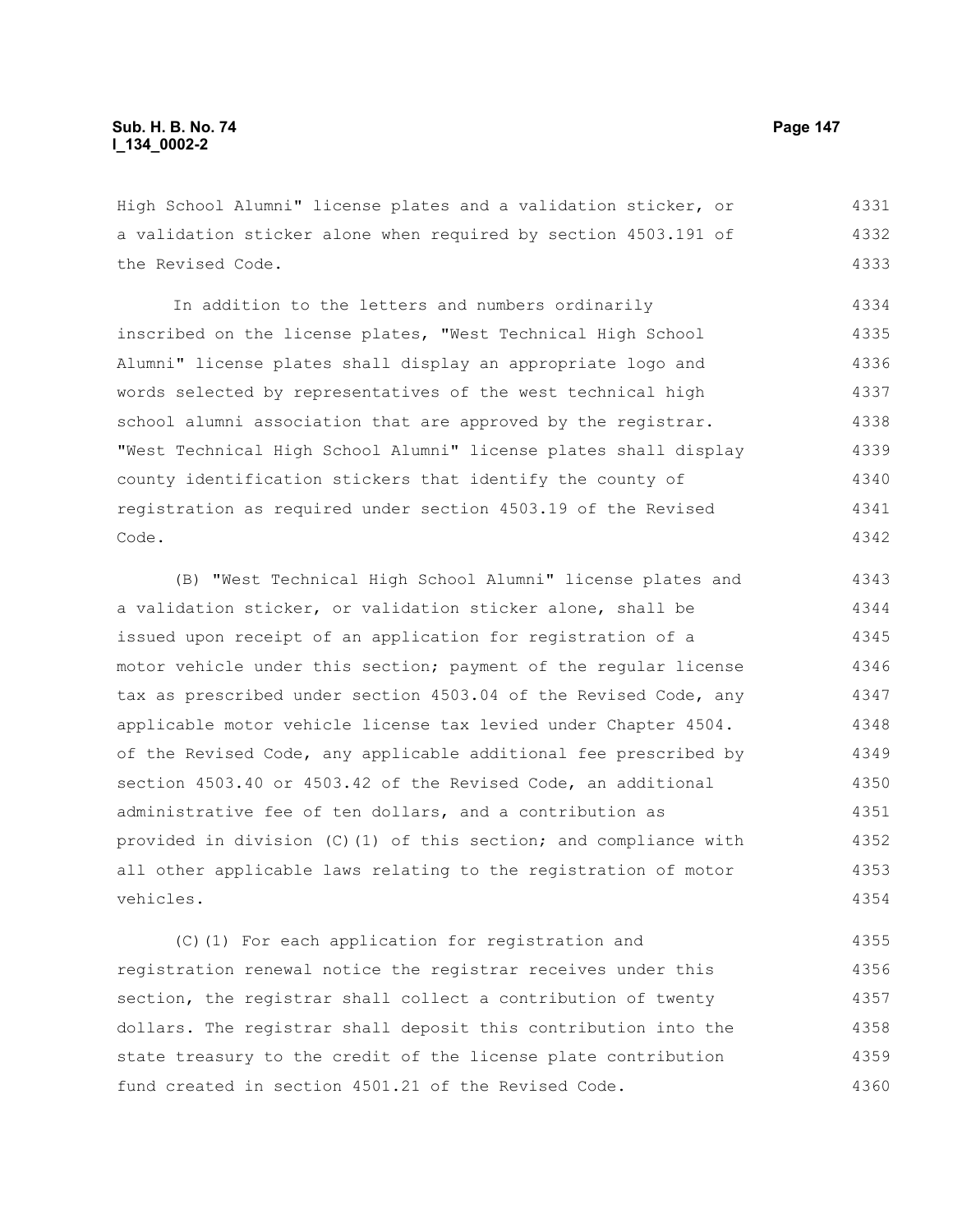## **Sub. H. B. No. 74** Page 148 **l\_134\_0002-2**

(2) The registrar shall deposit the administrative fee of ten dollars, the purpose of which is to compensate the bureau of motor vehicles for additional services required in the issuing of "West Technical High School Alumni" license plates, into the state treasury to the credit of the public safety - highway purposes fund created in section 4501.06 of the Revised Code. 4361 4362 4363 4364 4365 4366

# (D) Sections 4503.77 and 4503.78 of the Revised Code do not apply to license plates issued under this section.

**Sec. 4503.88.** (A) The owner or lessee of any passenger car, noncommercial motor vehicle, recreational vehicle, motorcycle, cab enclosed motorcycle, motor driven cycle, motorscooter, or other vehicle of a class approved by the registrar of motor vehicles, may apply to the registrar for the registration of the vehicle and issuance of "Kenston Local Schools" license plates. An application made under this section may be combined with a request for a special reserved license plate under section 4503.40 or 4503.42 of the Revised Code. Upon receipt of the completed application and compliance by the applicant with divisions (B) and (C) of this section, the registrar shall issue to the applicant the appropriate vehicle registration and a set of "Kenston Local Schools" license plates with a validation sticker, or a validation sticker alone when required by section 4503.191 of the Revised Code. 4369 4370 4371 4372 4373 4374 4375 4376 4377 4378 4379 4380 4381 4382 4383

In addition to the letters and numbers ordinarily inscribed on the license plates, "Kenston Local Schools" license plates shall be inscribed with words and markings selected by representatives of the Kenston local school district and that are approved by the registrar. "Kenston Local Schools" license plates shall display county identification stickers that identify the county of registration as required under section 4384 4385 4386 4387 4388 4389 4390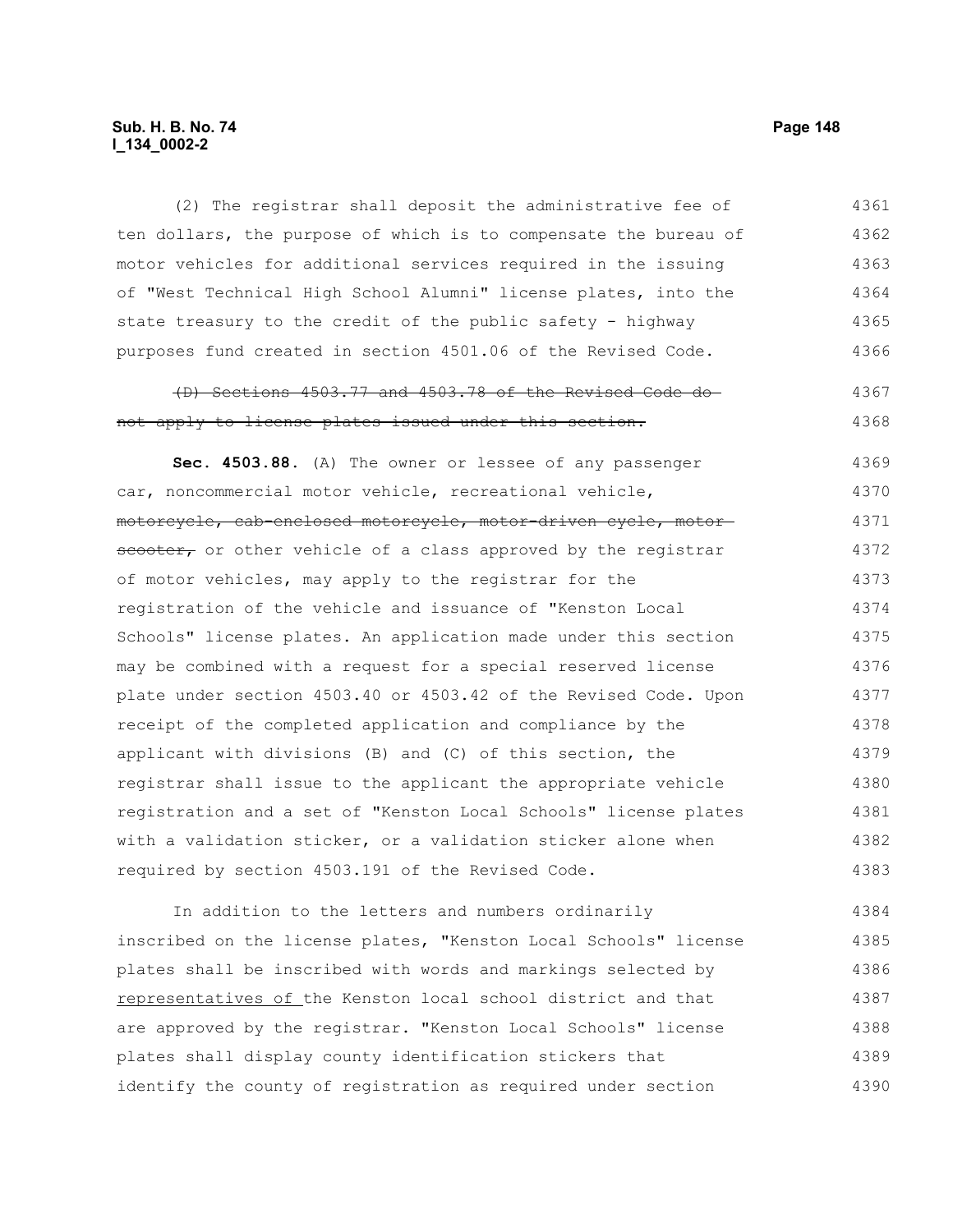4503.19 of the Revised Code.

(B) "Kenston Local Schools" license plates and a validation sticker, or validation sticker alone, shall be issued upon receipt of a contribution as provided in division (C)(1) of this section and upon payment of the regular license tax as prescribed under section 4503.04 of the Revised Code, any applicable motor vehicle license tax levied under Chapter 4504. of the Revised Code, any applicable additional fee prescribed by section 4503.40 or 4503.42 of the Revised Code, a bureau of motor vehicles administrative fee of ten dollars, and compliance with all other applicable laws relating to the registration of motor vehicles. 4392 4393 4394 4395 4396 4397 4398 4399 4400 4401 4402

(C)(1) For each application for registration and registration renewal submitted under this section, the registrar shall collect a contribution of thirty dollars. The registrar shall pay this contribution into the state treasury to the credit of the license plate contribution fund created in section 4501.21 of the Revised Code. 4403 4404 4405 4406 4407 4408

(2) The registrar shall deposit the bureau administrative fee of ten dollars, the purpose of which is to compensate the bureau for additional services required in the issuing of "Kenston Local Schools" license plates, into the state treasury to the credit of the state highway safety fund created in section 4501.06 of the Revised Code. 4409 4410 4411 4412 4413 4414

#### (D) Sections 4503.77 and 4503.78 of the Revised Code do not apply to license plates issued under this section. 4415 4416

**Sec. 4503.892.** (A) The owner or lessee of any passenger car, noncommercial motor vehicle, recreational vehicle, motorcycle, cab-enclosed motorcycle, or other vehicle of a class 4417 4418 4419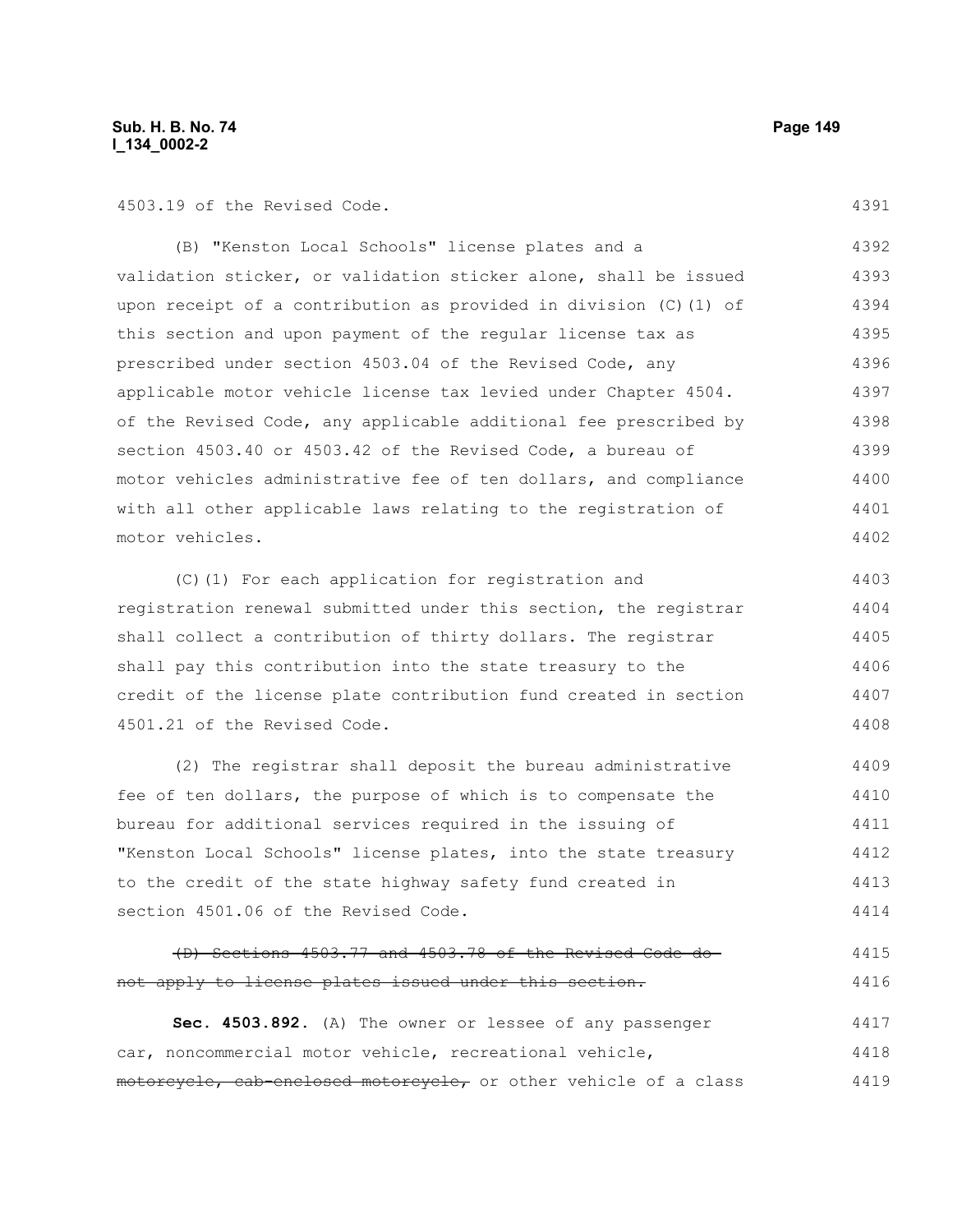## **Sub. H. B. No. 74** Page 150 **l\_134\_0002-2**

approved by the registrar of motor vehicles may apply to the registrar for the registration of the vehicle and issuance of "Hudson City Schools" license plates. An application made under this section may be combined with a request for a special reserved license plate under section 4503.40 or 4503.42 of the Revised Code. Upon receipt of the completed application and compliance by the applicant with divisions (B) and (C) of this section, the registrar shall issue to the applicant the appropriate vehicle registration and a set of "Hudson City Schools" license plates and a validation sticker, or a validation sticker alone when required by section 4503.191 of the Revised Code. 4420 4421 4422 4423 4424 4425 4426 4427 4428 4429 4430 4431

In addition to the letters and numbers ordinarily inscribed on the license plates, "Hudson City Schools" license plates shall be inscribed with words and markings selected and designed by representatives of the Hudson city school district and that are approved by the registrar. "Hudson City Schools" license plates shall display county identification stickers that identify the county of registration as required under section 4503.19 of the Revised Code. 4432 4433 4434 4435 4436 4437 4438 4439

(B) "Hudson City Schools" license plates and a validation sticker, or validation sticker alone, shall be issued upon receipt of a contribution as provided in division (C)(1) of this section and upon payment of the regular license tax as prescribed under section 4503.04 of the Revised Code, any applicable motor vehicle license tax levied under Chapter 4504. of the Revised Code, any applicable additional fee prescribed by section 4503.40 or 4503.42 of the Revised Code, a bureau of motor vehicles administrative fee of ten dollars, and compliance with all other applicable laws relating to the registration of motor vehicles. 4440 4441 4442 4443 4444 4445 4446 4447 4448 4449 4450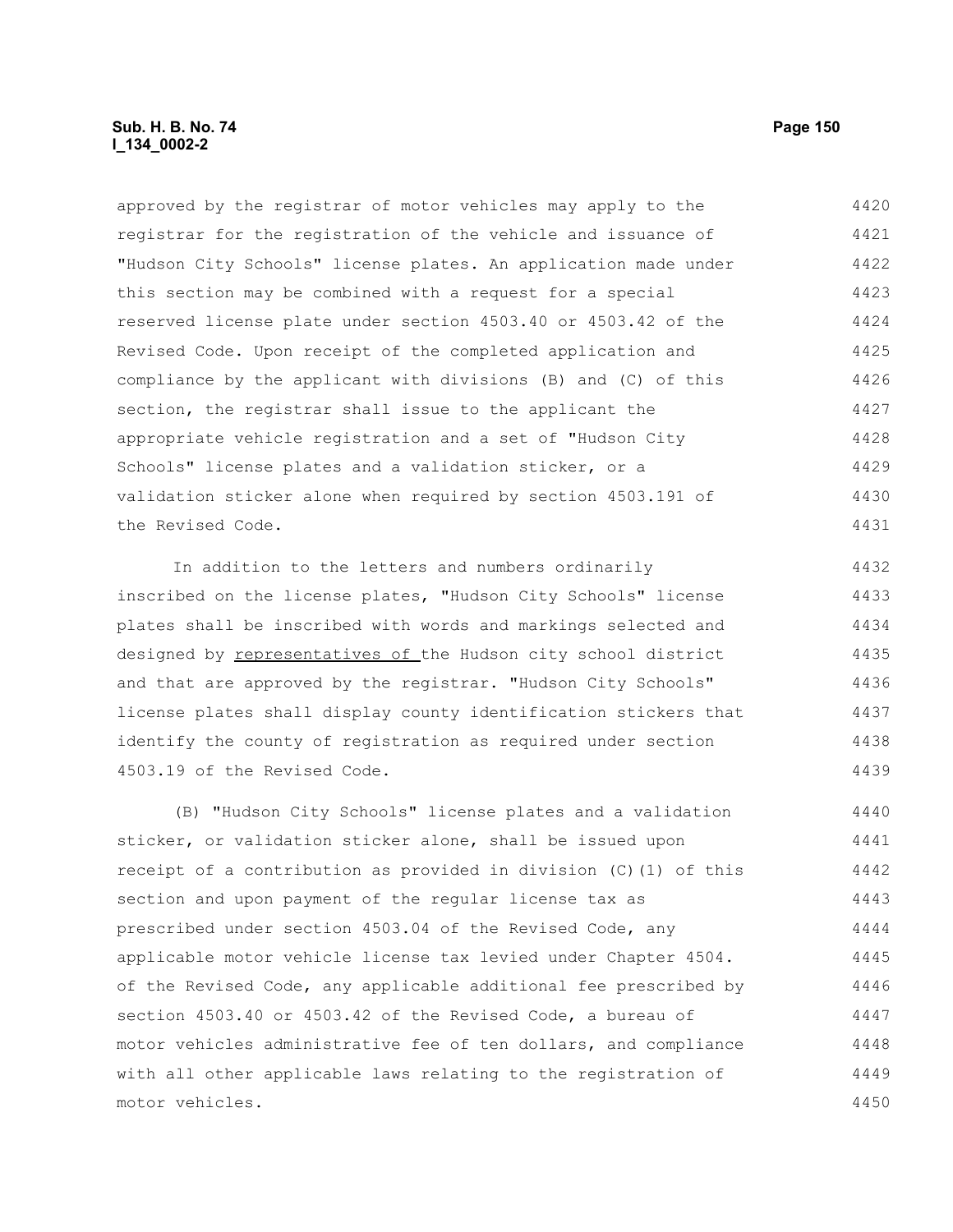## **Sub. H. B. No. 74** Page 151 **l\_134\_0002-2**

(C)(1) For each application for registration and registration renewal notice the registrar receives under this section, the registrar shall collect a contribution of thirty dollars. The registrar shall transmit this contribution into the state treasury to the credit of the license plate contribution fund created in section 4501.21 of the Revised Code. 4451 4452 4453 4454 4455 4456

(2) The registrar shall deposit the bureau administrative fee of ten dollars, the purpose of which is to compensate the bureau for additional services required in the issuing of "Hudson City Schools" license plates, into the state treasury to the credit of the public safety - highway purposes fund created in section 4501.06 of the Revised Code. 4457 4458 4459 4460 4461 4462

# (D) Sections 4503.77 and 4503.78 of the Revised Code do not apply to license plates issued under this section.

**Sec. 4503.901.** (A) The owner or lessee of any passenger car, noncommercial motor vehicle, recreational vehicle, or other vehicle of a class approved by the registrar of motor vehicles may apply to the registrar for the registration of the vehicle and issuance of "Ohio Pupil Transportation...Safety First!!!" license plates. The application may be combined with a request for a special reserved license plate under section 4503.40 or 4503.42 of the Revised Code. Upon receipt of the completed application and compliance by the applicant with divisions (B) and (C) of this section, the registrar shall issue to the applicant the appropriate vehicle registration and a set of "Ohio Pupil Transportation...Safety First!!!" license plates and a validation sticker, or a validation sticker alone when required by section 4503.191 of the Revised Code. 4465 4466 4467 4468 4469 4470 4471 4472 4473 4474 4475 4476 4477 4478

In addition to the letters and numbers ordinarily inscribed on the license plates, "Ohio Pupil 4479 4480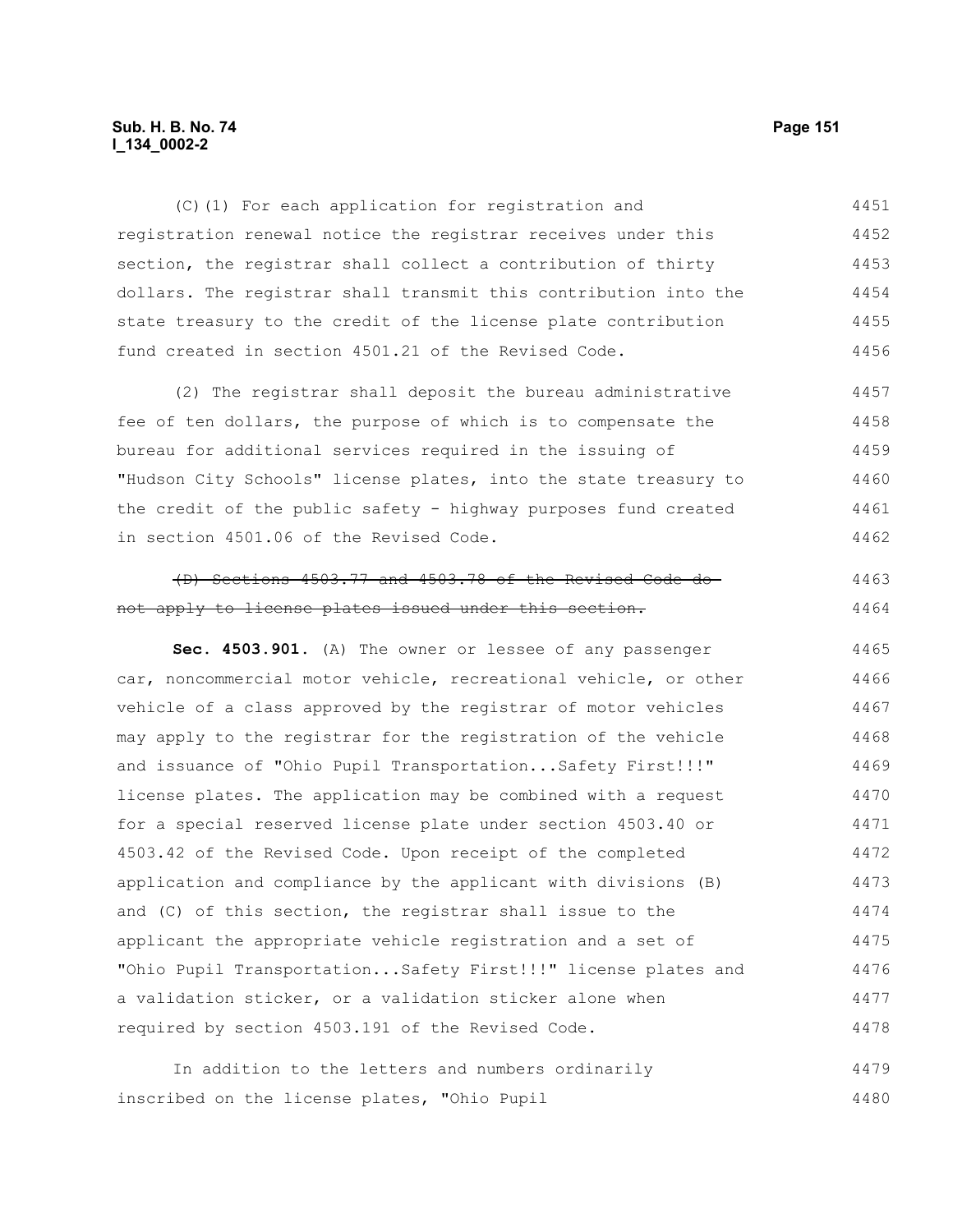Transportation...Safety First!!!" license plates shall be inscribed with the words "Ohio Pupil Transportation...Safety First!!!" and a design, logo, or marking designed by the Ohio association for pupil transportation  $t$  hat and that is approved by the registrar. "Ohio Pupil Transportation...Safety First!!!" license plates shall display county identification stickers that identify the county of registration as required under section 4503.19 of the Revised Code. 4481 4482 4483 4484 4485 4486 4487 4488

(B) "Ohio Pupil Transportation...Safety First!!!" license plates and a validation sticker, or validation sticker alone,  $s$ hall-shall be issued upon receipt of an application for registration of a motor vehicle under this section; payment of the regular license tax as prescribed under section 4503.04 of the Revised Code, any applicable motor vehicle license tax levied under Chapter 4504. of the Revised Code, any applicable additional fee prescribed by section 4503.40 or 4503.42 of the Revised Code, a bureau of motor vehicles administrative fee of ten dollars, and a contribution as provided in division (C)(1) of this section; and compliance with all other applicable laws relating to the registration of motor vehicles. 4489 4490 4491 4492 4493 4494 4495 4496 4497 4498 4499 4500

(C) (1) For each application for registration and registration renewal notice the registrar receives under this section, the registrar shall collect a contribution of ten dollars. The registrar shall transmit this contribution to the treasurer of state for deposit into the state treasury to the credit of the license plate contribution fund created by section 4501.21 of the Revised Code. 4501 4502 4503 4504 4505 4506 4507

(2) The registrar shall transmit the bureau of motor vehicles administrative fee of ten dollars, the purpose of which is to compensate the bureau for the additional services required 4508 4509 4510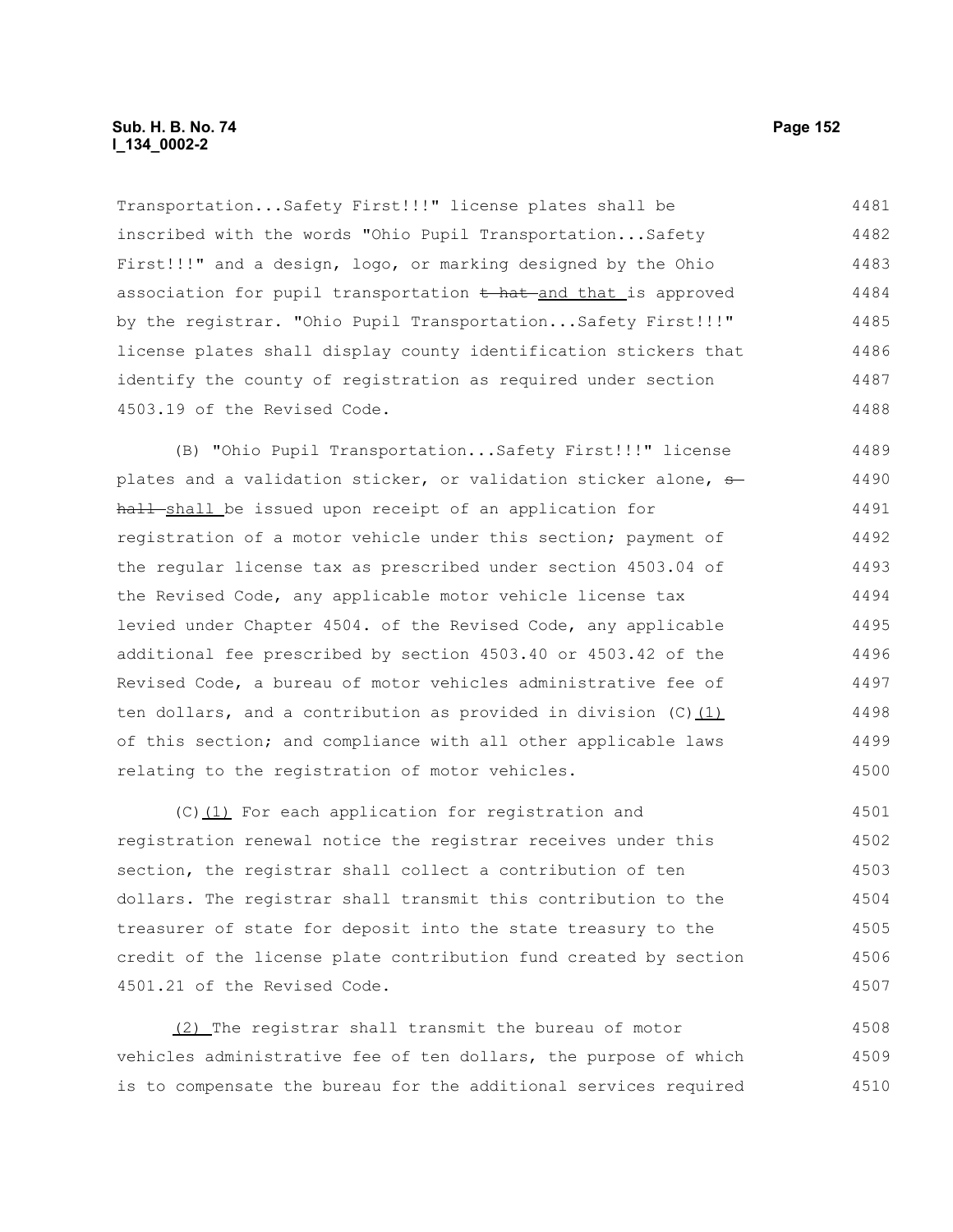#### **Sub. H. B. No. 74** Page 153 **l\_134\_0002-2**

in the issuing of "Ohio Pupil Transportation...Safety First!!!" license plates, to the treasurer of state for deposit into the state treasury to the credit of the public safety - highway purposes fund created by section 4501.06 of the Revised Code. 4511 4512 4513 4514

(D) Sections 4503.77 and 4503.78 of the Revised Code do not apply to license plates issued under this section. 4515 4516

**Sec. 4503.902.** (A) The owner or lessee of any passenger car, noncommercial motor vehicle, recreational vehicle, motorcycle, cab enclosed motorcycle, or other vehicle of a class approved by the registrar of motor vehicles<sub>7</sub> and, effective January 1, 2017, the owner or lessee of any motor-driven cycleor motor scooter- may apply to the registrar for the registration of the vehicle and issuance of "Cleveland St. Ignatius High School" license plates. An application made under this section may be combined with a request for a special reserved license plate under section 4503.40 or 4503.42 of the Revised Code. Upon receipt of the completed application and compliance by the applicant with divisions (B) and (C) of this section, the registrar shall issue to the applicant the appropriate vehicle registration and a set of "Cleveland St. Ignatius High School" license plates and a validation sticker, or a validation sticker alone when required by section 4503.191 of the Revised Code. 4517 4518 4519 4520 4521 4522 4523 4524 4525 4526 4527 4528 4529 4530 4531 4532 4533

In addition to the letters and numbers ordinarily inscribed on the license plates, "Cleveland St. Ignatius High School" license plates shall be inscribed with words and markings selected and designed by representatives of Cleveland St. Ignatius high school and that are approved by the registrar. "Cleveland St. Ignatius High School" license plates shall display county identification stickers that identify the county 4534 4535 4536 4537 4538 4539 4540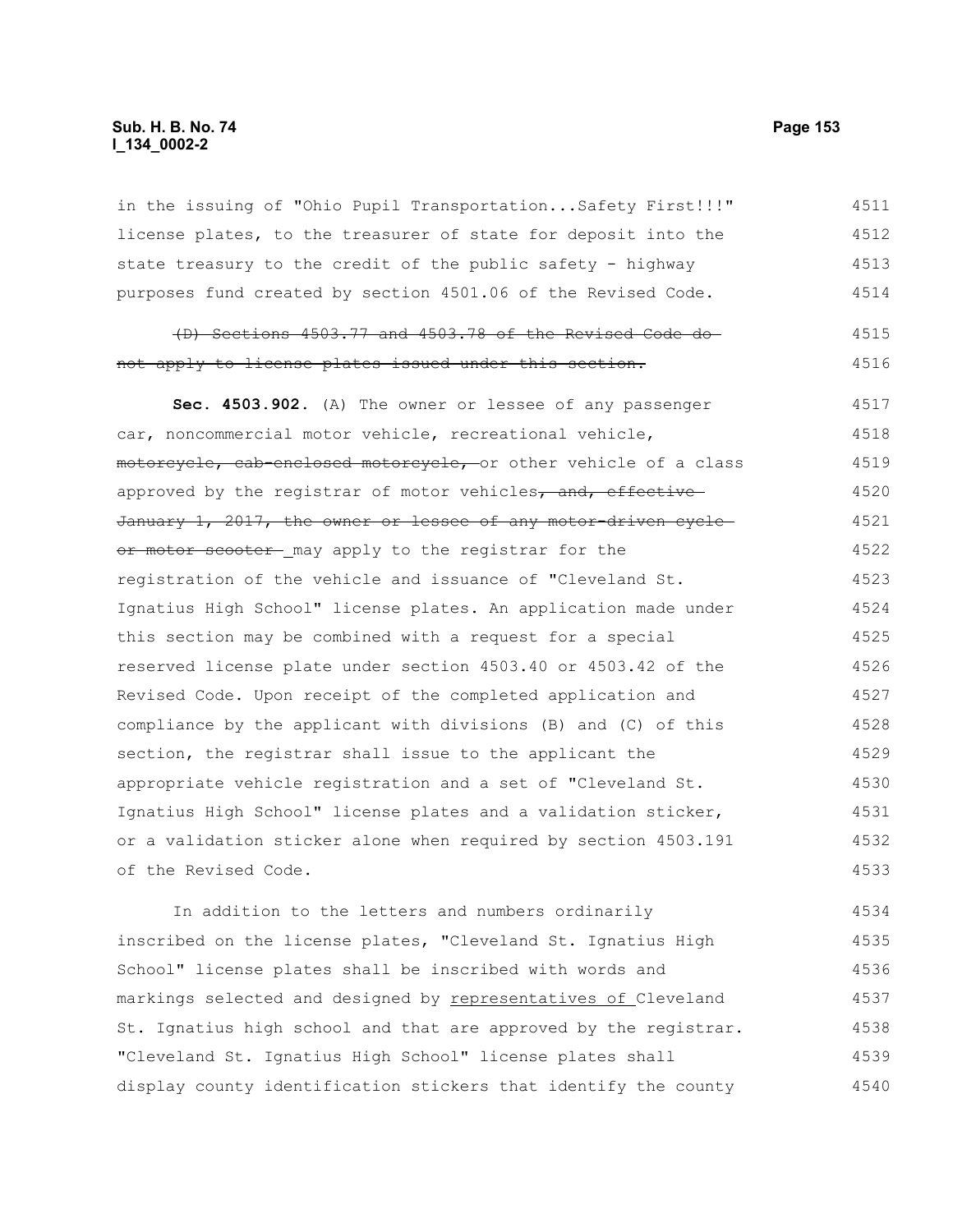of registration as required under section 4503.19 of the Revised Code. 4541 4542

(B) "Cleveland St. Ignatius High School" license plates and a validation sticker, or validation sticker alone, shall be issued upon receipt of a contribution as provided in division (C)(1) of this section and upon payment of the regular license tax as prescribed under section 4503.04 of the Revised Code, any applicable motor vehicle license tax levied under Chapter 4504. of the Revised Code, any applicable additional fee prescribed by section 4503.40 or 4503.42 of the Revised Code, a bureau of motor vehicles administrative fee of ten dollars, and compliance with all other applicable laws relating to the registration of motor vehicles. 4543 4544 4545 4546 4547 4548 4549 4550 4551 4552 4553

(C)(1) For each application for registration and registration renewal notice the registrar receives under this section, the registrar shall collect a contribution of thirty dollars. The registrar shall transmit this contribution into the state treasury to the credit of the license plate contribution fund created in section 4501.21 of the Revised Code. 4554 4555 4556 4557 4558 4559

(2) The registrar shall deposit the bureau administrative fee of ten dollars, the purpose of which is to compensate the bureau for additional services required in the issuing of "Cleveland St. Ignatius High School" license plates, into the state treasury to the credit of the public safety - highway purposes fund created in section 4501.06 of the Revised Code. 4560 4561 4562 4563 4564 4565

#### (D) Sections 4503.77 and 4503.78 of the Revised Code do not apply to license plates issued under this section. 4566 4567

**Sec. 4503.903.** (A) The owner or lessee of any passenger car, noncommercial motor vehicle, recreational vehicle, 4568 4569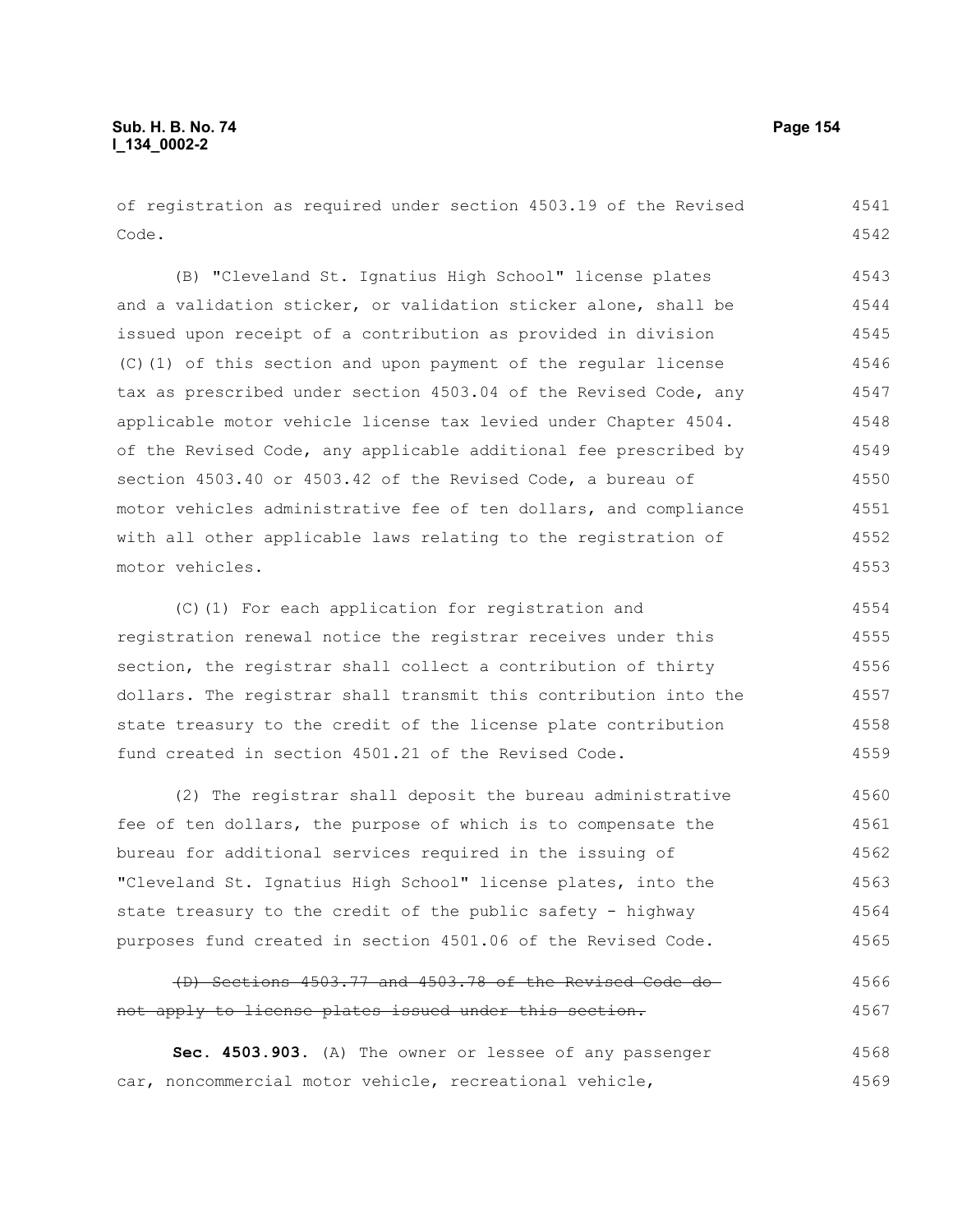## **Sub. H. B. No. 74** Page 155 **l\_134\_0002-2**

motorcycle, cab enclosed motorcycle, or other vehicle of a class approved by the registrar of motor vehicles, and, effective January 1, 2017, the owner or lessee of any motor-driven cycleor motor scooter may apply to the registrar for the registration of the vehicle and issuance of "Brecksville-Broadview Heights City Schools" license plates. An application made under this section may be combined with a request for a special reserved license plate under section 4503.40 or 4503.42 of the Revised Code. Upon receipt of the completed application and compliance by the applicant with divisions (B) and (C) of this section, the registrar shall issue to the applicant the appropriate vehicle registration and a set of "Brecksville-Broadview Heights City Schools" license plates and a validation sticker, or a validation sticker alone when required by section 4503.191 of the Revised Code. 4570 4571 4572 4573 4574 4575 4576 4577 4578 4579 4580 4581 4582 4583 4584

In addition to the letters and numbers ordinarily inscribed on the license plates, "Brecksville-Broadview Heights City Schools" license plates shall be inscribed with words and markings selected and designed by representatives of the Brecksville-Broadview Heights city school district and that are approved by the registrar. "Brecksville-Broadview Heights City Schools" license plates shall display county identification stickers that identify the county of registration as required under section 4503.19 of the Revised Code. 4585 4586 4587 4588 4589 4590 4591 4592 4593

(B) "Brecksville-Broadview Heights City Schools" license plates and a validation sticker, or validation sticker alone, shall be issued upon receipt of a contribution as provided in division (C)(1) of this section and upon payment of the regular license tax as prescribed under section 4503.04 of the Revised Code, any applicable motor vehicle license tax levied under Chapter 4504. of the Revised Code, any applicable additional fee 4594 4595 4596 4597 4598 4599 4600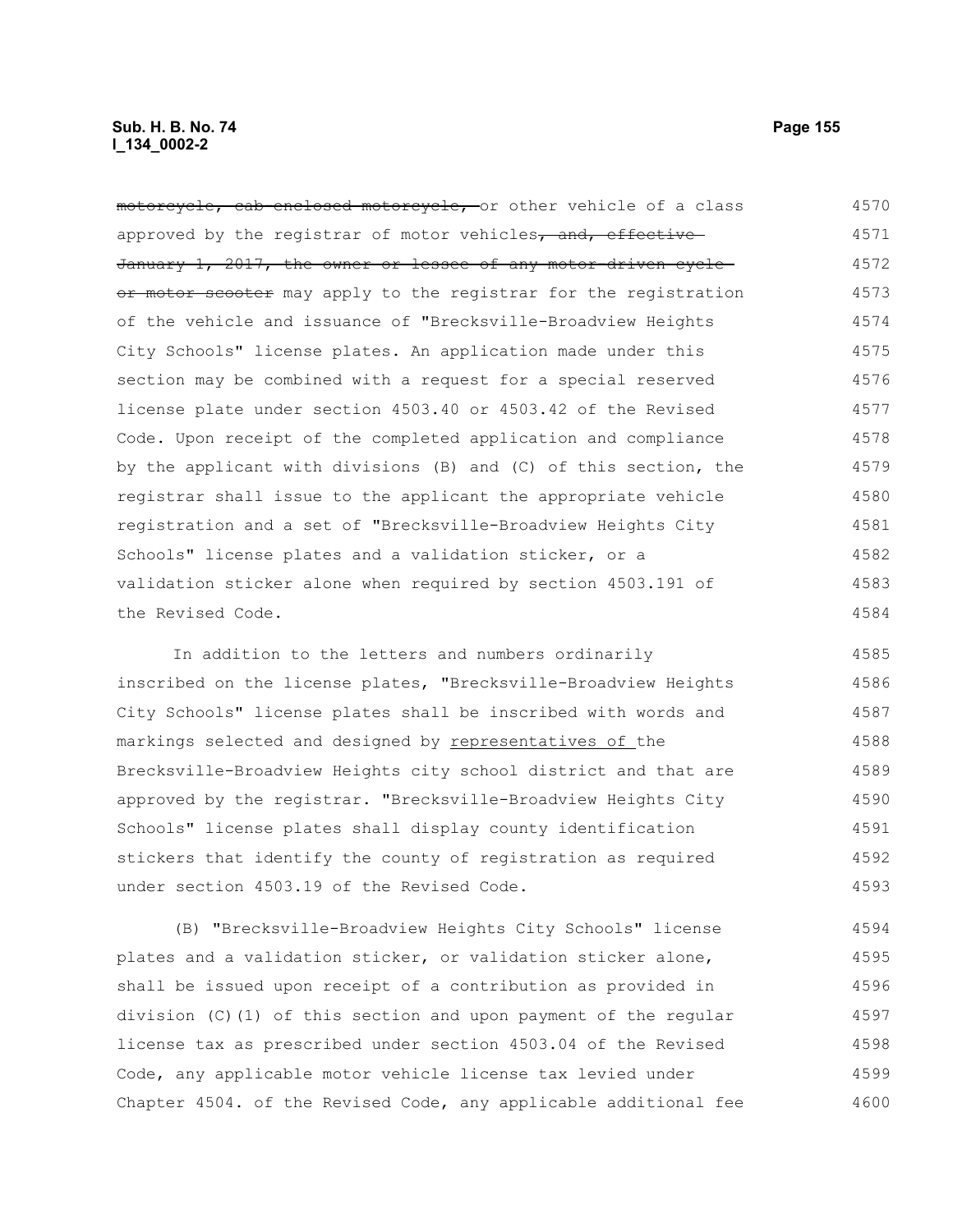## **Sub. H. B. No. 74** Page 156 **l\_134\_0002-2**

prescribed by section 4503.40 or 4503.42 of the Revised Code, a bureau of motor vehicles administrative fee of ten dollars, and compliance with all other applicable laws relating to the registration of motor vehicles. 4601 4602 4603 4604

(C)(1) For each application for registration and registration renewal notice the registrar receives under this section, the registrar shall collect a contribution of thirty dollars. The registrar shall transmit this contribution into the state treasury to the credit of the license plate contribution fund created in section 4501.21 of the Revised Code. 4605 4606 4607 4608 4609 4610

(2) The registrar shall deposit the bureau administrative fee of ten dollars, the purpose of which is to compensate the bureau for additional services required in the issuing of "Brecksville-Broadview Heights City Schools" license plates, into the state treasury to the credit of the public safety highway purposes fund created in section 4501.06 of the Revised Code. 4611 4612 4613 4614 4615 4616 4617

(D) Sections 4503.77 and 4503.78 of the Revised Code do not apply to license plates issued under this section. 4618 4619

**Sec. 4503.904.** (A) The owner or lessee of any passenger car, noncommercial motor vehicle, recreational vehicle, motorcycle, motor-driven cycle, motor scooter, cab-enclosed motorcycle, or other vehicle of a class approved by the registrar of motor vehicles may apply to the registrar for the registration of the vehicle and issuance of "Chagrin Falls Exempted Village Schools" license plates. An application made under this section may be combined with a request for a special reserved license plate under section 4503.40 or 4503.42 of the Revised Code. Upon receipt of the completed application and compliance by the applicant with divisions (B) and (C) of this 4620 4621 4622 4623 4624 4625 4626 4627 4628 4629 4630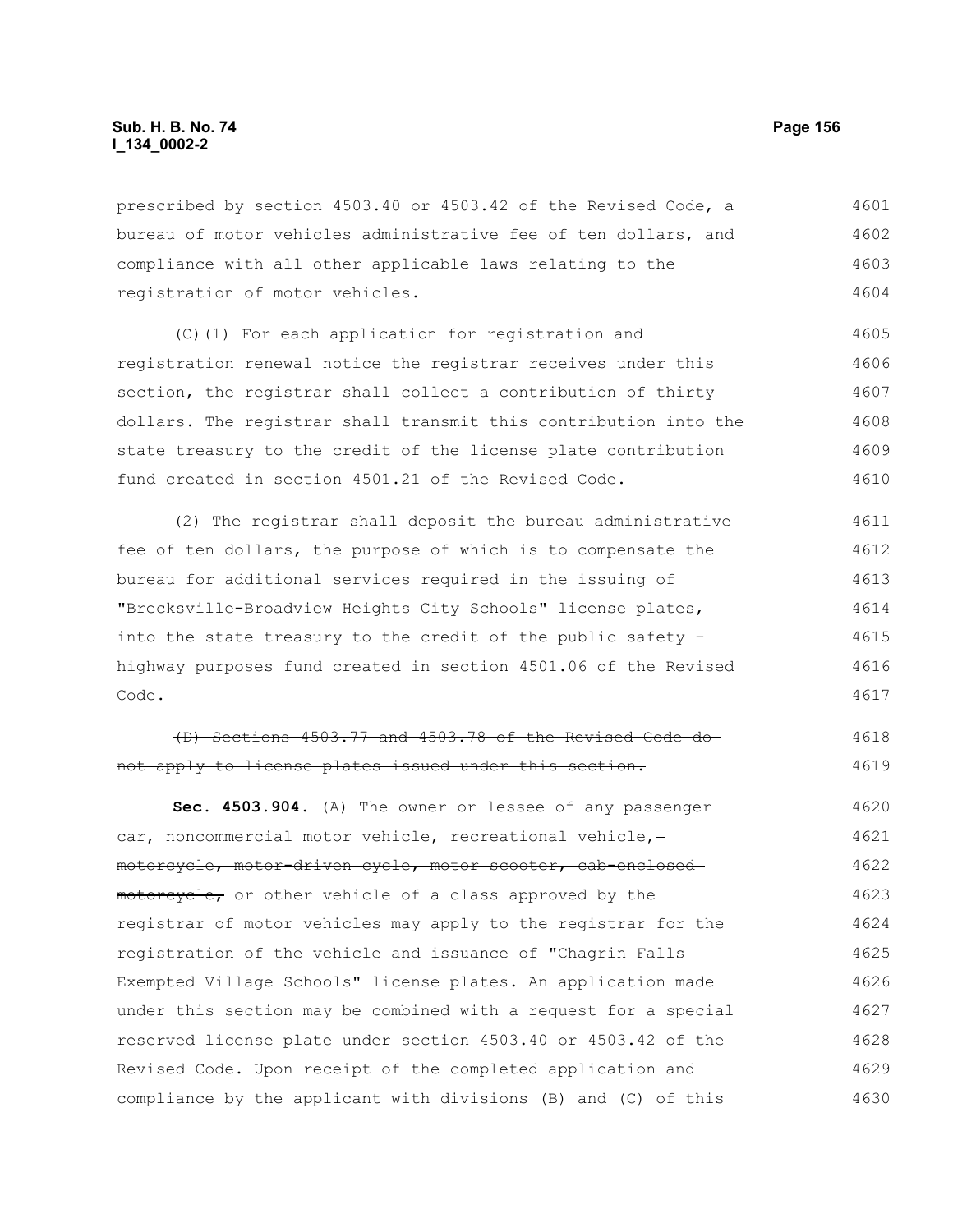#### **Sub. H. B. No. 74** Page 157 **l\_134\_0002-2**

section, the registrar shall issue to the applicant the appropriate vehicle registration and a set of "Chagrin Falls Exempted Village Schools" license plates and a validation sticker, or a validation sticker alone when required by section 4503.191 of the Revised Code. 4631 4632 4633 4634 4635

In addition to the letters and numbers ordinarily inscribed on the license plates, "Chagrin Falls Exempted Village Schools" license plates shall be inscribed with words and markings selected and designed by representatives of the Chagrin Falls exempted village school district and that are approved by the registrar. "Chagrin Falls Exempted Village Schools" license plates shall display county identification stickers that identify the county of registration as required under section 4503.19 of the Revised Code. 4636 4637 4638 4639 4640 4641 4642 4643 4644

(B) "Chagrin Falls Exempted Village Schools" license plates and a validation sticker, or validation sticker alone, shall be issued upon receipt of a contribution as provided in division (C)(1) of this section and upon payment of the regular license tax as prescribed under section 4503.04 of the Revised Code, any applicable motor vehicle license tax levied under Chapter 4504. of the Revised Code, any applicable additional fee prescribed by section 4503.40 or 4503.42 of the Revised Code, a bureau of motor vehicles administrative fee of ten dollars, and compliance with all other applicable laws relating to the registration of motor vehicles. 4645 4646 4647 4648 4649 4650 4651 4652 4653 4654 4655

(C)(1) For each application for registration and registration renewal notice the registrar receives under this section, the registrar shall collect a contribution of thirty dollars. The registrar shall transmit this contribution into the state treasury to the credit of the license plate contribution 4656 4657 4658 4659 4660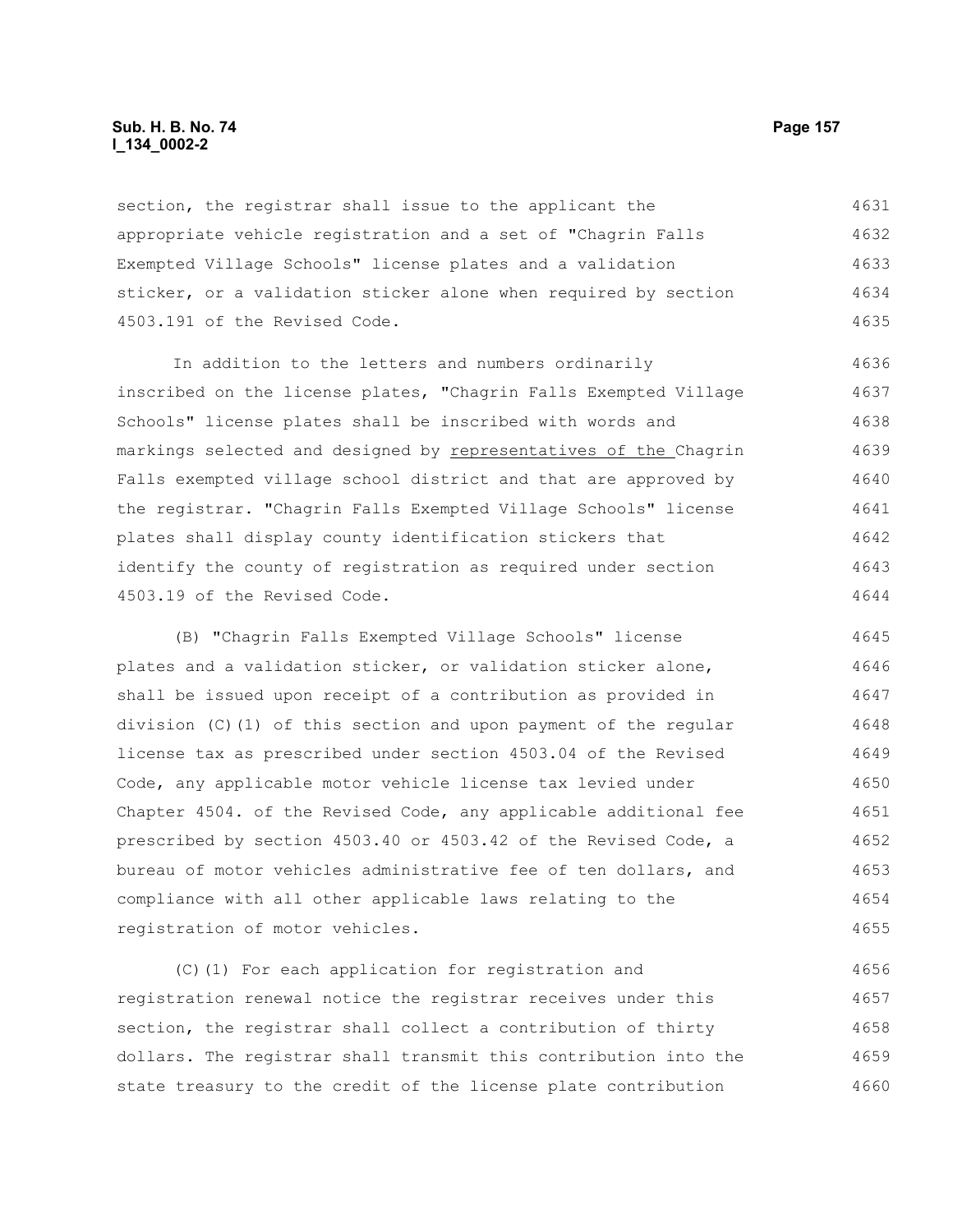4661

fund created in section 4501.21 of the Revised Code.

(2) The registrar shall deposit the bureau administrative fee of ten dollars, the purpose of which is to compensate the bureau for additional services required in the issuing of "Chagrin Falls Exempted Village Schools" license plates, into the state treasury to the credit of the public safety - highway purposes fund created in section 4501.06 of the Revised Code. 4662 4663 4664 4665 4666 4667

(D) Sections 4503.77 and 4503.78 of the Revised Code do not apply to license plates issued under this section. 4668 4669

**Sec. 4503.905.** (A) The owner or lessee of any passenger car, noncommercial motor vehicle, recreational vehicle, motorcycle, cab-enclosed motorcycle, motor-driven cycle, motor scooter, or other vehicle of a class approved by the registrar of motor vehicles, may apply to the registrar for the registration of the vehicle and issuance of "Cuyahoga Valley Career Center" license plates. 4670 4671 4672 4673 4674 4675 4676

An application made under this section may be combined with a request for a special reserved license plate under section 4503.40 or 4503.42 of the Revised Code. Upon receipt of the completed application and compliance by the applicant with divisions (B) and (C) of this section, the registrar shall issue to the applicant the appropriate vehicle registration and a set of "Cuyahoga Valley Career Center" license plates and a validation sticker, or a validation sticker alone when required by section 4503.191 of the Revised Code. 4677 4678 4679 4680 4681 4682 4683 4684 4685

In addition to the letters and numbers ordinarily inscribed on the license plates, "Cuyahoga Valley Career Center" license plates shall be inscribed with words and markings selected and designed by representatives of the Cuyahoga valley 4686 4687 4688 4689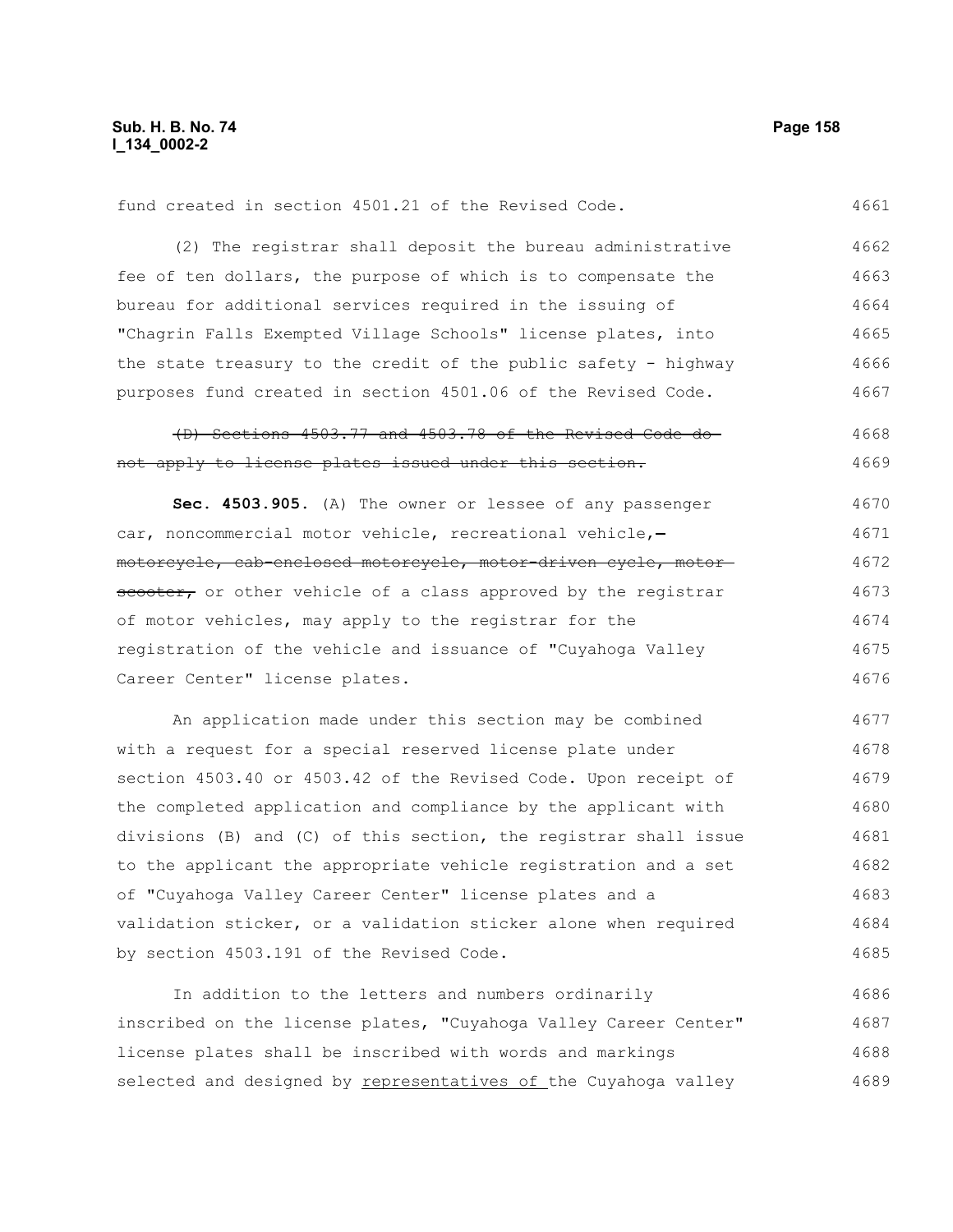## **Sub. H. B. No. 74** Page 159 **l\_134\_0002-2**

career center and that are approved by the registrar. "Cuyahoga Valley Career Center" license plates shall display county identification stickers that identify the county of registration as required under section 4503.19 of the Revised Code. 4690 4691 4692 4693

(B) "Cuyahoga Valley Career Center" license plates and a validation sticker, or validation sticker alone, shall be issued upon receipt of a contribution as provided in division (C)(1) of this section and upon payment of the regular license tax as prescribed under section 4503.04 of the Revised Code, any applicable motor vehicle license tax levied under Chapter 4504. of the Revised Code, any applicable additional fee prescribed by section 4503.40 or 4503.42 of the Revised Code, a bureau of motor vehicles administrative fee of ten dollars, and compliance with all other applicable laws relating to the registration of motor vehicles. 4694 4695 4696 4697 4698 4699 4700 4701 4702 4703 4704

(C)(1) For each application for registration and registration renewal notice the registrar receives under this section, the registrar shall collect a contribution of thirty dollars. The registrar shall transmit this contribution into the state treasury to the credit of the license plate contribution fund created in section 4501.21 of the Revised Code. 4705 4706 4707 4708 4709 4710

(2) The registrar shall deposit the bureau of motor vehicles administrative fee of ten dollars, the purpose of which is to compensate the bureau for additional services required in the issuing of "Cuyahoga Valley Career Center" license plates, into the state treasury to the credit of the public safety highway purposes fund created in section 4501.06 of the Revised Code. 4711 4712 4713 4714 4715 4716 4717

(D) Sections 4503.77 and 4503.78 of the Revised Code do not apply to license plates issued under this section. 4718 4719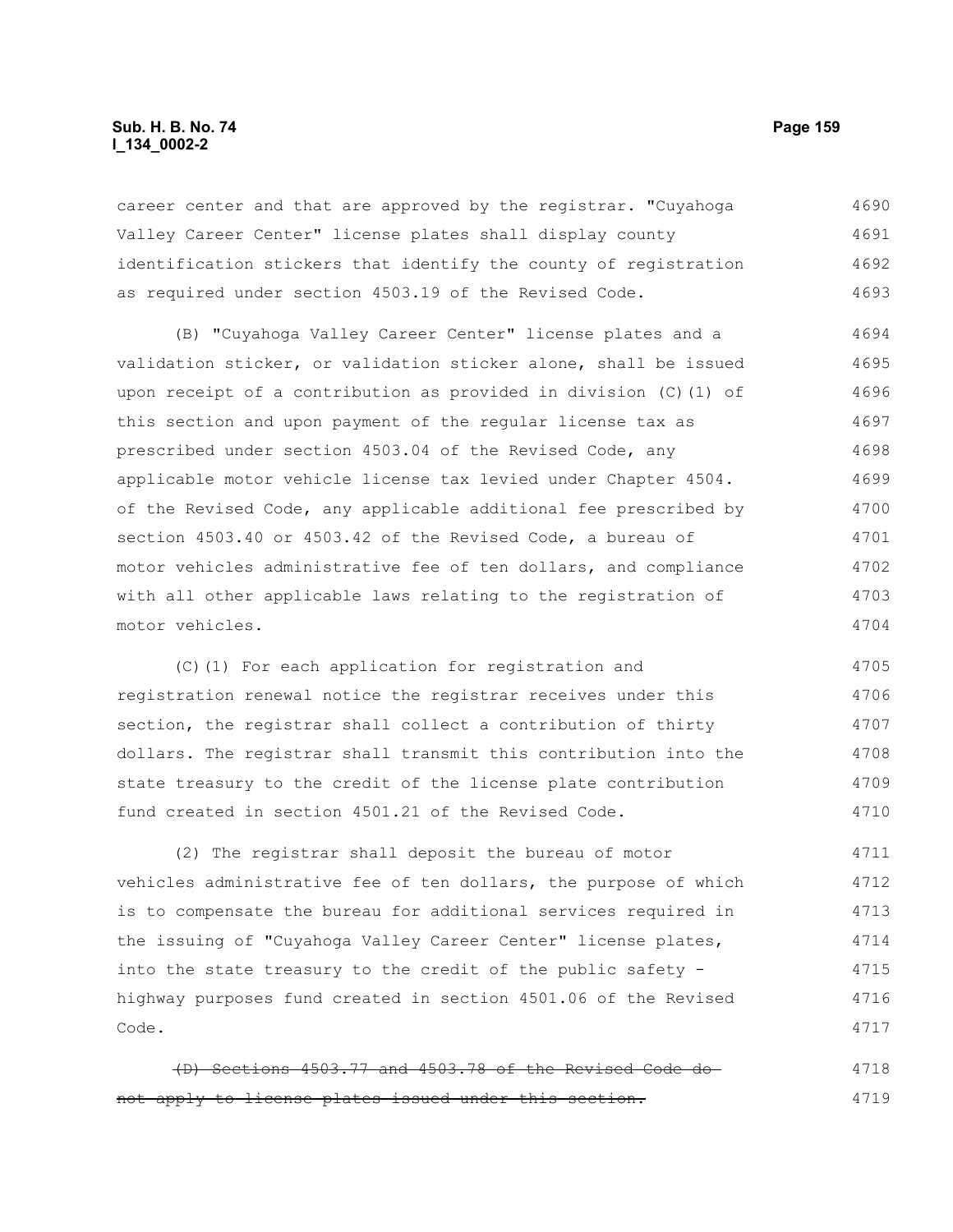**Sec. 4503.906.** (A) The owner or lessee of any passenger car, noncommmercial-noncommercial motor vehicle, recreational vehicle, motorcycle, cab-enclosed motorcycle, or other vehicle of a class approved by the registrar of motor vehicles may apply to the registrar for the registration of the vehicle and issuance of "Stow-Munroe Falls City Schools" license plates. An application made under this section may be combined with a request for a special reserved license plate under section 4503.40 or 4503.42 of the Revised Code. Upon receipt of the completed application and compliance by the applicant with divisions (B) and (C) of this section, the registrar shall issue to the applicant the appropriate vehicle registration and a set of "Stow-Munroe Falls City Schools" license plates and a validation sticker, or a validation sticker alone when required by section 4503.191 of the Revised Code. 4720 4721 4722 4723 4724 4725 4726 4727 4728 4729 4730 4731 4732 4733 4734

In addition to the letters and numbers ordinarily inscribed on the license plates, "Stow-Munroe Falls City Schools" license plates shall be inscribed with words and markings selected and designed by representatives of the Stow-Munroe city school district and that are approved by the registrar. "Stow-Munroe Falls City Schools" license plates shall display county identification stickers that identify the county of registration as required under section 4503.19 of the Revised Code. 4735 4736 4737 4738 4739 4740 4741 4742 4743

(B) "Stow-Munroe Falls City Schools" license plates and a validation sticker, or validation sticker alone, shall be issued upon receipt of a contribution as provided in division (C)(1) of this section and upon payment of the regular license tax as prescribed under section 4503.04 of the Revised Code, any applicable motor vehicle license tax levied under Chapter 4504. of the Revised Code, any applicable additional fee prescribed by 4744 4745 4746 4747 4748 4749 4750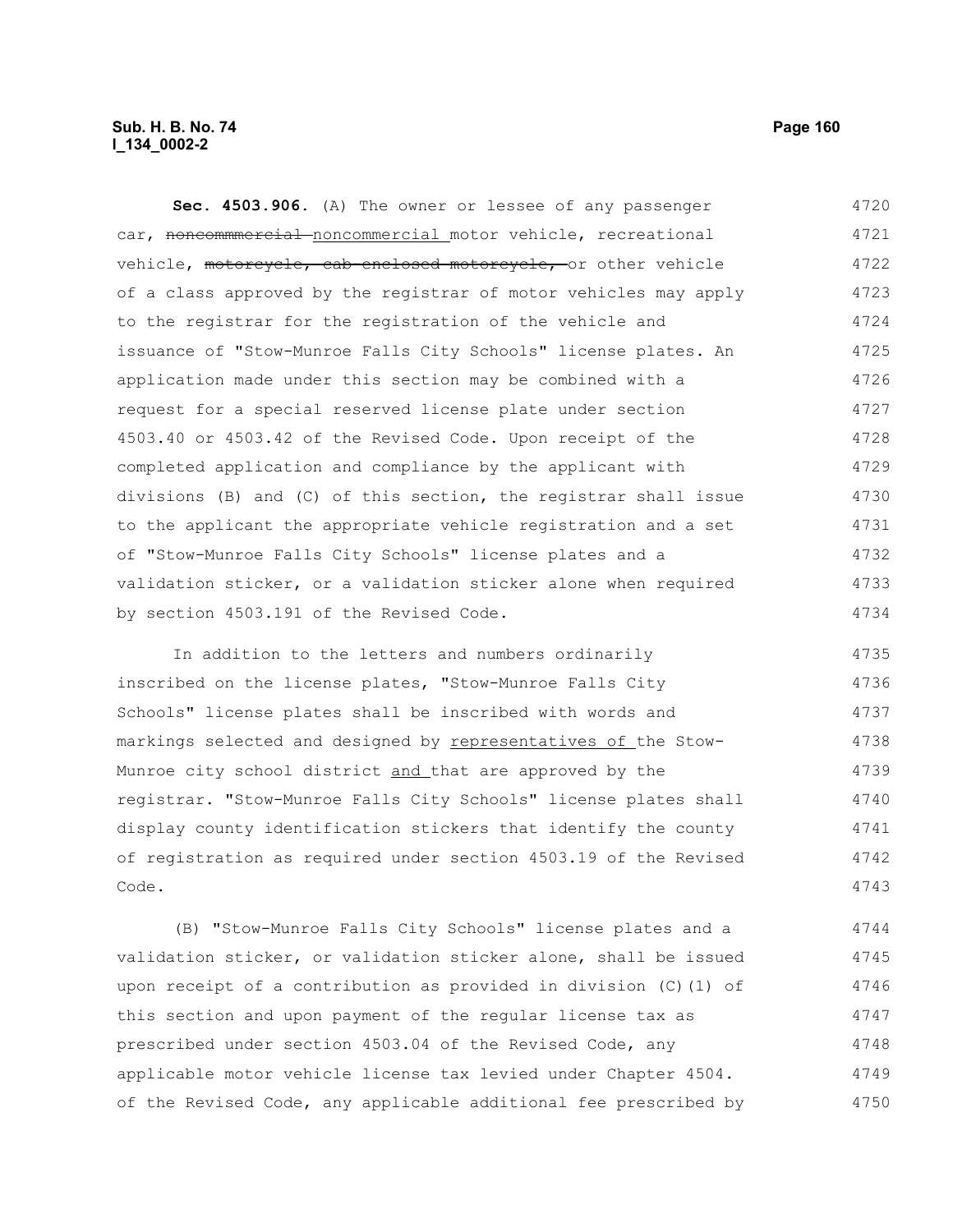## **Sub. H. B. No. 74** Page 161 **l\_134\_0002-2**

section 4503.40 or 4503.42 of the Revised Code, a bureau of motor vehicles administrative fee of ten dollars, and compliance with all other applicable laws relating to the registration of motor vehicles. 4751 4752 4753 4754

(C)(1) For each application for registration and registration renewal notice the registrar receives under this section, the registrar shall collect a contribution of thirty dollars. The registrar shall transmit this contribution into the state treasury to the credit of the license plate contribution fund created in section 4501.21 of the Revised Code. 4755 4756 4757 4758 4759 4760

(2) The registrar shall deposit the bureau administrative fee of ten dollars, the purpose of which is to compensate the bureau for additional services required in the issuing of "Stow-Munroe Falls City Schools" license plates, into the state treasury to the credit of the public safety - highway purposes fund created in section 4501.06 of the Revised Code. 4761 4762 4763 4764 4765 4766

(D) Sections 4503.77 and 4503.78 of the Revised Code do not apply to license plates issued under this section. 4767 4768

**Sec. 4503.907.** (A) The owner or lessee of any passenger car, noncommercial motor vehicle, recreational vehicle, motorcycle, cab-enclosed motorcycle, or other vehicle of a class approved by the registrar of motor vehicles may apply to the registrar for the registration of the vehicle and issuance of "Twinsburg City Schools" license plates. An application made under this section may be combined with a request for a special reserved license plate under section 4503.40 or 4503.42 of the Revised Code. Upon receipt of the completed application and compliance by the applicant with divisions (B) and (C) of this section, the registrar shall issue to the applicant the appropriate vehicle registration and a set of "Twinsburg City 4769 4770 4771 4772 4773 4774 4775 4776 4777 4778 4779 4780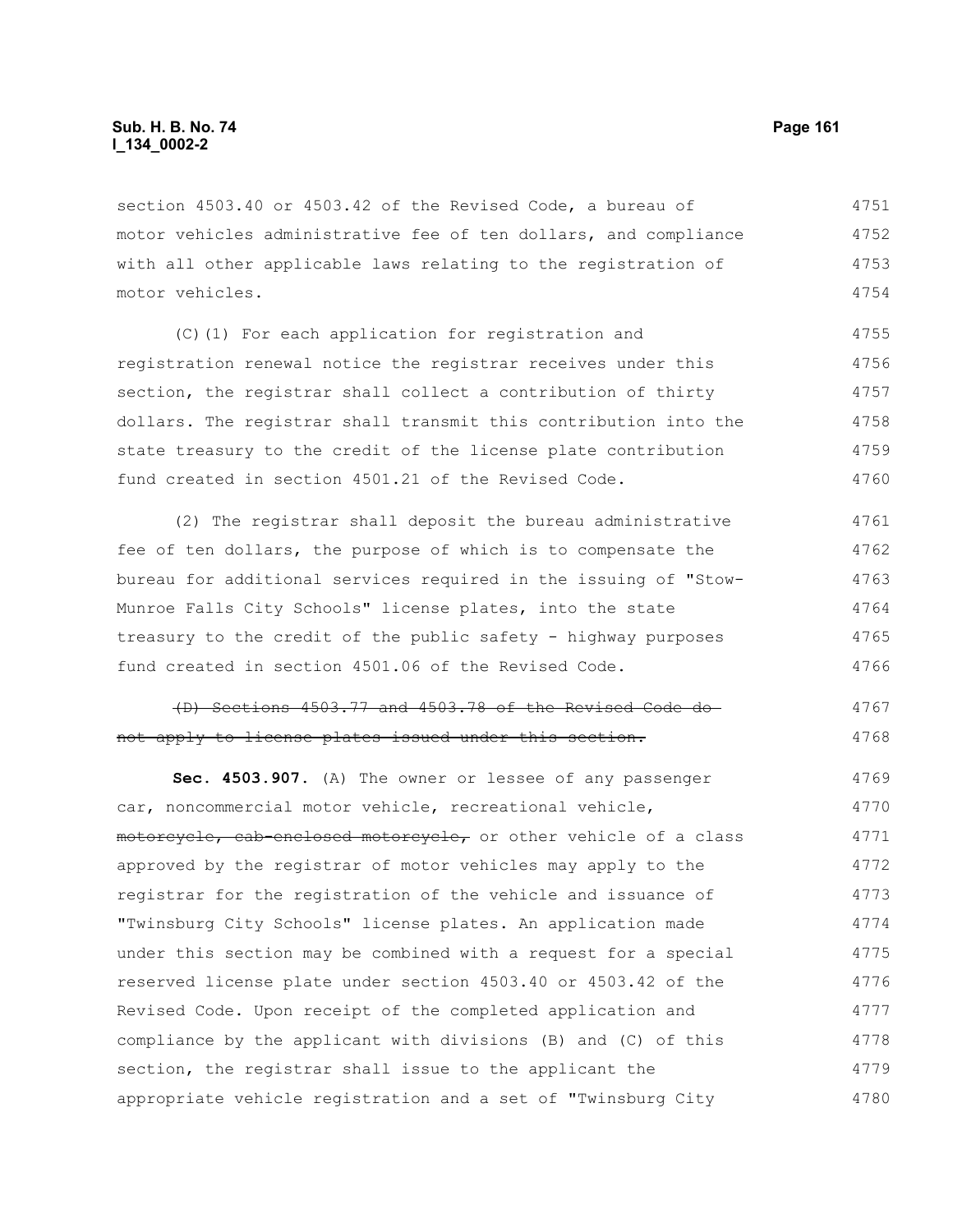Schools" license plates and a validation sticker, or a validation sticker alone when required by section 4503.191 of the Revised Code. 4781 4782 4783

In addition to the letters and numbers ordinarily inscribed on the license plates, "Twinsburg City Schools" license plates shall be inscribed with words and markings selected and designed by representatives of the Twinsburg city school district and that are approved by the registrar. "Twinsburg City Schools" license plates shall display county identification stickers that identify the county of registration as required under section 4503.19 of the Revised Code. 4784 4785 4786 4787 4788 4789 4790 4791

(B) "Twinsburg City Schools" license plates and a validation sticker, or validation sticker alone, shall be issued upon receipt of a contribution as provided in division (C)(1) of this section and upon payment of the regular license tax as prescribed under section 4503.04 of the Revised Code, any applicable motor vehicle license tax levied under Chapter 4504. of the Revised Code, any applicable additional fee prescribed by section 4503.40 or 4503.42 of the Revised Code, a bureau of motor vehicles administrative fee of ten dollars, and compliance with all other applicable laws relating to the registration of motor vehicles. 4792 4793 4794 4795 4796 4797 4798 4799 4800 4801 4802

(C)(1) For each application for registration and registration renewal notice the registrar receives under this section, the registrar shall collect a contribution of thirty dollars. The registrar shall transmit this contribution into the state treasury to the credit of the license plate contribution fund created in section 4501.21 of the Revised Code. 4803 4804 4805 4806 4807 4808

(2) The registrar shall deposit the bureau administrative fee of ten dollars, the purpose of which is to compensate the 4809 4810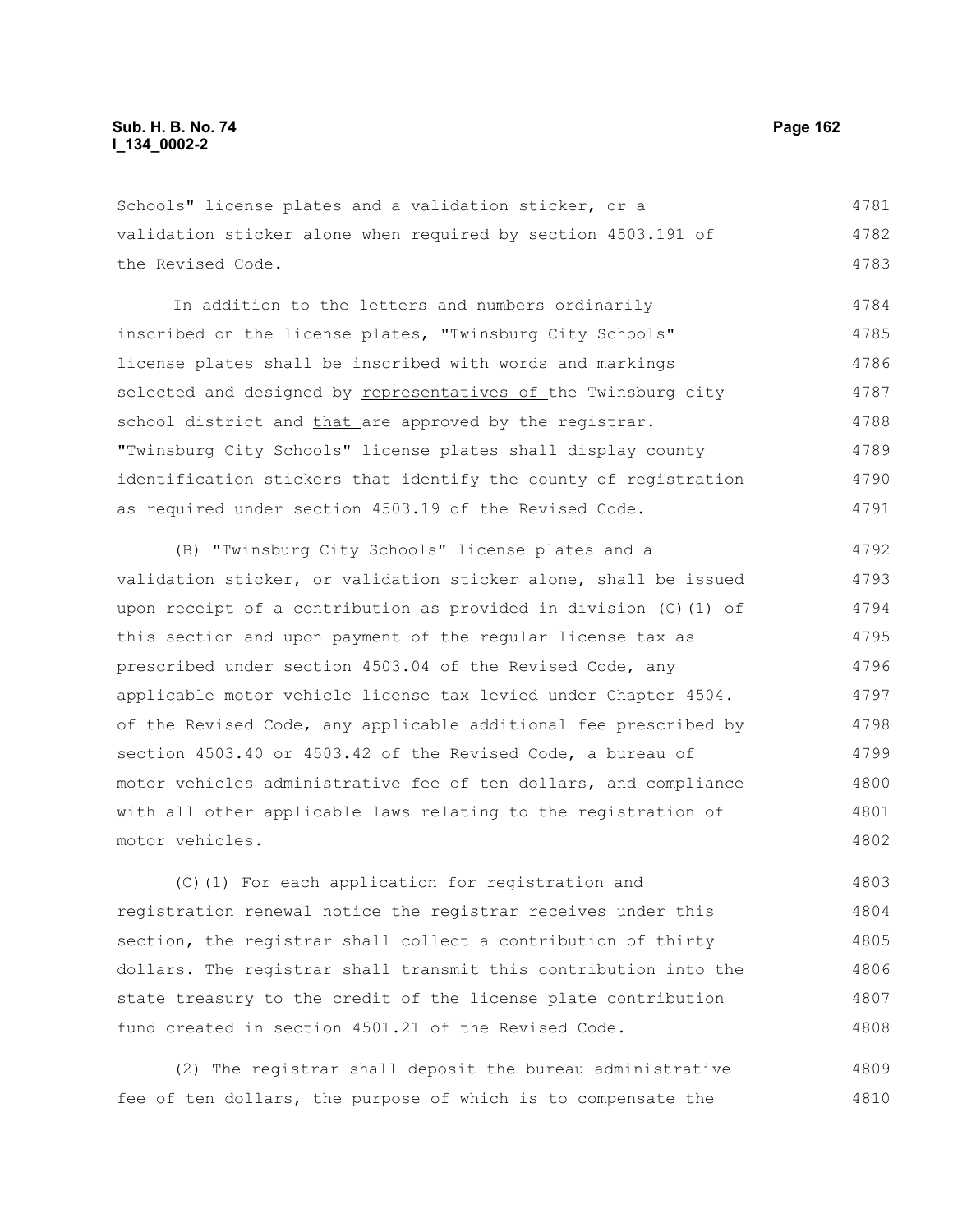#### **Sub. H. B. No. 74** Page 163 **l\_134\_0002-2**

bureau for additional services required in the issuing of "Twinsburg City Schools" license plates, into the state treasury to the credit of the public safety - highway purposes fund created in section 4501.06 of the Revised Code. 4811 4812 4813 4814

(D) Sections 4503.77 and 4503.78 of the Revised Code do not apply to license plates issued under this section. 4815 4816

**Sec. 4503.908.** (A) The owner or lessee of any passenger car, noncommercial motor vehicle, recreational vehicle, motorcycle, cab-enclosed motorcycle, motor-driven cycle, motor scooter, or other vehicle of a class approved by the registrar of motor vehicles may apply to the registrar for the registration of the vehicle and issuance of "St. Xavier High School" license plates. An application made under this section may be combined with a request for a special reserved license plate under section 4503.40 or 4503.42 of the Revised Code. Upon receipt of the completed application and compliance by the applicant with divisions (B) and (C) of this section, the registrar shall issue to the applicant the appropriate vehicle registration and a set of "St. Xavier High School" license plates and a validation sticker, or a validation sticker alone when required by section 4503.191 of the Revised Code. 4817 4818 4819 4820 4821 4822 4823 4824 4825 4826 4827 4828 4829 4830 4831

In addition to the letters and numbers ordinarily inscribed on the license plates, "St. Xavier High School" license plates shall be inscribed with words and markings selected and designed by representatives of St. Xavier high school and that are approved by the registrar. "St. Xavier High School" license plates shall display county identification stickers that identify the county of registration as required under section 4503.19 of the Revised Code. 4832 4833 4834 4835 4836 4837 4838 4839

(B) "St. Xavier High School" license plates and a 4840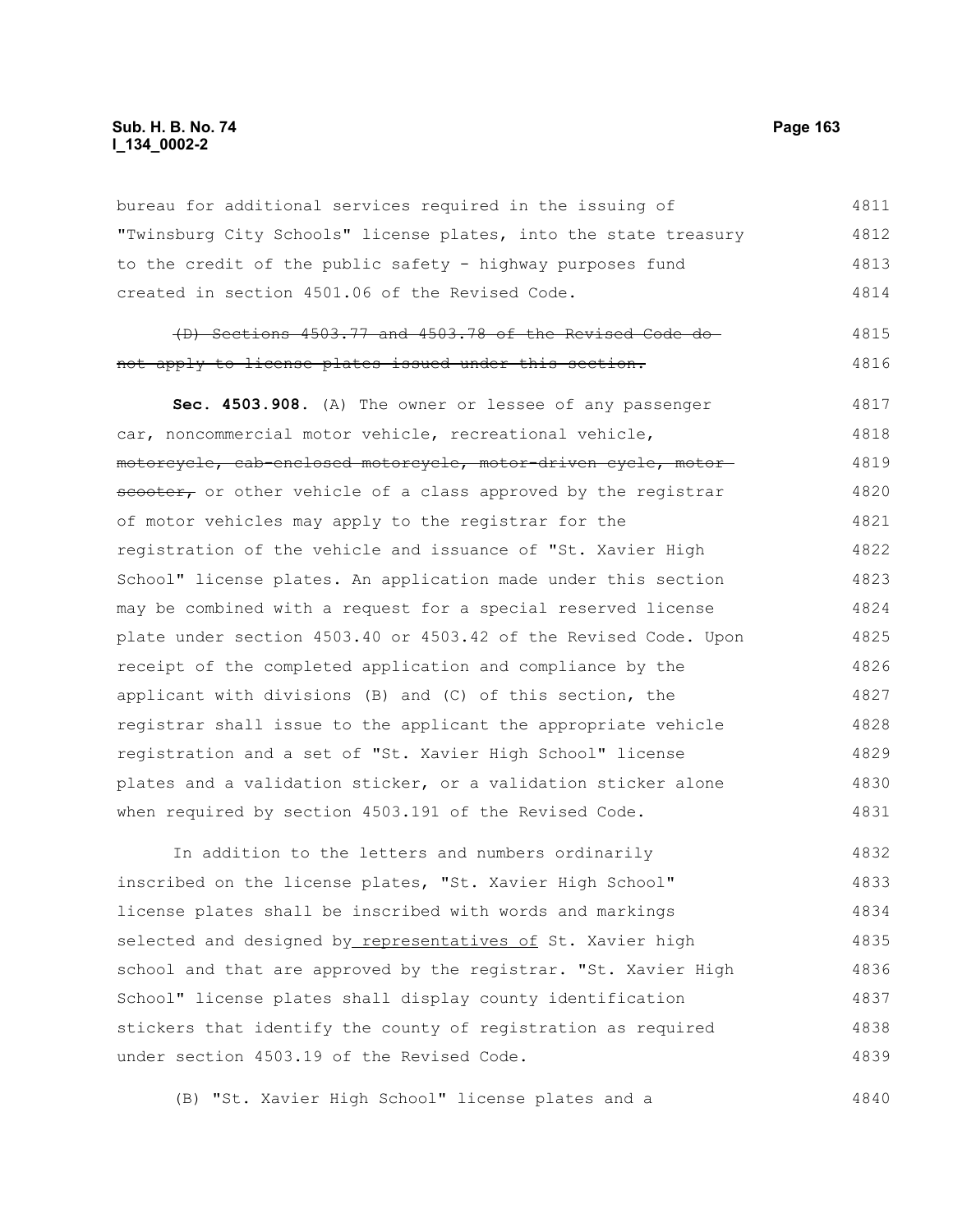## **Sub. H. B. No. 74** Page 164 **l\_134\_0002-2**

validation sticker, or validation sticker alone, shall be issued upon receipt of a contribution as provided in division (C)(1) of this section and upon payment of the regular license tax as prescribed under section 4503.04 of the Revised Code, any applicable motor vehicle license tax levied under Chapter 4504. of the Revised Code, any applicable additional fee prescribed by section 4503.40 or 4503.42 of the Revised Code, a bureau of motor vehicles administrative fee of ten dollars, and compliance with all other applicable laws relating to the registration of motor vehicles. 4841 4842 4843 4844 4845 4846 4847 4848 4849 4850

(C)(1) For each application for registration and registration renewal notice the registrar receives under this section, the registrar shall collect a contribution of thirty dollars. The registrar shall transmit this contribution into the state treasury to the credit of the license plate contribution fund created in section 4501.21 of the Revised Code. 4851 4852 4853 4854 4855 4856

(2) The registrar shall deposit the bureau administrative fee of ten dollars, the purpose of which is to compensate the bureau for additional services required in the issuing of "St. Xavier High School" license plates, into the state treasury to the credit of the public safety - highway purposes fund created in section 4501.06 of the Revised Code. 4857 4858 4859 4860 4861 4862

(D) Sections 4503.77 and 4503.78 of the Revised Code do not apply to license plates issued under this section. 4863 4864

**Sec. 4503.909.** (A) The owner or lessee of any passenger car, noncommercial motor vehicle, recreational vehicle, or other vehicle of a class approved by the registrar of motor vehicles may apply to the registrar for the registration of the vehicle and issuance of "Grandview Heights Schools" license plates. The application for "Grandview Heights Schools" license plates may 4865 4866 4867 4868 4869 4870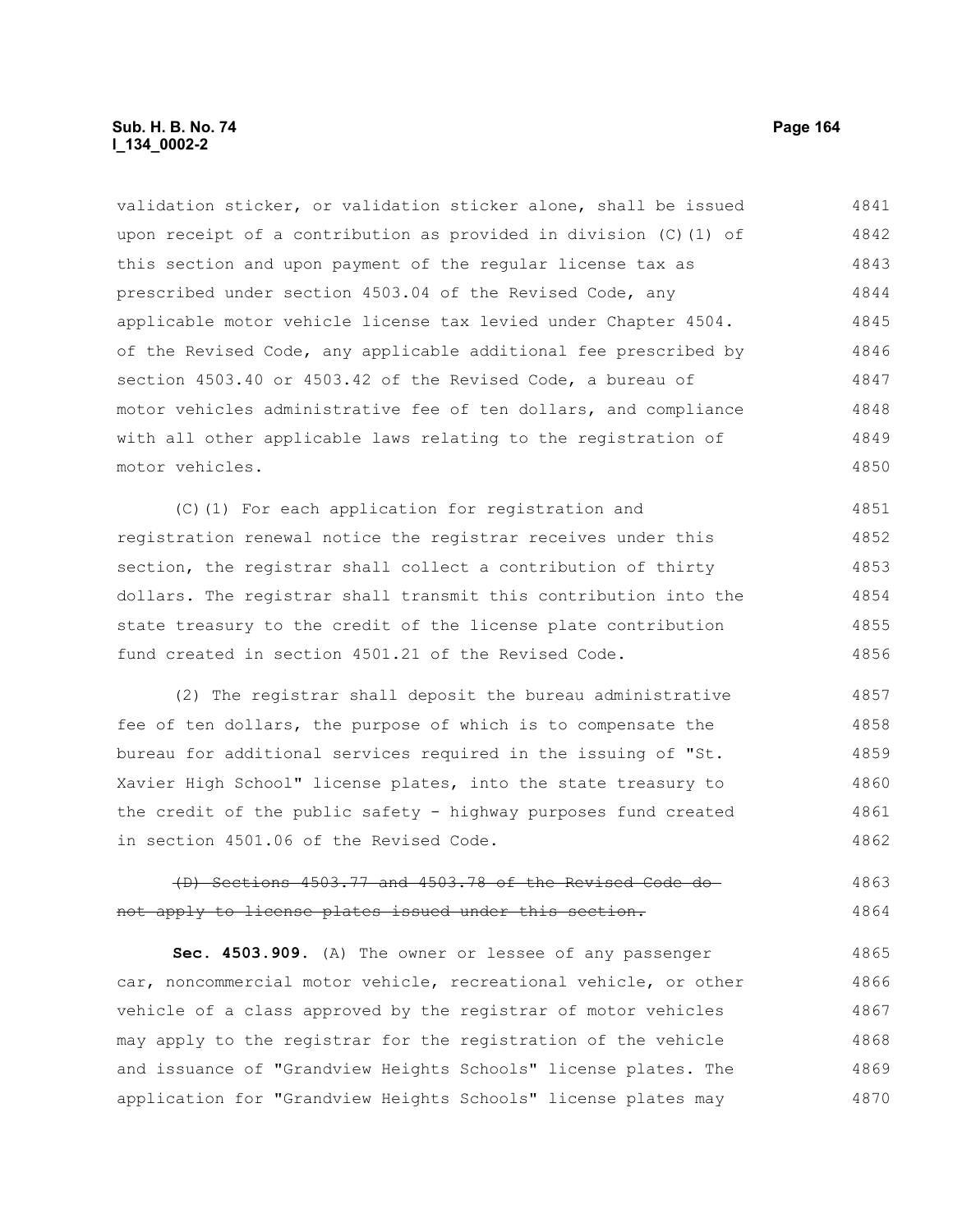#### **Sub. H. B. No. 74** Page 165 **l\_134\_0002-2**

be combined with a request for a special reserved license plate under section 4503.40 or 4503.42 of the Revised Code. Upon receipt of the completed application and compliance with divisions (B) and (C) of this section, the registrar shall issue to the applicant the appropriate vehicle registration and a set of "Grandview Heights Schools" license plates with a validation sticker, or a validation sticker alone when required by section 4503.191 of the Revised Code. 4871 4872 4873 4874 4875 4876 4877 4878

In addition to the letters and numbers ordinarily inscribed thereon, "Grandview Heights Schools" license plates shall display an appropriate logo and words selected by representatives of the Grandview Heights city school district and that are approved by the registrar. "Grandview Heights Schools" license plates shall display county identification stickers that identify the county of registration as required under section 4503.19 of the Revised Code. 4879 4880 4881 4882 4883 4884 4885 4886

(B) "Grandview Heights Schools" license plates and a validation sticker, or validation sticker alone, shall be issued upon receipt of an application for registration of a motor vehicle under this section; payment of the regular license tax as prescribed under section 4503.04 of the Revised Code, any applicable motor vehicle license tax levied under Chapter 4504. of the Revised Code, any applicable additional fee prescribed by section 4503.40 or 4503.42 of the Revised Code, an additional administrative fee of ten dollars, and a contribution as provided in division (C)(1) of this section; and compliance with all other applicable laws relating to the registration of motor vehicles. 4887 4888 4889 4890 4891 4892 4893 4894 4895 4896 4897 4898

(C)(1) For each application for registration and registration renewal submitted under this section, the registrar 4899 4900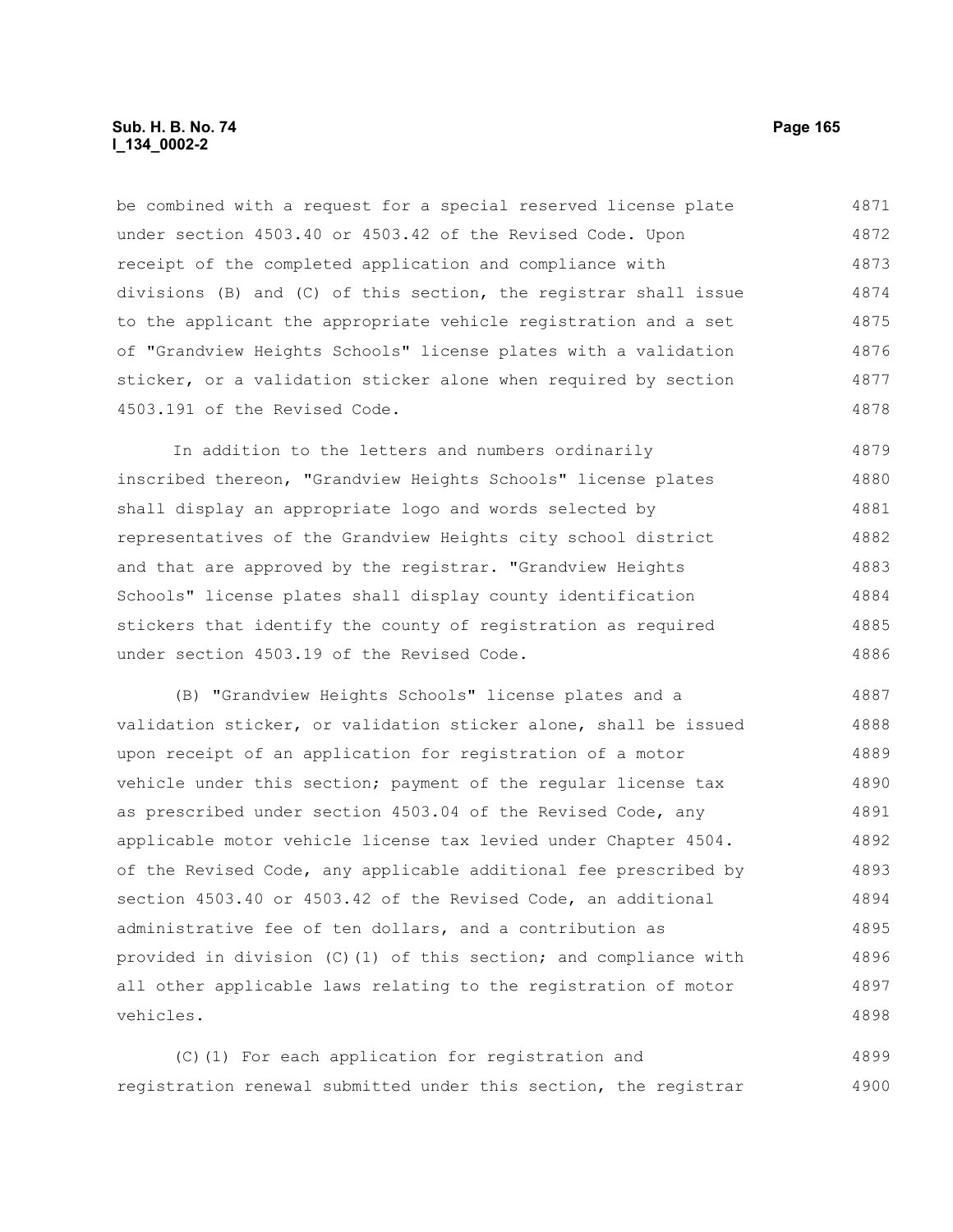## **Sub. H. B. No. 74 Page 166 l\_134\_0002-2**

shall collect a contribution of thirty dollars. The registrar shall pay this contribution into the state treasury to the credit of the license plate contribution fund created in section 4501.21 of the Revised Code. 4901 4902 4903 4904

(2) The registrar shall pay the ten-dollar bureau administrative fee, the purpose of which is to compensate the bureau for additional services required in issuing "Grandview Heights Schools" license plates, into the state treasury to the credit of the public safety - highway purposes fund created in section 4501.06 of the Revised Code. 4905 4906 4907 4908 4909 4910

#### (D) Sections 4503.77 and 4503.78 of the Revised Code do not apply to license plates issued under this section. 4911 4912

**Sec. 4503.951.** (A) The owner or lessee of any passenger car, noncommercial motor vehicle, recreational vehicle, motorcycle, cab-enclosed motorcycle, or other vehicle of a class approved by the registrar of motor vehicles may apply to the registrar for the registration of the vehicle and issuance of "Cincinnati City School District" license plates. An application made under this section may be combined with a request for a special reserved license plate under section 4503.40 or 4503.42 of the Revised Code. Upon receipt of the completed application and compliance by the applicant with divisions (B) and (C) of this section, the registrar shall issue to the applicant the appropriate vehicle registration and a set of "Cincinnati City School District" license plates and a validation sticker, or a validation sticker alone when required by section 4503.191 of the Revised Code. 4913 4914 4915 4916 4917 4918 4919 4920 4921 4922 4923 4924 4925 4926 4927

In addition to the letters and numbers ordinarily inscribed on the license plates, "Cincinnati City School District" license plates shall be inscribed with words and 4928 4929 4930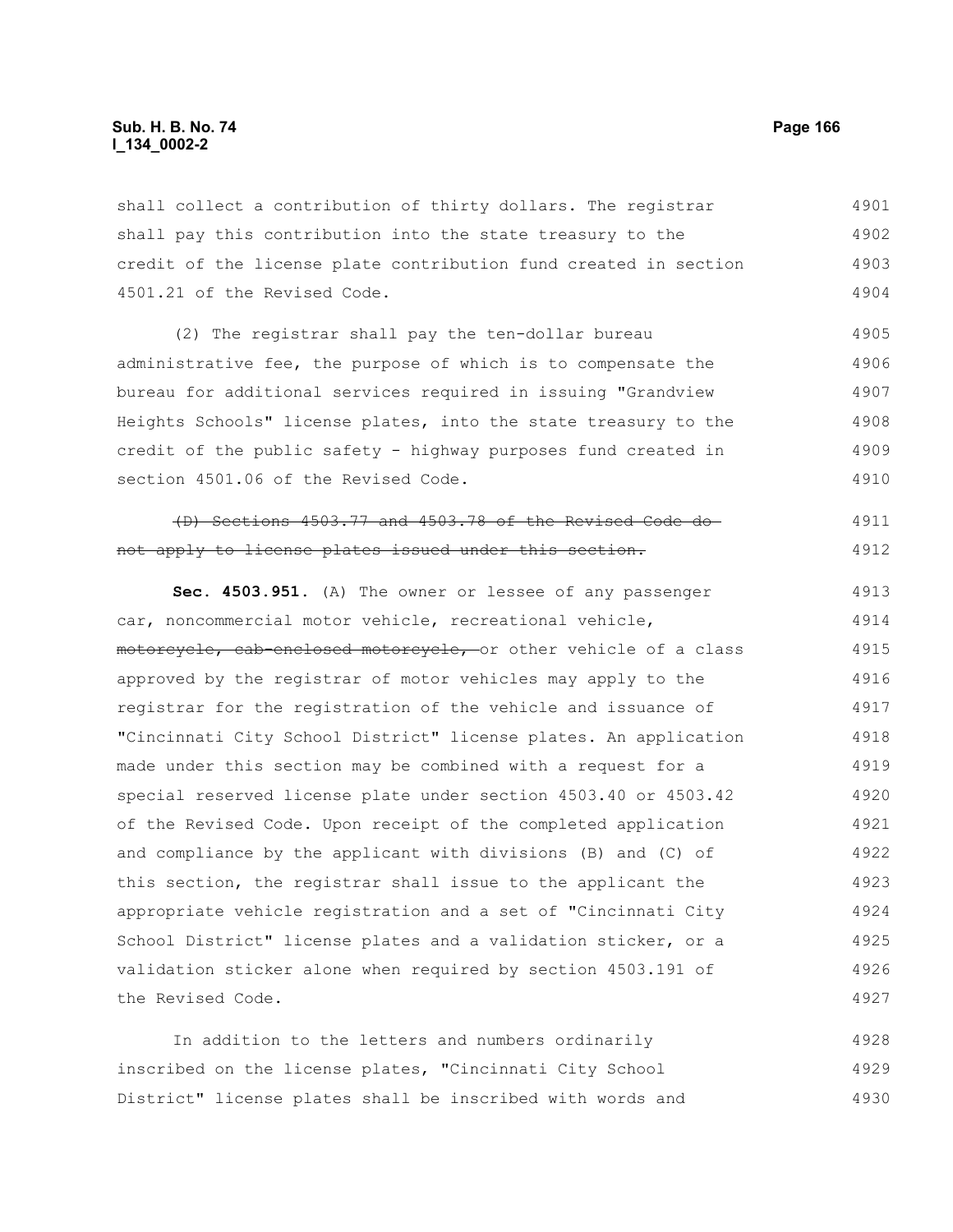## **Sub. H. B. No. 74** Page 167 **l\_134\_0002-2**

markings selected and designed by representatives of the Cincinnati city school district and that are approved by the registrar. "Cincinnati City School District" license plates shall display county identification stickers that identify the county of registration as required under section 4503.19 of the Revised Code. 4931 4932 4933 4934 4935 4936

(B) "Cincinnati City School District" license plates and a validation sticker, or validation sticker alone, shall be issued upon receipt of a contribution as provided in division (C)(1) of this section and upon payment of the regular license tax as prescribed under section 4503.04 of the Revised Code, any applicable motor vehicle license tax levied under Chapter 4504. of the Revised Code, any applicable additional fee prescribed by section 4503.40 or 4503.42 of the Revised Code, a bureau of motor vehicles administrative fee of ten dollars, and compliance with all other applicable laws relating to the registration of motor vehicles. 4937 4938 4939 4940 4941 4942 4943 4944 4945 4946 4947

(C)(1) For each application for registration and registration renewal notice the registrar receives under this section, the registrar shall collect a contribution of ten dollars. The registrar shall transmit this contribution into the state treasury to the credit of the license plate contribution fund created in section 4501.21 of the Revised Code. 4948 4949 4950 4951 4952 4953

(2) The registrar shall deposit the bureau administrative fee of ten dollars, the purpose of which is to compensate the bureau for additional services required in the issuing of "Cincinnati City School District" license plates, into the state treasury to the credit of the public safety - highway purposes fund created in section 4501.06 of the Revised Code. 4954 4955 4956 4957 4958 4959

(D) Sections 4503.77 and 4503.78 of the Revised Code do 4960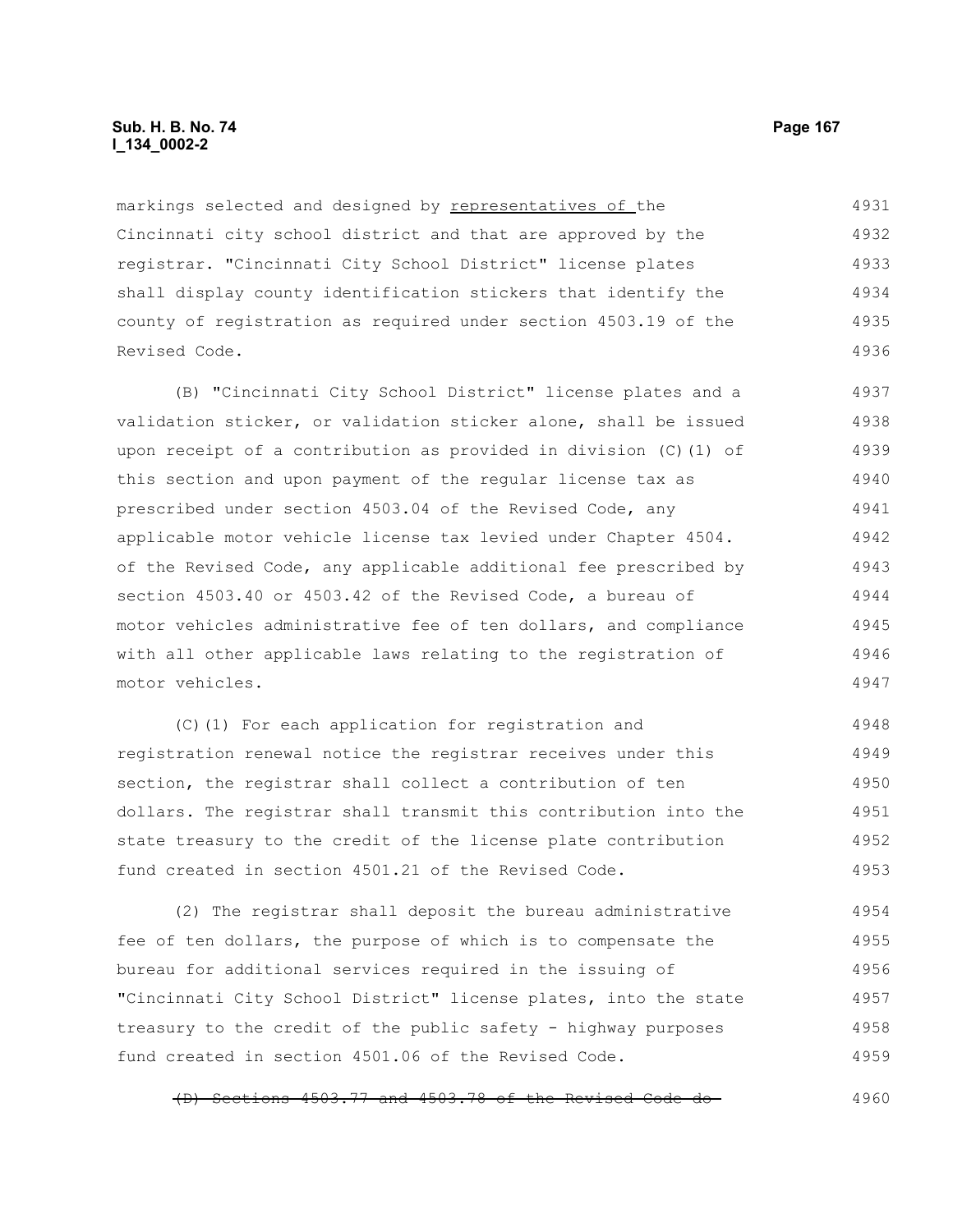not apply to license plates issued under this section.

**Sec. 4503.952.** (A) The owner or lessee of any passenger car, noncommercial motor vehicle, recreational vehicle, motorcycle, cab-enclosed motorcycle, motor-driven cycle, motorscooter, or other vehicle of a class approved by the registrar of motor vehicles may apply to the registrar for the registration of the vehicle and issuance of "Hawken School" license plates. The application for "Hawken School" license plates may be combined with a request for a special reserved license plate under section 4503.40 or 4503.42 of the Revised Code. Upon receipt of the completed application and compliance with divisions (B) and (C) of this section, the registrar shall issue to the applicant the appropriate vehicle registration and a set of "Hawken School" license plates with a validation sticker or a validation sticker alone when required by section 4503.191 of the Revised Code. 4962 4963 4964 4965 4966 4967 4968 4969 4970 4971 4972 4973 4974 4975 4976

In addition to the letters and numbers ordinarily inscribed on the license plates, "Hawken School" license plates shall display an appropriate logo and words selected by representatives of Hawken school that are approved by the registrar. "Hawken School" license plates shall display county identification stickers that identify the county of registration as required under section 4503.19 of the Revised Code. 4977 4978 4979 4980 4981 4982 4983

(B) "Hawken School" license plates and a validation sticker, or validation sticker alone, shall be issued upon receipt of an application for registration of a motor vehicle under this section; payment of the regular license tax as prescribed under section 4503.04 of the Revised Code, any applicable motor vehicle license tax levied under Chapter 4504. of the Revised Code, any applicable additional fee prescribed by 4984 4985 4986 4987 4988 4989 4990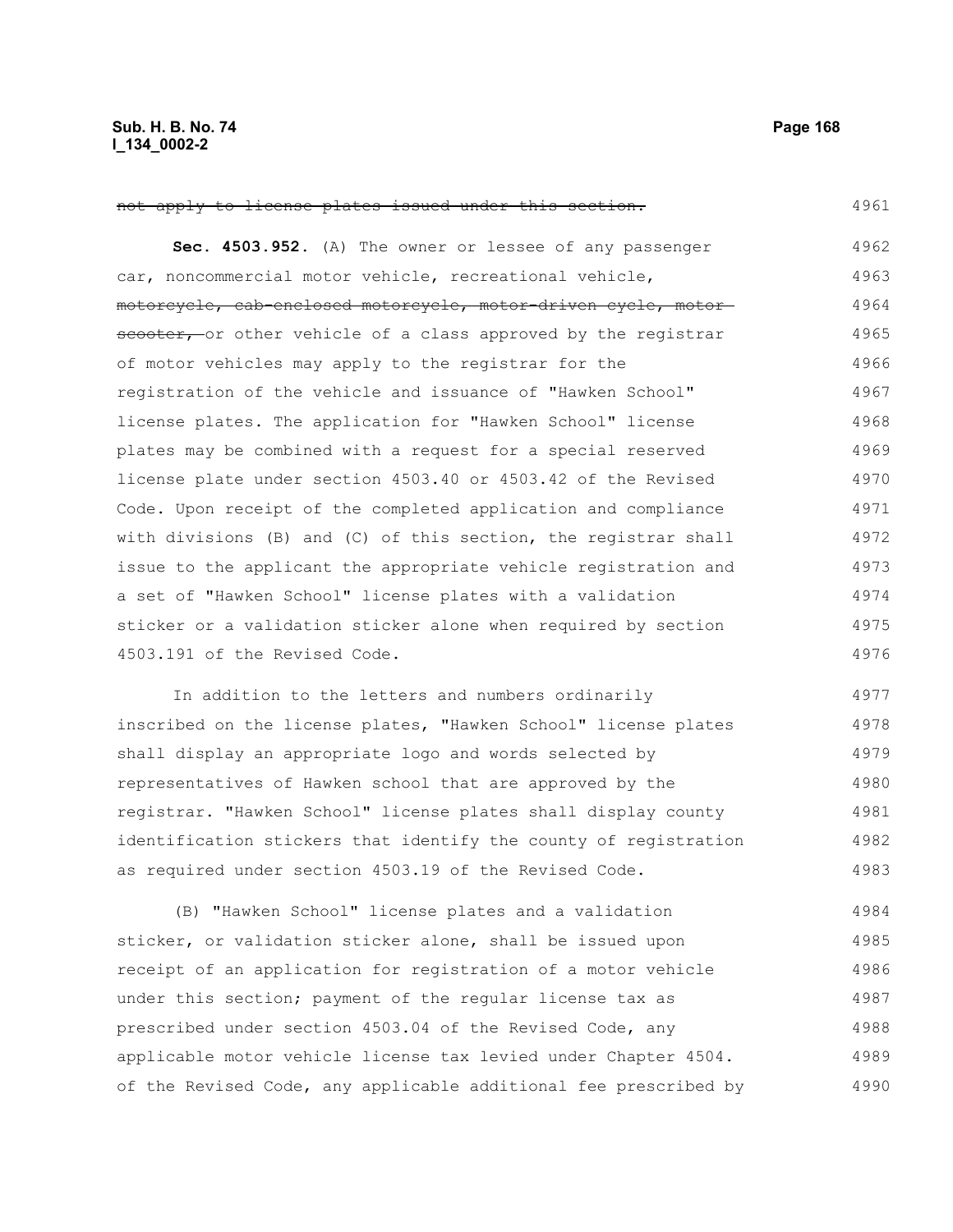#### **Sub. H. B. No. 74** Page 169 **l\_134\_0002-2**

section 4503.40 or 4503.42 of the Revised Code, an additional administrative fee of ten dollars, and a contribution as provided in division (C)(1) of this section; and compliance with all other applicable laws relating to the registration of motor vehicles. 4991 4992 4993 4994 4995

(C)(1) For each application for registration and registration renewal the registrar receives under this section, the registrar shall collect a contribution of thirty dollars. The registrar shall deposit this contribution into the state treasury to the credit of the license plate contribution fund created in section 4501.21 of the Revised Code. 4996 4997 4998 4999 5000 5001

(2) The registrar shall deposit the administrative fee of ten dollars, the purpose of which is to compensate the bureau of motor vehicles for additional services required in issuing "Hawken School" license plates, into the state treasury to the credit of the public safety - highway purposes fund created in section 4501.06 of the Revised Code. 5002 5003 5004 5005 5006 5007

(D) Sections 4503.77 and 4503.78 of the Revised Code do not apply to license plates issued under this section. 5008 5009

**Sec. 4503.953.** (A) The owner or lessee of any passenger car, noncommercial motor vehicle, recreational vehicle, motorcycle, cab-enclosed motorcycle, motor-driven cycle, motor scooter, or other vehicle of a class approved by the registrar of motor vehicles may apply to the registrar for the registration of the vehicle and issuance of "Gilmour Academy" license plates. The application for "Gilmour Academy" license plates may be combined with a request for a special reserved license plate under section 4503.40 or 4503.42 of the Revised Code. Upon receipt of the completed application and compliance with divisions (B) and (C) of this section, the registrar shall 5010 5011 5012 5013 5014 5015 5016 5017 5018 5019 5020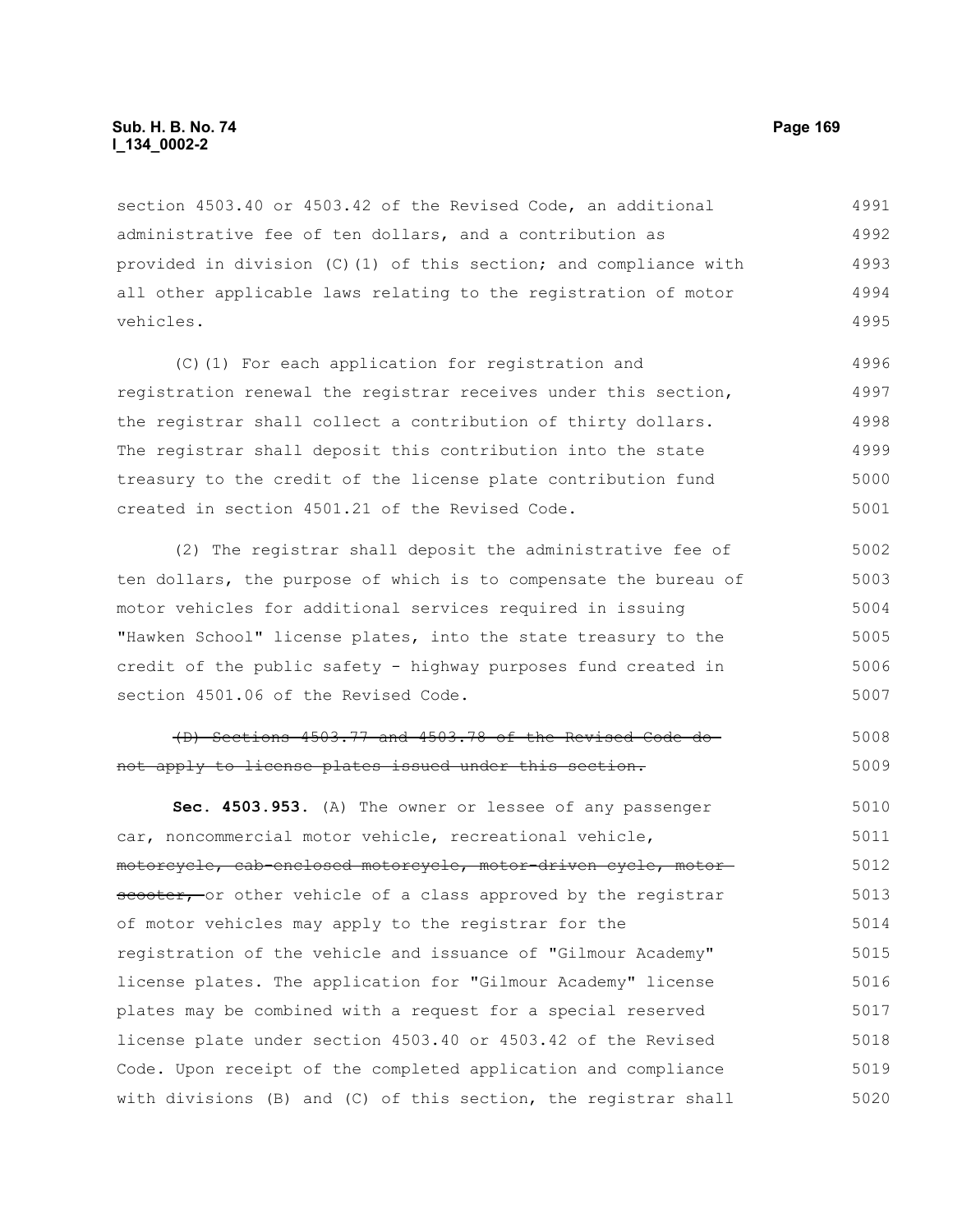## **Sub. H. B. No. 74** Page 170 **l\_134\_0002-2**

issue to the applicant the appropriate vehicle registration and a set of "Gilmour Academy" license plates with a validation sticker or a validation sticker alone when required by section 4503.191 of the Revised Code. 5021 5022 5023 5024

In addition to the letters and numbers ordinarily inscribed on the license plates, "Gilmour Academy" license plates shall display an appropriate logo and words selected by representatives of Gilmour academy that are approved by the registrar. "Gilmour Academy" license plates shall display county identification stickers that identify the county of registration as required under section 4503.19 of the Revised Code. 5025 5026 5027 5028 5029 5030 5031

(B) "Gilmour Academy" license plates and a validation sticker, or validation sticker alone, shall be issued upon receipt of an application for registration of a motor vehicle under this section; payment of the regular license tax as prescribed under section 4503.04 of the Revised Code, any applicable motor vehicle license tax levied under Chapter 4504. of the Revised Code, any applicable additional fee prescribed by section 4503.40 or 4503.42 of the Revised Code, an additional administrative fee of ten dollars, and a contribution as provided in division (C)(1) of this section; and compliance with all other applicable laws relating to the registration of motor vehicles. 5032 5033 5034 5035 5036 5037 5038 5039 5040 5041 5042 5043

(C)(1) For each application for registration and registration renewal the registrar receives under this section, the registrar shall collect a contribution of thirty dollars. The registrar shall deposit this contribution into the state treasury to the credit of the license plate contribution fund created in section 4501.21 of the Revised Code. 5044 5045 5046 5047 5048 5049

(2) The registrar shall deposit the administrative fee of 5050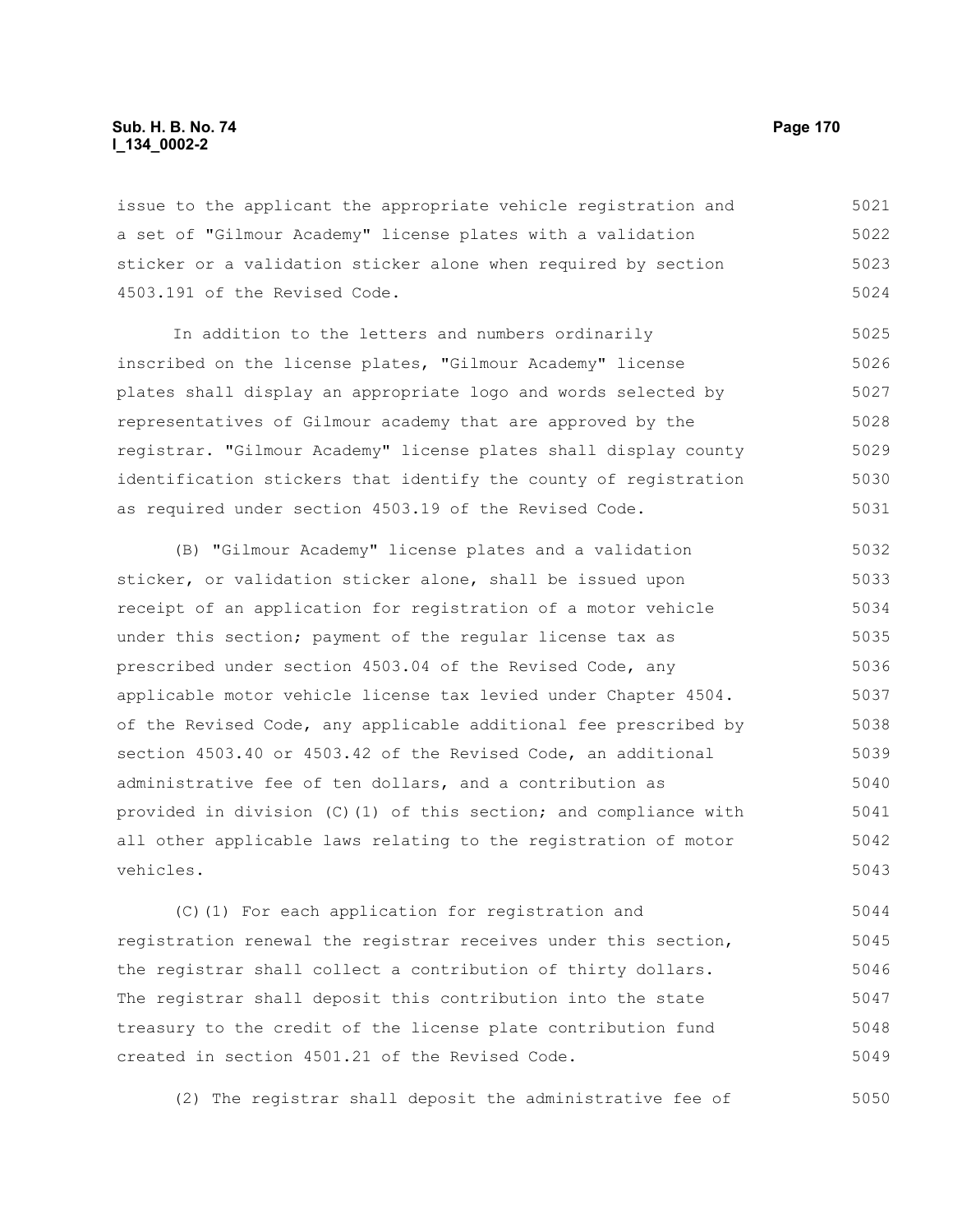#### **Sub. H. B. No. 74** Page 171 **l\_134\_0002-2**

ten dollars, the purpose of which is to compensate the bureau of motor vehicles for additional services required in issuing "Gilmour Academy" license plates, into the state treasury to the credit of the public safety - highway purposes fund created in section 4501.06 of the Revised Code. 5051 5052 5053 5054 5055

#### (D) Sections 4503.77 and 4503.78 of the Revised Code do not apply to license plates issued under this section. 5056 5057

**Sec. 4503.954.** (A) The owner or lessee of any passenger car, noncommercial motor vehicle, recreational vehicle, motorcycle, cab-enclosed motorcycle, motor-driven cycle, motor scooter, or other vehicle of a class approved by the registrar of motor vehicles may apply to the registrar for the registration of the vehicle and issuance of "University School" license plates. The application for "University School" license plates may be combined with a request for a special reserved license plate under section 4503.40 or 4503.42 of the Revised Code. Upon receipt of the completed application and compliance with divisions (B) and (C) of this section, the registrar shall issue to the applicant the appropriate vehicle registration and a set of "University School" license plates with a validation sticker or a validation sticker alone when required by section 4503.191 of the Revised Code. 5058 5059 5060 5061 5062 5063 5064 5065 5066 5067 5068 5069 5070 5071 5072

In addition to the letters and numbers ordinarily inscribed on the license plates, "University School" license plates shall display an appropriate logo and words selected by representatives of University school that are approved by the registrar. "University School" license plates shall display county identification stickers that identify the county of registration as required under section 4503.19 of the Revised Code. 5073 5074 5075 5076 5077 5078 5079 5080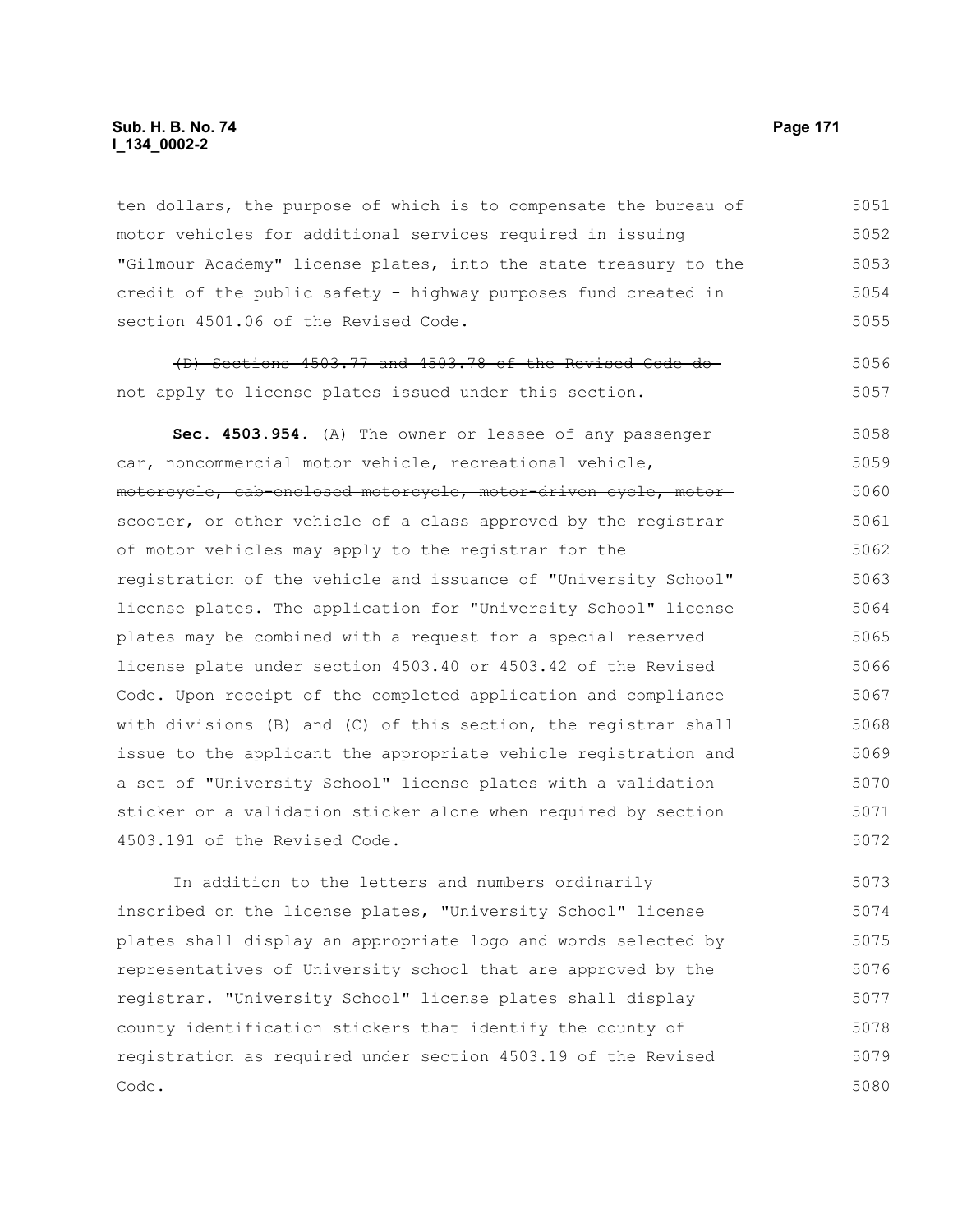## **Sub. H. B. No. 74** Page 172 **l\_134\_0002-2**

(B) "University School" license plates and a validation sticker, or validation sticker alone, shall be issued upon receipt of an application for registration of a motor vehicle under this section; payment of the regular license tax as prescribed under section 4503.04 of the Revised Code, any applicable motor vehicle license tax levied under Chapter 4504. of the Revised Code, any applicable additional fee prescribed by section 4503.40 or 4503.42 of the Revised Code, an additional administrative fee of ten dollars, and a contribution as provided in division (C)(1) of this section; and compliance with all other applicable laws relating to the registration of motor vehicles. 5081 5082 5083 5084 5085 5086 5087 5088 5089 5090 5091 5092

(C)(1) For each application for registration and registration renewal the registrar receives under this section, the registrar shall collect a contribution of thirty dollars. The registrar shall deposit this contribution into the state treasury to the credit of the license plate contribution fund created in section 4501.21 of the Revised Code. 5093 5094 5095 5096 5097 5098

(2) The registrar shall deposit the administrative fee of ten dollars, the purpose of which is to compensate the bureau of motor vehicles for additional services required in issuing "University School" license plates, into the state treasury to the credit of the public safety - highway purposes fund created in section 4501.06 of the Revised Code. 5099 5100 5101 5102 5103 5104

```
(D) Sections 4503.77 and 4503.78 of the Revised Code do 
not apply to license plates issued under this section.
                                                                           5105
                                                                            5106
```
**Sec. 4503.955.** (A) The owner or lessee of any passenger car, noncommercial motor vehicle, recreational vehicle, motorcycle, cab-enclosed motorcycle, motor-driven cycle, motorscooter, or other vehicle of a class approved by the registrar 5107 5108 5109 5110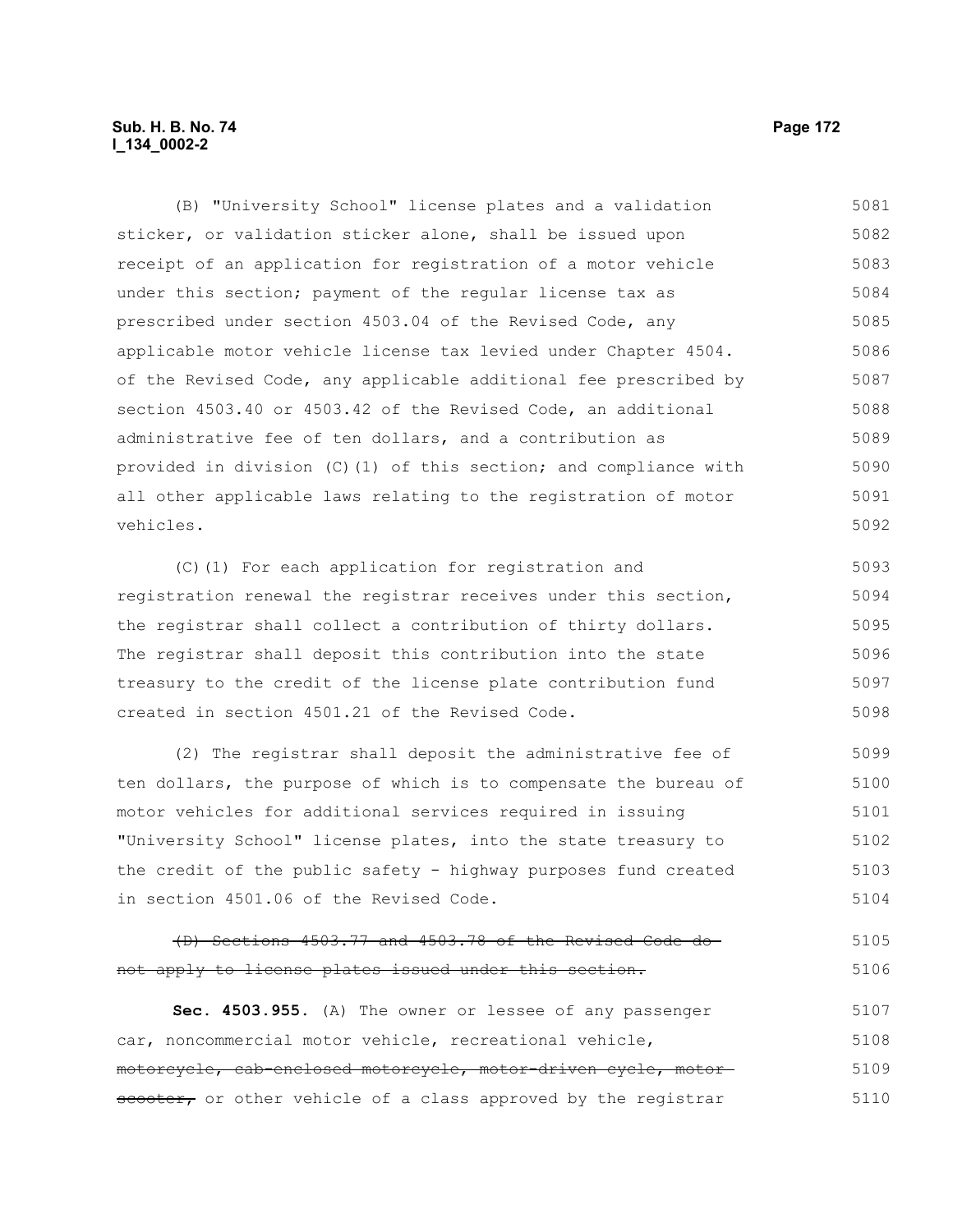## **Sub. H. B. No. 74** Page 173 **l\_134\_0002-2**

of motor vehicles may apply to the registrar for the registration of the vehicle and issuance of "Saint Albert the Great School" license plates. The application for "Saint Albert the Great School" license plates may be combined with a request for a special reserved license plate under section 4503.40 or 4503.42 of the Revised Code. Upon receipt of the completed application and compliance with divisions (B) and (C) of this section, the registrar shall issue to the applicant the appropriate vehicle registration and a set of "Saint Albert the Great School" license plates with a validation sticker or a validation sticker alone when required by section 4503.191 of the Revised Code. 5111 5112 5113 5114 5115 5116 5117 5118 5119 5120 5121 5122

In addition to the letters and numbers ordinarily inscribed on the license plates, "Saint Albert the Great School" license plates shall display an appropriate logo and words selected by representatives of Saint Albert the Great school that are approved by the registrar. "Saint Albert the Great School" license plates shall display county identification stickers that identify the county of registration as required under section 4503.19 of the Revised Code. 5123 5124 5125 5126 5127 5128 5129 5130

(B) "Saint Albert the Great School" license plates and a validation sticker, or validation sticker alone, shall be issued upon receipt of an application for registration of a motor vehicle under this section; payment of the regular license tax as prescribed under section 4503.04 of the Revised Code, any applicable motor vehicle license tax levied under Chapter 4504. of the Revised Code, any applicable additional fee prescribed by section 4503.40 or 4503.42 of the Revised Code, an additional administrative fee of ten dollars, and a contribution as provided in division (C)(1) of this section; and compliance with all other applicable laws relating to the registration of motor 5131 5132 5133 5134 5135 5136 5137 5138 5139 5140 5141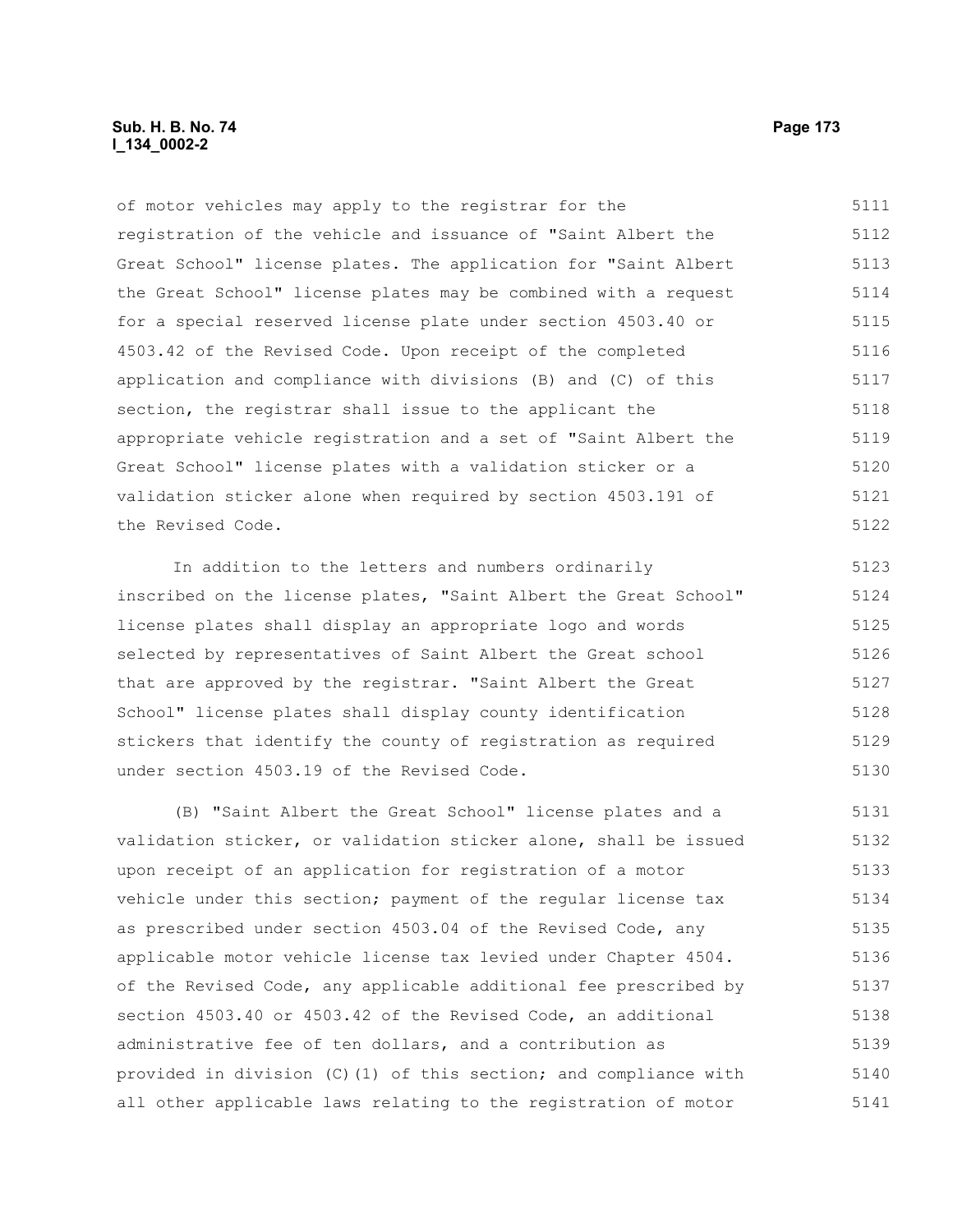vehicles.

| (C) (1) For each application for registration and                          | 5143 |
|----------------------------------------------------------------------------|------|
| registration renewal the registrar receives under this section,            | 5144 |
| the registrar shall collect a contribution of thirty dollars.              | 5145 |
| The registrar shall deposit this contribution into the state               | 5146 |
| treasury to the credit of the license plate contribution fund              | 5147 |
| created in section 4501.21 of the Revised Code.                            | 5148 |
| (2) The registrar shall deposit the administrative fee of                  | 5149 |
| ten dollars, the purpose of which is to compensate the bureau of           | 5150 |
| motor vehicles for additional services required in issuing                 | 5151 |
| "Saint Albert the Great School" license plates, into the state             | 5152 |
| treasury to the credit of the public safety - highway purposes             | 5153 |
| fund created in section 4501.06 of the Revised Code.                       | 5154 |
| (D) Sections 4503.77 and 4503.78 of the Revised Code do                    | 5155 |
| not apply to license plates issued under this section.                     | 5156 |
| Sec. 4505.01. (A) As used in this chapter:                                 | 5157 |
| "Buyer" and "transferee" mean the applicant for a                          | 5158 |
| certificate of title.                                                      | 5159 |
| "Certificate of title" and "title" include an electronic                   | 5160 |
| certificate of title, unless otherwise specified.                          | 5161 |
| "Electronic certificate of title" means an electronic                      | 5162 |
| record stored in the automated title processing system that                | 5163 |
| establishes ownership of a motor vehicle and any security                  | 5164 |
| interests that exist on that motor vehicle.                                | 5165 |
| $\left(\frac{1}{1}\right)$ -"Lien" includes, unless the context requires a | 5166 |
| different meaning, a security interest in a motor vehicle.                 | 5167 |
| (2) "Motor vehicle" includes manufactured homes, mobile                    | 5168 |
| homes, recreational vehicles, and trailers and semitrailers                | 5169 |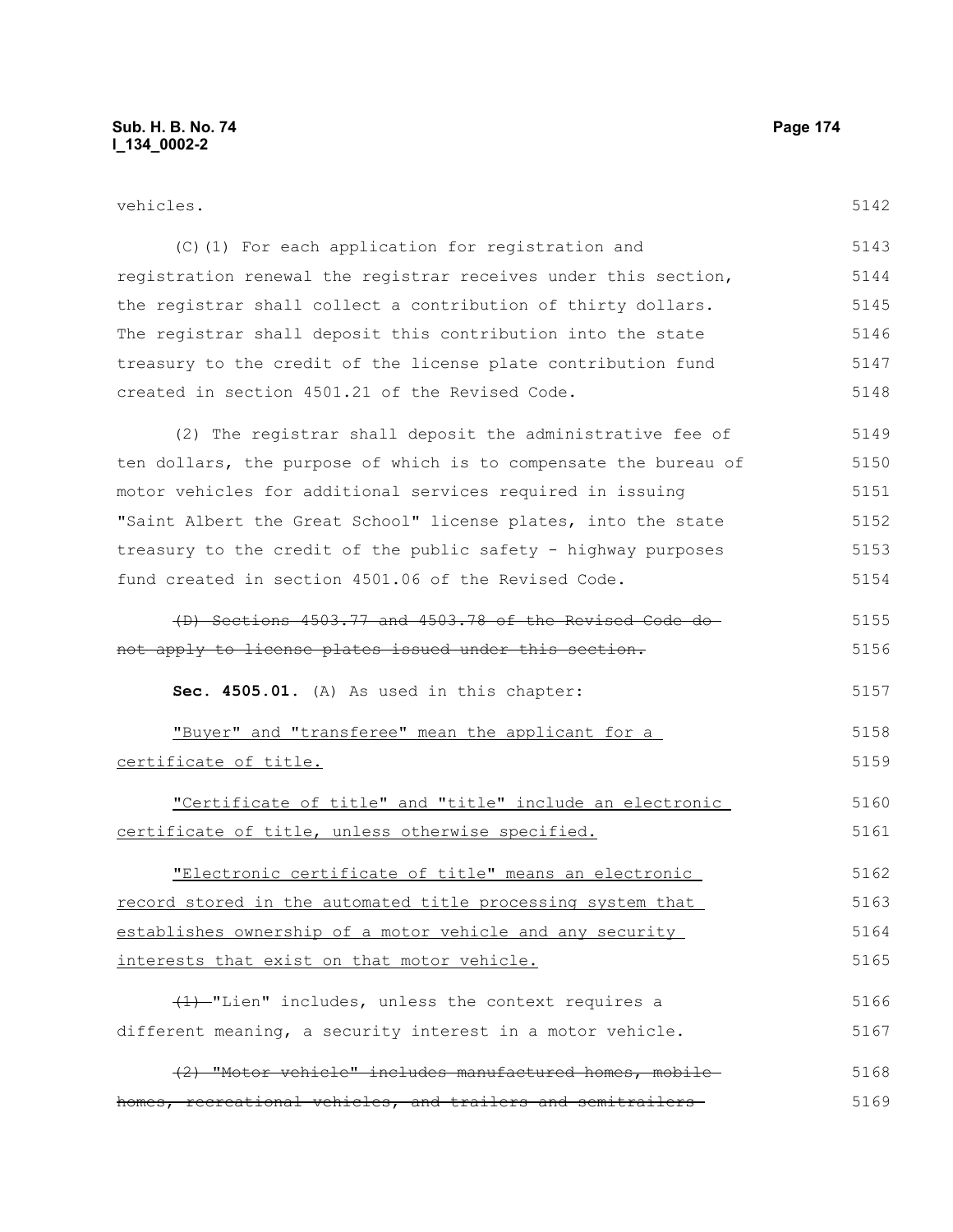whose weight exceeds four thousand pounds. (3) "Manufactured home" has the same meaning as section 3781.06 of the Revised Code. (4) "Mobile home" has the same meaning as in section 4501.01 of the Revised Code. (5) "Manufactured housing dealer," "manufactured housing broker," and "manufactured housing salesperson" have the same meanings as in section 4781.01 of the Revised Code. "Mobile home" has the same meaning as in section 4501.01 of the Revised Code. "Motor vehicle" includes manufactured homes, mobile homes, recreational vehicles, and trailers and semitrailers whose weight exceeds four thousand pounds. (6) "Motor vehicle dealer" and "dealer" have the same meaning as in section 4517.01 of the Revised Code and includes manufactured housing dealers. (7) "Motor vehicle salesperson" includes manufactured housing salespersons. "Resident" means any person who either maintains their principal residence in this state or is determined by the registrar of motor vehicles to be a permanent or temporary resident in accordance with the standards adopted by the registrar under section 4507.01 of the Revised Code. "Signature" includes an electronic signature as defined by section 1306.01 of the Revised Code. (B) The various certificates, applications, and 5170 5171 5172 5173 5174 5175 5176 5177 5178 5179 5180 5181 5182 5183 5184 5185 5186 5187 5188 5189 5190 5191 5192 5193 5194 5195

assignments necessary to provide certificates of title for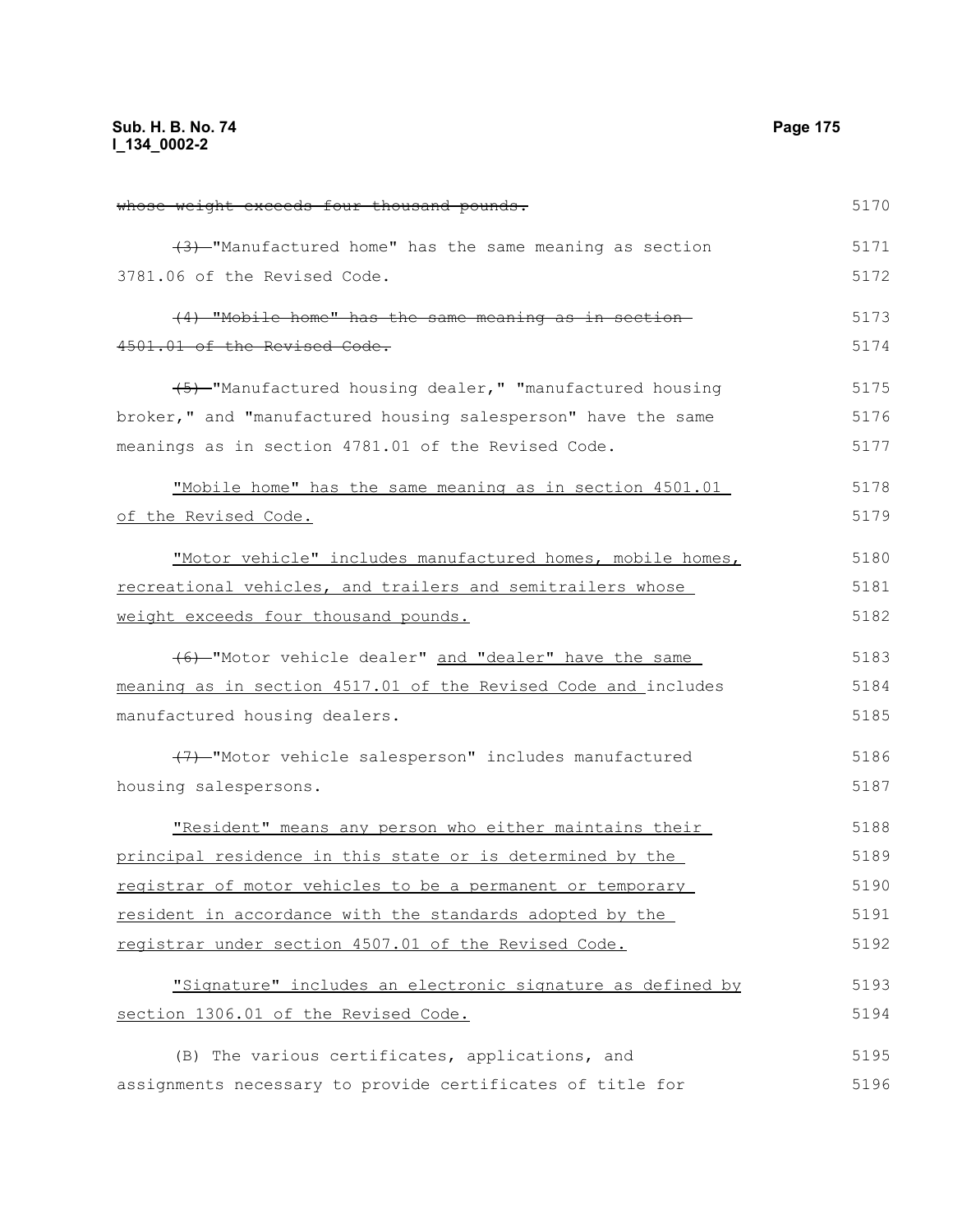manufactured homes, mobile homes, recreational vehicles, and trailers and semitrailers whose weight exceeds four thousand pounds, shall be made upon forms prescribed by the registrar of motor vehicles. 5197 5198 5199 5200

 **Sec. 4505.032.** If a person owns a motor vehicle for which a physical certificate of title has not been issued by a clerk of a court of common pleas and the person transfers the motor vehicle, the person is not required to obtain a physical certificate of title to the motor vehicle in order to transfer ownership. The person shall present to the transferee, in a manner approved by the registrar of motor vehicles, sufficient proof of the person's identity and complete and sign a form prescribed by the registrar attesting to the person's identity and assigning the motor vehicle to the transferee. Except as otherwise provided in this section, the transferee shall present the assignment form to any clerk of a court of common pleas together with an application for a certificate of title and payment of the fees prescribed by section 4505.09 of the Revised Code. The clerk of a court of common pleas shall charge the same fee for an electronic certificate of title as for a physical certificate of title. 5201 5202 5203 5204 5205 5206 5207 5208 5209 5210 5211 5212 5213 5214 5215 5216 5217

In a case in which an electronic certificate of title has been issued for a motor vehicle, notice of the transfer of ownership of that motor vehicle may be made to a clerk of a court of common pleas via electronic means in a manner approved by the registrar. The clerk shall enter the information relating to the assignment, including, but not limited to, the odometer disclosure statement required by section 4505.06 of the Revised Code, into the automated title processing system. Ownership of the motor vehicle passes to the transferee when the clerk enters this information into the system. A physical certificate of 5218 5219 5220 5221 5222 5223 5224 5225 5226 5227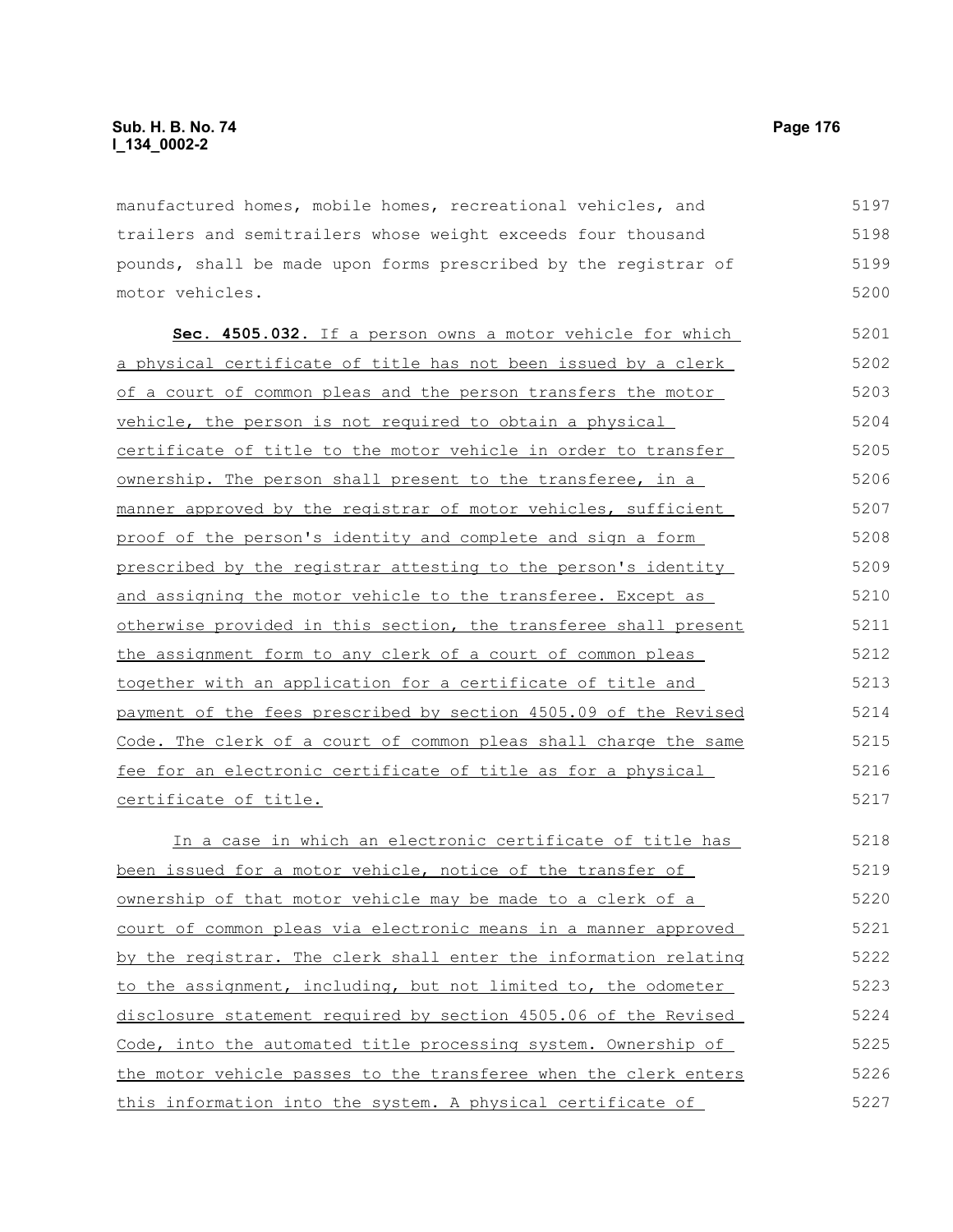title is not required to be presented or issued for that motor vehicle. **Sec. 4505.06.** (A)(1) Application for a certificate of title shall be made in a form prescribed by the registrar of motor vehicles and shall be sworn to before a notary public or other officer empowered to administer oaths. The application shall be filed with the clerk of any court of common pleas. An application for a certificate of title may be filed electronically by any electronic means approved by the registrar in any county with the clerk of the court of common pleas of that county. Any payments required by this chapter shall be considered as accompanying any electronically transmitted application when payment actually is received by the clerk. Payment of any fee or taxes may be made by electronic transfer of funds. (2) The application for a certificate of title shall be 5228 5229 5230 5231 5232 5233 5234 5235 5236 5237 5238 5239 5240 5241 5242 5243

accompanied by the fee prescribed in section 4505.09 of the Revised Code. The fee shall be retained by the clerk who issues the certificate of title and shall be distributed in accordance with that section. If a clerk of a court of common pleas, other than the clerk of the court of common pleas of an applicant's county of residence, issues a certificate of title to the applicant, the clerk shall transmit data related to the transaction to the automated title processing system. 5244 5245 5246 5247 5248 5249 5250 5251

(3) If a certificate of title previously has been issued for a motor vehicle in this state, the application for a certificate of title also shall be accompanied by that certificate of title duly assigned, unless otherwise provided in this chapter. If a certificate of title previously has not been issued for the motor vehicle in this state, the application, 5252 5253 5254 5255 5256 5257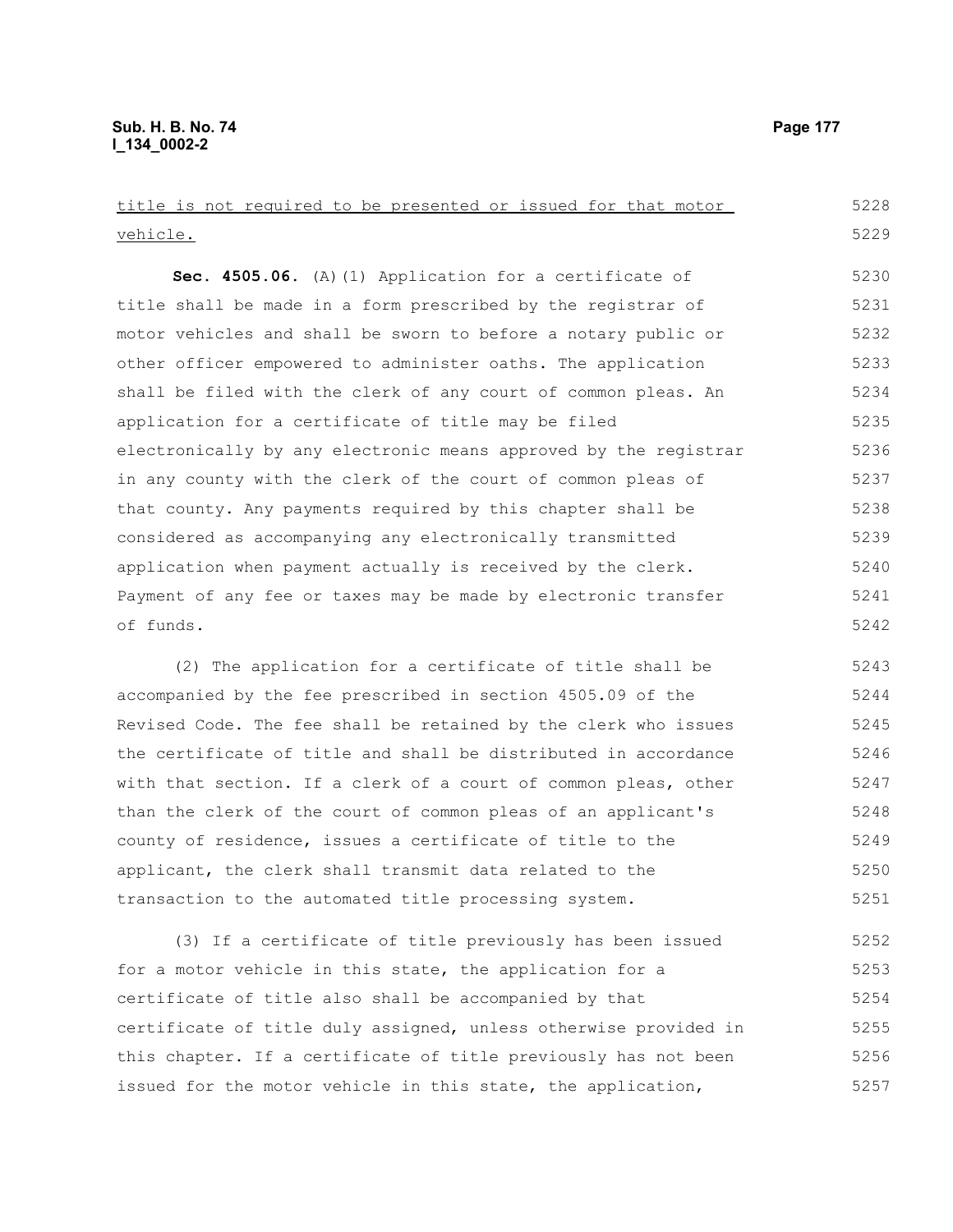## **Sub. H. B. No. 74** Page 178 **l\_134\_0002-2**

unless otherwise provided in this chapter, shall be accompanied by a manufacturer's or importer's certificate or by a certificate of title of another state from which the motor vehicle was brought into this state. If the application refers to a motor vehicle last previously registered in another state, the application also shall be accompanied by the physical inspection certificate required by section 4505.061 of the Revised Code. If the application is made by two persons regarding a motor vehicle in which they wish to establish joint ownership with right of survivorship, they may do so as provided in section 2131.12 of the Revised Code. If the applicant requests a designation of the motor vehicle in beneficiary form so that upon the death of the owner of the motor vehicle, ownership of the motor vehicle will pass to a designated transfer-on-death beneficiary or beneficiaries, the applicant may do so as provided in section 2131.13 of the Revised Code. A person who establishes ownership of a motor vehicle that is transferable on death in accordance with section 2131.13 of the Revised Code may terminate that type of ownership or change the designation of the transfer-on-death beneficiary or beneficiaries by applying for a certificate of title pursuant to this section. The clerk shall retain the evidence of title presented by the applicant and on which the certificate of title is issued, except that, if an application for a certificate of title is filed electronically by an electronic motor vehicle dealer on behalf of the purchaser of a motor vehicle, the clerk shall retain the completed electronic record to which the dealer converted the certificate of title application and other required documents. The registrar, after consultation with the attorney general, shall adopt rules that govern the location at which, and the manner in which, are stored the actual 5258 5259 5260 5261 5262 5263 5264 5265 5266 5267 5268 5269 5270 5271 5272 5273 5274 5275 5276 5277 5278 5279 5280 5281 5282 5283 5284 5285 5286 5287 5288

application and all other documents relating to the sale-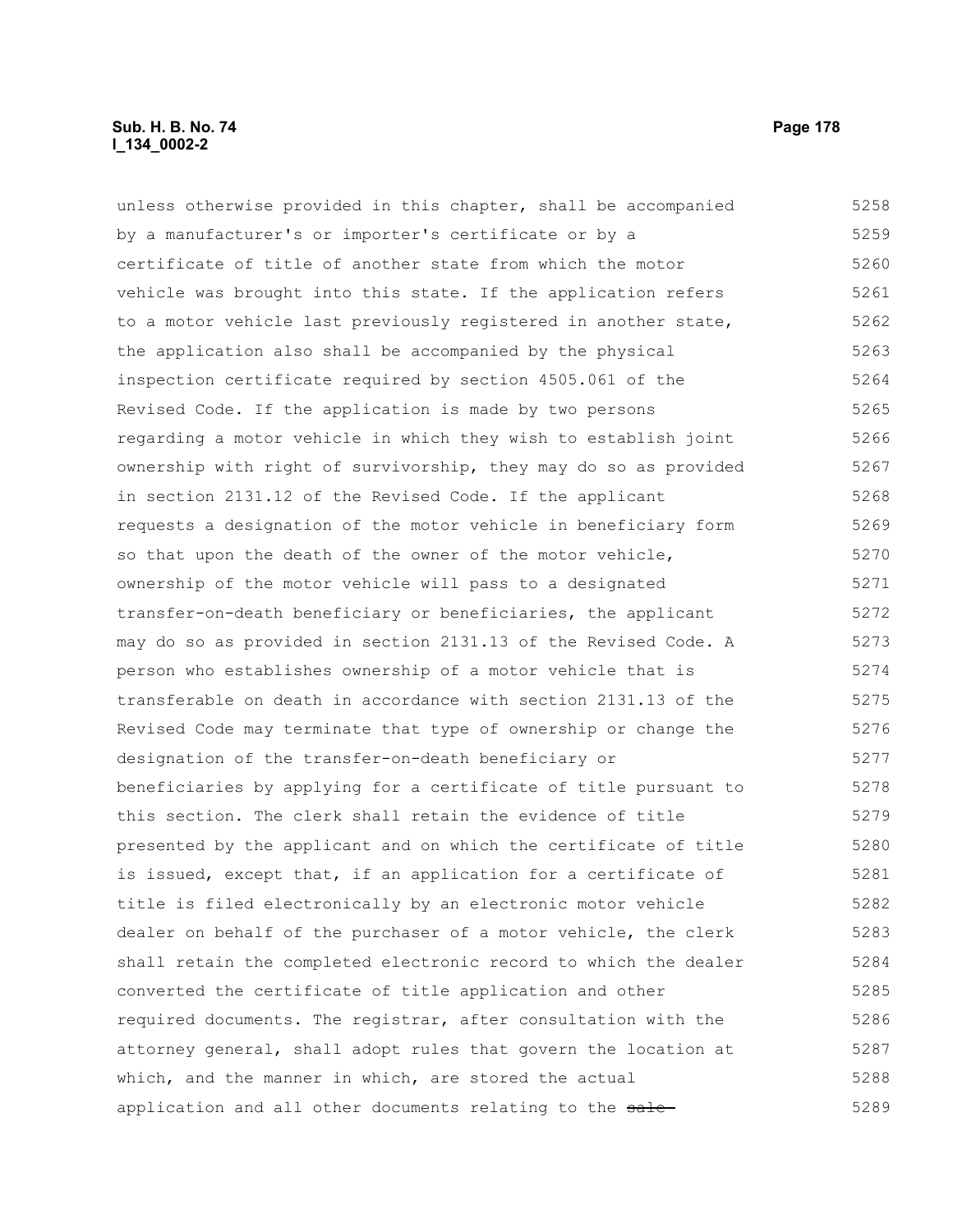## **Sub. H. B. No. 74** Page 179 **l\_134\_0002-2**

transfer of a motor vehicle when an electronic motor vehicle dealer files the application for a certificate of title electronically on behalf of the purchaser. Not later than December 31, 2017, the registrar shall arrange for a service that enables all electronic motor vehicle dealers to file applications for certificates of title on behalf of purchasers of motor vehicles electronically by transferring the applications directly from the computer systems of the dealers to the clerk. 5290 5291 5292 5293 5294 5295 5296 5297 5298

The clerk shall use reasonable diligence in ascertaining whether or not the facts in the application for a certificate of title are true by checking the application and documents accompanying it or the electronic record to which a dealer converted the application and accompanying documents with the records of motor vehicles in the clerk's office. If the clerk is satisfied that the applicant is the owner of the motor vehicle and that the application is in the proper form, the clerk, within five business days after the application is filed and except as provided in section 4505.021 of the Revised Code, shall issue a physical certificate of title over the clerk's signature and sealed with the clerk's seal, unless the applicant specifically requests the clerk not to issue a physical certificate of title and instead to issue an electronic certificate of title. For purposes of the transfer of a certificate of title, if the clerk is satisfied that the secured party has duly discharged a lien notation but has not canceled the lien notation with a clerk, the clerk may cancel the lien notation on the automated title processing system and notify the clerk of the county of origin. 5299 5300 5301 5302 5303 5304 5305 5306 5307 5308 5309 5310 5311 5312 5313 5314 5315 5316 5317 5318

(4) In the case of the sale of a motor vehicle to a general buyer or user by a dealer, by a motor vehicle leasing 5319 5320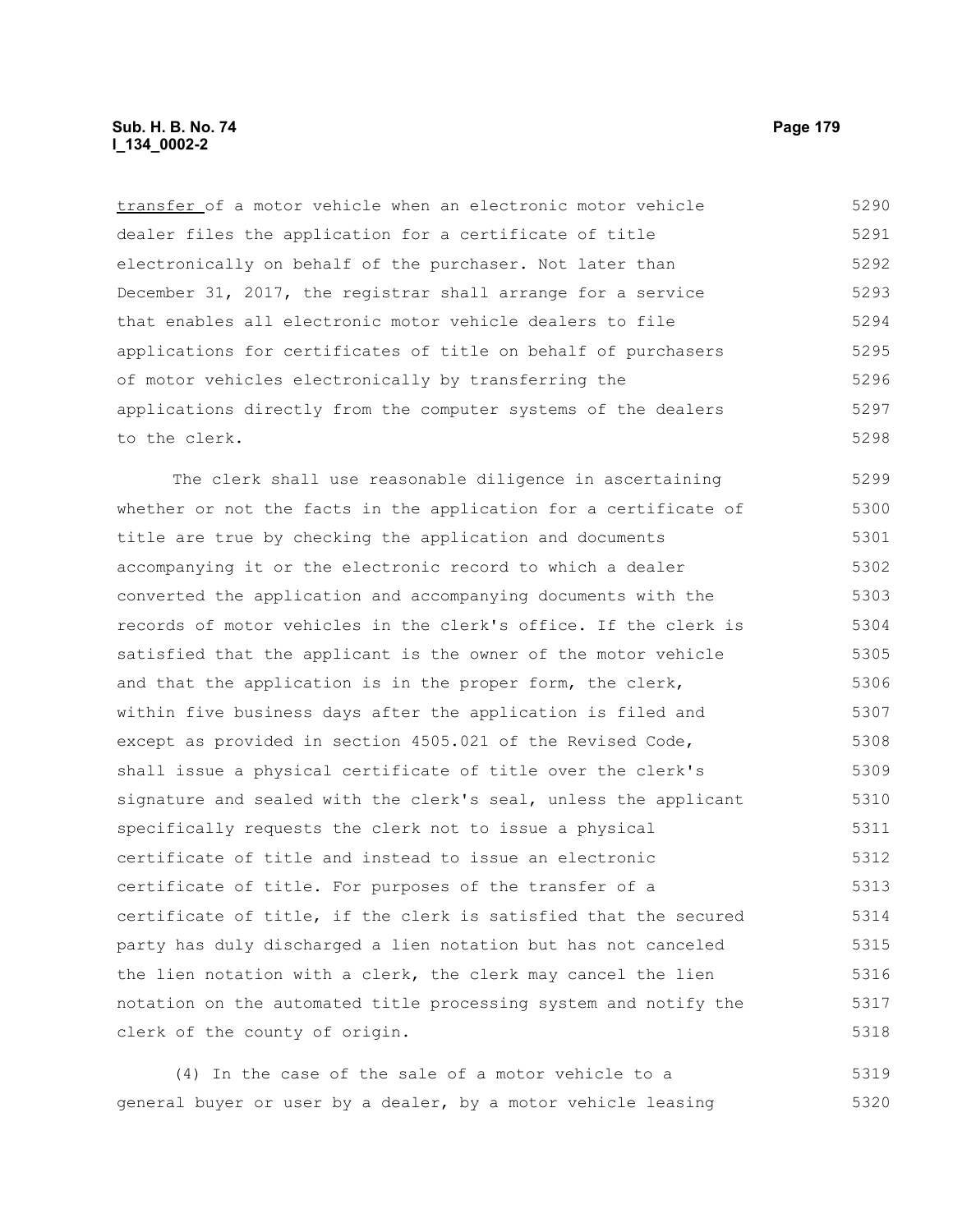## **Sub. H. B. No. 74** Page 180 **l\_134\_0002-2**

dealer selling the motor vehicle to the lessee or, in a case in which the leasing dealer subleased the motor vehicle, the sublessee, at the end of the lease agreement or sublease agreement, or by a manufactured housing broker, the certificate of title shall be obtained in the name of the buyer by the dealer, leasing dealer, or manufactured housing broker, as the case may be, upon application signed by the buyer. The certificate of title shall be issued, or the process of entering the certificate of title application information into the automated title processing system if a physical certificate of title is not to be issued shall be completed, within five 5321 5322 5323 5324 5325 5326 5327 5328 5329 5330 5331

clerk. If the buyer of the motor vehicle previously leased the motor vehicle and is buying the motor vehicle at the end of the lease pursuant to that lease, the certificate of title shall be obtained in the name of the buyer by the motor vehicle leasing dealer who previously leased the motor vehicle to the buyer or by the motor vehicle leasing dealer who subleased the motor vehicle to the buyer under a sublease agreement. 5333 5334 5335 5336 5337 5338 5339

business days after the application for title is filed with the

In all other cases, except as provided in section 4505.032 and division (D)(2) of section  $4505.11$  of the Revised Code, such certificates shall be obtained by the buyer.

(5)(a)(i) If the certificate of title is being obtained in the name of the buyer by a motor vehicle dealer or motor vehicle leasing dealer and there is a security interest to be noted on the certificate of title, the dealer or leasing dealer shall submit the application for the certificate of title and payment of the applicable tax to a clerk within seven business days after the later of the delivery of the motor vehicle to the buyer or the date the dealer or leasing dealer obtains the manufacturer's or importer's certificate, or certificate of 5343 5344 5345 5346 5347 5348 5349 5350 5351

5332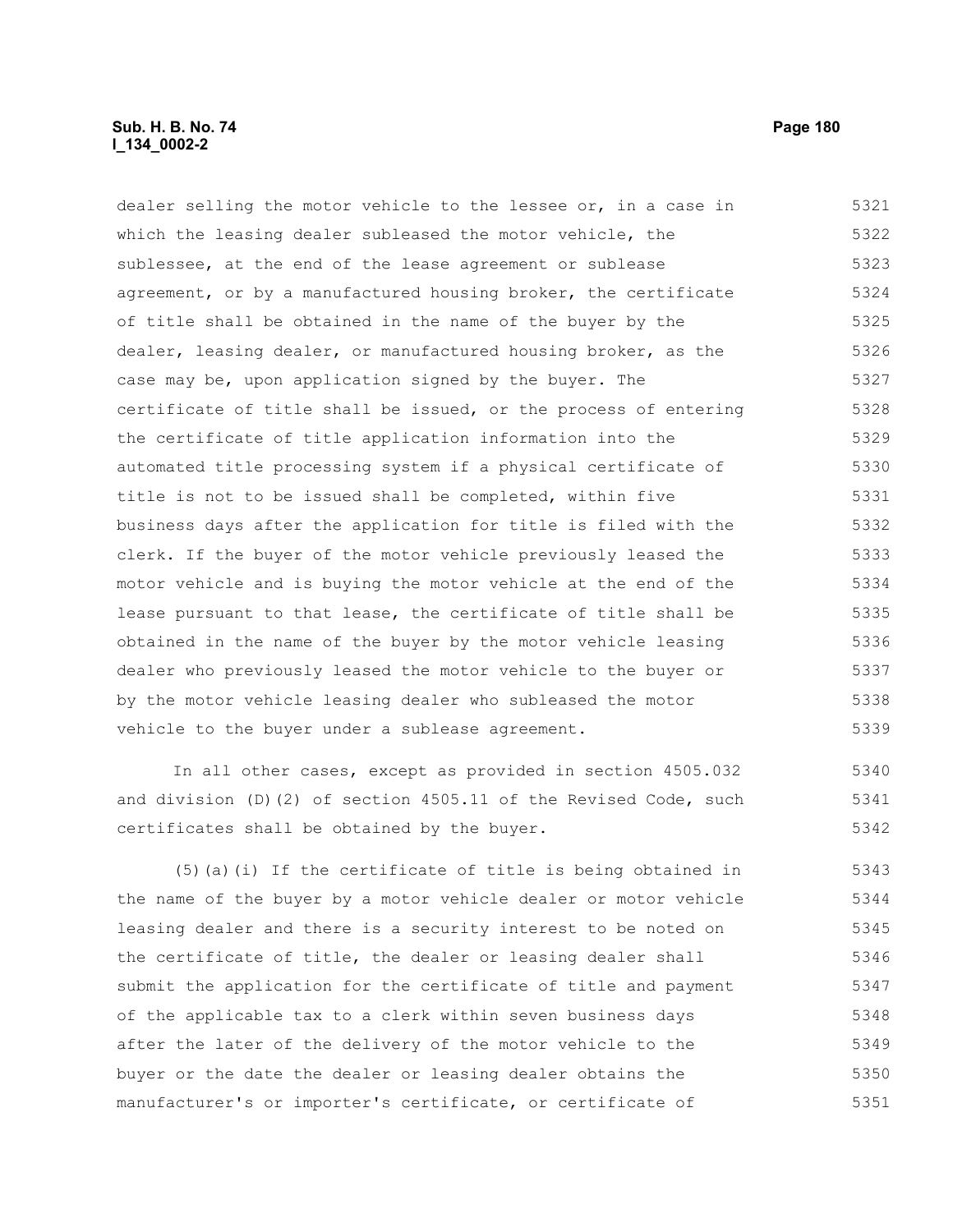## **Sub. H. B. No. 74** Page 181 **l\_134\_0002-2**

title issued in the name of the dealer or leasing dealer, for the motor vehicle. Submission of the application for the certificate of title and payment of the applicable tax within the required seven business days may be indicated by postmark or receipt by a clerk within that period. 5352 5353 5354 5355 5356

(ii) Upon receipt of the certificate of title with the security interest noted on its face, the dealer or leasing dealer shall forward the certificate of title to the secured party at the location noted in the financing documents or otherwise specified by the secured party. 5357 5358 5359 5360 5361

(iii) A motor vehicle dealer or motor vehicle leasing dealer is liable to a secured party for a late fee of ten dollars per day for each certificate of title application and payment of the applicable tax that is submitted to a clerk more than seven business days but less than twenty-one days after the later of the delivery of the motor vehicle to the buyer or the date the dealer or leasing dealer obtains the manufacturer's or importer's certificate, or certificate of title issued in the name of the dealer or leasing dealer, for the motor vehicle and, from then on, twenty-five dollars per day until the application and applicable tax are submitted to a clerk. 5362 5363 5364 5365 5366 5367 5368 5369 5370 5371 5372

(b) In all cases of transfer of a motor vehicle except the transfer of a manufactured home or mobile home, the application for certificate of title shall be filed within thirty days after the assignment or delivery of the motor vehicle. 5373 5374 5375 5376

(c) An application for a certificate of title for a new manufactured home shall be filed within thirty days after the delivery of the new manufactured home to the purchaser. The date of the delivery shall be the date on which an occupancy permit for the manufactured home is delivered to the purchaser of the 5377 5378 5379 5380 5381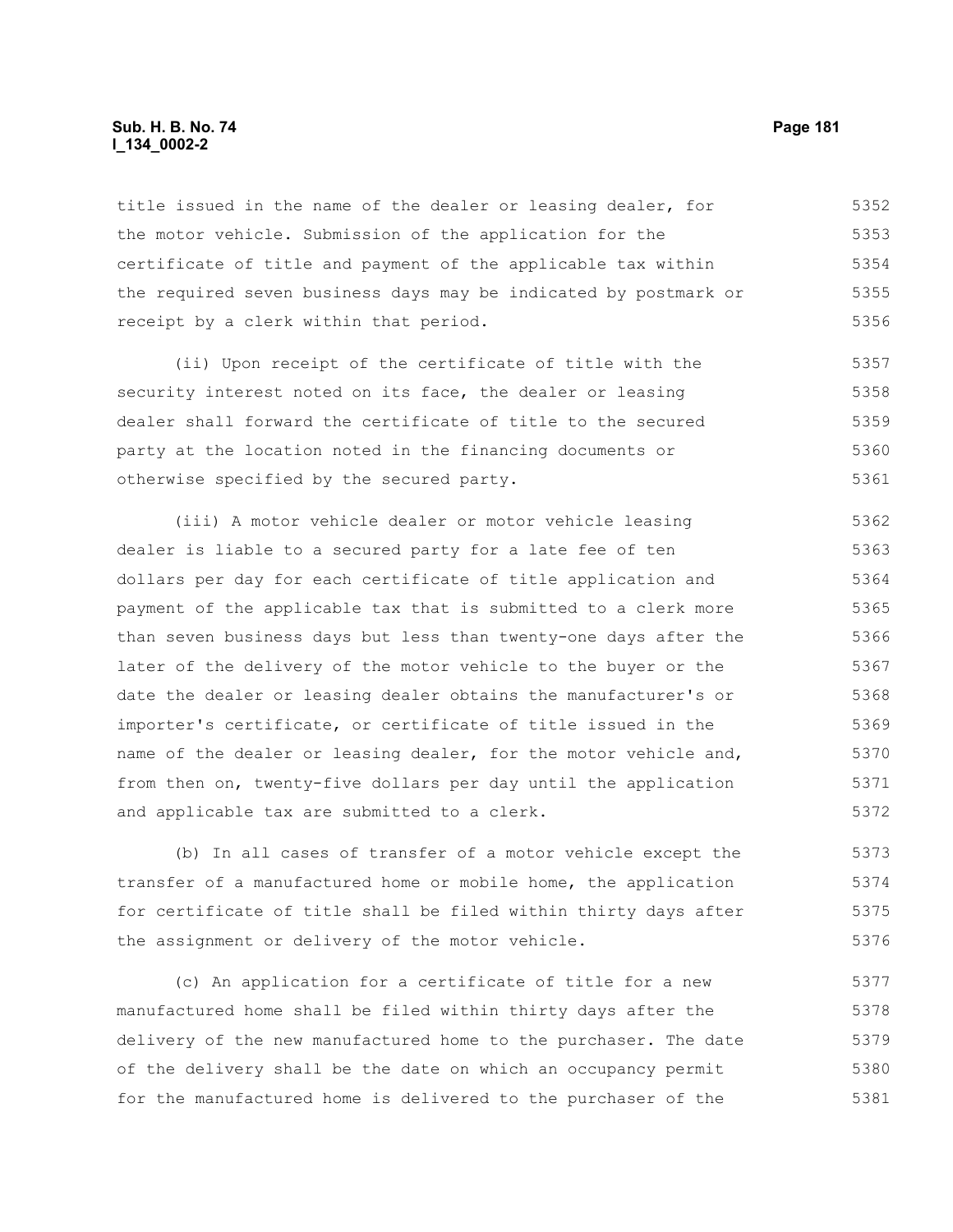5382

home by the appropriate legal authority.

(d) An application for a certificate of title for a used manufactured home or a used mobile home shall be filed as follows: 5383 5384 5385

(i) If a certificate of title for the used manufactured home or used mobile home was issued to the motor vehicle dealer prior to the sale of the manufactured or mobile home to the purchaser, the application for certificate of title shall be filed within thirty days after the date on which an occupancy permit for the manufactured or mobile home is delivered to the purchaser by the appropriate legal authority. 5386 5387 5388 5389 5390 5391 5392

(ii) If the motor vehicle dealer has been designated by a secured party to display the manufactured or mobile home for sale, or to sell the manufactured or mobile home under section 4505.20 of the Revised Code, but the certificate of title has not been transferred by the secured party to the motor vehicle dealer, and the dealer has complied with the requirements of division (A) of section 4505.181 of the Revised Code, the application for certificate of title shall be filed within thirty days after the date on which the motor vehicle dealer obtains the certificate of title for the home from the secured party or the date on which an occupancy permit for the manufactured or mobile home is delivered to the purchaser by the appropriate legal authority, whichever occurs later. 5393 5394 5395 5396 5397 5398 5399 5400 5401 5402 5403 5404 5405

(6) If an application for a certificate of title is not filed within the period specified in division  $(A)$  (5)(b), (c), or (d) of this section, the clerk shall collect a fee of five dollars for the issuance of the certificate, except that no such fee shall be required from a motor vehicle salvage dealer, as defined in division (A) of section 4738.01 of the Revised Code, 5406 5407 5408 5409 5410 5411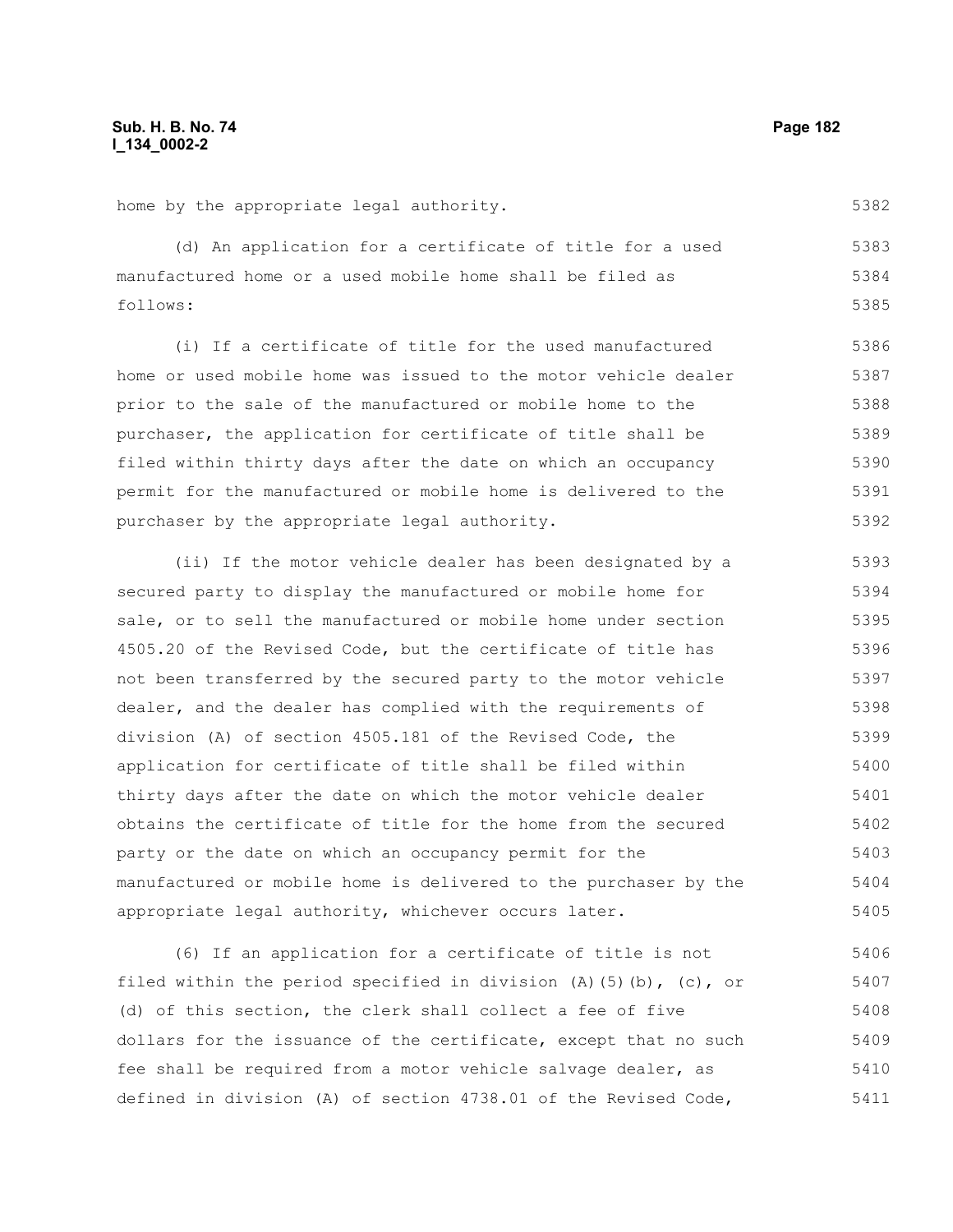## **Sub. H. B. No. 74** Page 183 **l\_134\_0002-2**

who immediately surrenders the certificate of title for cancellation. The fee shall be in addition to all other fees established by this chapter, and shall be retained by the clerk. The registrar shall provide, on the certificate of title form prescribed by section 4505.07 of the Revised Code, language necessary to give evidence of the date on which the assignment or delivery of the motor vehicle was made. 5412 5413 5414 5415 5416 5417 5418

(7) As used in division (A) of this section, "lease agreement," "lessee," and "sublease agreement" have the same meanings as in section 4505.04 of the Revised Code and "new manufactured home," "used manufactured home," and "used mobile home" have the same meanings as in section 5739.0210 of the Revised Code. 5419 5420 5421 5422 5423 5424

(B)(1) The clerk, except as provided in this section, shall refuse to accept for filing any application for a certificate of title and shall refuse to issue a certificate of title unless the dealer or the applicant, in cases in which the certificate shall be obtained by the buyer, submits with the application payment of the tax levied by or pursuant to Chapters 5739. and 5741. of the Revised Code based on the purchaser's county of residence. Upon payment of the tax in accordance with division (E) of this section, the clerk shall issue a receipt prescribed by the registrar and agreed upon by the tax commissioner showing payment of the tax or a receipt issued by the commissioner showing the payment of the tax. When submitting payment of the tax to the clerk, a dealer shall retain any discount to which the dealer is entitled under section 5739.12 of the Revised Code. 5425 5426 5427 5428 5429 5430 5431 5432 5433 5434 5435 5436 5437 5438 5439

(2) For receiving and disbursing such taxes paid to the clerk by a resident of the clerk's county, the clerk may retain 5440 5441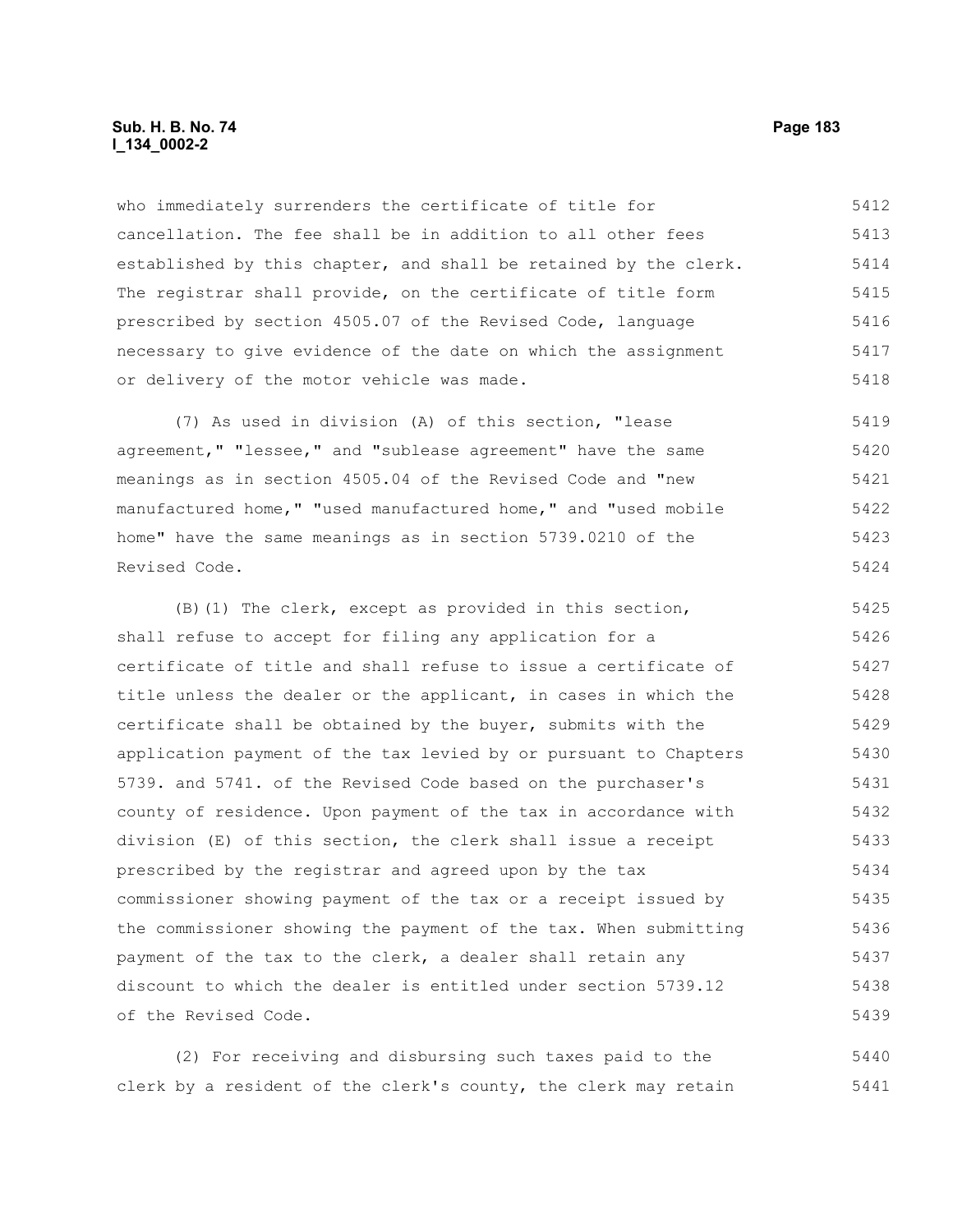## **Sub. H. B. No. 74** Page 184 **l\_134\_0002-2**

a poundage fee of one and one one-hundredth per cent, and the clerk shall pay the poundage fee into the certificate of title administration fund created by section 325.33 of the Revised Code. The clerk shall not retain a poundage fee from payments of taxes by persons who do not reside in the clerk's county. 5442 5443 5444 5445 5446

A clerk, however, may retain from the taxes paid to the clerk an amount equal to the poundage fees associated with certificates of title issued by other clerks of courts of common pleas to applicants who reside in the first clerk's county. The registrar, in consultation with the tax commissioner and the clerks of the courts of common pleas, shall develop a report from the automated title processing system that informs each clerk of the amount of the poundage fees that the clerk is permitted to retain from those taxes because of certificates of title issued by the clerks of other counties to applicants who reside in the first clerk's county. 5447 5448 5449 5450 5451 5452 5453 5454 5455 5456 5457

(3) In the case of casual sales of motor vehicles, as defined in section 4517.01 of the Revised Code, the price for the purpose of determining the tax shall be the purchase price on the assigned certificate of title, or assignment form prescribed by the registrar, executed by the seller and filed with the clerk by the buyer on a form to be prescribed by the registrar, which shall be prima-facie evidence of the amount for the determination of the tax. 5458 5459 5460 5461 5462 5463 5464 5465

(4) Each county clerk shall forward to the treasurer of state all sales and use tax collections resulting from sales of motor vehicles, off-highway motorcycles, and all-purpose vehicles during a calendar week on or before the Friday following the close of that week. If, on any Friday, the offices of the clerk of courts or the state are not open for business, 5466 5467 5468 5469 5470 5471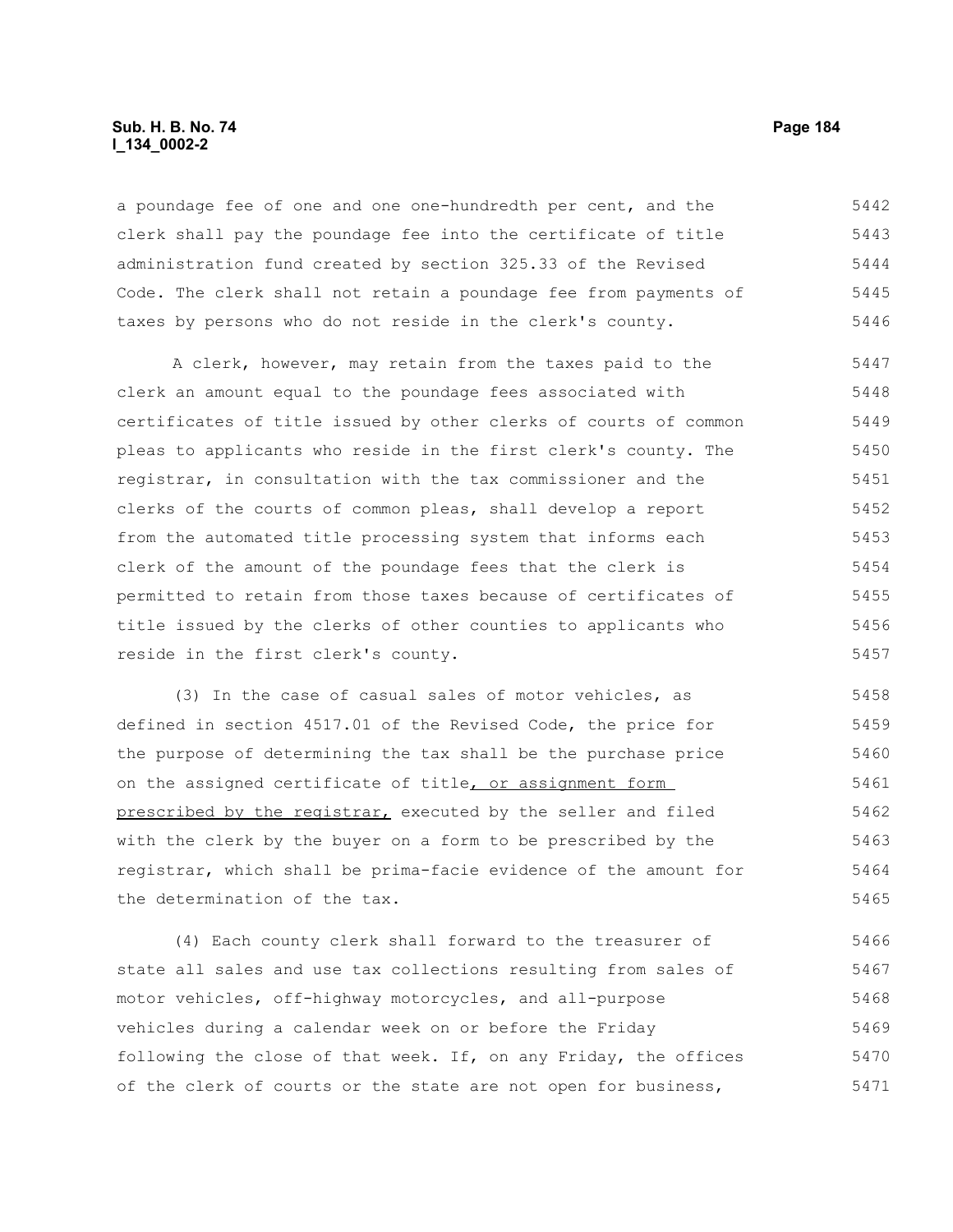# **Sub. H. B. No. 74** Page 185 **l\_134\_0002-2**

the tax shall be forwarded to the treasurer of state on or before the next day on which the offices are open. Every remittance of tax under division (B)(4) of this section shall be accompanied by a remittance report in such form as the tax commissioner prescribes. Upon receipt of a tax remittance and remittance report, the treasurer of state shall date stamp the report and forward it to the tax commissioner. If the tax due for any week is not remitted by a clerk of courts as required under division (B)(4) of this section, the commissioner may require the clerk to forfeit the poundage fees for the sales made during that week. The treasurer of state may require the clerks of courts to transmit tax collections and remittance reports electronically. 5472 5473 5474 5475 5476 5477 5478 5479 5480 5481 5482 5483 5484

(C)(1) If the transferor indicates on the certificate of title that the odometer reflects mileage in excess of the designed mechanical limit of the odometer, the clerk shall enter the phrase "exceeds mechanical limits" following the mileage designation. If the transferor indicates on the certificate of title that the odometer reading is not the actual mileage, the clerk shall enter the phrase "nonactual: warning - odometer discrepancy" following the mileage designation. The clerk shall use reasonable care in transferring the information supplied by the transferor, but is not liable for any errors or omissions of the clerk or those of the clerk's deputies in the performance of the clerk's duties created by this chapter. 5485 5486 5487 5488 5489 5490 5491 5492 5493 5494 5495 5496

The registrar shall prescribe an affidavit in which the transferor shall swear to the true selling price and, except as provided in this division, the true odometer reading of the motor vehicle. The registrar may prescribe an affidavit in which the seller and buyer provide information pertaining to the odometer reading of the motor vehicle in addition to that 5497 5498 5499 5500 5501 5502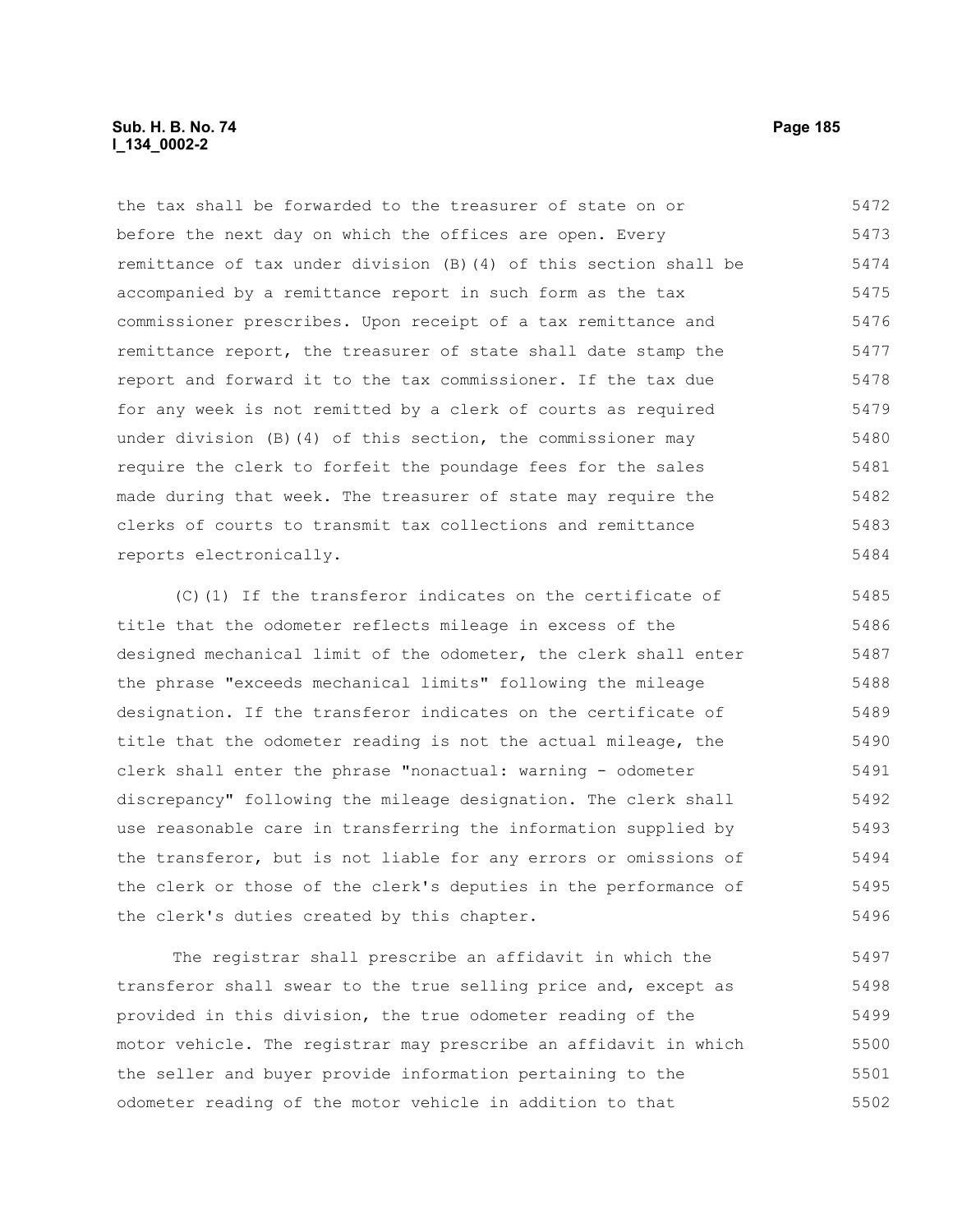required by this section, as such information may be required by the United States secretary of transportation by rule prescribed under authority of subchapter IV of the "Motor Vehicle Information and Cost Savings Act," 86 Stat. 961 (1972), 15 U.S.C. 1981. 5503 5504 5505 5506 5507

(2) Division (C)(1) of this section does not require the giving of information concerning the odometer and odometer reading of a motor vehicle when ownership of a motor vehicle is being transferred as a result of a bequest, under the laws of intestate succession, to a survivor pursuant to section 2106.18, 2131.12, or 4505.10 of the Revised Code, to a transfer-on-death beneficiary or beneficiaries pursuant to section 2131.13 of the Revised Code, in connection with the creation of a security interest or for a vehicle with a gross vehicle weight rating of more than sixteen thousand pounds. 5508 5509 5510 5511 5512 5513 5514 5515 5516 5517

(D) When the transfer to the applicant was made in some other state or in interstate commerce, the clerk, except as provided in this section, shall refuse to issue any certificate of title unless the tax imposed by or pursuant to Chapter 5741. of the Revised Code based on the purchaser's county of residence has been paid as evidenced by a receipt issued by the tax commissioner, or unless the applicant submits with the application payment of the tax. Upon payment of the tax in accordance with division (E) of this section, the clerk shall issue a receipt prescribed by the registrar and agreed upon by the tax commissioner, showing payment of the tax. 5518 5519 5520 5521 5522 5523 5524 5525 5526 5527 5528

For receiving and disbursing such taxes paid to the clerk by a resident of the clerk's county, the clerk may retain a poundage fee of one and one one-hundredth per cent. The clerk shall not retain a poundage fee from payments of taxes by 5529 5530 5531 5532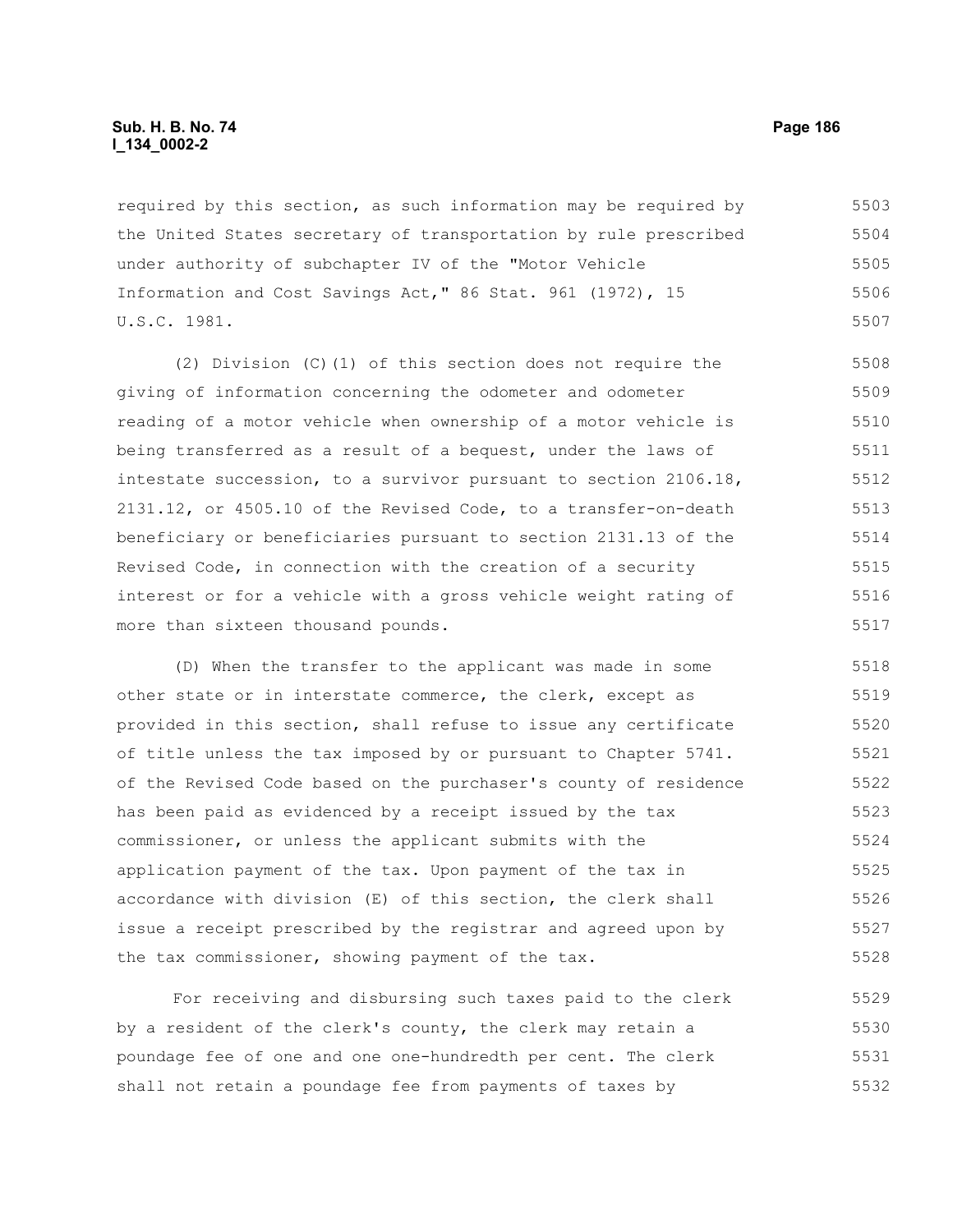5533

persons who do not reside in the clerk's county.

A clerk, however, may retain from the taxes paid to the clerk an amount equal to the poundage fees associated with certificates of title issued by other clerks of courts of common pleas to applicants who reside in the first clerk's county. The registrar, in consultation with the tax commissioner and the clerks of the courts of common pleas, shall develop a report from the automated title processing system that informs each clerk of the amount of the poundage fees that the clerk is permitted to retain from those taxes because of certificates of title issued by the clerks of other counties to applicants who reside in the first clerk's county. 5534 5535 5536 5537 5538 5539 5540 5541 5542 5543 5544

When the vendor is not regularly engaged in the business of selling motor vehicles, the vendor shall not be required to purchase a vendor's license or make reports concerning those sales. 5545 5546 5547 5548

(E) The clerk shall accept any payment of a tax in cash, or by cashier's check, certified check, draft, money order, or teller check issued by any insured financial institution payable to the clerk and submitted with an application for a certificate of title under division (B) or (D) of this section. The clerk also may accept payment of the tax by corporate, business, or personal check, credit card, electronic transfer or wire transfer, debit card, or any other accepted form of payment made payable to the clerk. The clerk may require bonds, guarantees, or letters of credit to ensure the collection of corporate, business, or personal checks. Any service fee charged by a third party to a clerk for the use of any form of payment may be paid by the clerk from the certificate of title administration fund created in section 325.33 of the Revised Code, or may be 5549 5550 5551 5552 5553 5554 5555 5556 5557 5558 5559 5560 5561 5562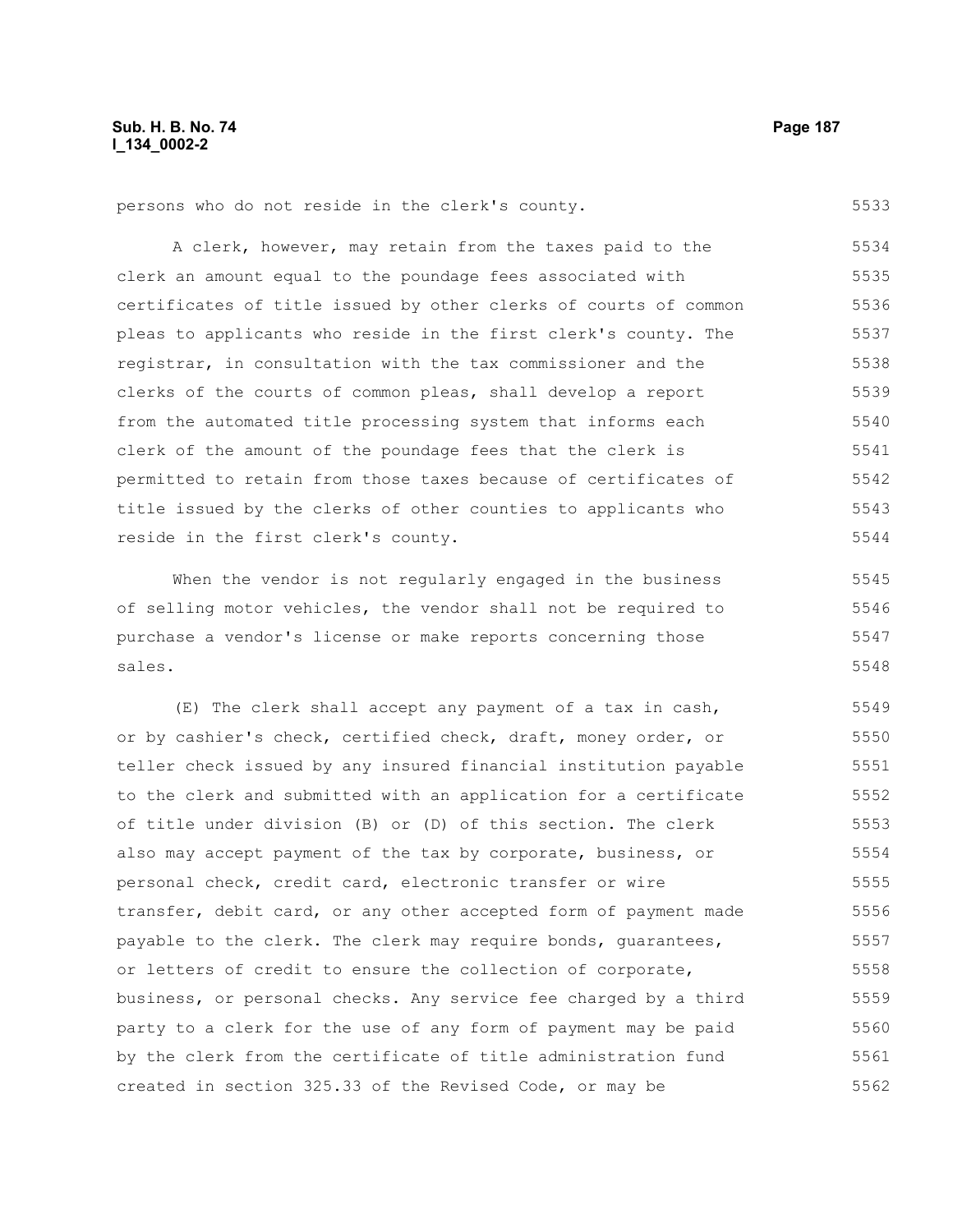# **Sub. H. B. No. 74** Page 188 **l\_134\_0002-2**

assessed by the clerk upon the applicant as an additional fee. Upon collection, the additional fees shall be paid by the clerk into that certificate of title administration fund. 5563 5564 5565

The clerk shall make a good faith effort to collect any payment of taxes due but not made because the payment was returned or dishonored, but the clerk is not personally liable for the payment of uncollected taxes or uncollected fees. The clerk shall notify the tax commissioner of any such payment of taxes that is due but not made and shall furnish the information to the commissioner that the commissioner requires. The clerk shall deduct the amount of taxes due but not paid from the clerk's periodic remittance of tax payments, in accordance with procedures agreed upon by the tax commissioner. The commissioner may collect taxes due by assessment in the manner provided in section 5739.13 of the Revised Code. 5566 5567 5568 5569 5570 5571 5572 5573 5574 5575 5576 5577

Any person who presents payment that is returned or dishonored for any reason is liable to the clerk for payment of a penalty over and above the amount of the taxes due. The clerk shall determine the amount of the penalty, and the penalty shall be no greater than that amount necessary to compensate the clerk for banking charges, legal fees, or other expenses incurred by the clerk in collecting the returned or dishonored payment. The remedies and procedures provided in this section are in addition to any other available civil or criminal remedies. Subsequently collected penalties, poundage fees, and title fees, less any title fee due the state, from returned or dishonored payments collected by the clerk shall be paid into the certificate of title administration fund. Subsequently collected taxes, less poundage fees, shall be sent by the clerk to the treasurer of state at the next scheduled periodic remittance of tax payments, with information as the commissioner may require. The clerk may 5578 5579 5580 5581 5582 5583 5584 5585 5586 5587 5588 5589 5590 5591 5592 5593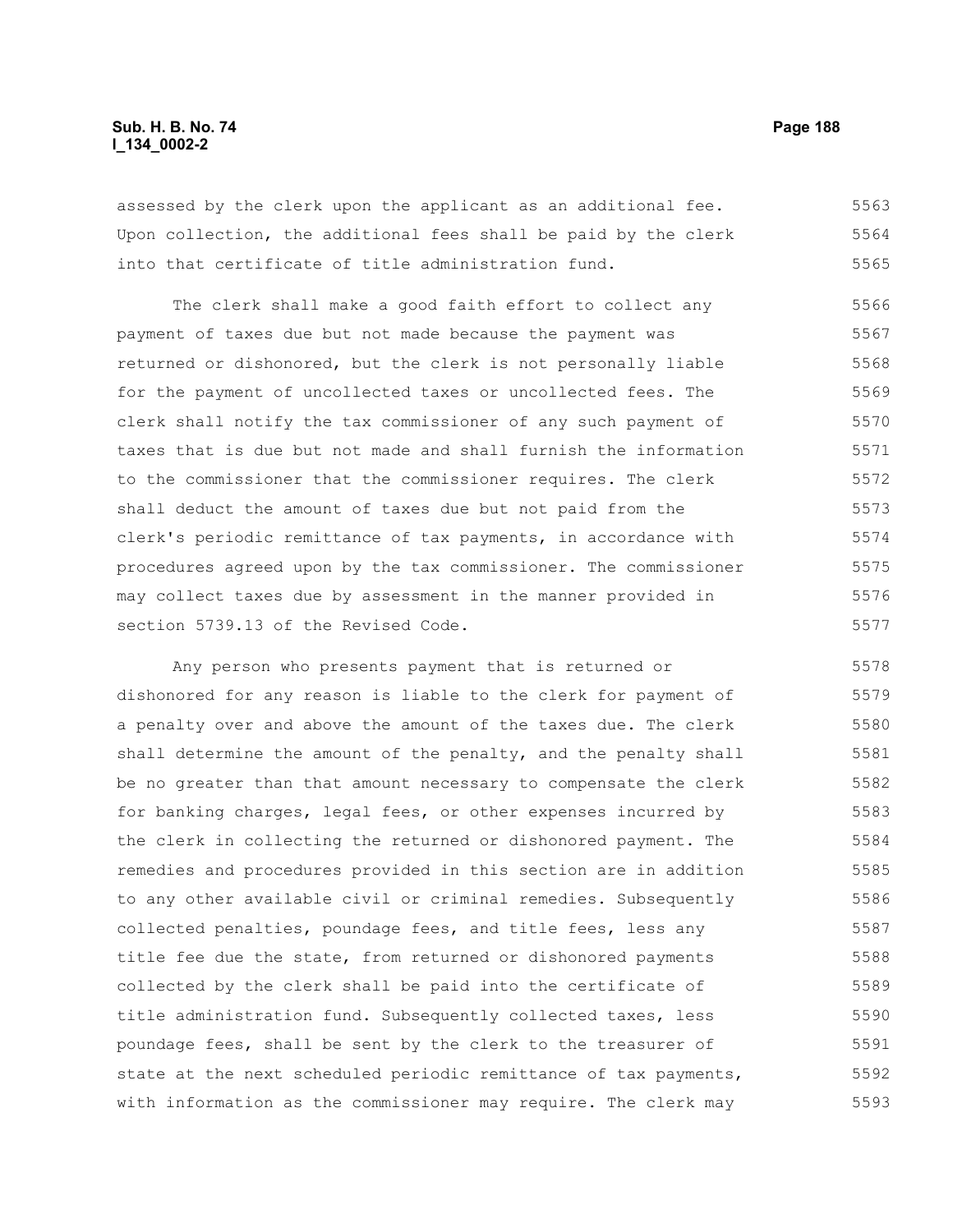| abate all or any part of any penalty assessed under this         | 5594 |
|------------------------------------------------------------------|------|
| division.                                                        | 5595 |
| (F) In the following cases, the clerk shall accept for           | 5596 |
| filing an application and shall issue a certificate of title     | 5597 |
| without requiring payment or evidence of payment of the tax:     | 5598 |
| (1) When the purchaser is this state or any of its               | 5599 |
| political subdivisions, a church, or an organization whose       | 5600 |
| purchases are exempted by section 5739.02 of the Revised Code;   | 5601 |
|                                                                  |      |
| (2) When the transaction in this state is not a retail           | 5602 |
| sale as defined by section 5739.01 of the Revised Code;          | 5603 |
| (3) When the purchase is outside this state or in                | 5604 |
| interstate commerce and the purpose of the purchaser is not to   | 5605 |
| use, store, or consume within the meaning of section 5741.01 of  | 5606 |
| the Revised Code;                                                | 5607 |
| (4) When the purchaser is the federal government;                | 5608 |
|                                                                  |      |
| (5) When the motor vehicle was purchased outside this            | 5609 |
| state for use outside this state;                                | 5610 |
| (6) When the motor vehicle is purchased by a nonresident         | 5611 |
| under the circumstances described in division (B) (1) of section | 5612 |
| 5739.029 of the Revised Code, and upon presentation of a copy of | 5613 |
| the affidavit provided by that section, and a copy of the        | 5614 |
| exemption certificate provided by section 5739.03 of the Revised | 5615 |
| Code.                                                            | 5616 |
| (G) An application, as prescribed by the registrar and           | 5617 |
| agreed to by the tax commissioner, shall be filled out and sworn | 5618 |
| to by the buyer of a motor vehicle in a casual sale. The         | 5619 |
| application shall contain the following notice in bold           | 5620 |
| lettering: "WARNING TO TRANSFEROR AND TRANSFEREE (SELLER AND     | 5621 |
|                                                                  |      |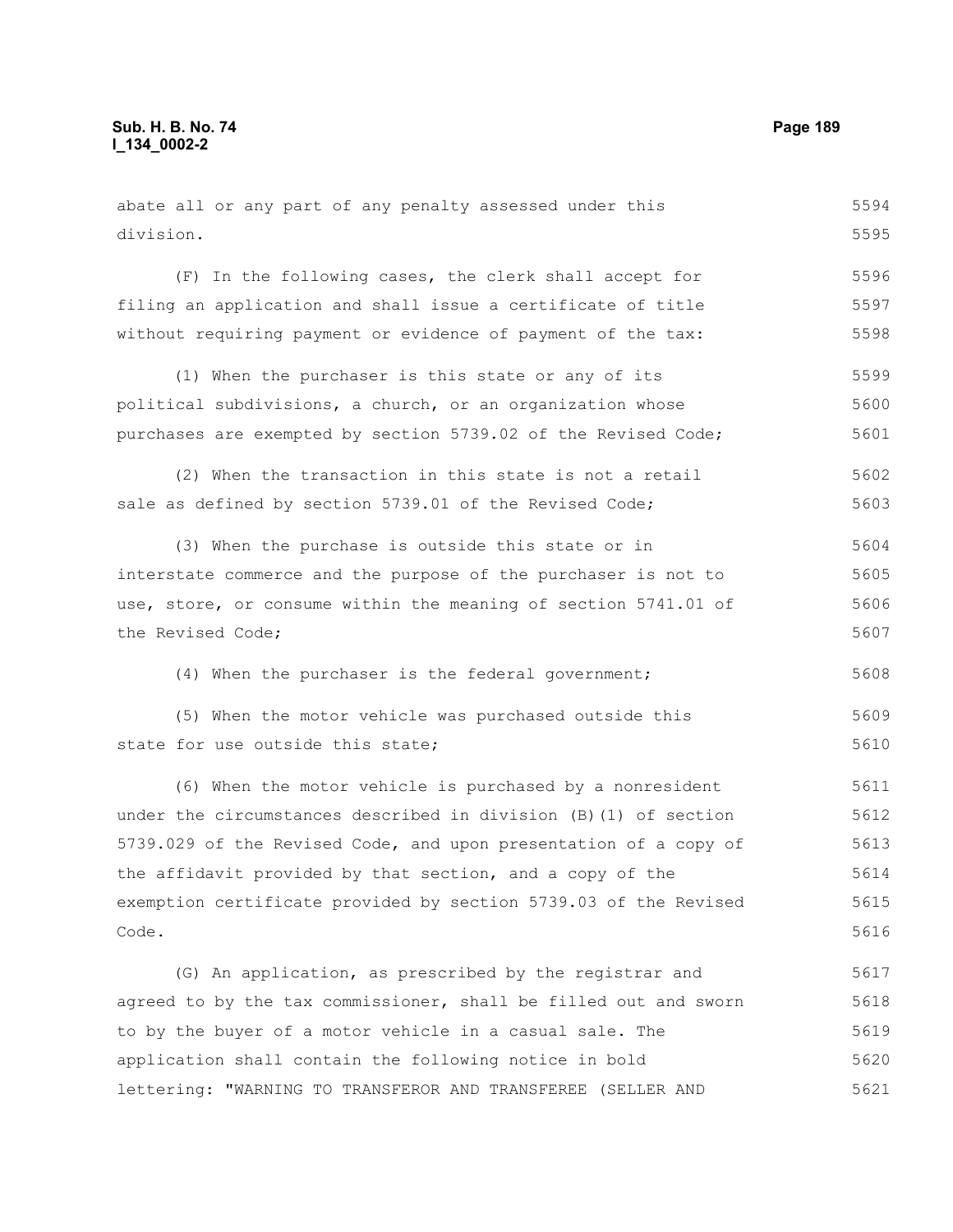## **Sub. H. B. No. 74** Page 190 **l\_134\_0002-2**

BUYER): You are required by law to state the true selling price. A false statement is in violation of section 2921.13 of the Revised Code and is punishable by six months' imprisonment or a fine of up to one thousand dollars, or both. All transfers are audited by the department of taxation. The seller and buyer must provide any information requested by the department of taxation. The buyer may be assessed any additional tax found to be due." 5622 5623 5624 5625 5626 5627 5628

(H) For sales of manufactured homes or mobile homes occurring on or after January 1, 2000, the clerk shall accept for filing, pursuant to Chapter 5739. of the Revised Code, an application for a certificate of title for a manufactured home or mobile home without requiring payment of any tax pursuant to section 5739.02, 5741.021, 5741.022, or 5741.023 of the Revised Code, or a receipt issued by the tax commissioner showing payment of the tax. For sales of manufactured homes or mobile homes occurring on or after January 1, 2000, the applicant shall pay to the clerk an additional fee of five dollars for each certificate of title issued by the clerk for a manufactured or mobile home pursuant to division (H) of section 4505.11 of the Revised Code and for each certificate of title issued upon transfer of ownership of the home. The clerk shall credit the fee to the county certificate of title administration fund, and the fee shall be used to pay the expenses of archiving those certificates pursuant to division (A) of section 4505.08 and division (H)(3) of section 4505.11 of the Revised Code. The tax commissioner shall administer any tax on a manufactured or mobile home pursuant to Chapters 5739. and 5741. of the Revised Code. 5629 5630 5631 5632 5633 5634 5635 5636 5637 5638 5639 5640 5641 5642 5643 5644 5645 5646 5647 5648 5649

(I) Every clerk shall have the capability to transact by electronic means all procedures and transactions relating to the issuance of motor vehicle certificates of title that are 5650 5651 5652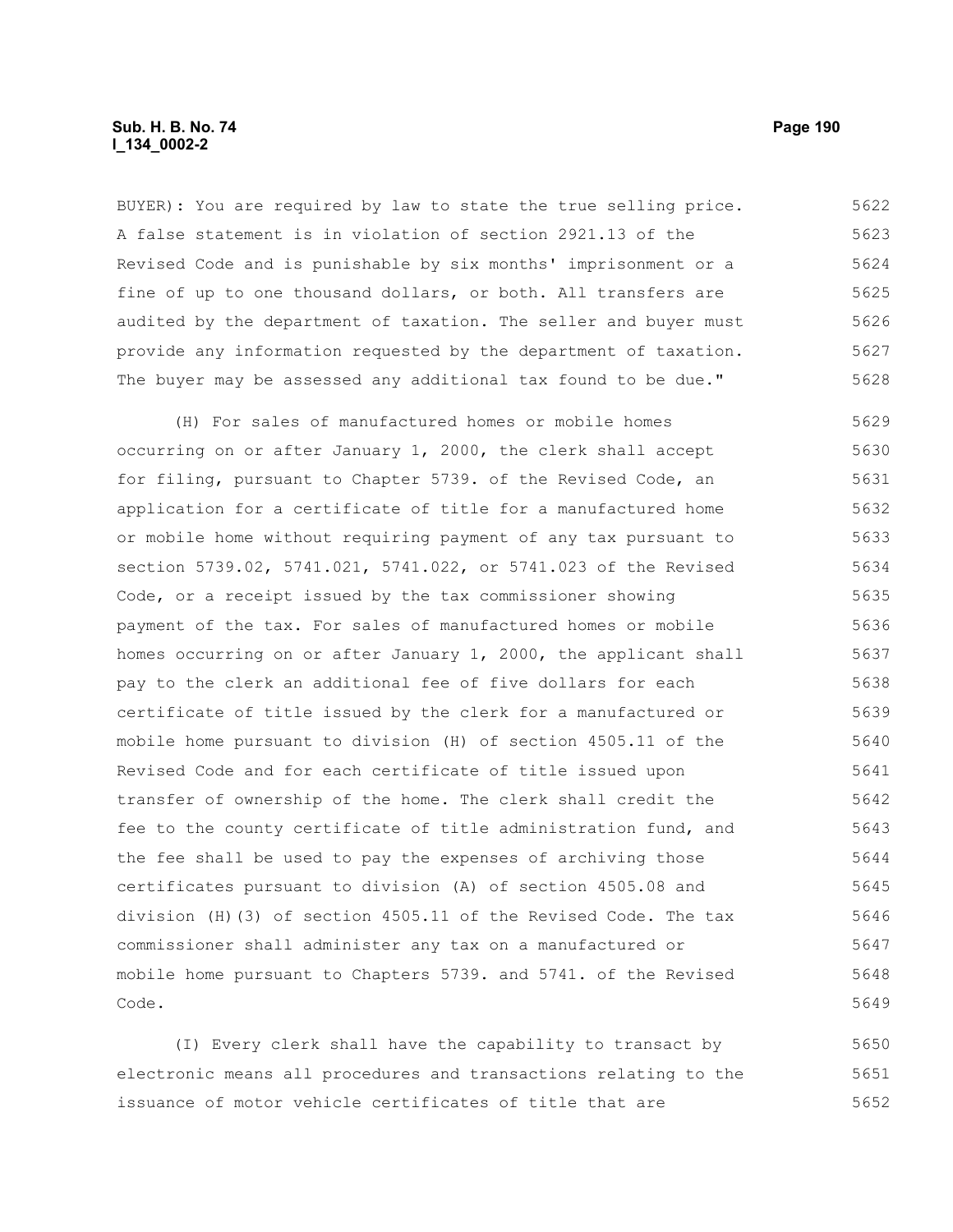described in the Revised Code as being accomplished by electronic means. 5653 5654

**Sec. 4505.11.** This section shall also apply to all-purpose vehicles and off-highway motorcycles as defined in section 4519.01 of the Revised Code. 5655 5656 5657

(A) Each owner of a motor vehicle and each person mentioned as owner in the last certificate of title, when the motor vehicle is dismantled, destroyed, or changed in such manner that it loses its character as a motor vehicle, or changed in such manner that it is not the motor vehicle described in the certificate of title, shall surrender the certificate of title to that motor vehicle to a clerk of a court of common pleas, and the clerk, with the consent of any holders of any liens noted on the certificate of title, then shall enter a cancellation upon the clerk's records and shall notify the registrar of motor vehicles of the cancellation. 5658 5659 5660 5661 5662 5663 5664 5665 5666 5667 5668

Upon the cancellation of a certificate of title in the manner prescribed by this section, any clerk and the registrar of motor vehicles may cancel and destroy all certificates and all memorandum certificates in that chain of title. 5669 5670 5671 5672

(B)(1) If an Ohio certificate of title $-0f$ , salvage certificate of title-to, or assignment form as prescribed by the registrar for a motor vehicle is assigned to a salvage dealer, the dealer is not required to obtain an Ohio certificate of title or a salvage certificate of title to the motor vehicle in the dealer's own name if the dealer dismantles or destroys the motor vehicle, indicates the number of the dealer's motor vehicle salvage dealer's license on it, marks "FOR DESTRUCTION" across the face of the certificate of title-or, salvage certificate of title, or assignment form and surrenders the 5673 5674 5675 5676 5677 5678 5679 5680 5681 5682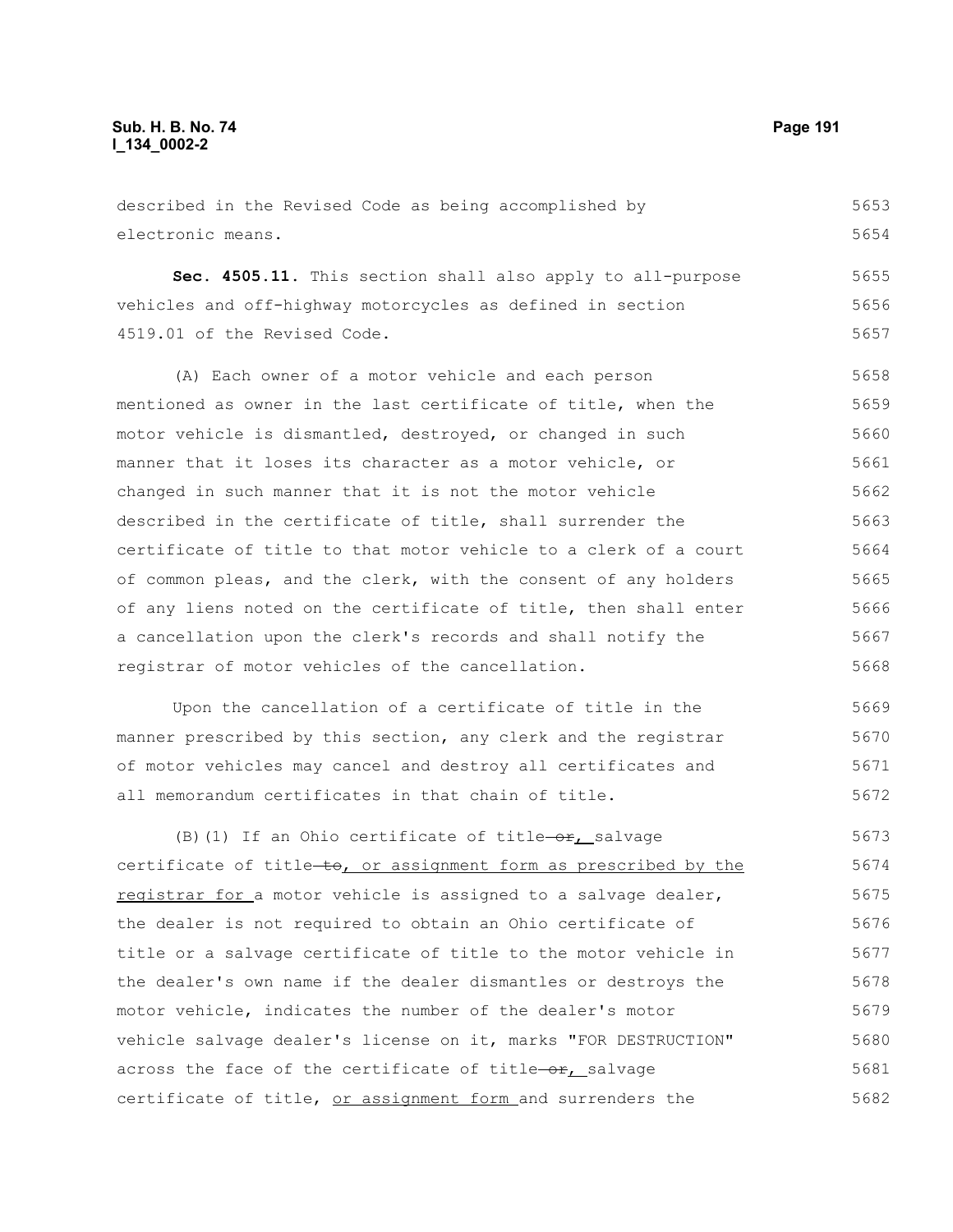## **Sub. H. B. No. 74** Page 192 **l\_134\_0002-2**

certificate of title-or, salvage certificate of title, or assignment form to a clerk of a court of common pleas as provided in division (A) of this section. If the salvage dealer retains the motor vehicle for resale, the dealer shall make application for a salvage certificate of title to the motor vehicle in the dealer's own name as provided in division (C)(1) of this section. 5683 5684 5685 5686 5687 5688 5689

(2) At the time any salvage motor vehicle is sold at auction or through a pool, the salvage motor vehicle auction or salvage motor vehicle pool shall give a copy of the salvage certificate of title-or a copy of the, certificate of title, or assignment form marked "FOR DESTRUCTION" to the purchaser. 5690 5691 5692 5693 5694

(C)(1) When an insurance company declares it economically impractical to repair such a motor vehicle and has paid an agreed price for the purchase of the motor vehicle to any insured or claimant owner, the insurance company shall proceed as follows: 5695 5696 5697 5698 5699

(a) If an insurance company receives the certificate of title and the motor vehicle, within thirty business days, the insurance company shall deliver the certificate of title to a clerk of a court of common pleas and shall make application for a salvage certificate of title. This certificate of title, any supporting power of attorney, or application for a salvage certificate of title shall be exempt from the requirements of notarization and verification as described in this chapter and in section 1337.25 of the Revised Code, and may be signed electronically. 5700 5701 5702 5703 5704 5705 5706 5707 5708 5709

(b) If an insurance company obtains possession of the motor vehicle and a physical certificate of title was issued for the vehicle but the insurance company is unable to obtain the 5710 5711 5712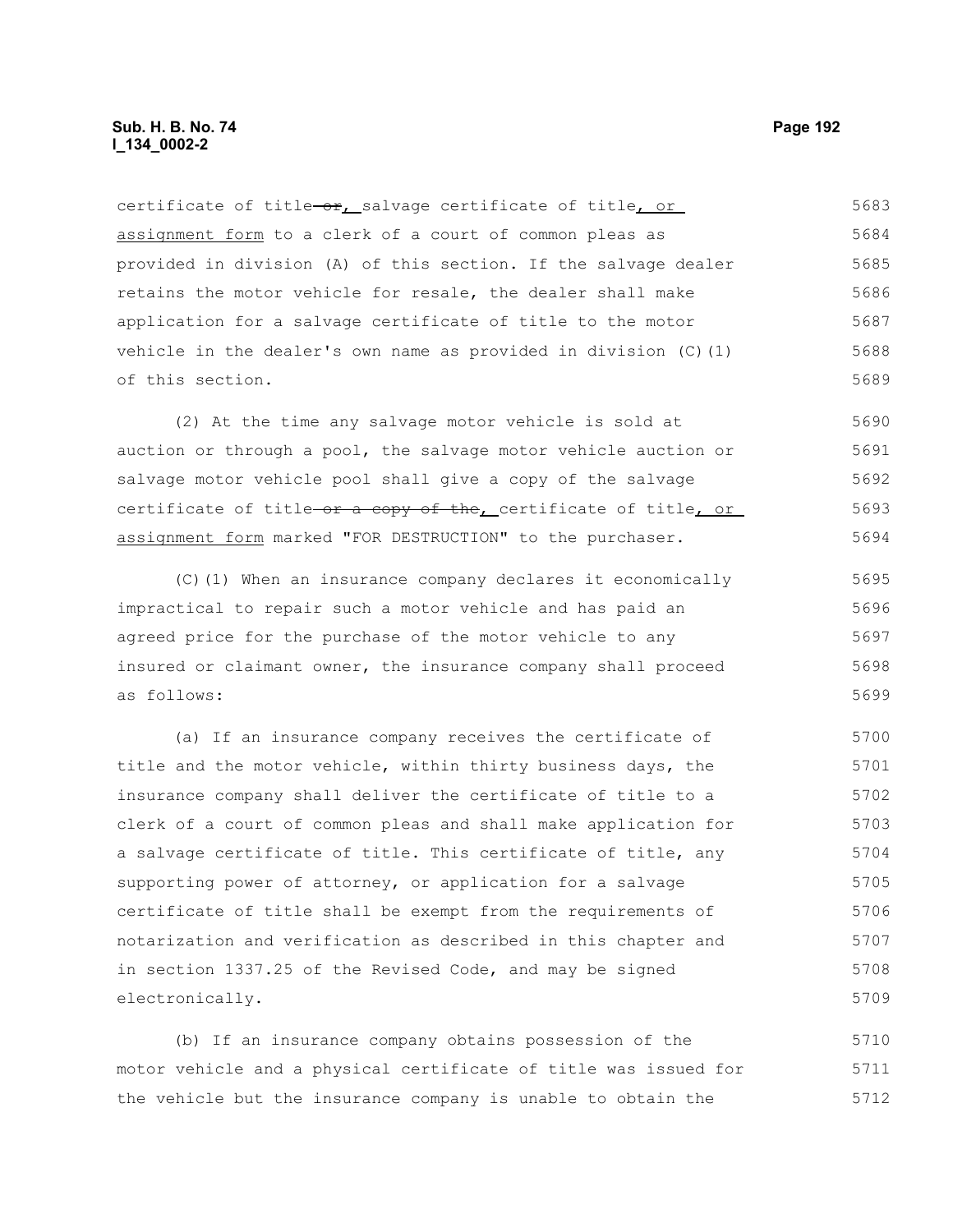# **Sub. H. B. No. 74** Page 193 **l\_134\_0002-2**

properly endorsed certificate of title for the motor vehicle within thirty business days following the vehicle's owner or lienholder's acceptance of the insurance company's payment for the vehicle, the insurance company may apply to the clerk of a court of common pleas for a salvage certificate of title without delivering the certificate of title for the motor vehicle. The application, which may be signed electronically, shall be accompanied by evidence that the insurance company has paid a total loss claim on the vehicle, a copy of the written request for the certificate of title from the insurance company or its designee, and proof that the request was delivered by a nationally recognized courier service to the last known address of the owner of the vehicle and any known lienholder, to obtain the certificate of title. 5713 5714 5715 5716 5717 5718 5719 5720 5721 5722 5723 5724 5725 5726

(c) If an insurance company obtains possession of the motor vehicle and a physical certificate of title was not issued for the vehicle, the insurance company may apply to the clerk of a court of common pleas for a salvage certificate of title without delivering a certificate of title for the motor vehicle. The application shall be accompanied by the electronic certificate of title control number and a properly executed power of attorney, or other appropriate document, from the owner of the motor vehicle authorizing the insurance company to apply for a salvage certificate of title. The application for a salvage certificate of title, any supporting power of attorney, and any other appropriate document shall be exempt from the requirements of notarization and verification as described in this chapter and in section 1337.25 of the Revised Code, and may be signed electronically. 5727 5728 5729 5730 5731 5732 5733 5734 5735 5736 5737 5738 5739 5740 5741

(d) Upon receipt of a properly completed application for a salvage certificate of title as described in division (C)(1)(a), 5742 5743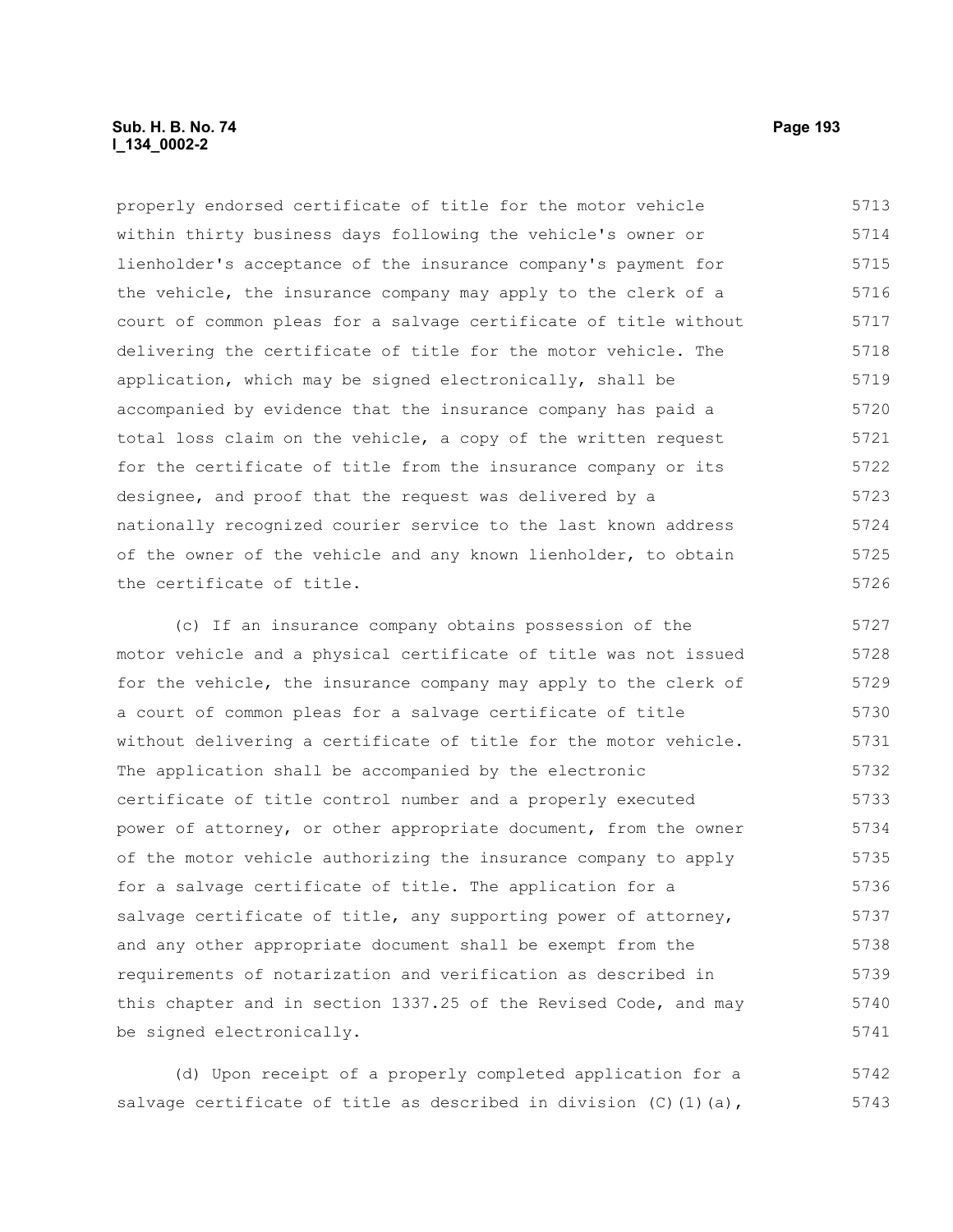(b), or (c) or (C)(2) of this section, the clerk shall issue the salvage certificate of title on a form, prescribed by the registrar, that shall be easily distinguishable from the original certificate of title and shall bear the same information as the original certificate of title except that it may bear a different number than that of the original certificate of title. The salvage certificate of title shall include the following notice in bold lettering: 5744 5745 5746 5747 5748 5749 5750 5751

"SALVAGE MOTOR VEHICLE - PURSUANT TO R.C. 4738.01." 5752

Except as provided in division (C)(3) of this section, the salvage certificate of title shall be assigned by the insurance company to a salvage dealer or any other person for use as evidence of ownership upon the sale or other disposition of the motor vehicle, and the salvage certificate of title shall be transferable to any other person. The clerk shall charge a fee of four dollars for the cost of processing each salvage certificate of title. 5753 5754 5755 5756 5757 5758 5759 5760

(2) If an insurance company requests that a salvage motor vehicle auction take possession of a motor vehicle that is the subject of an insurance claim, and subsequently the insurance company denies coverage with respect to the motor vehicle or does not otherwise take ownership of the motor vehicle, the salvage motor vehicle auction may proceed as follows. After the salvage motor vehicle auction has possession of the motor vehicle for forty-five days, it may apply to the clerk of a court of common pleas for a salvage certificate of title without delivering the certificate of title for the motor vehicle. The application shall be accompanied by a copy of the written request that the vehicle be removed from the facility on the salvage motor vehicle auction's letterhead, and proof that the 5761 5762 5763 5764 5765 5766 5767 5768 5769 5770 5771 5772 5773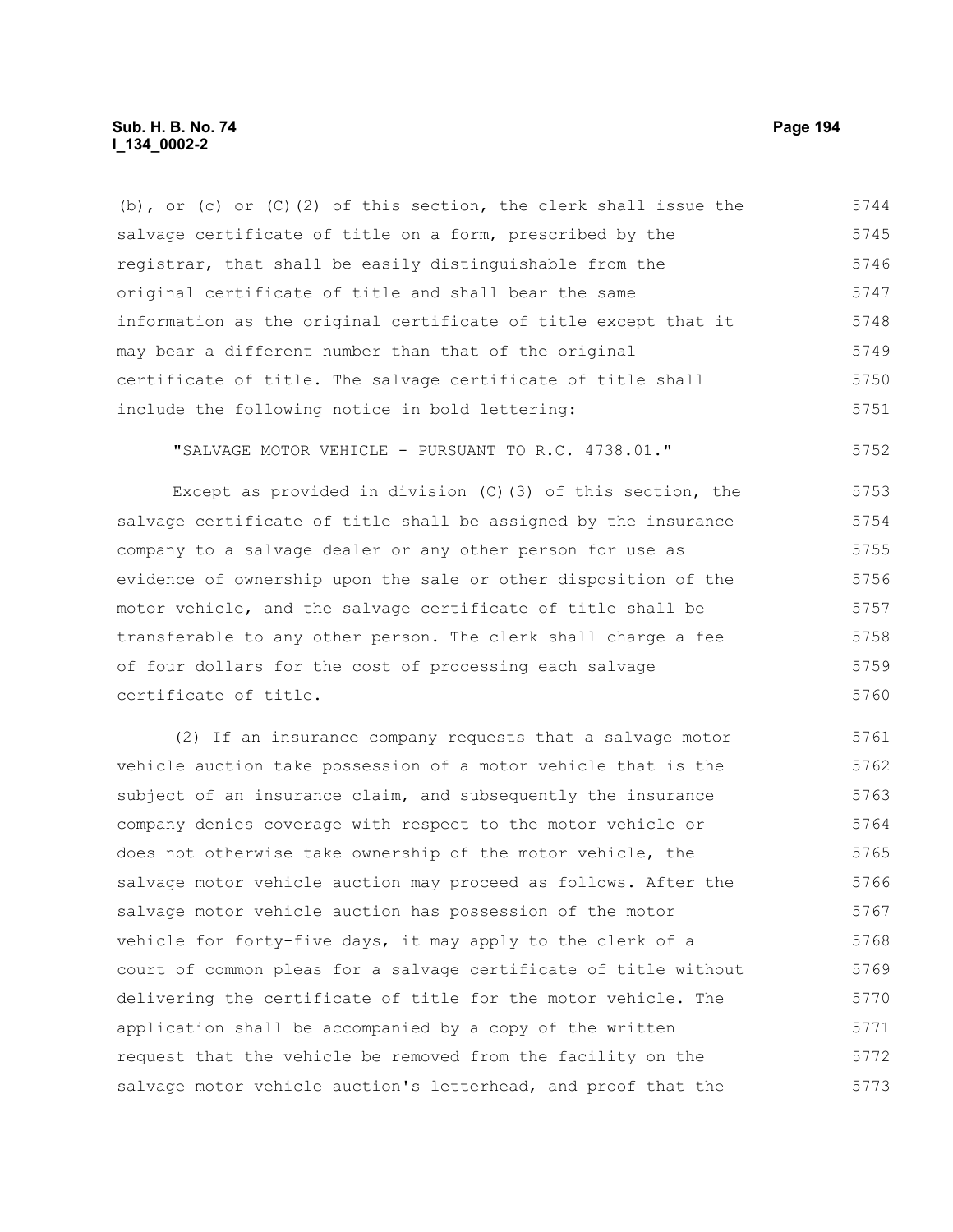## **Sub. H. B. No. 74** Page 195 **l\_134\_0002-2**

request was delivered by a nationally recognized courier service to the last known address of the owner of the vehicle and any known lienholder, requesting that the vehicle be removed from the facility of the salvage motor vehicle auction. Upon receipt of a properly completed application, the clerk shall follow the process as described in division (C)(1)(d) of this section. The salvage certificate of title so issued shall be free and clear of all liens. 5774 5775 5776 5777 5778 5779 5780 5781

(3) If an insurance company considers a motor vehicle as described in division  $(C)$  (1)(a), (b), or (c) of this section to be impossible to restore for highway operation, the insurance company may assign the certificate of title to the motor vehicle to a salvage dealer or scrap metal processing facility and send the assigned certificate of title to the clerk of the court of common pleas of any county. The insurance company shall mark the face of the certificate of title "FOR DESTRUCTION" and shall deliver a photocopy of the certificate of title to the salvage dealer or scrap metal processing facility for its records. 5782 5783 5784 5785 5786 5787 5788 5789 5790 5791

(4) If an insurance company declares it economically impractical to repair a motor vehicle, agrees to pay to the insured or claimant owner an amount in settlement of a claim against a policy of motor vehicle insurance covering the motor vehicle, and agrees to permit the insured or claimant owner to retain possession of the motor vehicle, the insurance company shall not pay the insured or claimant owner any amount in settlement of the insurance claim until the owner obtains a salvage certificate of title to the vehicle and furnishes a copy of the salvage certificate of title to the insurance company. 5792 5793 5794 5795 5796 5797 5798 5799 5800 5801

(D) When a self-insured organization, rental or leasing company, or secured creditor becomes the owner of a motor 5802 5803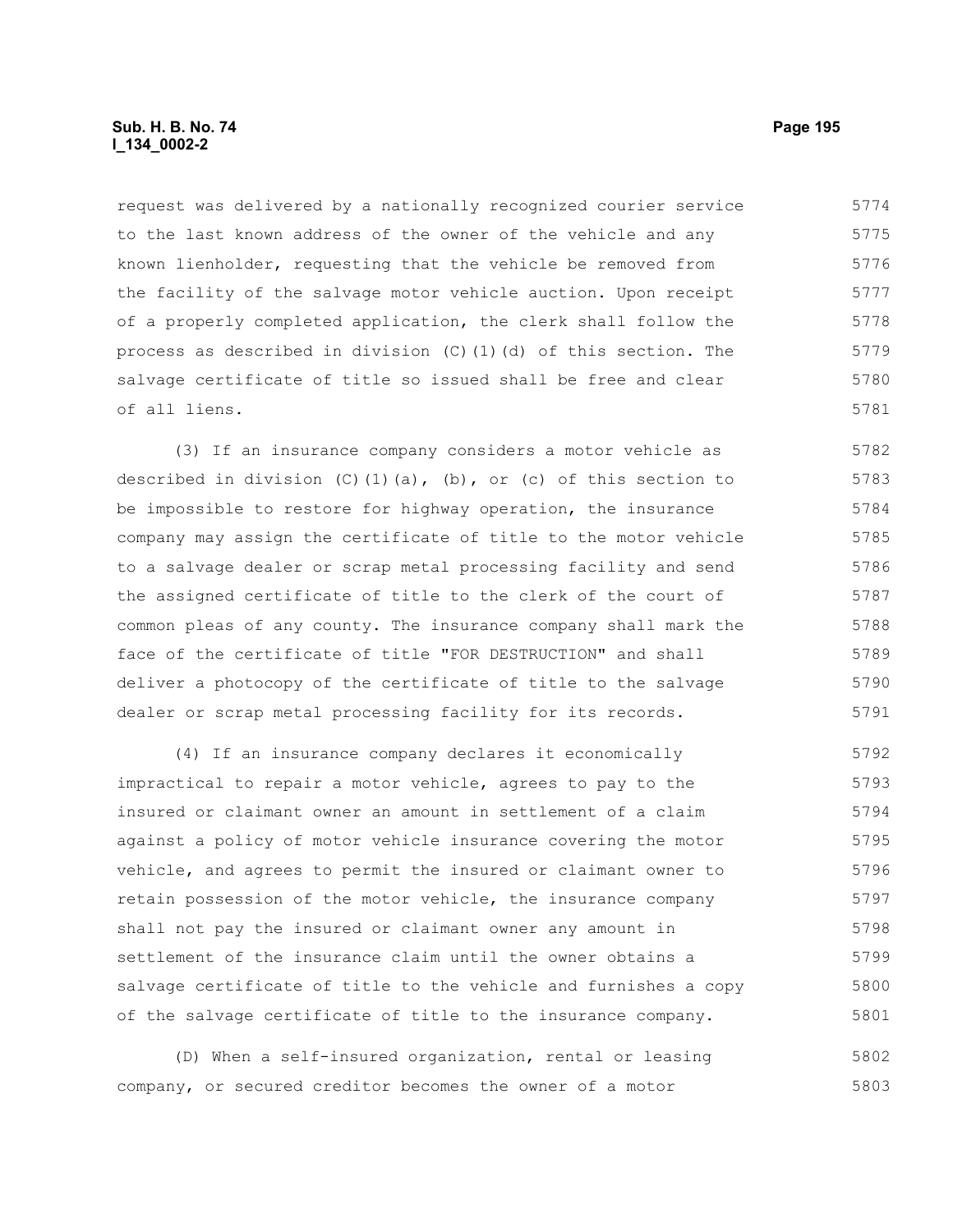vehicle that is burned, damaged, or dismantled and is determined to be economically impractical to repair, the self-insured organization, rental or leasing company, or secured creditor shall do one of the following: 5804 5805 5806 5807

(1) Mark the face of the certificate of title to the motor vehicle, or assignment form as prescribed by the registrar, "FOR DESTRUCTION" and surrender the certificate of title or assignment form to a clerk of a court of common pleas for cancellation as described in division (A) of this section. The self-insured organization, rental or leasing company, or secured creditor then shall deliver the motor vehicle, together with a photocopy of the certificate of title\_or assignment form, to a salvage dealer or scrap metal processing facility and shall cause the motor vehicle to be dismantled, flattened, crushed, or destroyed. 5808 5809 5810 5811 5812 5813 5814 5815 5816 5817 5818

(2) Obtain a salvage certificate of title to the motor vehicle in the name of the self-insured organization, rental or leasing company, or secured creditor, as provided in division (C)(1) of this section, and then sell or otherwise dispose of the motor vehicle. If the motor vehicle is sold, the selfinsured organization, rental or leasing company, or secured creditor shall obtain a salvage certificate of title to the motor vehicle in the name of the purchaser from a clerk of a court of common pleas. 5819 5820 5821 5822 5823 5824 5825 5826 5827

(E) If a motor vehicle titled with a salvage certificate of title is restored for operation upon the highways, application shall be made to a clerk of a court of common pleas for a certificate of title. Upon inspection by the state highway patrol, which shall include establishing proof of ownership and an inspection of the motor number and vehicle identification 5828 5829 5830 5831 5832 5833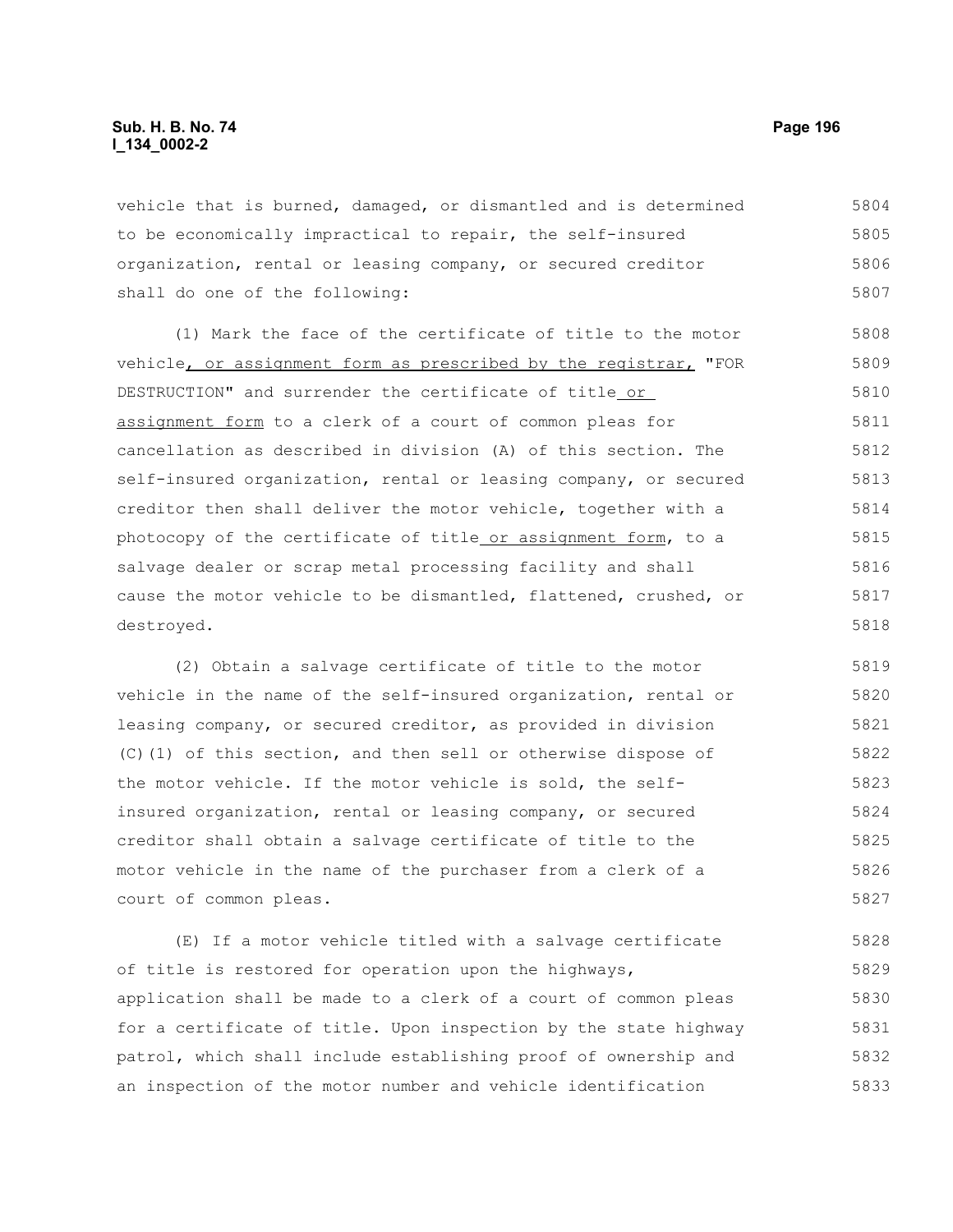## **Sub. H. B. No. 74** Page 197 **l\_134\_0002-2**

number of the motor vehicle and of documentation or receipts for the materials used in restoration by the owner of the motor vehicle being inspected, which documentation or receipts shall be presented at the time of inspection, the clerk, upon surrender of the salvage certificate of title, shall issue a certificate of title for a fee prescribed by the registrar. The certificate of title shall be in the same form as the original certificate of title and shall bear the words "REBUILT SALVAGE" in black boldface letters on its face. Every subsequent certificate of title, memorandum certificate of title, or duplicate certificate of title issued for the motor vehicle also shall bear the words "REBUILT SALVAGE" in black boldface letters on its face. The exact location on the face of the certificate of title of the words "REBUILT SALVAGE" shall be determined by the registrar, who shall develop an automated procedure within the automated title processing system to comply with this division. The clerk shall use reasonable care in performing the duties imposed on the clerk by this division in issuing a certificate of title pursuant to this division, but the clerk is not liable for any of the clerk's errors or omissions or those of the clerk's deputies, or the automated title processing system in the performance of those duties. A fee of fifty dollars shall be assessed by the state highway patrol for each inspection made pursuant to this division and shall be deposited into the public safety - highway purposes fund established by section 4501.06 of the Revised Code. 5834 5835 5836 5837 5838 5839 5840 5841 5842 5843 5844 5845 5846 5847 5848 5849 5850 5851 5852 5853 5854 5855 5856 5857 5858 5859

(F) No person shall operate upon the highways in this state a motor vehicle, title to which is evidenced by a salvage certificate of title, except to deliver the motor vehicle pursuant to an appointment for an inspection under this section. 5860 5861 5862 5863

(G) No motor vehicle the certificate of title or 5864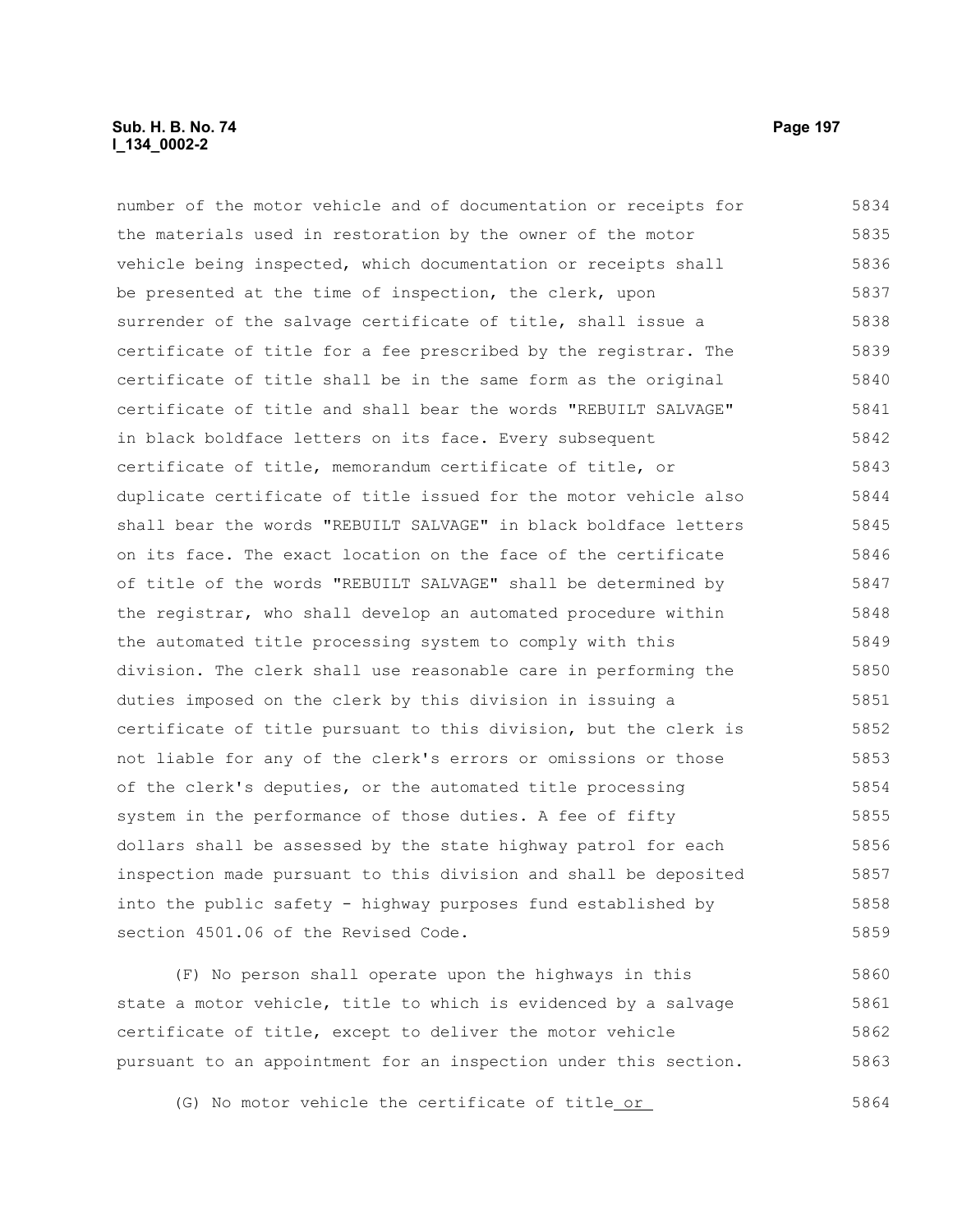## **Sub. H. B. No. 74** Page 198 **l\_134\_0002-2**

assignment form to which has been marked "FOR DESTRUCTION" and surrendered to a clerk of a court of common pleas shall be used for anything except parts and scrap metal. 5865 5866 5867

(H)(1) Except as otherwise provided in this division, an owner of a manufactured or mobile home that will be taxed as real property pursuant to division (B) of section 4503.06 of the Revised Code shall surrender the certificate of title to the auditor of the county containing the taxing district in which the home is located. An owner whose home qualifies for real property taxation under divisions (B)(1)(a) and (b) of section 4503.06 of the Revised Code shall surrender the certificate within fifteen days after the home meets the conditions specified in those divisions. The auditor shall deliver the certificate of title to the clerk of the court of common pleas who issued it. 5868 5869 5870 5871 5872 5873 5874 5875 5876 5877 5878 5879

(2) If the certificate of title for a manufactured or mobile home that is to be taxed as real property is held by a lienholder, the lienholder shall surrender the certificate of title to the auditor of the county containing the taxing district in which the home is located, and the auditor shall deliver the certificate of title to the clerk of the court of common pleas who issued it. The lienholder shall surrender the certificate within thirty days after both of the following have occurred: 5880 5881 5882 5883 5884 5885 5886 5887 5888

(a) The homeowner has provided written notice to the lienholder requesting that the certificate of title be surrendered to the auditor of the county containing the taxing district in which the home is located. 5889 5890 5891 5892

(b) The homeowner has either paid the lienholder the remaining balance owed to the lienholder, or, with the 5893 5894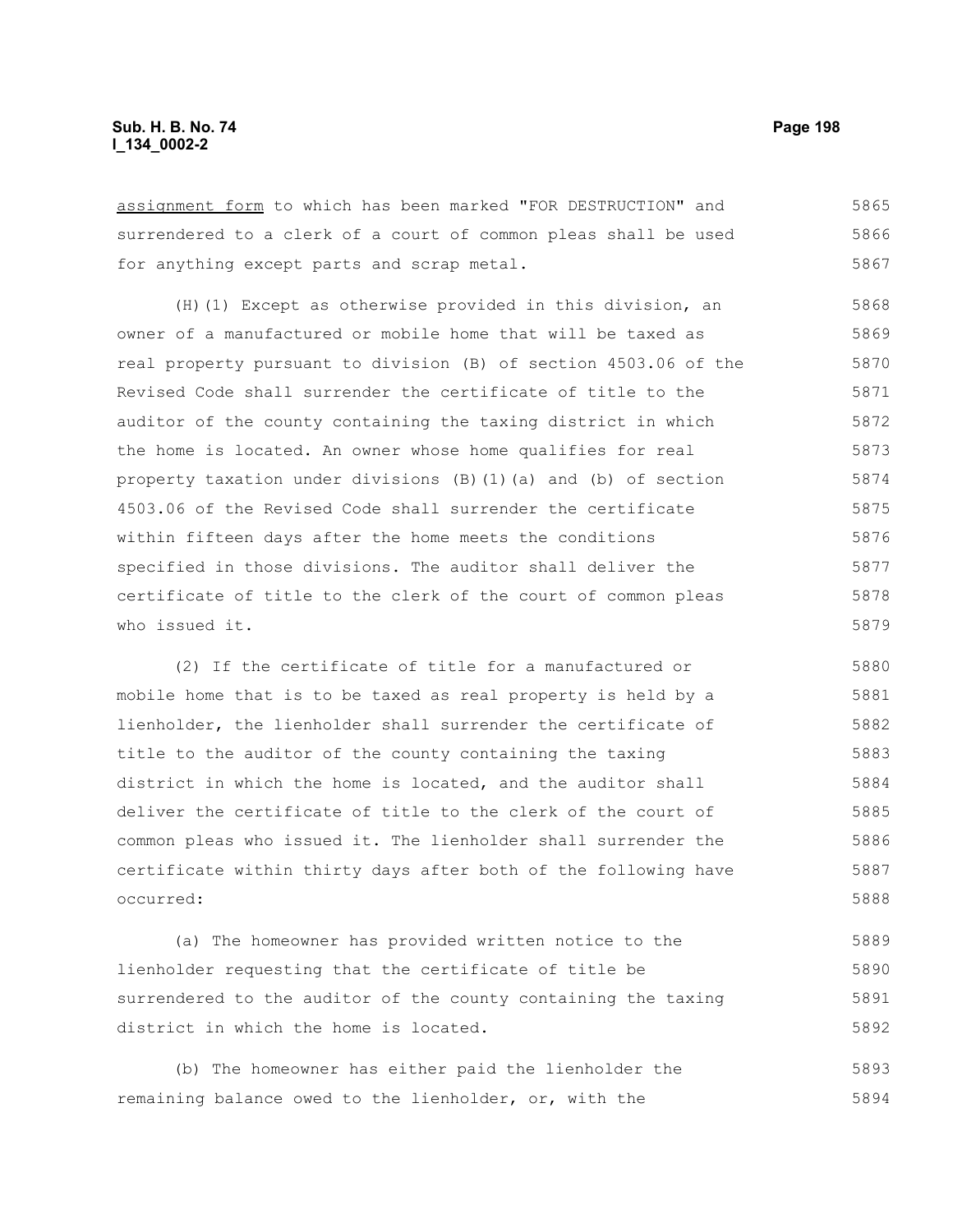## **Sub. H. B. No. 74** Page 199 **l\_134\_0002-2**

lienholder's consent, executed and delivered to the lienholder a mortgage on the home and land on which the home is sited in the amount of the remaining balance owed to the lienholder. 5895 5896 5897

(3) Upon the delivery of a certificate of title by the county auditor to the clerk, the clerk shall inactivate it and maintain it in the automated title processing system for a period of thirty years. 5898 5899 5900 5901

(4) Upon application by the owner of a manufactured or mobile home that is taxed as real property pursuant to division (B) of section 4503.06 of the Revised Code and that no longer satisfies divisions (B)(1)(a) and (b) or divisions (B)(2)(a) and (b) of that section, the clerk shall reactivate the record of the certificate of title that was inactivated under division (H) (3) of this section and shall issue a new certificate of title, but only if the application contains or has attached to it all of the following: 5902 5903 5904 5905 5906 5907 5908 5909 5910

(a) An endorsement of the county treasurer that all real property taxes charged against the home under Title LVII of the Revised Code and division (B) of section 4503.06 of the Revised Code for all preceding tax years have been paid; 5911 5912 5913 5914

(b) An endorsement of the county auditor that the home will be removed from the real property tax list; 5915 5916

(c) Proof that there are no outstanding mortgages or other liens on the home or, if there are such mortgages or other liens, that the mortgagee or lienholder has consented to the reactivation of the certificate of title. 5917 5918 5919 5920

(I)(1) Whoever violates division (F) of this section shall be fined not more than two thousand dollars, imprisoned not more than one year, or both. 5921 5922 5923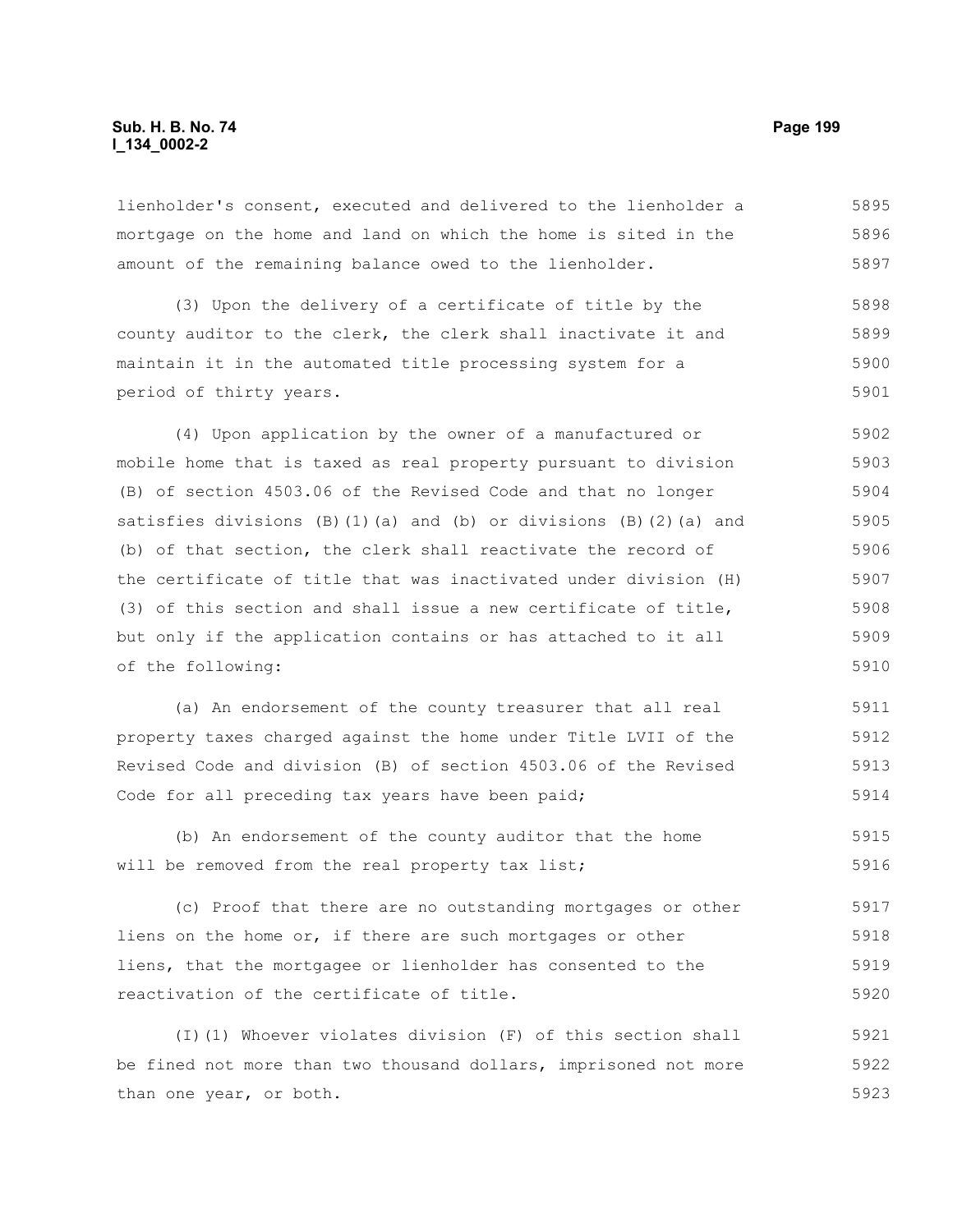(2) Whoever violates division (G) of this section shall be fined not more than one thousand dollars, imprisoned not more than six months, or both. 5924 5925 5926

**Sec. 4505.19.** (A) No person shall do any of the following: 5927

(1) Procure or attempt to procure a certificate of title or a salvage certificate of title to or assignment form as prescribed by the registrar of motor vehicles for a motor vehicle, or pass or attempt to pass a certificate of title, a salvage certificate of title, an assignment form, or any assignment of a certificate of title or salvage certificate of title to or assignment form for a motor vehicle, or in any other manner gain or attempt to gain ownership to a motor vehicle, knowing or having reason to believe that the motor vehicle or any part of the motor vehicle has been acquired through commission of a theft offense as defined in section 2913.01 of the Revised Code; 5928 5929 5930 5931 5932 5933 5934 5935 5936 5937 5938 5939

(2) Purport to sell or transfer a motor vehicle without delivering to the purchaser or transferee of it a certificate of title, a salvage certificate of title, an assignment form, or a manufacturer's or importer's certificate to it, assigned to the purchaser as provided for in this chapter, except as otherwise provided in this chapter; 5940 5941 5942 5943 5944 5945

(3) With intent to defraud, possess, sell, offer to sell, counterfeit, or supply a blank, forged, fictitious, counterfeit, stolen, or fraudulently or unlawfully obtained certificate of title, registration, bill of sale, or other instruments of ownership of a motor vehicle, or conspire to do any of the foregoing; 5946 5947 5948 5949 5950 5951

(4) Knowingly obtain goods, services, credit, or money by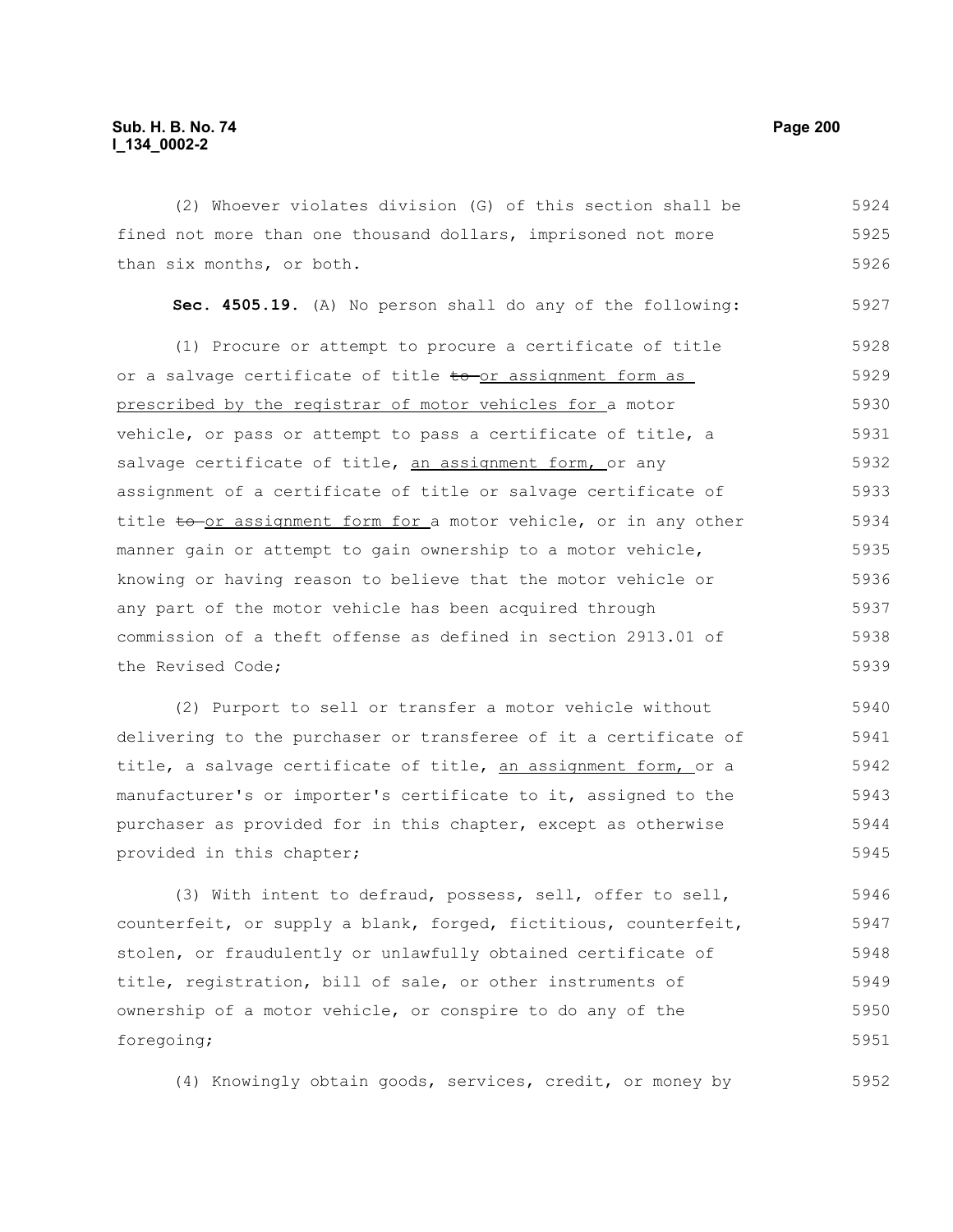means of an invalid, fictitious, forged, counterfeit, stolen, or unlawfully obtained original or duplicate certificate of title, registration, bill of sale, or other instrument of ownership of a motor vehicle; 5953 5954 5955 5956

(5) Knowingly obtain goods, services, credit, or money by means of a certificate of title to a motor vehicle, which is required to be surrendered to the registrar of motor vehicles or the clerk of the court of common pleas as provided in this chapter. 5957 5958 5959 5960 5961

(B) Whoever violates this section shall be fined not more than five thousand dollars or imprisoned in the county jail  $\theta$ <sup>-</sup> workhouse not less than six months nor more than one year, or both, or in a state correctional institution not less than one year nor more than five years. 5962 5963 5964 5965 5966

 **Sec. 4505.22.** A clerk of court shall not issue a salvage certificate of title for a motor vehicle under sections 4505.08 and 4505.11 of the Revised Code, or enter any notation on a certificate of title under those sections, based solely on information reported by an entity pursuant to 49 U.S.C. 30504 and regulations promulgated under it unless one of the following applies: 5967 5968 5969 5970 5971 5972 5973

(A) The clerk receives information from the automated title processing system indicating that a previously issued certificate of title in this state was a salvage certificate of title. 5974 5975 5976 5977

(B) The vehicle was previously titled in another state and the previous certificate of title indicated that the vehicle was considered or categorized as salvage. 5978 5979 5980

(C) An entity that is authorized under section 4505.11 of 5981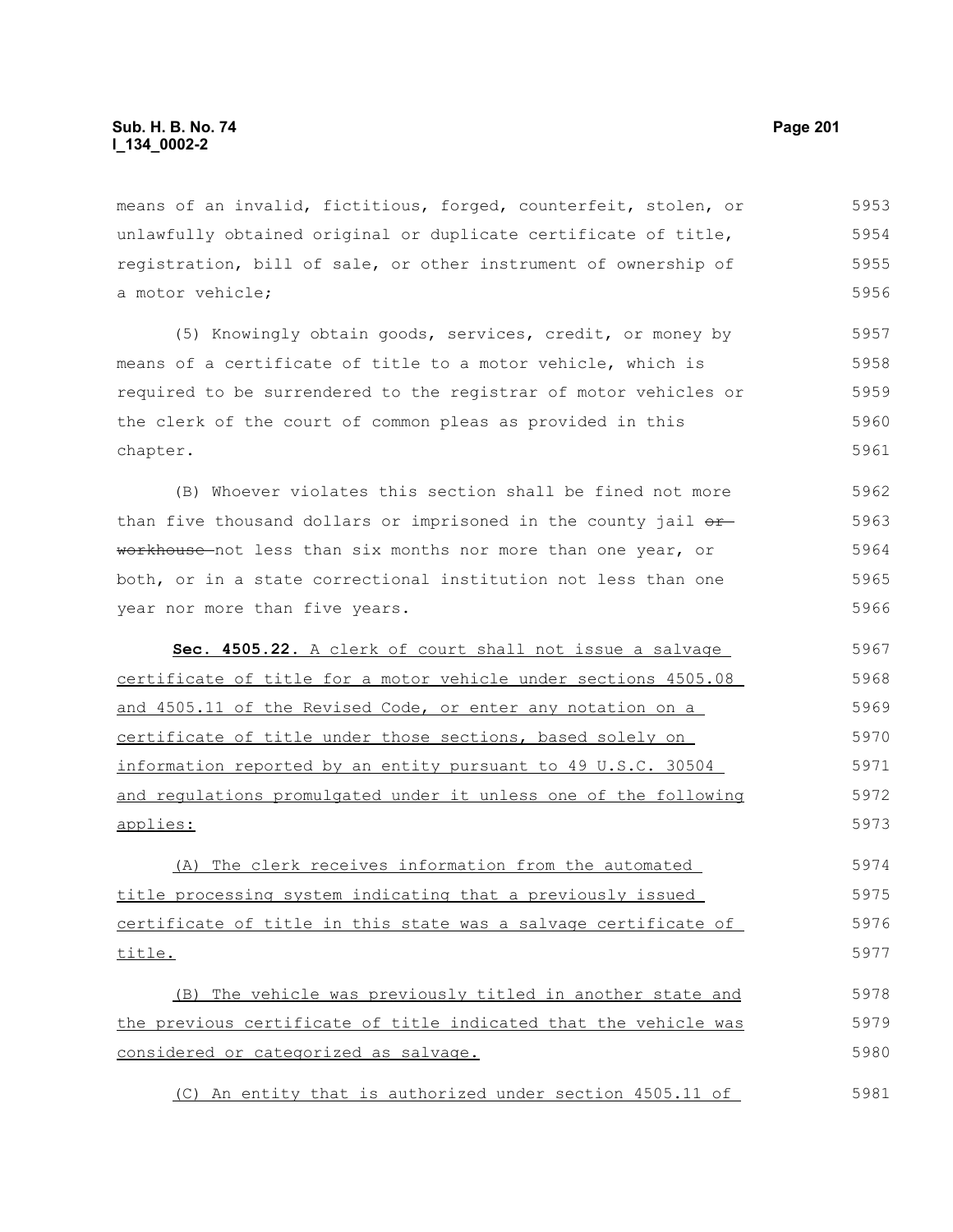| the Revised Code to apply for a salvage certificate of title      | 5982 |
|-------------------------------------------------------------------|------|
| applies for a salvage title pursuant to that section.             | 5983 |
| Sec. 4507.02. (A) (1) No person shall permit the operation        | 5984 |
| of a motor vehicle upon any public or private property used by    | 5985 |
| the public for purposes of vehicular travel or parking knowing    | 5986 |
| the operator does not have a valid driver's license issued to     | 5987 |
| the operator by the registrar of motor vehicles or a deputy       | 5988 |
| registrar under this chapter or a valid commercial driver's       | 5989 |
| license issued under Chapter 4506. of the Revised Code. Except    | 5990 |
| as otherwise provided in this division, whoever violates this     | 5991 |
| division is quilty of an unclassified misdemeanor. When the       | 5992 |
| offense is an unclassified misdemeanor, the offender shall be     | 5993 |
| sentenced pursuant to sections 2929.21 to 2929.28 of the Revised  | 5994 |
| Code, except that the offender shall not be sentenced to a jail   | 5995 |
| term; the offender shall not be sentenced to a community          | 5996 |
| residential sanction pursuant to section 2929.26 of the Revised   | 5997 |
| Code; notwithstanding division (A)(2)(a) of section 2929.28 of    | 5998 |
| the Revised Code, the offender may be fined up to one thousand    | 5999 |
| dollars; and, notwithstanding division (A) (3) of section 2929.27 | 6000 |
| of the Revised Code, the offender may be ordered pursuant to      | 6001 |
| division (C) of that section to serve a term of community         | 6002 |
| service of up to five hundred hours. The failure of an offender   | 6003 |
| to complete a term of community service imposed by the court may  | 6004 |
| be punished as indirect criminal contempt under division (A) of   | 6005 |
| section 2705.02 of the Revised Code that may be filed in the      | 6006 |
| underlying case.                                                  | 6007 |
| If, within three years of the offense, the offender               | 6008 |

previously has been convicted of or pleaded guilty to two or more violations of this section or a substantially equivalent municipal ordinance, the offense is a misdemeanor of the first degree. 6009 6010 6011 6012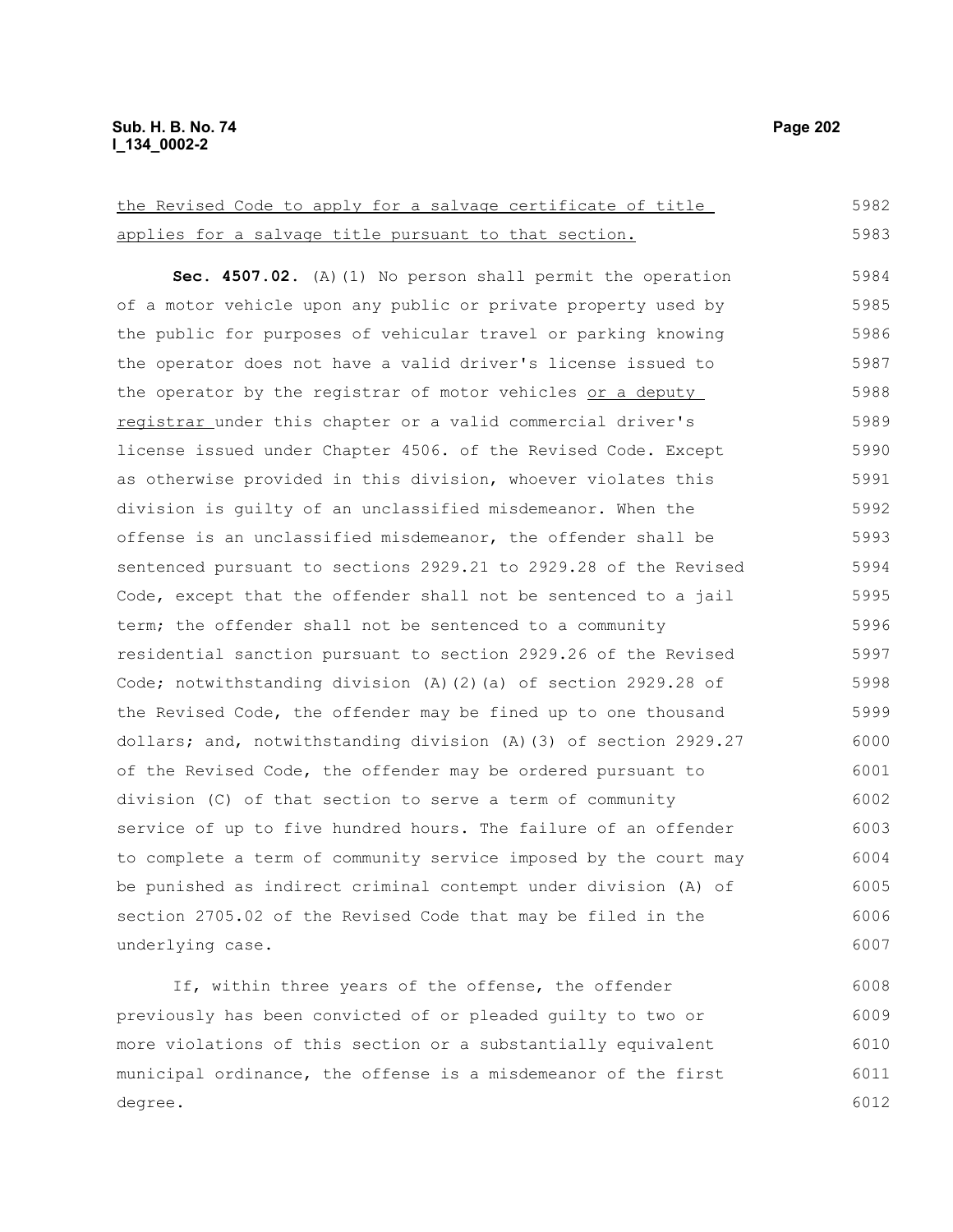# **Sub. H. B. No. 74** Page 203 **l\_134\_0002-2**

(2) No person shall receive a driver's license, or a motorcycle operator's endorsement of a driver's or commercial driver's license, temporary instruction permit, or identification card unless and until the person surrenders to the registrar or a deputy registrar all valid licenses, temporary instruction permits, and identification cards issued to the person by another jurisdiction recognized by this state. 6013 6014 6015 6016 6017 6018 6019

(3) The registrar shall report the surrender-cancellation of a license, temporary instruction permit, or identification card to the issuing authority, together with information that  $a$ the license, temporary instruction permit, or identification card is now issued in this state. The registrar or a deputy registrar shall destroy any such license, temporary instruction permit, or identification card that is not returned to the issuing authority. 6020 6021 6022 6023 6024 6025 6026 6027

(4) No person shall be permitted to have possess more than one valid license, temporary instruction permit, or identification card at any time. 6028 6029 6030

(B)(1) If a person is convicted of a violation of section 4510.11, 4510.14, or 4510.21 of the Revised Code or if division (E) of section 4507.164 of the Revised Code applies, the trial judge of any court, in addition to or independent of any other penalties provided by law or ordinance, may impound the identification license plates of any motor vehicle registered in the name of the person. The court shall send the impounded license plates to the registrar, who may retain the license plates until the driver's or commercial driver's license of the owner has been reinstated or destroy them pursuant to section 4503.232 of the Revised Code. 6031 6032 6033 6034 6035 6036 6037 6038 6039 6040 6041

If the license plates of a person convicted of a violation 6042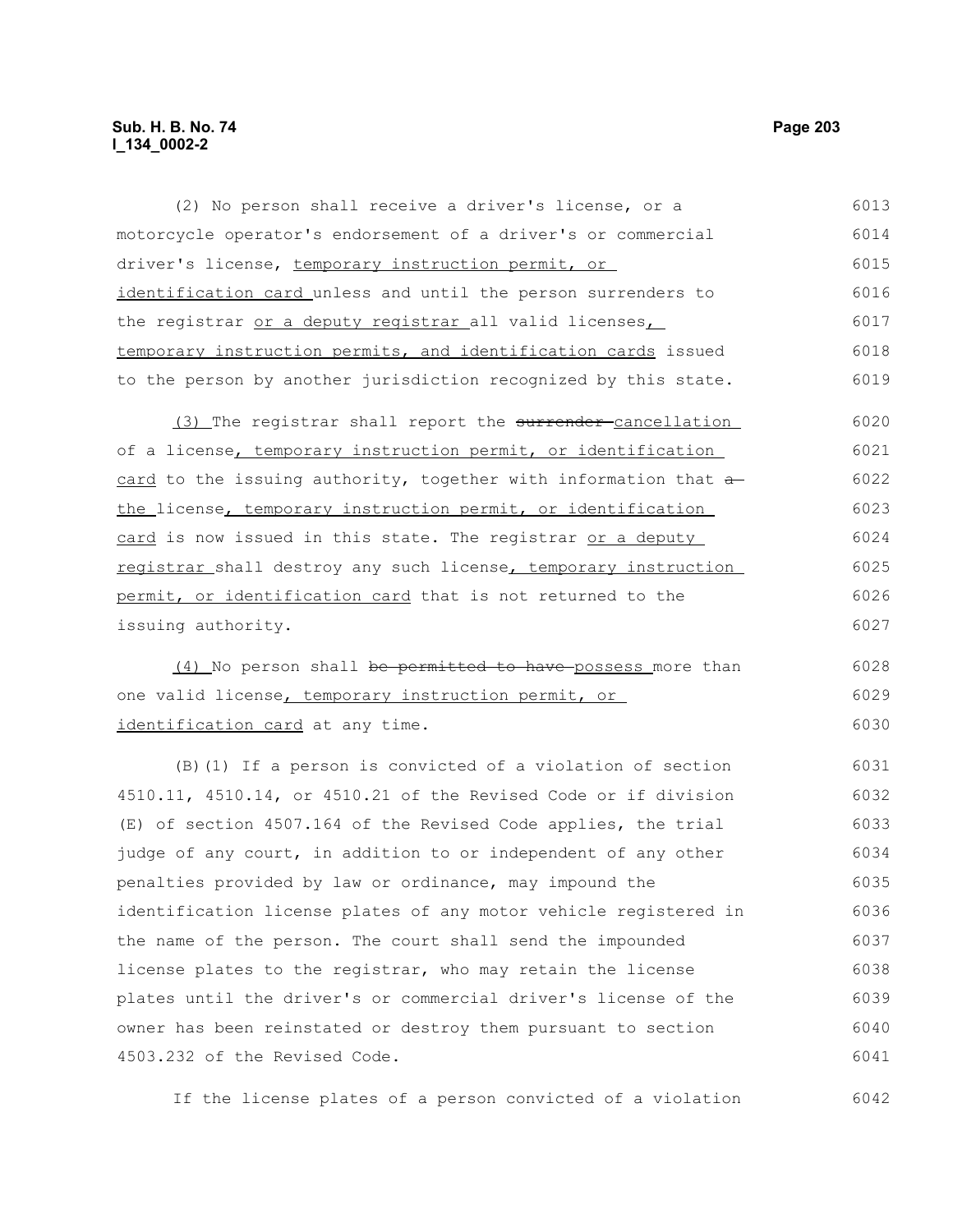## **Sub. H. B. No. 74** Page 204 **l\_134\_0002-2**

of any provision of those sections have been impounded in accordance with the provisions of this division, the court shall notify the registrar of that action. The notice shall contain the name and address of the driver, the serial number of the driver's or commercial driver's license, the serial numbers of the license plates of the motor vehicle, and the length of time for which the license plates have been impounded. The registrar shall record the data in the notice as part of the driver's permanent record. 6043 6044 6045 6046 6047 6048 6049 6050 6051

(2) Any motor vehicle owner who has had the license plates of a motor vehicle impounded pursuant to division (B)(1) of this section may apply to the registrar, or to a deputy registrar, for restricted license plates that shall conform to the requirements of section 4503.231 of the Revised Code. The registrar or deputy registrar forthwith shall notify the court of the application and, upon approval of the court, shall issue restricted license plates to the applicant. Until the driver's or commercial driver's license of the owner is reinstated, any new license plates issued to the owner also shall conform to the requirements of section 4503.231 of the Revised Code. 6052 6053 6054 6055 6056 6057 6058 6059 6060 6061 6062

The registrar or deputy registrar shall charge the owner of a vehicle the fees provided in section 4503.19 of the Revised Code for restricted license plates that are issued in accordance with this division, except upon renewal as specified in section 4503.10 of the Revised Code, when the regular fee as provided in section 4503.04 of the Revised Code shall be charged. The registrar or deputy registrar shall charge the owner of a vehicle the fees provided in section 4503.19 of the Revised Code whenever restricted license plates are exchanged, by reason of the reinstatement of the driver's or commercial driver's license of the owner, for those ordinarily issued. 6063 6064 6065 6066 6067 6068 6069 6070 6071 6072 6073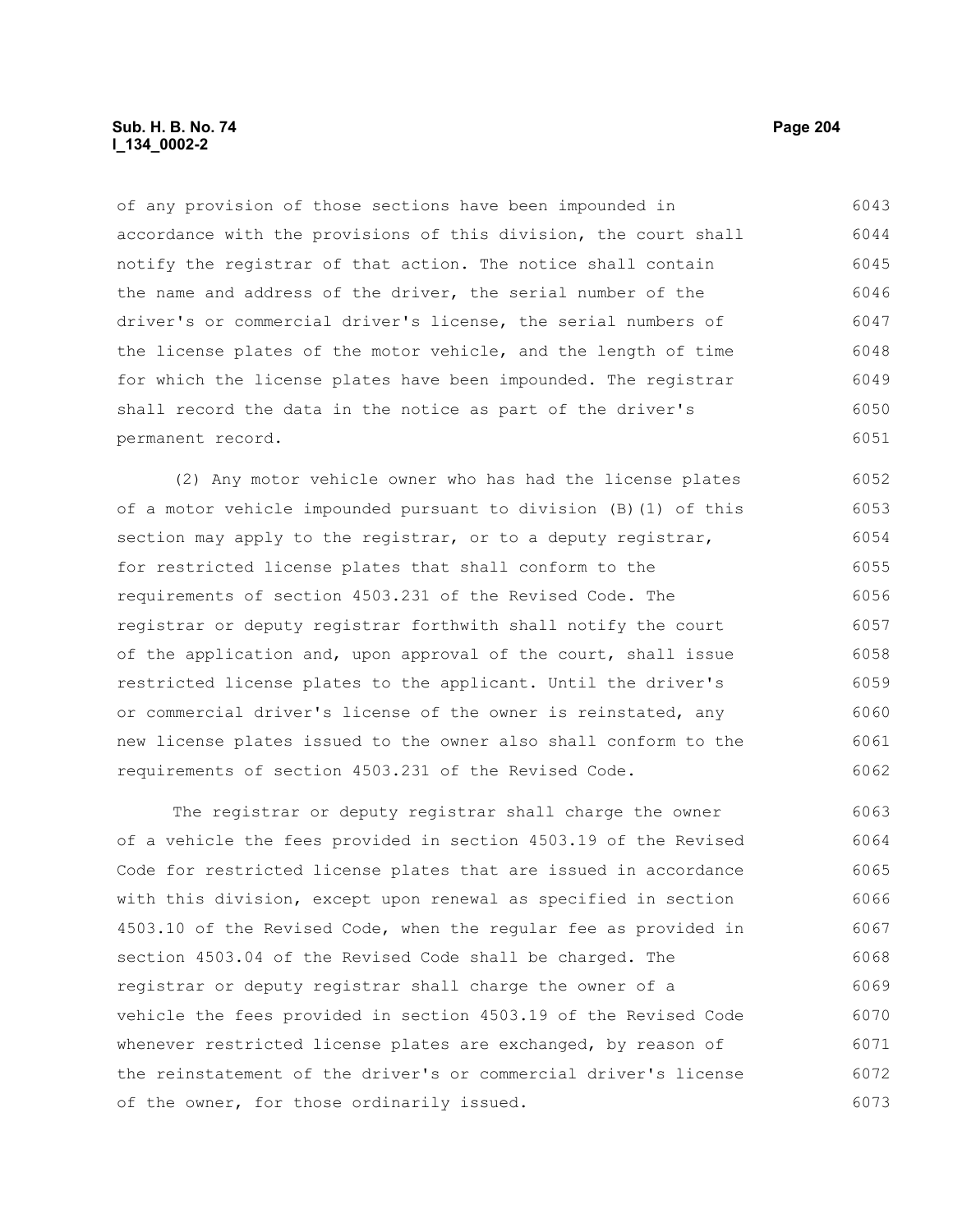# **Sub. H. B. No. 74** Page 205 **l\_134\_0002-2**

(3) If an owner wishes to sell a motor vehicle during the time the restricted license plates provided under division (B) (2) of this section are in use, the owner may apply to the court that impounded the license plates of the motor vehicle for permission to transfer title to the motor vehicle. If the court is satisfied that the sale will be made in good faith and not for the purpose of circumventing the provisions of this section, it may certify its consent to the owner and to the registrar of motor vehicles who shall enter notice of the transfer of the title of the motor vehicle in the vehicle registration record. 6074 6075 6076 6077 6078 6079 6080 6081 6082 6083

If, during the time the restricted license plates provided under division (B)(2) of this section are in use, the title to a motor vehicle is transferred by the foreclosure of a chattel mortgage, a sale upon execution, the cancellation of a conditional sales contract, or by order of a court, the court shall notify the registrar of the action and the registrar shall enter notice of the transfer of the title to the motor vehicle in the vehicle registration record. 6084 6085 6086 6087 6088 6089 6090 6091

(C) This section is not intended to change or modify any provision of Chapter 4503. of the Revised Code with respect to the taxation of motor vehicles or the time within which the taxes on motor vehicles shall be paid. 6092 6093 6094 6095

**Sec. 4507.06.** (A)(1) Every application for a driver's license, motorcycle operator's license or endorsement, or motordriven cycle or motor scooter license or endorsement, or duplicate of any such license or endorsement, shall be made upon the approved form furnished by the registrar of motor vehicles and shall be signed by the applicant. 6096 6097 6098 6099 6100 6101

Every application shall state the following: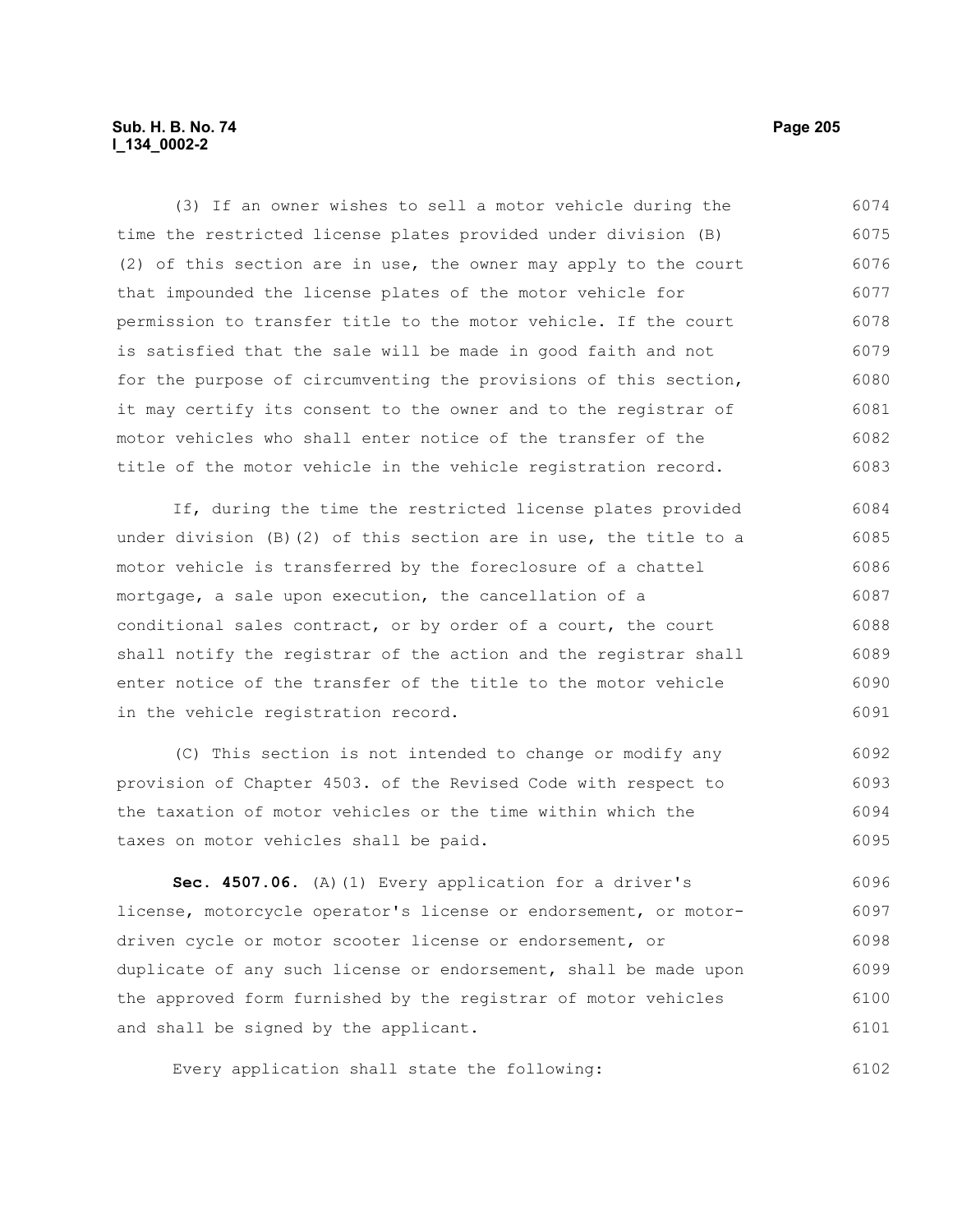## **Sub. H. B. No. 74** Page 206 **l\_134\_0002-2**

(a) The applicant's name, date of birth, social security number if such has been assigned, sex, general description, including height, weight, color of hair, and eyes, residence address, including county of residence, duration of residence in this state, and country of citizenship; 6103 6104 6105 6106 6107

(b) Whether the applicant previously has been licensed as an operator, chauffeur, driver, commercial driver, or motorcycle operator and, if so, when, by what state, and whether such license is suspended or canceled at the present time and, if so, the date of and reason for the suspension or cancellation; 6108 6109 6110 6111 6112

(c) Whether the applicant is now or ever has been afflicted with epilepsy, or whether the applicant now is suffering from any physical or mental disability or disease and, if so, the nature and extent of the disability or disease, giving the names and addresses of physicians then or previously in attendance upon the applicant; 6113 6114 6115 6116 6117 6118

(d) Whether an applicant for a duplicate driver's license, duplicate license containing a motorcycle operator endorsement, or duplicate license containing a motor-driven cycle or motor scooter endorsement has pending a citation for violation of any motor vehicle law or ordinance, a description of any such citation pending, and the date of the citation; 6119 6120 6121 6122 6123 6124

(e) If an applicant has not certified the applicant's willingness to make an anatomical gift under section 2108.05 of the Revised Code, whether the applicant wishes to certify willingness to make such an anatomical gift, which shall be given no consideration in the issuance of a license or endorsement; 6125 6126 6127 6128 6129 6130

(f) Whether the applicant has executed a valid durable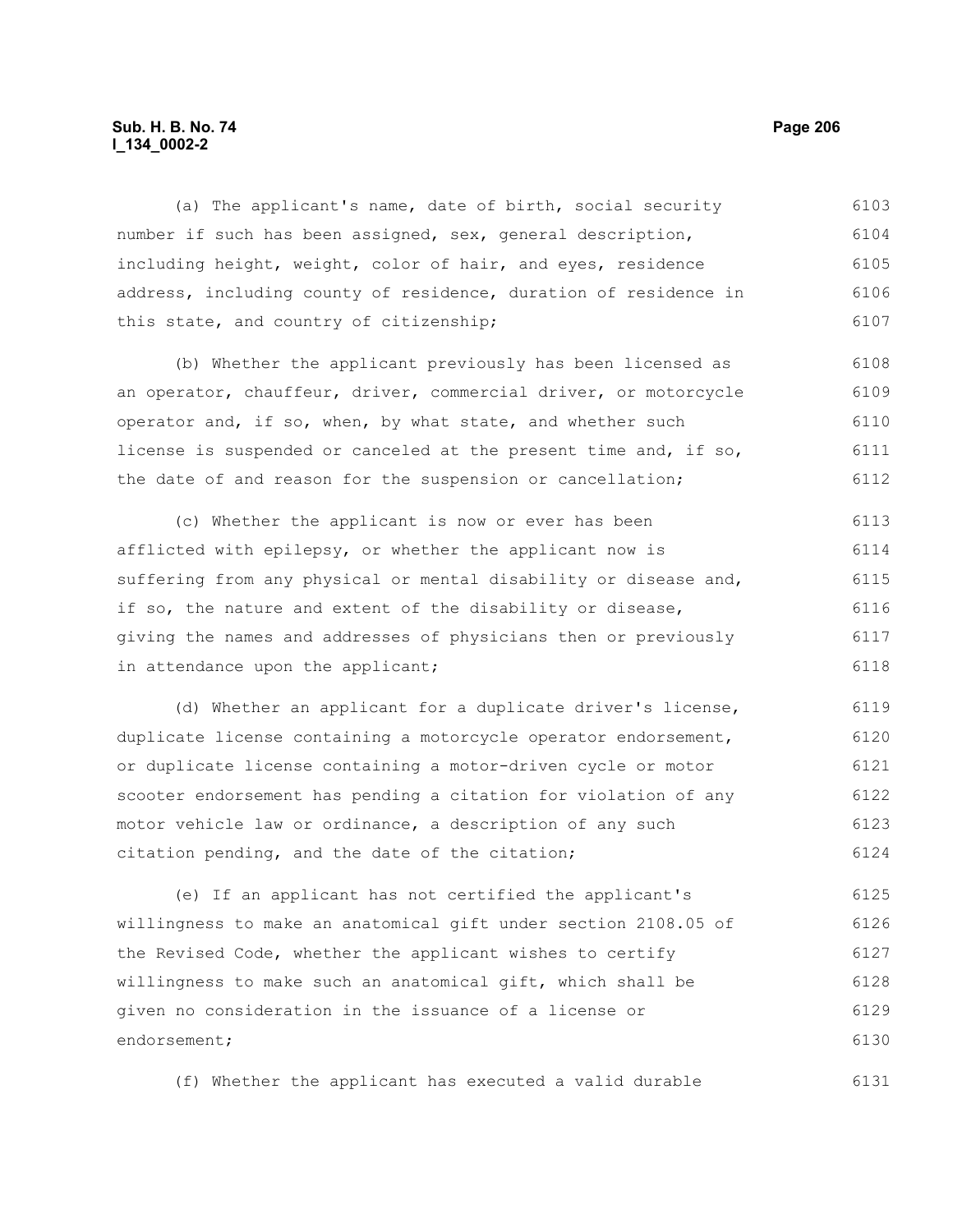## **Sub. H. B. No. 74** Page 207 **l\_134\_0002-2**

power of attorney for health care pursuant to sections 1337.11 to 1337.17 of the Revised Code or has executed a declaration governing the use or continuation, or the withholding or withdrawal, of life-sustaining treatment pursuant to sections 2133.01 to 2133.15 of the Revised Code and, if the applicant has executed either type of instrument, whether the applicant wishes the applicant's license to indicate that the applicant has executed the instrument; 6132 6133 6134 6135 6136 6137 6138 6139

(g) On and after October 7, 2009, whether Whether the applicant is a veteran, active duty, or reservist of the armed forces of the United States and, if the applicant is such, whether the applicant wishes the applicant's license to indicate that the applicant is a veteran, active duty, or reservist of the armed forces of the United States by a military designation on the license. 6140 6141 6142 6143 6144 6145 6146

(2) Every applicant for a driver's license applying in person at a deputy registrar office shall be photographed in color at the time the application for the license is made. The application shall state any additional information that the registrar requires. 6147 6148 6149 6150 6151

(B) The registrar or a deputy registrar, in accordance with section 3503.11 of the Revised Code, shall register as an elector any person who applies for a license or endorsement under division (A) of this section, or for a renewal or duplicate of the license or endorsement, if the applicant is eligible and wishes to be registered as an elector. The decision of an applicant whether to register as an elector shall be given no consideration in the decision of whether to issue the applicant a license or endorsement, or a renewal or duplicate. 6152 6153 6154 6155 6156 6157 6158 6159 6160

(C) The registrar or a deputy registrar, in accordance 6161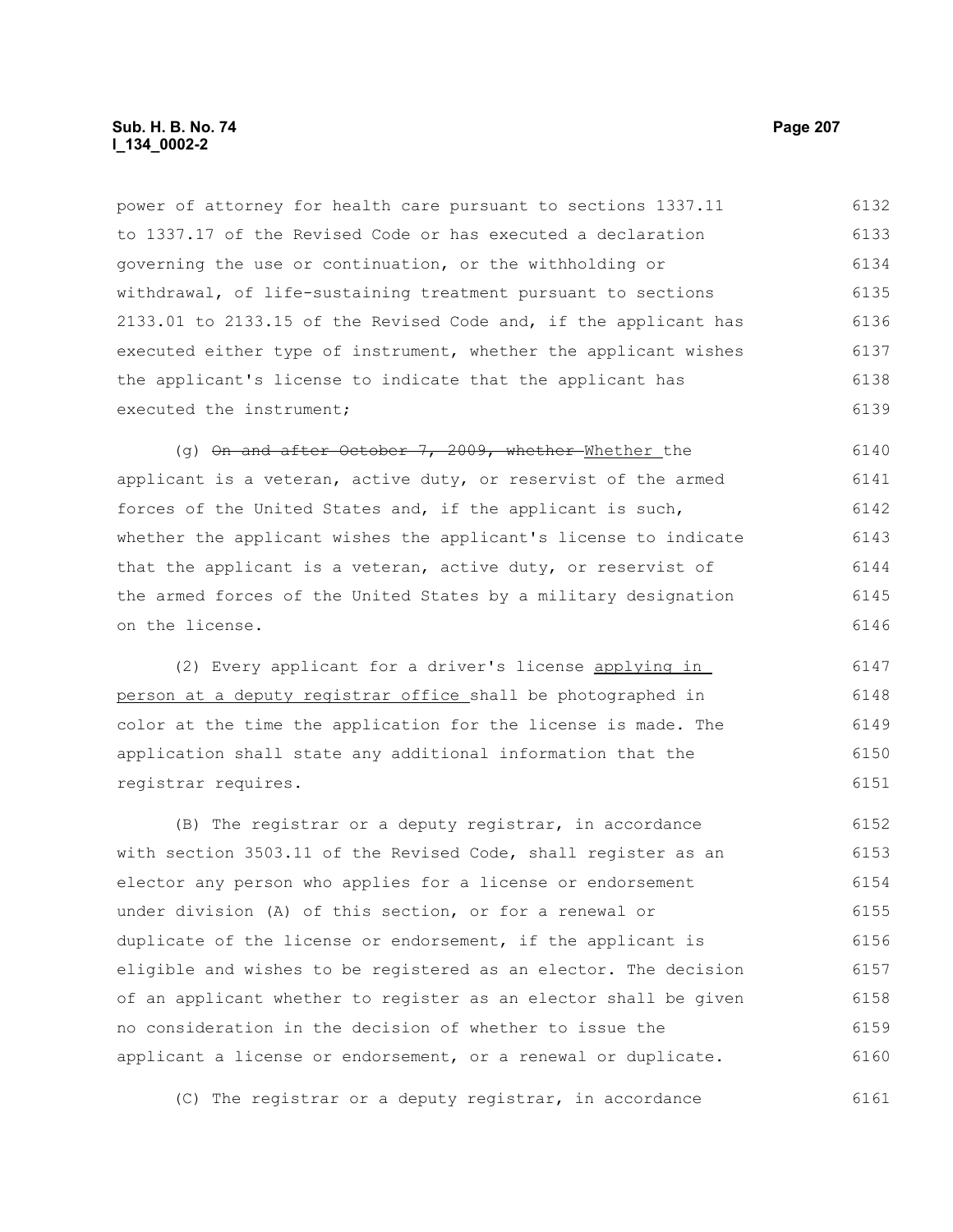## **Sub. H. B. No. 74 Page 208 l\_134\_0002-2**

with section 3503.11 of the Revised Code, shall offer the opportunity of completing a notice of change of residence or change of name to any applicant for a driver's license or endorsement under division (A) of this section, or for a renewal or duplicate of the license or endorsement, if the applicant is a registered elector who has changed the applicant's residence or name and has not filed such a notice. 6162 6163 6164 6165 6166 6167 6168

(D) In addition to any other information it contains,  $\Theta$ and after October 7, 2009, the approved form furnished by the registrar of motor vehicles for an application for a license or endorsement or an application for a duplicate of any such license or endorsement shall inform applicants that the applicant must present a copy of the applicant's DD-214 or an equivalent document in order to qualify to have the license or duplicate indicate that the applicant is a veteran, active duty, or reservist of the armed forces of the United States based on a request made pursuant to division (A)(1)(g) of this section. 6169 6170 6171 6172 6173 6174 6175 6176 6177 6178

 **Sec. 4507.061.** (A) Beginning on and after July 1, 2022, the registrar of motor vehicles may authorize the online renewal of a driver's license or identification card issued by the bureau of motor vehicles for eligible applicants. An applicant is eligible for online renewal if all of the following apply: 6179 6180 6181 6182 6183

(1) The applicant's current driver's license or identification card was processed in person at a deputy registrar office. 6184 6185 6186

(2) The applicant has a photo on file with the bureau of motor vehicles from the applicant's current driver's license or identification card. 6187 6188 6189

(3) The applicant's current driver's license or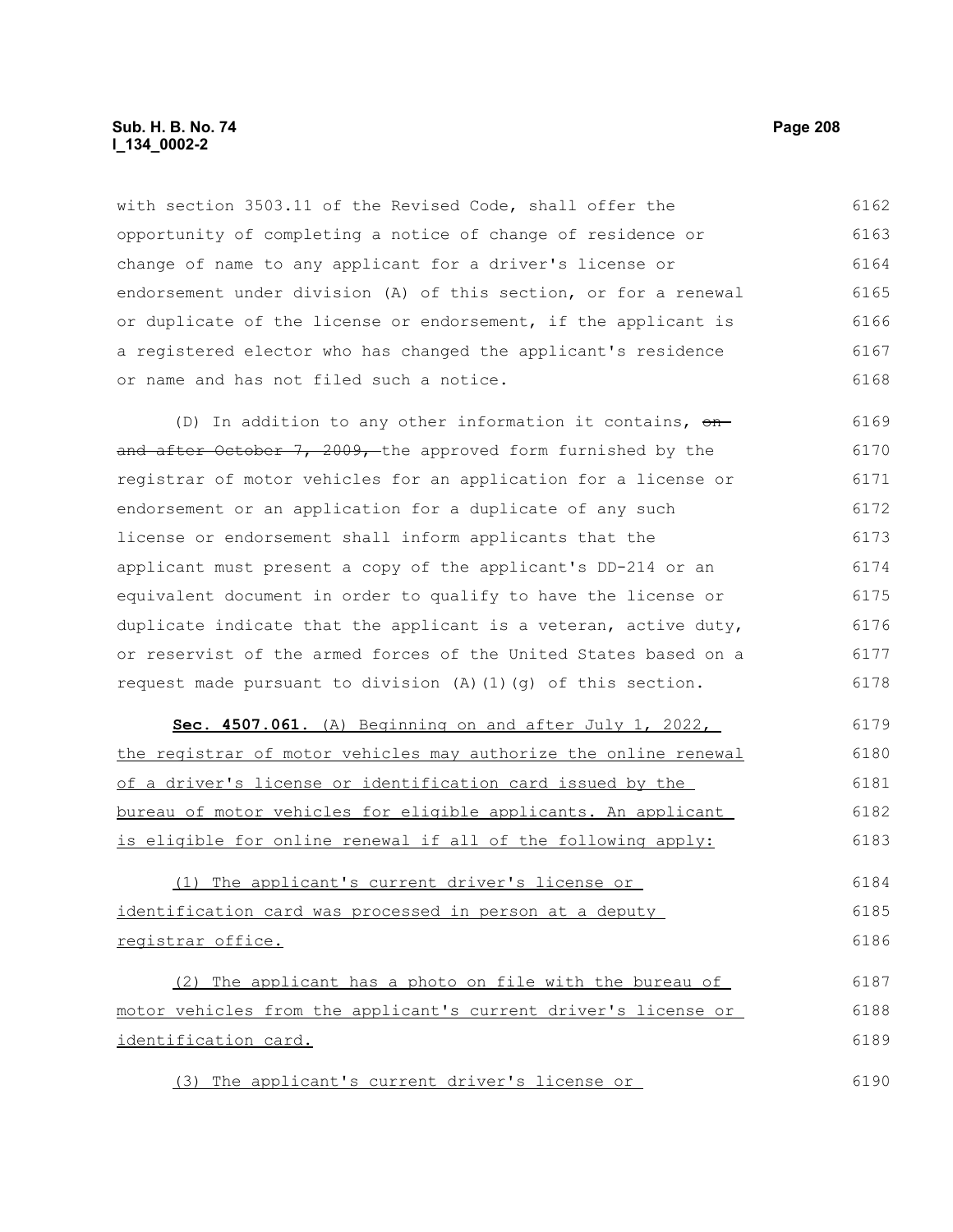| identification card expires on the birthday of the applicant in | 6191 |
|-----------------------------------------------------------------|------|
| the fourth year after the date it was issued.                   | 6192 |
| (4) The applicant is applying for a driver's license or         | 6193 |
| identification card that expires on the birthday of the         | 6194 |
| applicant in the fourth year after the date it is issued.       | 6195 |
| (5) The applicant's current driver's license or                 | 6196 |
| identification card is unexpired or expired not more than six   | 6197 |
| months prior to the date of the application.                    | 6198 |
| (6) The applicant is a citizen of the United States and a       | 6199 |
| permanent resident of this state.                               | 6200 |
| (7) The applicant is twenty-one years of age or older, but      | 6201 |
| less than sixty-five years of age.                              | 6202 |
| (8) The applicant's current driver's license or driving         | 6203 |
| privileges are not suspended, canceled, revoked, or restricted, | 6204 |
| and the applicant is not otherwise prohibited by law from       | 6205 |
| obtaining a driver's license or identification card.            | 6206 |
| (9) The applicant has no changes to the applicant's name        | 6207 |
| or personal information, other than a change of address.        | 6208 |
| (10) The applicant has no medical restrictions that would       | 6209 |
| require the applicant to apply for a driver's license or        | 6210 |
| identification card in person at a deputy registrar office. The | 6211 |
| registrar shall determine the medical restrictions that require | 6212 |
| in person applications.                                         | 6213 |
| (B) An applicant may not submit an application online for       | 6214 |
| any of the following:                                           | 6215 |
| (1) A temporary instruction permit;                             | 6216 |
| (2) A commercial driver's license or a commercial driver's      | 6217 |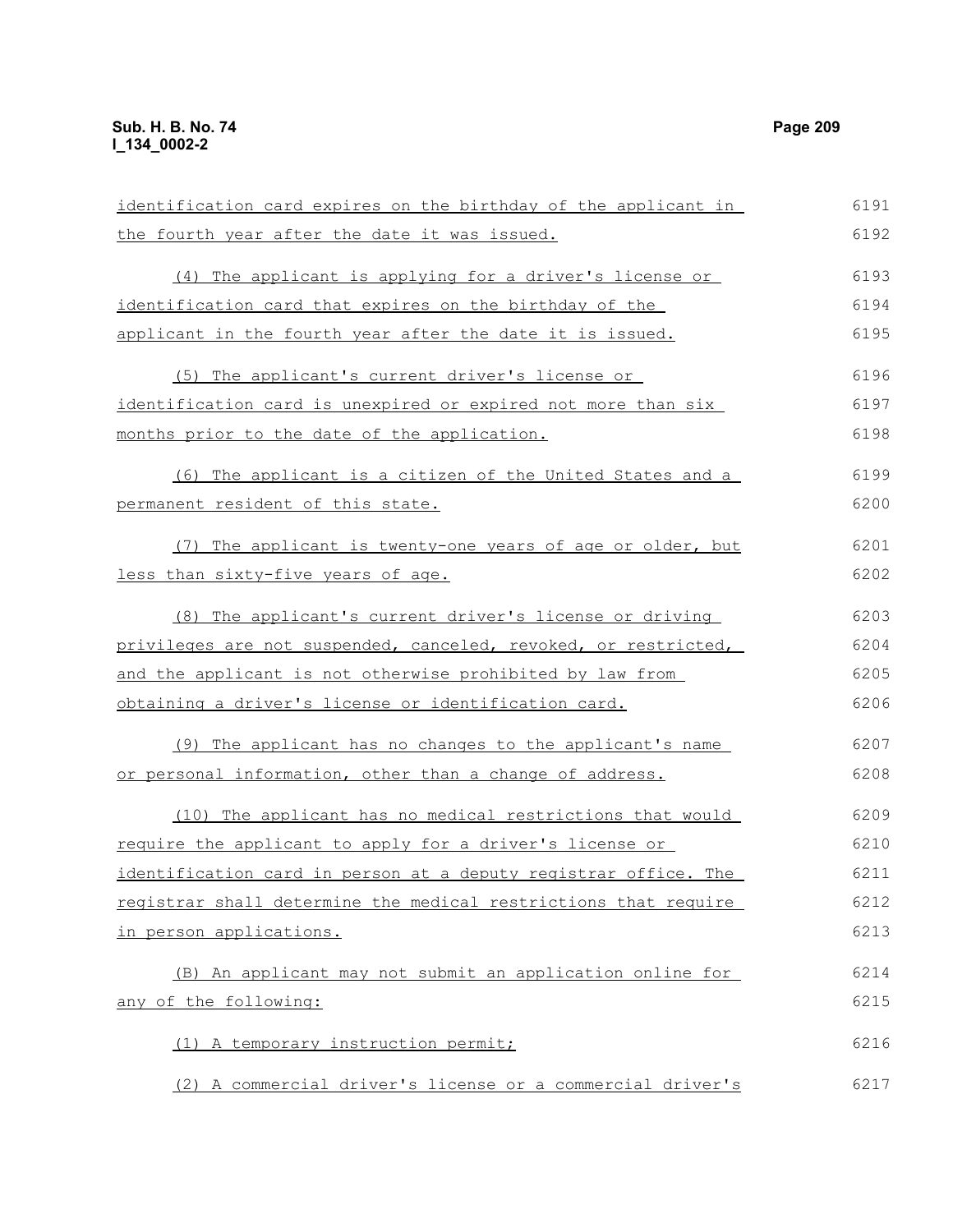license temporary instruction permit;

(3) An initial issuance of an Ohio driver's license or identification card; (4) An initial issuance of a federally compliant driver's license or identification card; (5) An ignition interlock license; (6) A nonrenewable license. (C) The registrar may require an applicant to provide a digital copy of any identification documents and supporting documents as required by statute or administrative rule to comply with current state and federal requirements. (D) Except as otherwise provided, an applicant shall comply with all other applicable laws related to the issuance of a driver's license or identification card in order to renew a driver's license or identification card under this section. (E) The registrar may adopt rules in accordance with Chapter 119. of the Revised Code to implement and administer this section. **Sec. 4507.12.** (A)(1) Except as provided in division (C) of section 4507.10 of the Revised Code, each person applying for the renewal of a driver's license in person at a deputy registrar office shall submit to a screening of the person's vision before the license may be renewed. Except as provided in division (A)(2) of this section, the vision screening shall be conducted at the office of the deputy registrar receiving the application for license renewal. (2) A person applying for the renewal of a driver's license in person at a deputy registrar office who is capable of 6219 6220 6221 6222 6223 6224 6225 6226 6227 6228 6229 6230 6231 6232 6233 6234 6235 6236 6237 6238 6239 6240 6241 6242 6243 6244 6245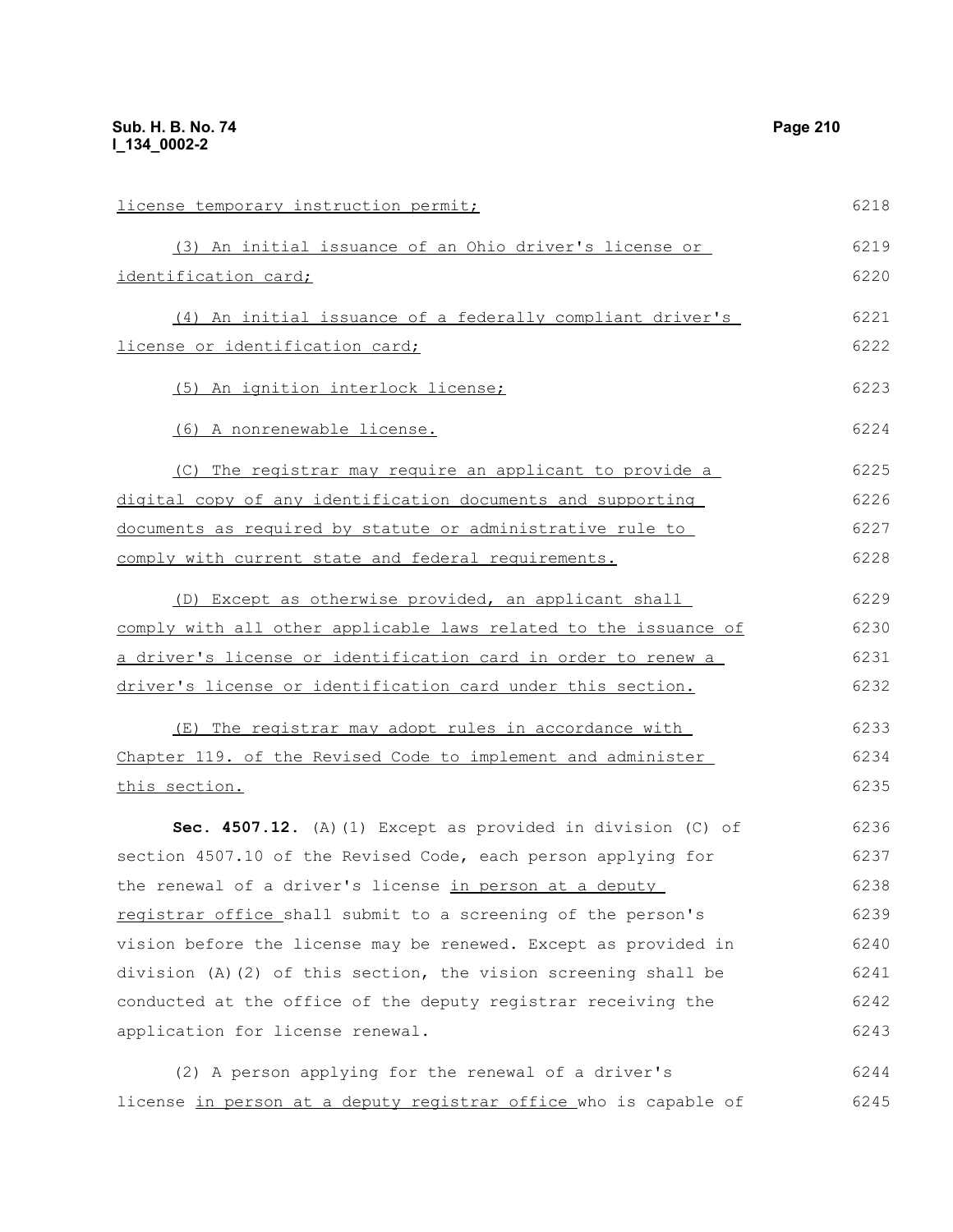## **Sub. H. B. No. 74** Page 211 **l\_134\_0002-2**

meeting the standards required for licensing, but who is not capable of passing the vision screening conducted at the office of the deputy registrar, may have the vision screening conducted at a licensed optometrist's or ophthalmologist's office of the person's choice. The person shall have the vision screening performed within ninety days prior to the time the person applies for the driver's license renewal. The person shall bring any forms required by the registrar to the vision screening conducted at the optometrist's or ophthalmologist's office to be completed by the optometrist or ophthalmologist. The person shall submit such forms to a deputy registrar at the time the person applies for the driver's license renewal to verify that the vision screening results meet the vision standards required for licensing. 6246 6247 6248 6249 6250 6251 6252 6253 6254 6255 6256 6257 6258 6259

(B) When the results of a vision screening given under division (A) of this section indicate that the vision of the person examined meets the standards required for licensing, the deputy registrar may renew the person's driver's license at that time. 6260 6261 6262 6263 6264

(C) When the results of a vision screening given under division (A) of this section indicate that the vision of the person screened may not meet the standards required for licensing, the deputy registrar shall not renew the person's driver's license at that time but shall refer the person to a driver's license examiner appointed by the director of public safety under section 5502.05 of the Revised Code for a further examination of the person's vision. 6265 6266 6267 6268 6269 6270 6271 6272

(D) When a person referred to a driver's license examiner by a deputy registrar does not meet the vision standards required for licensing, the driver's license examiner shall 6273 6274 6275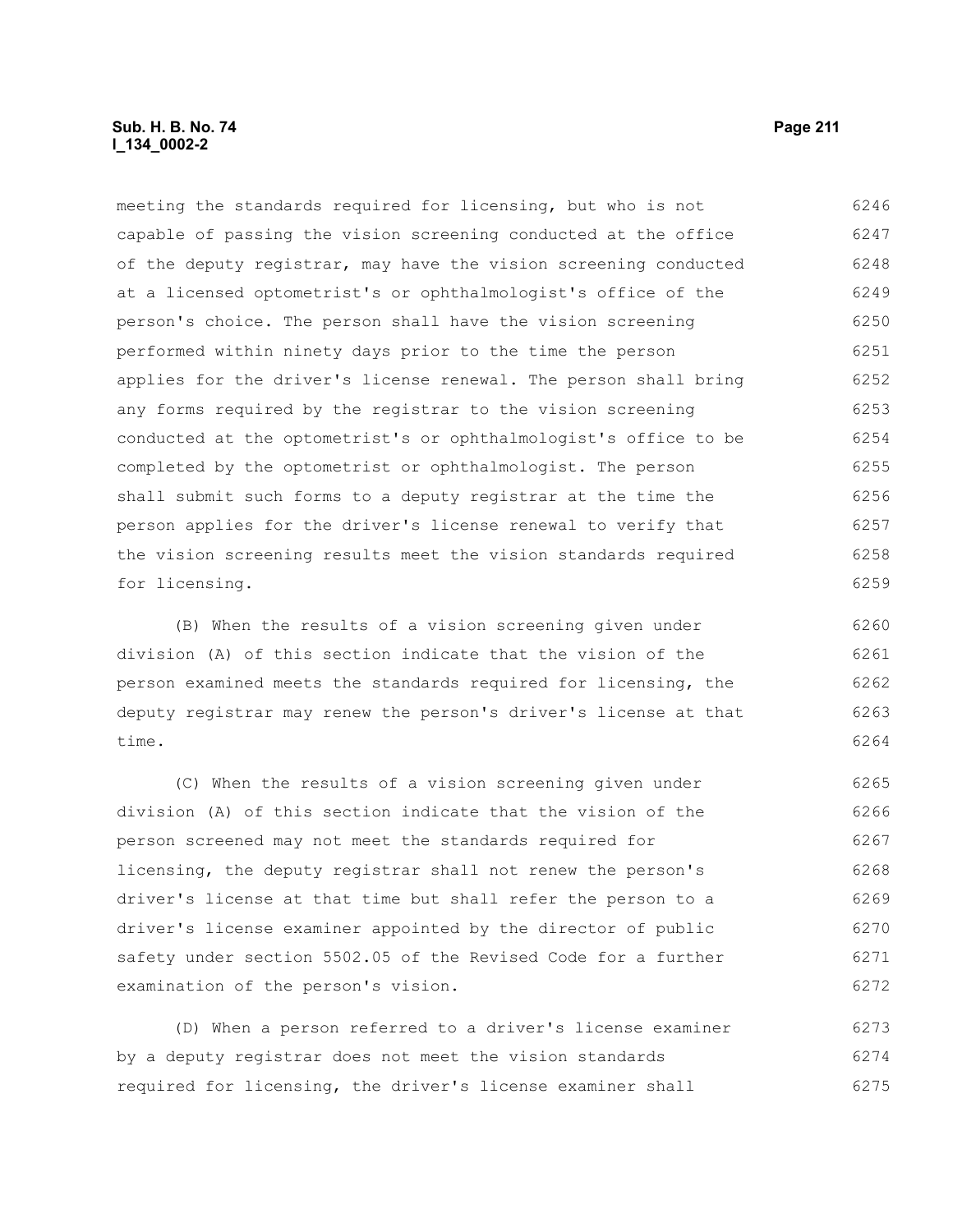## **Sub. H. B. No. 74 Page 212 l\_134\_0002-2**

retain the person's operator's license and shall immediately notify the registrar of motor vehicles of that fact. The driver's license examiner shall refer the person to a licensed optometrist or ophthalmologist of the person's choice. The person may have the optometrist or ophthalmologist conduct a vision screening and shall request the optometrist or ophthalmologist to certify the vision screening results on any forms required by the registrar. The person shall submit such forms to a deputy registrar or driver's license examiner to verify that the vision screening results meet the vision standards required for licensing. 6276 6277 6278 6279 6280 6281 6282 6283 6284 6285 6286

(E) No driver's license shall be issued to a person, until the person's vision is corrected to meet the standards required for licensing by this section. Any person who operates a motor vehicle on a highway, or on any public or private property used by the public for purposes of vehicular travel or parking, during the time the person's driver's license is held by a driver's license examiner under this division, shall be deemed to be operating a motor vehicle in violation of division (A) of section 4510.12 of the Revised Code. 6287 6288 6289 6290 6291 6292 6293 6294 6295

(F) The registrar shall adopt rules and shall provide any forms necessary to properly conduct vision screenings at the office of a deputy registrar, a driver examination station, or at the office of a licensed optometrist or ophthalmologist. 6296 6297 6298 6299

(G) A person conducting vision screenings under this section is not personally liable for damages for injury or loss to persons or property and for death caused by the operation of a motor vehicle by any person whose driver's license was renewed by the deputy registrar under division (B) of this section. 6300 6301 6302 6303 6304

Sec. 4507.21. (A) Each Except as provided in section 6305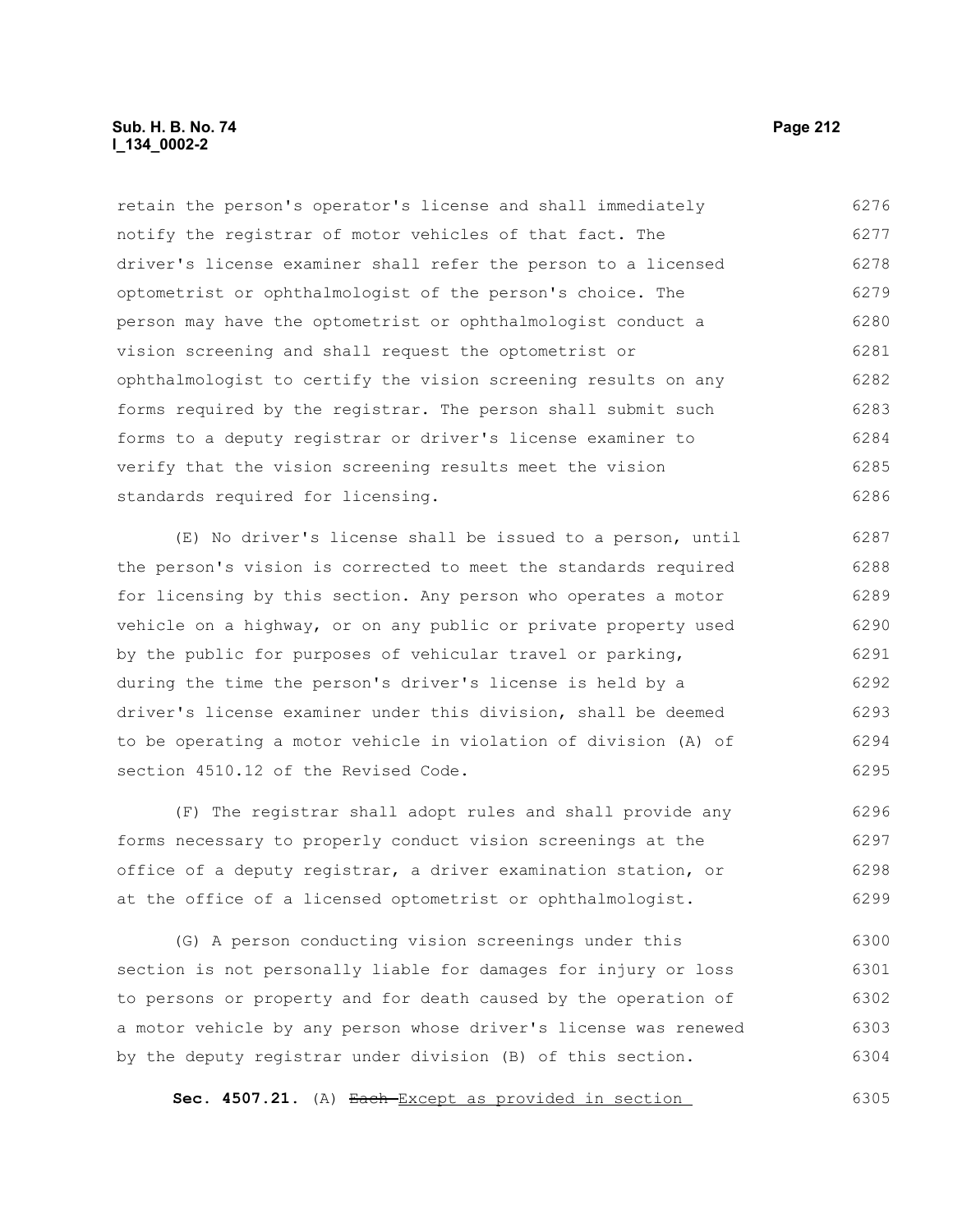4507.061 of the Revised Code, each applicant for a driver's license shall file an application in the office of the registrar of motor vehicles or of a deputy registrar. (B)(1) Each person under eighteen years of age applying for a driver's license issued in this state shall present satisfactory evidence of having successfully completed any one of the following: (a) A driver education course approved by the state department of education prior to December 31, 2003. 6306 6307 6308 6309 6310 6311 6312 6313 6314

(b) A driver training course approved by the director of public safety. 6315 6316

(c) A driver training course comparable to a driver education or driver training course described in division (B)(1) (a) or (b) of this section and administered by a branch of the armed forces of the United States and completed by the applicant while residing outside this state for the purpose of being with or near any person serving in the armed forces of the United States. 6317 6318 6319 6320 6321 6322 6323

(2) Each person under eighteen years of age applying for a driver's license also shall present, on a form prescribed by the registrar, an affidavit signed by an eligible adult attesting that the person has acquired at least fifty hours of actual driving experience, with at least ten of those hours being at night. 6324 6325 6326 6327 6328 6329

(C)(1) An applicant for an initial driver's license shall present satisfactory evidence of successful completion of the abbreviated driver training course for adults, approved by the director of public safety under section 4508.02 of the Revised Code, if all of the following apply: 6330 6331 6332 6333 6334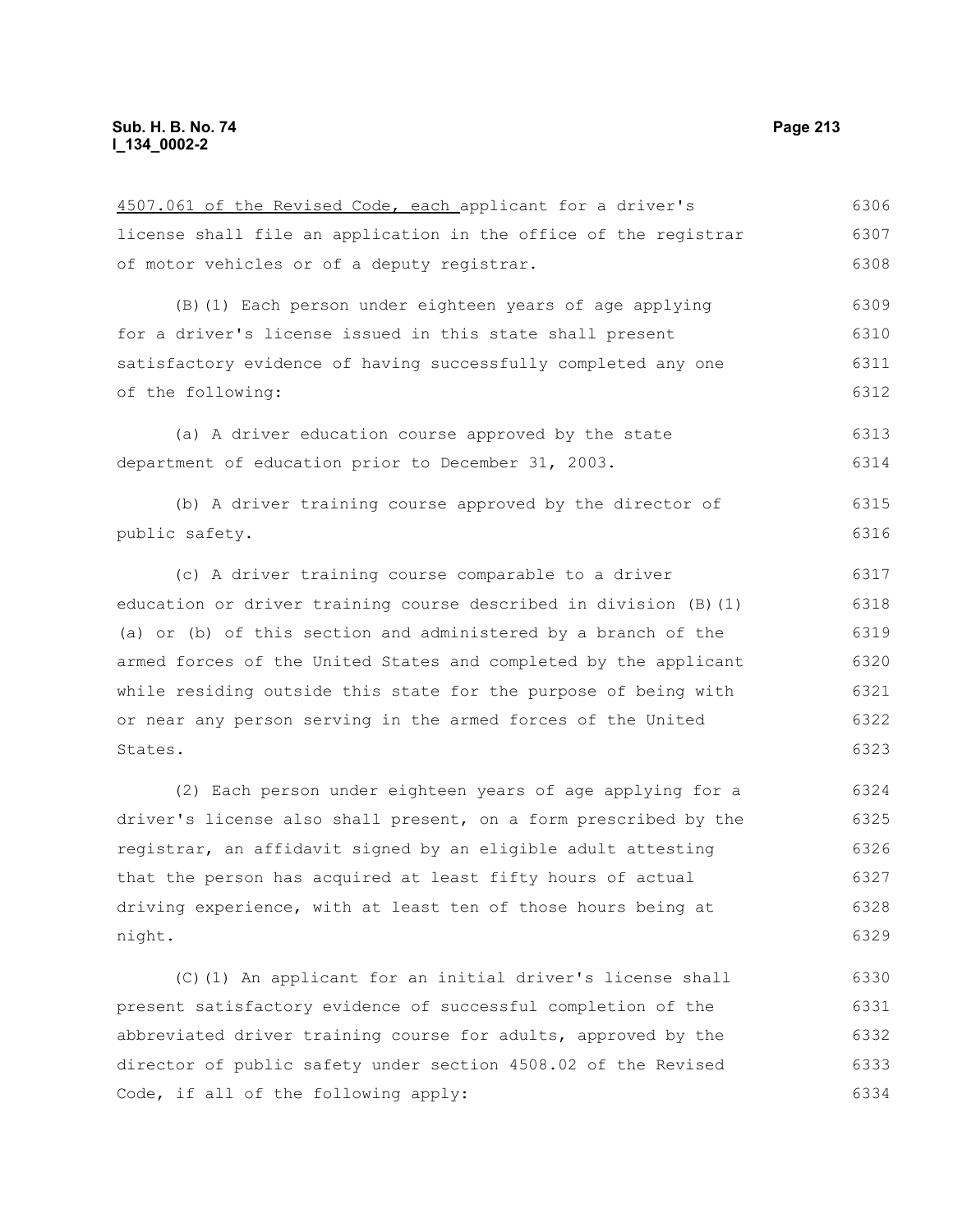Code.

(a) The applicant is eighteen years of age or older. (b) The applicant failed the road or maneuverability test required under division (A)(2) of section 4507.11 of the Revised 6335 6336 6337

(c) In the twelve months immediately preceding the date of application, the applicant has not successfully completed a driver training course. 6339 6340 6341

(2) An applicant shall present satisfactory evidence as required under division (C)(1) of this section prior to attempting the test a second or subsequent time. 6342 6343 6344

(D) If the registrar or deputy registrar determines that the applicant is entitled to the driver's license, it shall be issued. If the application shows that the applicant's license has been previously canceled or suspended, the deputy registrar shall forward the application to the registrar, who shall determine whether the license shall be granted. 6345 6346 6347 6348 6349 6350

(E) An applicant shall file an application under this section in duplicate, and the deputy registrar issuing the license shall immediately forward to the office of the registrar the original copy of the application, together with the duplicate copy of any certificate of completion if issued for purposes of division (B) of this section. The registrar shall prescribe rules as to the manner in which the deputy registrar files and maintains the applications and other records. The registrar shall file every application for a driver's or commercial driver's license and index them by name and number, and shall maintain a suitable record of all licenses issued, all convictions and bond forfeitures, all applications for licenses denied, and all licenses that have been suspended or canceled. 6351 6352 6353 6354 6355 6356 6357 6358 6359 6360 6361 6362 6363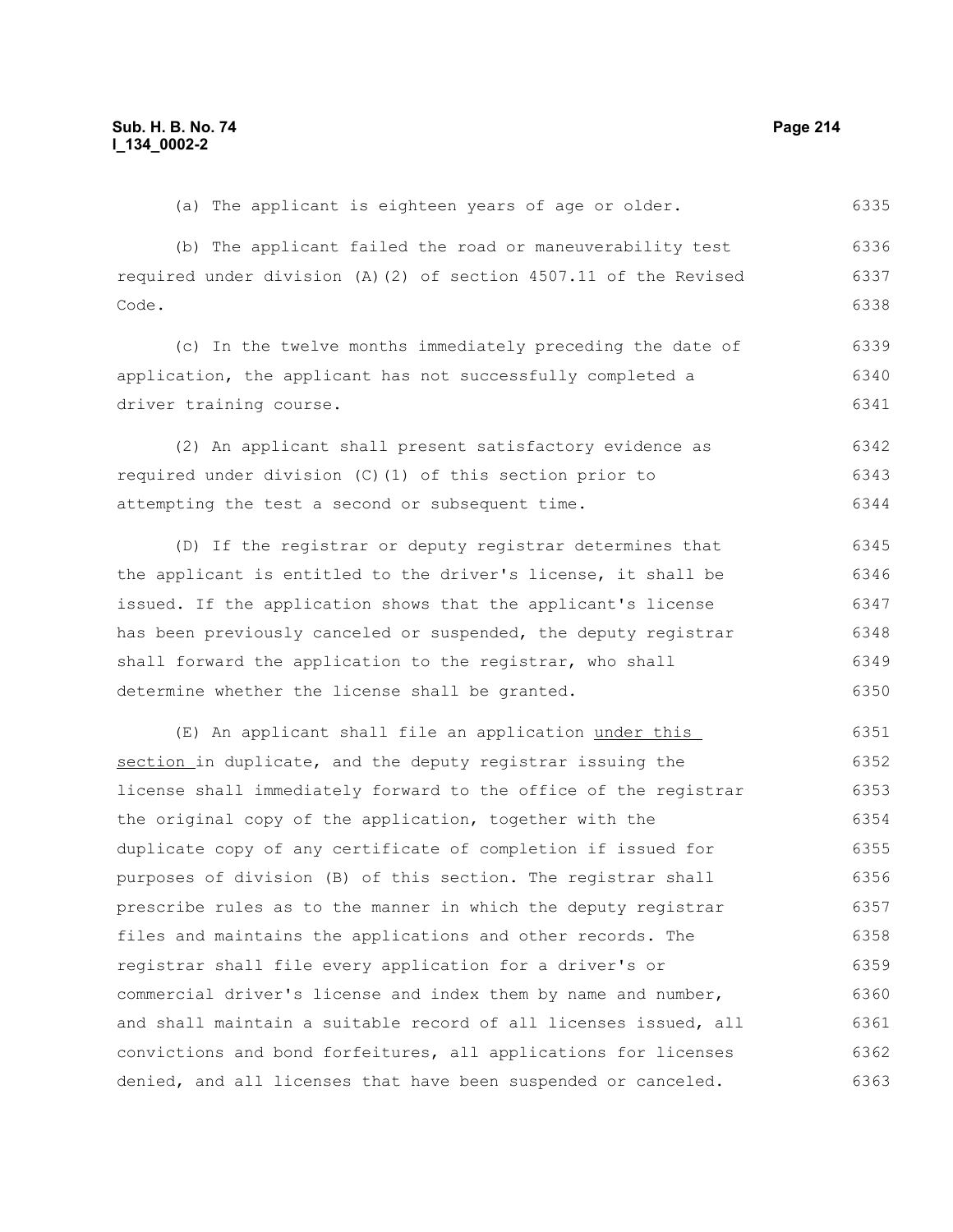# **Sub. H. B. No. 74** Page 215 **l\_134\_0002-2**

(F) For purposes of section 2313.06 of the Revised Code, the registrar shall maintain accurate and current lists of the residents of each county who are eighteen years of age or older, have been issued, on and after January 1, 1984, driver's or commercial driver's licenses that are valid and current, and would be electors if they were registered to vote, regardless of whether they actually are registered to vote. The lists shall contain the names, addresses, dates of birth, duration of residence in this state, citizenship status, and social security numbers, if the numbers are available, of the licensees, and may contain any other information that the registrar considers suitable. 6364 6365 6366 6367 6368 6369 6370 6371 6372 6373 6374 6375

(G) Each person under eighteen years of age applying for a motorcycle operator's endorsement or a restricted license enabling the applicant to operate a motorcycle shall present satisfactory evidence of having completed the courses of instruction in the motorcycle safety and education program described in section 4508.08 of the Revised Code or a comparable course of instruction administered by a branch of the armed forces of the United States and completed by the applicant while residing outside this state for the purpose of being with or near any person serving in the armed forces of the United States. If the registrar or deputy registrar then determines that the applicant is entitled to the endorsement or restricted license, it shall be issued. 6376 6377 6378 6379 6380 6381 6382 6383 6384 6385 6386 6387 6388

(H) No person shall knowingly make a false statement in an affidavit presented in accordance with division (B)(2) of this section. 6389 6390 6391

(I) As used in this section, "eligible adult" means any of the following persons: 6392 6393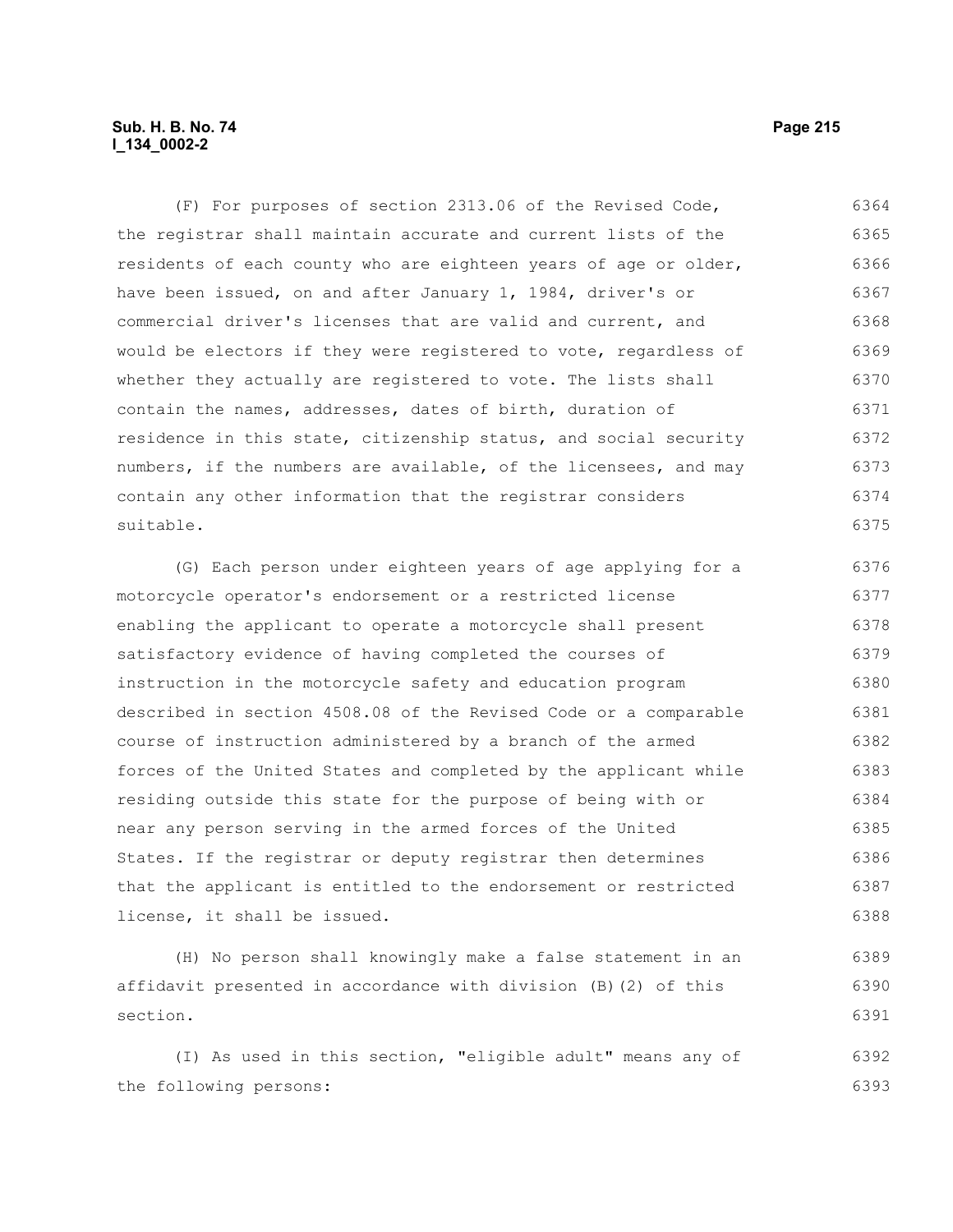(1) A parent, guardian, or custodian of the applicant; 6394

(2) A person over the age of twenty-one who acts in loco parentis of the applicant and who maintains proof of financial responsibility with respect to the operation of a motor vehicle owned by the applicant or with respect to the applicant's operation of any motor vehicle. 6395 6396 6397 6398 6399

(J) Whoever violates division (H) of this section is guilty of a minor misdemeanor and shall be fined one hundred dollars. 6400 6401 6402

**Sec. 4507.213.** (A) Any person who becomes a resident of this state, within thirty days of becoming a resident, shall surrender any driver's license, temporary instruction permit, or identification card issued by another state to the registrar of motor vehicles or a deputy registrar. If such a person intends to operate a motor vehicle upon the public roads or highways, the person shall apply for a temporary instruction permit or driver's license in this state. If the person fails to apply for a driver's license or temporary instruction permit within thirty days of becoming a resident, the person shall not operate any motor vehicle in this state under a license or permit issued by another state. 6403 6404 6405 6406 6407 6408 6409 6410 6411 6412 6413 6414

(B)(1) Whoever violates division (A) of this section is guilty of a minor misdemeanor.

(2) The offense established under division (B)(1) of this section is a strict liability offense and strict liability is a culpable mental state for purposes of section 2901.20 of the Revised Code. The designation of this offense as a strict liability offense shall not be construed to imply that any other offense, for which there is no specified degree of culpability, 6417 6418 6419 6420 6421 6422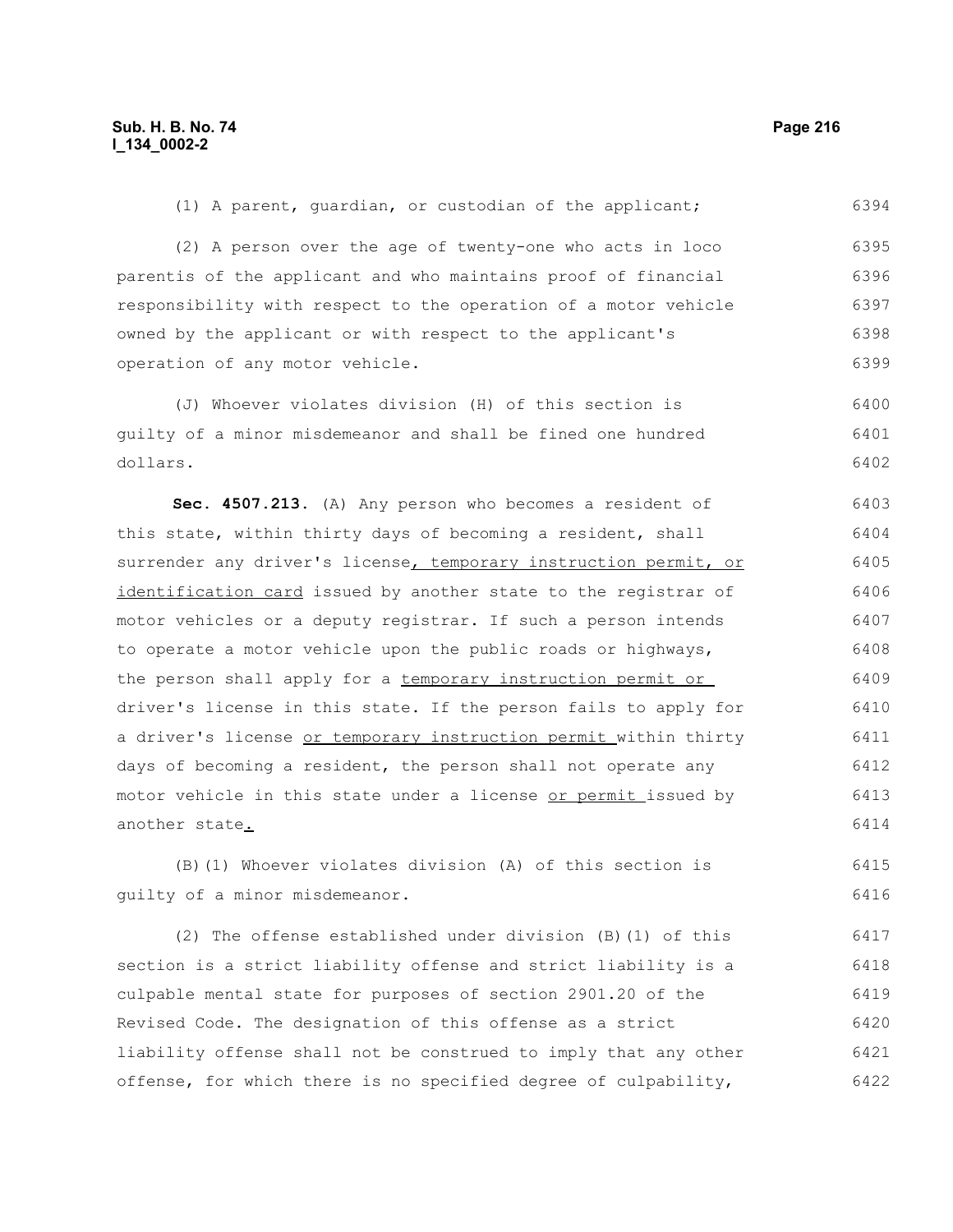6423

is not a strict liability offense.

(C) For purposes of division (A) of this section, "resident" means any person to whom any of the following applies: 6424 6425 6426

 $(3)(1)$  The person maintains their principal residence in this state and does not reside in this state as a result of the person's active service in the United States armed forces. 6427 6428 6429

 $(4)$  (2) The person is determined by the registrar of motor vehicles to be a resident in accordance with standards adopted by the registrar under section 4507.01 of the Revised Code. 6430 6431 6432

| <b>Sec. 4507.50.</b> (A) (1) The registrar of motor vehicles or a     | 6433 |
|-----------------------------------------------------------------------|------|
| deputy registrar shall issue an identification card <del>, upon</del> | 6434 |
| receipt of to a person when all of the following apply:               | 6435 |

(a) The registrar or deputy registrar receives an application completed in accordance with section 4507.51 of the Revised Code and payment of the applicable fees $\frac{1}{100}$ 6436 6437 6438

(b) The person who is a resident or a temporary resident of this state-who-. 6439 6440

(c) The person is not licensed as an operator of a motor vehicle in this state or another licensing jurisdiction. 6441 6442

(d) The person does not hold an identification card from another jurisdiction. 6443 6444

(2)(a) The registrar of motor vehicles or a deputy registrar may issue a temporary identification card, uponreceipt of when all of the following apply: 6445 6446 6447

(i) The registrar or deputy registrar receives an application completed in accordance with section 4507.51 of the 6448 6449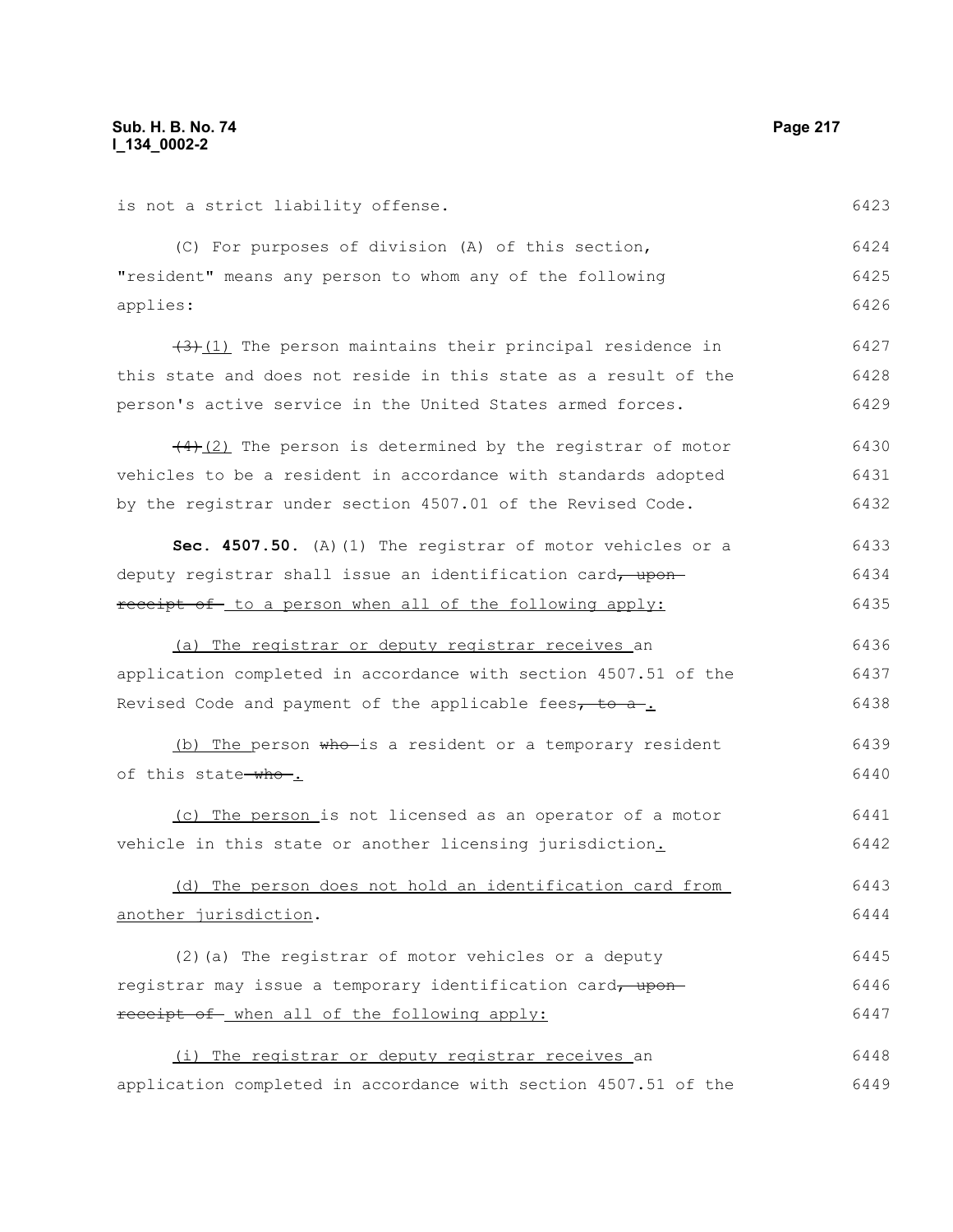(ii) The person who is a resident or temporary resident of this state-whose-. (iii) The person's Ohio driver's or commercial driver's license has been suspended or canceled. (iv) The person does not hold an identification card from another jurisdiction. (b) The temporary identification card shall be identical to an identification card, except that it shall be printed on its face with a statement that the card is valid during the effective dates of the suspension or cancellation of the cardholder's license, or until the birthday of the cardholder in the fourth year after the date on which it is issued, whichever is shorter. (c) The cardholder shall surrender the temporary identification card to the registrar or any deputy registrar before the cardholder's driver's or commercial driver's license is restored or reissued. (B)(1) Except as provided in division (C) or (D) of this section, an applicant shall pay the following fees prior to issuance of an identification card or a temporary identification card: (a) A fee of three dollars and fifty cents if the card will expire on the applicant's birthday four years after the date of issuance or a fee of six dollars if the card will expire on the applicant's birthday eight years after the date of issuance; 6451 6452 6453 6454 6455 6456 6457 6458 6459 6460 6461 6462 6463 6464 6465 6466 6467 6468 6469 6470 6471 6472 6473 6474 6475 6476

Revised Code and payment of the applicable fees $\tau$  to  $a_{-}$ .

(b) A fee equal to the amount established under section 6477

6450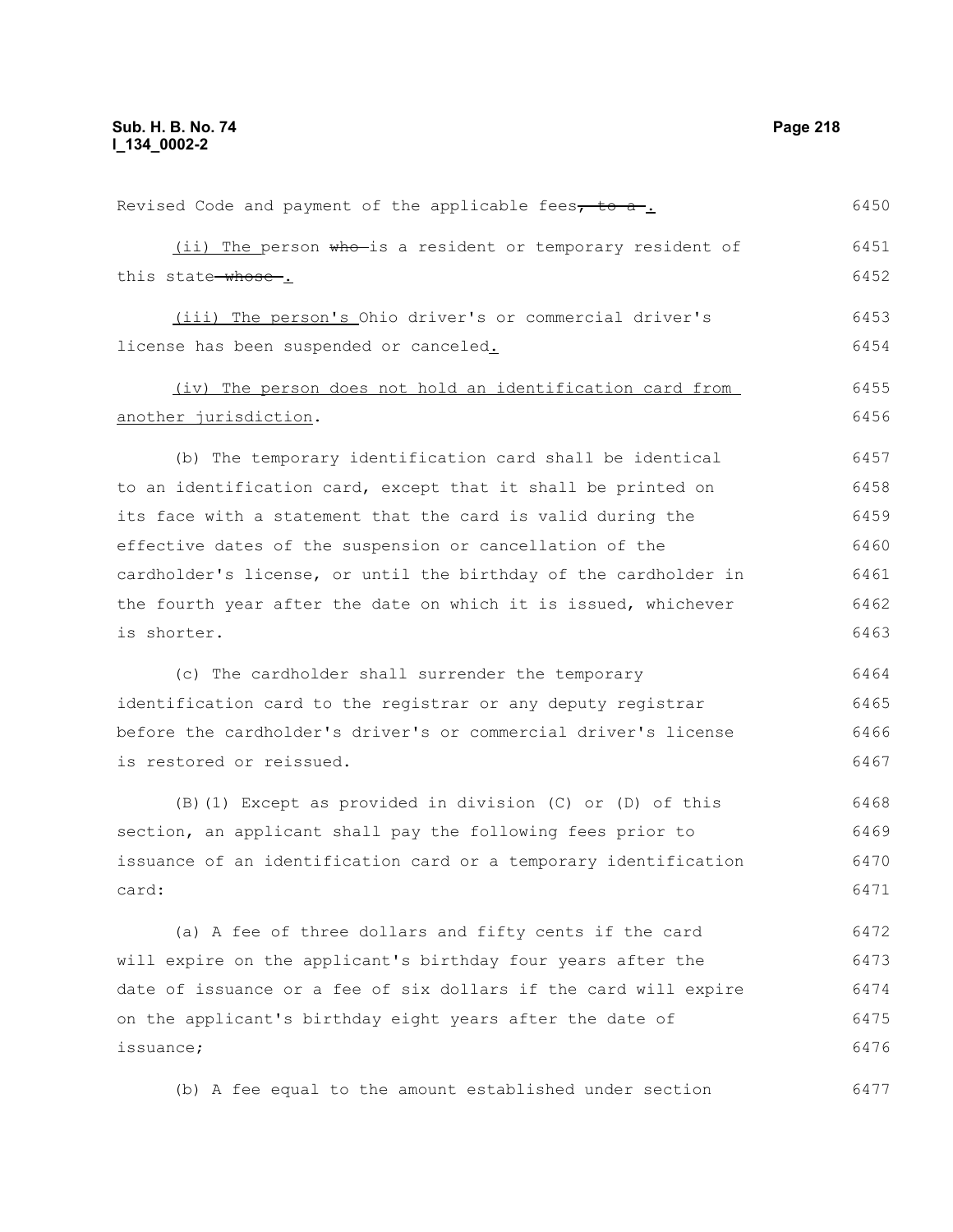# **Sub. H. B. No. 74** Page 219 **l\_134\_0002-2**

4503.038 of the Revised Code if the card will expire on the applicant's birthday four years after the date of issuance or twice that amount if the card will expire on the applicant's birthday eight years after the date of issuance; 6478 6479 6480 6481

(c) A fee of one dollar and fifty cents if the card will expire on the applicant's birthday four years after the date of issuance or three dollars if the card will expire on the applicant's birthday eight years after the date of issuance, for the authentication of the documents required for processing an identification card or temporary identification card. A deputy registrar that authenticates the required documents shall retain the entire amount of the fee. 6482 6483 6484 6485 6486 6487 6488 6489

(2) The fees collected for issuing an identification card under this section, except for any fees allowed to the deputy registrar, shall be paid into the state treasury to the credit of the public safety - highway purposes fund created in section 4501.06 of the Revised Code. 6490 6491 6492 6493 6494

(C) A disabled veteran who has a service-connected disability rated at one hundred per cent by the veterans' administration may apply to the registrar or a deputy registrar for the issuance to that veteran of an identification card or a temporary identification card under this section without payment of any fee prescribed in division (B) of this section. 6495 6496 6497 6498 6499 6500

An application made under this division shall be accompanied by such documentary evidence of disability as the registrar may require by rule. 6501 6502 6503

(D) A resident who is eligible for an identification card with an expiration date that is in accordance with division (A) (8)(b) of section 4507.52 of the Revised Code and who is 6504 6505 6506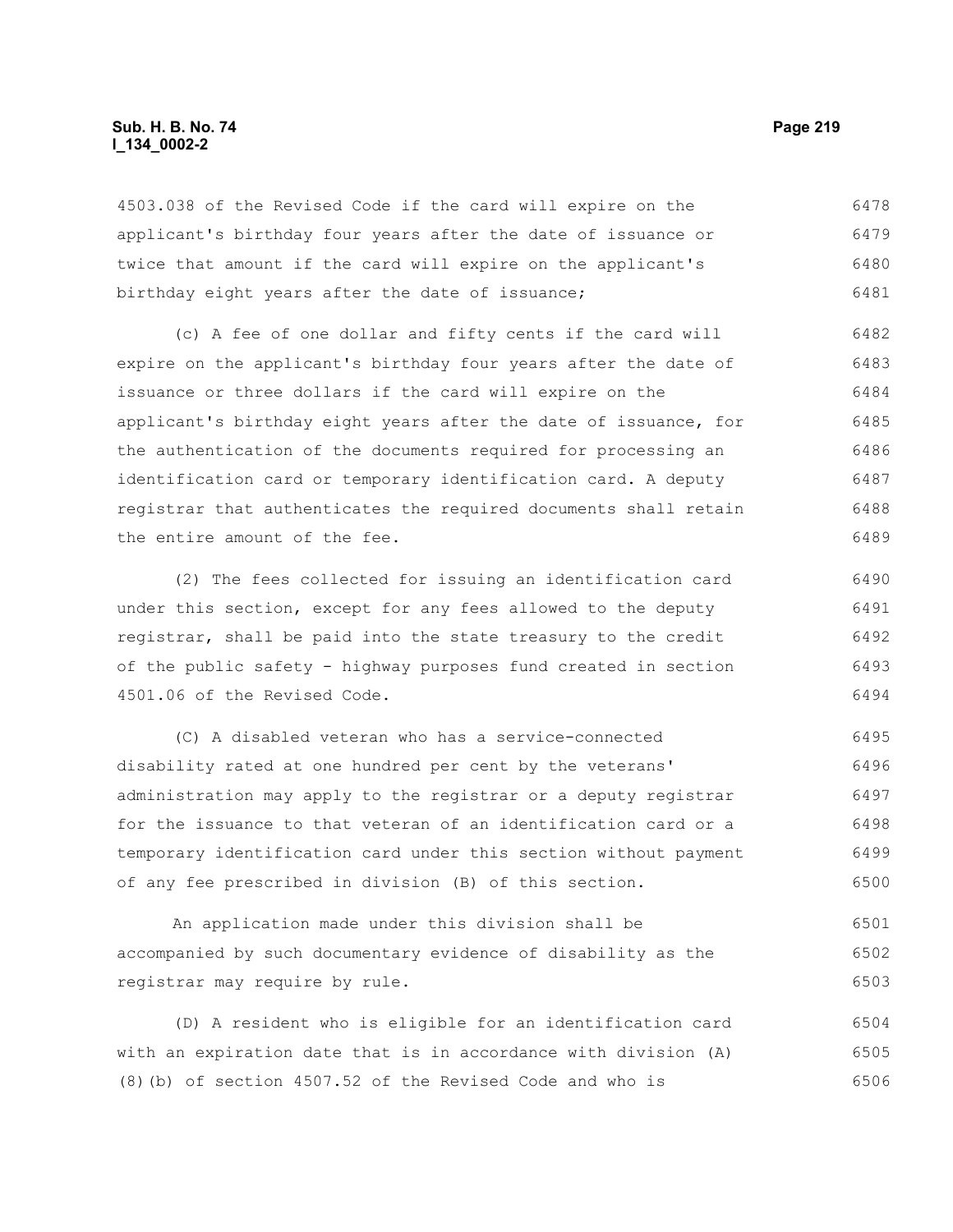# **Sub. H. B. No. 74** Page 220 **l\_134\_0002-2**

currently unemployed may apply to the registrar or a deputy registrar for the issuance of an identification card under this section without payment of any fee as prescribed in division (B) of this section. 6507 6508 6509 6510

An application made under division (D) of this section shall be accompanied by such documentary evidence of disability and unemployment as the registrar may require by rule. 6511 6512 6513

Sec. 4507.51. (A)(1) Every application for an identification card or duplicate shall be made on a form furnished or in a manner specified by the registrar of motor vehicles, shall be signed by the applicant, and by the applicant's parent or guardian if the applicant is under eighteen years of age, and shall contain the following information pertaining to the applicant: name, date of birth, sex, general description including the applicant's height, weight, hair color, and eye color, address, and social security number. The application also shall include, for an applicant who has not already certified the applicant's willingness to make an anatomical gift under section 2108.05 of the Revised Code, whether the applicant wishes to certify willingness to make such an anatomical gift and shall include information about the requirements of sections 2108.01 to 2108.29 of the Revised Code that apply to persons who are less than eighteen years of age. The statement regarding willingness to make such a donation shall be given no consideration in the decision of whether to issue an identification card. Each applicant applying in person at a deputy registrar office shall be photographed in color at the time of making application. 6514 6515 6516 6517 6518 6519 6520 6521 6522 6523 6524 6525 6526 6527 6528 6529 6530 6531 6532 6533 6534

(2)(a) The application also shall state whether the applicant has executed a valid durable power of attorney for 6535 6536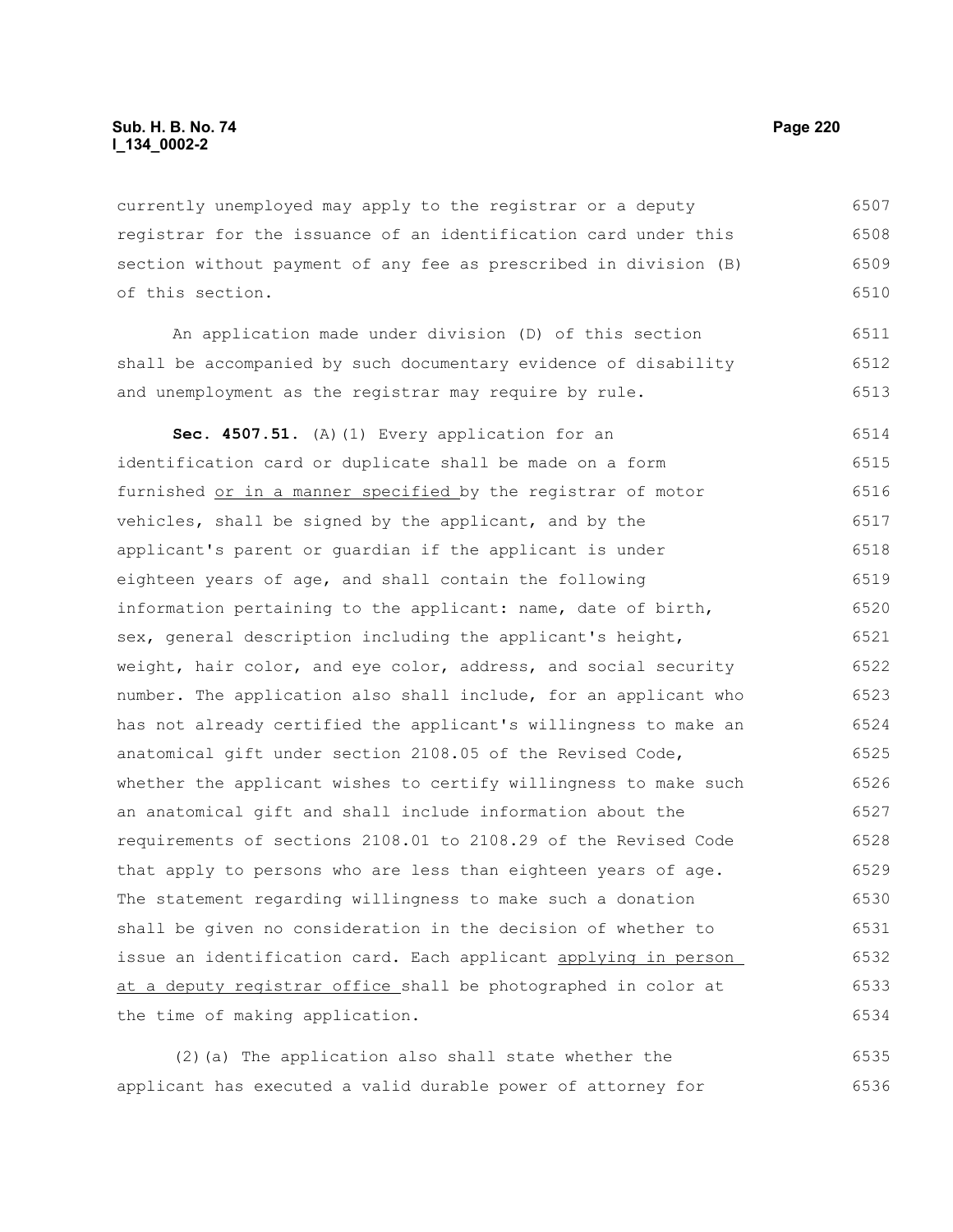# **Sub. H. B. No. 74** Page 221 **l\_134\_0002-2**

health care pursuant to sections 1337.11 to 1337.17 of the Revised Code or has executed a declaration governing the use or continuation, or the withholding or withdrawal, of lifesustaining treatment pursuant to sections 2133.01 to 2133.15 of the Revised Code and, if the applicant has executed either type of instrument, whether the applicant wishes the identification card issued to indicate that the applicant has executed the instrument. 6537 6538 6539 6540 6541 6542 6543 6544

(b) On and after October 7, 2009, the The application also shall state whether the applicant is a veteran, active duty, or reservist of the armed forces of the United States and, if the applicant is such, whether the applicant wishes the identification card issued to indicate that the applicant is a veteran, active duty, or reservist of the armed forces of the United States by a military designation on the identification card. 6545 6546 6547 6548 6549 6550 6551 6552

(3) The registrar or deputy registrar, in accordance with section 3503.11 of the Revised Code, shall register as an elector any person who applies for an identification card or duplicate if the applicant is eligible and wishes to be registered as an elector. The decision of an applicant whether to register as an elector shall be given no consideration in the decision of whether to issue the applicant an identification card or duplicate. 6553 6554 6555 6556 6557 6558 6559 6560

(B) The Except as provided in section 4507.061 of the Revised Code, the application for an identification card or duplicate shall be filed in the office of the registrar or deputy registrar. Each applicant shall present documentary evidence as required by the registrar of the applicant's age and identity, and the applicant shall swear that all information 6561 6562 6563 6564 6565 6566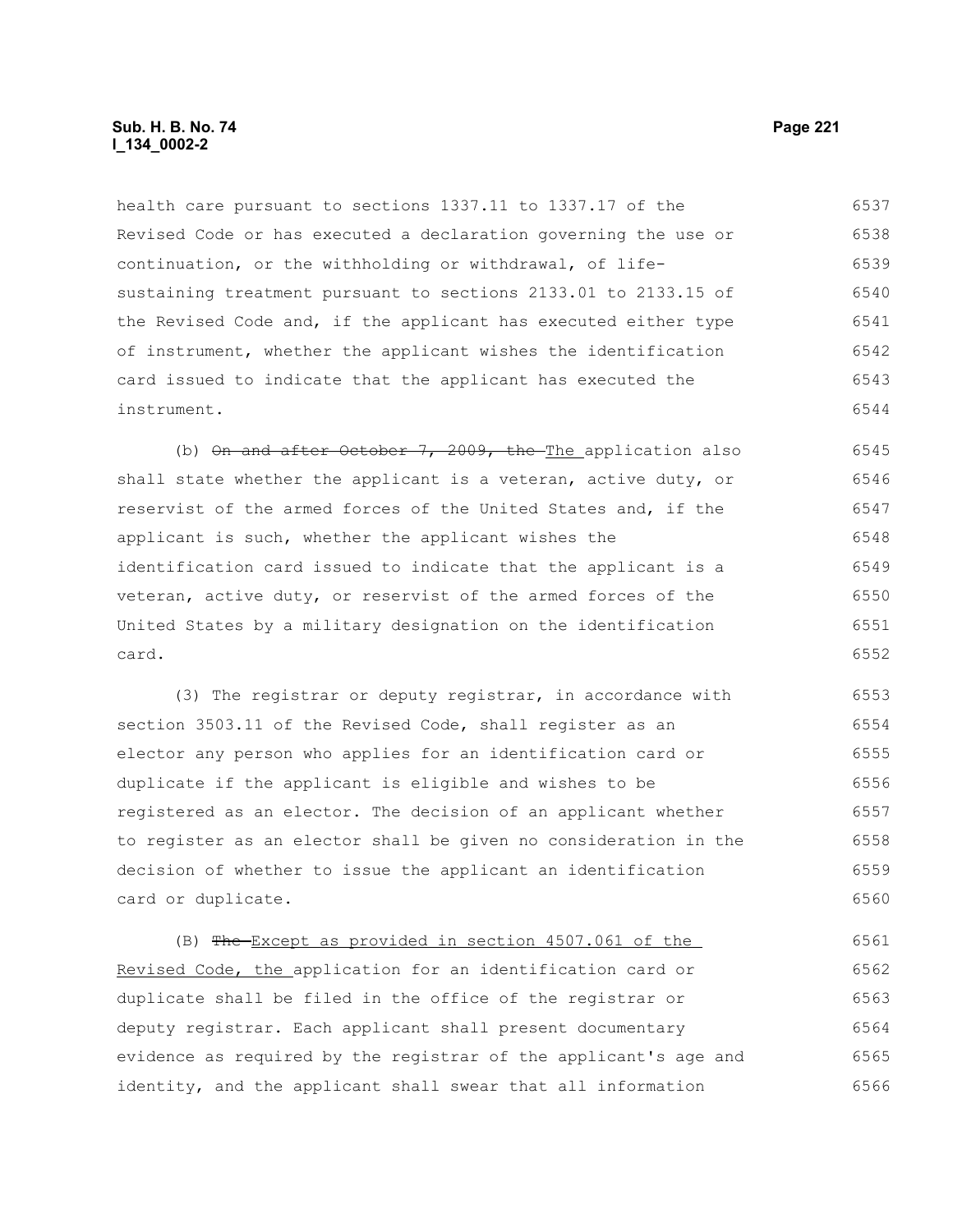# **Sub. H. B. No. 74** Page 222 **l\_134\_0002-2**

given is true. An identification card issued by the department of rehabilitation and correction under section 5120.59 of the Revised Code or an identification card issued by the department of youth services under section 5139.511 of the Revised Code shall be sufficient documentary evidence under this division upon verification of the applicant's social security number by the registrar or a deputy registrar. Upon issuing an identification card under this section for a person who has been issued an identification card under section 5120.59 or section 5139.511 of the Revised Code, the registrar or deputy registrar shall destroy the identification card issued under section 5120.59 or section 5139.511 of the Revised Code. 6567 6568 6569 6570 6571 6572 6573 6574 6575 6576 6577 6578

All applications for an identification card or duplicate under this section shall be filed in duplicate, and if submitted to a deputy registrar, a copy shall be forwarded to the registrar. The registrar shall prescribe rules for the manner in which a deputy registrar is to file and maintain applications and other records. The registrar shall maintain a suitable, indexed record of all applications denied and cards issued or canceled.

(C) In addition to any other information it contains,  $\Theta n$ and after the date that is fifteen months after April 7, 2009, the form furnished by the registrar of motor vehicles for an application for an identification card or duplicate shall inform applicants that the applicant must present a copy of the applicant's DD-214 or an equivalent document in order to qualify to have the card or duplicate indicate that the applicant is an honorably discharged veteran of the armed forces of the United States based on a request made pursuant to division (A)(2)(b) of this section. 6587 6588 6589 6590 6591 6592 6593 6594 6595 6596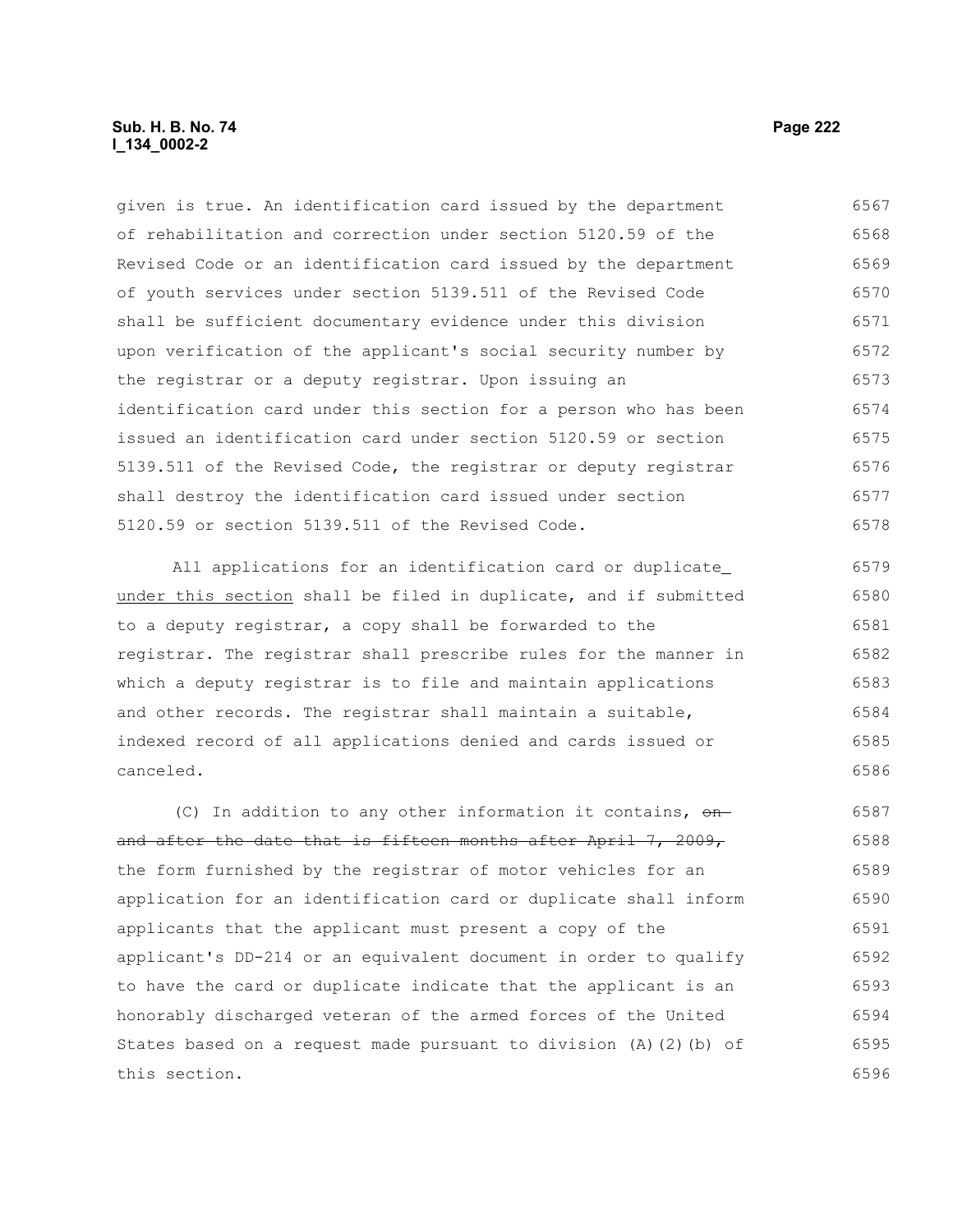**Sec. 4507.53.** Digitalized photographic records of the department of public safety may be released only to state, the following: (A) State, local, or federal governmental agencies for criminal justice purposes-and to any; (B) Any court; (C) The American association of motor vehicle administrators to allow state department of motor vehicles participating in the association's state-to-state verification services and digital image access and exchange program to use the photographic records for identity verification purposes. **Sec. 4511.195.** (A) As used in this section: (1) "Arrested person" means a person who is arrested for a violation of division (A) of section 4511.19 of the Revised Code or a municipal OVI ordinance and whose arrest results in a vehicle being seized under division (B) of this section. (2) "Vehicle owner" means either of the following: (a) The person in whose name is registered, at the time of the seizure, a vehicle that is seized under division (B) of this section; (b) A person to whom the certificate of title to a vehicle that is seized under division (B) of this section has been assigned and who has not obtained a certificate of title to the vehicle in that person's name, but who is deemed by the court as being the owner of the vehicle at the time the vehicle was seized under division (B) of this section. (3) "Interested party" includes the owner of a vehicle 6597 6598 6599 6600 6601 6602 6603 6604 6605 6606 6607 6608 6609 6610 6611 6612 6613 6614 6615 6616 6617 6618 6619 6620 6621 6622 6623

seized under this section, all lienholders, the arrested person,

6624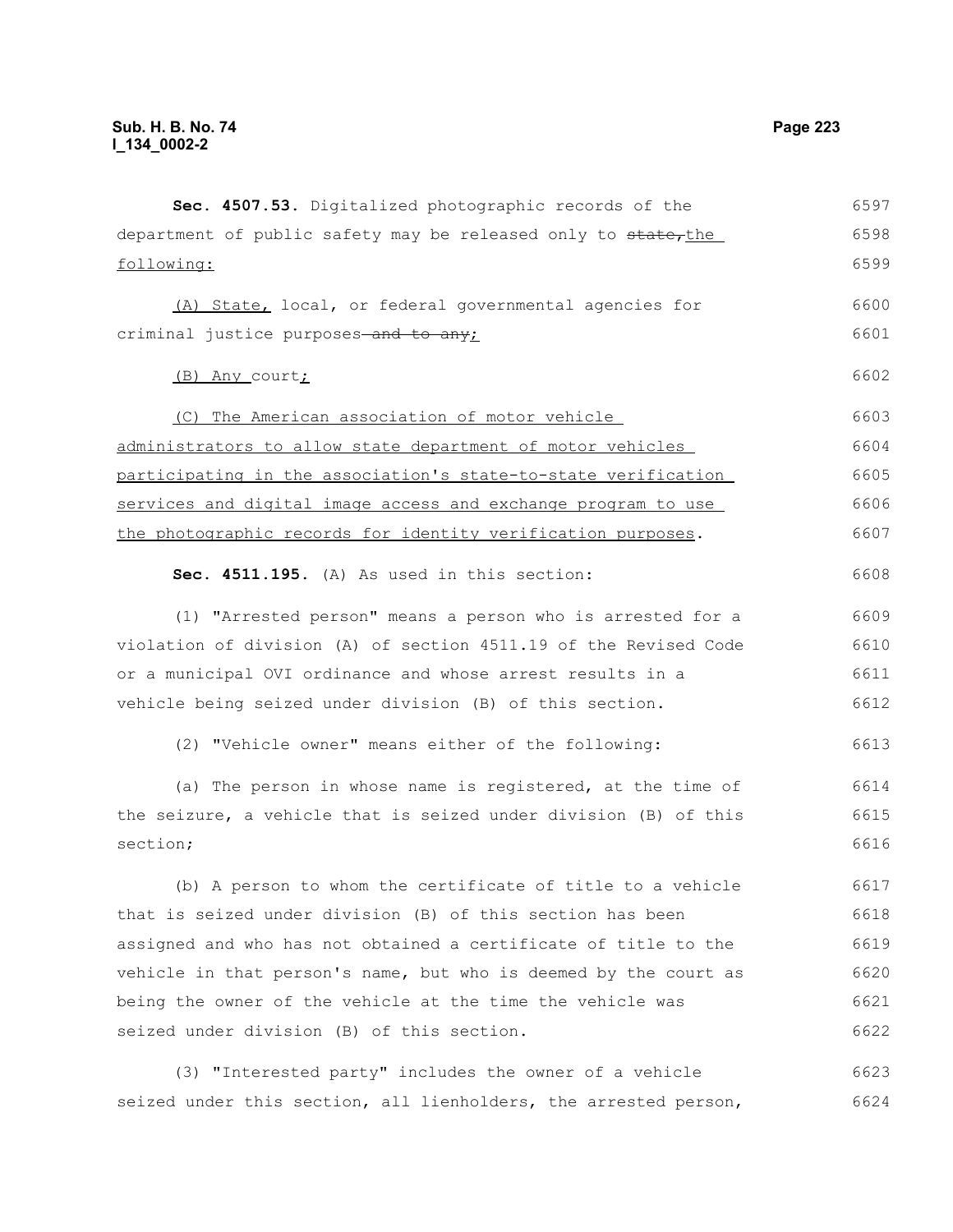the owner of the place of storage at which a vehicle seized under this section is stored, and the person or entity that caused the vehicle to be removed. 6625 6626 6627

(B)(1) The arresting officer or another officer of the law enforcement agency that employs the arresting officer, in addition to any action that the arresting officer is required or authorized to take by section 4511.19 or 4511.191 of the Revised Code or by any other provision of law, shall seize the vehicle that a person was operating at the time of the alleged offense and its license plates if the vehicle is registered in the arrested person's name and if either of the following applies: 6628 6629 6630 6631 6632 6633 6634 6635

(a) The person is arrested for a violation of division (A) of section 4511.19 of the Revised Code or of a municipal OVI ordinance and, within ten years of the alleged violation, the person previously has been convicted of or pleaded guilty to one or more violations of division (A) or (B) of section 4511.19 of the Revised Code or one or more other equivalent offenses. 6636 6637 6638 6639 6640 6641

(b) The person is arrested for a violation of division (A) of section 4511.19 of the Revised Code or of a municipal OVI ordinance and the person previously has been convicted of or pleaded guilty to a violation of division (A) of section 4511.19 of the Revised Code under circumstances in which the violation was a felony, regardless of when the prior felony violation of division (A) of section 4511.19 of the Revised Code and the conviction or guilty plea occurred. 6642 6643 6644 6645 6646 6647 6648 6649

(2) A law enforcement agency that employs a law enforcement officer who makes an arrest of a type that is described in division (B)(1) of this section and that involves a rented or leased vehicle that is being rented or leased for a period of thirty days or less shall notify, within twenty-four 6650 6651 6652 6653 6654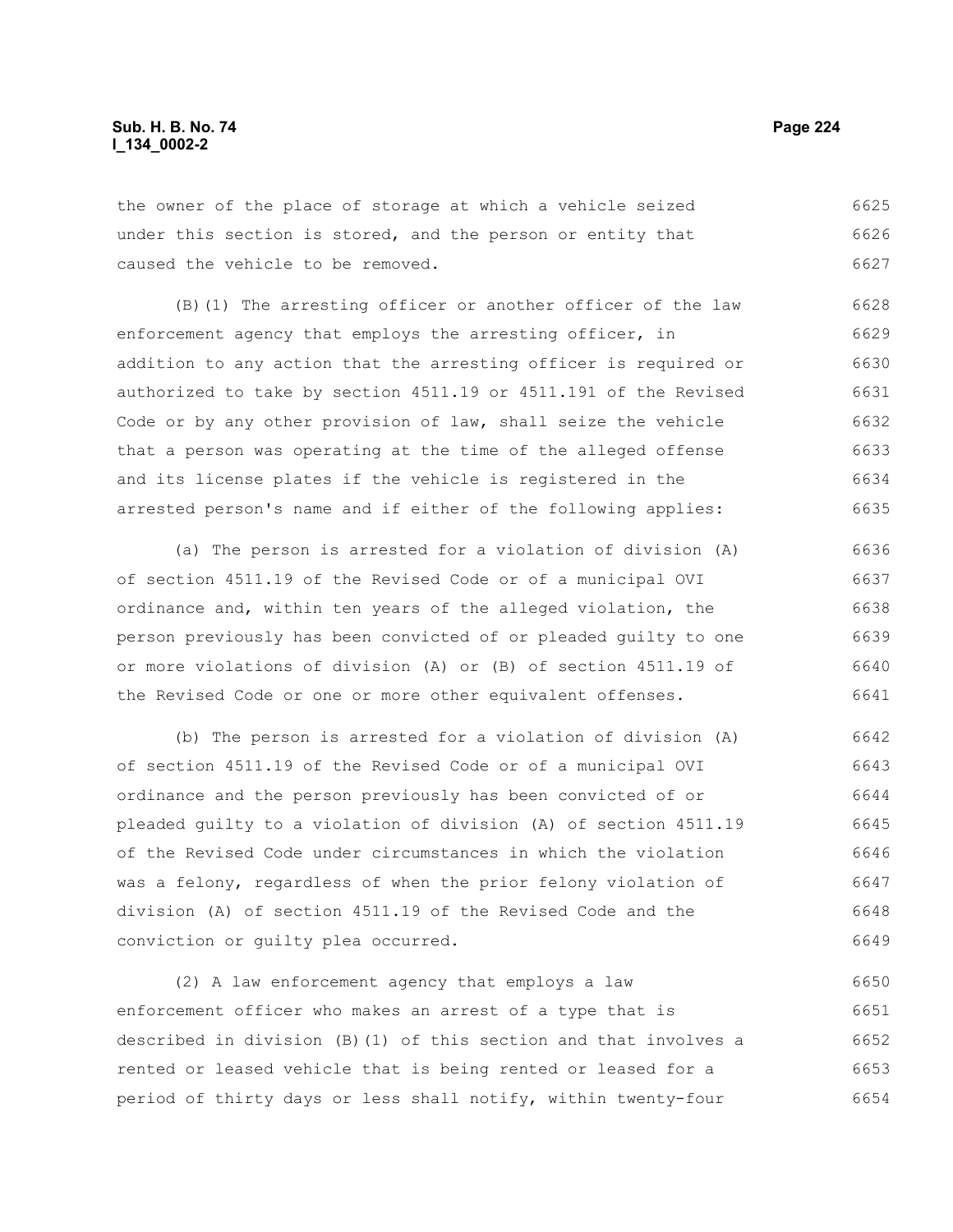hours after the officer makes the arrest, the lessor or owner of the vehicle regarding the circumstances of the arrest and the location at which the vehicle may be picked up. At the time of the seizure of the vehicle, the law enforcement officer who made the arrest shall give the arrested person written notice that the vehicle and its license plates have been seized; that the vehicle either will be kept by the officer's law enforcement agency or will be immobilized at least until the operator's initial appearance on the charge of the offense for which the arrest was made; that, at the initial appearance, the court in certain circumstances may order that the vehicle and license plates be released to the arrested person until the disposition of that charge; and that, if the arrested person is convicted of that charge, the court generally must order the immobilization of the vehicle and the impoundment of its license plates, or the forfeiture of the vehicle. 6655 6656 6657 6658 6659 6660 6661 6662 6663 6664 6665 6666 6667 6668 6669 6670

(3) The arresting officer or a law enforcement officer of the agency that employs the arresting officer shall give written notice of the seizure to the court that will conduct the initial appearance of the arrested person on the charges arising out of the arrest. Upon receipt of the notice, the court promptly shall determine whether the arrested person is the vehicle owner. If the court determines that the arrested person is not the vehicle owner, it promptly shall send by regular mail written notice of the seizure to the vehicle's registered owner. The written notice shall contain all of the information required by division (B)(2) of this section to be in a notice to be given to the arrested person and also shall specify the date, time, and place of the arrested person's initial appearance. The notice also shall inform the vehicle owner that if title to a motor vehicle that is subject to an order for criminal forfeiture under this 6671 6672 6673 6674 6675 6676 6677 6678 6679 6680 6681 6682 6683 6684 6685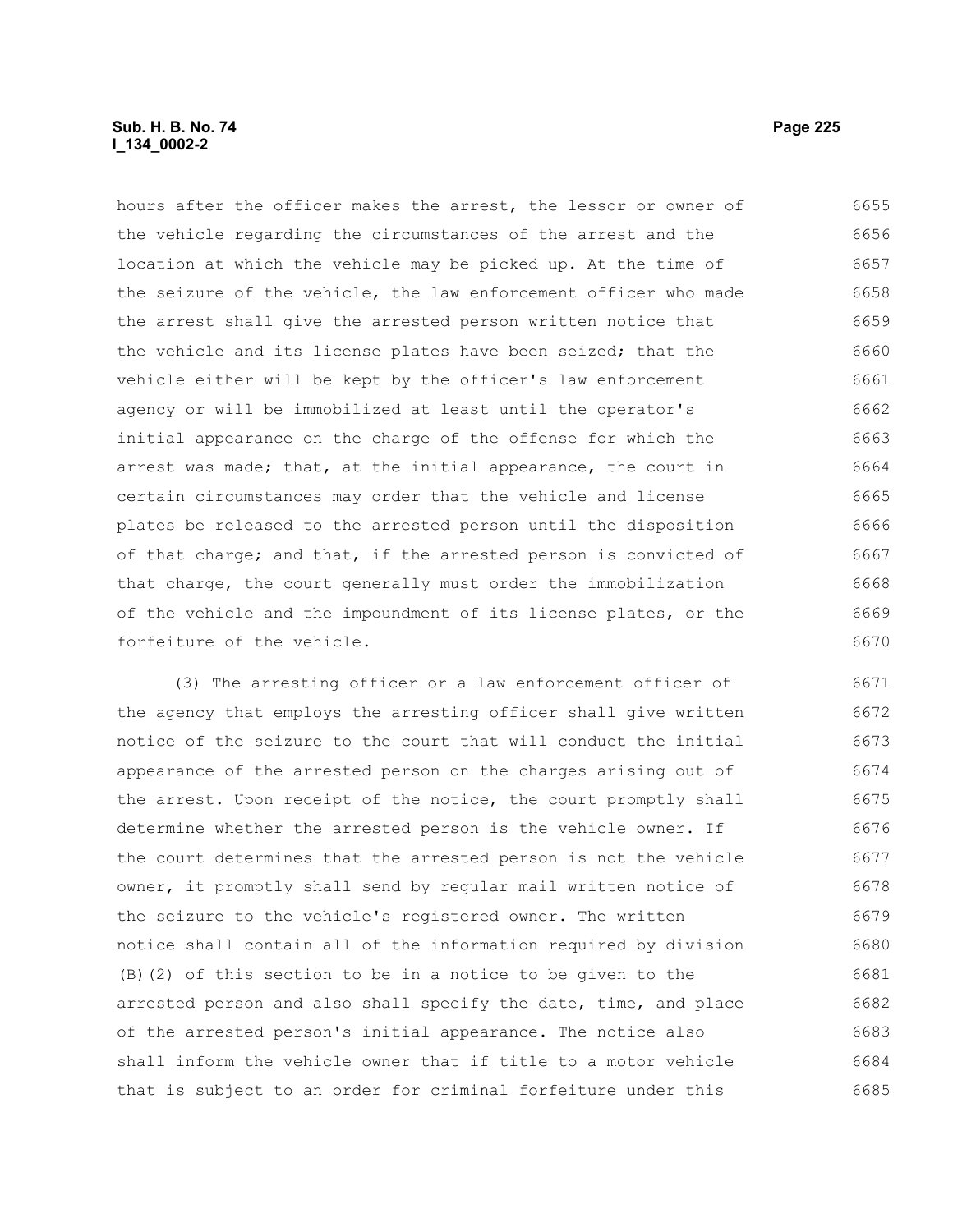# **Sub. H. B. No. 74** Page 226 **l\_134\_0002-2**

section is assigned or transferred and division (B)(2) or (3) of section 4503.234 of the Revised Code applies, the court may fine the arrested person the value of the vehicle. The notice also shall state that if the vehicle is immobilized under division (A) of section 4503.233 of the Revised Code, seven days after the end of the period of immobilization a law enforcement agency will send the vehicle owner a notice, informing the owner that if the release of the vehicle is not obtained in accordance with division (D)(3) of section 4503.233 of the Revised Code, the vehicle shall be forfeited. The notice also shall inform the vehicle owner that the vehicle owner may be charged expenses or charges incurred under this section and section 4503.233 of the Revised Code for the removal and storage of the vehicle. 6686 6687 6688 6689 6690 6691 6692 6693 6694 6695 6696 6697 6698

The written notice that is given to the arrested person also shall state that if the person is convicted of or pleads guilty to the offense and the court issues an immobilization and impoundment order relative to that vehicle, division (D)(4) of section 4503.233 of the Revised Code prohibits the vehicle from being sold during the period of immobilization without the prior approval of the court. 6699 6700 6701 6702 6703 6704 6705

(4) At or before the initial appearance, the vehicle owner may file a motion requesting the court to order that the vehicle and its license plates be released to the vehicle owner. Except as provided in this division and subject to the payment of expenses or charges incurred in the removal and storage of the vehicle, the court, in its discretion, then may issue an order releasing the vehicle and its license plates to the vehicle owner. Such an order may be conditioned upon such terms as the court determines appropriate, including the posting of a bond in an amount determined by the court. If the arrested person is not the vehicle owner and if the vehicle owner is not present at the 6706 6707 6708 6709 6710 6711 6712 6713 6714 6715 6716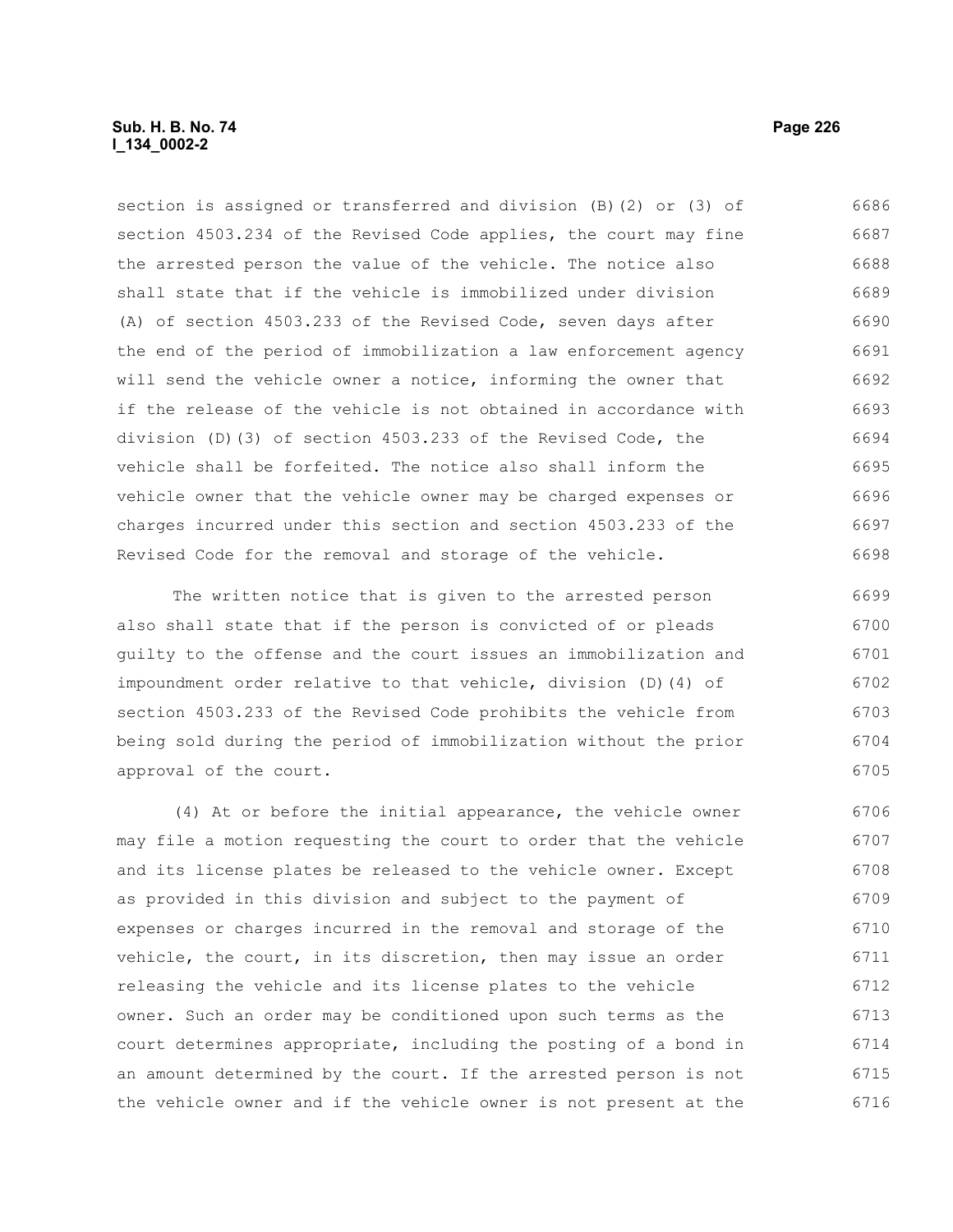# **Sub. H. B. No. 74** Page 227 **l\_134\_0002-2**

arrested person's initial appearance, and if the court believes that the vehicle owner was not provided with adequate notice of the initial appearance, the court, in its discretion, may allow the vehicle owner to file a motion within seven days of the initial appearance. If the court allows the vehicle owner to file such a motion after the initial appearance, the extension of time granted by the court does not extend the time within which the initial appearance is to be conducted. If the court issues an order for the release of the vehicle and its license plates, a copy of the order shall be made available to the vehicle owner. If the vehicle owner presents a copy of the order to the law enforcement agency that employs the law enforcement officer who arrested the arrested person, the law enforcement agency promptly shall release the vehicle and its license plates to the vehicle owner upon payment by the vehicle owner of any expenses or charges incurred in the removal and storage of the vehicle. 6717 6718 6719 6720 6721 6722 6723 6724 6725 6726 6727 6728 6729 6730 6731 6732 6733

(5) A vehicle seized under division (B)(1) of this section either shall be towed to a place specified by the law enforcement agency that employs the arresting officer to be safely kept by the agency at that place for the time and in the manner specified in this section or shall be otherwise immobilized for the time and in the manner specified in this section. A law enforcement officer of that agency shall removethe identification license plates of the vehicle, and they shall be safely kept by the agency for the time and in the manner specified in this section The license plates shall remain on the seized vehicle unless otherwise ordered by the court. No vehicle that is seized and either towed or immobilized pursuant to this division shall be considered contraband for purposes of Chapter 2981. of the Revised Code. The vehicle shall not be immobilized 6734 6735 6736 6737 6738 6739 6740 6741 6742 6743 6744 6745 6746 6747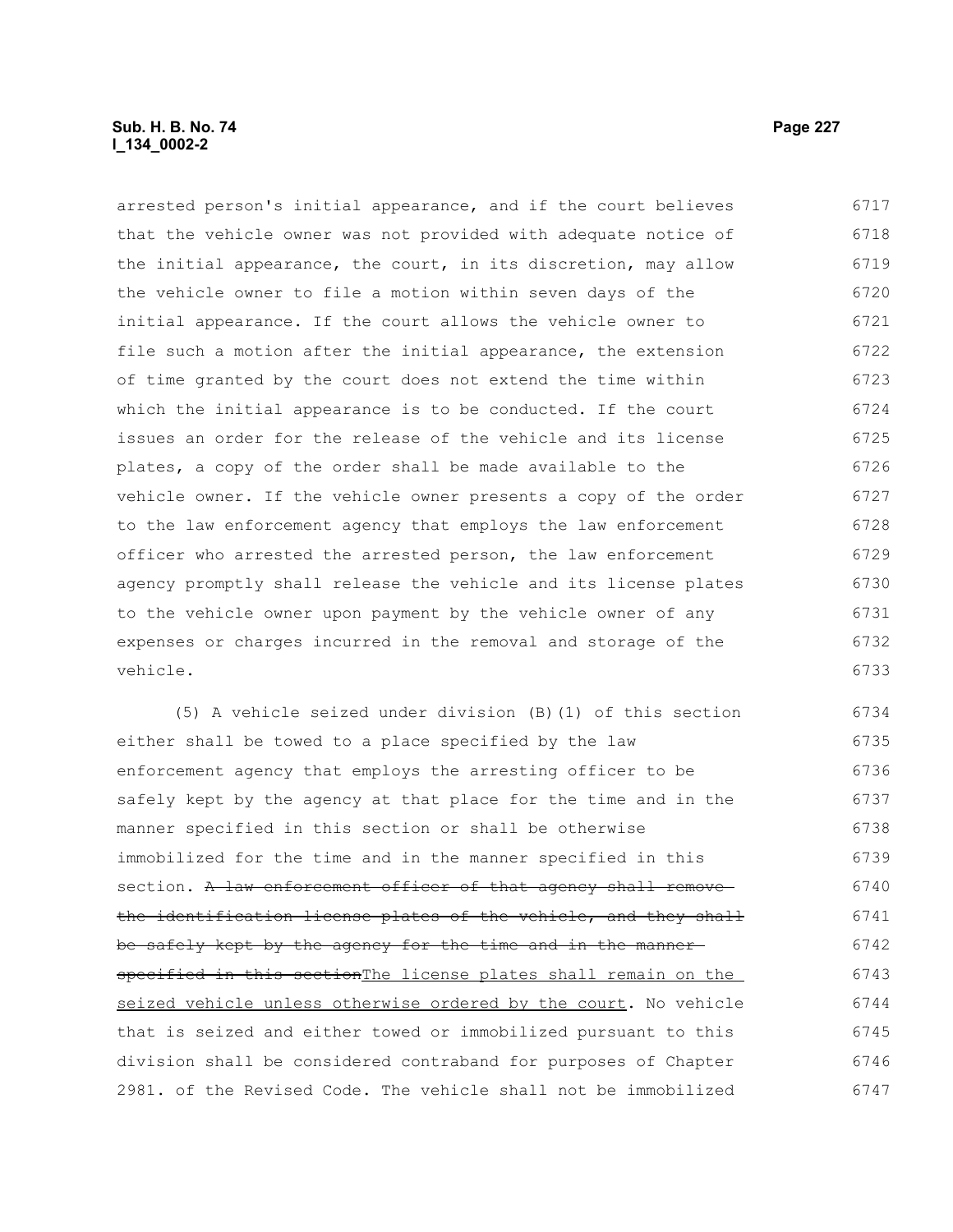# **Sub. H. B. No. 74** Page 228 **l\_134\_0002-2**

at any place other than a commercially operated private storage lot, a place owned by a law enforcement agency or other government agency, or a place to which one of the following applies: 6748 6749 6750 6751

(a) The place is leased by or otherwise under the control of a law enforcement agency or other government agency. 6752 6753

(b) The place is owned by the vehicle operator, the vehicle operator's spouse, or a parent or child of the vehicle operator. 6754 6755 6756

(c) The place is owned by a private person or entity, and, prior to the immobilization, the private entity or person that owns the place, or the authorized agent of that private entity or person, has given express written consent for the immobilization to be carried out at that place. 6757 6758 6759 6760 6761

(d) The place is a street or highway on which the vehicle is parked in accordance with the law. 6762 6763

(C)(1) A vehicle seized under division (B) of this section shall be safely kept at the place to which it is towed or otherwise moved by the law enforcement agency that employs the arresting officer until the initial appearance of the arrested person relative to the charge in question. The license plates of shall remain on the seized vehicle that are removed pursuant to division (B) of this section shall be safely kept by the law enforcement agency that employs the arresting officer until the initial appearance of the arrested person relative to the charge in questionunless otherwise ordered by the court. 6764 6765 6766 6767 6768 6769 6770 6771 6772 6773

(2)(a) At the initial appearance or not less than seven days prior to the date of final disposition, the court shall notify the arrested person that, if title to a motor vehicle 6774 6775 6776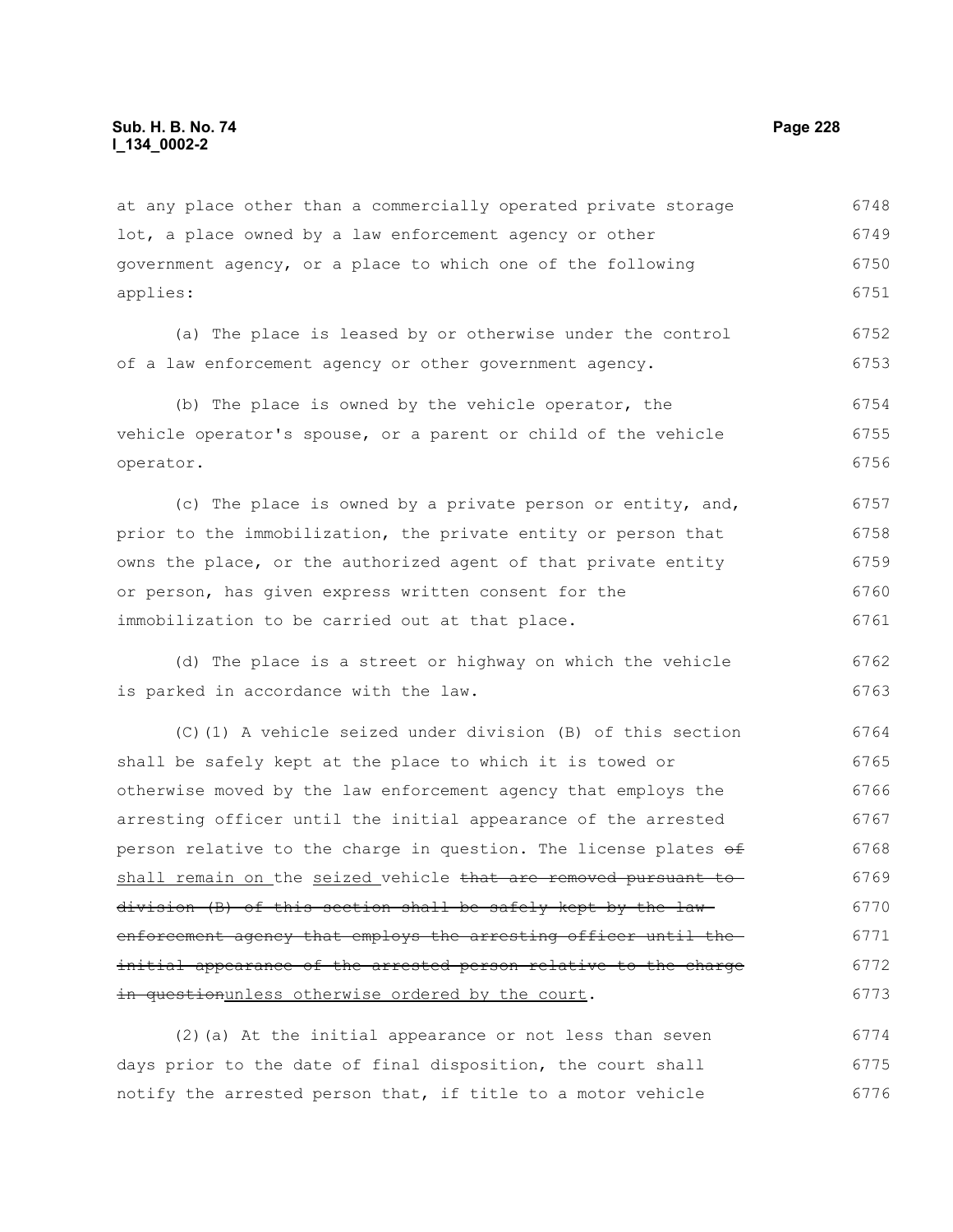# **Sub. H. B. No. 74** Page 229 **l\_134\_0002-2**

that is subject to an order for criminal forfeiture under this section is assigned or transferred and division (B)(2) or (3) of section 4503.234 of the Revised Code applies, the court may fine the arrested person the value of the vehicle. If, at the initial appearance, the arrested person pleads guilty to the violation of division (A) of section 4511.19 of the Revised Code or of the municipal OVI ordinance or pleads no contest to and is convicted of the violation, the court shall impose sentence upon the person as provided by law or ordinance; the court shall order the immobilization of the vehicle the arrested person was operating at the time of the offense if registered in the arrested person's name and the impoundment of its license plates under section 4503.233 and section 4511.19 or 4511.193 of the Revised Code or the criminal forfeiture to the state of the vehicle if registered in the arrested person's name under section 4503.234 and section 4511.19 or 4511.193 of the Revised Code, whichever is applicable; and the vehicle and its license plates shall not be returned or released to the arrested person. 6777 6778 6779 6780 6781 6782 6783 6784 6785 6786 6787 6788 6789 6790 6791 6792 6793 6794

(b) If, at any time, the charge that the arrested person violated division (A) of section 4511.19 of the Revised Code or the municipal OVI ordinance is dismissed for any reason, the court shall order that the vehicle seized at the time of the arrest and its license plates immediately be released to the person. 6795 6796 6797 6798 6799 6800

(D) If a vehicle and its license plates are seized under division (B) of this section and are not returned or released to the arrested person pursuant to division (C) of this section, the vehicle and its license plates shall be retained until the final disposition of the charge in question. Upon the final disposition of that charge, the court shall do whichever of the following is applicable: 6801 6802 6803 6804 6805 6806 6807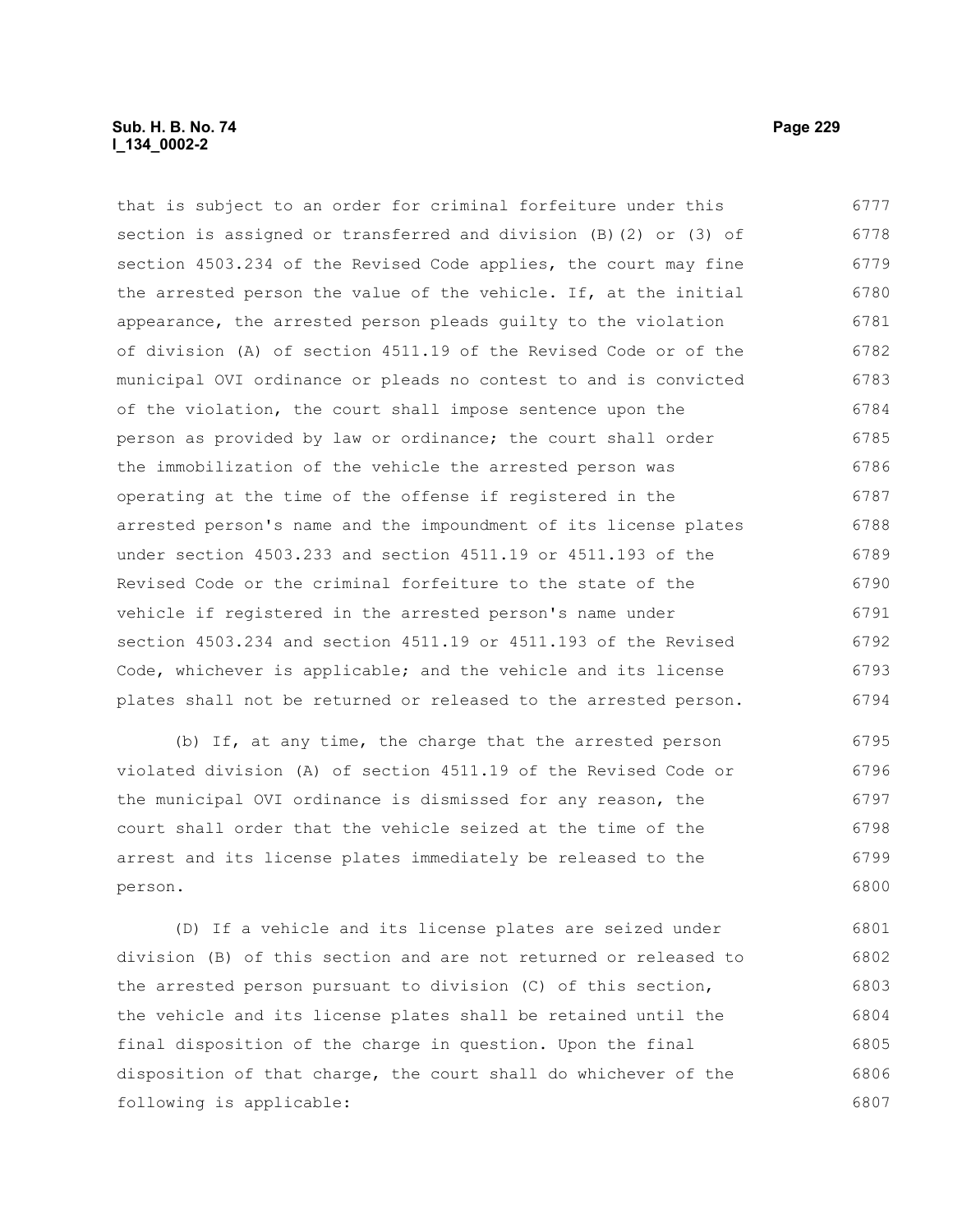# **Sub. H. B. No. 74** Page 230 **l\_134\_0002-2**

(1) If the arrested person is convicted of or pleads guilty to the violation of division (A) of section 4511.19 of the Revised Code or of the municipal OVI ordinance, the court shall impose sentence upon the person as provided by law or ordinance and shall order the immobilization of the vehicle the person was operating at the time of the offense if it is registered in the arrested person's name and the impoundment of its license plates under section 4503.233 and section 4511.19 or 4511.193 of the Revised Code, or the criminal forfeiture of the vehicle if it is registered in the arrested person's name under section 4503.234 and section 4511.19 or 4511.193 of the Revised Code, whichever is applicable. 6808 6809 6810 6811 6812 6813 6814 6815 6816 6817 6818 6819

(2) If the arrested person is found not guilty of the violation of division (A) of section 4511.19 of the Revised Code or of the municipal OVI ordinance, the court shall order that the vehicle and its license plates immediately be released to the arrested person.

(3) If the charge that the arrested person violated division (A) of section 4511.19 of the Revised Code or the municipal OVI ordinance is dismissed for any reason, the court shall order that the vehicle and its license plates immediately be released to the arrested person. 6825 6826 6827 6828 6829

(4) If the impoundment of the vehicle was not authorized under this section, the court shall order that the vehicle and its license plates be returned immediately to the arrested person or, if the arrested person is not the vehicle owner, to the vehicle owner, and shall order that the state or political subdivision of the law enforcement agency served by the law enforcement officer who seized the vehicle pay all expenses and charges incurred in its removal and storage. 6830 6831 6832 6833 6834 6835 6836 6837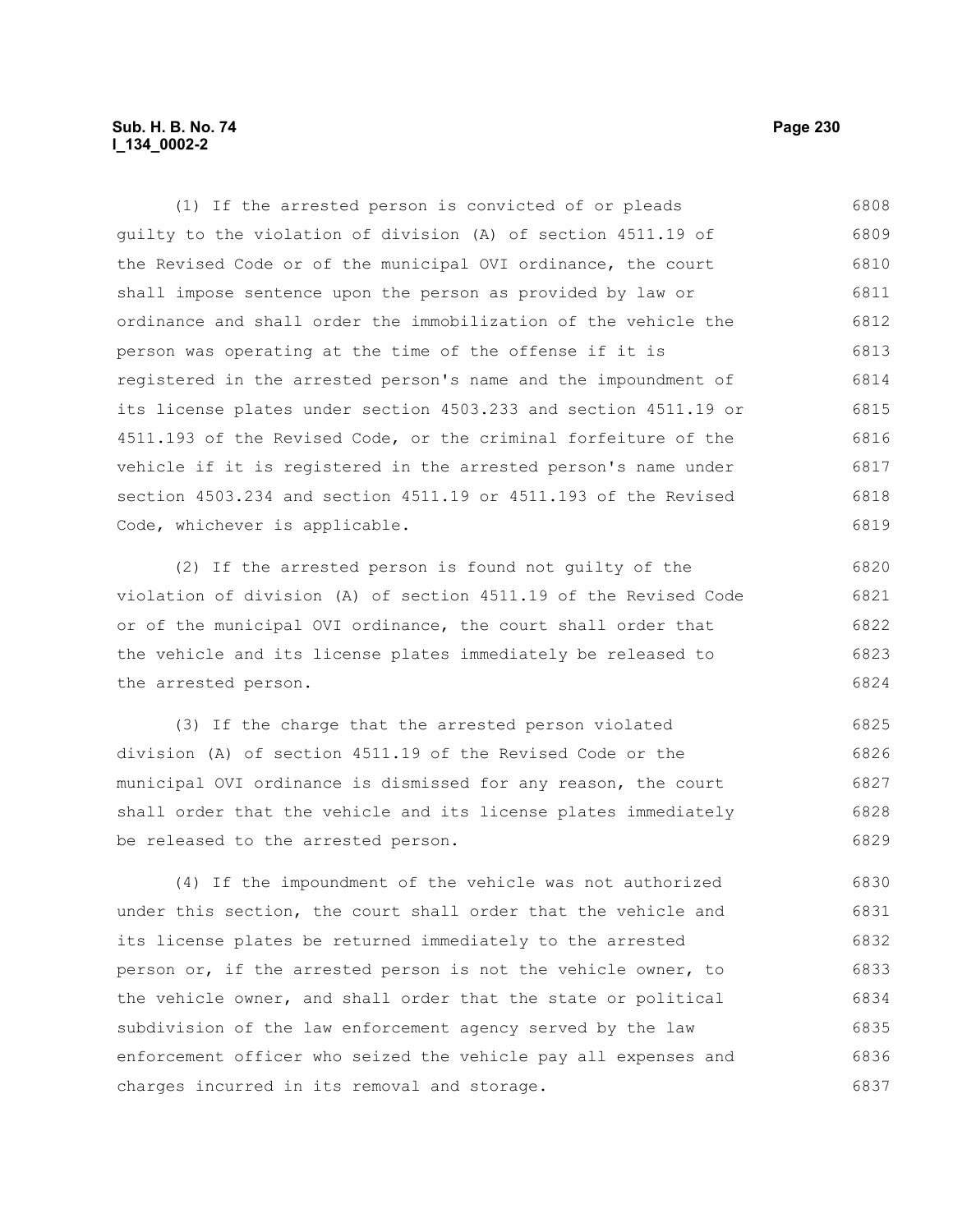# **Sub. H. B. No. 74** Page 231 **l\_134\_0002-2**

(E) If a vehicle is seized under division (B) of this section, the time between the seizure of the vehicle and either its release to the arrested person under division (C) of this section or the issuance of an order of immobilization of the vehicle under section 4503.233 of the Revised Code shall be credited against the period of immobilization ordered by the court. 6838 6839 6840 6841 6842 6843 6844

(F)(1) Except as provided in division (D)(4) of this section, the arrested person may be charged expenses or charges incurred in the removal and storage of the immobilized vehicle. The court with jurisdiction over the case, after notice to all interested parties, including lienholders, and after an opportunity for them to be heard, if the court finds that the arrested person does not intend to seek release of the vehicle at the end of the period of immobilization under section 4503.233 of the Revised Code or that the arrested person is not or will not be able to pay the expenses and charges incurred in its removal and storage, may order that title to the vehicle be transferred, in order of priority, first into the name of the person or entity that removed it, next into the name of a lienholder, or lastly into the name of the owner of the place of storage. 6845 6846 6847 6848 6849 6850 6851 6852 6853 6854 6855 6856 6857 6858 6859

Any lienholder that receives title under a court order shall do so on the condition that it pay any expenses or charges incurred in the vehicle's removal and storage. If the person or entity that receives title to the vehicle is the person or entity that removed it, the person or entity shall receive title on the condition that it pay any lien on the vehicle. The court shall not order that title be transferred to any person or entity other than the owner of the place of storage if the person or entity refuses to receive the title. Any person or 6860 6861 6862 6863 6864 6865 6866 6867 6868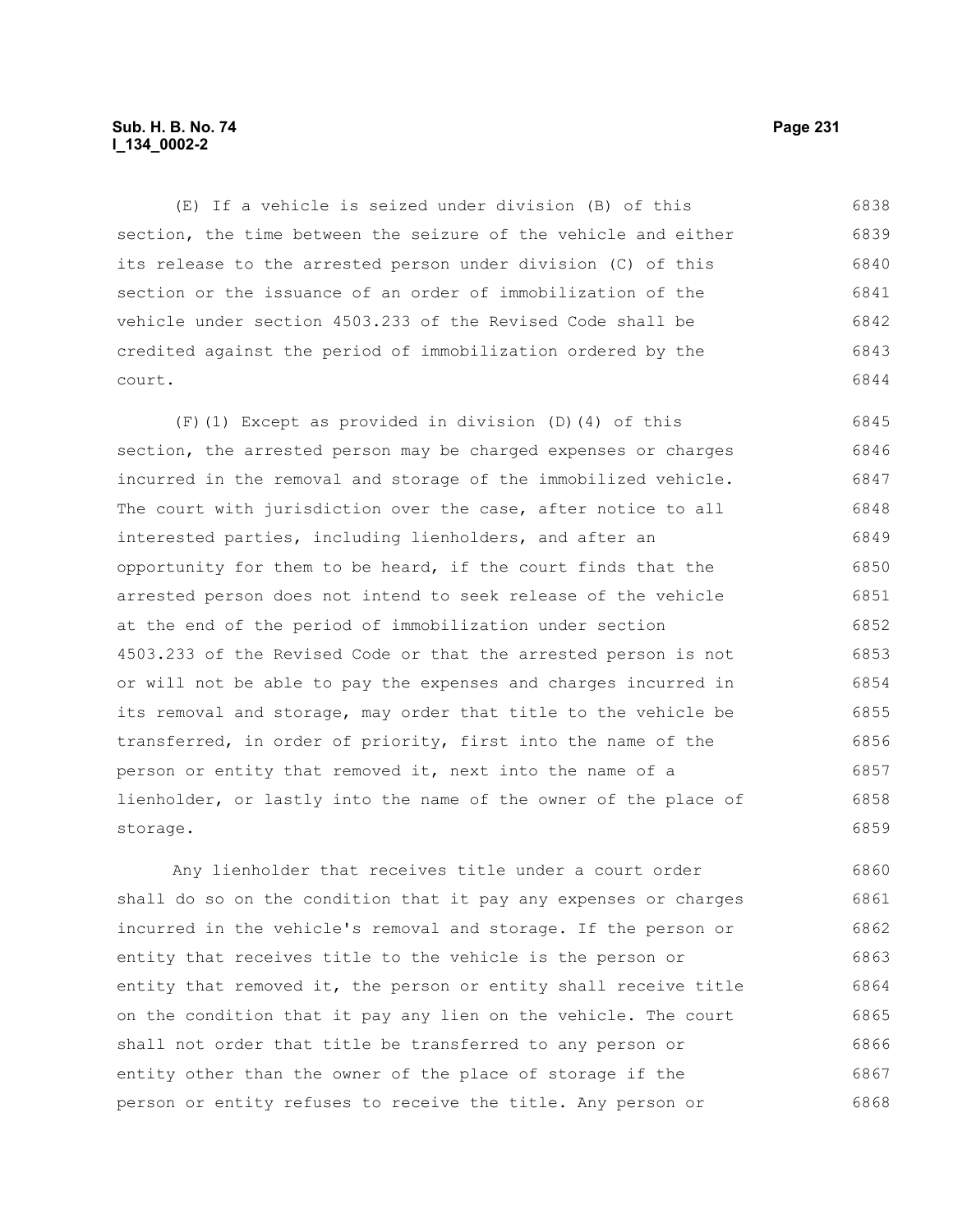# **Sub. H. B. No. 74** Page 232 **l\_134\_0002-2**

entity that receives title either may keep title to the vehicle or may dispose of the vehicle in any legal manner that it considers appropriate, including assignment of the certificate of title to the motor vehicle to a salvage dealer or a scrap metal processing facility. The person or entity shall not transfer the vehicle to the person who is the vehicle's immediate previous owner. 6869 6870 6871 6872 6873 6874 6875

If the person or entity that receives title assigns the motor vehicle to a salvage dealer or scrap metal processing facility, the person or entity shall send the assigned certificate of title to the motor vehicle to the clerk of the court of common pleas of the county in which the salvage dealer or scrap metal processing facility is located. The person or entity shall mark the face of the certificate of title with the words "FOR DESTRUCTION" and shall deliver a photocopy of the certificate of title to the salvage dealer or scrap metal processing facility for its records. 6876 6877 6878 6879 6880 6881 6882 6883 6884 6885

(2) Whenever a court issues an order under division (F)(1) of this section, the court also shall order removal of the license plates from the vehicle and cause them to be sent to the registrar of motor vehicles if they have not already been sent to the registrar. Thereafter, no further proceedings shall take place under this section or under section 4503.233 of the Revised Code. 6886 6887 6888 6889 6890 6891 6892

(3) Prior to initiating a proceeding under division (F)(1) of this section, and upon payment of the fee under division (B) of section 4505.14 of the Revised Code, any interested party may cause a search to be made of the public records of the bureau of motor vehicles or the clerk of the court of common pleas, to ascertain the identity of any lienholder of the vehicle. The 6893 6894 6895 6896 6897 6898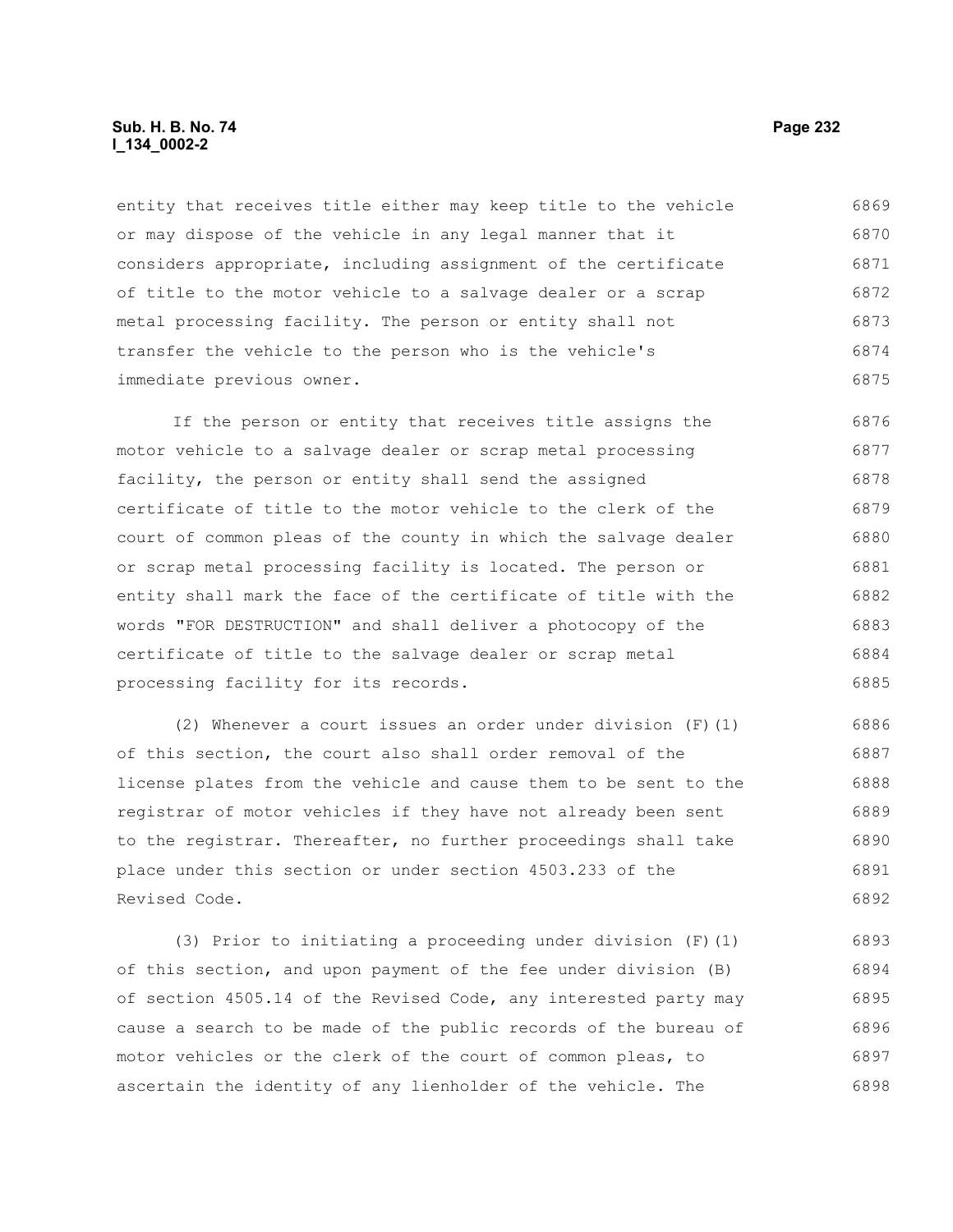# **Sub. H. B. No. 74 Page 233 l\_134\_0002-2**

initiating party shall furnish this information to the clerk of the court with jurisdiction over the case, and the clerk shall provide notice to the arrested person, any lienholder, and any other interested parties listed by the initiating party, at the last known address supplied by the initiating party, by certified mail or, at the option of the initiating party, by personal service or ordinary mail. 6899 6900 6901 6902 6903 6904 6905

**Sec. 4511.454.** (A) When the failure of a motor vehicle operator to yield the right-of-way to a public safety vehicle as required by division (A) of section 4511.45 of the Revised Code impedes the ability of the public safety vehicle to respond to an emergency, any emergency personnel in the public safety vehicle may report the license plate number and a general description of the vehicle and the operator of the vehicle to the law enforcement agency exercising jurisdiction over the area where the alleged violation occurred. 6906 6907 6908 6909 6910 6911 6912 6913 6914

(B)(1) Upon receipt of a report under division (A) of this section, the law enforcement agency may conduct an investigation to attempt to determine or confirm the identity of the operator of the vehicle at the time of the alleged violation. 6915 6916 6917 6918

(2) If the identity of the operator at the time of an alleged violation of division (A) of section 4511.45 of the Revised Code is established, the law enforcement agency has probable cause to issue either a written warning or a citation for that violation, and the agency shall issue a written warning or a citation to the operator. 6919 6920 6921 6922 6923 6924

(3) If the identity of the operator of the vehicle at the time of the alleged violation cannot be established, the law enforcement agency may issue a written warning to the person who owned the vehicle at the time of the alleged violation. However, 6925 6926 6927 6928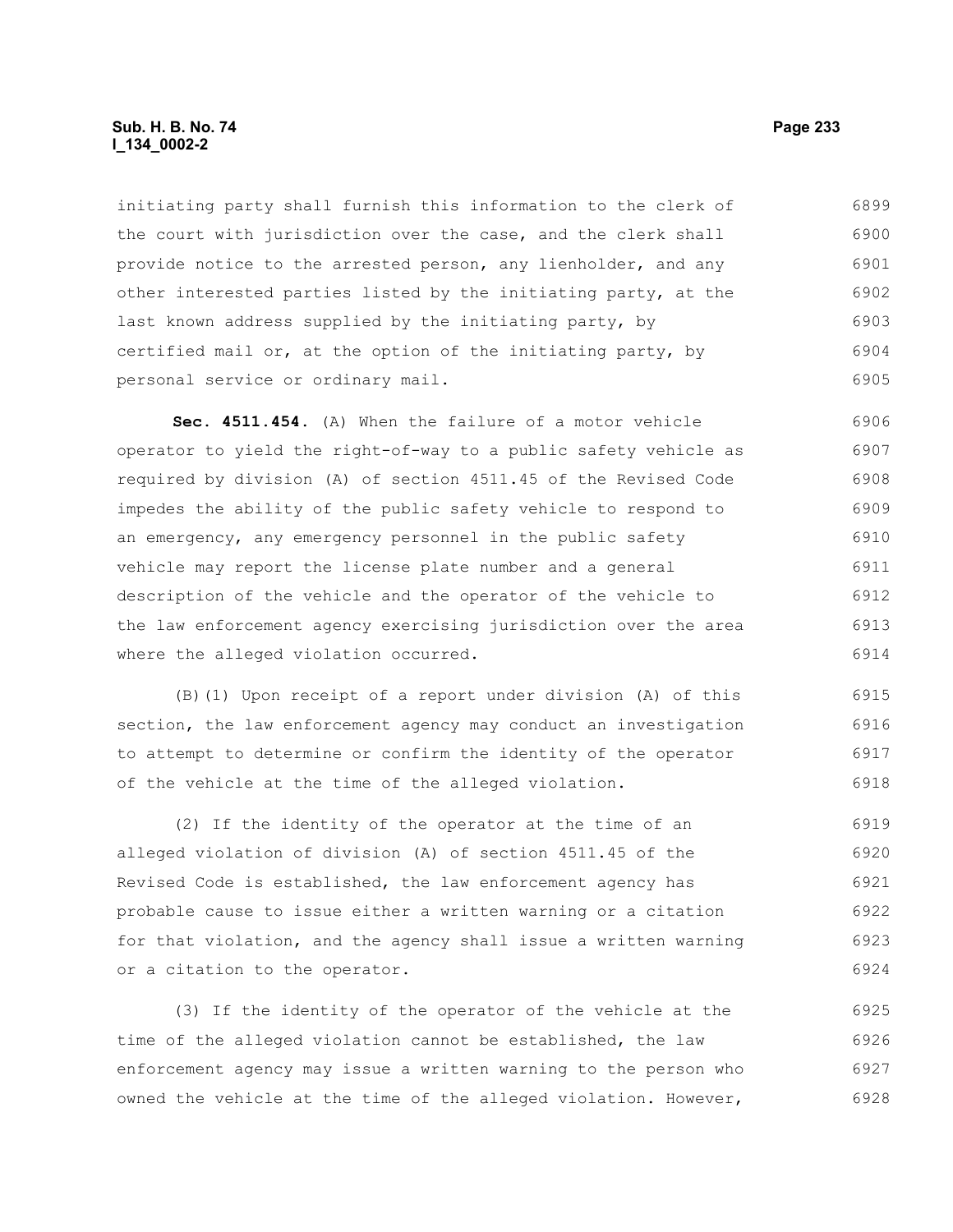# **Sub. H. B. No. 74** Page 234 **l\_134\_0002-2**

in the case of a leased or rented vehicle, the law enforcement agency shall issue the written warning to the person who leased or rented the vehicle at the time of the alleged violation. 6929 6930 6931

(C)(1) Whoever violates division (A) of section 4511.45 of the Revised Code based on a report filed under division (A) of this section is guilty of a minor misdemeanor and shall be fined one hundred fifty dollars. 6932 6933 6934 6935

(2) If a person who is issued a citation for a violation of division (A) of section 4511.45 of the Revised Code based on a report filed under division (A) of this section does not enter a written plea of guilty and does not waive the person's right to contest the citation but instead appears in person in the proper court to answer the charge, the trier of fact cannot find beyond a reasonable doubt that the person committed that violation unless the emergency personnel who filed the report appears in person in the court and testifies. 6936 6937 6938 6939 6940 6941 6942 6943 6944

(D) As used in this section:

(1) "License plate" includes any temporary motor vehicle license placard registration issued under section 4503.182 of the Revised Code or similar law of another jurisdiction. 6946 6947 6948

(2) "Public safety vehicle" does not include an unmarked public safety vehicle or a vehicle used by a public law enforcement officer or other person sworn to enforce the criminal and traffic laws of the state or a vehicle used by the motor carrier enforcement unit for the enforcement of orders and rules of the public utilities commission. 6949 6950 6951 6952 6953 6954

**Sec. 4511.46.** (A) When traffic control signals are not in place, not in operation, or are not clearly assigning the rightof-way, the driver of a vehicle, trackless trolley, or streetcar 6955 6956 6957

6945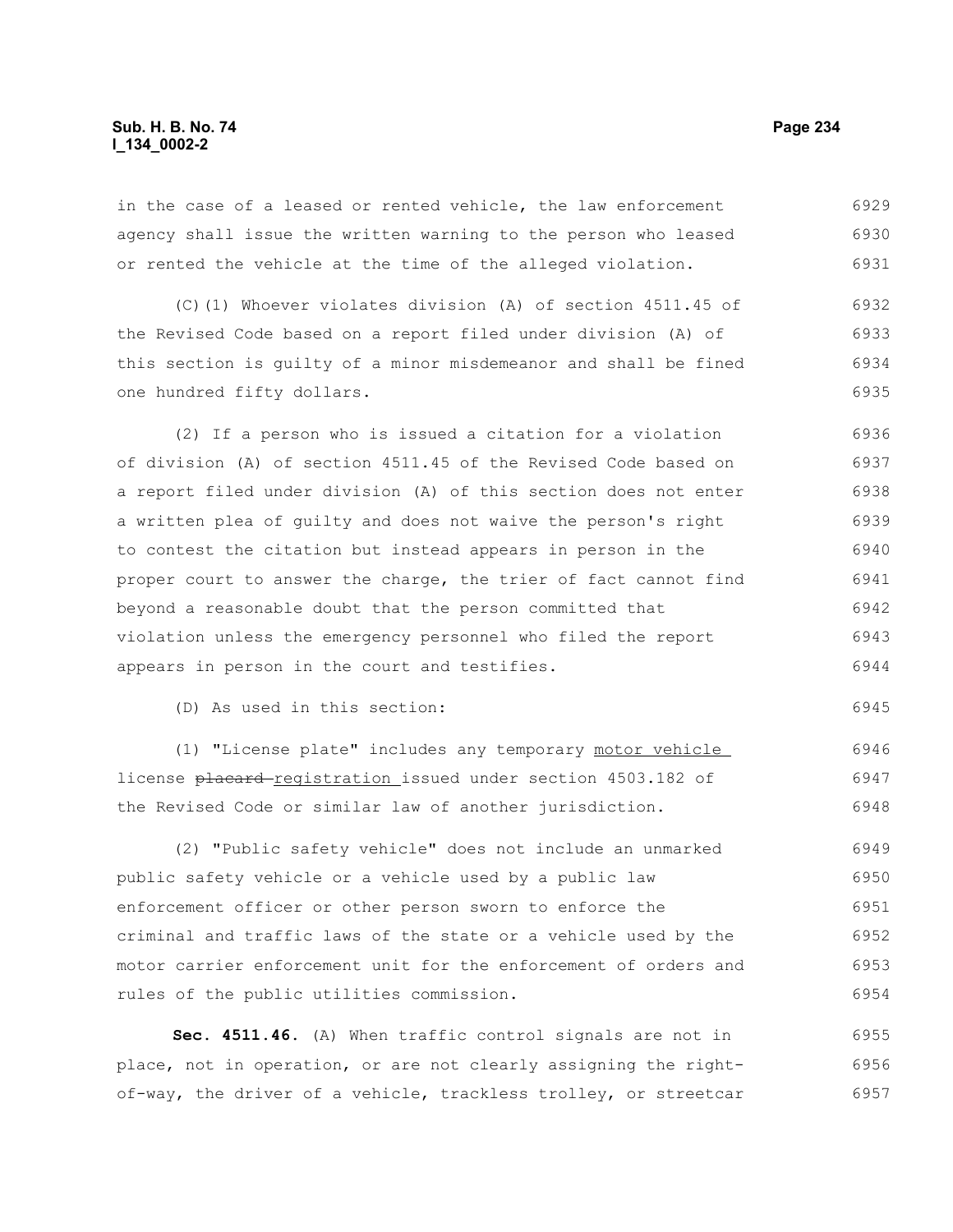shall stop to yield the right of way, slowing down or stopping if need be to so yield or if required by section 4511.132 of the Revised Code, to a pedestrian waiting at the curb to enter the crosswalk on the half of the roadway upon which the vehicle is traveling, to a pedestrian crossing the roadway within-in a crosswalk when the pedestrian is upon-on the half of the roadway upon which the vehicle is traveling, or to a pedestrian when the pedestrian is in a crosswalk and is approaching so closely from the opposite half of the roadway as to be in danger. The vehicle, trackless trolley, or streetcar shall remain stopped until the pedestrian has completed crossing the half of the roadway upon which the vehicle is traveling. (B) No pedestrian shall suddenly leave a curb or other place of safety and walk or run into the path of a vehicle, trackless trolley, or streetcar which is so close as to constitute an immediate hazard. (C) Division (A) of this section does not apply under the conditions stated in division (B) of section 4511.48 of the Revised Code. 6958 6959 6960 6961 6962 6963 6964 6965 6966 6967 6968 6969 6970 6971 6972 6973 6974 6975 6976

(D) Whenever any vehicle, trackless trolley, or streetcar is stopped at a marked crosswalk or at any unmarked crosswalk at an intersection to permit a pedestrian to cross the roadway, the driver of any other vehicle, trackless trolley, or streetcar approaching from the rear shall not overtake and pass the stopped vehicle. 6977 6978 6979 6980 6981 6982

(E) Except as otherwise provided in this division, whoever violates this section is guilty of a minor misdemeanor. If, within one year of the offense, the offender previously has been convicted of or pleaded guilty to one predicate motor vehicle or traffic offense, whoever violates this section is guilty of a 6983 6984 6985 6986 6987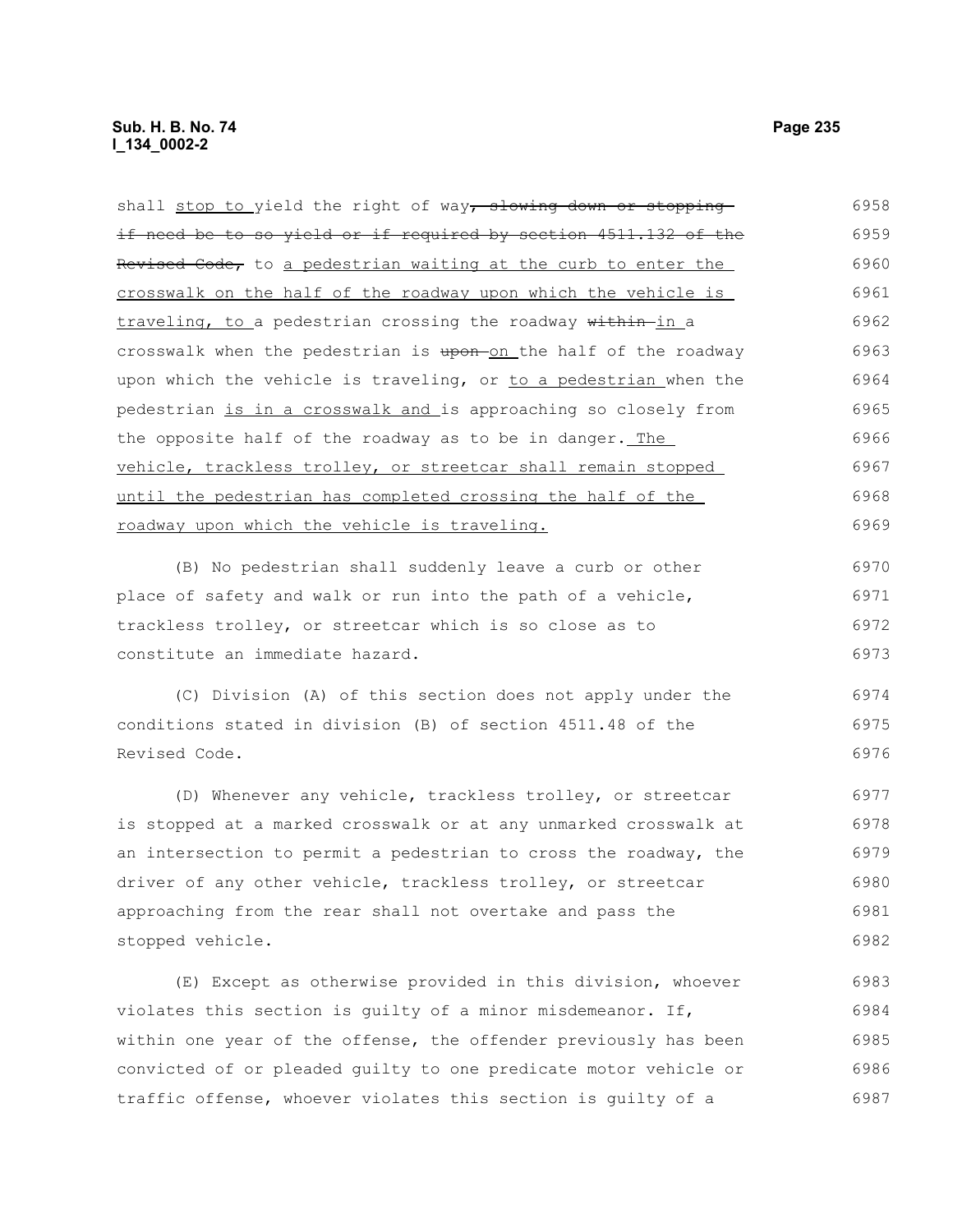misdemeanor of the fourth degree. If, within one year of the offense, the offender previously has been convicted of two or more predicate motor vehicle or traffic offenses, whoever violates this section is guilty of a misdemeanor of the third degree. 6988 6989 6990 6991 6992

If the offender commits the offense while distracted and the distracting activity is a contributing factor to the commission of the offense, the offender is subject to the additional fine established under section 4511.991 of the Revised Code. 6993 6994 6995 6996 6997

**Sec. 4511.751.** As used in this section, "license plate" includes, but is not limited to, any temporary motor vehicle license placard-registration issued under section 4503.182 of the Revised Code or similar law of another jurisdiction. 6998 6999 7000 7001

When the operator of a school bus believes that a motorist has violated division (A) of section 4511.75 of the Revised Code, the operator shall report the license plate number and a general description of the vehicle and of the operator of the vehicle to the law enforcement agency exercising jurisdiction over the area where the alleged violation occurred. The information contained in the report relating to the license plate number and to the general description of the vehicle and the operator of the vehicle at the time of the alleged violation may be supplied by any person with first-hand knowledge of the information. Information of which the operator of the school bus has first-hand knowledge also may be corroborated by any other person. 7002 7003 7004 7005 7006 7007 7008 7009 7010 7011 7012 7013 7014

Upon receipt of the report of the alleged violation of division (A) of section 4511.75 of the Revised Code, the law enforcement agency shall conduct an investigation to attempt to 7015 7016 7017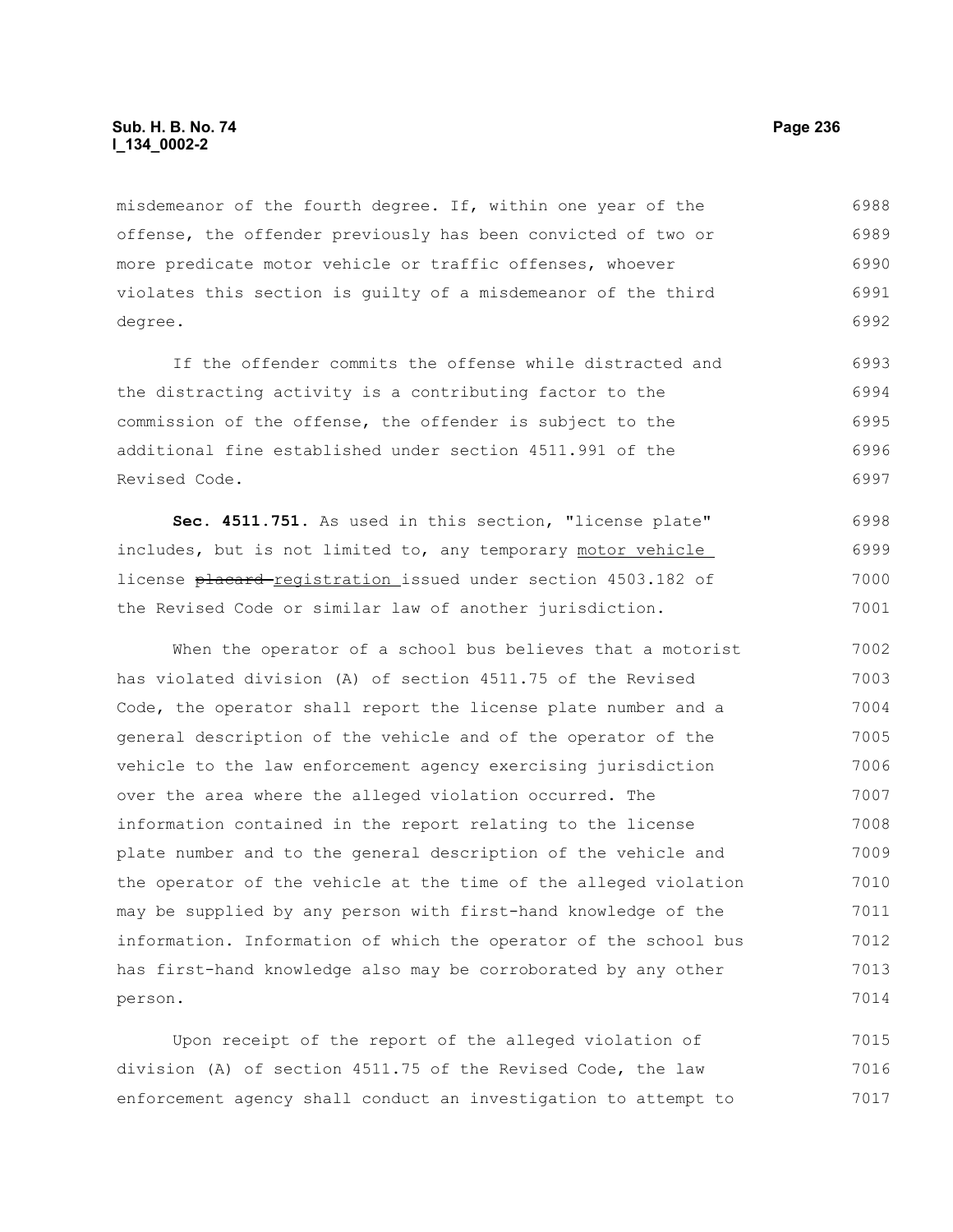# **Sub. H. B. No. 74** Page 237 **l\_134\_0002-2**

determine or confirm the identity of the operator of the vehicle at the time of the alleged violation. If the identity of the operator at the time of the alleged violation is established, the reporting of the license plate number of the vehicle shall establish probable cause for the law enforcement agency to issue a citation for the violation of division (A) of section 4511.75 of the Revised Code. However, if the identity of the operator of the vehicle at the time of the alleged violation cannot be established, the law enforcement agency shall issue a warning to the owner of the vehicle at the time of the alleged violation, except in the case of a leased or rented vehicle when the warning shall be issued to the lessee at the time of the alleged violation. 7018 7019 7020 7021 7022 7023 7024 7025 7026 7027 7028 7029 7030

The registrar of motor vehicles and deputy registrars shall, at the time of issuing license plates to any person, include with the license plate a summary of the requirements of division (A) of section 4511.75 of the Revised Code and the procedures of, and penalty in, division (F) of section 4511.75 of the Revised Code. 7031 7032 7033 7034 7035 7036

**Sec. 4519.10.** (A) The purchaser of an off-highway motorcycle or all-purpose vehicle, upon application and proof of purchase, may obtain a temporary motor vehicle license placard registration for it. The application for such a placard shall be signed by the purchaser of the off-highway motorcycle or allpurpose vehicle. The temporary motor vehicle license placard registration shall be issued only for the applicant's use of the off-highway motorcycle or all-purpose vehicle to enable the applicant to operate it legally while proper title and a registration sticker or license plate and validation sticker are being obtained and shall be displayed on no other off-highway motorcycle or all-purpose vehicle. A temporary motor vehicle 7037 7038 7039 7040 7041 7042 7043 7044 7045 7046 7047 7048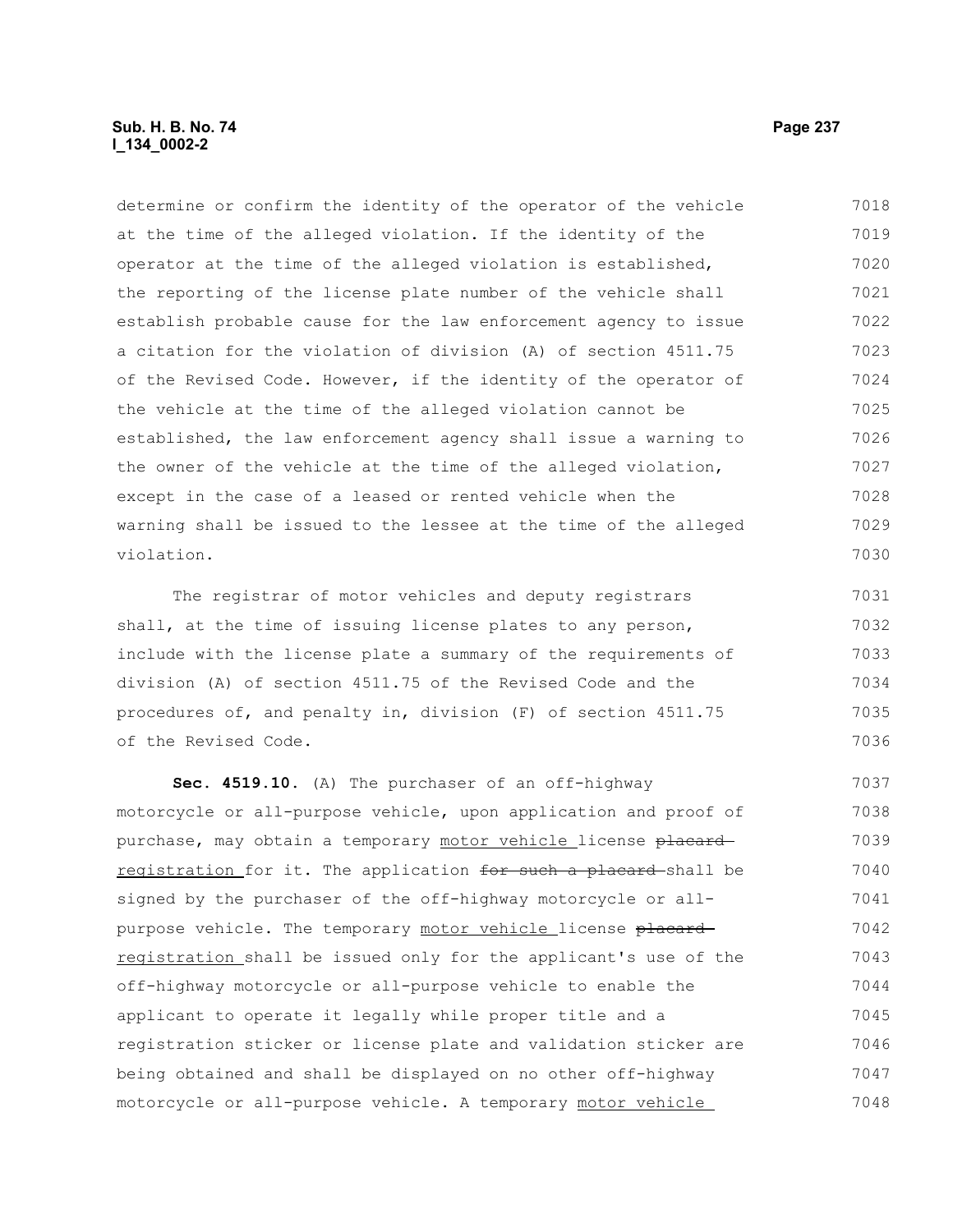# **Sub. H. B. No. 74** Page 238 **l\_134\_0002-2**

license placard-registration issued under this section shall be in a form prescribed by the registrar of motor vehicles, shall differ in some distinctive manner from a placard-registration issued under section 4503.182 of the Revised Code, shall be valid for a period of forty-five days from the date of issuance, and shall not be transferable or renewable. The placardtemporary motor vehicle license registration either shall consist of or be coated with such material as will enable it to remain legible and relatively intact despite the environmental conditions to which the placard-it is likely to be exposed during the forty-five-day period for which it is valid. The purchaser of an off-highway motorcycle or all-purpose vehicle shall attach the temporary motor vehicle license placardregistration to it, in a manner prescribed by rules the registrar shall adopt, so that the placard-numerals or letters are clearly visible. 7049 7050 7051 7052 7053 7054 7055 7056 7057 7058 7059 7060 7061 7062 7063 7064

The fee for a temporary motor vehicle license placardregistration issued under this section shall be-is two dollars. If the placard-temporary motor vehicle license registration is issued by a deputy registrar, the deputy registrar shall charge an additional fee equal to the amount established under section 4503.038 of the Revised Code, which the deputy registrar shall retain. The deputy registrar shall transmit each two-dollar fee received by the deputy registrar under this section to the registrar, who shall pay the two dollars to the treasurer of state for deposit into the public safety - highway purposes fund established by section 4501.06 of the Revised Code. 7065 7066 7067 7068 7069 7070 7071 7072 7073 7074 7075

(B) The registrar may issue temporary motor vehicle license placards-registrations to a dealer to be issued to purchasers for use on vehicles sold by the dealer, in accordance with rules prescribed by the registrar. The dealer shall notify 7076 7077 7078 7079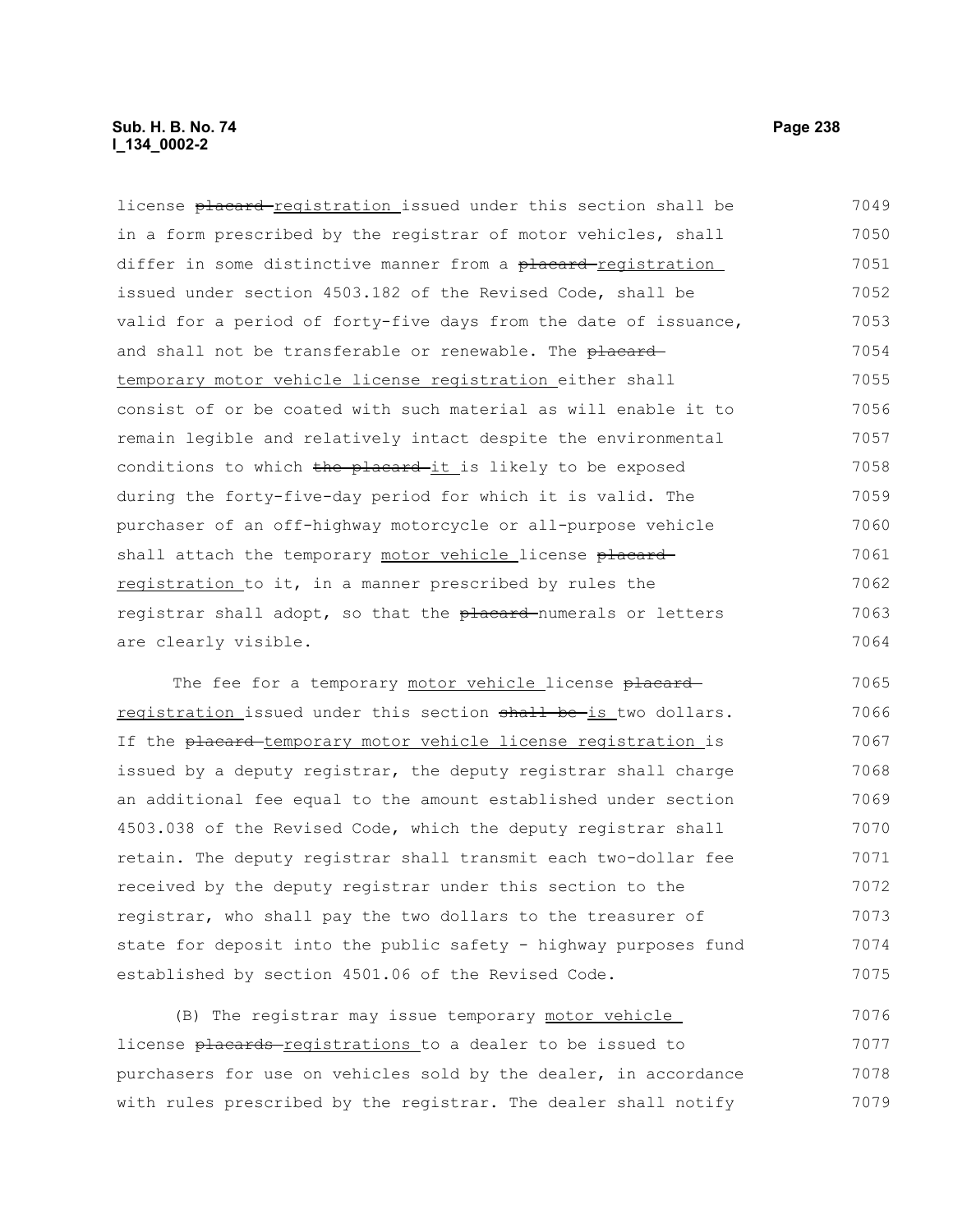# **Sub. H. B. No. 74** Page 239 **l\_134\_0002-2**

the registrar within forty-eight hours of proof of issuance on a form prescribed by the registrar. 7080 7081

The fee for each such placard-temporary motor vehicle license registration issued by the registrar to a dealer shall be two dollars plus a fee equal to the amount established under section 4503.038 of the Revised Code. 7082 7083 7084 7085

**Sec. 4519.55.** Application for a certificate of title for an off-highway motorcycle or all-purpose vehicle shall be made upon a form prescribed by the registrar of motor vehicles and shall be sworn to before a notary public or other officer empowered to administer oaths. The application shall be filed with the clerk of any court of common pleas. An application for a certificate of title may be filed electronically by any electronic means approved by the registrar in any county with the clerk of the court of common pleas of that county. 7086 7087 7088 7089 7090 7091 7092 7093 7094

If an application for a certificate of title is filed electronically by an electronic dealer on behalf of the purchaser of an off-highway motorcycle or all-purpose vehicle, the clerk shall retain the completed electronic record to which the dealer converted the certificate of title application and other required documents. The registrar, after consultation with the attorney general, shall adopt rules that govern the location at which, and the manner in which, are stored the actual application and all other documents relating to the sale of an off-highway motorcycle or all-purpose vehicle when an electronic dealer files the application for a certificate of title electronically on behalf of the purchaser. 7095 7096 7097 7098 7099 7100 7101 7102 7103 7104 7105 7106

The application shall be accompanied by the fee prescribed in section 4519.59 of the Revised Code. The fee shall be retained by the clerk who issues the certificate of title and 7107 7108 7109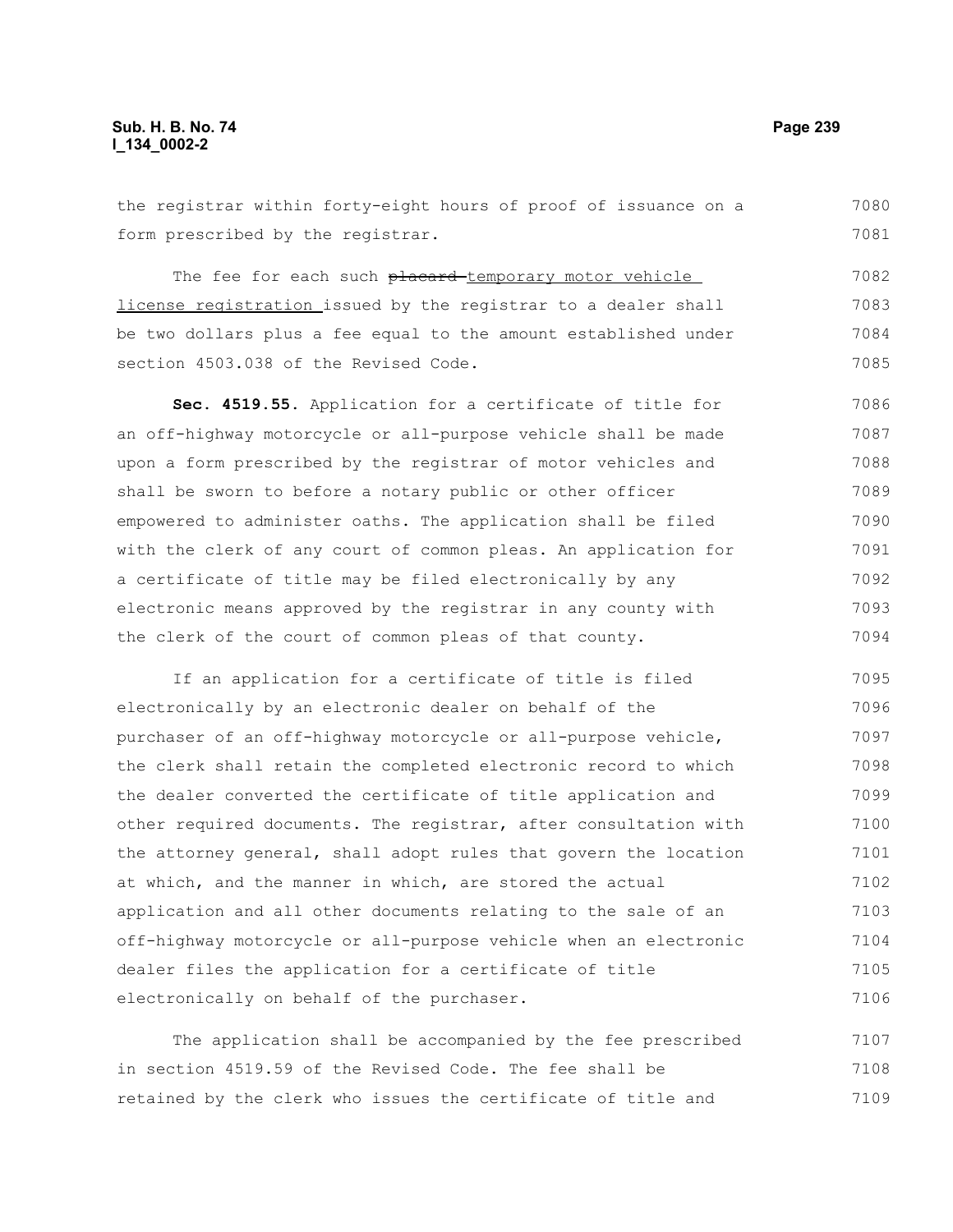# **Sub. H. B. No. 74** Page 240 **l\_134\_0002-2**

shall be distributed in accordance with that section. If a clerk of a court of common pleas, other than the clerk of the court of common pleas of an applicant's county of residence, issues a certificate of title to the applicant, the clerk shall transmit data related to the transaction to the automated title processing system. 7110 7111 7112 7113 7114 7115

If a certificate of title previously has been issued for an off-highway motorcycle or all-purpose vehicle, the application also shall be accompanied by the certificate of title duly assigned, unless otherwise provided in this chapter. If a certificate of title previously has not been issued for the off-highway motorcycle or all-purpose vehicle, the application, unless otherwise provided in this chapter, shall be accompanied by a manufacturer's or importer's certificate; by a sworn statement of ownership; or by a certificate of title, bill of sale, or other evidence of ownership required by law of another state from which the off-highway motorcycle or all-purpose vehicle was brought into this state. The registrar, in accordance with Chapter 119. of the Revised Code, shall prescribe the types of additional documentation sufficient to establish proof of ownership, including, but not limited to, receipts from the purchase of parts or components, photographs, and affidavits of other persons. 7116 7117 7118 7119 7120 7121 7122 7123 7124 7125 7126 7127 7128 7129 7130 7131 7132

If the application is made by two persons regarding an off-highway motorcycle or an all-purpose vehicle in which they wish to establish joint ownership with right of survivorship, they may do so as provided in section 2131.12 of the Revised Code. If the applicant requests a designation of the off-highway motorcycle or all-purpose vehicle in beneficiary form so that upon the death of the owner of the off-highway motorcycle or all-purpose vehicle, ownership of the off-highway motorcycle or 7133 7134 7135 7136 7137 7138 7139 7140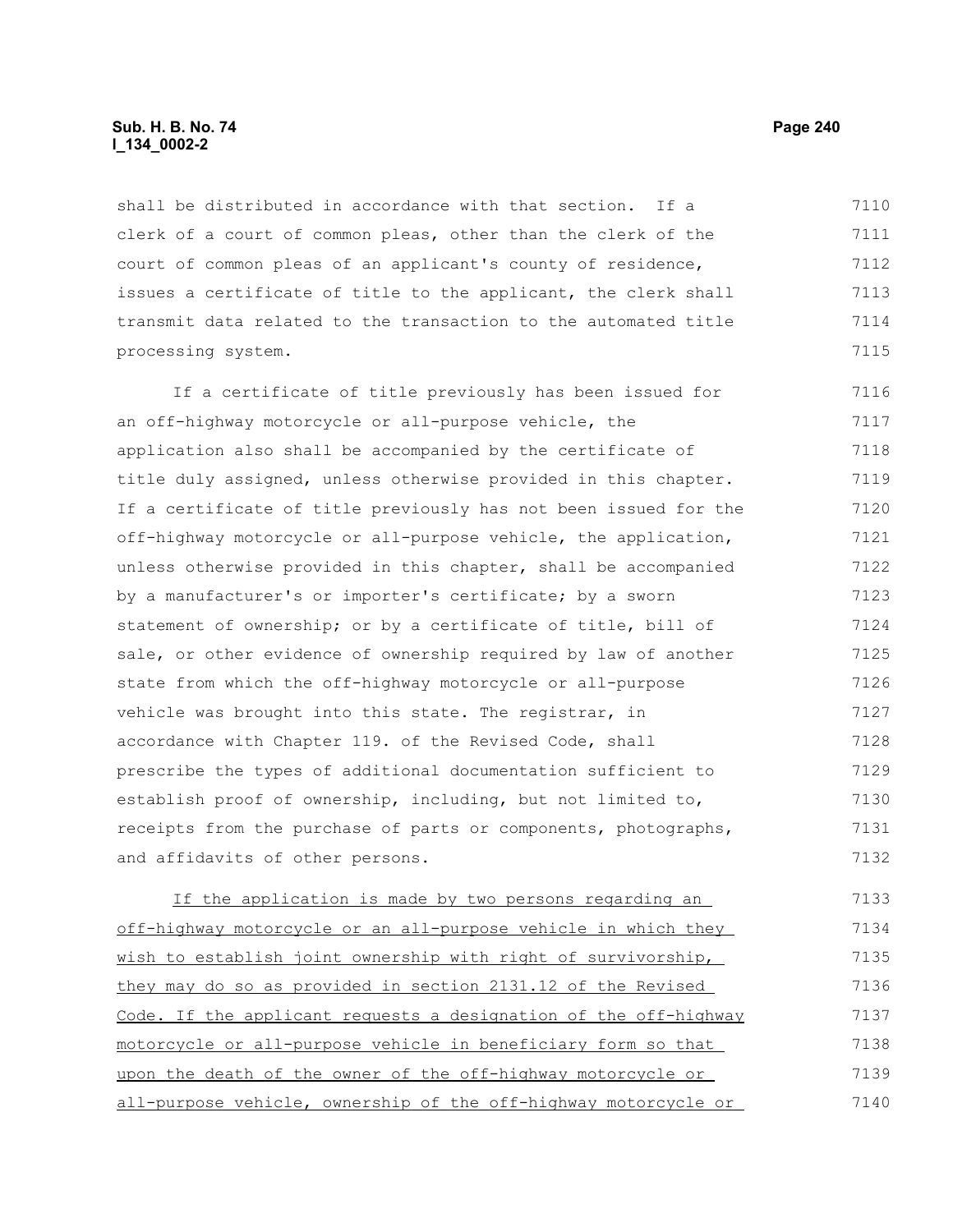| all-purpose vehicle will pass to a designated transfer-on-death  | 7141 |
|------------------------------------------------------------------|------|
| beneficiary or beneficiaries, the applicant may do so as         | 7142 |
| provided in section 2131.13 of the Revised Code. A person who    | 7143 |
| establishes ownership of an off-highway motorcycle or an all-    | 7144 |
| purpose vehicle that is transferable on death in accordance with | 7145 |
| section 2131.13 of the Revised Code may terminate that type of   | 7146 |
| ownership or change the designation of the transfer-on-death     | 7147 |
| beneficiary or beneficiaries by applying for a certificate of    | 7148 |
| title pursuant to this section.                                  | 7149 |
| For purposes of the transfer of a certificate of title, if       | 7150 |
| the clerk is satisfied that a secured party has duly discharged  | 7151 |
| a lien notation but has not canceled the lien notation with a    | 7152 |
| clerk, the clerk may cancel the lien notation on the automated   | 7153 |
| title processing system and notify the clerk of the county of    | 7154 |
| origin.                                                          | 7155 |
| In the case of the sale of an off-highway motorcycle or          | 7156 |
| all-purpose vehicle by a dealer to a general purchaser or user,  | 7157 |
| the certificate of title shall be obtained in the name of the    | 7158 |
| purchaser by the dealer upon application signed by the           | 7159 |
| purchaser. In all other cases, the certificate shall be obtained | 7160 |
| by the purchaser. In all cases of transfer of an off-highway     | 7161 |
| motorcycle or all-purpose vehicle, the application for           | 7162 |
| certificate of title shall be filed within thirty days after the | 7163 |
| later of the date of purchase or assignment of ownership of the  | 7164 |
| off-highway motorcycle or all-purpose vehicle. If the            | 7165 |
| application for certificate of title is not filed within thirty  | 7166 |
| days after the later of the date of purchase or assignment of    | 7167 |
| ownership of the off-highway motorcycle or all-purpose vehicle,  | 7168 |
| the clerk shall charge a late filing fee of five dollars in      | 7169 |
| addition to the fee prescribed by section 4519.59 of the Revised | 7170 |
| Code. The clerk shall retain the entire amount of each late      | 7171 |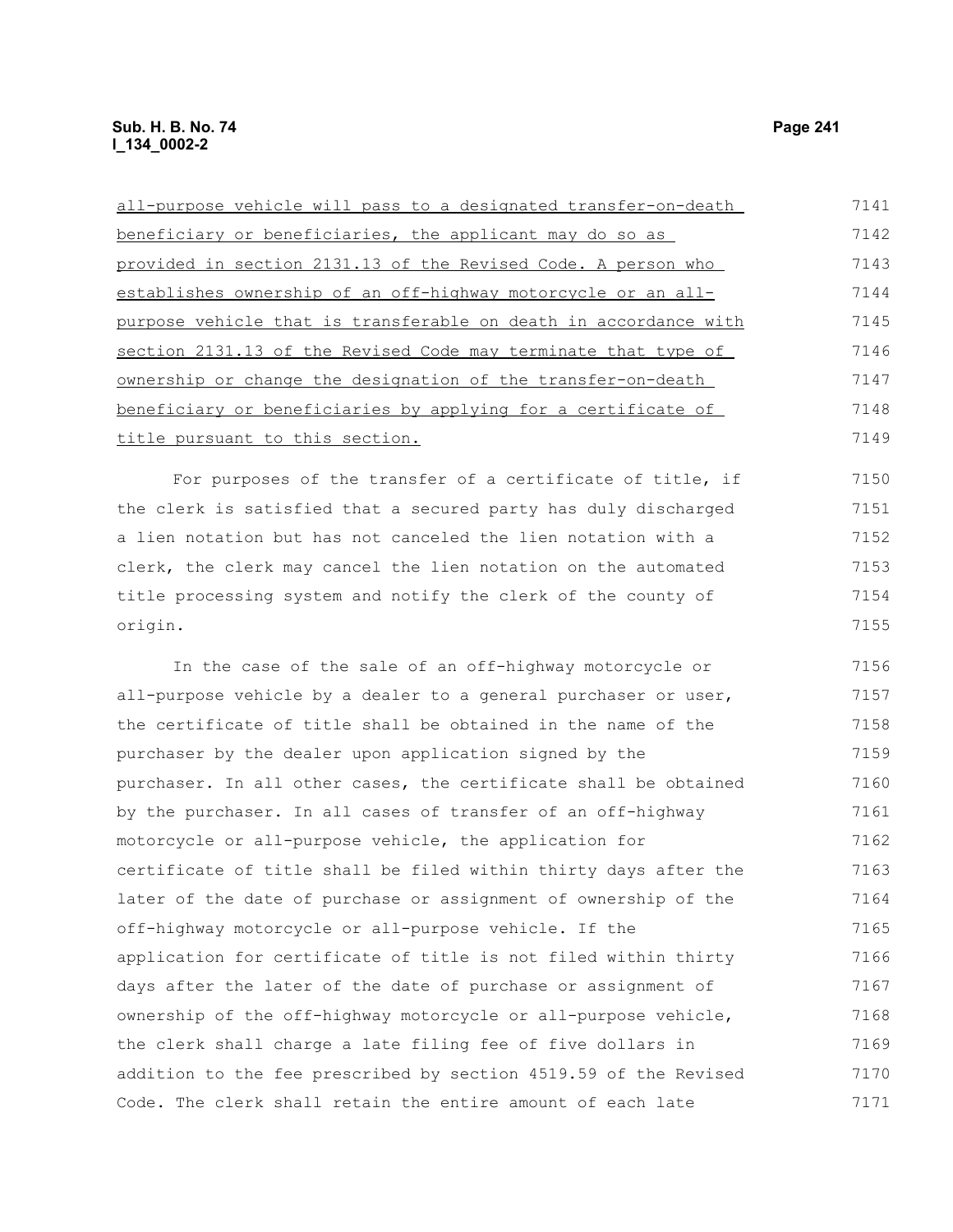| filing fee.                                                      | 7172 |
|------------------------------------------------------------------|------|
| Except in the case of an off-highway motorcycle or all-          | 7173 |
| purpose vehicle purchased prior to July 1, 1999, the clerk shall | 7174 |
| refuse to accept an application for certificate of title unless  | 7175 |
| the applicant either tenders with the application payment of all | 7176 |
| taxes levied by or pursuant to Chapter 5739. or 5741. of the     | 7177 |
| Revised Code based on the purchaser's county of residence, or    | 7178 |
| submits either of the following:                                 | 7179 |
| (A) A receipt issued by the tax commissioner or a clerk of       | 7180 |
| courts showing payment of the tax;                               | 7181 |
| (B) An exemption certificate, in any form prescribed by          | 7182 |
| the tax commissioner, that specifies why the purchase is not     | 7183 |
| subject to the tax imposed by Chapter 5739. or 5741. of the      | 7184 |
| Revised Code.                                                    | 7185 |
| Payment of the tax shall be made in accordance with              | 7186 |
| division (E) of section 4505.06 of the Revised Code and any      | 7187 |
| rules issued by the tax commissioner. When a dealer submits      | 7188 |
| payment of the tax to the clerk, the dealer shall retain any     | 7189 |
| discount to which the dealer is entitled under section 5739.12   | 7190 |
| of the Revised Code. The clerk shall issue a receipt in the form | 7191 |
| prescribed by the tax commissioner to any applicant who tenders  | 7192 |
| payment of the tax with the application for a certificate of     | 7193 |
| title. If the application for a certificate of title is for an   | 7194 |
| off-highway motorcycle or all-purpose vehicle purchased prior to | 7195 |
| July 1, 1999, the clerk shall accept the application without     | 7196 |
| payment of the taxes levied by or pursuant to Chapter 5739. or   | 7197 |
| 5741. of the Revised Code or presentation of either of the items | 7198 |
| listed in division (A) or (B) of this section.                   | 7199 |
|                                                                  |      |

For receiving and disbursing such taxes paid to the clerk 7200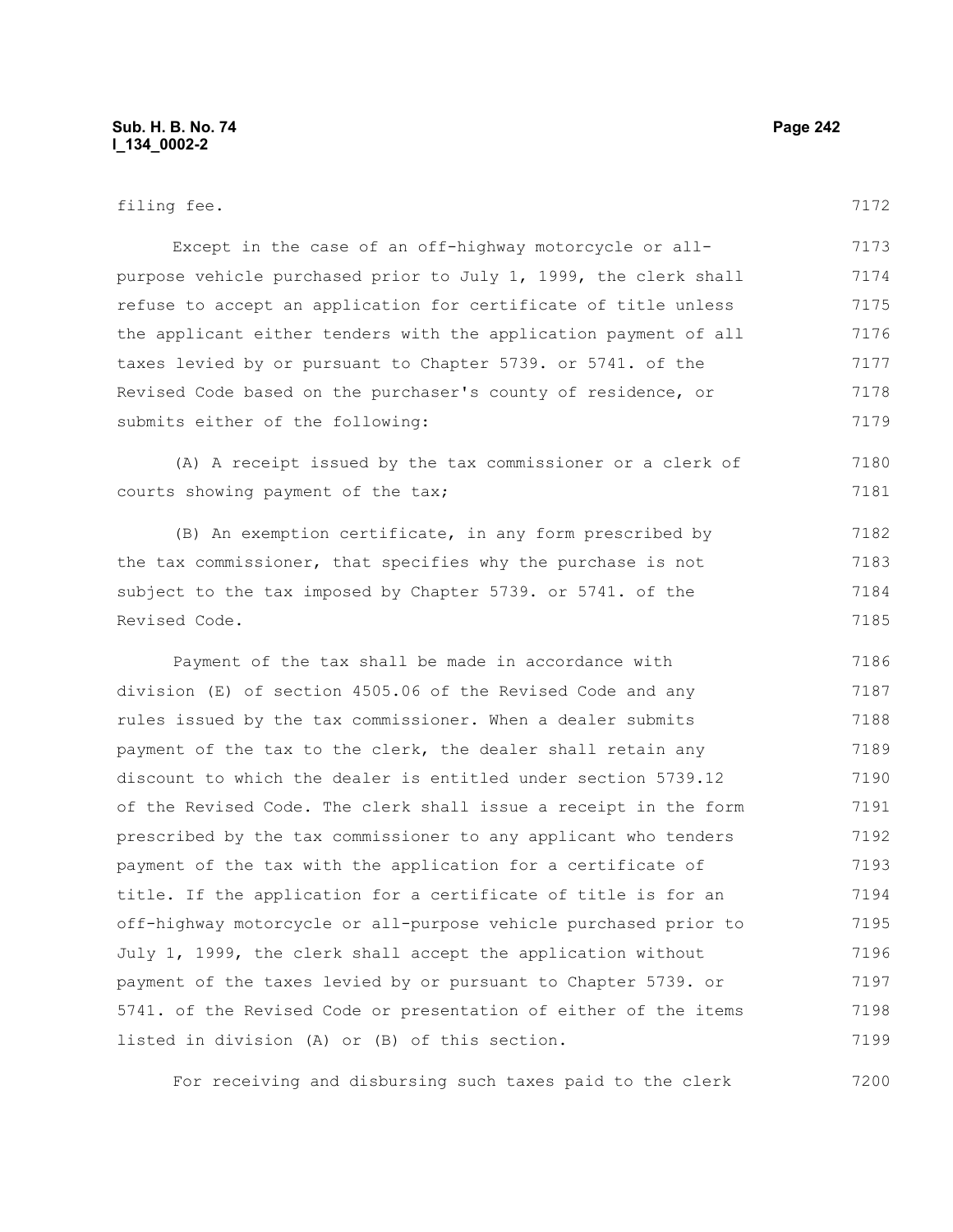# **Sub. H. B. No. 74** Page 243 **l\_134\_0002-2**

by a resident of the clerk's county, the clerk may retain a poundage fee of one and one-hundredth per cent of the taxes collected, which shall be paid into the certificate of title administration fund created by section 325.33 of the Revised Code. The clerk shall not retain a poundage fee from payments of taxes by persons who do not reside in the clerk's county. 7201 7202 7203 7204 7205 7206

A clerk, however, may retain from the taxes paid to the clerk an amount equal to the poundage fees associated with certificates of title issued by other clerks of courts of common pleas to applicants who reside in the first clerk's county. The registrar, in consultation with the tax commissioner and the clerks of the courts of common pleas, shall develop a report from the automated title processing system that informs each clerk of the amount of the poundage fees that the clerk is permitted to retain from those taxes because of certificates of title issued by the clerks of other counties to applicants who reside in the first clerk's county. 7207 7208 7209 7210 7211 7212 7213 7214 7215 7216 7217

In the case of casual sales of off-highway motorcycles or all-purpose vehicles that are subject to the tax imposed by Chapter 5739. or 5741. of the Revised Code, the purchase price for the purpose of determining the tax shall be the purchase price on an affidavit executed and filed with the clerk by the seller on a form to be prescribed by the registrar, which shall be prima-facie evidence of the price for the determination of the tax. 7218 7219 7220 7221 7222 7223 7224 7225

In addition to the information required by section 4519.57 of the Revised Code, each certificate of title shall contain in bold lettering the following notification and statements: "WARNING TO TRANSFEROR AND TRANSFEREE (SELLER AND BUYER): You are required by law to state the true selling price. A false 7226 7227 7228 7229 7230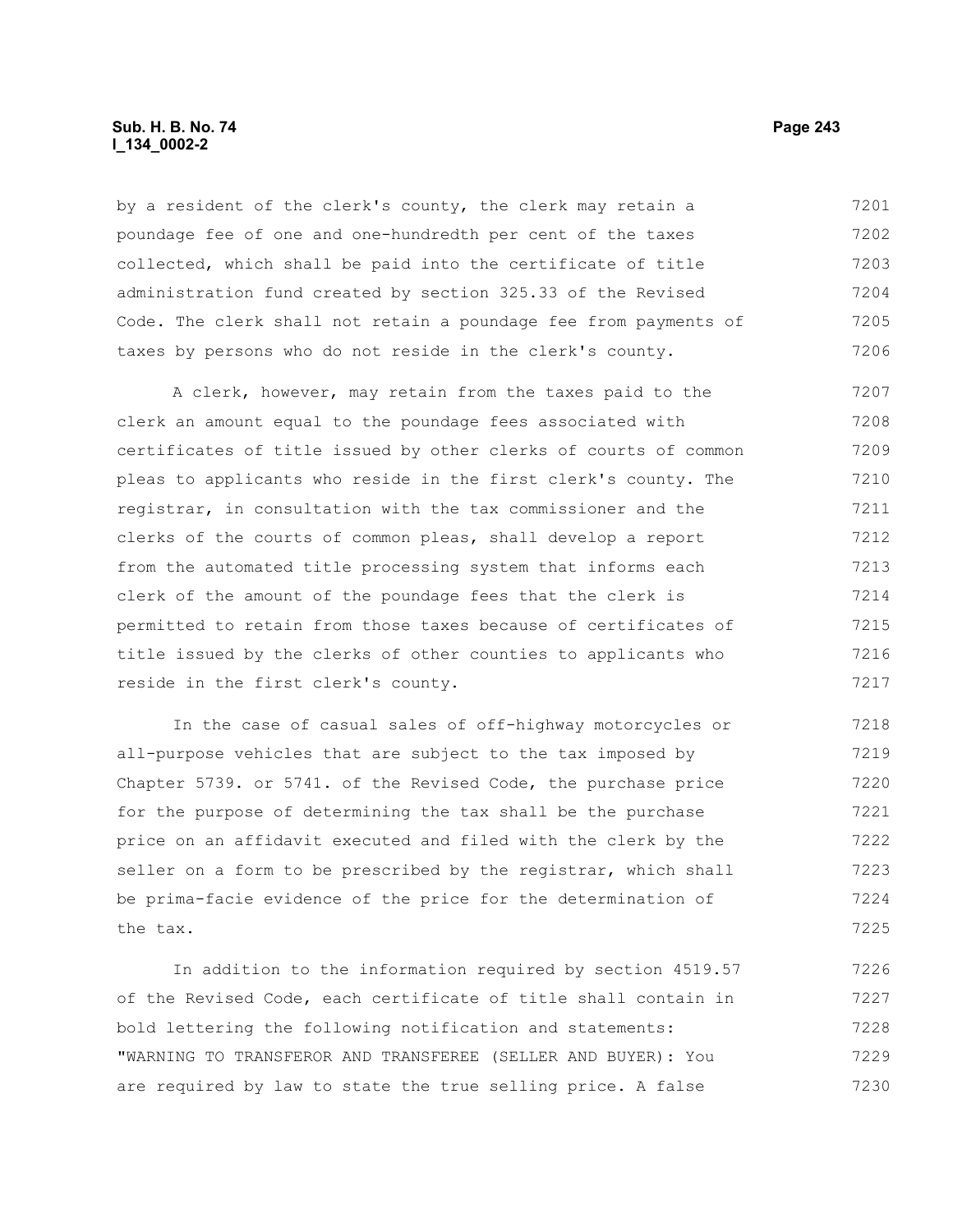# **Sub. H. B. No. 74** Page 244 **l\_134\_0002-2**

statement is in violation of section 2921.13 of the Revised Code and is punishable by six months imprisonment or a fine of up to one thousand dollars, or both. All transfers are audited by the department of taxation. The seller and buyer must provide any information requested by the department of taxation. The buyer may be assessed any additional tax found to be due." 7231 7232 7233 7234 7235 7236

The clerk shall forward all payments of taxes, less poundage fees, to the treasurer of state in a manner to be prescribed by the tax commissioner and shall furnish information to the commissioner as the commissioner may require. 7237 7238 7239 7240

Every clerk shall have the capability to transact by electronic means all procedures and transactions relating to the issuance of certificates of title for off-highway motorcycles and all-purpose vehicles that are described in the Revised Code as being accomplished by electronic means. 7241 7242 7243 7244 7245

**Sec. 4519.60.** (A) In the event of the transfer of ownership of an off-highway motorcycle or all-purpose vehicle by operation of law, as upon inheritance, devise, bequest, order in bankruptcy, insolvency, replevin, or execution of sale, or when repossession is had upon default in performance of the terms of a security agreement as provided in Chapter 1309. of the Revised Code, a clerk of a court of common pleas, upon the surrender of the prior certificate of title or the manufacturer's or importer's certificate, or, when that is not possible, upon presentation to the clerk of satisfactory proof of ownership and rights of possession to the off-highway motorcycle or allpurpose vehicle, and upon payment of the fee prescribed in section 4519.59 of the Revised Code and presentation of an application for certificate of title, may issue to the applicant a certificate of title to the off-highway motorcycle or all-7246 7247 7248 7249 7250 7251 7252 7253 7254 7255 7256 7257 7258 7259 7260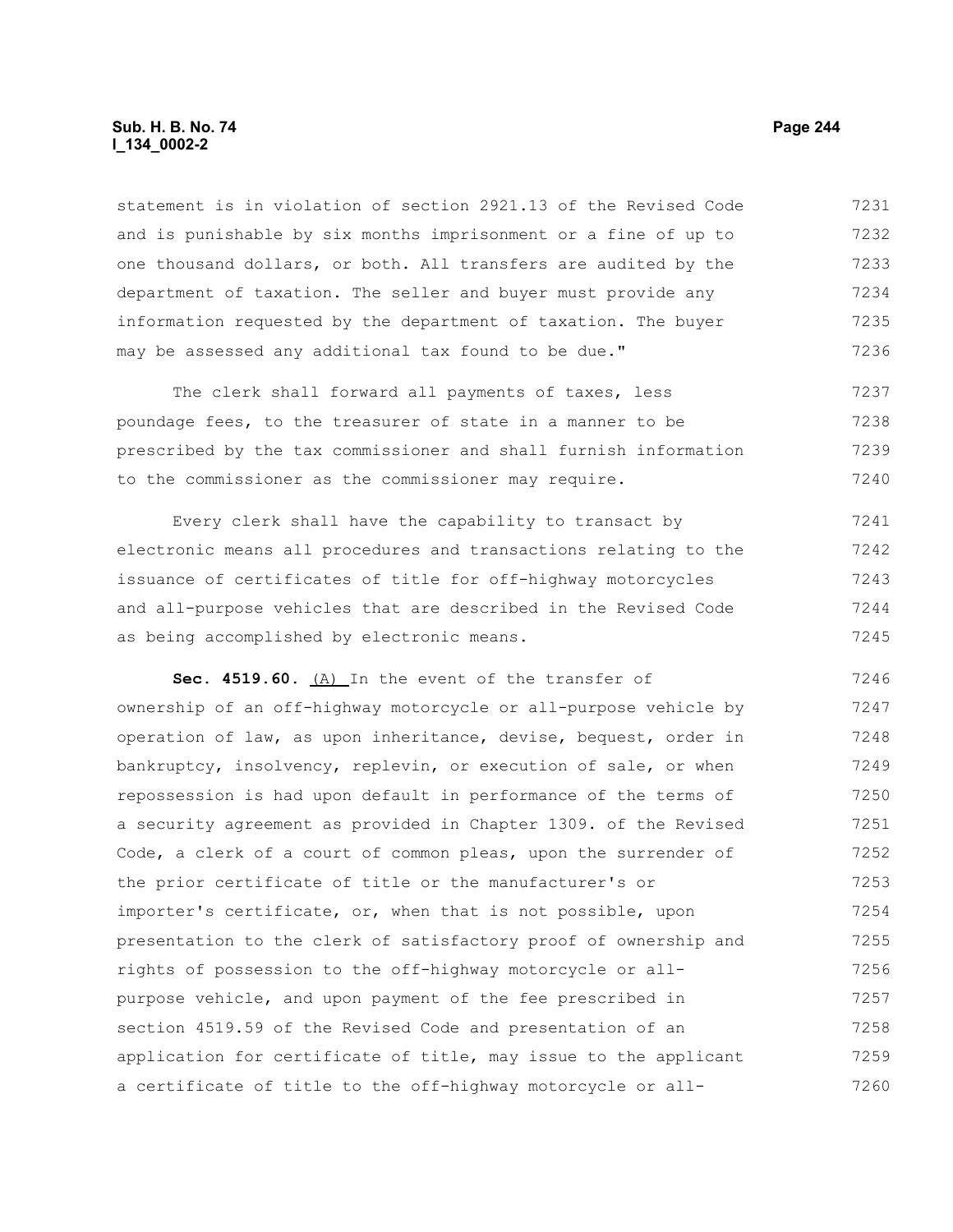# **Sub. H. B. No. 74 Page 245 l\_134\_0002-2**

purpose vehicle. Only an affidavit by the person or agent of the person to whom possession of the off-highway motorcycle or allpurpose vehicle has passed, setting forth the facts entitling the person to the possession and ownership, together with a copy of the journal entry, court order, or instrument upon which the claim of possession and ownership is founded, is satisfactory proof of ownership and right of possession. If the applicant cannot produce that proof of ownership, the applicant may apply directly to the registrar of motor vehicles and submit the evidence the applicant has, and the registrar, upon finding the evidence sufficient, may authorize the clerk to issue a certificate of title. If, from the records in the office of the clerk, there appears to be any lien on the off-highway motorcycle or all-purpose vehicle, the certificate of title shall contain a statement of the lien unless the application is accompanied by proper evidence of its extinction. 7261 7262 7263 7264 7265 7266 7267 7268 7269 7270 7271 7272 7273 7274 7275 7276

(B) Upon the death of one of the persons who have established joint ownership with right of survivorship under section 2131.12 of the Revised Code in an off-highway motorcycle or all-purpose vehicle and the presentation to the clerk of the title and the certificate of death of the deceased person, the clerk shall enter into the records the transfer of the offhighway motorcycle or all-purpose vehicle to the surviving person, and the title to the off-highway motorcycle or allpurpose vehicle immediately passes to the surviving person. The transfer does not affect any liens on the off-highway motorcycle or all-purpose vehicle. 7277 7278 7279 7280 7281 7282 7283 7284 7285 7286 7287

(C) Upon the death of an owner of an off-highway motorcycle or all-purpose vehicle designated in beneficiary form under section 2131.13 of the Revised Code, upon application of the transfer-on-death beneficiary or beneficiaries designated 7288 7289 7290 7291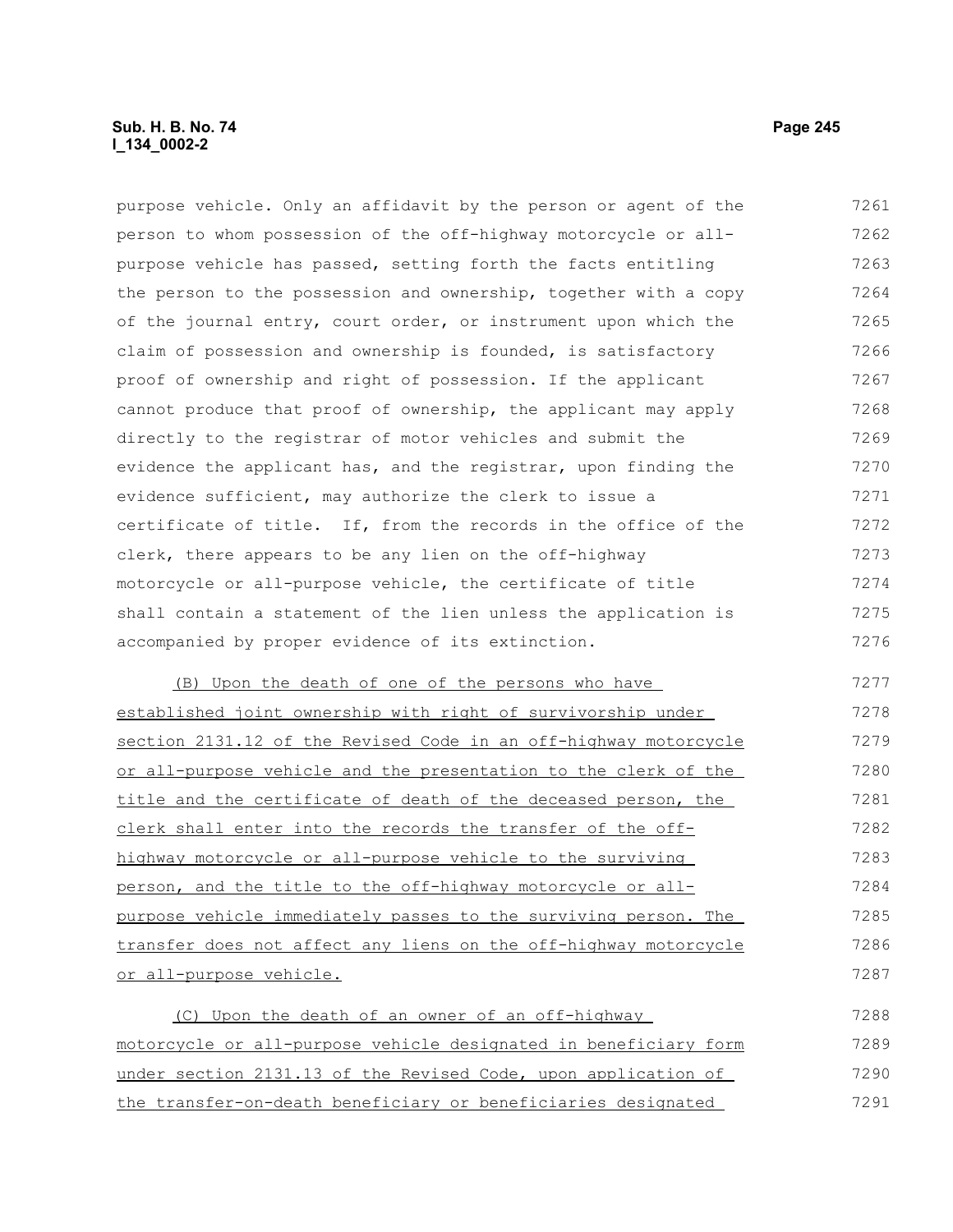| pursuant to that section, and upon presentation to the clerk of  | 7292 |
|------------------------------------------------------------------|------|
| the certificate of title and the certificate of death of the     | 7293 |
| deceased owner, the clerk shall transfer the off-highway         | 7294 |
| motorcycle or all-purpose vehicle and issue a certificate of     | 7295 |
| title to the transfer-on-death beneficiary or beneficiaries. The | 7296 |
| transfer does not affect any liens upon any off-highway          | 7297 |
| motorcycle or all-purpose vehicle so transferred.                | 7298 |
| Sec. 5501.47. (A) The director of transportation is              | 7299 |
| responsible for inspection of all bridges on the state highway   | 7300 |
| system inside and outside of municipalities, all bridges         | 7301 |
| connecting Ohio with another state for which the department of   | 7302 |
| transportation has inspection authority, and all other bridges   | 7303 |
| or portions of bridges for which responsibility for inspection   | 7304 |
| is by law or agreement assigned to the department.               | 7305 |
| Such inspection shall be made annually on a schedule             | 7306 |
| established by the director, but at least once every twenty-four | 7307 |
| months, by a professional engineer or other qualified person     | 7308 |
| under the supervision of a professional engineer, or more-       | 7309 |
| frequently if required by the director, in accordance with the   | 7310 |
| manual of bridge inspection described in division (B) of this    | 7311 |
| section.                                                         | 7312 |
| The director shall cause to be maintained in each district       | 7313 |
| of the department an updated inventory of all bridges within     | 7314 |
| such district that are on the state highway system, including    | 7315 |
| those located within municipalities, and all other bridges for   | 7316 |
| which the department has responsibility for inspection. The      | 7317 |
| inventory record shall indicate who is responsible for           | 7318 |
| inspection and for maintenance, and the authority for such       | 7319 |
| responsibilities.                                                | 7320 |

On those bridges where there exists joint maintenance 7321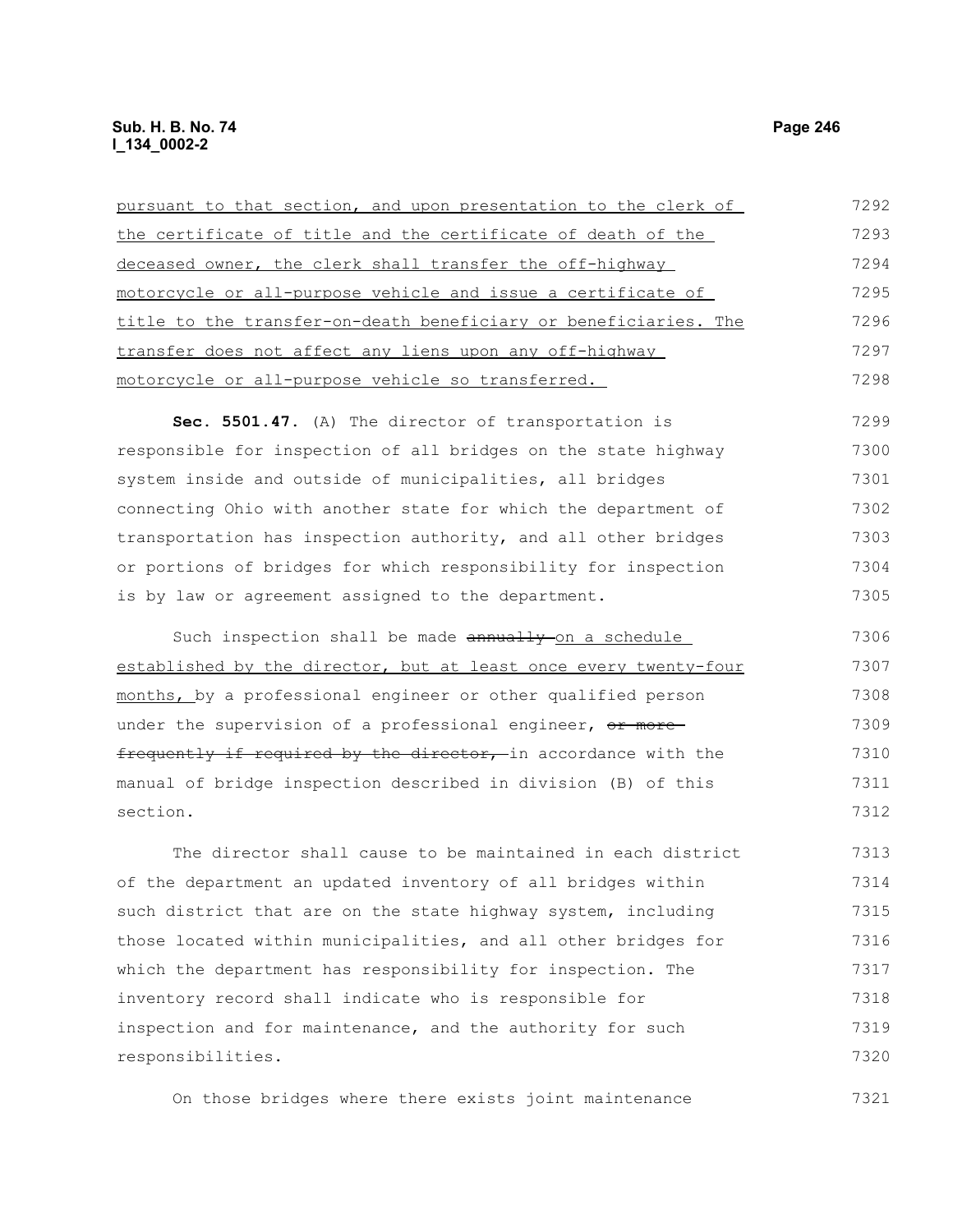| responsibility, the director shall furnish a copy of reports to  | 7322 |
|------------------------------------------------------------------|------|
| each party responsible for a share of maintenance.               | 7323 |
| "Maintenance" as used in this division means actual              | 7324 |
| performance of maintenance work.                                 | 7325 |
| (B) (1) As used in this division:                                | 7326 |
| (a) "Inspection" means the inspection described in the           | 7327 |
| manual of bridge inspection adopted by the department.           | 7328 |
| (b) "Highway" means those highway systems in section             | 7329 |
| 5535.01 of the Revised Code, highways, streets, and roads within | 7330 |
| municipalities, and any other highway, street, and road on which | 7331 |
| the public travels.                                              | 7332 |
| (c) "Bridge" means any structure of ten feet or more clear       | 7333 |
| span or ten feet or more in diameter on, above, or below a       | 7334 |
| highway, including structures upon which railroad locomotives or | 7335 |
| cars may travel.                                                 | 7336 |
| (2) The director shall have general responsibility for           | 7337 |
| initiating, developing, and maintaining procedures and practices | 7338 |
| that provide for and promote professional inspection of bridges. | 7339 |
| The director shall:                                              | 7340 |
| (a) Prepare, maintain, and update a manual of bridge             | 7341 |
| inspection that will provide standards applicable to the         | 7342 |
| inspection of all bridges on, above, or below highways. The      | 7343 |
| manual shall include, but is not limited to, standards relating  | 7344 |
| to frequency of inspection, qualifications of persons inspecting | 7345 |
| or supervising inspections, and procedures and practices         | 7346 |
| facilitating professional inspection of bridges+.                | 7347 |
| (b) Develop and furnish inspection forms and other forms         | 7348 |
| relating to inspection, and approve forms used in lieu of the    | 7349 |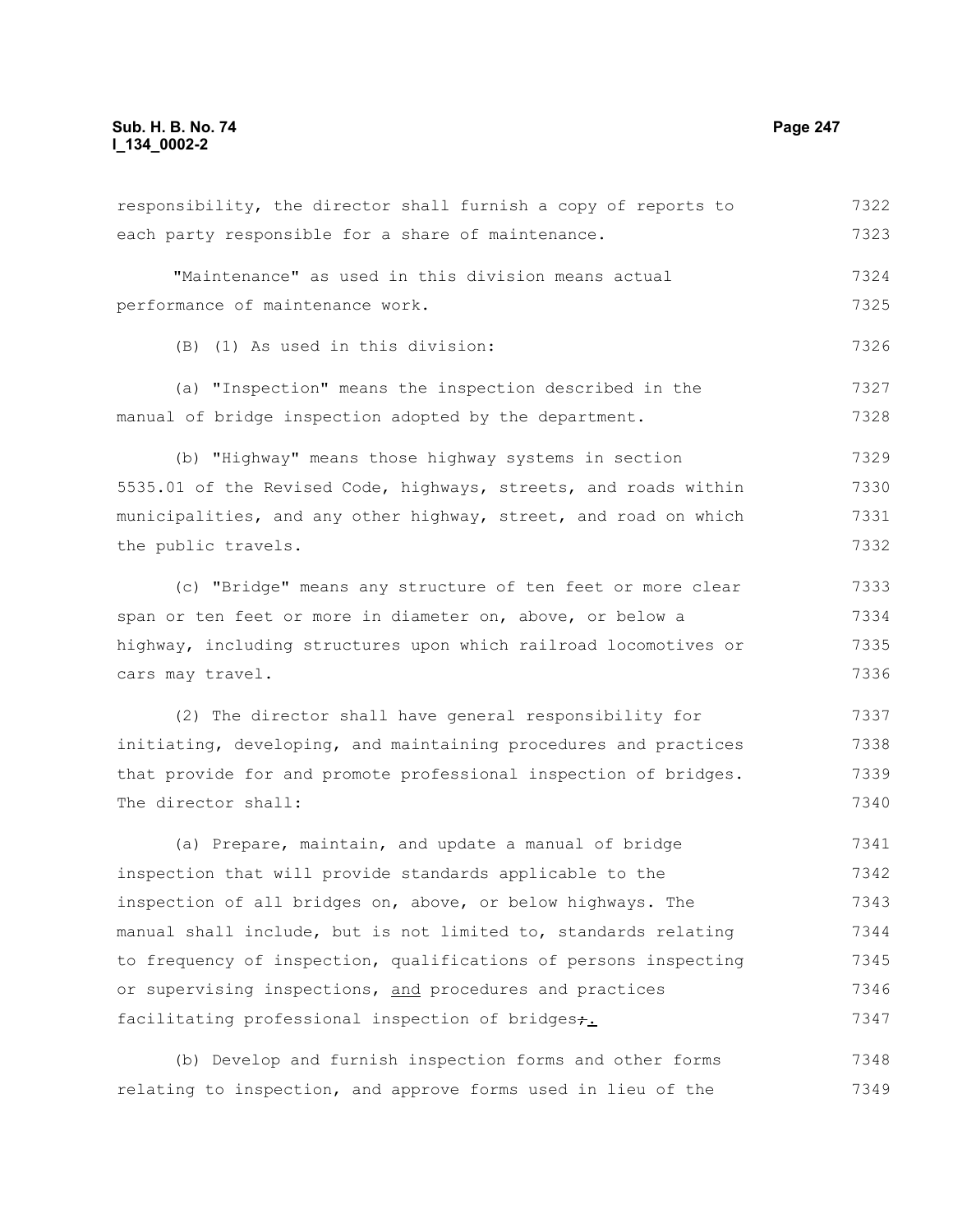| departmental forms;                                              | 7350 |
|------------------------------------------------------------------|------|
| (c) Assist and cooperate with governmental units, upon           | 7351 |
| request, with inspection, disseminate information to appropriate | 7352 |
| governmental officials and agencies with regard to               | 7353 |
| responsibility and inspection practices, and confer with public  | 7354 |
| officials and other individuals on inspection of bridges; such   | 7355 |
| assistance may be in the form of contracts with counties or      | 7356 |
| municipal corporations for transportation department inspection  | 7357 |
| services;                                                        | 7358 |
| (d) Inspect any bridge on a highway, with a designated           | 7359 |
| representative of the owner, where he the director has reason to | 7360 |
| believe that the report of inspection does not reflect the       | 7361 |
| condition of such bridge or that the inspection did not accord   | 7362 |
| with the standards contained in the manual of bridge inspection. | 7363 |
| Sec. 5501.48. The operator of a toll bridge located              | 7364 |
| entirely or partly in the state shall inspect such bridge each-  | 7365 |
| year and on a schedule established by the director of            | 7366 |
| transportation, but at least once every twenty-four months. The  | 7367 |
| operator shall file a copy of the annual-inspection report with  | 7368 |
| the director-of transportation. Inspection shall be made or      | 7369 |
| supervised by a professional engineer.                           | 7370 |
| Sec. 5516.01. As used in sections 5516.01 to 5516.14 of          | 7371 |
| the Revised Code:                                                | 7372 |
| (A) "Advertising device" includes any outdoor sign,              | 7373 |
| display, device, figure, painting, drawing, message, placard,    | 7374 |
| poster, billboard, or any other contrivance designed, intended,  | 7375 |
| or used to advertise or to give information in the nature of     | 7376 |
| advertising, or any part thereof, the advertising or informative | 7377 |
| eontents of which are that is owned or operated by a person or   | 7378 |
|                                                                  |      |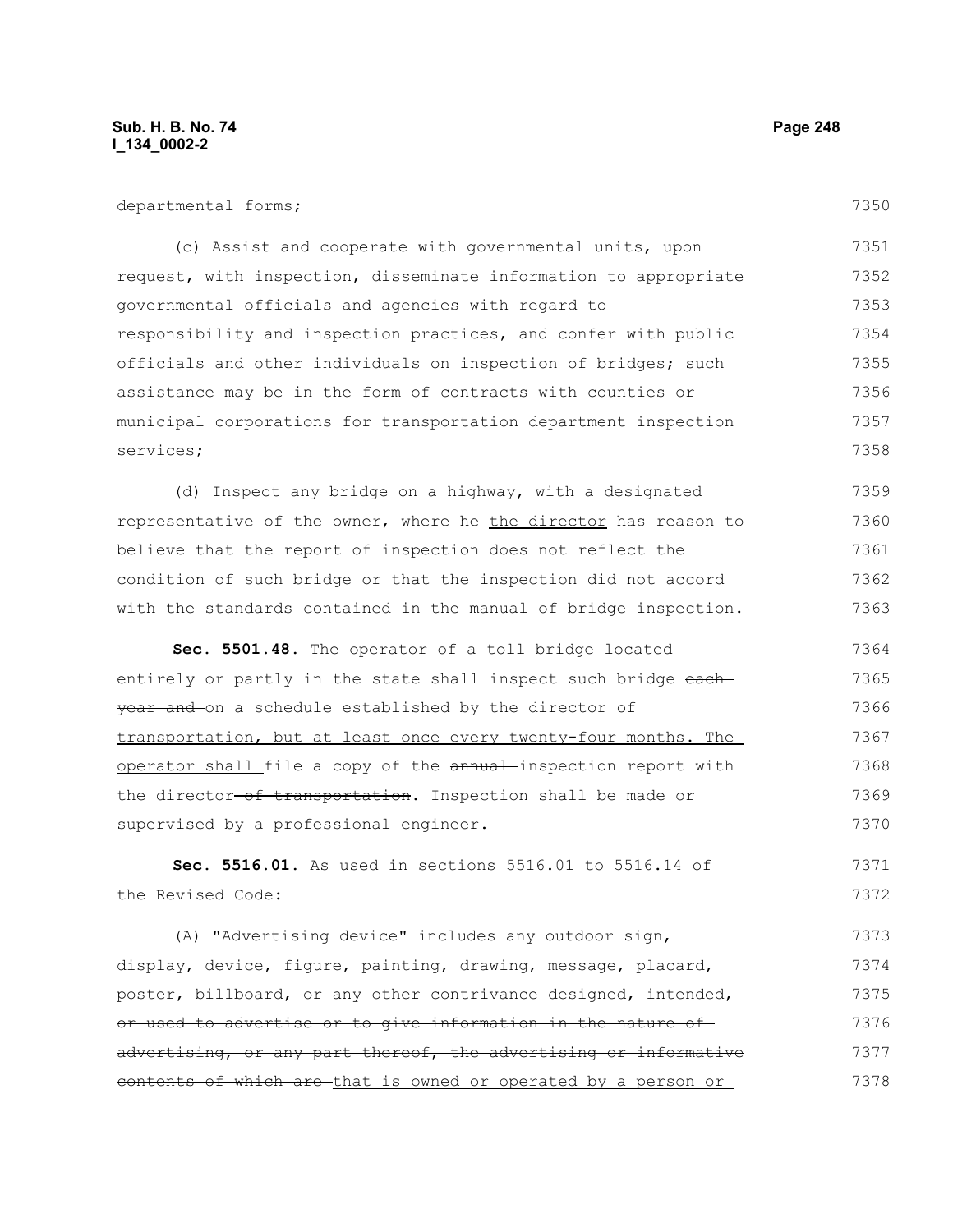| entity that earns compensation for the placement of a message on | 7379 |
|------------------------------------------------------------------|------|
| it and is visible from the main traveled way of any highway on   | 7380 |
| the interstate system or primary system in this state.           | 7381 |
| (B) "Visible" means capable of being seen and comprehended       | 7382 |
| without visual aid by a person traveling the posted speed limit  | 7383 |
| on the main traveled way of the highway.                         | 7384 |
| (C) "Interstate system" means that portion of the                | 7385 |
| interstate system, or the national highway system, located       | 7386 |
| within this state.                                               | 7387 |
| (D) "Erect" means to construct or allow to be constructed,       | 7388 |
| but it shall not include any activity when performed as an       | 7389 |
| incident to the change of advertising message or normal          | 7390 |
| maintenance of a sign or sign structure.                         | 7391 |
| (E) "Maintain" means to preserve, keep in repair,                | 7392 |
| continue, allow to exist, or restore.                            | 7393 |
| (F) "National policy" means the provisions of 23 U.S.C.A.        | 7394 |
| 131 and the national standards, criteria, and rules promulgated  | 7395 |
| pursuant to such provisions.                                     | 7396 |
| (G) "Primary system" means the federal-aid primary system        | 7397 |
| in existence on June 1, 1991, and any highway that is not on     | 7398 |
| such system but that is on the national highway system.          | 7399 |
| (H) "Zoned commercial or industrial areas" means those           | 7400 |
| nonagricultural areas which are reserved for business, commerce, | 7401 |
| or trade, pursuant to local zoning laws, regulations, or state   | 7402 |
| laws.                                                            | 7403 |
| (I) "Unzoned commercial or industrial area" means an area        | 7404 |
| not zoned by state or local law, regulation, or ordinance, in    | 7405 |
| which there is located one or more commercial or industrial      | 7406 |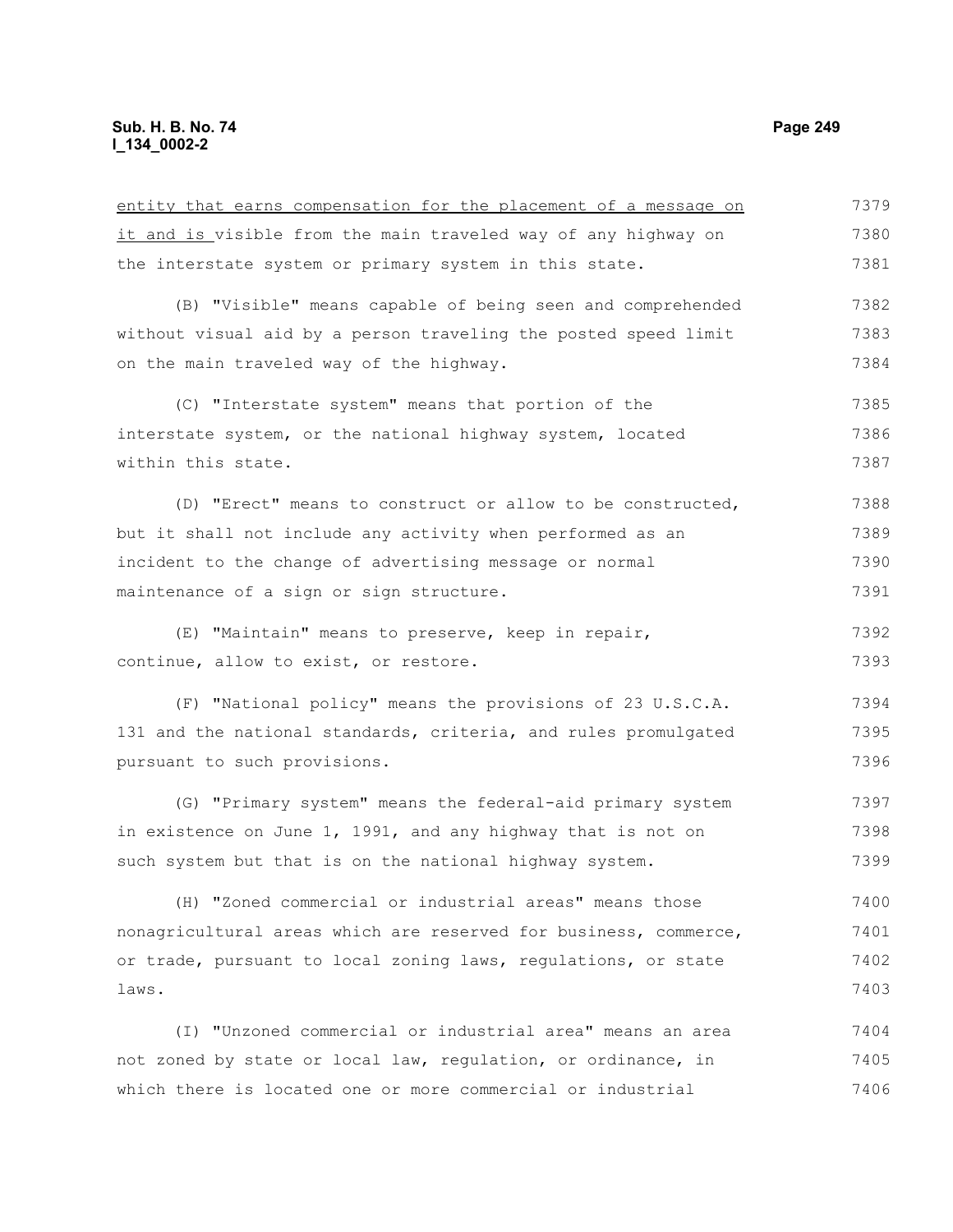# **Sub. H. B. No. 74** Page 250 **l\_134\_0002-2**

activities. Such area may also include the lands along the highway for a distance of eight hundred fifty feet immediately adjacent to such activities. This distance shall be measured from the buildings, parking lots, storage or processing areas of the activities, and along or parallel to the near edge of the main traveled way of the highway. This distance shall not include land on the opposite side of the highway from such activities, nor land predominantly used for residential purposes. An area shall be considered predominately residential if fifty per cent or more of the eight hundred fifty feet immediately adjacent to the activities contains land used as residential property. Each side of the highway will be considered separately in applying this definition. 7407 7408 7409 7410 7411 7412 7413 7414 7415 7416 7417 7418 7419

(J) "Commercial or industrial activities" means those activities generally recognized as commercial or industrial by zoning authorities of this state. The following activities shall not be considered commercial or industrial: 7420 7421 7422 7423

(1) Activities relating to advertising structures; 7424

(2) Agricultural, forestry, ranching, grazing, farming, and related activities, including, but not limited to, activities relating to wayside fresh produce stands; 7425 7426 7427

(3) Transient or temporary activities; (4) Activities not visible from the main traveled way; (5) Activities located more than six hundred sixty feet from the nearest edge of the right-of-way; (6) Activities conducted in a building principally used as a residence; 7428 7429 7430 7431 7432 7433

(7) Activities relating to railroad tracks and minor 7434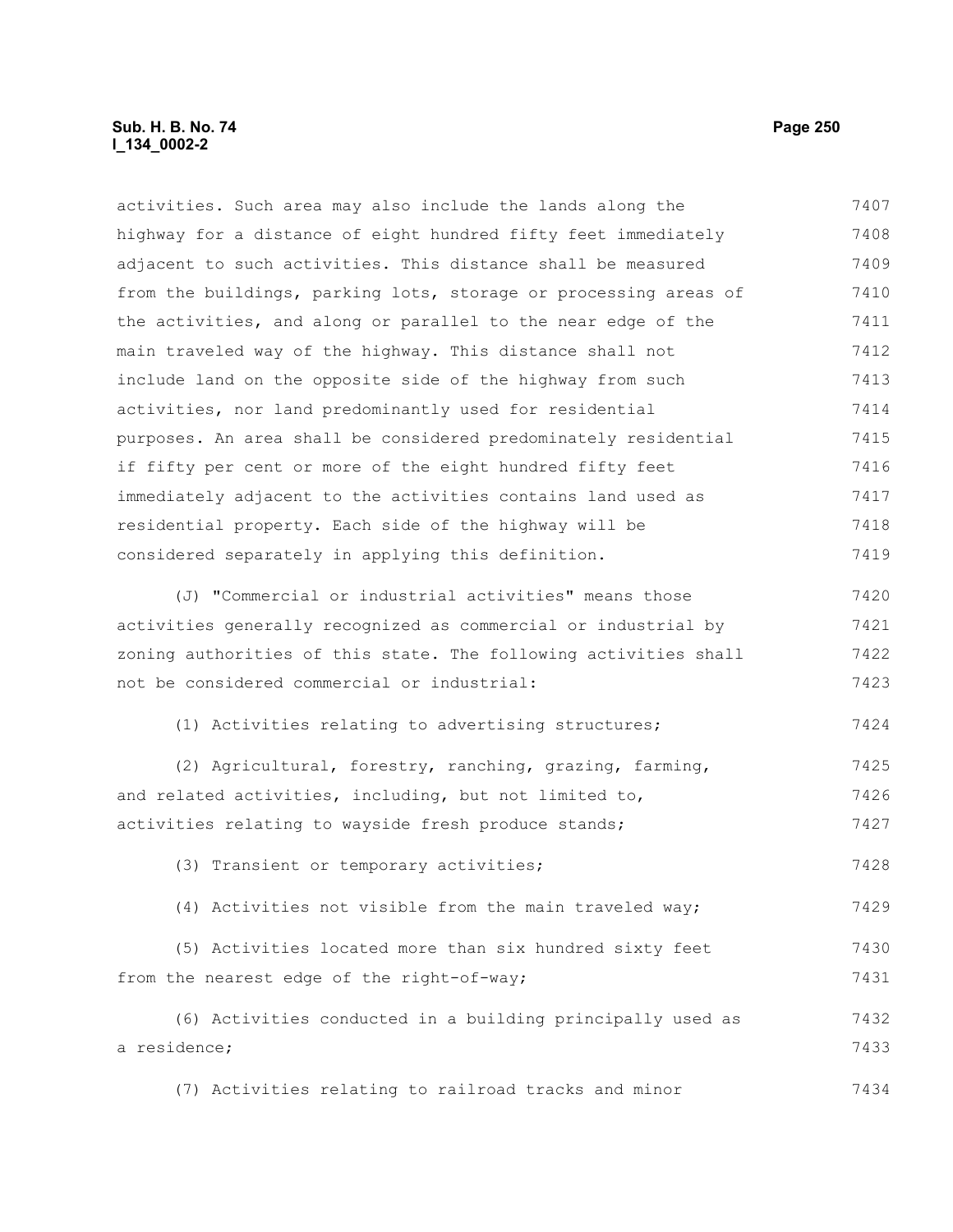outstanding scenic qualities.

sidings; (8) Activities relating to highways, roads, and streets. (K) "Directional and official signs and notices" means those signs and notices that are required or authorized by law and conform to the rules for such signs and notices as adopted by the director in accordance with 23 C.F.R. 750.151 to 750.155. (L) "Nonconforming advertising device" means an advertising device that was: (1) Lawfully in existence prior to December 7, 1971; (2) Lawfully on any highway made a part of the interstate system or primary highway system on or after December 7, 1971; (3) Lawfully erected prior to any revision in the law effective December 7, 1971; or (4) Lawfully erected but: (a) No longer in compliance with the provisions of state law enacted or rules adopted at a later date; or (b) No longer in compliance with state laws or rules due to changed conditions, including, but not limited to, zoning changes, highway relocation, highway reclassification, or changes in restrictions on sizing, lighting, spacing, or distance of advertising devices. Illegally erected or maintained advertising devices are not nonconforming signs. (M) "Scenic byway" means any linear transportation corridor as designated or as may hereafter be so designated by the director under the Ohio scenic byways program as having 7435 7436 7437 7438 7439 7440 7441 7442 7443 7444 7445 7446 7447 7448 7449 7450 7451 7452 7453 7454 7455 7456 7457 7458 7459 7460

7461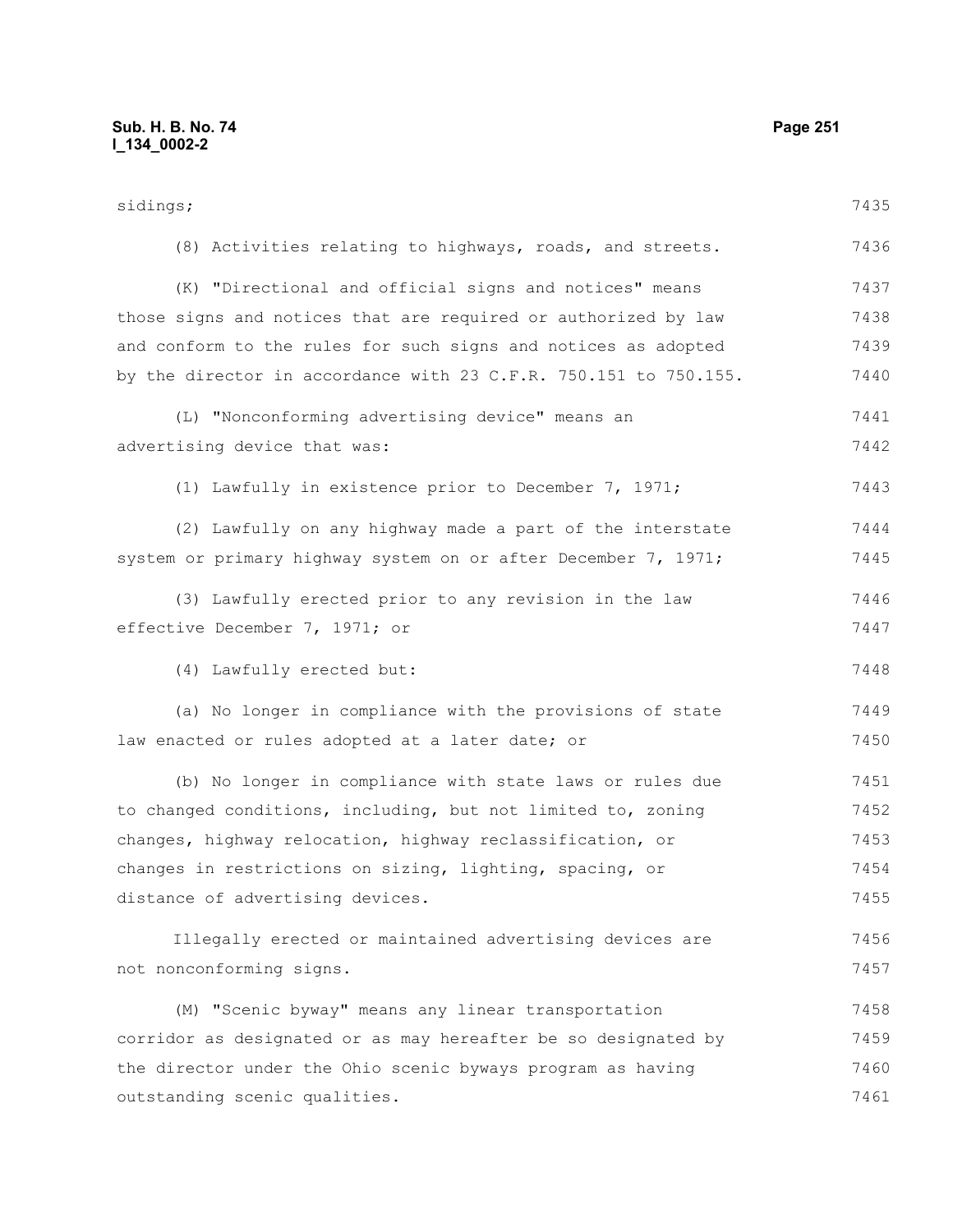| (N) "Director" means the director of the Ohio department         | 7462 |
|------------------------------------------------------------------|------|
| of transportation.                                               | 7463 |
| (0) "Commercial or industrial zone" means those areas            | 7464 |
| established by any state, county, municipal, or other local      | 7465 |
| zoning authority as being most appropriate for business,         | 7466 |
| commerce, industry, or trade. Any action taken by a state,       | 7467 |
| county, municipal, or other local zoning authority that is not   | 7468 |
| part of comprehensive zoning and is created primarily to permit  | 7469 |
| outdoor advertising devices shall not be considered a commercial | 7470 |
| or industrial zone for purposes of this chapter.                 | 7471 |
| (P) "Last permit holder" includes any of the following:          | 7472 |
| (1) The most recent holder of the advertising device             | 7473 |
| permit;                                                          | 7474 |
| (2) A business, cooperative, corporation, enterprise,            | 7475 |
| joint venture, limited liability company, partnership, sole      | 7476 |
| proprietorship, or subsidiary, the viability of which is         | 7477 |
| dependant dependent on its relationship with the most recent     | 7478 |
| holder of the advertising device permit;                         | 7479 |
| (3) Any person or entity that is closely related to or           | 7480 |
| closely connected with the most recent holder of the advertising | 7481 |
| device permit.                                                   | 7482 |
| (Q) "Professional sports facility" means all or a portion        | 7483 |
| of a stadium, arena, motorsports complex, or other facility,     | 7484 |
| including all parking facilities, walkways, and other auxiliary  | 7485 |
| facilities that may be used for or in connection with the sports | 7486 |
| facility or its operation, the primary purpose of which is to    | 7487 |
| provide a site or venue for the presentation to the public of    | 7488 |
| either of the following:                                         | 7489 |

(1) Events of one or more major or minor league 7490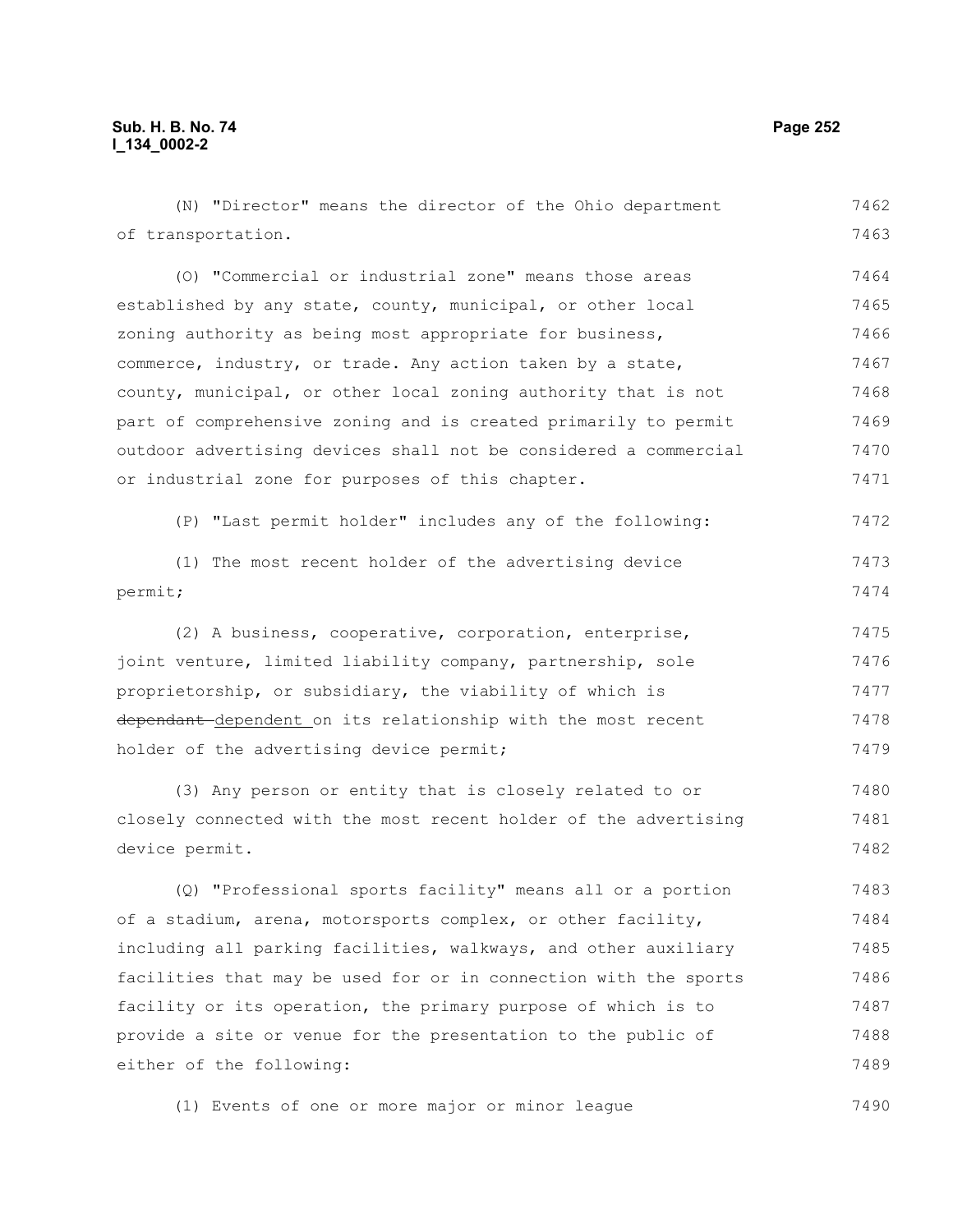### **Sub. H. B. No. 74** Page 253 **l\_134\_0002-2**

professional athletic or sports teams that are associated with the state or with a city or region of the state; (2) Motorsports events. (R) "Compensation" means the exchange of anything of value including money, securities, real property interests, goods, services, a promise of future payment, or forbearance of a debt. **Sec. 5516.02.** No advertising device shall be erected or maintained within six hundred sixty feet of the edge of the right-of-way of a highway on the interstate system except the following: (A) Directional and official signs and notices that conform to rules adopted by the director of transportation; (B) Signs advertising the sale or lease of the property upon which they are located; (C) Advertising devices indicating the name of the business or profession conducted on such property or that identify the goods produced, sold, or services rendered on suchproperty, and that conform to rules adopted by the director, (D) Advertising devices that are located in commercial or industrial zones traversed by segments of the interstate system within the boundaries of a municipal corporation as such boundaries existed on September 21, 1959, and that conform to rules adopted by the director of transportation;  $(E)$  (B) Advertising devices that are located on the premises of a professional sports facility and that conform to rules adopted by the director. **Sec. 5516.05.** (A) The director of transportation may 7491 7492 7493 7494 7495 7496 7497 7498 7499 7500 7501 7502 7503 7504 7505 7506 7507 7508 7509 7510 7511 7512 7513 7514 7515 7516 7517

designate any portion of the interstate system, national highway 7518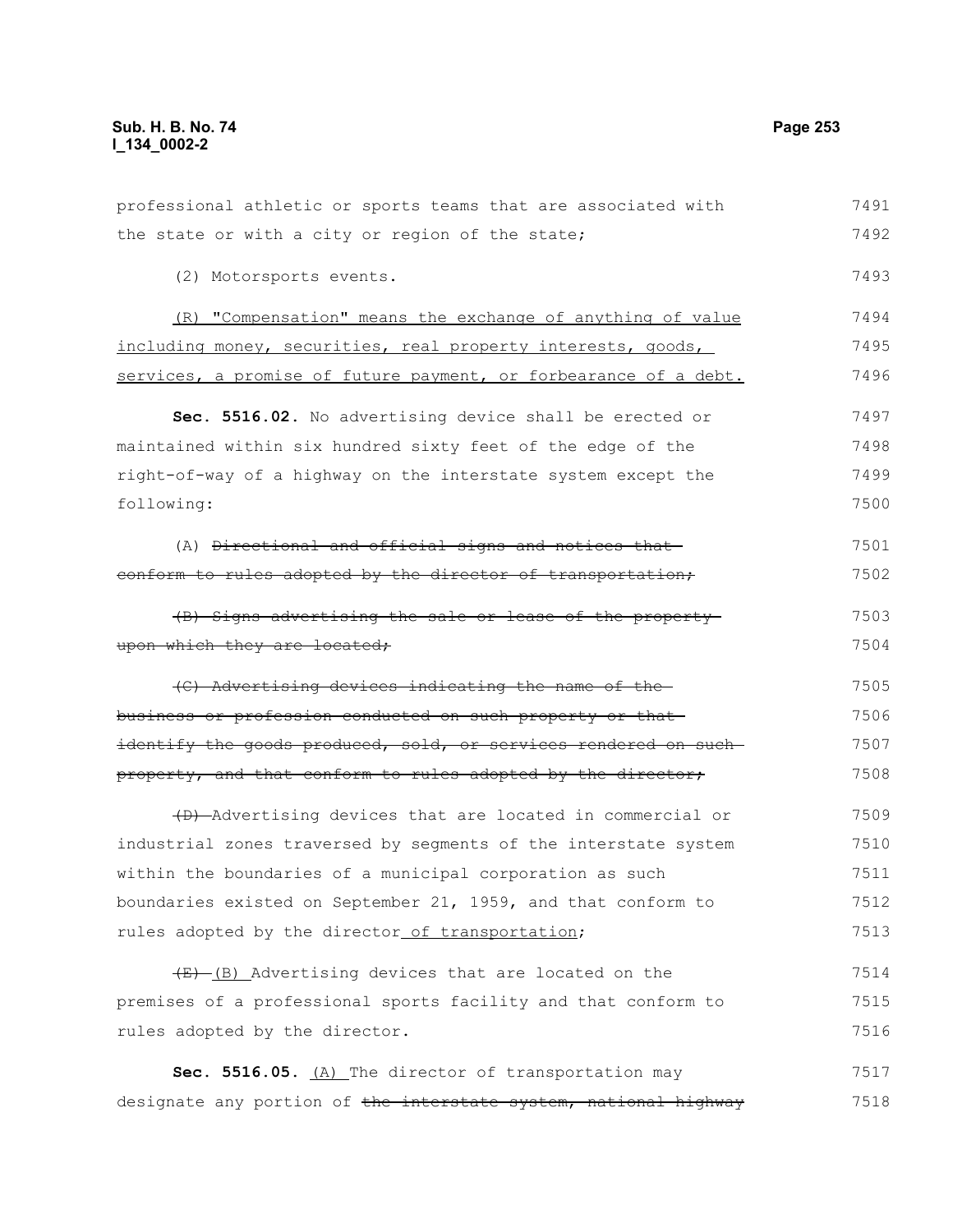| system, or primary system any of the following as a scenic                          | 7519 |
|-------------------------------------------------------------------------------------|------|
| byway:                                                                              | 7520 |
| (1) The interstate system;                                                          | 7521 |
| (2) The national highway system;                                                    | 7522 |
| (3) The primary system;                                                             | 7523 |
| (4) Any state, county, municipal, or township road or                               | 7524 |
| highway.                                                                            | 7525 |
| (B) The director shall exclude from designation as a                                | 7526 |
| scenic byway any segment of a highway in a zoned or unzoned                         | 7527 |
| commercial or industrial area that is determined by the director                    | 7528 |
| to be inconsistent with the designation of a scenic byway.                          | 7529 |
| (C) No advertising device may be erected upon a designated                          | 7530 |
| scenic byway, except in accordance with division $(A)$ $\tau$ $(\overline{B})$ , or | 7531 |
| $\overline{(C) - (B)}$ of section 5516.02 of the Revised Code, division (A),        | 7532 |
| (B), or $(C)$ , $(D)$ , $(E)$ , or $(G)$ of section 5516.06 of the Revised          | 7533 |
| Code, or division (A), $(B)$ , $(C)$ , or $(D)$ of section 5516.061 of              | 7534 |
| the Revised Code. Any advertising device lawfully in existence                      | 7535 |
| prior to the designation of a scenic byway, upon such                               | 7536 |
| designation, is a nonconforming advertising device under section                    | 7537 |
| 5516.07 of the Revised Code.                                                        | 7538 |
| Sec. 5516.06. No advertising device shall be erected or                             | 7539 |
| maintained within six hundred sixty feet of the edge of the                         | 7540 |
| right-of-way of a highway on the primary system except the                          | 7541 |
| following:                                                                          | 7542 |
| (A) Directional and other official signs and notices that                           | 7543 |
| conform to rules adopted by the director of transportation,                         | 7544 |
| (B) Signs advertising the sale or lease of the property                             | 7545 |
| upon which they are located;                                                        | 7546 |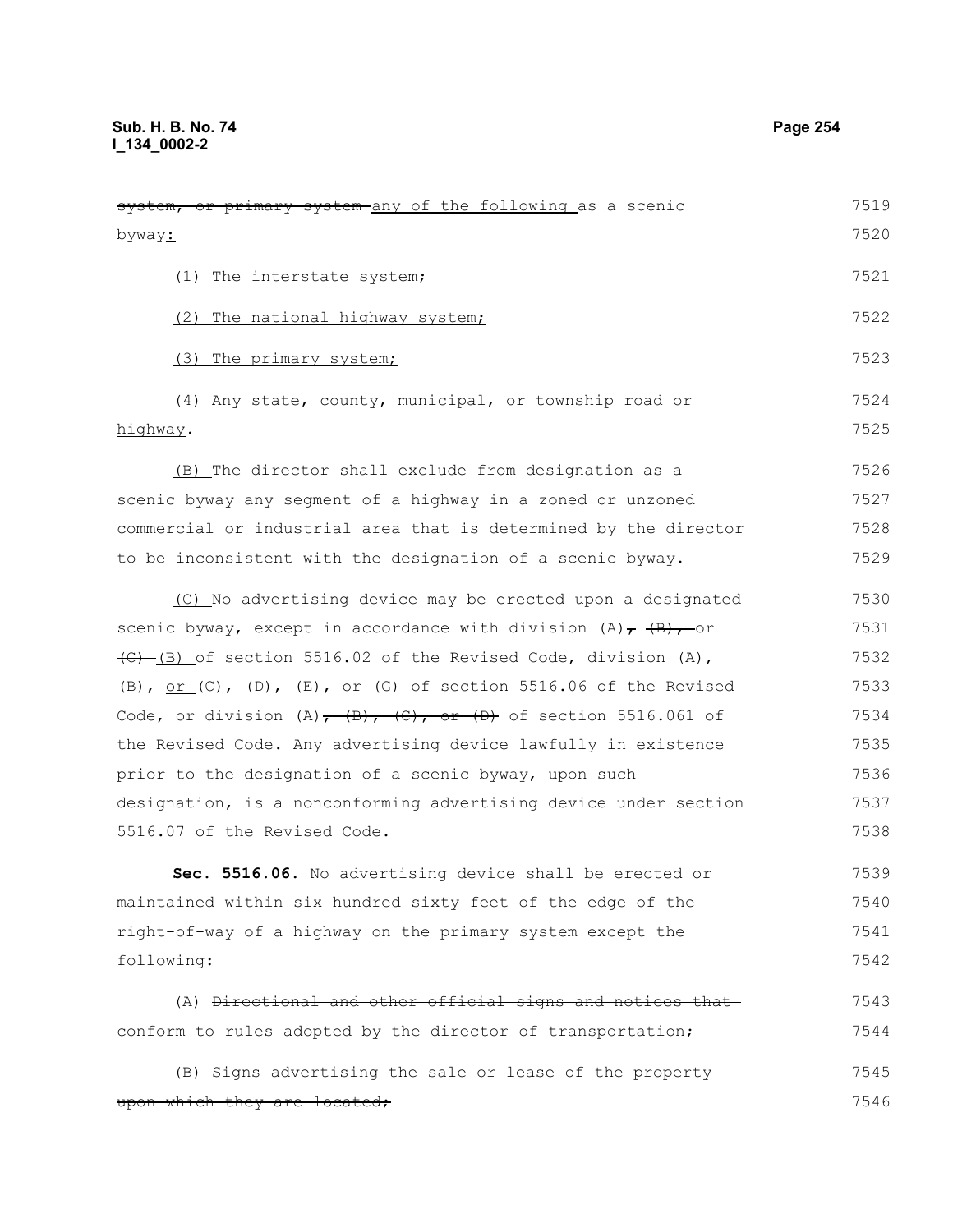(C) Advertising devices indicating the name of the business, activities, or profession conducted on such property or that identify the goods produced, sold, or services rendered on such property and that conform to rules adopted by the director; (D) Precautionary signs relating to the premises; (E) Signs, displays, or devices which locate, identify, mark, or warn of the presence of pipe lines, utility lines, or rail lines, and appurtenances thereof, including, but not limited to, markers used in the maintenance, operation, observation, and safety of said lines; (F) Advertising devices located in zoned or unzoned industrial or commercial areas adjacent to highways on the primary system that conform to rules adopted by the director of transportation; (G) (B) Signs lawfully in existence on October 22, 1965, that the director, subject to the approval of the secretary of the United States department of transportation, has determined to be landmark signs, including signs on farm structures or natural surfaces, which are of historic or artistic significance;  $(H)$  (C) Advertising devices that are located on the premises of a professional sports facility and that conform to rules adopted by the director. **Sec. 5516.061.** (A) No advertising device shall be erected outside of urban areas further than six hundred sixty feet from the right-of-way of the main traveled way of a highway on the interstate or primary system if such device would be visible from such main traveled way, except the following: 7548 7549 7550 7551 7552 7553 7554 7555 7556 7557 7558 7559 7560 7561 7562 7563 7564 7565 7566 7567 7568 7569 7570 7571 7572 7573 7574 7575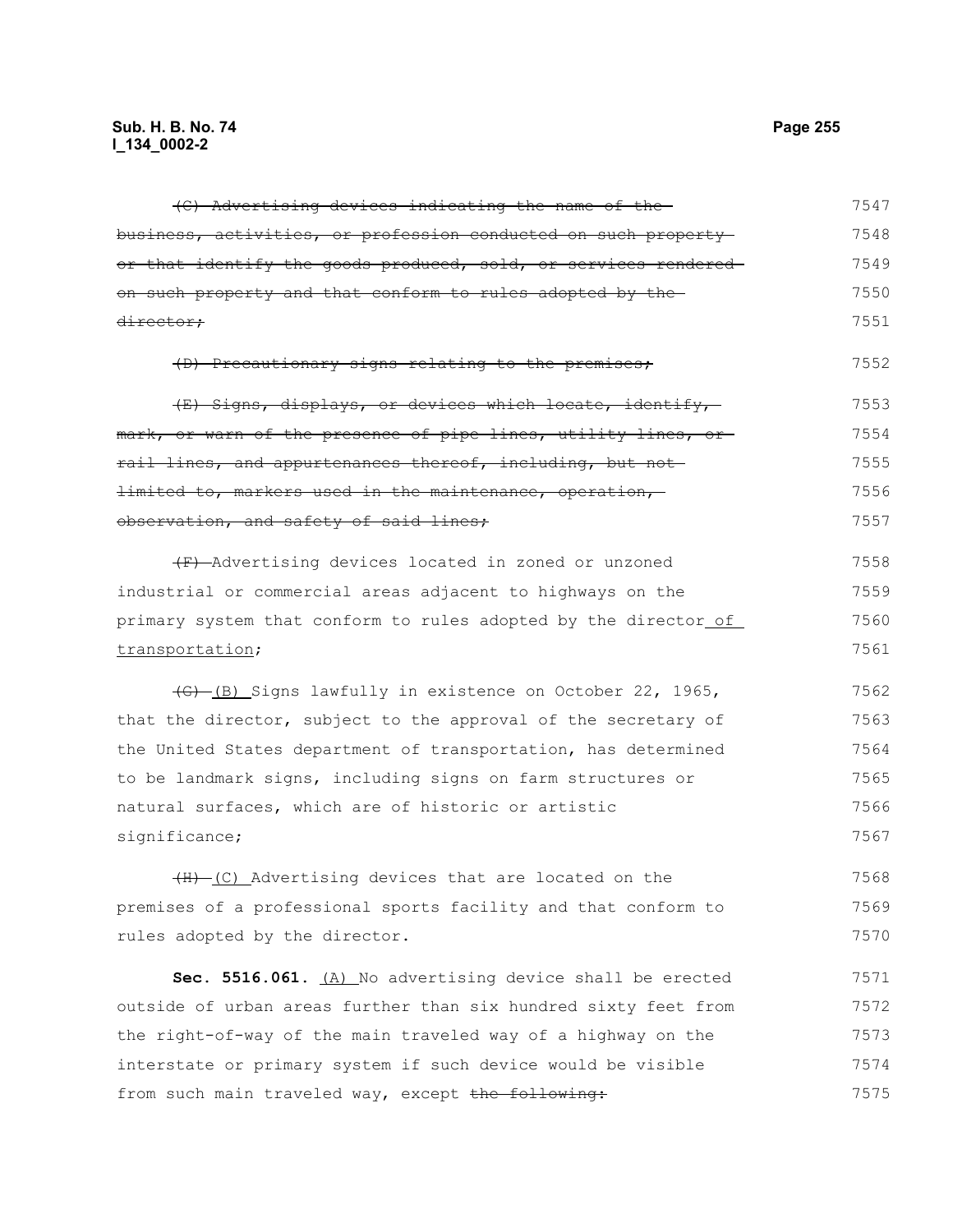(A) Directional and official signs and notices that conform to rules adopted by the director of transportation; (B) Signs advertising the sale or lease of the property upon which they are located; (C) Advertising devices indicating the name of the business, activities, or profession conducted on such property or that identify the goods produced, sold, or services rendered on such property and that conform to rules adopted by the director; (D) Signs signs lawfully in existence on October 22, 1965, that the director of transportation, subject to the approval of the secretary of the United States department of transportation, has determined to be landmark signs, including signs on farm structures or natural surfaces, which-that are of historic or artistic significance. (B) Any advertising device lawfully in existence prior to November 28, 1975, or lawfully on any highway made a part of the interstate or primary system on or after that date, the erection of which would be illegal under this section, is nonconforming, and may be maintained subject to the permit provisions of section 5516.10 of the Revised Code. An advertising device existing prior to the effective date of this section September 16, 2004, which would be illegal under this section shall be considered a nonconforming advertising device and may be maintained subject to the permit provisions of section 5516.10 of the Revised Code. (C) As used in this section, "urban area" means an urbanized area or an urban place as designated by the bureau of 7576 7577 7578 7579 7580 7581 7582 7583 7584 7585 7586 7587 7588 7589 7590 7591 7592 7593 7594 7595 7596 7597 7598 7599 7600 7601 7602 7603

the census having a population of five thousand or more, and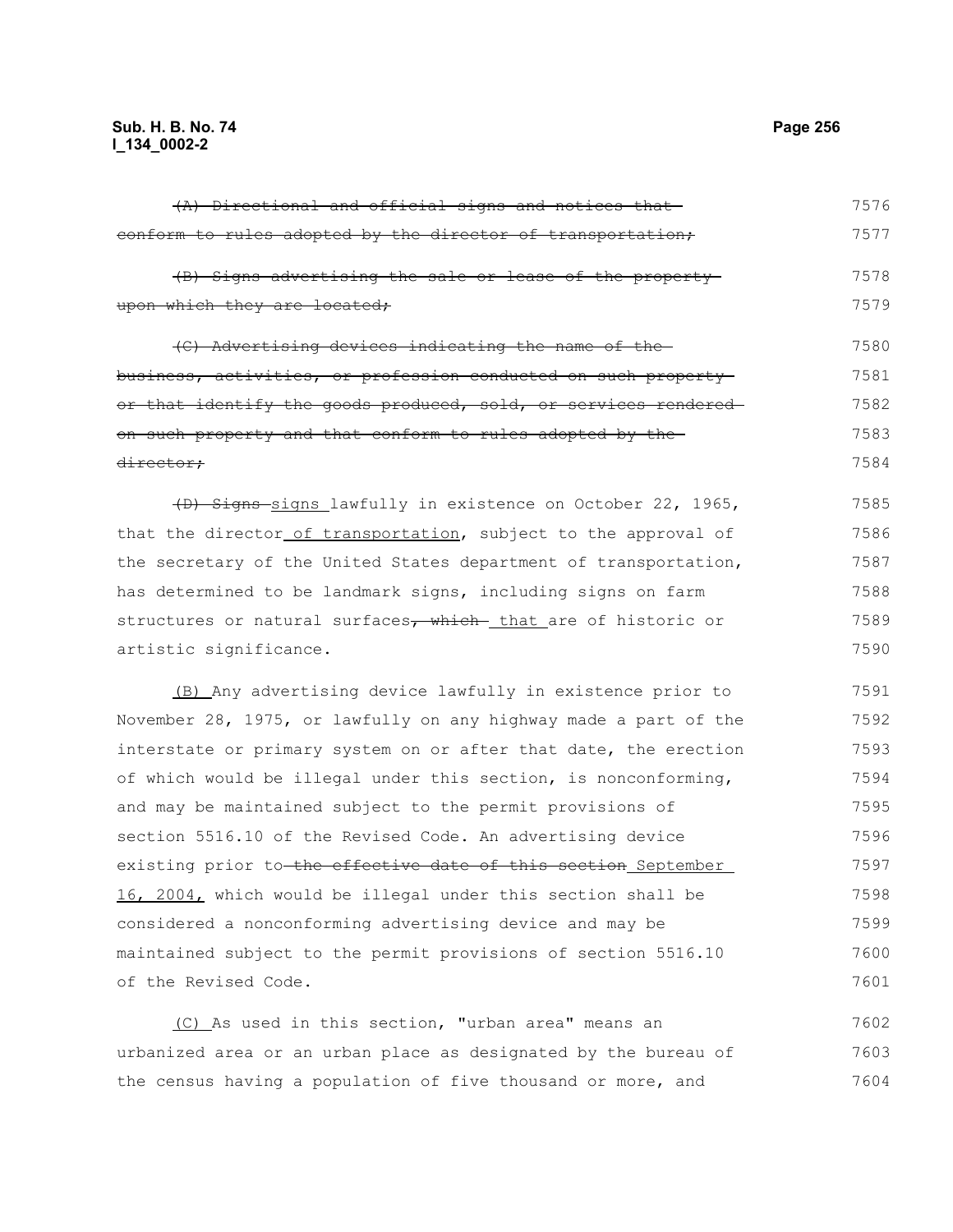within boundaries approved by the United States secretary of transportation. 7605 7606

**Sec. 5516.11.** This chapter does not affect the authority of a state, county, municipal, or other local zoning authority to zone areas for commercial or industrial purposes under its respective zoning laws. Whenever a state, county, municipal, or other local zoning authority has adopted comprehensive zoning and established rules and regulations controlling the size, lighting, and spacing of outdoor advertising devices, that are equivalent to and consistent with the intent of this chapter, such rules and regulations will be accepted in lieu of the controls provided in division  $(D)$  (A) of section 5516.02 and in section 5516.061 of the Revised Code in the commercial and industrial zones within the geographical jurisdiction of such authority. 7607 7608 7609 7610 7611 7612 7613 7614 7615 7616 7617 7618 7619

Whenever a zoning authority establishes new comprehensive zoning rules or regulations, a copy thereof shall be furnished to the director of transportation within thirty days after its passage. 7620 7621 7622 7623

Chapter 5516. of the Revised Code shall not be construed to allow the erection of an advertising device in an area zoned by state, county, municipal, or other local authorities to exclude such devices. 7624 7625 7626 7627

Sec. 5525.26. (A) The director of transportation shall adopt rulesin accordance with Chapter 119. of the Revised Code that do both of the following: 7628 7629 7630

(1) Encourage competition among contractors so that no single type of highway pavement receives preferential treatment in the highway construction project bidding process; 7631 7632 7633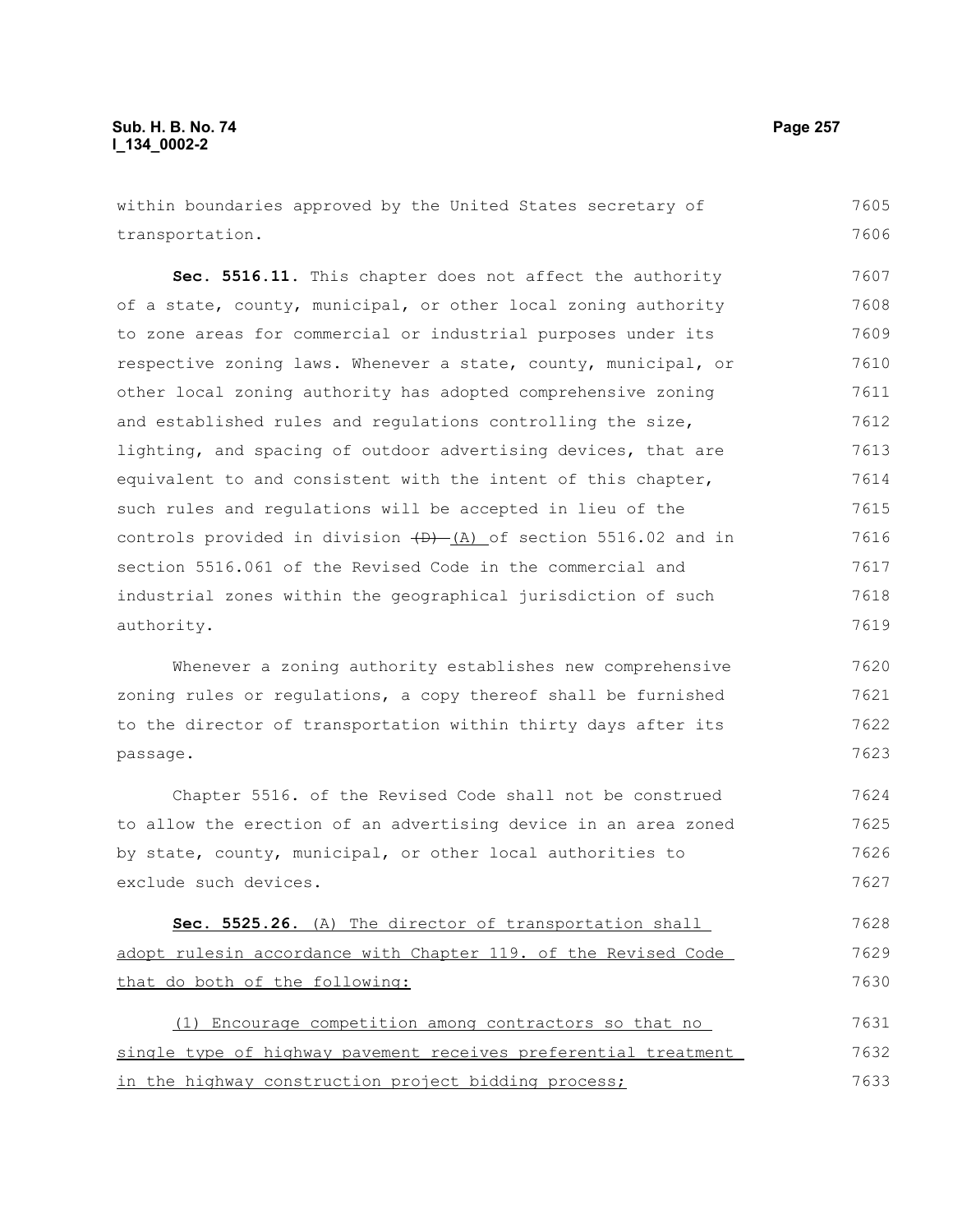guidelines that favor a single type of highway pavement in the highway construction project bidding process. (B) The director shall ensure that the rules required by division (A) of this section are effective not later than January 1, 2022. (C) Upon the effective date of the rules required by division (A) of this section, the director shall deliver a copy of the rules to the speaker of the house of representatives, the president of the senate, and the chairs of the standing committees in the house of representatives and senate with primary responsibility over transportation issues. (D) The rules required by division (A) of this section shall apply, after their effective date, to all highway construction projects that are advertised for bids pursuant to this chapter. **Sec. 5543.20.** The county engineer shall inspect all bridges or portions thereof on the county highway system inside and outside of municipalities, bridges on township roads, and other bridges or portions of bridges for which responsibility for inspection is by law or agreement assigned to the county. If the responsibility for inspection of a bridge is not fixed by law or agreement and the county performs the largest share of maintenance on a bridge, inspection shall be made by the engineer. This section does not prohibit a board of township trustees from inspecting bridges within a township. Such inspection shall be made annuallyon a schedule established by the director of transportation, but at least once 7635 7636 7637 7638 7639 7640 7641 7642 7643 7644 7645 7646 7647 7648 7649 7650 7651 7652 7653 7654 7655 7656 7657 7658 7659 7660 7661 7662

(2) Prohibit the adoption of any requirements or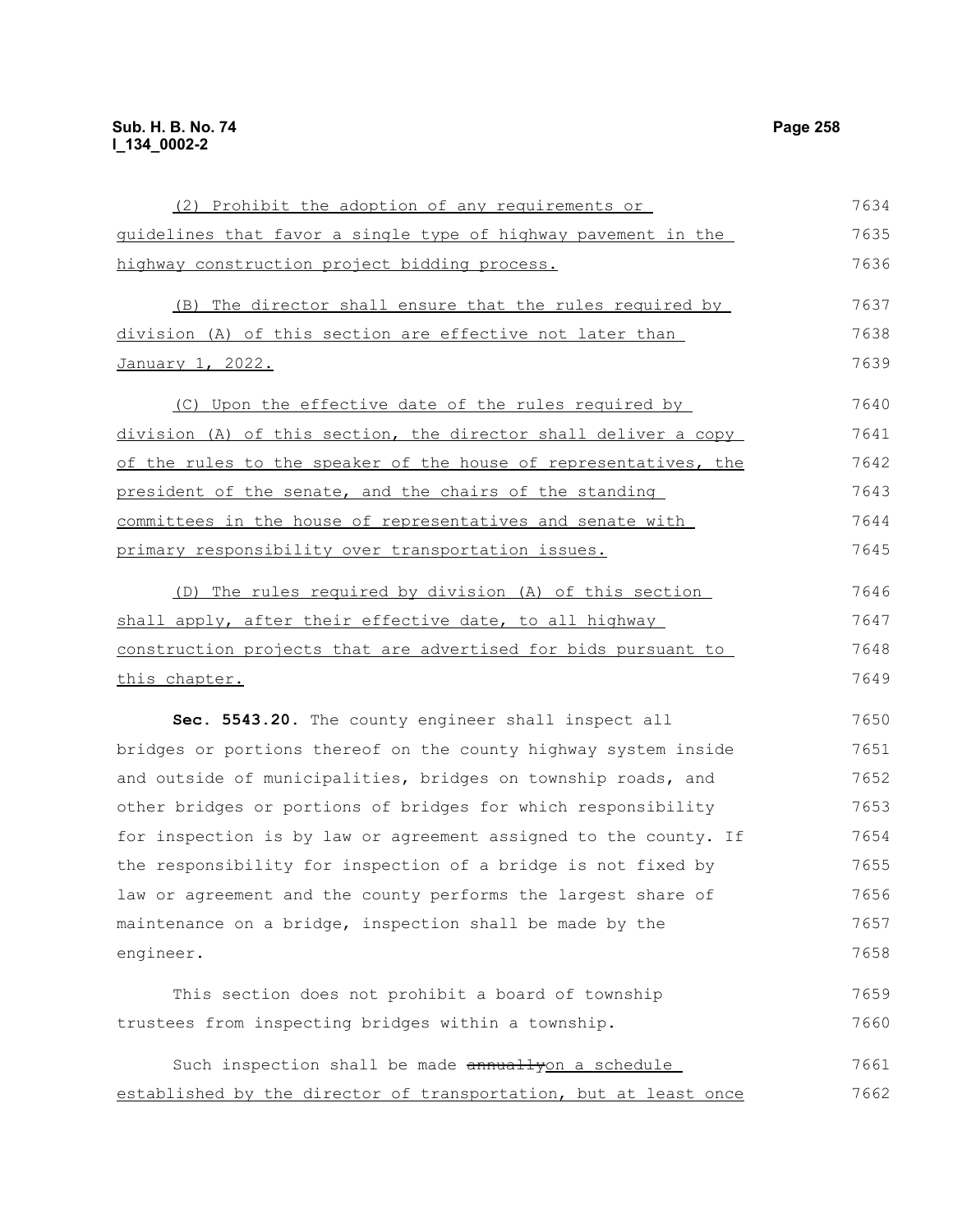every twenty-four months, or more frequently if required by the board of county commissioners, in accordance with the manual of bridge inspection described in section 5501.47 of the Revised Code. 7663 7664 7665 7666

Counties may contract for inspection services.

The engineer shall maintain an updated inventory of all bridges in the county, except those on the state highway system and those within a municipality for which the engineer has no duty to inspect, and indicate on the inventory record who is responsible for inspection and for maintenance, and the authority for such responsibilities. 7668 7669 7670 7671 7672 7673

The engineer shall report the condition of all bridges to the board of county commissioners not later than sixty days after his annual the inspection or he the engineer shall report more frequently if the board so requires. Any bridge for which the county has inspection or maintenance responsibility which, at any time, is found to be in a condition that is a potential danger to life or property shall be identified in the reports, and if the engineer determines that the condition of any bridge represents an immediate danger he-the engineer shall immediately report the condition to the board. With respect to those bridges where there exists joint maintenance responsibility, the engineer shall furnish a copy of his-the inspection report to each party responsible for a share of maintenance. The engineer shall furnish each board of township trustees with a report of the condition of bridges on the township road system of such township and furnish the legislative authority of each municipality in the county with a report of the condition of bridges in such municipality for which the county has responsibility for inspection. 7674 7675 7676 7677 7678 7679 7680 7681 7682 7683 7684 7685 7686 7687 7688 7689 7690 7691 7692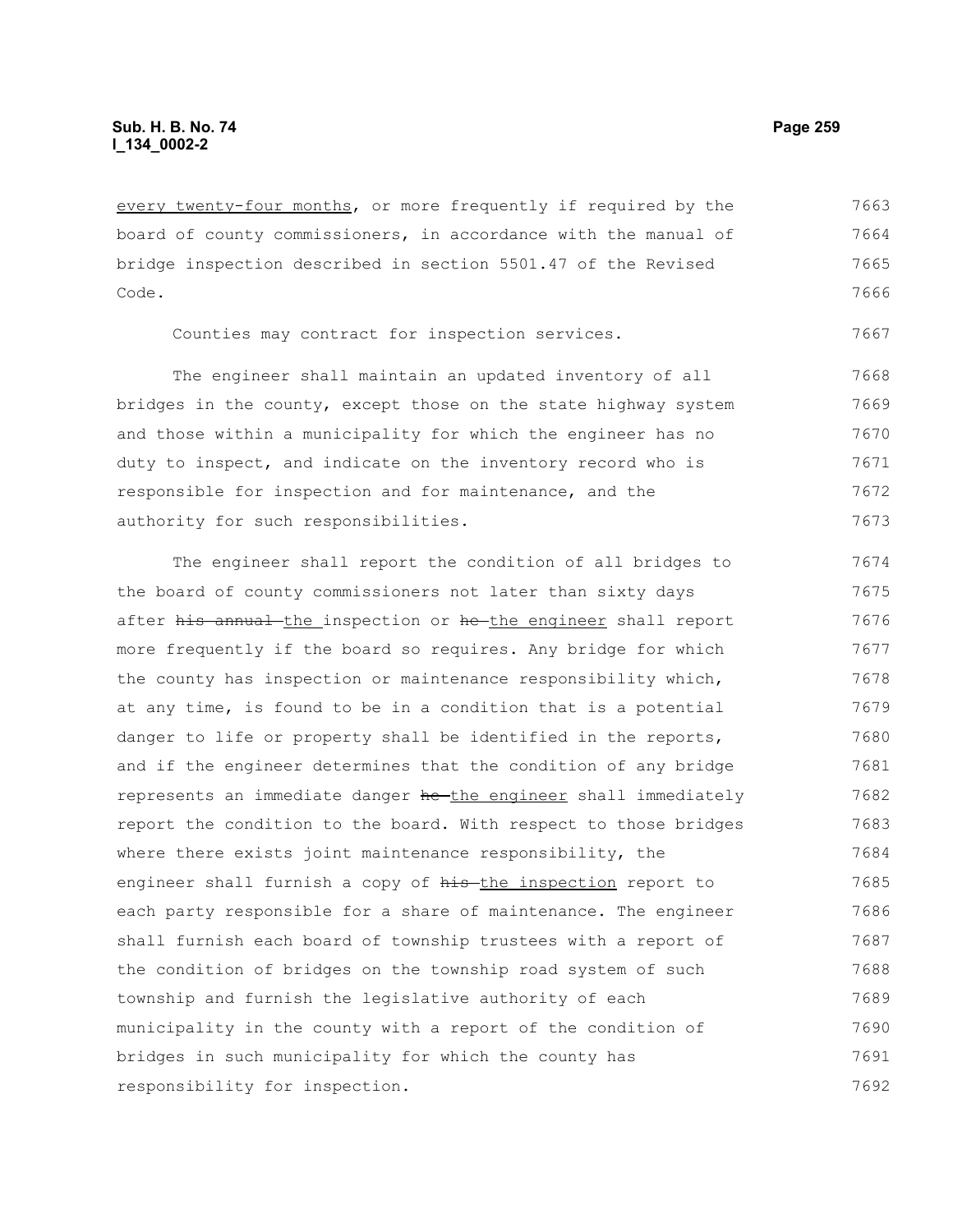# **Sub. H. B. No. 74 Page 260 l\_134\_0002-2**

"Maintenance" as used in this division means actual performance of maintenance work. 7693 7694

**Sec. 5577.02.** No person shall operate or move a trackless trolley, traction engine, steam roller, or other vehicle, load, object, or structure, whether propelled by muscular or motor power, not including vehicles run upon stationary rails or tracks, fire engines, fire trucks, or other vehicles or apparatus belonging to or used by any municipal or volunteer fire department in the discharge of its functions, shall beoperated or moved-over or upon the improved public streets, highways, bridges, or culverts in this state, upon wheels, rollers, or otherwise, weighing that weighs in excess of the weights prescribed in sections  $5577.01$  to  $5577.14$ , inclusive, of the Revised Code, including the weight of vehicle, object, structure, or contrivance and load, except upon specialpermission, granted as provided by unless the person has been issued a permit under section 4513.34 of the Revised Code. The prohibition in this section applies regardless of whether the weight is moved upon wheels, rollers, or otherwise. Any weight determination shall include the weight of the vehicle, object, structure, contrivance, and load. 7695 7696 7697 7698 7699 7700 7701 7702 7703 7704 7705 7706 7707 7708 7709 7710 7711 7712 7713

 **Sec. 5577.045.** (A) As used in this section, "fire engine" means a fire engine, fire truck, or other vehicle or apparatus belonging to or used by any municipal, township, or volunteer fire department, while in the discharge of its functions. 7714 7715 7716 7717

(B) Notwithstanding sections 5577.02 and 5577.04 of the Revised Code, a person may do both of the following without a written permit issued under section 4513.34 of the Revised Code: 7718 7719 7720

(1) Operate a two-axle fire engine, with a front axle maximum weight of twenty-four thousand pounds and a rear axle 7721 7722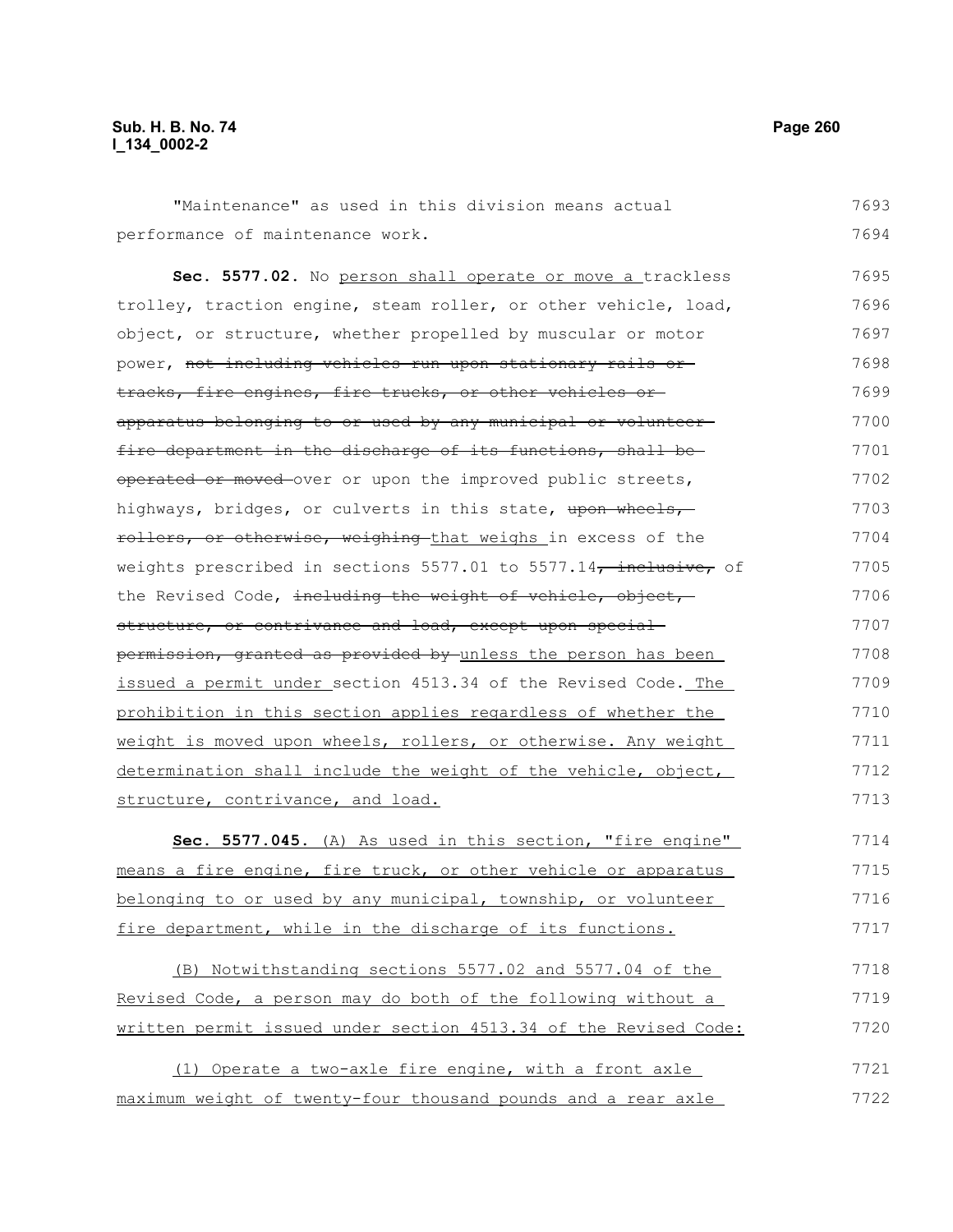maximum weight of thirty-three thousand five hundred pounds and a minimum wheelbase of fifteen feet, on all roadways in the state; (2) Operate a fire engine with a maximum gross vehicle weight of eighty-six thousand pounds on the interstate highway system and within one road mile of an interstate highway system entrance or exit ramp. **Sec. 5703.21.** (A) Except as provided in divisions (B) and (C) of this section, no agent of the department of taxation, except in the agent's report to the department or when called on to testify in any court or proceeding, shall divulge any information acquired by the agent as to the transactions, property, or business of any person while acting or claiming to act under orders of the department. Whoever violates this provision shall thereafter be disqualified from acting as an officer or employee or in any other capacity under appointment or employment of the department. (B)(1) For purposes of an audit pursuant to section 117.15 of the Revised Code, or an audit of the department pursuant to Chapter 117. of the Revised Code, or an audit, pursuant to that chapter, the objective of which is to express an opinion on a financial report or statement prepared or issued pursuant to division (A)(7) or (9) of section  $126.21$  of the Revised Code, the officers and employees of the auditor of state charged with conducting the audit shall have access to and the right to examine any state tax returns and state tax return information 7723 7724 7725 7726 7727 7728 7729 7730 7731 7732 7733 7734 7735 7736 7737 7738 7739 7740 7741 7742 7743 7744 7745 7746 7747 7748

in the possession of the department to the extent that the access and examination are necessary for purposes of the audit. Any information acquired as the result of that access and examination shall not be divulged for any purpose other than as 7749 7750 7751 7752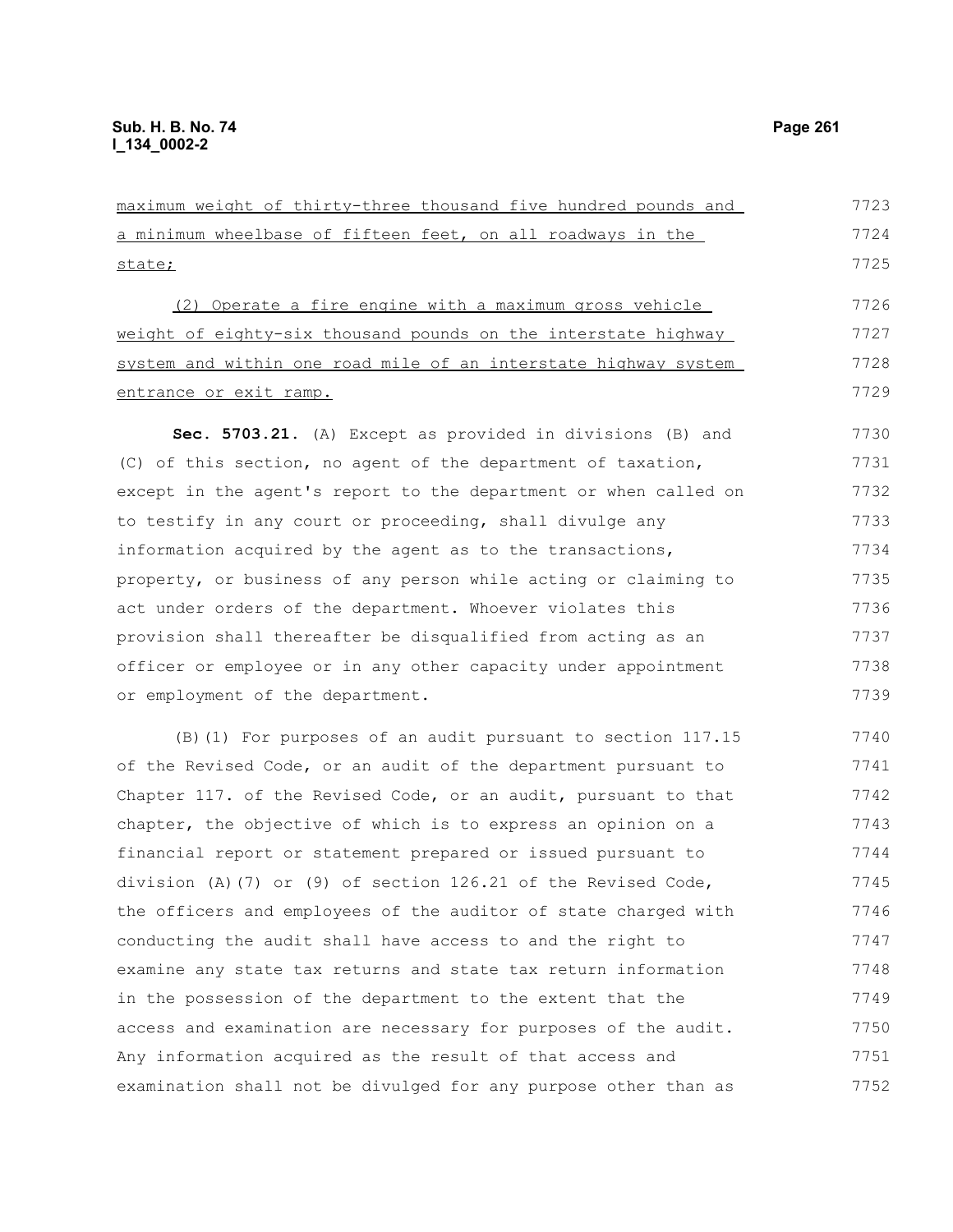#### **Sub. H. B. No. 74** Page 262 **l\_134\_0002-2**

required for the audit or unless the officers and employees are required to testify in a court or proceeding under compulsion of legal process. Whoever violates this provision shall thereafter be disqualified from acting as an officer or employee or in any other capacity under appointment or employment of the auditor of state. 7753 7754 7755 7756 7757 7758

(2) For purposes of an internal audit pursuant to section 126.45 of the Revised Code, the officers and employees of the office of internal audit in the office of budget and management charged with directing the internal audit shall have access to and the right to examine any state tax returns and state tax return information in the possession of the department to the extent that the access and examination are necessary for purposes of the internal audit. Any information acquired as the result of that access and examination shall not be divulged for any purpose other than as required for the internal audit or unless the officers and employees are required to testify in a court or proceeding under compulsion of legal process. Whoever violates this provision shall thereafter be disqualified from acting as an officer or employee or in any other capacity under appointment or employment of the office of internal audit. 7759 7760 7761 7762 7763 7764 7765 7766 7767 7768 7769 7770 7771 7772 7773

(3) As provided by section 6103(d)(2) of the Internal Revenue Code, any federal tax returns or federal tax information that the department has acquired from the internal revenue service, through federal and state statutory authority, may be disclosed to the auditor of state or the office of internal audit solely for purposes of an audit of the department. 7774 7775 7776 7777 7778 7779

(4) For purposes of Chapter 3739. of the Revised Code, an agent of the department of taxation may share information with the division of state fire marshal that the agent finds during 7780 7781 7782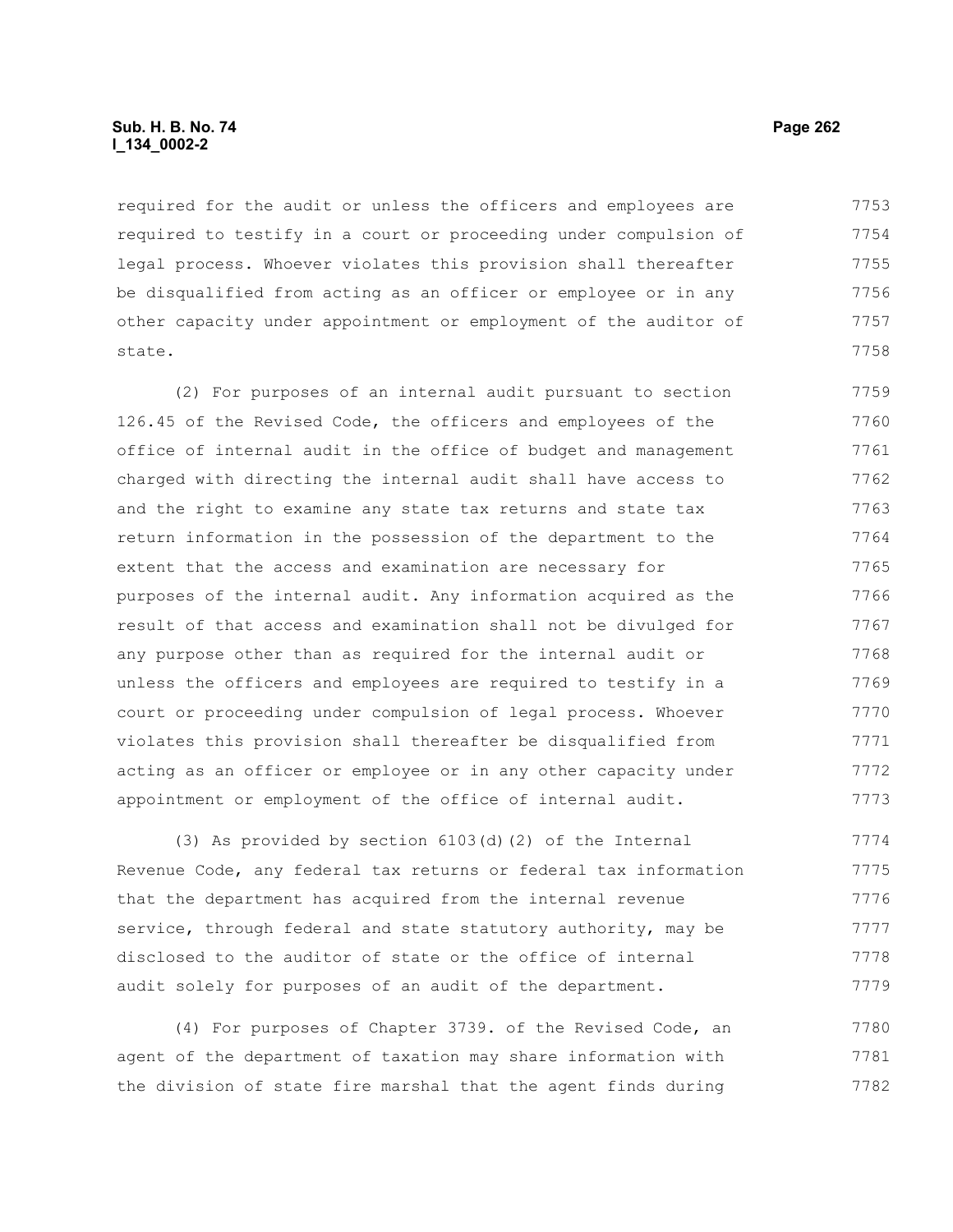| the course of an investigation.                                  | 7783 |
|------------------------------------------------------------------|------|
| (C) Division (A) of this section does not prohibit any of        | 7784 |
| the following:                                                   | 7785 |
| (1) Divulging information contained in applications,             | 7786 |
| complaints, and related documents filed with the department      | 7787 |
| under section 5715.27 of the Revised Code or in applications     | 7788 |
| filed with the department under section 5715.39 of the Revised   | 7789 |
| Code;                                                            | 7790 |
| (2) Providing information to the office of child support         | 7791 |
| within the department of job and family services pursuant to     | 7792 |
| section 3125.43 of the Revised Code;                             | 7793 |
| (3) Disclosing to the motor vehicle repair board any             | 7794 |
| information in the possession of the department that is          | 7795 |
| necessary for the board to verify the existence of an            | 7796 |
| applicant's valid vendor's license and current state tax         | 7797 |
| identification number under section 4775.07 of the Revised Code; | 7798 |
| (4) Providing information to the administrator of workers'       | 7799 |
| compensation pursuant to sections 4123.271 and 4123.591 of the   | 7800 |
| Revised Code;                                                    | 7801 |
| (5) Providing to the attorney general information the            | 7802 |
| department obtains under division (J) of section 1346.01 of the  | 7803 |
| Revised Code;                                                    | 7804 |
| (6) Permitting properly authorized officers, employees, or       | 7805 |
| agents of a municipal corporation from inspecting reports or     | 7806 |
| information pursuant to section 718.84 of the Revised Code or    | 7807 |
| rules adopted under section 5745.16 of the Revised Code;         | 7808 |
| (7) Providing information regarding the name, account            | 7809 |

number, or business address of a holder of a vendor's license 7810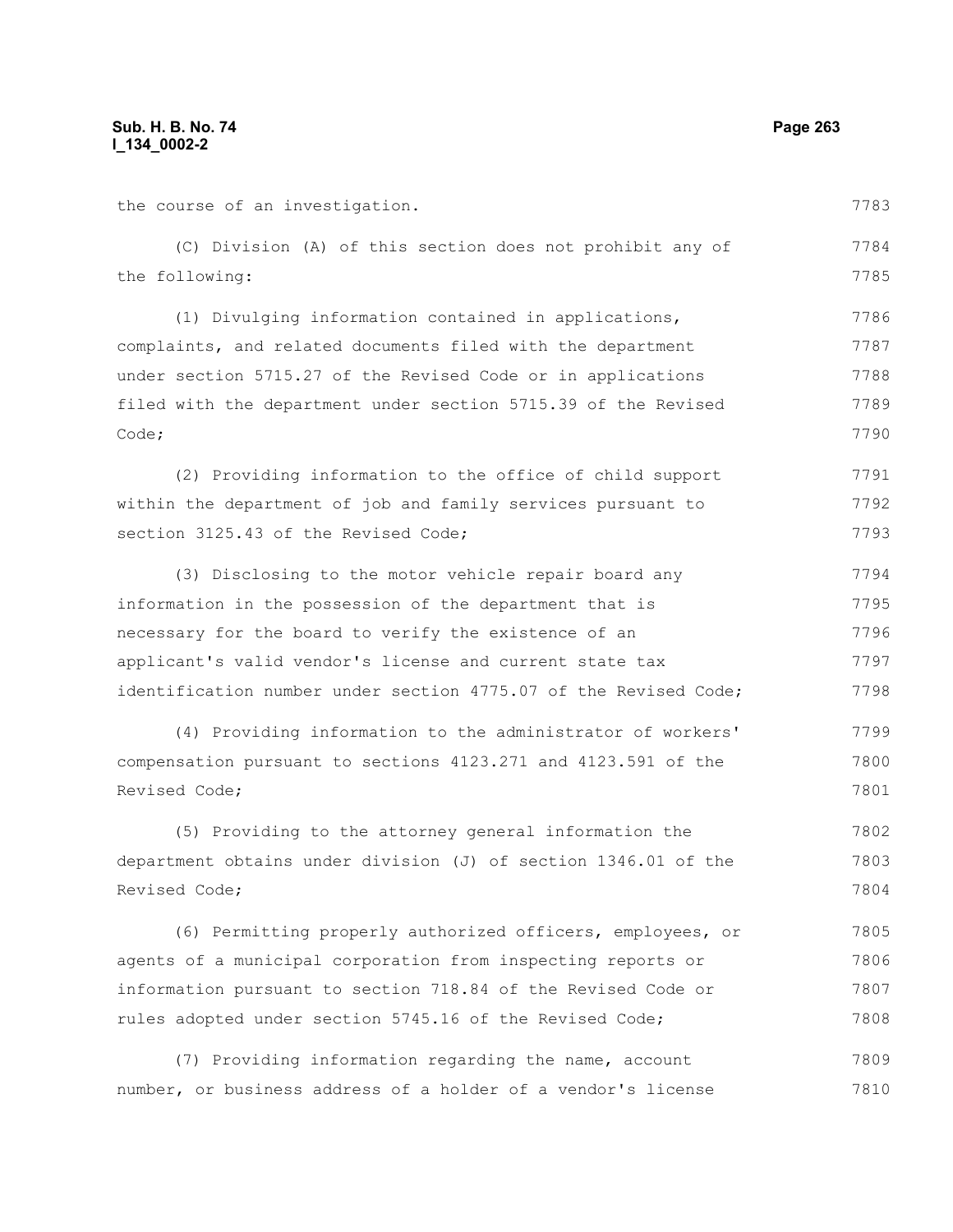### **Sub. H. B. No. 74** Page 264 **l\_134\_0002-2**

issued pursuant to section 5739.17 of the Revised Code, a holder of a direct payment permit issued pursuant to section 5739.031 of the Revised Code, or a seller having a use tax account maintained pursuant to section 5741.17 of the Revised Code, or information regarding the active or inactive status of a vendor's license, direct payment permit, or seller's use tax account; 7811 7812 7813 7814 7815 7816 7817

(8) Releasing invoices or invoice information furnished under section 4301.433 of the Revised Code pursuant to that section; 7818 7819 7820

(9) Providing to a county auditor notices or documents concerning or affecting the taxable value of property in the county auditor's county. Unless authorized by law to disclose documents so provided, the county auditor shall not disclose such documents; 7821 7822 7823 7824 7825

(10) Providing to a county auditor sales or use tax return or audit information under section 333.06 of the Revised Code; 7826 7827

(11) Subject to section 4301.441 of the Revised Code, disclosing to the appropriate state agency information in the possession of the department of taxation that is necessary to verify a permit holder's gallonage or noncompliance with taxes levied under Chapter 4301. or 4305. of the Revised Code; 7828 7829 7830 7831 7832

(12) Disclosing to the department of natural resources information in the possession of the department of taxation that is necessary for the department of taxation to verify the taxpayer's compliance with section 5749.02 of the Revised Code or to allow the department of natural resources to enforce Chapter 1509. of the Revised Code; 7833 7834 7835 7836 7837 7838

(13) Disclosing to the department of job and family 7839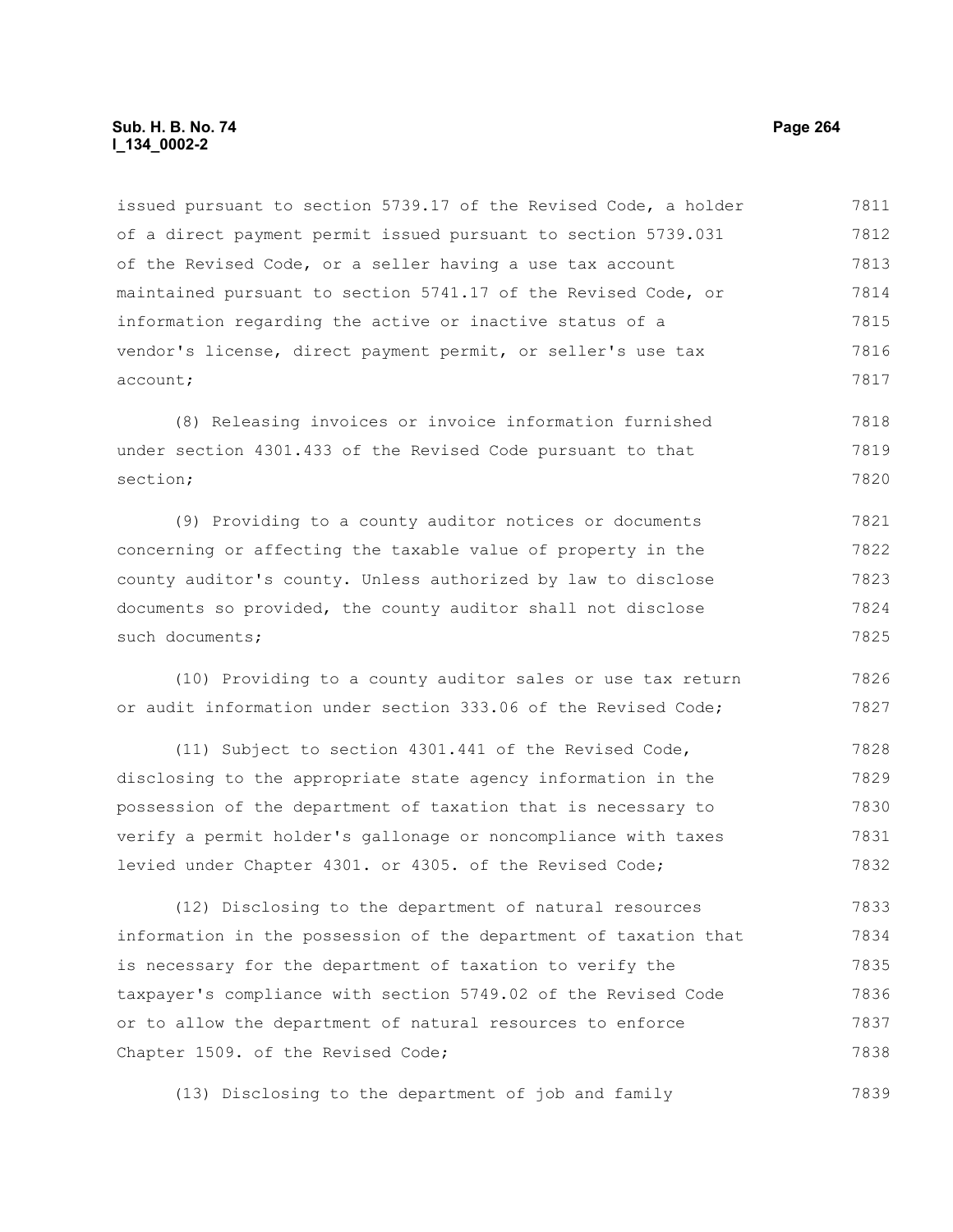#### **Sub. H. B. No. 74** Page 265 **l\_134\_0002-2**

services, industrial commission, and bureau of workers' compensation information in the possession of the department of taxation solely for the purpose of identifying employers that misclassify employees as independent contractors or that fail to properly report and pay employer tax liabilities. The department of taxation shall disclose only such information that is necessary to verify employer compliance with law administered by those agencies. 7840 7841 7842 7843 7844 7845 7846 7847

(14) Disclosing to the Ohio casino control commission information in the possession of the department of taxation that is necessary to verify a casino operator's compliance with section 5747.063 or 5753.02 of the Revised Code and sections related thereto; 7848 7849 7850 7851 7852

(15) Disclosing to the state lottery commission information in the possession of the department of taxation that is necessary to verify a lottery sales agent's compliance with section 5747.064 of the Revised Code. 7853 7854 7855 7856

(16) Disclosing to the development services agency information in the possession of the department of taxation that is necessary to ensure compliance with the laws of this state governing taxation and to verify information reported to the development services agency for the purpose of evaluating potential tax credits, grants, or loans. Such information shall not include information received from the internal revenue service the disclosure of which is prohibited by section 6103 of the Internal Revenue Code. No officer, employee, or agent of the development services agency shall disclose any information provided to the development services agency by the department of taxation under division (C)(16) of this section except when disclosure of the information is necessary for, and made solely 7857 7858 7859 7860 7861 7862 7863 7864 7865 7866 7867 7868 7869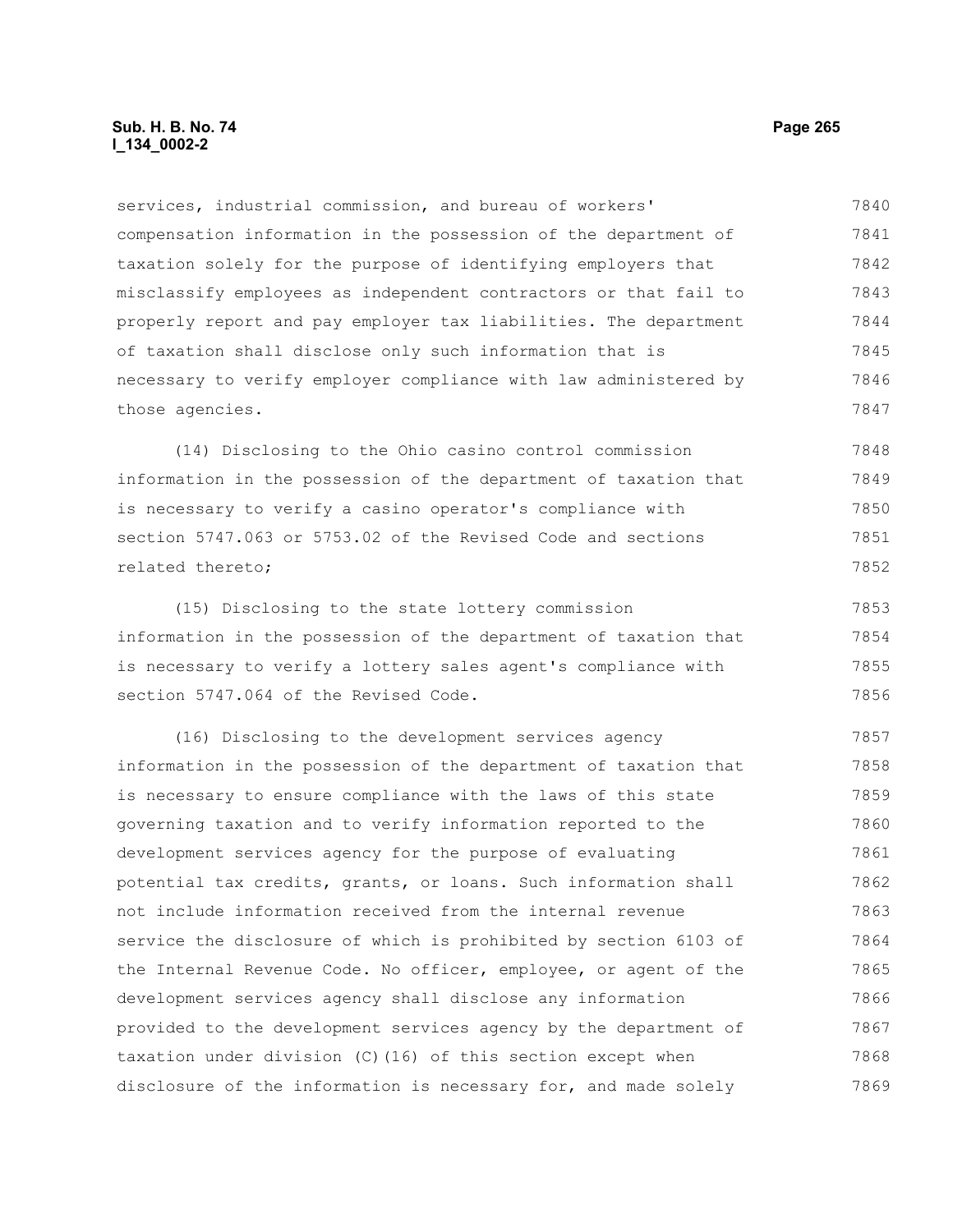for the purpose of facilitating, the evaluation of potential tax credits, grants, or loans. 7870 7871

(17) Disclosing to the department of insurance information in the possession of the department of taxation that is necessary to ensure a taxpayer's compliance with the requirements with any tax credit administered by the development services agency and claimed by the taxpayer against any tax administered by the superintendent of insurance. No officer, employee, or agent of the department of insurance shall disclose any information provided to the department of insurance by the department of taxation under division (C)(17) of this section. 7872 7873 7874 7875 7876 7877 7878 7879 7880

(18) Disclosing to the division of liquor control information in the possession of the department of taxation that is necessary for the division and department to comply with the requirements of sections 4303.26 and 4303.271 of the Revised Code. 7881 7882 7883 7884 7885

(19) Disclosing to the department of education, upon that department's request, information in the possession of the department of taxation that is necessary only to verify whether the family income of a student applying for or receiving a scholarship under the educational choice scholarship pilot program is equal to, less than, or greater than the income thresholds prescribed by section 3310.02 or 3310.032 of the Revised Code. The department of education shall provide sufficient information about the student and the student's family to enable the department of taxation to make the verification. 7886 7887 7888 7889 7890 7891 7892 7893 7894 7895 7896

(20) Disclosing to the Ohio rail development commission information in the possession of the department of taxation that is necessary to verify information reported to the commission 7897 7898 7899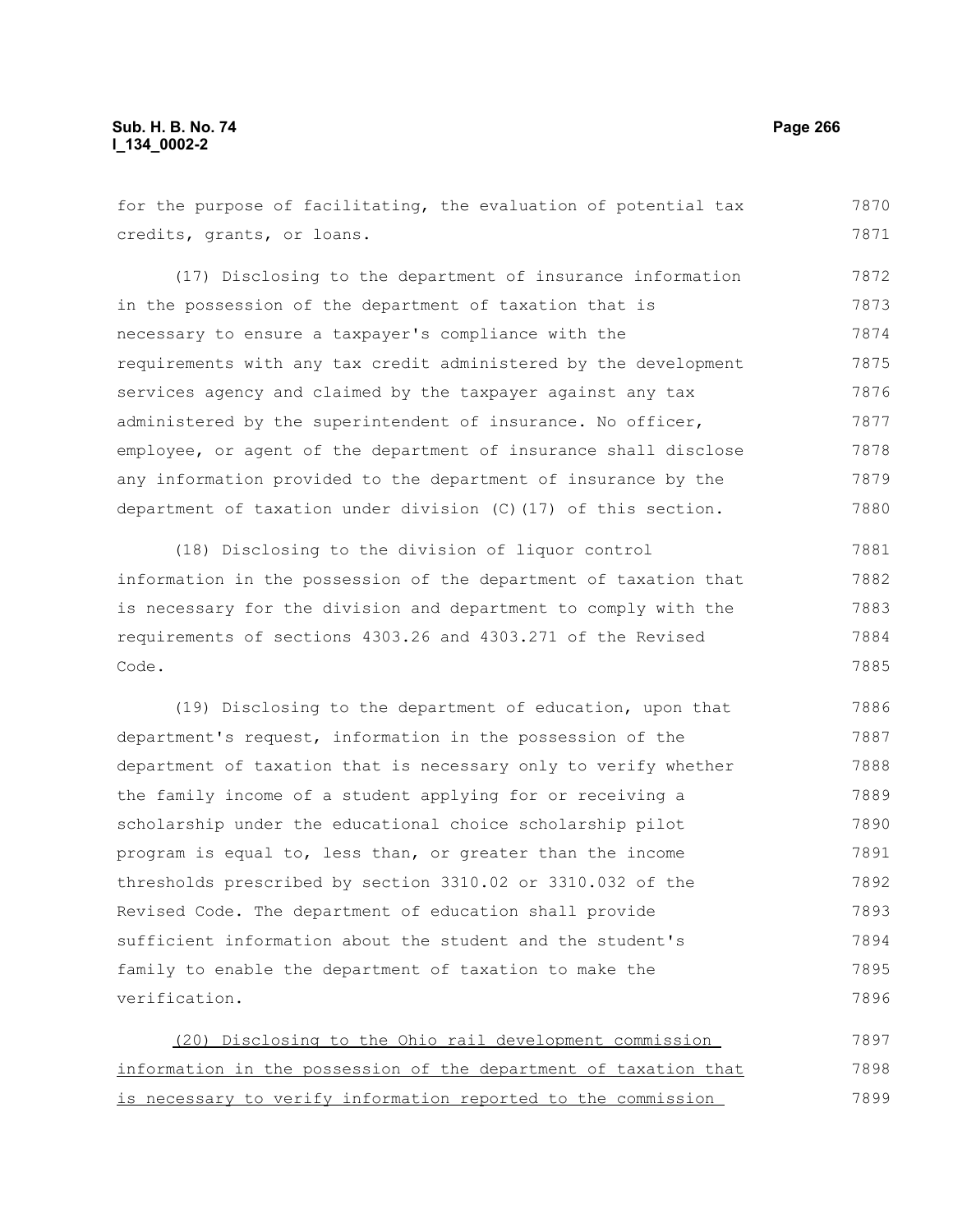for the purpose of evaluating potential grants or loans. Such information shall not include information received from the internal revenue service the disclosure of which is prohibited by section 6103 of the Internal Revenue Code. No member, officer, employee, or agent of the Ohio rail development commission shall disclose any information provided to the commission by the department of taxation under division (C)(20) of this section except when disclosure of the information is necessary for, and made solely for the purpose of facilitating, the evaluation of potential grants or loans. **Section 101.02.** That existing sections 125.02, 723.54, 1317.07, 2131.12, 2131.13, 2913.71, 3704.14, 4501.01, 4501.21, 4503.04, 4503.10, 4503.102, 4503.182, 4503.19, 4503.191, 4503.21, 4503.29, 4503.51, 4503.513, 4503.573, 4503.581, 4503.591, 4503.593, 4503.67, 4503.68, 4503.69, 4503.771, 4503.78, 4503.791, 4503.83, 4503.871, 4503.873, 4503.874, 4503.875, 4503.876, 4503.877, 4503.878, 4503.879, 4503.88, 4503.892, 4503.901, 4503.902, 4503.903, 4503.904, 4503.905, 4503.906, 4503.907, 4503.908, 4503.909, 4503.951, 4503.952, 4503.953, 4503.954, 4503.955, 4505.01, 4505.06, 4505.11, 4505.19, 4507.02, 4507.06, 4507.12, 4507.21, 4507.213, 4507.50, 4507.51, 4507.53, 4511.195, 4511.454, 4511.46, 4511.751, 4519.10, 4519.55, 4519.60, 5501.47, 5501.48, 5516.01, 5516.02, 5516.05, 5516.06, 5516.061, 5516.11, 5543.20, 5577.02, and 5703.21 of the Revised Code are hereby repealed. **Section 105.01.** That sections 4503.511, 4503.512, 4503.77, 4503.772, and 4505.032 of the Revised Code are hereby repealed. **Section 105.10.** That Section 513.20 of H.B. 166 of the 133rd General Assembly is hereby repealed. 7900 7901 7902 7903 7904 7905 7906 7907 7908 7909 7910 7911 7912 7913 7914 7915 7916 7917 7918 7919 7920 7921 7922 7923 7924 7925 7926 7927 7928

**Section 201.10.** Except as otherwise provided in this act, 7929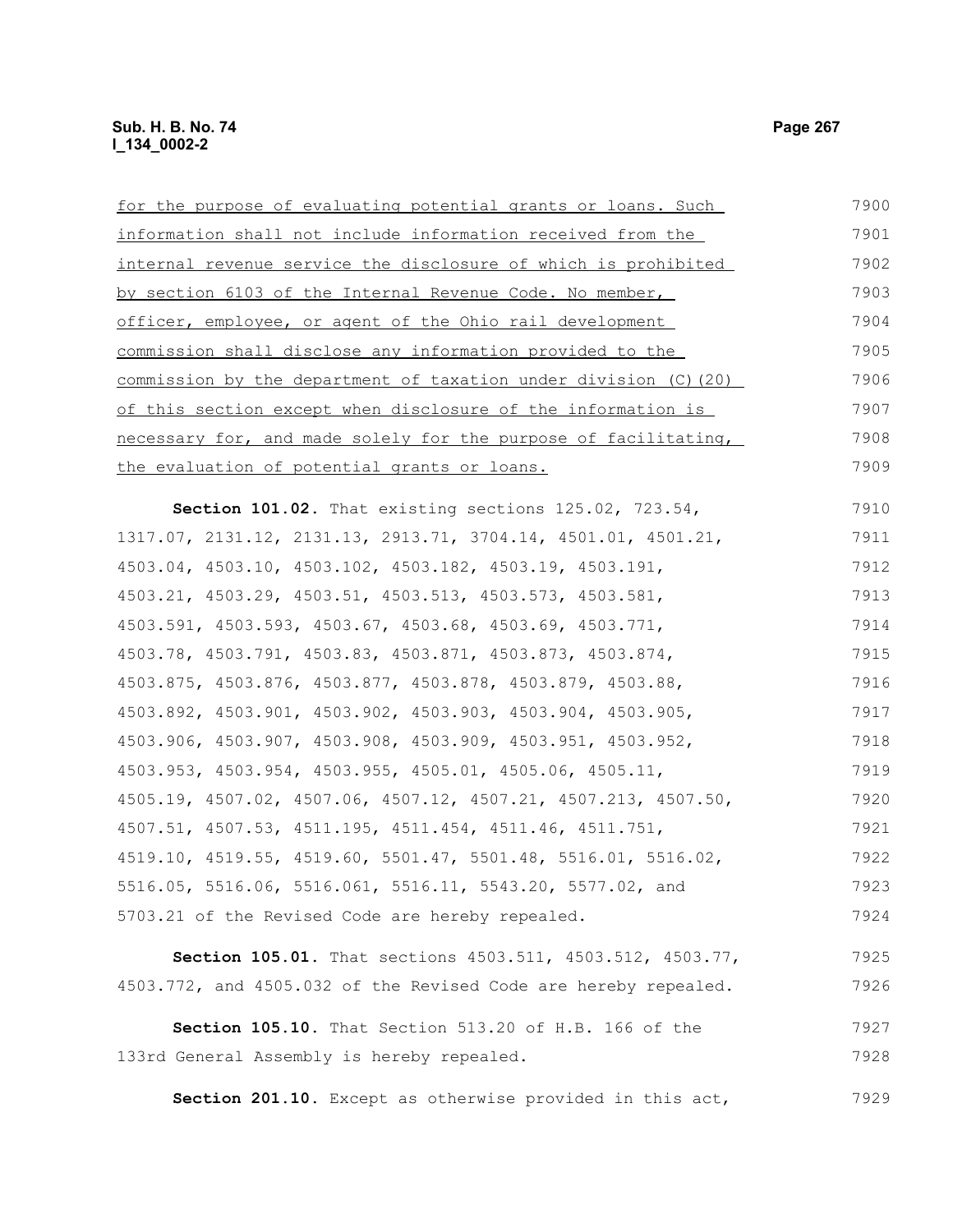# **Sub. H. B. No. 74 Page 268 l\_134\_0002-2**

all appropriation items in this act are appropriated out of any moneys in the state treasury to the credit of the designated fund that are not otherwise appropriated. For all appropriations made in this act, the amounts in the first column are for fiscal year 2022 and the amounts in the second column are for fiscal year 2023. 7930 7931 7932 7933 7934 7935

**Section 203.10.** 

7937

|               | $\mathbf{1}$ | $\overline{2}$ | 3                                           | 4                                | 5            |
|---------------|--------------|----------------|---------------------------------------------|----------------------------------|--------------|
| Α             |              |                |                                             | DOT DEPARTMENT OF TRANSPORTATION |              |
| B             |              |                | General Revenue Fund Group                  |                                  |              |
| $\mathcal{C}$ | GRF          | 775470 Public  | Transportation -<br>State                   | \$23,150,000                     | \$23,150,000 |
|               |              |                | D TOTAL General Revenue Fund Group          | \$23,150,000                     | \$23,150,000 |
| Е             |              |                | Highway Operating Fund Group                |                                  |              |
| $\mathbf F$   |              | 2120 772426    | Highway<br>Infrastructure<br>Bank - Federal | \$5,500,000                      | \$5,500,000  |
| G             |              | 2120 772427    | Highway<br>Infrastructure<br>Bank - State   | \$14,750,000                     | \$14,750,000 |
| H             | 2120         | 772430         | Infrastructure                              | \$600,000                        | \$600,000    |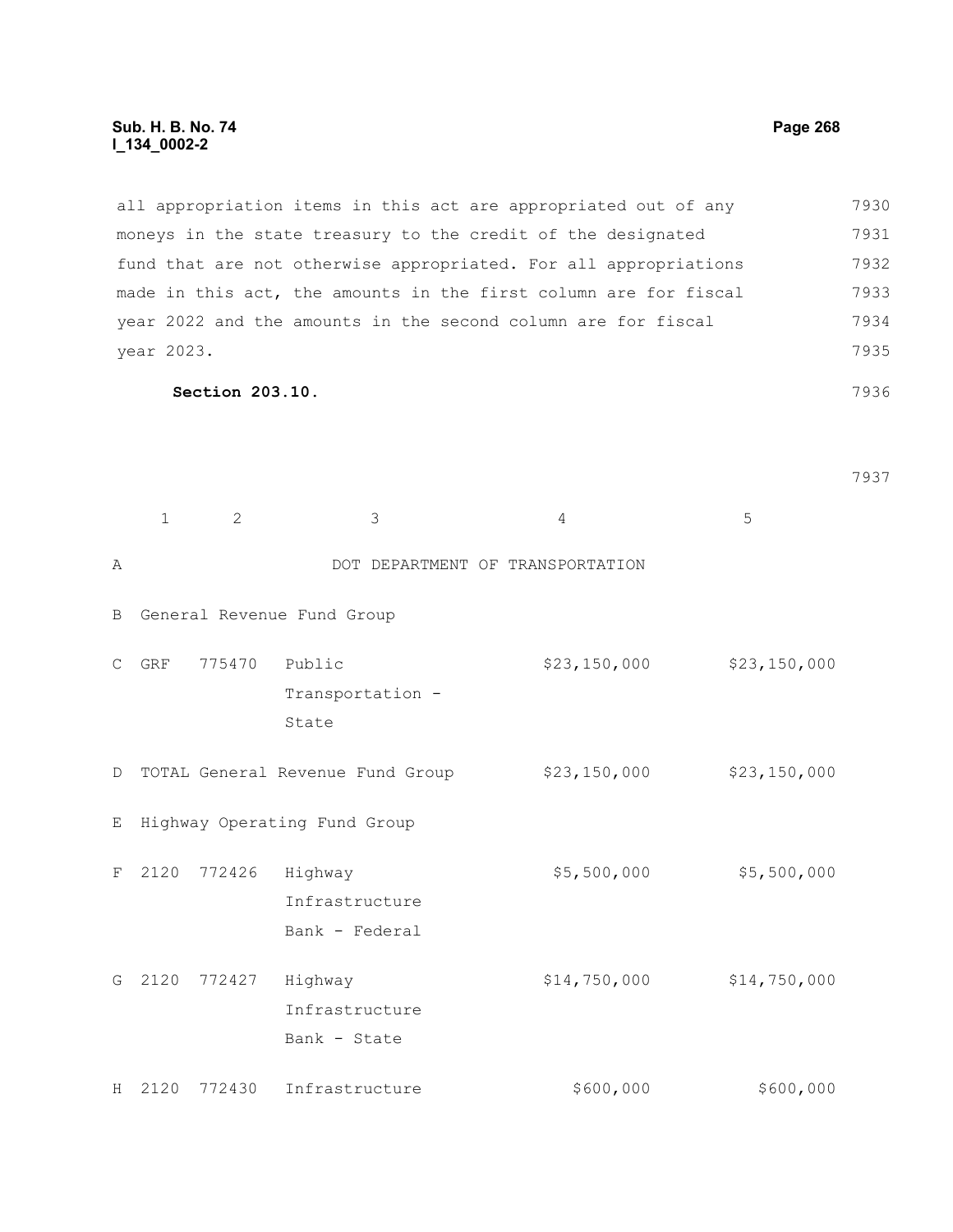|           |      |                     | Debt Reserve Title<br>$23 - 49$                               |                 |                 |
|-----------|------|---------------------|---------------------------------------------------------------|-----------------|-----------------|
| I.        |      | 2130 772431 Roadway | Infrastructure<br>Bank - State                                | \$3,600,000     | \$3,750,000     |
|           |      | J 2130 772433       | Infrastructure<br>Debt Reserve -<br>State                     | \$550,000       | \$0             |
|           |      |                     | K 2130 777477 Aviation<br>Infrastructure<br>Bank - State      | \$2,000,000     | \$2,400,000     |
| L         |      | 7002 770003         | Transportation<br>Facilities Lease<br>Rental Bond<br>Payments | \$16,562,000    | \$20,299,728    |
| М         |      |                     | 7002 771411 Planning and<br>Research - State                  | \$27,701,087    | \$28,289,885    |
| Ν         |      |                     | 7002 771412 Planning and<br>Research - Federal                | \$42,062,017    | \$42,062,017    |
| О         | 7002 | 772421              | Highway<br>Construction -<br>State                            | \$713,639,296   | \$700,265,960   |
| ${\rm P}$ | 7002 | 772422              | Highway<br>Construction -                                     | \$1,575,802,398 | \$1,236,154,808 |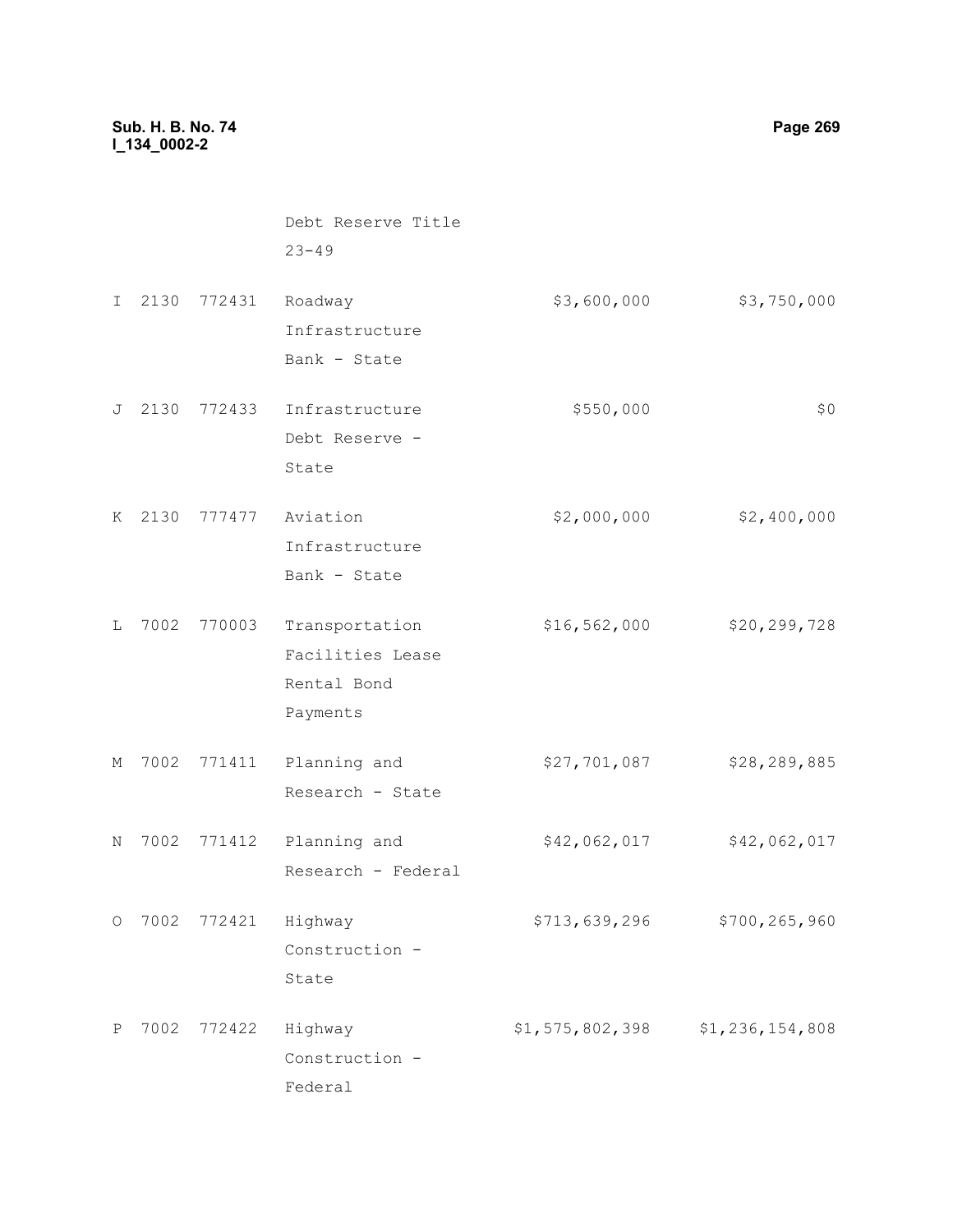# **Sub. H. B. No. 74 Page 270 l\_134\_0002-2**

| Q. |      | 7002 772424 | Highway<br>Construction -<br>Other                                  | \$80,000,000  | \$80,000,000  |
|----|------|-------------|---------------------------------------------------------------------|---------------|---------------|
| R  |      | 7002 772437 | Major New State<br>Infrastructure<br>Bond Debt Service<br>- State   | \$16,980,228  | \$17,789,693  |
| S  |      | 7002 772438 | Major New State<br>Infrastructure<br>Bond Debt Service<br>- Federal | \$119,736,667 | \$126,745,308 |
| T  |      | 7002 773431 | Highway<br>Maintenance -<br>State                                   | \$604,833,251 | \$610,599,776 |
| U  |      | 7002 775452 | Public<br>Transportation -<br>Federal                               | \$40,207,799  | \$41,158,833  |
| V  |      | 7002 775454 | Public<br>Transportation -<br>Other                                 | \$1,500,000   | \$1,500,000   |
| W  | 7002 | 776462      | Grade Crossings -<br>Federal                                        | \$14,103,406  | \$14,068,961  |
| Χ  | 7002 | 777472      | Airport<br>Improvements -<br>Federal                                | \$405,000     | \$405,000     |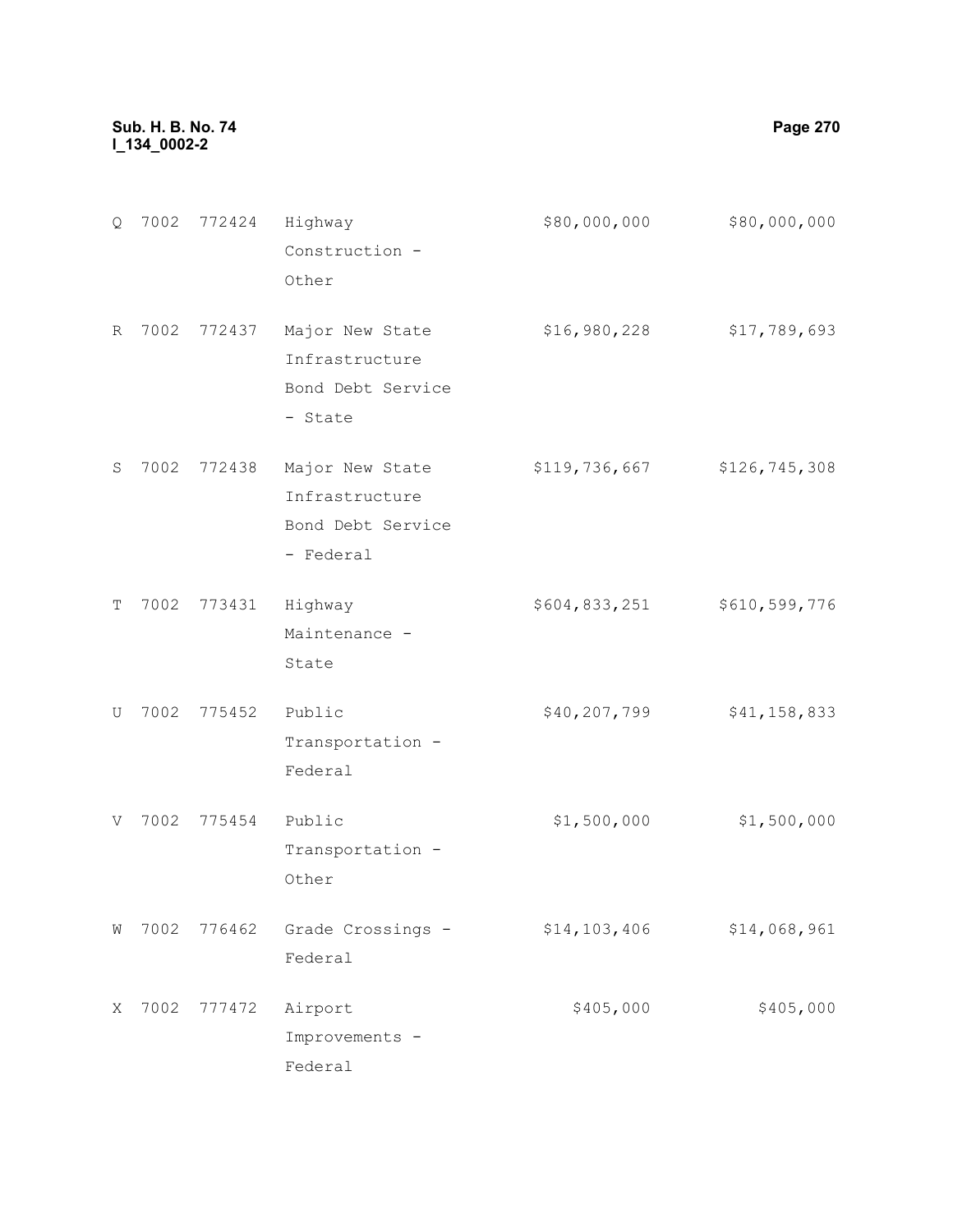|       | Y 7002 777475          | Aviation<br>Administration                                          | \$6,436,686   | \$6,463,827                       |
|-------|------------------------|---------------------------------------------------------------------|---------------|-----------------------------------|
|       | Z 7002 779491          | Administration -<br>State                                           |               | $$107, 129, 516$ $$110, 169, 850$ |
| Group |                        | AA TOTAL HOF Highway Operating Fund \$3,394,099,351 \$3,062,973,646 |               |                                   |
|       |                        | AB Dedicated Purpose Fund Group                                     |               |                                   |
|       | AC 4N40 776664         | Rail<br>Transportation -<br>Other                                   | \$2,875,800   | \$2,875,800                       |
|       |                        | AD 5W90 777615 County Airport<br>Maintenance                        | \$620,000     | \$620,000                         |
| Group |                        | AE TOTAL DPF Dedicated Purpose Fund                                 | \$3,495,800   | \$3,495,800                       |
|       |                        | AF Capital Projects Fund Group                                      |               |                                   |
|       | AG 7042 772723 Highway | Construction -<br>Bonds                                             | \$60,000,000  | \$89,953,867                      |
|       | AH 7045 772428         | Highway<br>Infrastructure<br>Bank - Bonds                           | \$60,000,000  | \$80,000,000                      |
| Group |                        | AI TOTAL CPF Capital Projects Fund                                  | \$120,000,000 | \$169,953,867                     |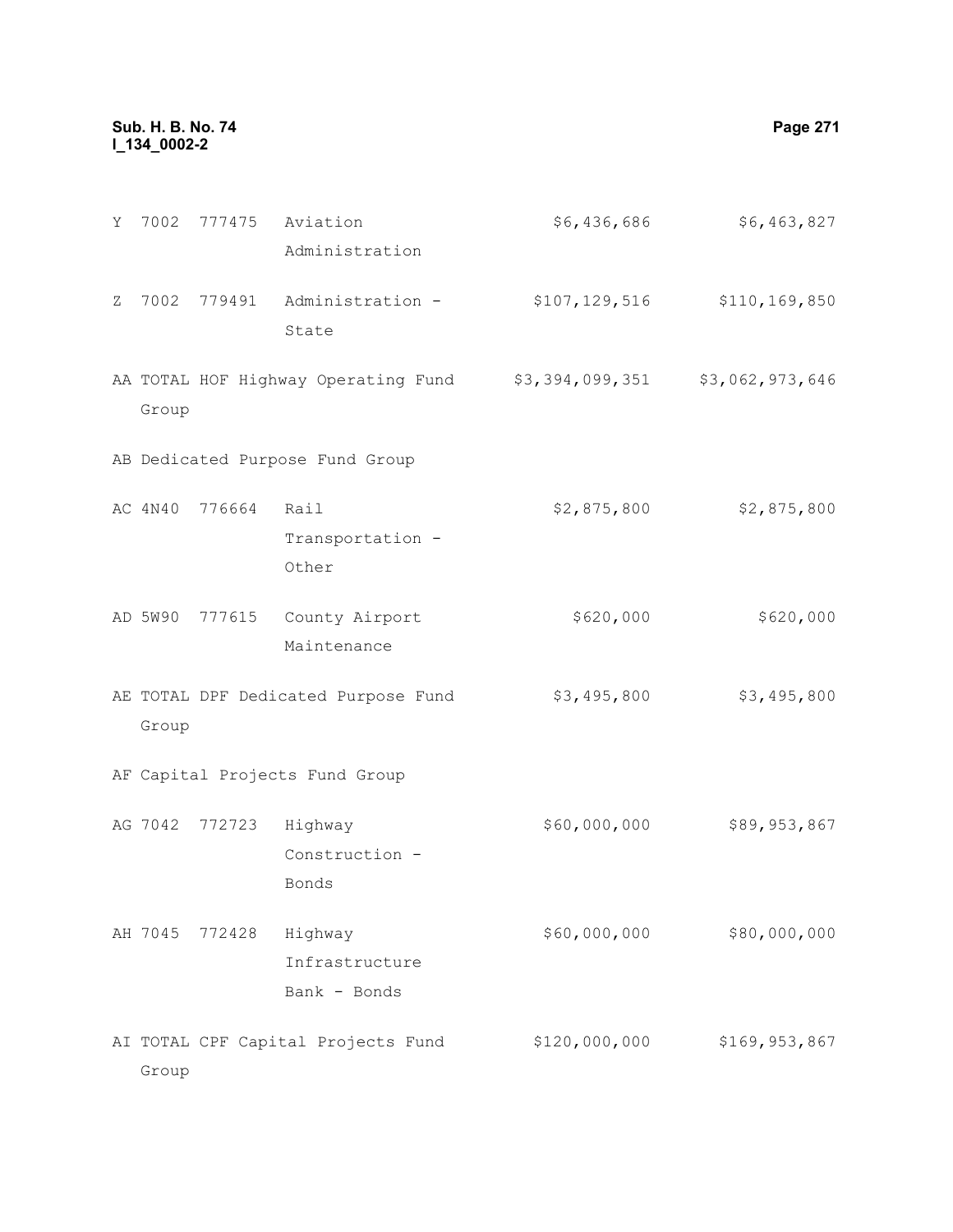| AJ TOTAL ALL BUDGET FUND GROUPS                                  | \$3,540,745,151 | \$3, 259, 573, 313 |      |
|------------------------------------------------------------------|-----------------|--------------------|------|
| Section 203.15. PUBLIC TRANSPORTATION - STATE                    |                 |                    | 7938 |
| The foregoing appropriation item 775470, Public                  |                 |                    | 7939 |
| Transportation - State, shall be used to support public          |                 |                    | 7940 |
| transportation projects throughout the state.                    |                 |                    | 7941 |
| Section 203.20. TRANSPORTATION FACILITIES LEASE RENTAL           |                 |                    | 7942 |
| BOND PAYMENTS                                                    |                 |                    | 7943 |
| The foregoing appropriation item 770003, Transportation          |                 |                    | 7944 |
| Facilities Lease Rental Bond Payments, shall be used to meet all |                 |                    | 7945 |
| payments during the period from July 1, 2021, through June 30,   |                 |                    | 7946 |
| 2023, pursuant to the leases and agreements for facilities made  |                 |                    | 7947 |
| under Chapter 154. of the Revised Code. These appropriations are |                 |                    | 7948 |
| the source of funds pledged for bond service charges on related  |                 |                    | 7949 |
| obligations issued under Chapter 154. of the Revised Code.       |                 |                    | 7950 |
| Should the appropriation in appropriation item 770003,           |                 |                    | 7951 |
| Transportation Facilities Lease Rental Bond Payments, exceed the |                 |                    | 7952 |
| associated debt service payments in either fiscal year of the    |                 |                    | 7953 |
| biennium ending June 30, 2023, the balance may be transferred to |                 |                    | 7954 |
| appropriation item 772421, Highway Construction - State, 773431, |                 |                    | 7955 |
| Highway Maintenance - State, or 779491, Administration - State,  |                 |                    | 7956 |
| upon the written request of the Director of Transportation and   |                 |                    | 7957 |
| with the approval of the Director of Budget and Management. The  |                 |                    | 7958 |
| transfers are hereby appropriated and shall be reported to the   |                 |                    | 7959 |
| Controlling Board.                                               |                 |                    | 7960 |
| Section 203.30. ROADS FOR DNR, METROPOLITAN PARKS,               |                 |                    | 7961 |
| EXPOSITIONS COMMISSION, AND HISTORY CONNECTION                   |                 |                    | 7962 |
| (A) Notwithstanding section 5511.06 of the Revised Code,         |                 |                    | 7963 |
| in each fiscal year of the biennium ending June 30, 2023, the    |                 |                    | 7964 |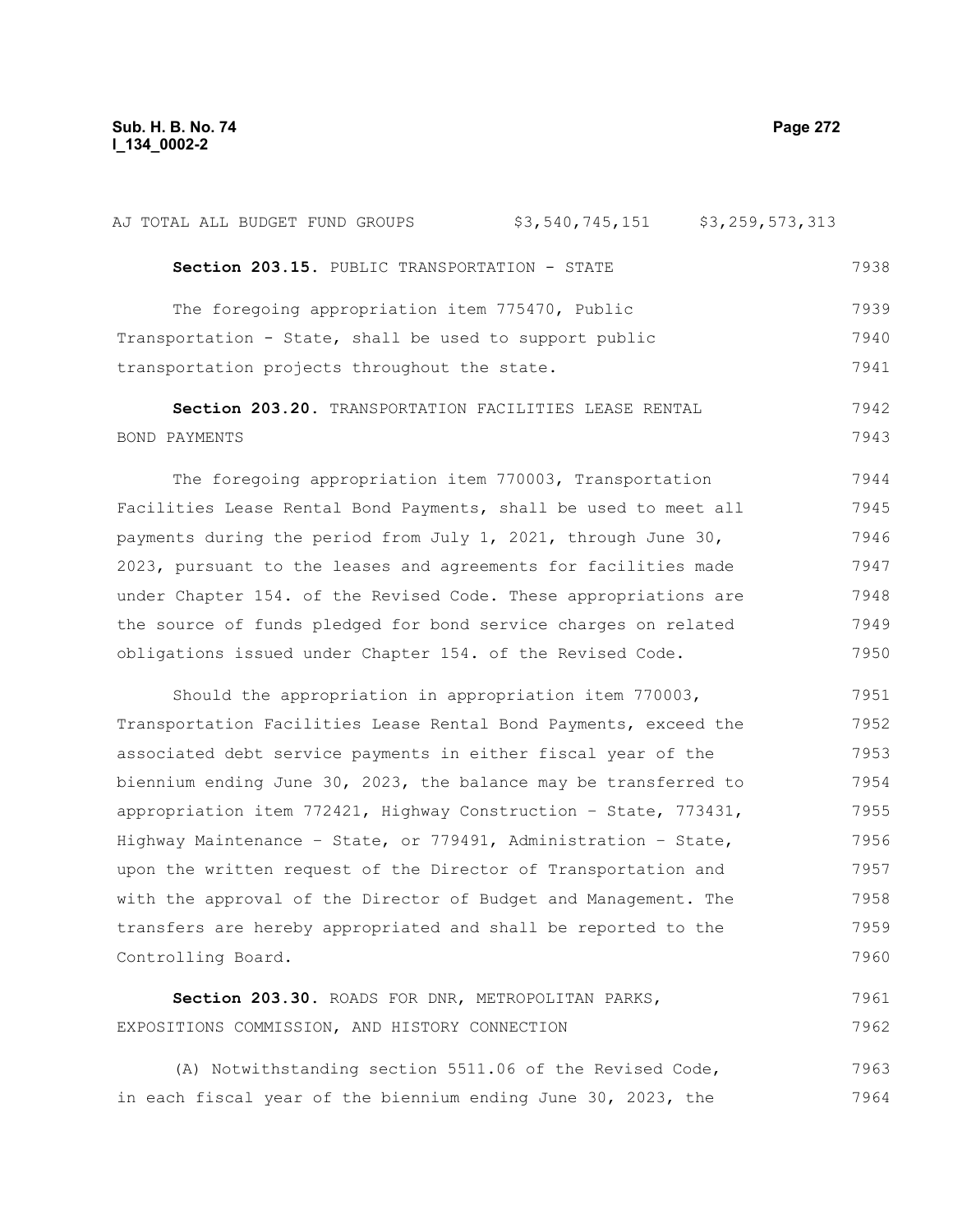#### **Sub. H. B. No. 74** Page 273 **l\_134\_0002-2**

Director of Transportation shall determine portions of the foregoing appropriation item 772421, Highway Construction – State, which shall be used for the construction, reconstruction, or maintenance of public access roads, including support features, to and within state facilities owned or operated by the Department of Natural Resources. 7965 7966 7967 7968 7969 7970

(B) Notwithstanding section 5511.06 of the Revised Code, of the foregoing appropriation item 772421, Highway Construction – State, \$2,562,000 in each fiscal year shall be used for the construction, reconstruction, or maintenance of park drives or park roads within the boundaries of metropolitan parks. 7971 7972 7973 7974 7975

(C) The Department of Transportation may use the foregoing appropriation item 772421, Highway Construction – State, to perform: 7976 7977 7978

(1) Related road work on behalf of the Ohio Expositions Commission at the state fairgrounds, including reconstruction or maintenance of public access roads and support features to and within fairgrounds facilities, as requested by the Commission and approved by the Director of Transportation; and 7979 7980 7981 7982 7983

(2) Related road work on behalf of the Ohio History Connection, including reconstruction or maintenance of public access roads and support features to and within Ohio History Connection facilities, as requested by the Ohio History Connection and approved by the Director of Transportation. 7984 7985 7986 7987 7988

**Section 203.40.** TRANSPORTATION IMPROVEMENT DISTRICTS 7989

(A) Of the foregoing appropriation item 772421, Highway Construction – State, \$4,500,000 in each fiscal year shall be made available for distribution by the Director of Transportation to Transportation Improvement Districts that have 7990 7991 7992 7993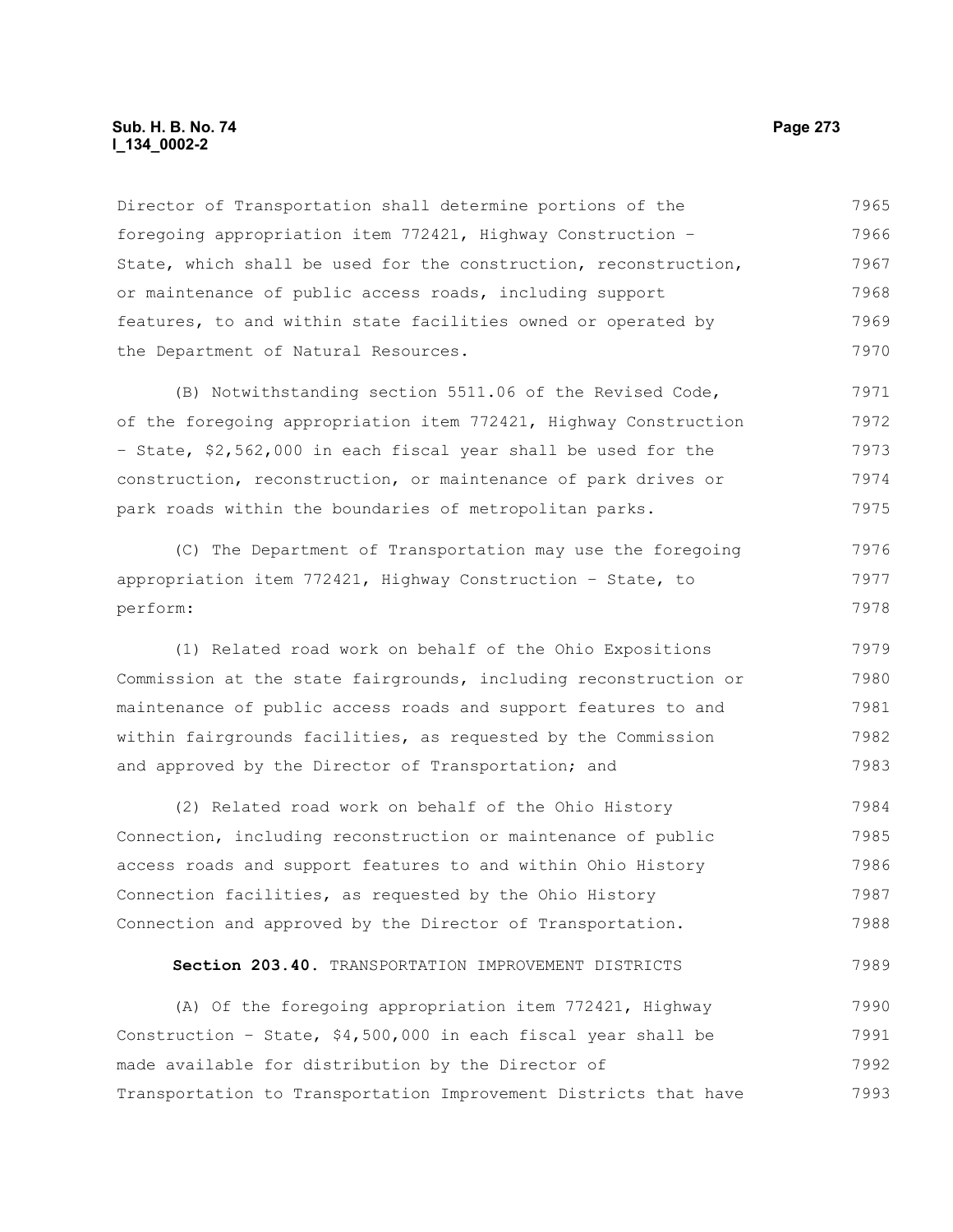# **Sub. H. B. No. 74 Page 274 l\_134\_0002-2**

| facilitated funding for the cost of a project or projects in     | 7994 |
|------------------------------------------------------------------|------|
| conjunction with and through other governmental agencies.        | 7995 |
| (B) A Transportation Improvement District shall submit           | 7996 |
| requests for project funding to the Director of Transportation   | 7997 |
| by a day determined by the Director. The Department shall notify | 7998 |
| the Transportation Improvement District whether the Department   | 7999 |
| has approved or disapproved the project funding request within   | 8000 |
| ninety days after the day the request was submitted by the       | 8001 |
| Transportation Improvement District.                             | 8002 |
| (C) Any funding provided to a Transportation Improvement         | 8003 |
| District specified in this section shall not be used for the     | 8004 |
| purposes of administrative costs or administrative staffing and  | 8005 |
| must be used to fund a specific project or projects within that  | 8006 |
| District's area. The total amount of a specific project's cost   | 8007 |
| shall not be fully funded by the amount of funds provided under  | 8008 |
| this section. The total amount of funding provided for each      | 8009 |
| project is limited to \$500,000 per fiscal year. Transportation  | 8010 |
| Improvement Districts that are co-sponsoring a specific project  | 8011 |
| may individually apply for up to \$500,000 for that project per  | 8012 |
| fiscal year.                                                     | 8013 |
| (D) Funding provided under this section may be used for          | 8014 |
| preliminary engineering, detailed design, right-of-way           | 8015 |
| acquisition, and construction of the specific project and such   | 8016 |

other project costs that are defined in section 5540.01 of the Revised Code and approved by the Director of Transportation. Upon receipt of a copy of an invoice for work performed on the specific project, the Director shall reimburse a Transportation Improvement District for the expenditures described above, subject to the requirements of this section. 8017 8018 8019 8020 8021 8022

(E) A Transportation Improvement District that is 8023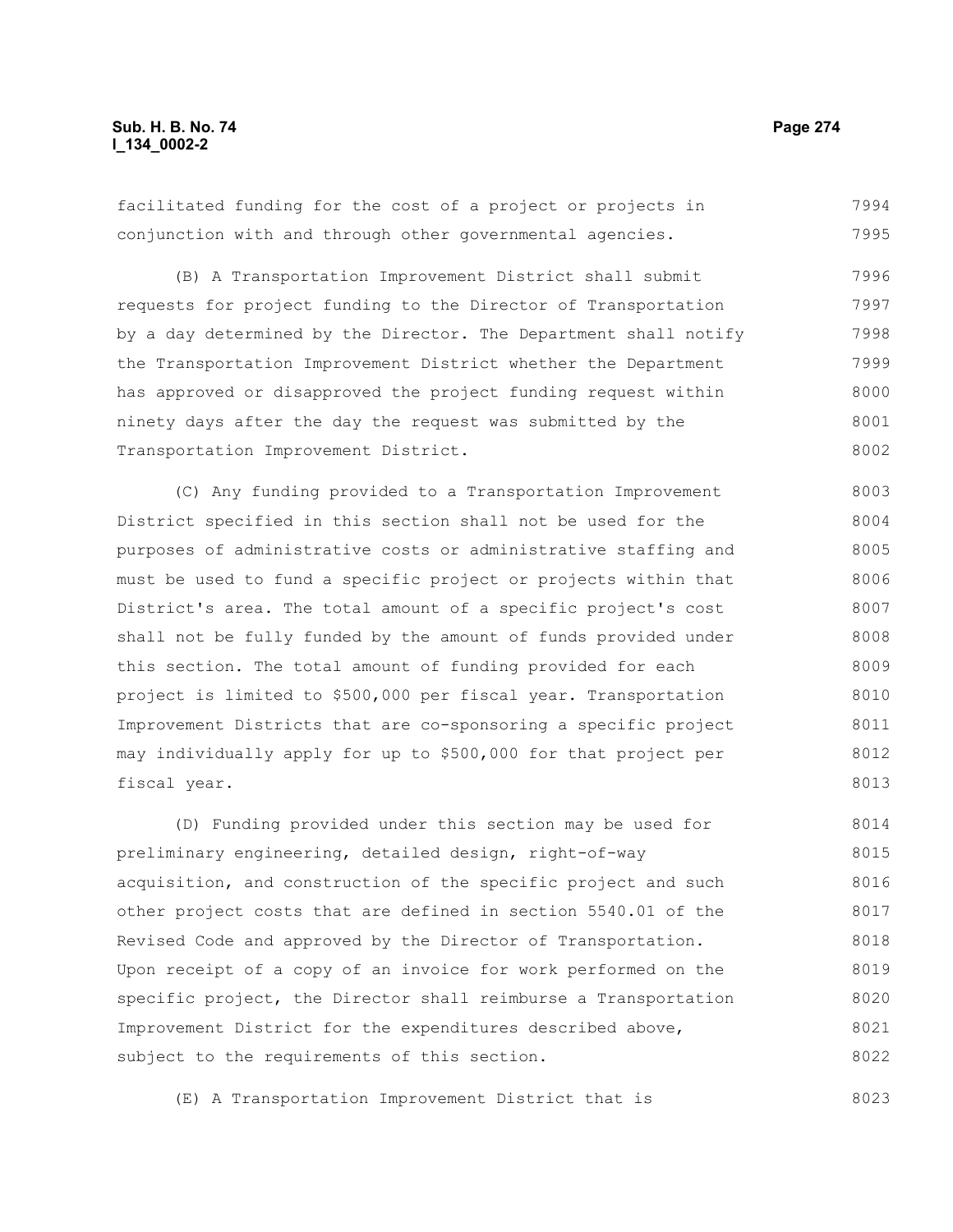### **Sub. H. B. No. 74** Page 275 **l\_134\_0002-2**

requesting funds under this section shall register with the Director of Transportation. The Director shall register a Transportation Improvement District only if the district has a specific, eligible project and may cancel the registration of a Transportation Improvement District that is not eligible to receive funds under this section. The Director shall not provide funds to any Transportation Improvement District under this section if the district is not registered. The Director shall not register a Transportation Improvement District and may cancel the registration of a currently registered Transportation Improvement District unless at least one of the following applies: 8024 8025 8026 8027 8028 8029 8030 8031 8032 8033 8034 8035

(1) The Transportation Improvement District, by a resolution or resolutions, designated a project or program of projects and facilitated, including in conjunction with and through other governmental agencies, funding for costs of a project or program of projects in an aggregate amount of not less than \$15,000,000 from the commencement date of the project or program of projects. 8036 8037 8038 8039 8040 8041 8042

(2) The Transportation Improvement District has designated, by a resolution or resolutions, a project or program of projects that has estimated aggregate costs in excess of \$10,000,000 and the County Engineer of the county in which the Transportation Improvement District is located has attested by a sworn affidavit that the costs of the project or program of projects exceeds \$10,000,000 and that the Transportation Improvement District is facilitating a portion of funding for that project or program of projects. 8043 8044 8045 8046 8047 8048 8049 8050 8051

(F) For the purposes of this section: 8052

(1) "Project" has the same meaning as in division (C) of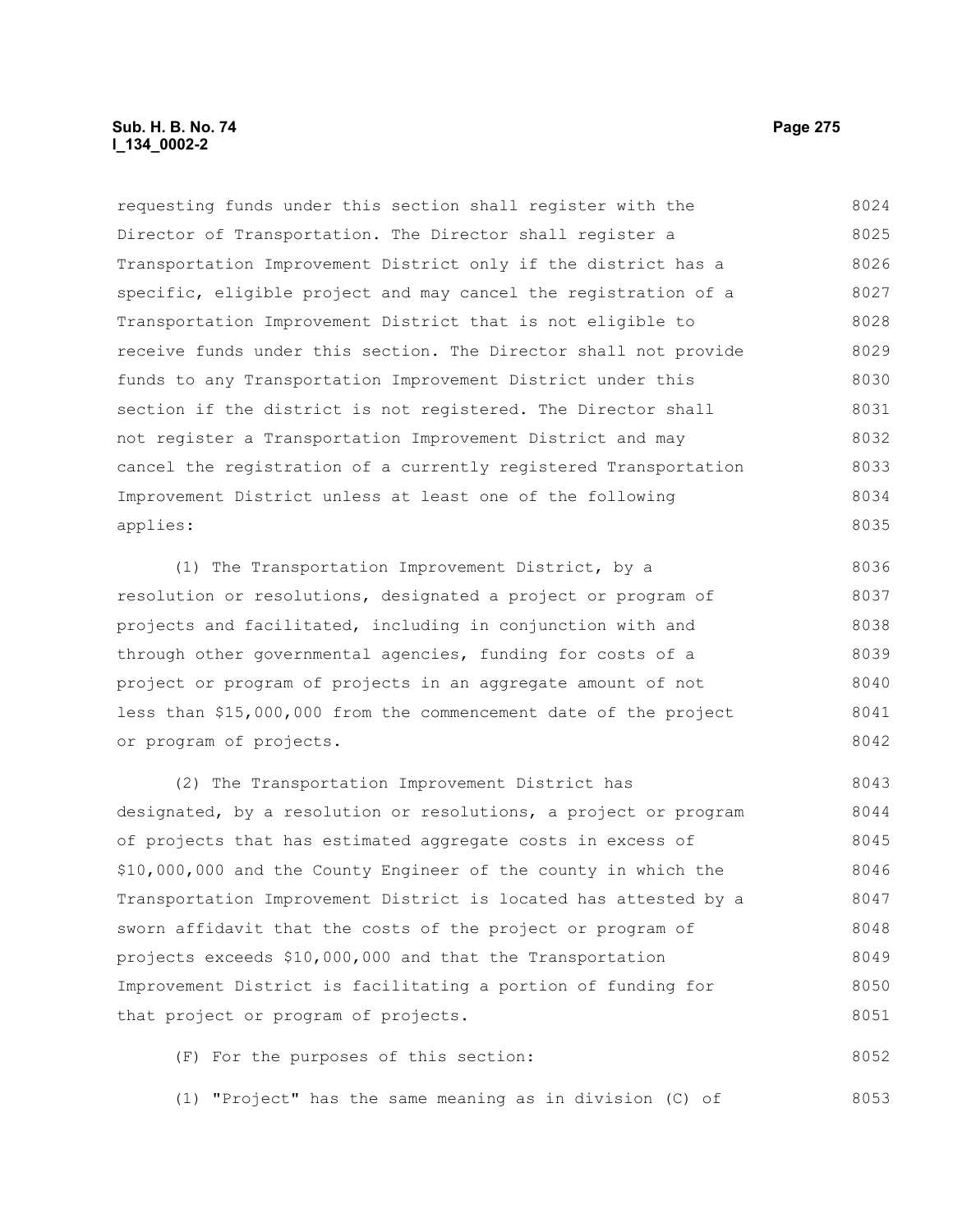| section 5540.01 of the Revised Code.                              | 8054 |
|-------------------------------------------------------------------|------|
| (2) "Governmental agency" has the same meaning as in              | 8055 |
| division (B) of section 5540.01 of the Revised Code.              | 8056 |
| (3) "Cost" has the same meaning as in division (D) of             | 8057 |
| section 5540.01 of the Revised Code.                              | 8058 |
| Section 203.43. HIGHWAY CONSTRUCTION - FEDERAL                    | 8059 |
| Of the foregoing appropriation item 722422, Highway               | 8060 |
| Construction - Federal, \$33,000,000 in each fiscal year shall be | 8061 |
| used to support public transportation statewide through the       | 8062 |
| Federal Highway Administration (FHWA) flexible funding program.   | 8063 |
| Section 203.45. REGIONAL TRANSPORTATION PLANNING                  | 8064 |
| ORGANIZATIONS                                                     | 8065 |
| Of the foregoing appropriation item 772422 Highway                | 8066 |
| Construction - Federal, \$2,600,000 in each fiscal year shall be  | 8067 |
| used by Regional Transportation Planning Organizations to         | 8068 |
| conduct a rural transportation planning grant program.            | 8069 |
| Section 203.50. BOND ISSUANCE AUTHORIZATION                       | 8070 |
| The Treasurer of State, upon the request of the Director          | 8071 |
| of Transportation, is authorized to issue and sell, in            | 8072 |

accordance with Section 2m of Article VIII, Ohio Constitution, and Chapter 151. and particularly sections 151.01 and 151.06 of the Revised Code, obligations, including bonds and notes, in the aggregate amount of \$85,000,000 in addition to the original issuance of obligations authorized by prior acts of the General Assembly. 8073 8074 8075 8076 8077 8078

The obligations shall be issued and sold from time to time in amounts necessary to provide sufficient moneys to the credit of the Highway Capital Improvement Fund (Fund 7042) created by 8079 8080 8081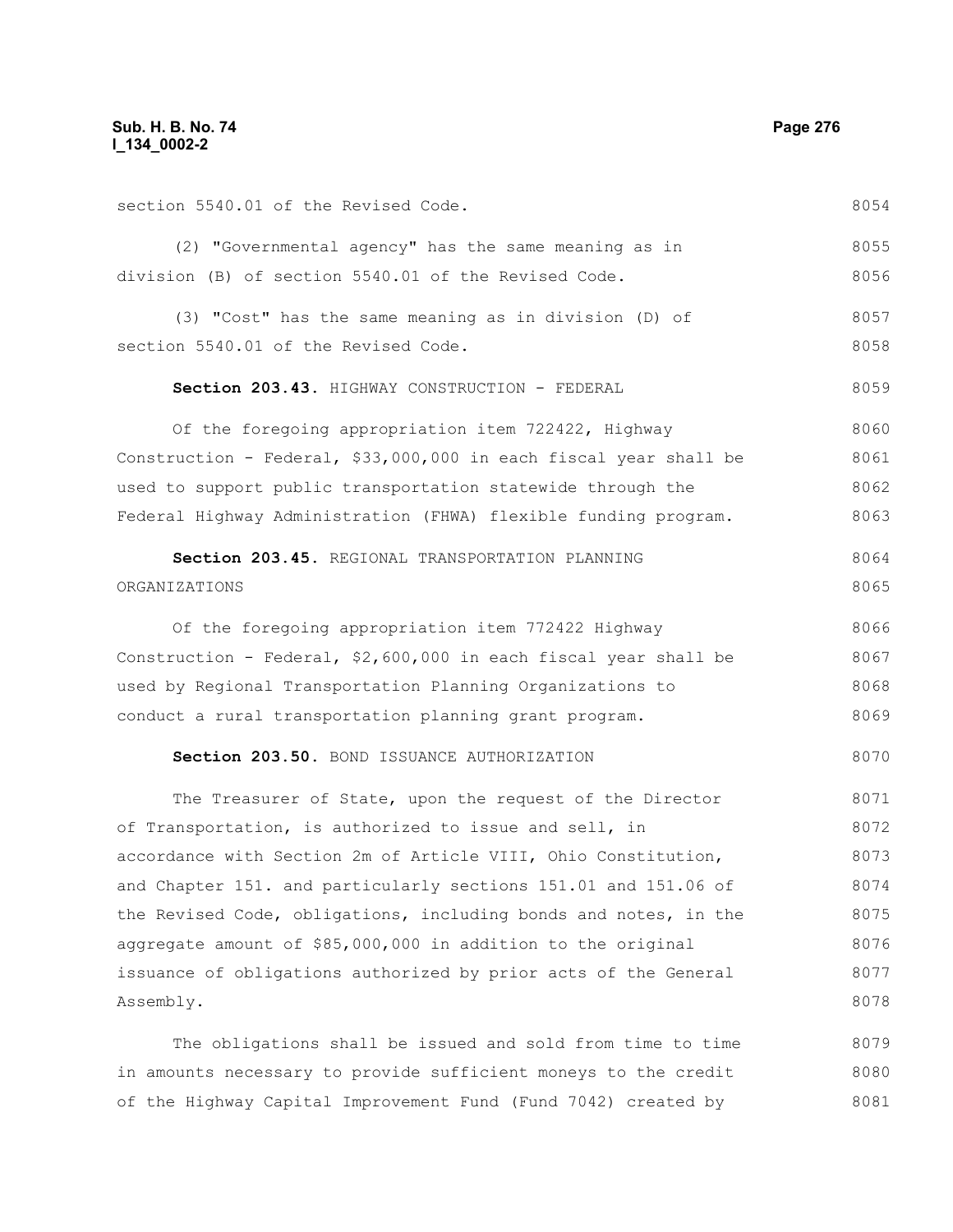#### **Sub. H. B. No. 74** Page 277 **l\_134\_0002-2**

section 5528.53 of the Revised Code to pay costs charged to the fund when due as estimated by the Director of Transportation, provided, however, that not more than \$220,000,000 original principal amount of obligations, plus the principal amount of obligations that in prior fiscal years could have been, but were not, issued within the \$220,000,000 limit, may be issued in any fiscal year, and not more than \$1,200,000,000 original principal amount of such obligations are outstanding at any one time. 8082 8083 8084 8085 8086 8087 8088 8089

**Section 203.60.** APPROPRIATION TRANSFERS, APPROPRIATION INCREASES, AND CASH TRANSFERS 8090 8091

(A) TRANSFERS OF HIGHWAY OPERATING FUND APPROPRIATIONS: EMERGENCIES, INCLEMENT WEATHER, AND FEDERAL FUNDING CHANGES 8092 8093

The Director of Transportation may request the Controlling Board to authorize the transfer of Highway Operating Fund (Fund 7002) appropriations for planning and research (appropriation items 771411 and 771412), highway construction and debt service (appropriation items 772421, 772422, 772424, 772425, 772437, 772438, and 770003), highway maintenance (appropriation item 773431), public transportation - federal (appropriation item 775452), rail grade crossings (appropriation item 776462), aviation (appropriation item 777475), airport improvement (appropriation item 772472), and administration (appropriation item 779491). The Director of Transportation may not seek requests of appropriation transfers out of debt service appropriation items unless the Director determines that the appropriated amounts exceed the actual and projected debt service requirements. 8094 8095 8096 8097 8098 8099 8100 8101 8102 8103 8104 8105 8106 8107 8108

This transfer request authorization is intended to provide for emergency situations or for the purchase of goods and services relating to dangerous inclement weather that arise 8109 8110 8111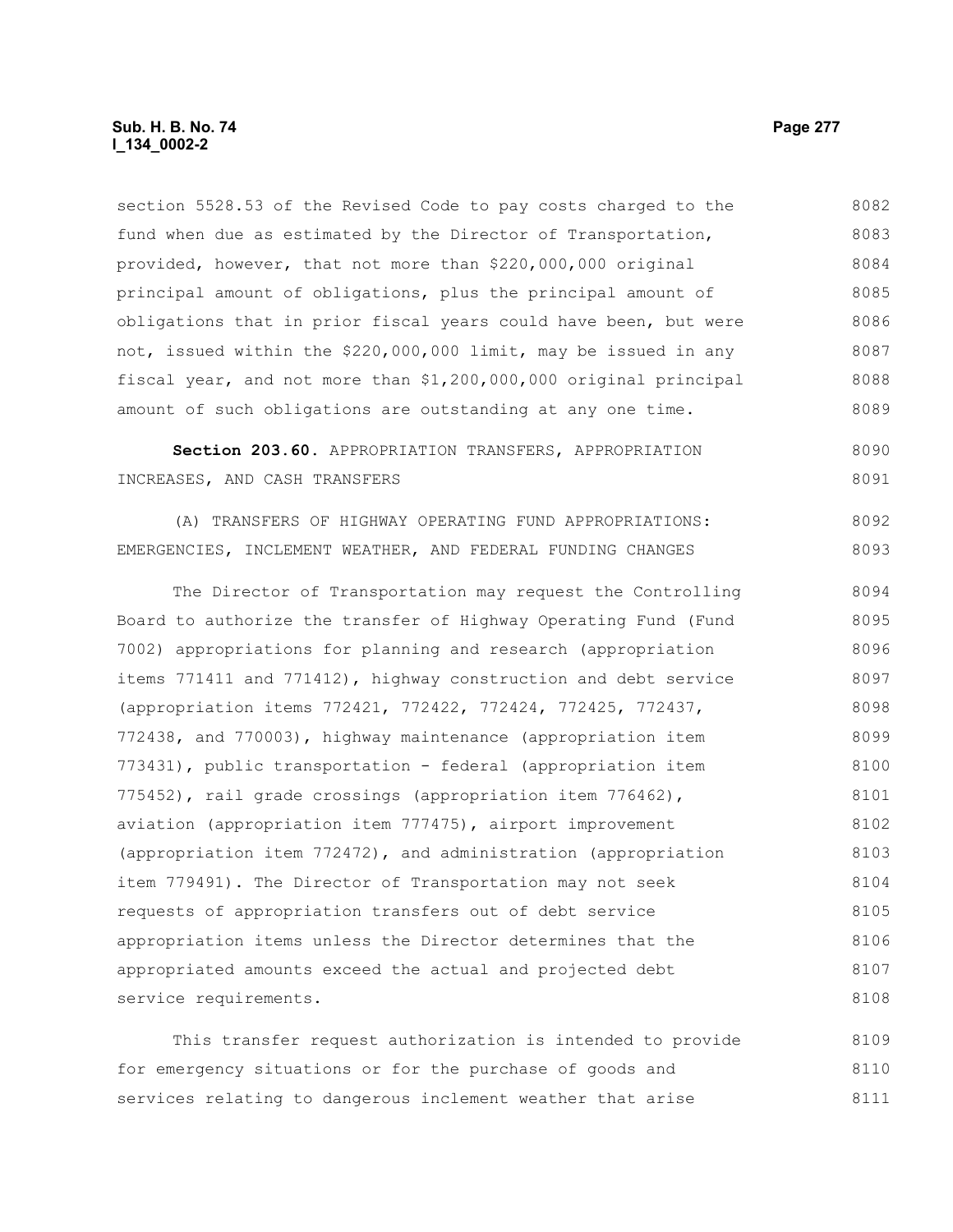during the biennium ending June 30, 2023. It also is intended to allow the Department to adjust to circumstances affecting the obligation and expenditure of federal funds. The amounts authorized by the Controlling Board under this division are hereby appropriated. (B) TRANSFERS OF FEDERAL AND LOCAL FUNDED APPROPRIATIONS: HIGHWAY, PLANNING, TRANSIT, RAIL, AND AVIATION The Director of Transportation may request the Controlling Board to authorize the transfer of appropriations between appropriation items 772422, Highway Construction - Federal, 771412, Planning and Research - Federal, 775452, Public Transportation - Federal, 775454, Public Transportation - Other, 776475, Federal Rail Administration, 776462, Grade Crossing - Federal, and 777472, Airport Improvements - Federal. The amounts authorized by the Controlling Board under this division are hereby appropriated. (C) TRANSFERS OF APPROPRIATIONS AND CASH: STATE INFRASTRUCTURE BANK The Director of Transportation may request the Controlling Board to authorize the transfer of appropriations and cash of the Infrastructure Bank funds created in section 5531.09 of the 8112 8113 8114 8115 8116 8117 8118 8119 8120 8121 8122 8123 8124 8125 8126 8127 8128 8129 8130 8131 8132 8133

Revised Code, including transfers between fiscal years 2022 and 2023. 8134

The Director of Transportation may request the Controlling Board to authorize the transfer of appropriations and cash from the Highway Operating Fund (Fund 7002) to the Infrastructure Bank funds created in section 5531.09 of the Revised Code. The Director of Budget and Management may transfer from the Infrastructure Bank funds to Fund 7002 up to the amounts 8135 8136 8137 8138 8139 8140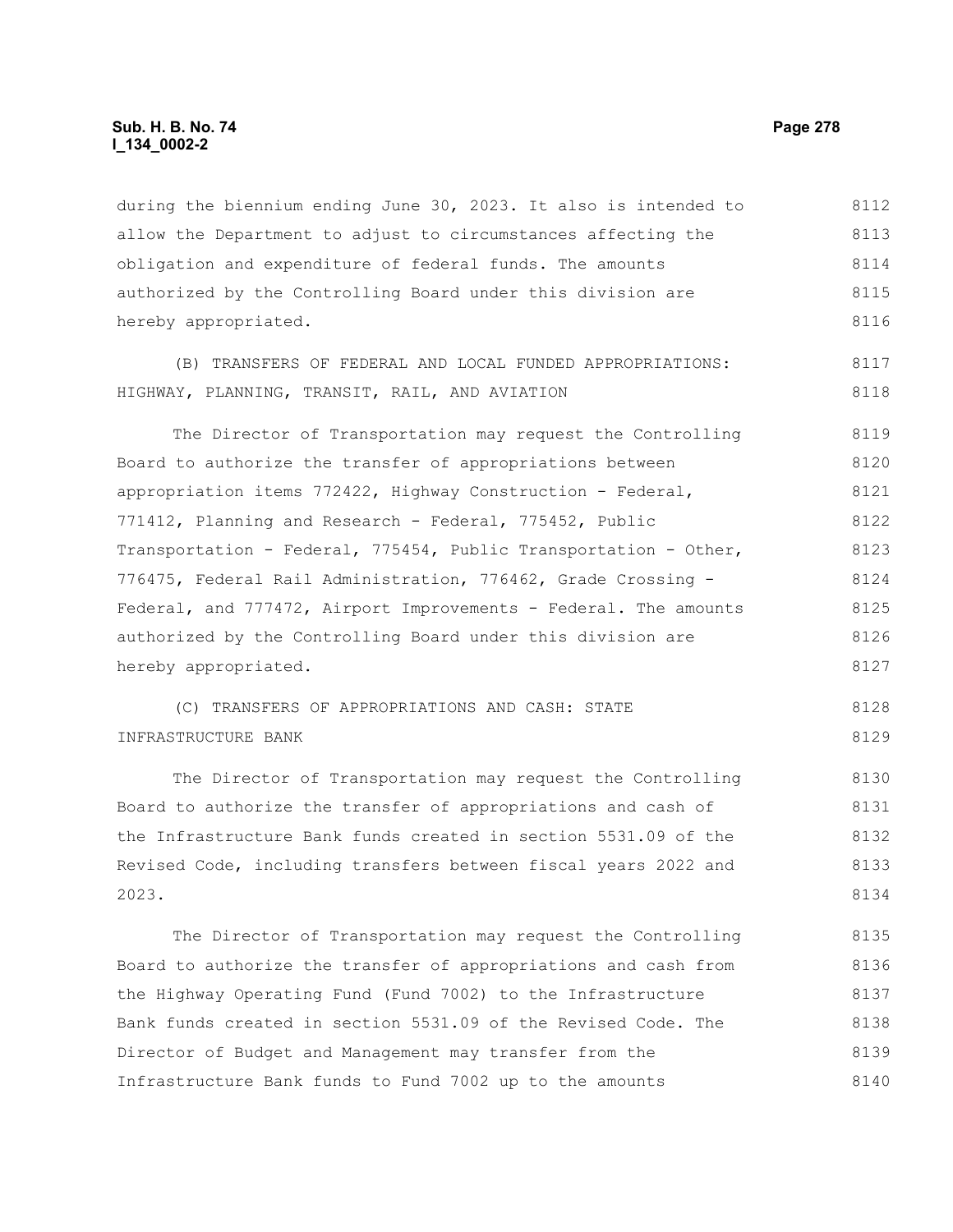#### **Sub. H. B. No. 74** Page 279 **l\_134\_0002-2**

originally transferred to the Infrastructure Bank funds under this section. However, the Director may not make transfers between modes or transfers between different funding sources. The amounts authorized by the Controlling Board under this division are hereby appropriated. 8141 8142 8143 8144 8145

(D) TRANSFERS OF APPROPRIATIONS AND CASH: TOLLING FUNDS 8146

The Director of Transportation may request the Controlling Board to authorize the transfer of appropriations and cash of the Ohio Toll Fund and any subaccounts created in section 5531.14 of the Revised Code, including transfers between fiscal years 2022 and 2023. The amounts authorized by the Controlling Board under this division are hereby appropriated. 8147 8148 8149 8150 8151 8152

#### (E) INCREASING APPROPRIATIONS: STATE FUNDS

In the event that receipts or unexpended balances credited to the Highway Operating Fund (Fund 7002) exceed the estimates upon which the appropriations have been made in this act, upon the request of the Director of Transportation, the Controlling Board may authorize expenditures, in excess of the amounts appropriated, from the Highway Operating Fund in the manner prescribed in section 131.35 of the Revised Code. The amounts authorized by the Controlling Board under this division are hereby appropriated. 8154 8155 8156 8157 8158 8159 8160 8161 8162

(F) INCREASING APPROPRIATIONS: FEDERAL AND LOCAL FUNDS 8163

In the event that receipts or unexpended balances credited to the Highway Operating Fund (Fund 7002) or apportionments or allocations made available from the federal and local governments exceed the estimates upon which the appropriations have been made in this act, upon the request of the Director of Transportation, the Controlling Board may authorize 8164 8165 8166 8167 8168 8169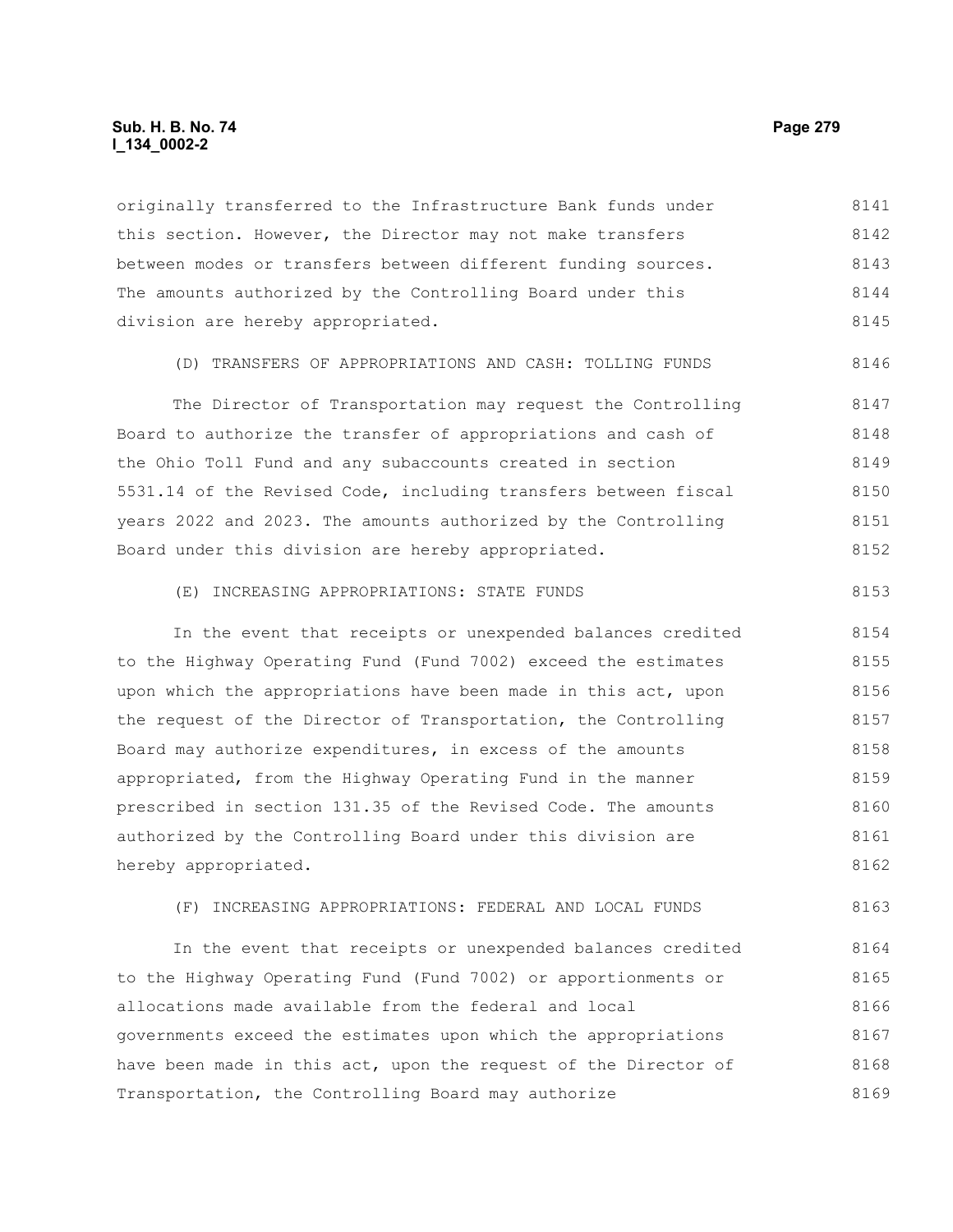#### **Sub. H. B. No. 74** Page 280 **l\_134\_0002-2**

expenditures, in excess of the amounts appropriated, from the Highway Operating Fund in the manner prescribed in section 131.35 of the Revised Code. The amounts authorized by the Controlling Board under this division are hereby appropriated. (G) TRANSFERS OF CASH BETWEEN THE HIGHWAY OPERATING FUND AND THE HIGHWAY CAPITAL IMPROVEMENT FUND Upon the request of the Director of Transportation, the Director of Budget and Management may transfer cash from the Highway Operating Fund (Fund 7002) to the Highway Capital Improvement Fund (Fund 7042) created in section 5528.53 of the Revised Code. The Director of Budget and Management may transfer cash from Fund 7042 to Fund 7002 up to the amount of cash previously transferred to Fund 7042 under this section. (H) DEPUTY INSPECTOR GENERAL FOR ODOT FUNDING On July 1 and January 1 of each year in the biennium ending June 30, 2023, or as soon as possible thereafter, respectively, the Director of Budget and Management shall transfer \$200,000 cash, for each semiannual period, from the Highway Operating Fund (Fund 7002) to the Deputy Inspector General for ODOT Fund (Fund 5FA0). The Inspector General, with the consent of the Director of Budget and Management, may request the Controlling Board to authorize additional transfers of cash and expenditures in excess of the amount appropriated under appropriation item 965603, Deputy Inspector General for ODOT, if additional amounts are necessary. The amounts authorized by the Controlling Board are hereby appropriated. (I) LIQUIDATION OF UNFORESEEN LIABILITIES 8170 8171 8172 8173 8174 8175 8176 8177 8178 8179 8180 8181 8182 8183 8184 8185 8186 8187 8188 8189 8190 8191 8192 8193 8194 8195 8196 8197

Any appropriation made from the Highway Operating Fund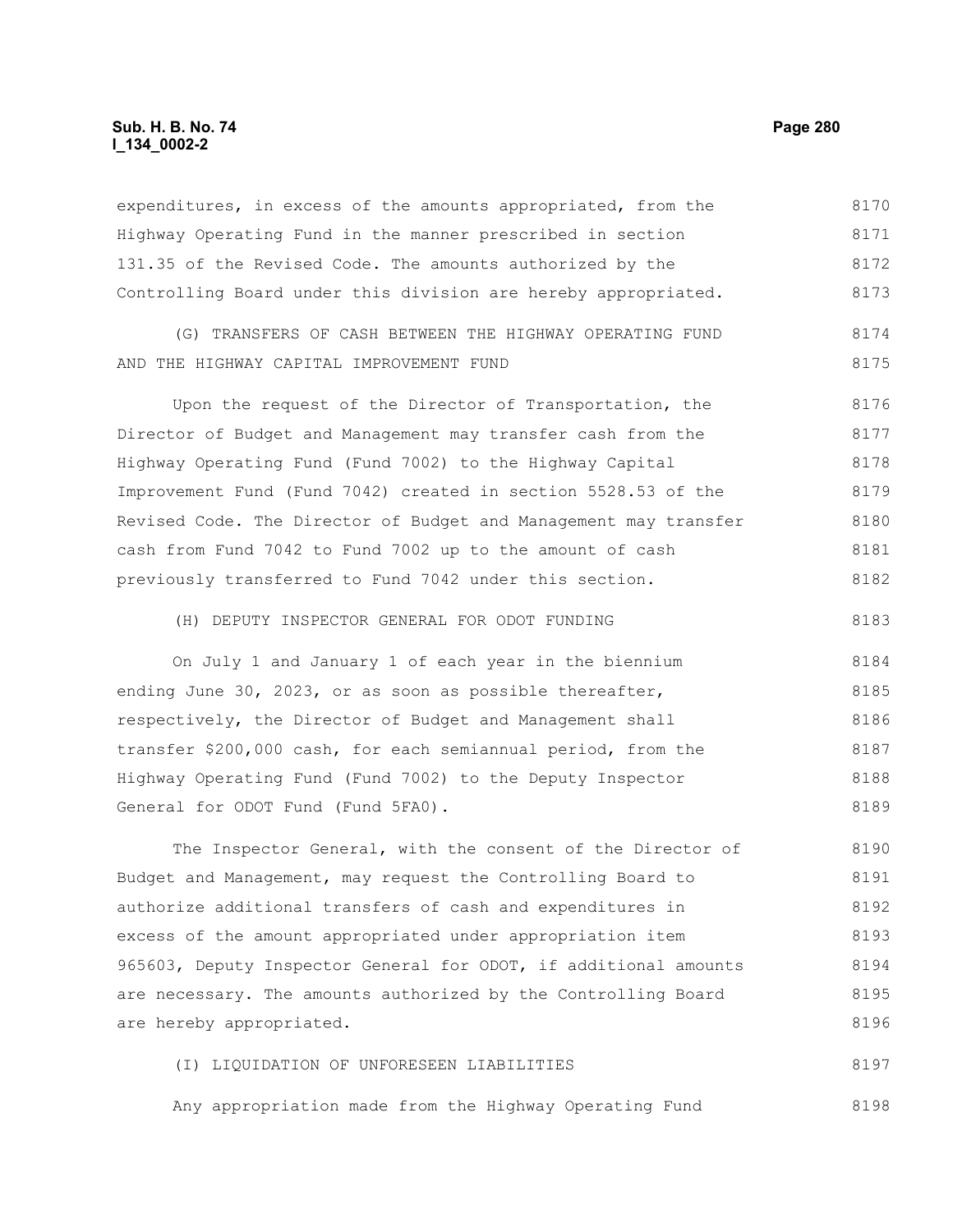#### **Sub. H. B. No. 74** Page 281 **l\_134\_0002-2**

(Fund 7002) not otherwise restricted by law is available to liquidate unforeseen liabilities arising from contractual agreements of prior years when the prior year encumbrance is insufficient. 8199 8200 8201 8202

### **Section 203.65.** REAPPROPRIATIONS

In each year of the biennium ending June 30, 2023, the Director of Budget and Management may request the Controlling Board to authorize the expenditure of any remaining unencumbered balances of prior years' appropriations to the Highway Operating Fund (Fund 7002), the Highway Capital Improvement Fund (Fund 7042), and the Infrastructure Bank funds created in section 5531.09 of the Revised Code for the same purpose in the following fiscal year. The amounts authorized by the Controlling Board are hereby reappropriated. 8204 8205 8206 8207 8208 8209 8210 8211 8212

Prior to the Director of Budget and Management's seeking approval of the Controlling Board, the Director of Transportation shall develop a reappropriation request plan that identifies the appropriate fund and appropriation item of the reappropriation, and the reappropriation request amount and submit the plan to the Director of Budget and Management for evaluation. The Director of Budget and Management may request additional information necessary for evaluating the reappropriation request plan, and the Director of Transportation shall provide the requested information to the Director of Budget and Management. Based on the information provided by the Director of Transportation, the Director of Budget and Management shall determine amounts to be reappropriated by fund and appropriation item to submit to the Controlling Board for its approval. 8213 8214 8215 8216 8217 8218 8219 8220 8221 8222 8223 8224 8225 8226 8227

Any balances of prior years' unencumbered appropriations 8228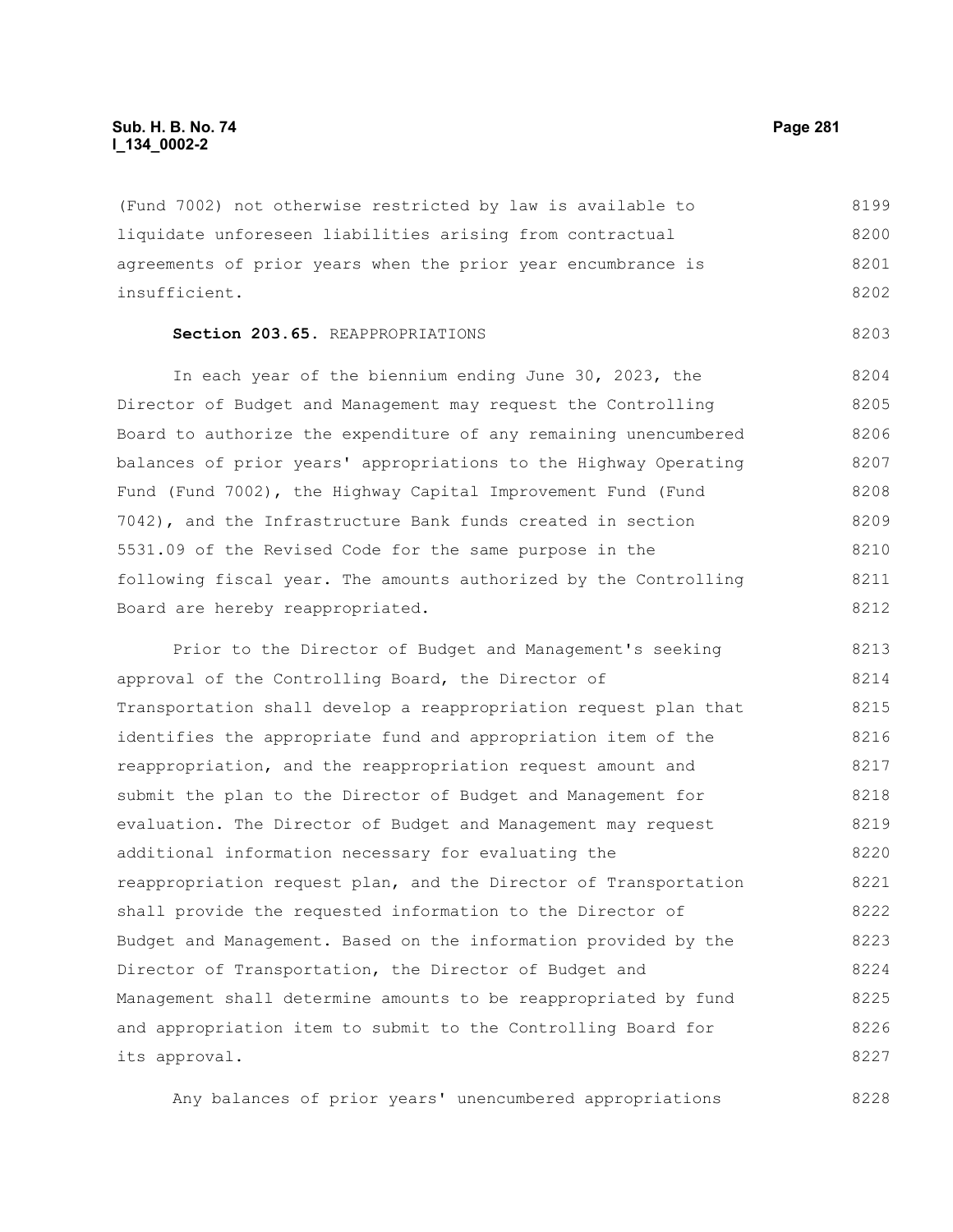#### **Sub. H. B. No. 74** Page 282 **l\_134\_0002-2**

to the Highway Operating Fund (Fund 7002), the Highway Capital Improvement Fund (Fund 7042), and the Infrastructure Bank funds created in section 5531.09 of the Revised Code for which reappropriations are requested and approved are subject to the availability of revenue in the funds. 8229 8230 8231 8232 8233

# **Section 203.70.** MAINTENANCE OF INTERSTATE HIGHWAYS

The Department of Transportation has the responsibility to maintain all interstate highways in the state. The Director of Transportation may enter into an agreement with a political subdivision to allow the political subdivision to remove snow and ice and maintain, repair, improve, or provide lighting upon interstate highways that are located within the boundaries of the political subdivision, in a manner adequate to meet the requirements of federal law. 8235 8236 8237 8238 8239 8240 8241 8242

When agreed in writing by the Director of Transportation and the legislative authority of a political subdivision and notwithstanding sections 125.01 and 125.11 of the Revised Code, the Department of Transportation may reimburse a political subdivision for all or any part of the costs, as provided by such agreement, incurred by the political subdivision in maintaining, repairing, lighting, and removing snow and ice from the interstate system. 8243 8244 8245 8246 8247 8248 8249 8250

**Section 203.80.** PUBLIC TRANSPORTATION HIGHWAY PURPOSE GRANTS 8251 8252

The Director of Transportation may use revenues from the state motor vehicle fuel tax to match approved federal grants awarded to the Department of Transportation, regional transit authorities, or eligible public transportation systems, for public transportation highway purposes, or to support local or 8253 8254 8255 8256 8257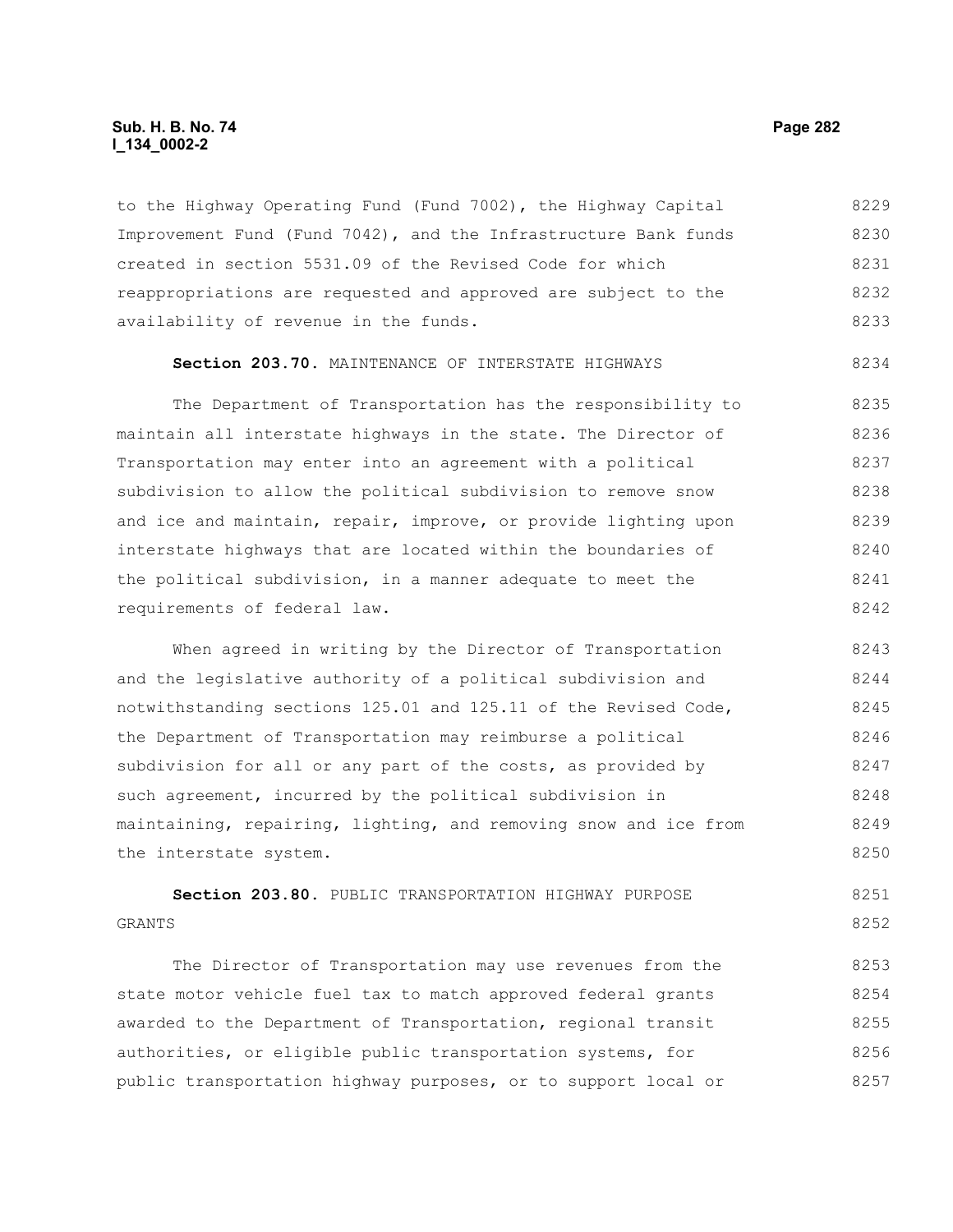8272 8273

state-funded projects for public transportation highway purposes. Public transportation highway purposes include (1) the construction or repair of high-occupancy vehicle traffic lanes, (2) the acquisition or construction of park-and-ride facilities, (3) the acquisition or construction of public transportation vehicle loops, (4) the construction or repair of bridges used by public transportation vehicles or that are the responsibility of a regional transit authority or other public transportation system, or (5) other similar construction that is designated as an eligible public transportation highway purpose. Motor vehicle fuel tax revenues may not be used for operating assistance or for the purchase of vehicles, equipment, or maintenance facilities. 8258 8259 8260 8261 8262 8263 8264 8265 8266 8267 8268 8269 8270 8271

**Section 203.90.** AGREEMENTS WITH FEDERAL AGENCIES FOR ENVIRONMENTAL REVIEW PURPOSES

The Director of Transportation may enter into agreements as provided in this section with the United States or any department or agency of the United States, including, but not limited to, the United States Army Corps of Engineers, the United States Forest Service, the United States Environmental Protection Agency, and the United States Fish and Wildlife Service. An agreement entered into pursuant to this section shall be solely for the purpose of dedicating staff to the expeditious and timely review of environmentally related documents submitted by the Director of Transportation, as necessary for the approval of federal permits. 8274 8275 8276 8277 8278 8279 8280 8281 8282 8283 8284

The agreements may include provisions for advance payment by the Director of Transportation for labor and all other identifiable costs of the United States or any department or 8285 8286 8287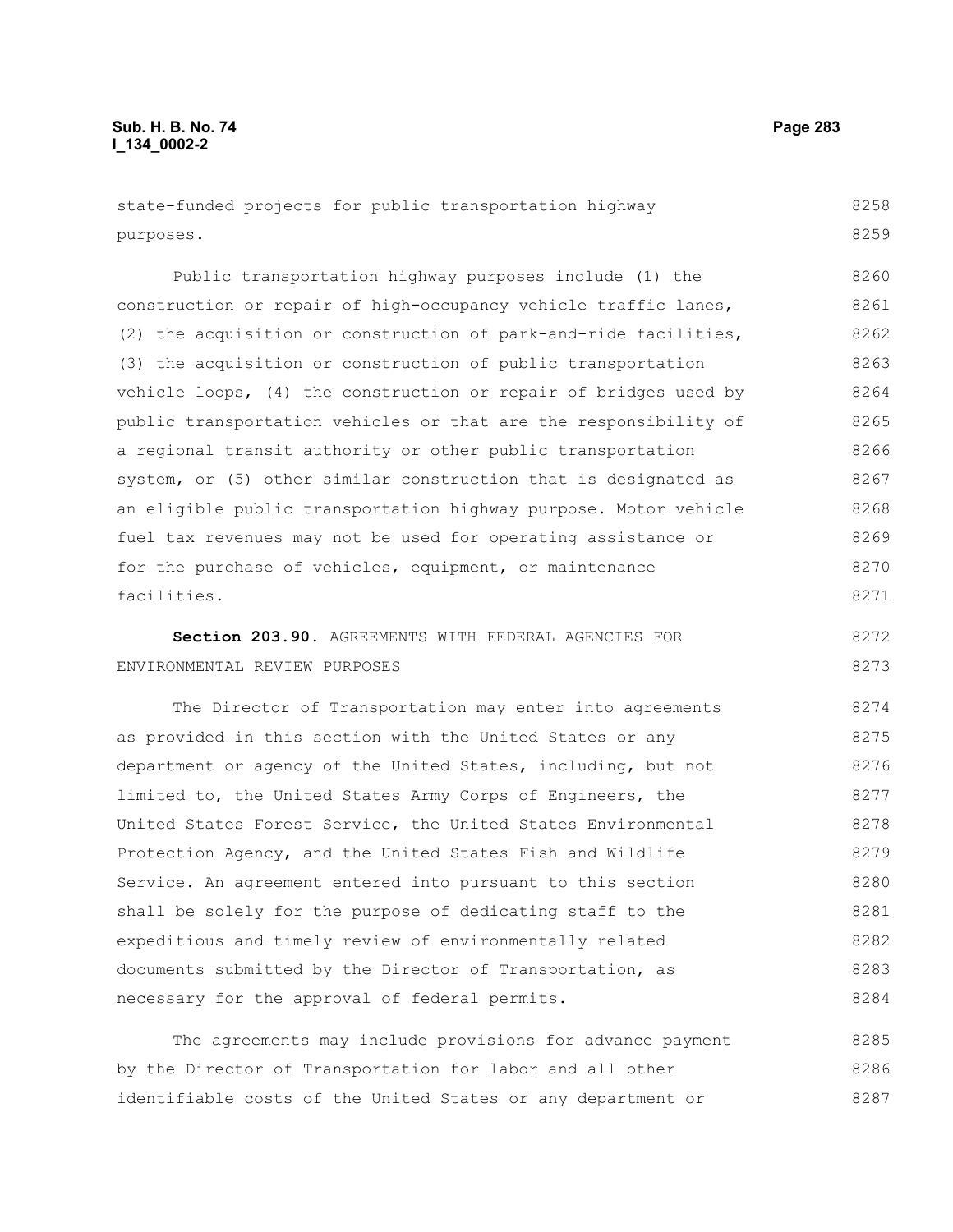| agency of the United States providing the services, as may be    | 8288 |
|------------------------------------------------------------------|------|
| estimated by the United States, or the department or agency of   | 8289 |
| the United States.                                               | 8290 |
| The Director shall submit a request to the Controlling           | 8291 |
| Board indicating the amount of the agreement, the services to be | 8292 |
| performed by the United States or the department or agency of    | 8293 |
| the United States, and the circumstances giving rise to the      | 8294 |
| agreement.                                                       | 8295 |
| Section 203.100. INDEFINITE DELIVERY INDEFINITE QUANTITY         | 8296 |
| CONTRACTS                                                        | 8297 |
| (A) As used in this section, "indefinite delivery                | 8298 |
| indefinite quantity contract" means a contract for an indefinite | 8299 |
| quantity, within stated limits, of supplies or services that     | 8300 |
| will be delivered by the awarded bidder over a defined contract  | 8301 |
| period.                                                          | 8302 |
| (B) The Director of Transportation shall advertise and           | 8303 |
| seek bids for, and shall award, indefinite delivery indefinite   | 8304 |
| quantity contracts for not more than two projects in fiscal year | 8305 |
| 2022 and for not more than two projects in fiscal year 2023. For | 8306 |
| purposes of entering into indefinite delivery indefinite         | 8307 |
| quantity contracts, the Director shall do all of the following:  | 8308 |
| (1) Prepare bidding documents;                                   | 8309 |
| (2) Establish contract forms;                                    | 8310 |
| (3) Determine contract terms and conditions, including the       | 8311 |
| following:                                                       | 8312 |
| (a) The maximum overall value of the contract, which may         | 8313 |
| include an allowable increase of one hundred thousand dollars or | 8314 |
| five per cent of the advertised contract value, whichever is     | 8315 |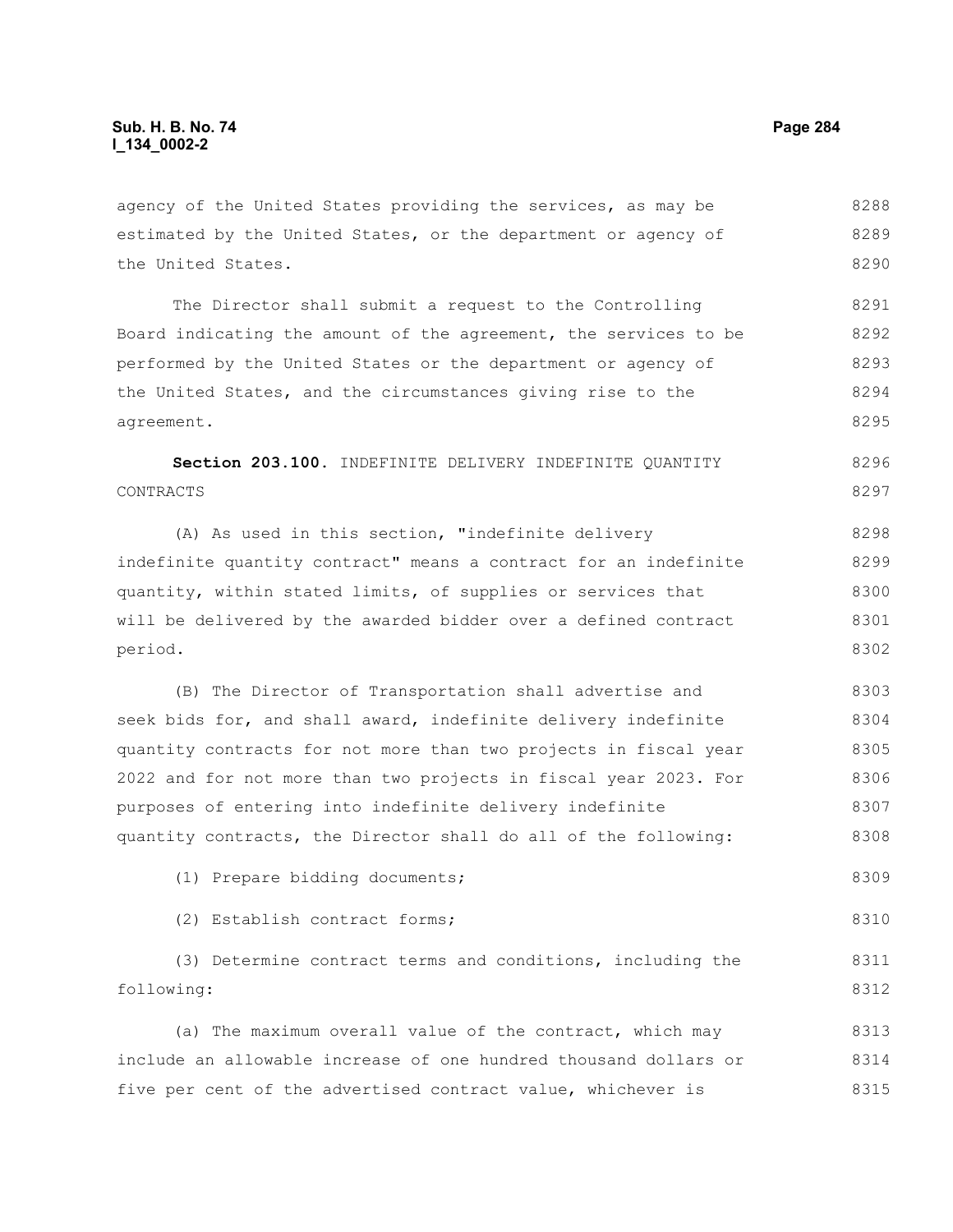less; (b) The duration of the contract, including a time extension of up to one year if determined appropriate by the Director; (c) The defined geographical area to which the contract applies, which shall be not greater than the size of one district of the Department of Transportation. (4) Develop and implement a work order process in order to provide the awarded bidder adequate notice of requested supplies or services, the anticipated quantities of supplies, and work location information for each work order; (5) Take any other action necessary to fulfill the duties and obligations of the Director under this section. (C) Section 5525.01 of the Revised Code applies to indefinite delivery indefinite quantity contracts. **Section 205.10.**  1 2 3 4 5 A DPS DEPARTMENT OF PUBLIC SAFETY 8316 8317 8318 8319 8320 8321 8322 8323 8324 8325 8326 8327 8328 8329 8330 8331 8332

B General Revenue Fund

C GRF 761408 Highway Patrol Operating \$35,000,000 \$35,000,000 Expenses

D TOTAL GRF General Revenue Fund \$35,000,000 \$35,000,000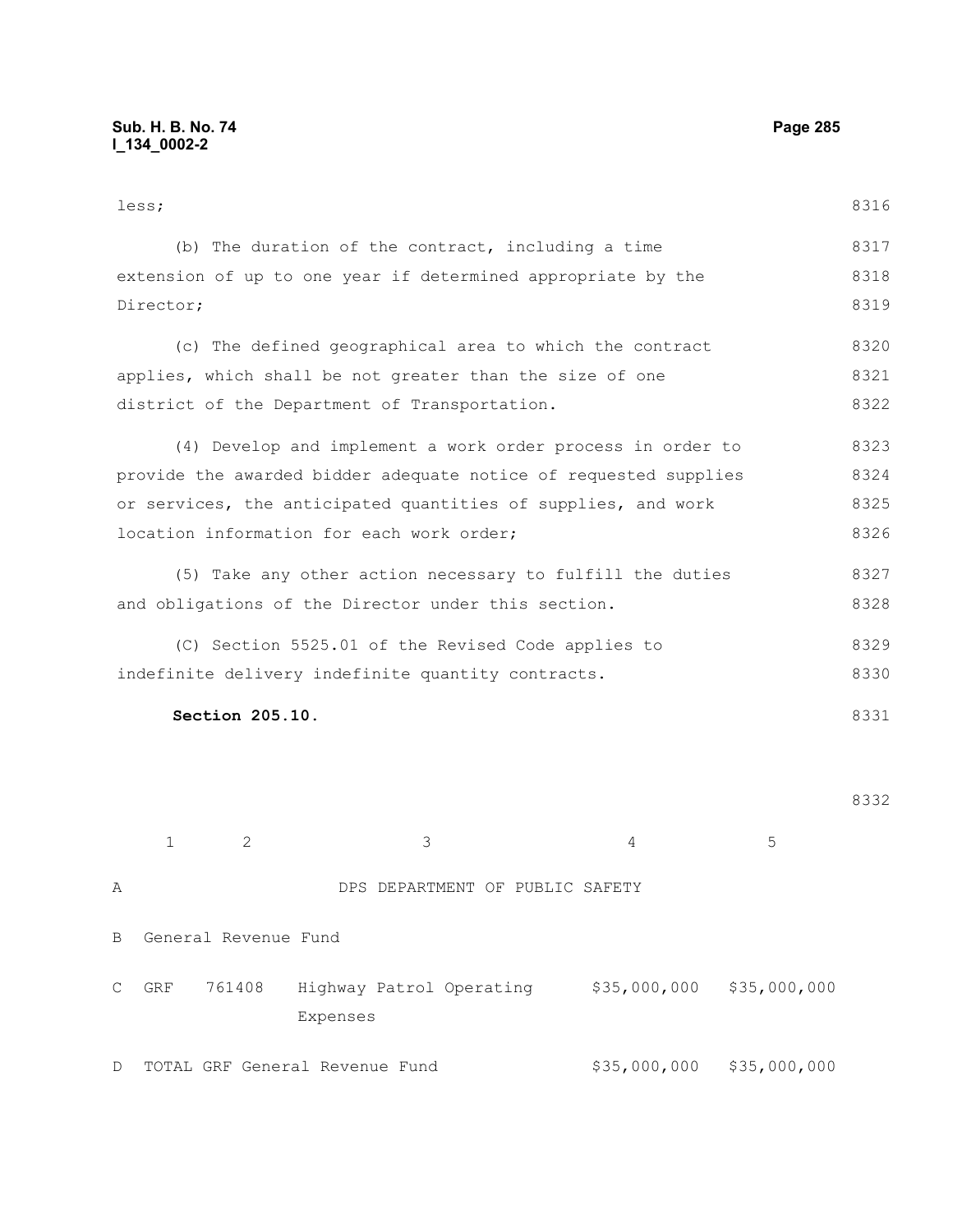E Highway Safety Fund Group

F 5TM0 762321 Operating Expense - BMV \$127,971,051 \$126,608,380 G 5TM0 762637 Local Immobilization Reimbursement \$200,000 \$200,000 H 5TM0 764321 Operating Expense – \$349,339,662 \$349,339,662 Highway Patrol I 5TM0 764605 Motor Carrier Enforcement \$2,259,370 \$2,299,374 Expenses J 5TM0 769636 Administrative Expenses – \$49,020,261 \$49,020,261 Highway Purposes K 8370 764602 Turnpike Policing \$11,615,729 \$11,749,672 L 83C0 764630 Contraband, Forfeiture, and Other \$1,213,407 \$1,213,407 M 83F0 764657 Law Enforcement Automated Data System \$5,250,053 \$5,347,721 N 83G0 764633 OMVI Enforcement/Education \$363,000 \$369,000 O 83M0 765624 Operating – EMS \$4,835,000 \$4,925,000 P 83M0 765640 EMS - Grants  $$2,900,000$  \$2,900,000 Q 8400 764607 State Fair Security 51,549,094 \$1,549,094 R 8400 764617 Security and Investigations \$14,696,292 \$14,696,292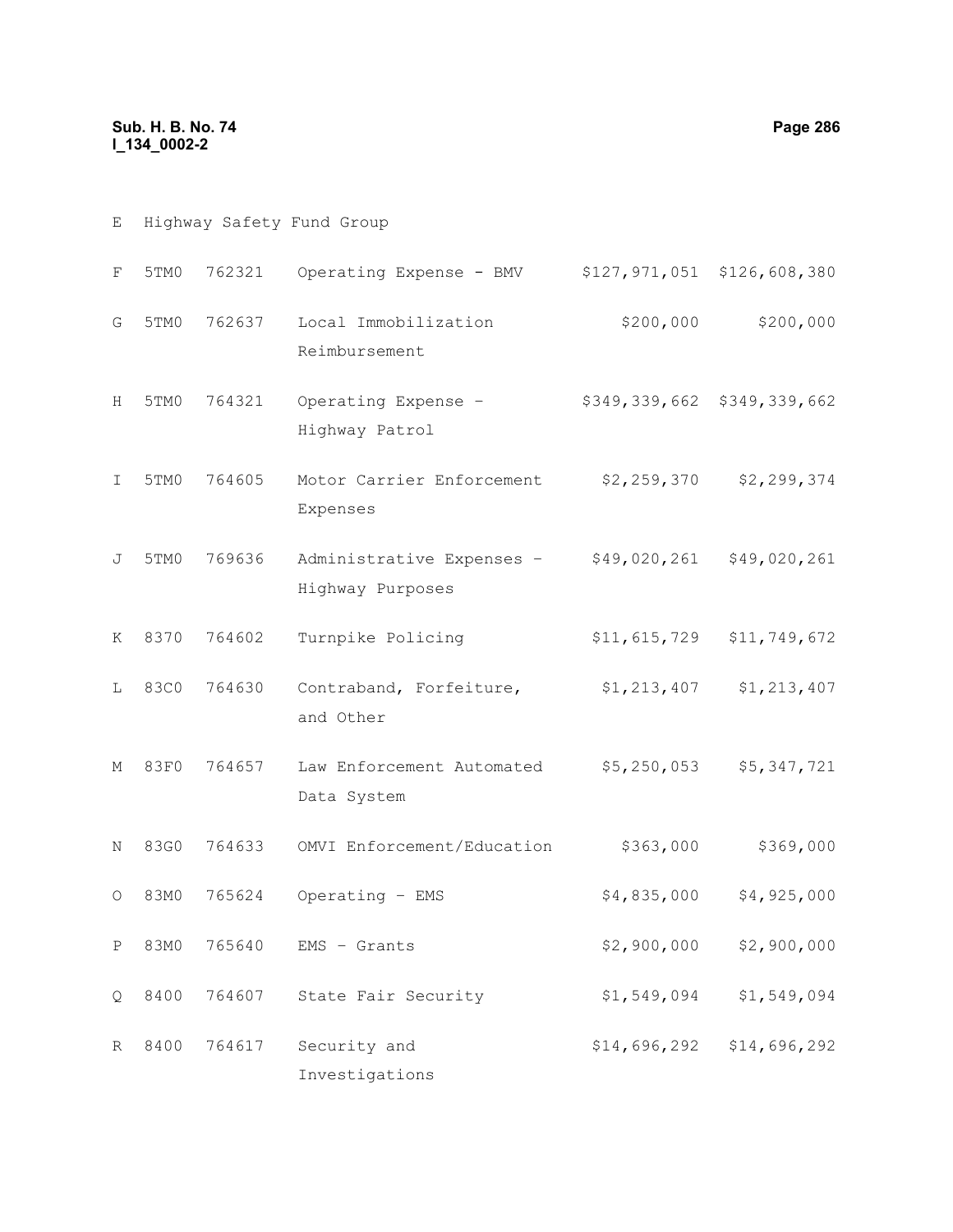#### **Sub. H. B. No. 74 Page 287 l\_134\_0002-2**

| S | 8400    | 764626                  | State Fairgrounds Police \$1,127,603 \$1,146,458<br>Force     |                             |                           |
|---|---------|-------------------------|---------------------------------------------------------------|-----------------------------|---------------------------|
| T |         | 8460 761625             | Motorcycle Safety<br>Education                                |                             | \$3,985,000 \$4,000,000   |
| U | 8490    | 762627                  | Automated Title Processing \$16,446,027 \$16,446,027<br>Board |                             |                           |
|   | V 8490  |                         | 762630 Electronic Liens and<br>Titles                         |                             | $$2,900,000$ $$2,900,000$ |
| W |         |                         | TOTAL HSF Highway Safety Fund Group                           | \$595,671,549 \$594,710,348 |                           |
| X |         |                         | Dedicated Purpose Fund Group                                  |                             |                           |
|   |         |                         | Y 5390 762614 Motor Vehicle Dealers<br>Board                  | \$140,000                   | \$140,000                 |
| Ζ | 5FF0    | 762621                  | Indigent Interlock and<br>Alcohol Monitoring                  | \$2,000,000                 | \$2,000,000               |
|   |         | AA 5Y10 764695          | State Highway Patrol<br>Continuing Professional<br>Training   | \$60,000                    | \$60,000                  |
|   |         |                         | AB TOTAL DPF Dedicated Purpose Fund Group                     | \$2,200,000                 | \$2,200,000               |
|   |         | AC Fiduciary Fund Group |                                                               |                             |                           |
|   | AD 5J90 | 761678                  | Federal Salvage/GSA                                           | \$400,000                   | \$400,000                 |
|   | AE 5V10 | 762682                  | License Plate<br>Contributions                                | \$2,700,000                 | \$2,700,000               |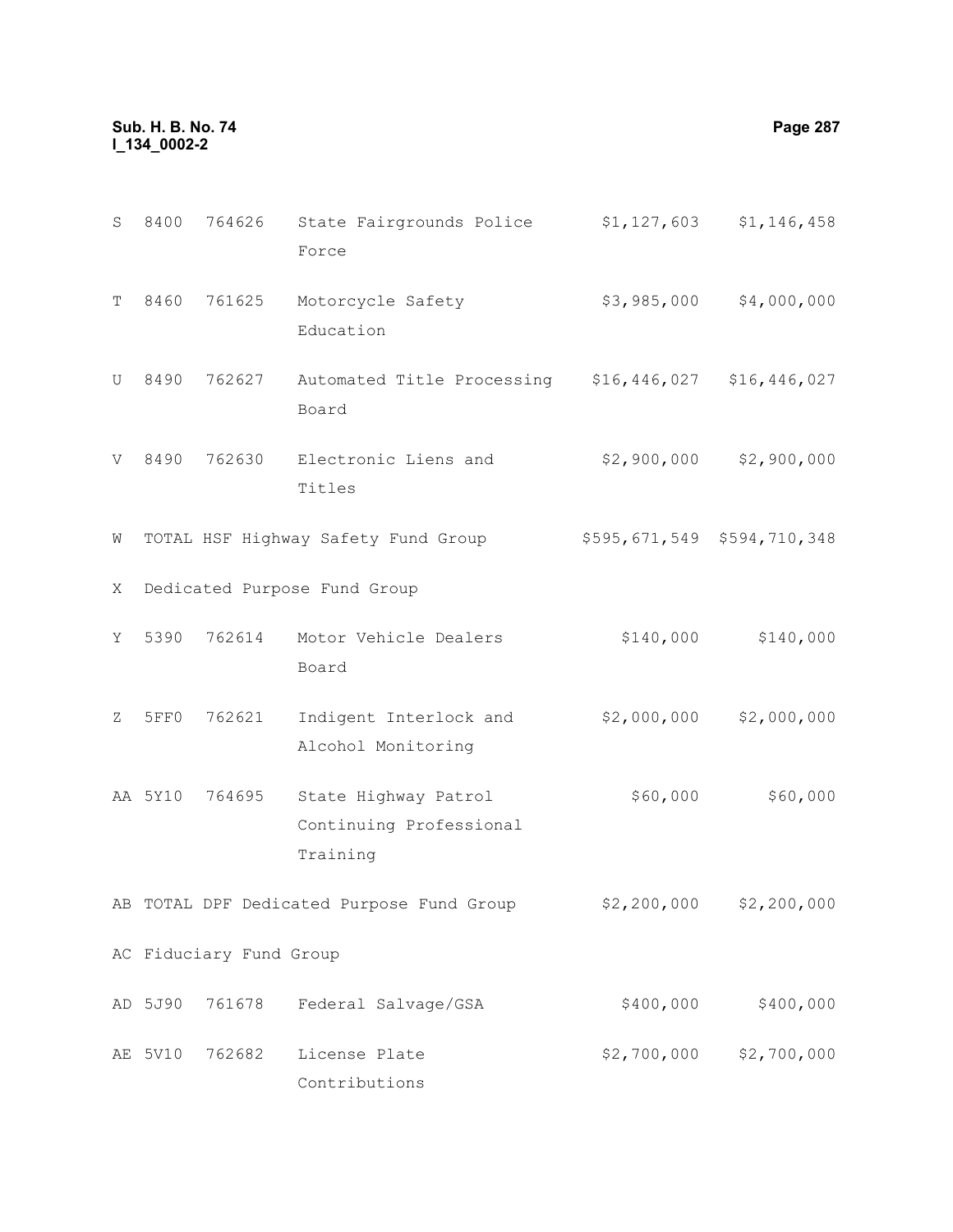# **Sub. H. B. No. 74 Page 288 l\_134\_0002-2**

|         |                       | AF TOTAL FID Fiduciary Fund Group                | \$3,100,000  | \$3,100,000  |
|---------|-----------------------|--------------------------------------------------|--------------|--------------|
|         |                       | AG Holding Account Fund Group                    |              |              |
| AH R024 | 762619                | Unidentified Motor Vehicle<br>Receipts           | \$1,885,000  | \$1,885,000  |
| AI R052 | 762623                | Security Deposits                                | \$50,000     | \$50,000     |
|         |                       | AJ TOTAL HLD Holding Account Fund Group          | \$1,935,000  | \$1,935,000  |
|         | AK Federal Fund Group |                                                  |              |              |
| AL 3GRO | 764693                | Highway Patrol Justice<br>Contraband             | \$500,000    | \$500,000    |
| AM 3GS0 | 764694                | Highway Patrol Treasury<br>Contraband            | \$200,000    | \$200,000    |
| AN 3GU0 | 761610                | Information and Education<br>Grant               | \$300,000    | \$300,000    |
| AO 3GUO | 764608                | Fatality Analysis Report<br>System Grant         | \$175,000    | \$175,000    |
| AP 3GU0 | 764610                | Highway Safety Programs<br>Grant                 | \$5,000,000  | \$5,000,000  |
|         | AQ 3GU0 764659        | Motor Carrier Safety<br>Assistance Program Grant | \$6,291,330  | \$6,393,057  |
| AR 3GU0 | 765610                | EMS Grants                                       | \$225,000    | \$225,000    |
| AS 3GV0 | 761612                | Traffic Safety Action Plan<br>Grants             | \$30,200,000 | \$30,200,000 |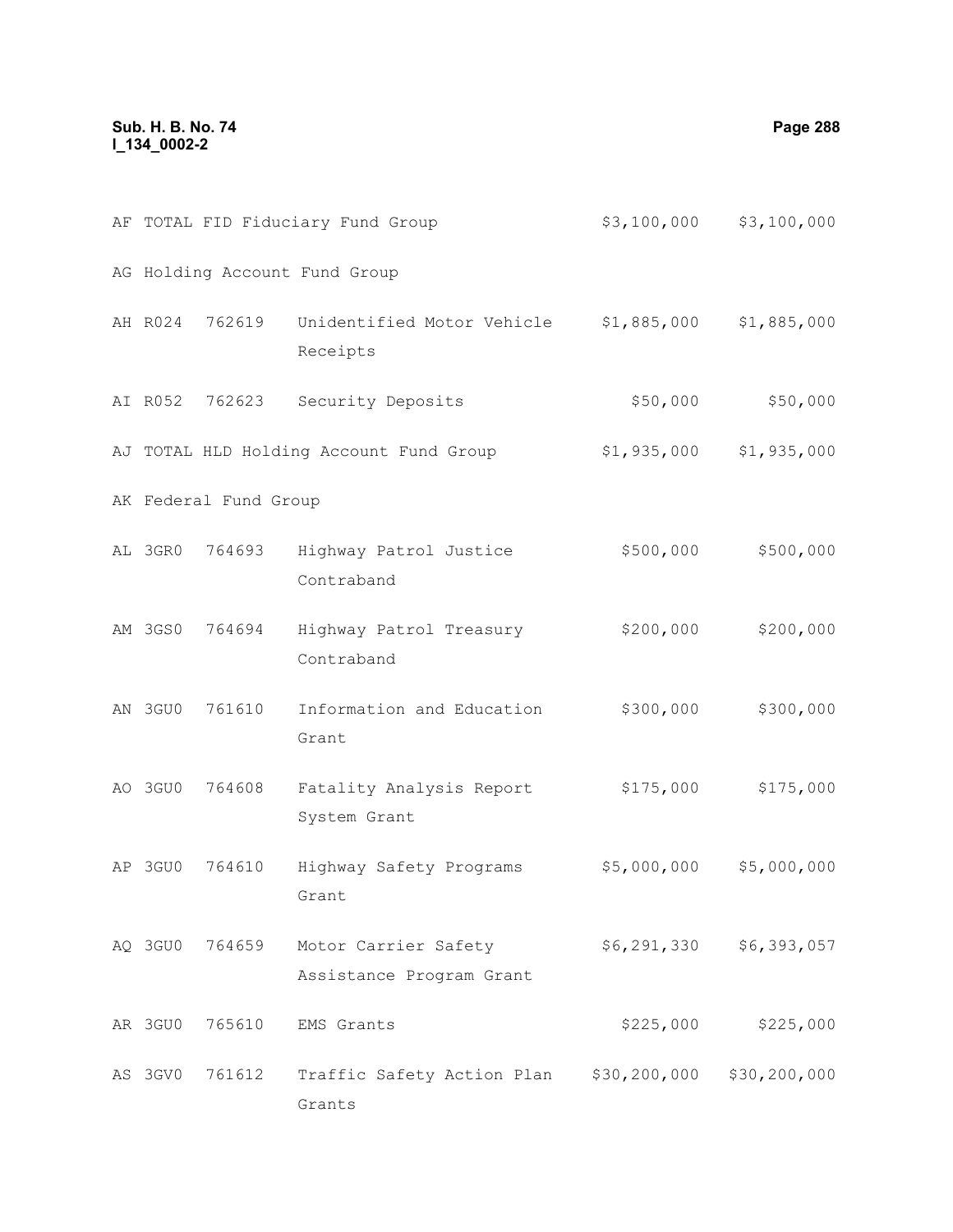# **Sub. H. B. No. 74** Page 289 **l\_134\_0002-2**

|  | AT TOTAL FED Federal Fund Group |  | \$42,891,330 \$42,993,057   |  |
|--|---------------------------------|--|-----------------------------|--|
|  | AU TOTAL ALL BUDGET FUND GROUPS |  | \$680,797,879 \$679,938,405 |  |

#### **Section 205.20.** HIGHWAY PATROL OPERATING EXPENSES 8333

The foregoing appropriation item 761408, Highway Patrol Operating Expenses, shall solely be used for operating expenses of the Ohio State Highway Patrol, and may only be released for that purpose pursuant to a detailed expenditure plan submitted by the Director of Public Safety and approved by the Director of Budget and Management. 8334 8335 8336 8337 8338 8339

#### MOTOR VEHICLE REGISTRATION

The Director of Public Safety may deposit revenues to meet the cash needs of the Public Safety - Highway Purposes Fund (Fund 5TM0) established in section 4501.06 of the Revised Code, obtained under section 4503.02 of the Revised Code, less all other available cash. Revenue deposited pursuant to this paragraph shall support in part appropriations for the administration and enforcement of laws relative to the operation and registration of motor vehicles, for payment of highway obligations and other statutory highway purposes. Notwithstanding section 4501.03 of the Revised Code, the revenues shall be paid into Fund 5TM0 before any revenues obtained pursuant to section 4503.02 of the Revised Code are paid into any other fund. The deposit of revenues to meet the aforementioned cash needs shall be in approximately equal amounts on a monthly basis or as otherwise approved by the Director of Budget and Management. Prior to July 1 of each fiscal year, the Director of Public Safety shall submit a plan to the Director of Budget and Management requesting approval of 8341 8342 8343 8344 8345 8346 8347 8348 8349 8350 8351 8352 8353 8354 8355 8356 8357 8358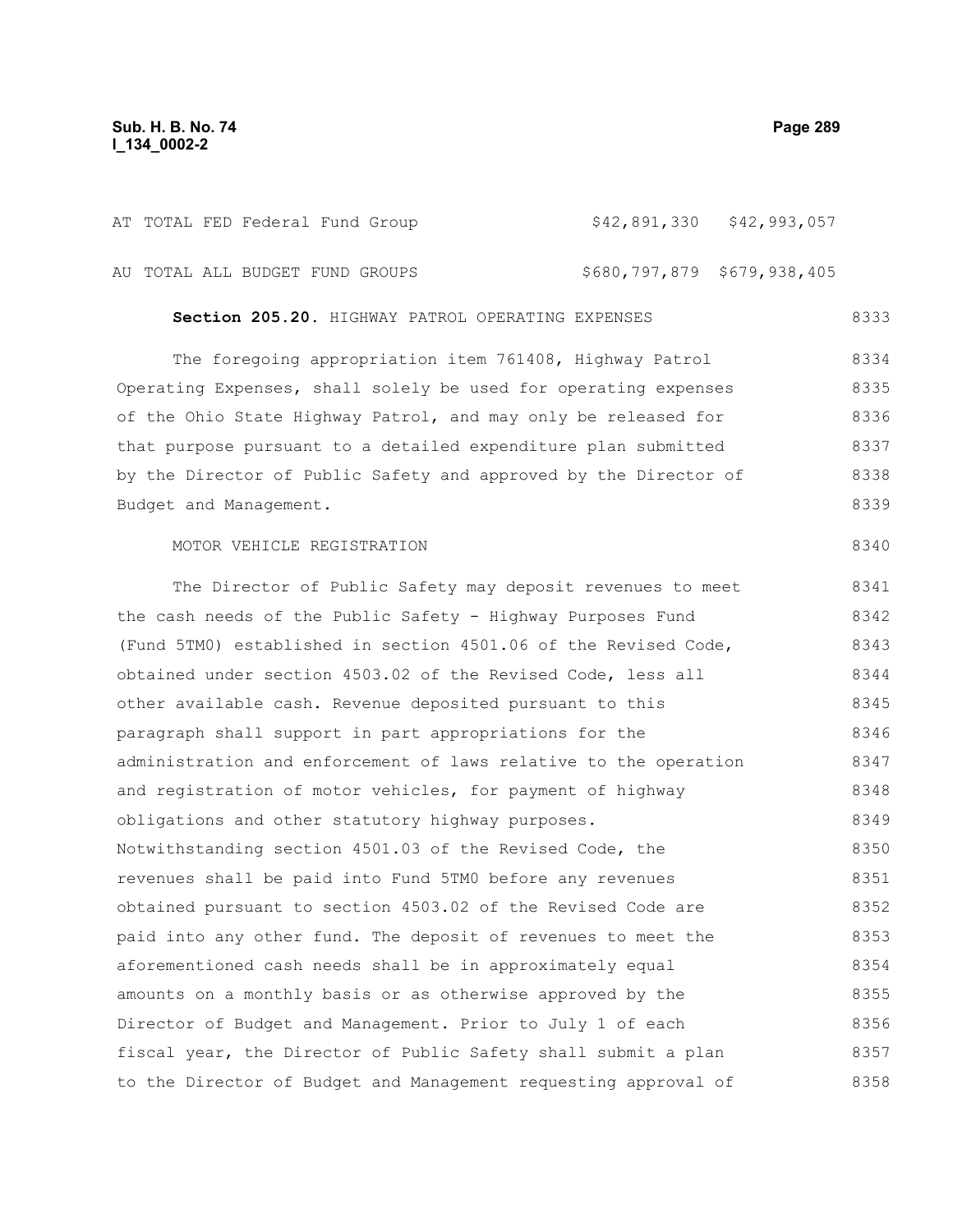## **Sub. H. B. No. 74** Page 290 **l\_134\_0002-2**

the anticipated revenue amounts to be deposited into Fund 5TM0 pursuant to this paragraph. If during the fiscal year changes to the plan as approved by the Director of Budget and Management are necessary, the Director of Public Safety shall submit a revised plan to the Director of Budget and Management for approval prior to any change in the deposit of revenues. 8359 8360 8361 8362 8363 8364

CASH TRANSFERS TO THE SECURITY, INVESTIGATIONS, AND POLICING FUND 8365 8366

Notwithstanding any provision of law to the contrary, the Director of Budget and Management, upon written request of the Director of Public Safety, may approve the transfer of cash from the State Highway Patrol Contraband, Forfeiture, and Other Fund (Fund 83C0) to the Security, Investigations and Policing Fund (Fund 8400). 8367 8368 8369 8370 8371 8372

CASH TRANSFERS TO THE PUBLIC SAFETY - HIGHWAY PURPOSES FUND – SHIPLEY UPGRADES 8373 8374

Pursuant to a plan submitted by the Director of Public Safety, or as otherwise determined by the Director of Budget and Management, the Director of Budget and Management, upon approval of the Controlling Board, may make appropriate cash transfers on a pro-rata basis as approved by the Director of Budget and Management from other funds used by the Department of Public Safety, excluding the Public Safety Building Fund (Fund 7025), to the Public Safety - Highway Purposes Fund (Fund 5TM0) in order to reimburse expenditures for capital upgrades to the Shipley Building. 8375 8376 8377 8378 8379 8380 8381 8382 8383 8384

COLLECTIVE BARGAINING INCREASES

Notwithstanding division (D) of section 127.14 and division (B) of section 131.35 of the Revised Code, except for 8386 8387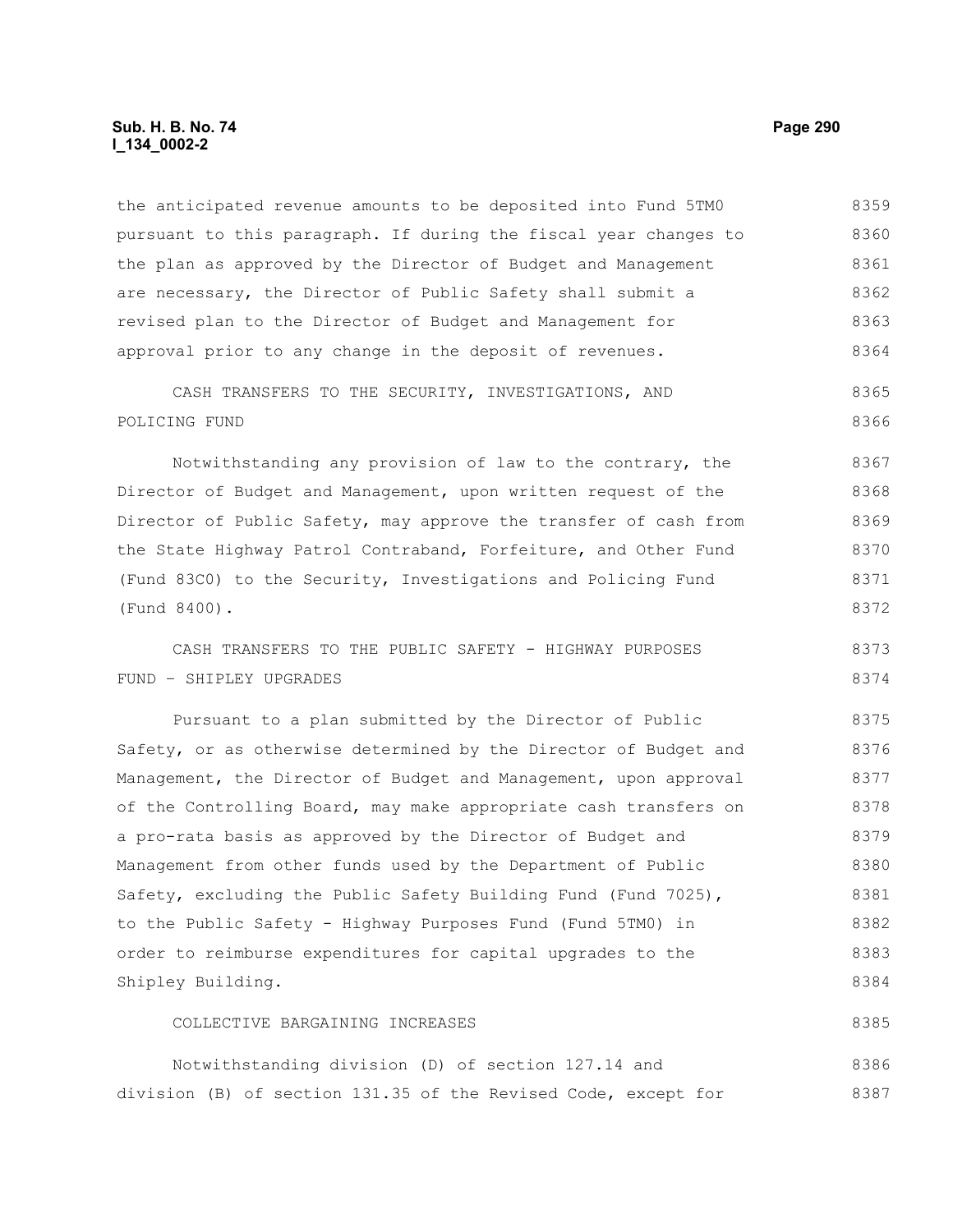# **Sub. H. B. No. 74** Page 291 **l\_134\_0002-2**

the General Revenue Fund, the Controlling Board may, upon the request of either the Director of Budget and Management, or the Department of Public Safety with the approval of the Director of Budget and Management, authorize expenditures in excess of appropriations and transfer appropriations, as necessary, for any fund used by the Department of Public Safety, to assist in paying the costs of increases in employee compensation that have occurred pursuant to collective bargaining agreements under Chapter 4117. of the Revised Code and, for exempt employees, under section 124.152 of the Revised Code. Any money approved for expenditure under this paragraph is hereby appropriated. 8388 8389 8390 8391 8392 8393 8394 8395 8396 8397 8398

#### CASH BALANCE FUND REVIEW

The Director of Public Safety shall review the cash balances for each fund in the State Highway Safety Fund Group, and may submit a request in writing to the Director of Budget and Management to transfer amounts from any fund in the State Highway Safety Fund Group to the credit of the Public Safety - Highway Purposes Fund (Fund 5TM0), as appropriate. Upon receipt of such a request, and subject to the approval of the Controlling Board, the Director of Budget and Management may make appropriate transfers as requested by the Director of Public Safety or as otherwise determined by the Director of Budget and Management. 8400 8401 8402 8403 8404 8405 8406 8407 8408 8409 8410

#### VALIDATION STICKER REQUIREMENTS

Validation stickers are required for the annual registration of passenger, commercial, motorcycle, and other vehicles and are produced in accordance with section 4503.191 of the Revised Code. Notwithstanding section 4503.191 of the Revised Code, the Registrar of Motor Vehicles may adopt rules authorizing validation stickers to be produced at any location. 8412 8413 8414 8415 8416 8417

8399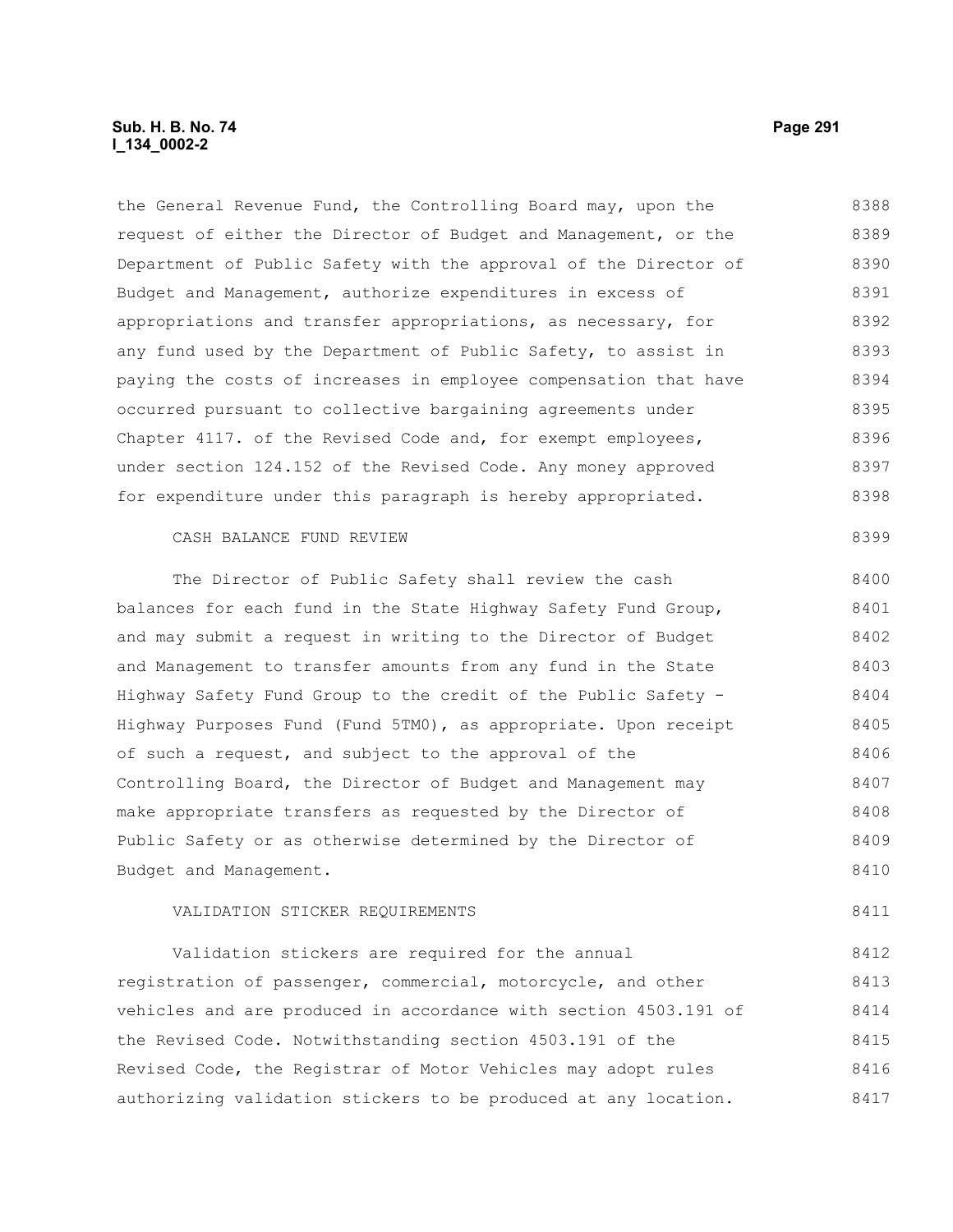|   | L_134_0002-2 | . ugu sve                            |                                                       |                           |      |
|---|--------------|--------------------------------------|-------------------------------------------------------|---------------------------|------|
|   |              | Section 207.10.                      |                                                       |                           | 8418 |
|   |              |                                      |                                                       |                           | 8419 |
|   | $\mathbf{1}$ | 3<br>2                               | 4                                                     | 5                         |      |
| Α |              |                                      | DEV DEPARTMENT OF DEVELOPMENT                         |                           |      |
| В |              | Dedicated Purpose Fund Group         |                                                       |                           |      |
| C | 4W00         |                                      | 195629 Roadwork Development \$15,200,000 \$15,200,000 |                           |      |
| D | Group        | TOTAL DPF Dedicated Purpose Fund     | \$15, 200, 000                                        | \$15,200,000              |      |
| E |              | TOTAL ALL BUDGET FUND GROUPS         |                                                       | \$15,200,000 \$15,200,000 |      |
|   |              | Section 207.20. ROADWORK DEVELOPMENT |                                                       |                           | 8420 |

The foregoing appropriation item 195629, Roadwork Development, shall be used for road improvements associated with economic development opportunities that will retain or attract businesses for Ohio, including the construction, reconstruction, maintenance, or repair of public roads that provide access to a public airport or are located within a public airport. "Road improvements" are improvements to public roadway facilities located on, or serving or capable of serving, a project site, and include the construction, reconstruction, maintenance or repair of public roads that provide access to a public airport or are located within a public airport. The appropriation item may be used in conjunction with any other state funds appropriated for infrastructure improvements. 8421 8422 8423 8424 8425 8426 8427 8428 8429 8430 8431 8432 8433

The Director of Budget and Management, pursuant to a plan 8434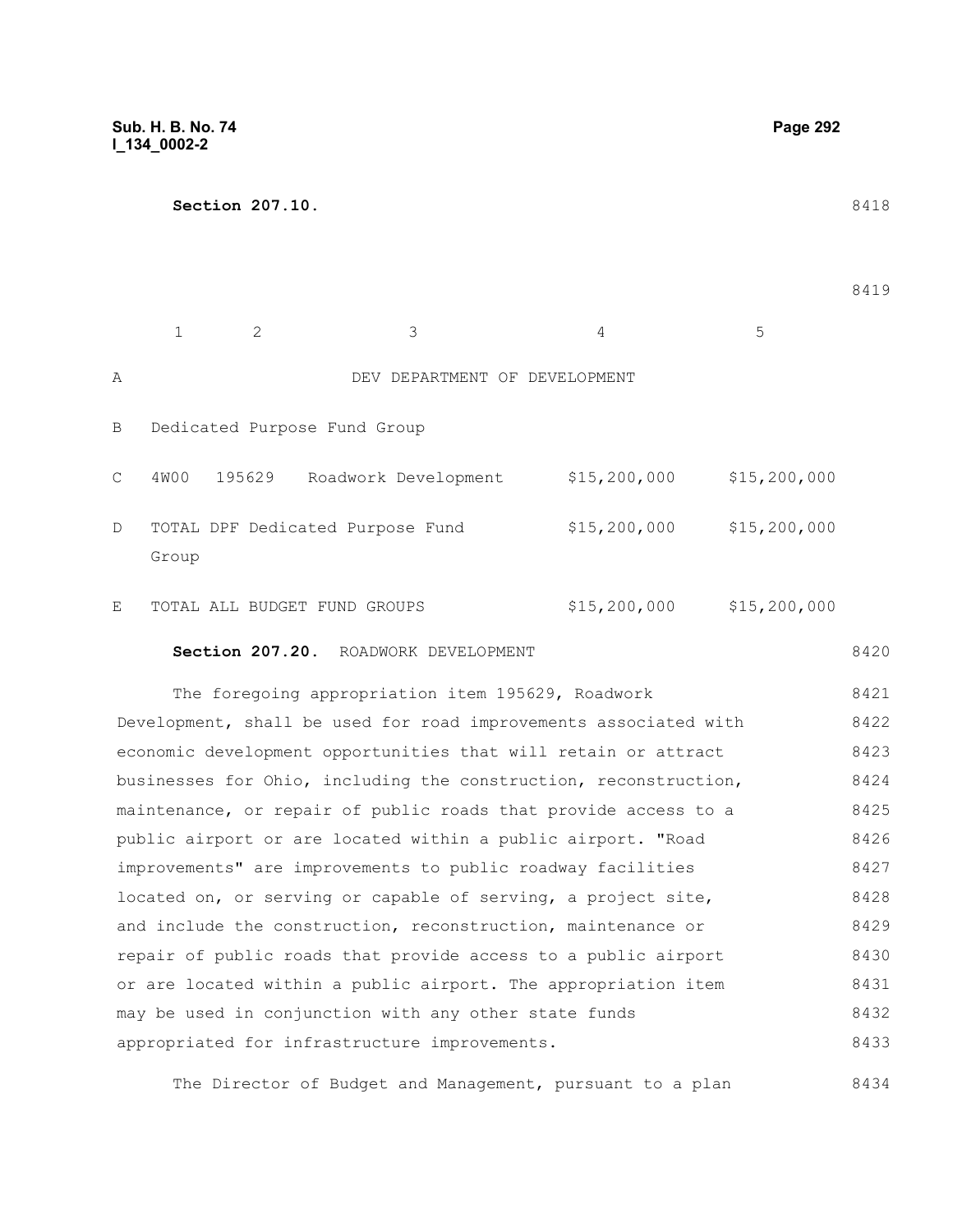# **Sub. H. B. No. 74** Page 293 **l\_134\_0002-2**

submitted by the Director of Development or as otherwise determined by the Director of Budget and Management, shall set a cash transfer schedule to meet the cash needs of the Roadwork Development Fund (Fund 4W00) used by the Department of Development, less any other available cash. The Director of Budget and Management shall transfer such cash amounts from the Highway Operating Fund (Fund 7002) to Fund 4W00 at such times as determined by the transfer schedule. 8435 8436 8437 8438 8439 8440 8441 8442

The Director of Transportation, under the direction of the Director of Development, shall provide these funds in accordance with all guidelines and requirements established for other Department of Development programs, including Controlling Board review and approval, as well as the requirements for usage of motor vehicle fuel tax revenue prescribed in Section 5a of Article XII, Ohio Constitution. Should the Department of Development require the assistance of the Department of Transportation to bring a project to completion, the Department of Transportation shall use its authority under Title 55 of the Revised Code to provide such assistance and may enter into contracts on behalf of the Department of Development. 8443 8444 8445 8446 8447 8448 8449 8450 8451 8452 8453 8454

#### **Section 209.10.**

B Dedicated Purpose Fund Group

A PWC PUBLIC WORKS COMMISSION

C 7052 150402 Local Transportation \$303,970 \$307,070

 $1 \t 2 \t 3 \t 4 \t 5$ 

8456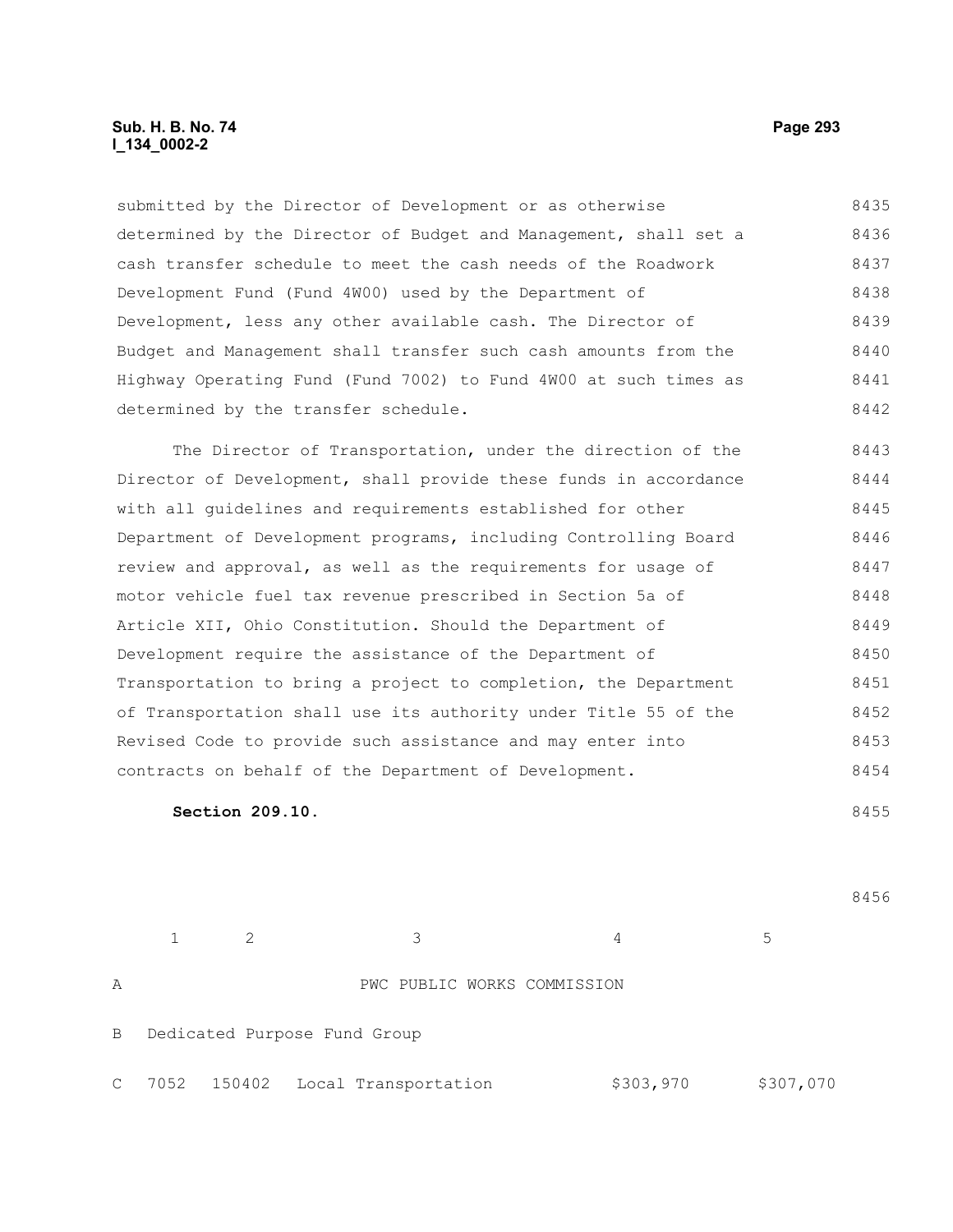Improvement Program - Operating

D 7052 150701 Local Transportation Improvement Program \$57,000,000 \$59,000,000

E TOTAL DPF Dedicated Purpose Fund Group \$57,303,970 \$59,307,070

F TOTAL ALL BUDGET FUND GROUPS  $$57,303,970$  \$59,307,070

# **Section 209.20.** REAPPROPRIATIONS

8457

8471

All capital appropriations from the Local Transportation Improvement Program Fund (Fund 7052) in H.B. 62 of the 133rd General Assembly remaining unencumbered as of June 30, 2021, are reappropriated for use during the period July 1, 2021, through June 30, 2022, for the same purpose. 8458 8459 8460 8461 8462

Notwithstanding division (B) of section 127.14 of the Revised Code, all capital appropriations and reappropriations from the Local Transportation Improvement Program Fund (Fund 7052) in this act remaining unencumbered as of June 30, 2022, are reappropriated for use during the period July 1, 2022, through June 30, 2023, for the same purposes, subject to the availability of revenue as determined by the Director of the Public Works Commission. 8463 8464 8465 8466 8467 8468 8469 8470

#### TEMPORARY TRANSFERS

Notwithstanding section 127.14 of the Revised Code, the Director of the Public Works Commission may request that the Director of Budget and Management transfer cash from the Local Transportation Improvement Fund (Fund 7052) to the State Capital Improvement Fund (Fund 7038) and the Clean Ohio Conservation Fund (Fund 7056). The Director of Budget and Management may 8472 8473 8474 8475 8476 8477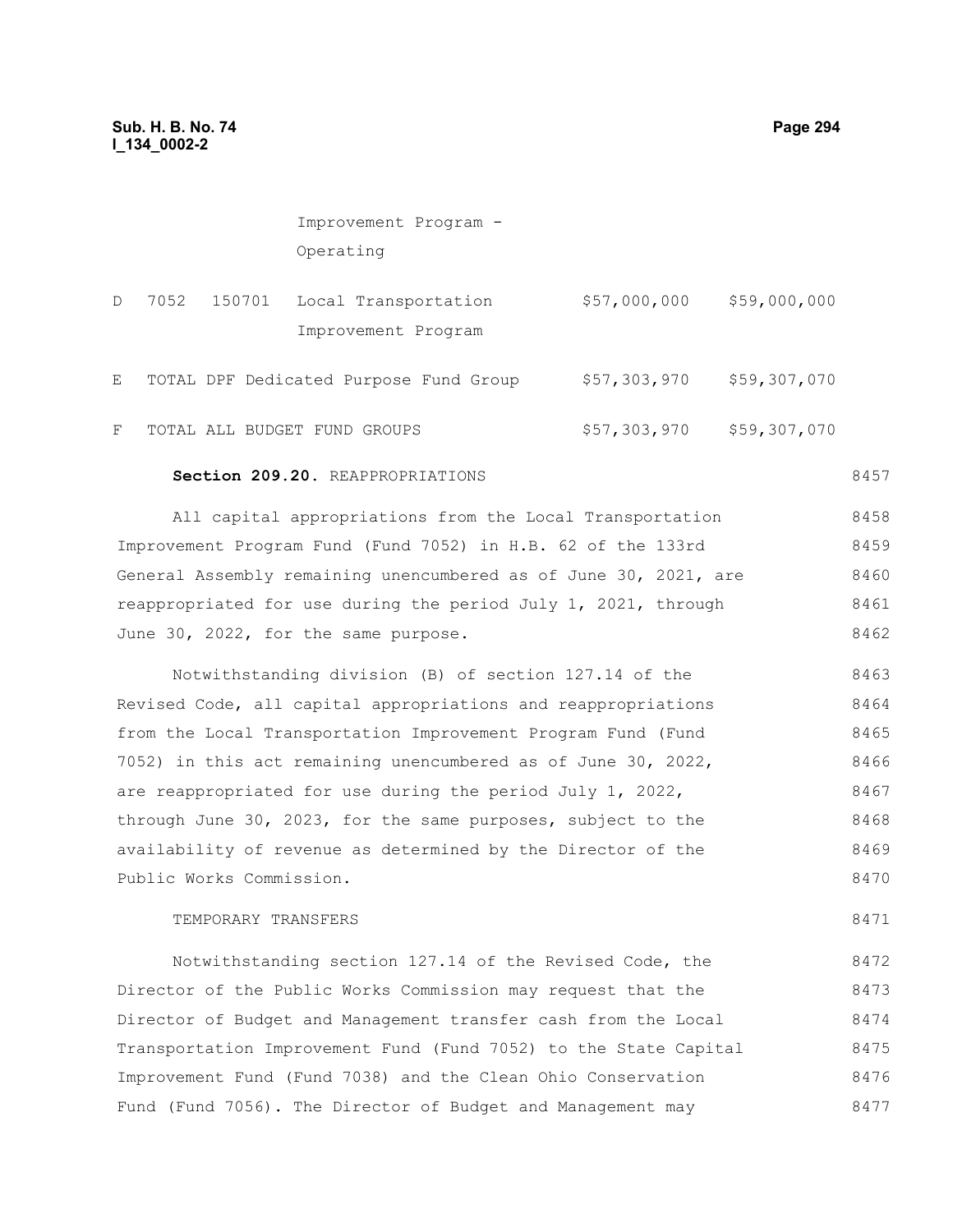## **Sub. H. B. No. 74** Page 295 **l\_134\_0002-2**

approve temporary cash transfers if such transfers are needed for capital outlays for which notes or bonds will be issued. When there is a sufficient cash balance in the fund that receives a cash transfer under this section, the Director of Budget and Management shall transfer cash from that fund to Fund 7052 in order to repay Fund 7052 for the amount of the temporary cash transfers made under this section. Any transfers executed under this section shall be reported to the Controlling Board by June 30 of the fiscal year in which the transfer occurred. **Section 501.10.** LIMITATION ON USE OF CAPITAL APPROPRIATIONS The capital appropriations made in this act for buildings or structures, including remodeling and renovations, are limited to: (A) Acquisition of real property or interests in real property; (B) Buildings and structures, which includes construction, demolition, complete heating and cooling, lighting and lighting fixtures, and all necessary utilities, ventilating, plumbing, sprinkling, water, and sewer systems, when such systems are authorized or necessary; (C) Architectural, engineering, and professional services expenses directly related to the projects; (D) Machinery that is a part of structures at the time of initial acquisition or construction; (E) Acquisition, development, and deployment of new computer systems, including the redevelopment or integration of existing and new computer systems, but excluding regular or 8478 8479 8480 8481 8482 8483 8484 8485 8486 8487 8488 8489 8490 8491 8492 8493 8494 8495 8496 8497 8498 8499 8500 8501 8502 8503 8504 8505

ongoing maintenance or support agreements;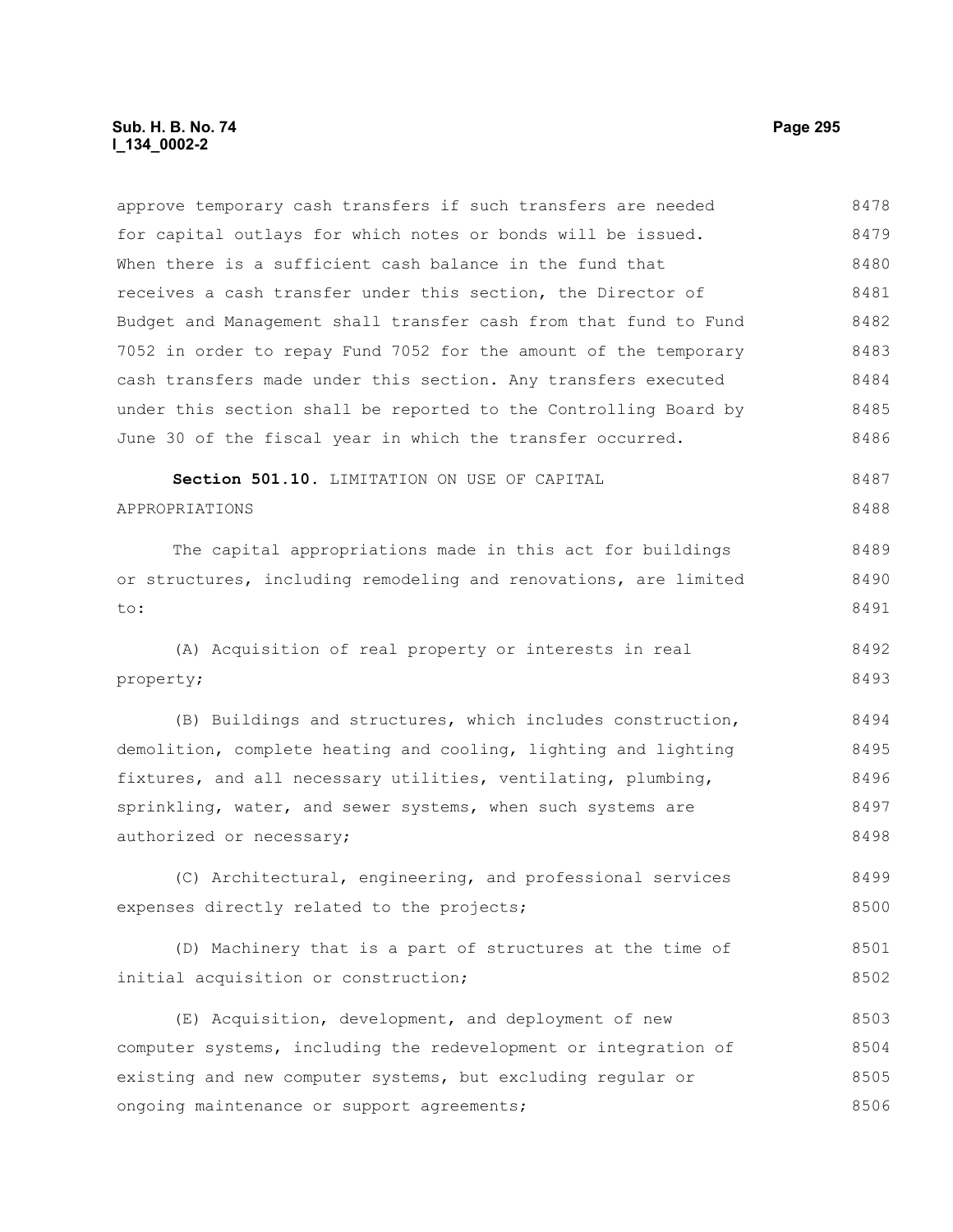following criteria: (1) Is essential in bringing the facility up to its intended use or is necessary for the functioning of the particular facility or project; (2) Has a unit cost, and not the individual parts of a unit, of about \$100 or more; and (3) Has a useful life of five years or more. Furniture, fixtures, or equipment that is not an integral part of or directly related to the basic purpose or function of a project for which moneys are appropriated shall not be paid from these appropriations. **Section 503.10.** STATE ARBITRAGE REBATE AUTHORIZATION If it is determined that a payment is necessary in the amount computed at the time to represent the portion of investment income to be rebated or amounts in lieu of or in addition to any rebate amount to be paid to the federal government in order to maintain the exclusion from gross income for federal income tax purposes of interest on those state obligations under section 148(f) of the Internal Revenue Code, such amount is hereby appropriated from those funds designated by or pursuant to the applicable proceedings authorizing the issuance of state obligations. Payments for this purpose shall be approved and vouchered by the Office of Budget and Management. **Section 509.10.** AUTHORIZATION FOR TREASURER OF STATE AND OBM TO EFFECTUATE CERTAIN LEASE RENTAL PAYMENTS 8508 8509 8510 8511 8512 8513 8514 8515 8516 8517 8518 8519 8520 8521 8522 8523 8524 8525 8526 8527 8528 8529 8530 8531 8532 8533

(F) Furniture, fixtures, or equipment that meets all the

The Office of Budget and Management shall process payments 8534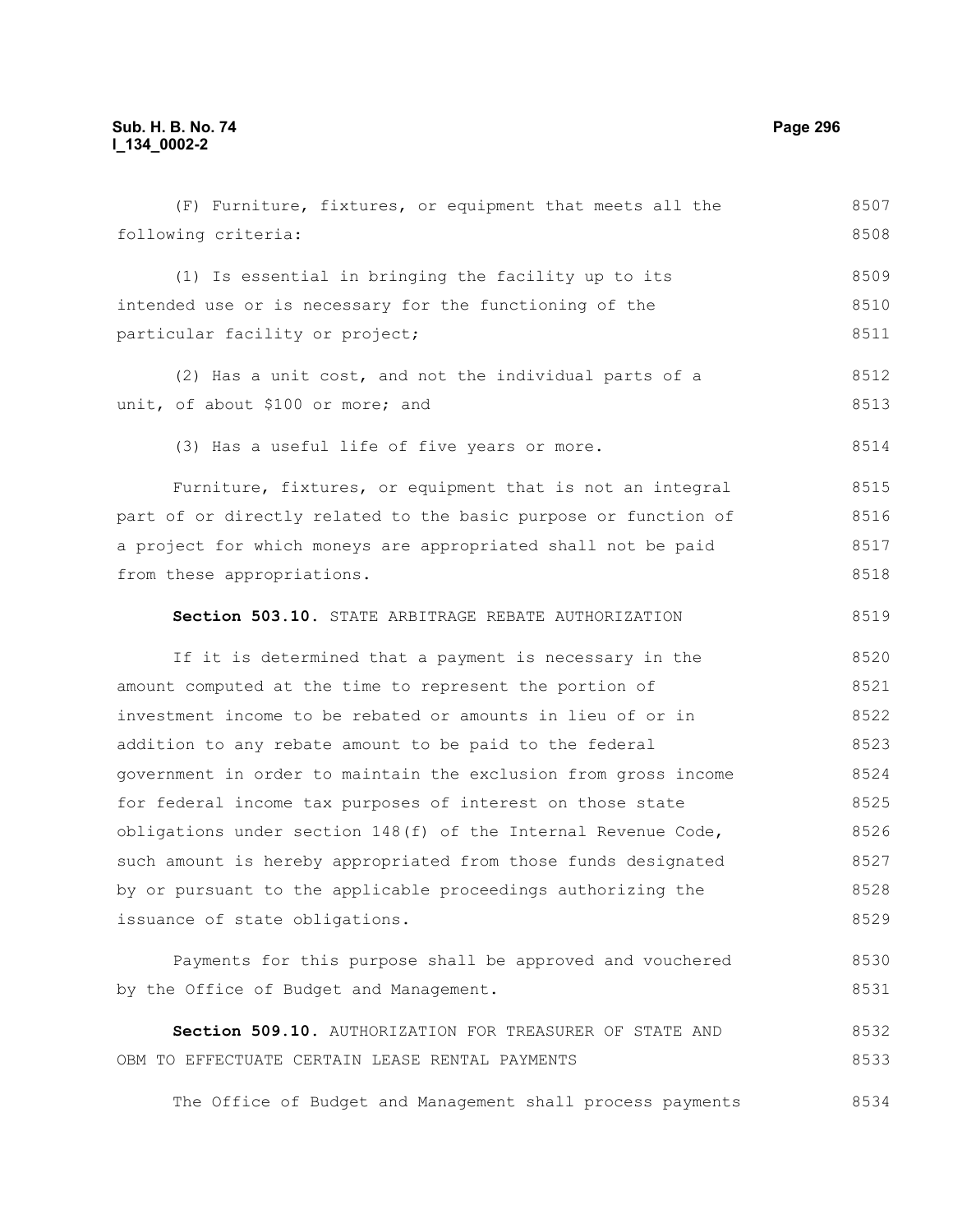## **Sub. H. B. No. 74** Page 297 **l\_134\_0002-2**

from lease rental payment appropriation items during the period from July 1, 2021, to June 30, 2023, pursuant to the lease and other agreements relating to bonds or notes issued under Section 2i of Article VIII of the Ohio Constitution and Chapters 152. and 154. of the Revised Code, and acts of the General Assembly. Payments shall be made upon certification by the Treasurer of State of the dates and amounts due on those dates. 8535 8536 8537 8538 8539 8540 8541

#### **Section 509.20.** LEASE AND DEBT SERVICE PAYMENTS

Certain appropriations are in this act for the purpose of paying debt service and financing costs on general obligation bonds or notes of the state and for the purpose of making lease rental and other payments under leases and agreements relating to bonds or notes issued under the Ohio Constitution, Revised Code, and acts of the General Assembly. If it is determined that additional appropriations are necessary for this purpose, such amounts are hereby appropriated. 8543 8544 8545 8546 8547 8548 8549 8550

#### **Section 509.30.** CLOSING OF REST AREAS

Beginning July 1, 2021, until June 30, 2023, the Department of Transportation may close a rest area that is under the Department's control and jurisdiction as established under section 5515.07 of the Revised Code only if the rest area's parking lot remains available for commercial motor vehicles as defined in section 4506.01 of the Revised Code. 8552 8553 8554 8555 8556 8557

**Section 753.10.** (A) The Governor may execute a Governor's Deed in the name of the state conveying to the state, for the use and benefit of the Jefferson Soil and Water Conservation District, all of the state's right, title, and interest in the following described real estate: 8558 8559 8560 8561 8562

(1) Parcel 1: Consisting of 39.917 acres situated in the 8563

8542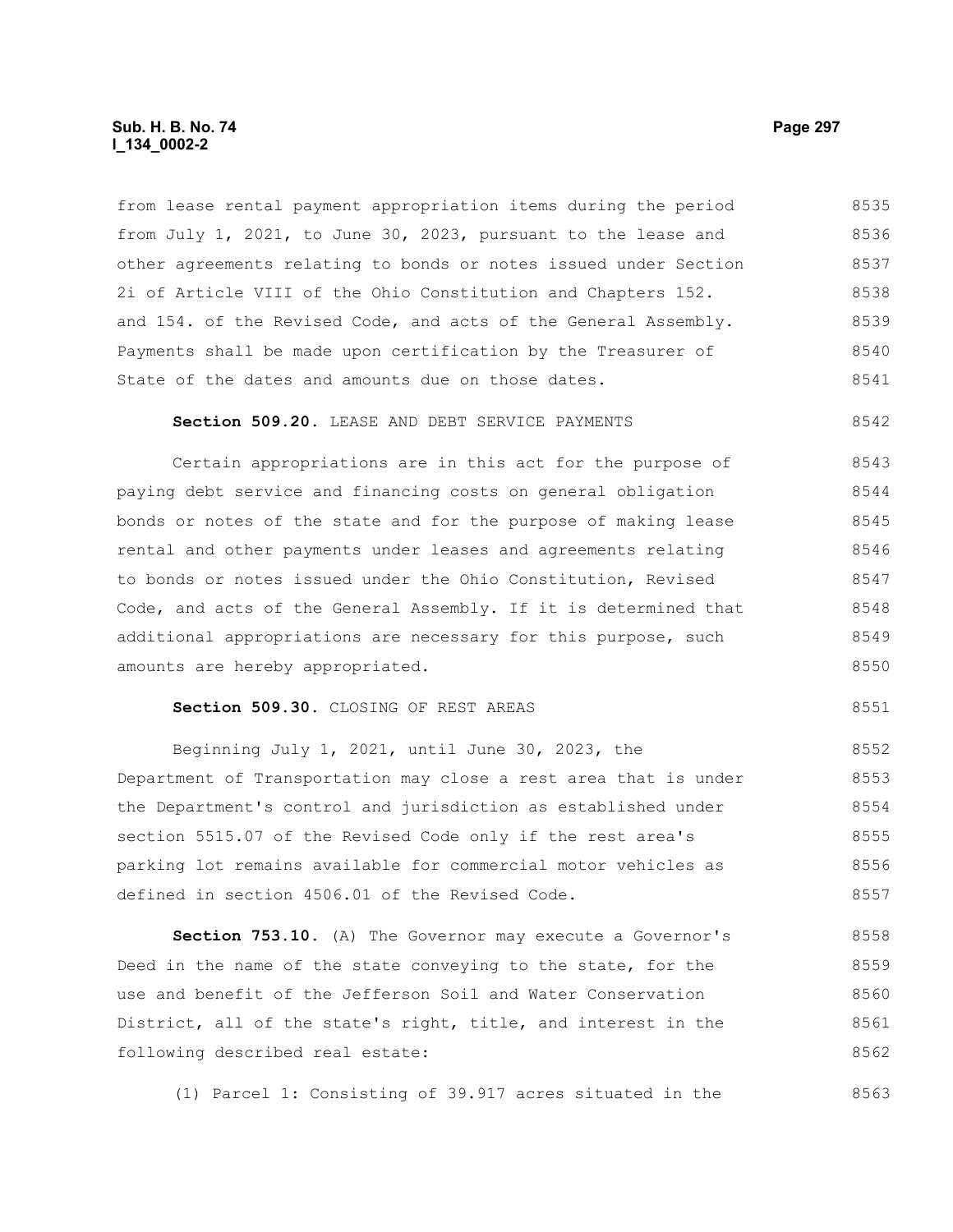# **Sub. H. B. No. 74** Page 298 **l\_134\_0002-2**

County of Jefferson and Township of Cross Creek, and being part of Sections 15, 16, 21 and 22, Township 6, Range 2, and being more fully described in a Land Description prepared June 2, 2017, by Don S. Kyer, P.S. No. 6948, from the results of a field survey conducted in April and May 2017, and on file with the Jefferson Soil and Water Conservation District. 8564 8565 8566 8567 8568 8569

(2) Parcel 2: Consisting of 50.691 acres situated in the County of Jefferson and Township of Cross Creek, and being part of Sections 28 and 34, Township 6, Range 2 and being more fully described in a Land Description prepared on June 1, 2017, by Don S. Kyer, P.S. No. 6948, from the results of a field survey conducted in April and May 2017, and on file with the Jefferson Soil and Water Conservation District. 8570 8571 8572 8573 8574 8575 8576

(3) Parcel 3: Consisting of 272.923 acres situated in the County of Jefferson and the Township of Wayne. Being part of Sections 24 and 30, Township 9, Range 3 and being more fully described in a Land Description prepared on July 3, 2017, by Cathy M. Bihlman, P.S. #7199, from the results of a field survey conducted March through July 2017. 8577 8578 8579 8580 8581 8582

(B) Consideration for the conveyance of the real estate described in division (A) of this section shall be payment for the land descriptions described in division (A) of this section by the Jefferson Soil and Water Conservation District. 8583 8584 8585 8586

(C) The Jefferson Soil and Water Conservation District shall pay all costs associated with the purchase, closing, and conveyance of the real estate described in division (A) of this section. 8587 8588 8589 8590

(D) The net proceeds of the sale, if any, shall be deposited into the state treasury to the credit of the Rail 8591 8592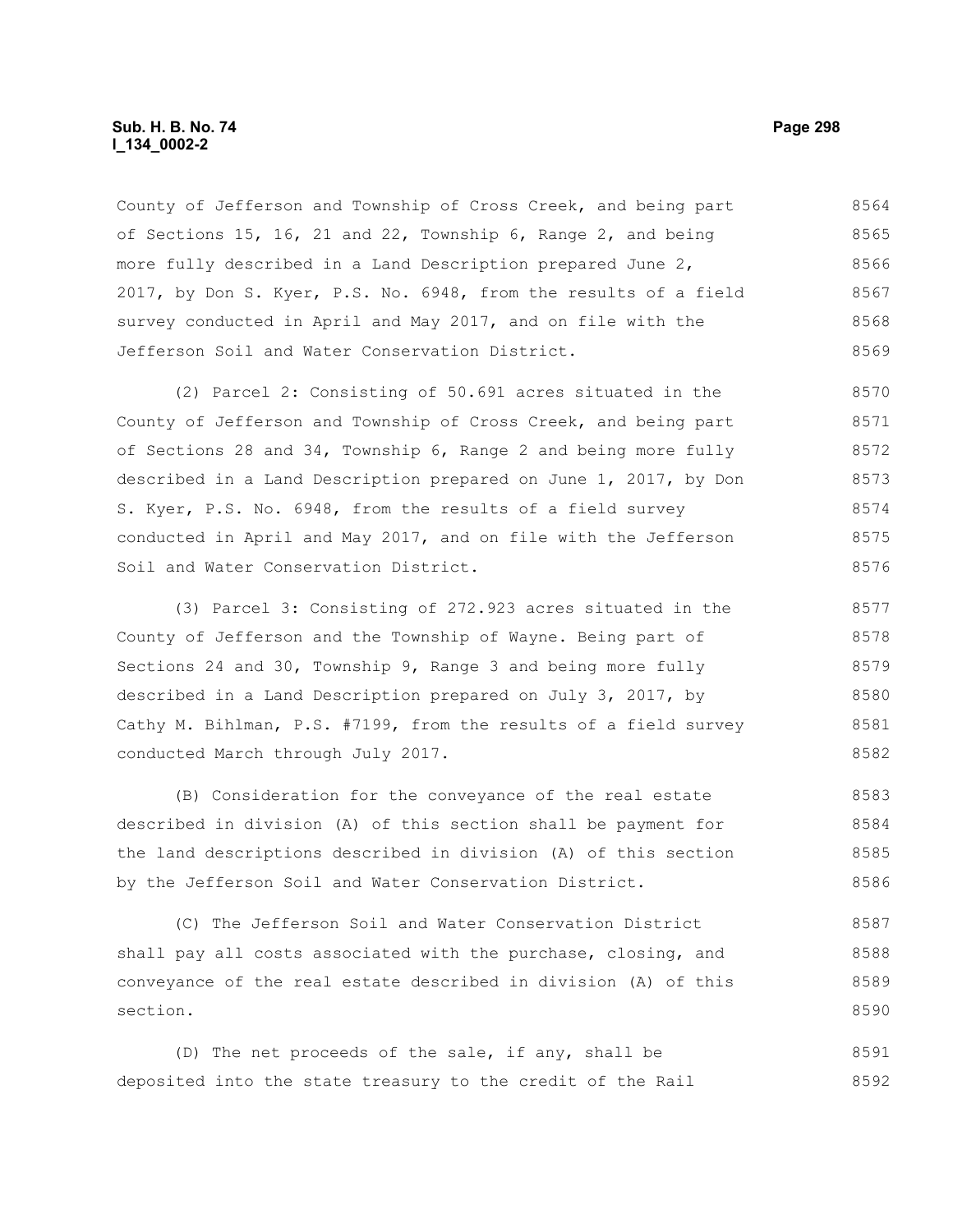Development Fund created by section 4981.09 of the Revised Code. (E) Upon receipt of the land descriptions described in division (A) of this section from the Jefferson Soil and Water Conservation District, the Auditor of State, with the assistance of the Attorney General, shall prepare a Governor's Deed to the real estate described in division (A) of this section. The Governor's Deed shall state the consideration and shall be executed by the Governor in the name of the state, countersigned by the Secretary of State, sealed with the Great Seal of the State, presented in the Office of the Auditor of State for recording, and delivered to the Jefferson Soil and Water Conservation District. The Jefferson Soil and Water Conservation District shall present the Governor's Deed for recording in the Office of the Jefferson County Recorder. (F) This section expires three years after its effective date. **Section 755.40.** CATASTROPHIC SNOWFALL PROGRAM (A) The Department of Transportation shall establish the Catastrophic Snowfall Program during fiscal years 2022 and 2023. The purpose of the Program is to provide supplemental snow removal aid to counties, municipal corporations, or townships 8593 8594 8595 8596 8597 8598 8599 8600 8601 8602 8603 8604 8605 8606 8607 8608 8609 8610 8611 8612 8613

that receive eighteen or more inches of snow in a twenty-fourhour period and that request aid under the Program. The Director of Transportation shall establish procedures to administer and implement the aid program, including procedures governing the following: 8614 8615 8616 8617 8618

(1) An application process; 8619

(2) A system for verifying the amount of snow the applicant received; 8620 8621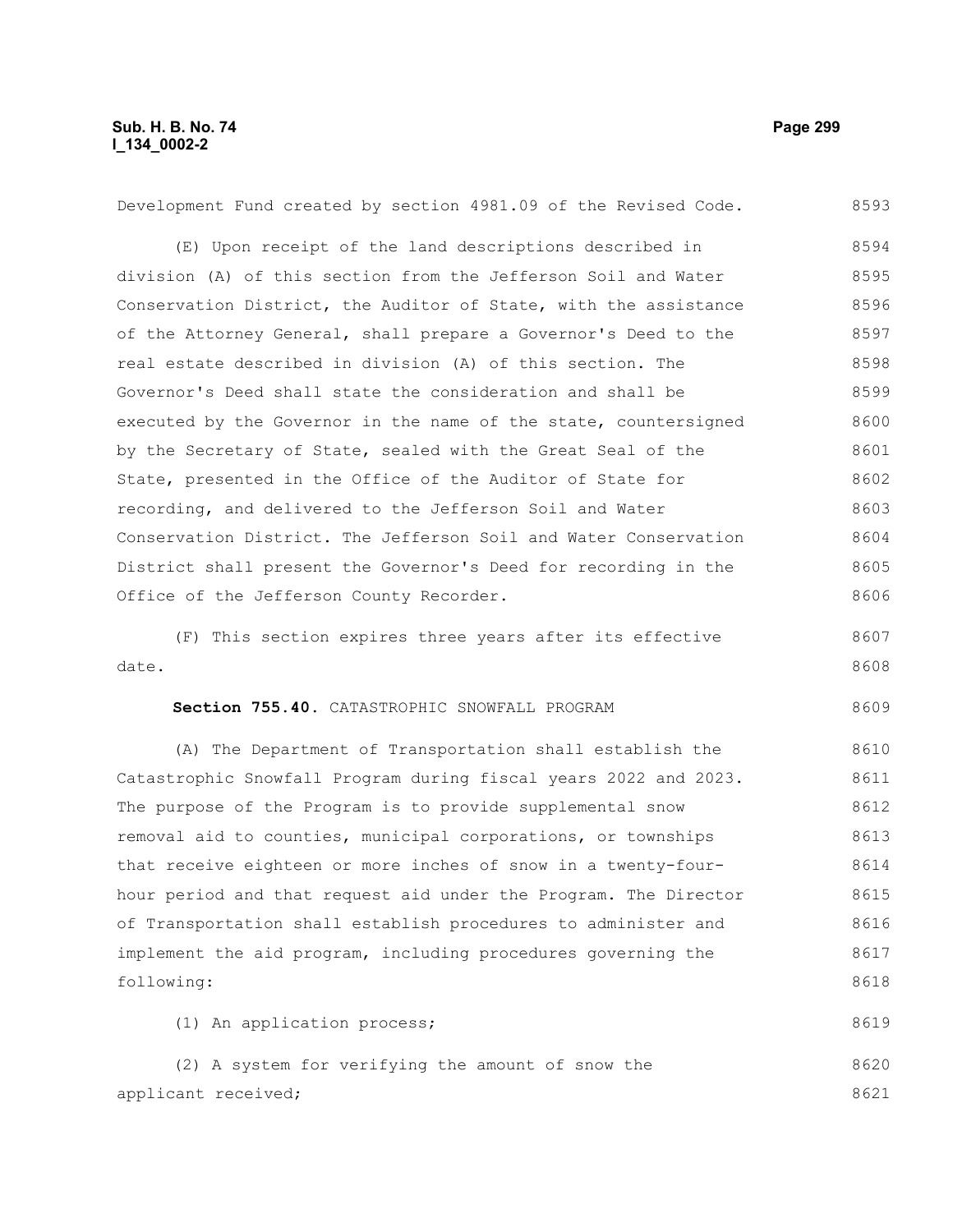(3) A process for administering snow removal aid to a qualified applicant. (B) The Department shall administer snow removal aid to any qualified applicant. **Section 755.50.** For purposes of encouraging the traveling public to respect using the far left lane on interstate highways for passing purposes only, the Department of Transportation may erect additional "Keep Right Except To Pass" signs, as described in section 4511.351 of the Revised Code, along the freeways in Ohio in accordance with that section during fiscal years 2022 and 2023. **Section 757.10.** MOTOR FUEL TAX DISTRIBUTIONS TO HIGHWAY OPERATING FUND On the last day of each month in the biennium ending June 30, 2023, before making any of the distributions specified in section 5735.051 of the Revised Code but after any transfers to the tax refund fund as required by that section and section 5703.052 of the Revised Code, the Treasurer of State shall deposit the first two per cent of the amount of motor fuel tax received for the preceding calendar month to the credit of the Highway Operating Fund (Fund 7002). **Section 757.20.** MOTOR FUEL DEALER REFUNDS Notwithstanding Chapter 5735. of the Revised Code, the following apply for the period of July 1, 2021, to June 30, 2023: (A) For the discount under section 5735.06 of the Revised Code, if the monthly report is timely filed and the tax is timely paid, one per cent of the total number of gallons of 8622 8623 8624 8625 8626 8627 8628 8629 8630 8631 8632 8633 8634 8635 8636 8637 8638 8639 8640 8641 8642 8643 8644 8645 8646 8647 8648 8649

motor fuel received by the motor fuel dealer within the state 8650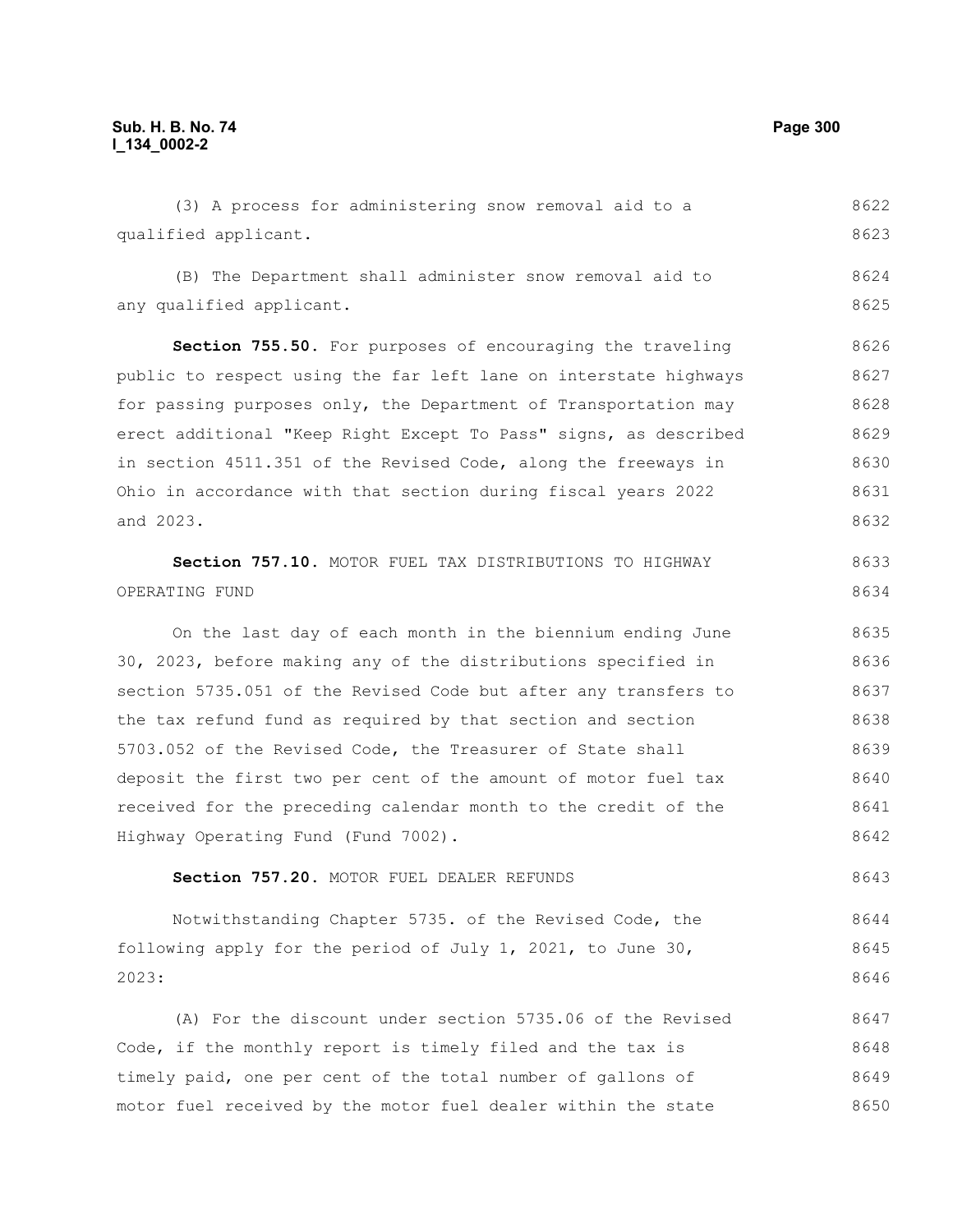## **Sub. H. B. No. 74** Page 301 **l\_134\_0002-2**

during the preceding calendar month, less the total number of gallons deducted under divisions (B)(1)(a) and (b) of section 5735.06 of the Revised Code, less one-half of one per cent of the total number of gallons of motor fuel that were sold to a retail dealer during the preceding calendar month. 8651 8652 8653 8654 8655

(B) For the semiannual periods ending December 31, 2021, June 30, 2022, December 31, 2022, and June 30, 2023, the refund provided to retail dealers under section 5735.141 of the Revised Code shall be one-half of one per cent of the Ohio motor fuel taxes paid on fuel purchased during those semiannual periods. 8656 8657 8658 8659 8660

**Section 757.30.** MONTHLY TRANSFERS TO GASOLINE EXCISE TAX FUND 8661 8662

The Director of Budget and Management shall transfer cash in equal monthly increments totaling \$156,450,408 in fiscal year 2022 and in equal monthly increments totaling \$158,240,592 in fiscal year 2023 from the Highway Operating Fund (Fund 7002) to the Gasoline Excise Tax Fund (Fund 7060). The monthly amounts transferred under this section shall be distributed as follows: 8663 8664 8665 8666 8667 8668

(A) 42.86 per cent shall be distributed among the municipal corporations within the state under division  $(A)$   $(2)$   $(b)$ (i) of section 5735.051 of the Revised Code; 8669 8670 8671

(B) 37.14 per cent shall be distributed among the counties within the state under division  $(A)$   $(2)$   $(b)$   $(ii)$  of section 5735.051 of the Revised Code; and 8672 8673 8674

(C) 20 per cent shall be distributed among the townships within the state under division  $(A)$   $(2)$   $(b)$   $(iii)$  of section 5735.051 of the Revised Code. 8675 8676 8677

**Section 801.10.** PROVISIONS OF LAW GENERALLY APPLICABLE TO APPROPRIATIONS 8678 8679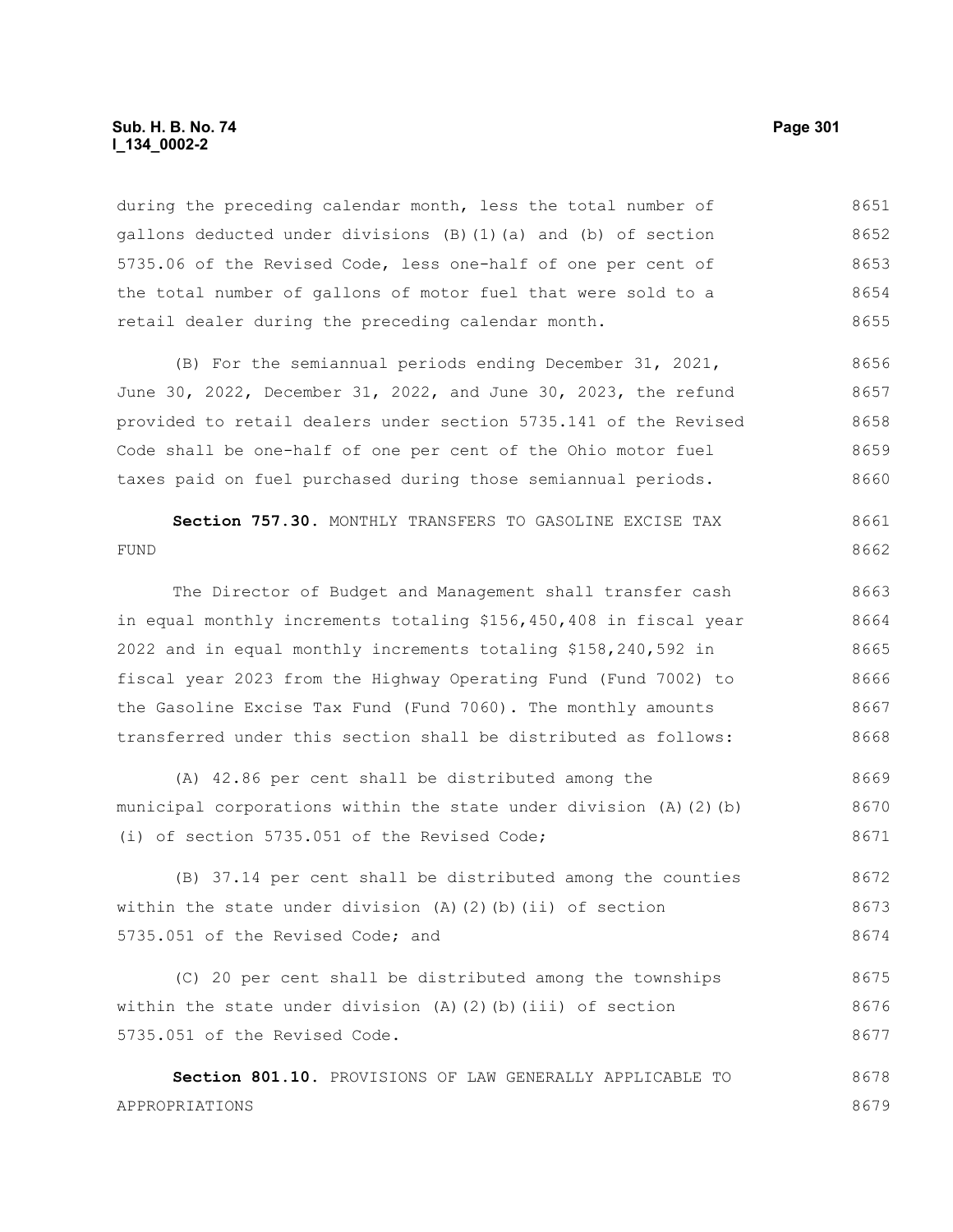Law contained in the main operating appropriations act of the 134th General Assembly that is generally applicable to the appropriations made in the main operating appropriations act also is generally applicable to the appropriations made in this act. 8680 8681 8682 8683 8684

#### **Section 806.10.** SEVERABILITY

The items of law contained in this act, and their applications, are severable. If any item of law contained in this act, or if any application of any item of law contained in this act, is held invalid, the invalidity does not affect other items of law contained in this act and their applications that can be given effect without the invalid item or application. 8686 8687 8688 8689 8690 8691

**Section 809.10.** An item of law, other than an amending, enacting, or repealing clause, that composes the whole or part of an uncodified section contained in this act has no effect after June 30, 2023, unless its context clearly indicates otherwise. 8692 8693 8694 8695 8696

# **Section 812.10.** LAWS AND REFERENDUM

Except as otherwise provided in this act, the amendment, enactment, or repeal by this act of a section of law is subject to the referendum under Ohio Constitution, Article II, Section 1c and therefore takes effect on the ninety-first day after this act is filed with the Secretary of State or, if a later effective date is specified below, on that date. 8698 8699 8700 8701 8702 8703

# **Section 812.20.** APPROPRIATIONS AND REFERENDUM

In this section, an "appropriation" includes another provision of law in this act that relates to the subject of the appropriation. 8705 8706 8707

8685

8697